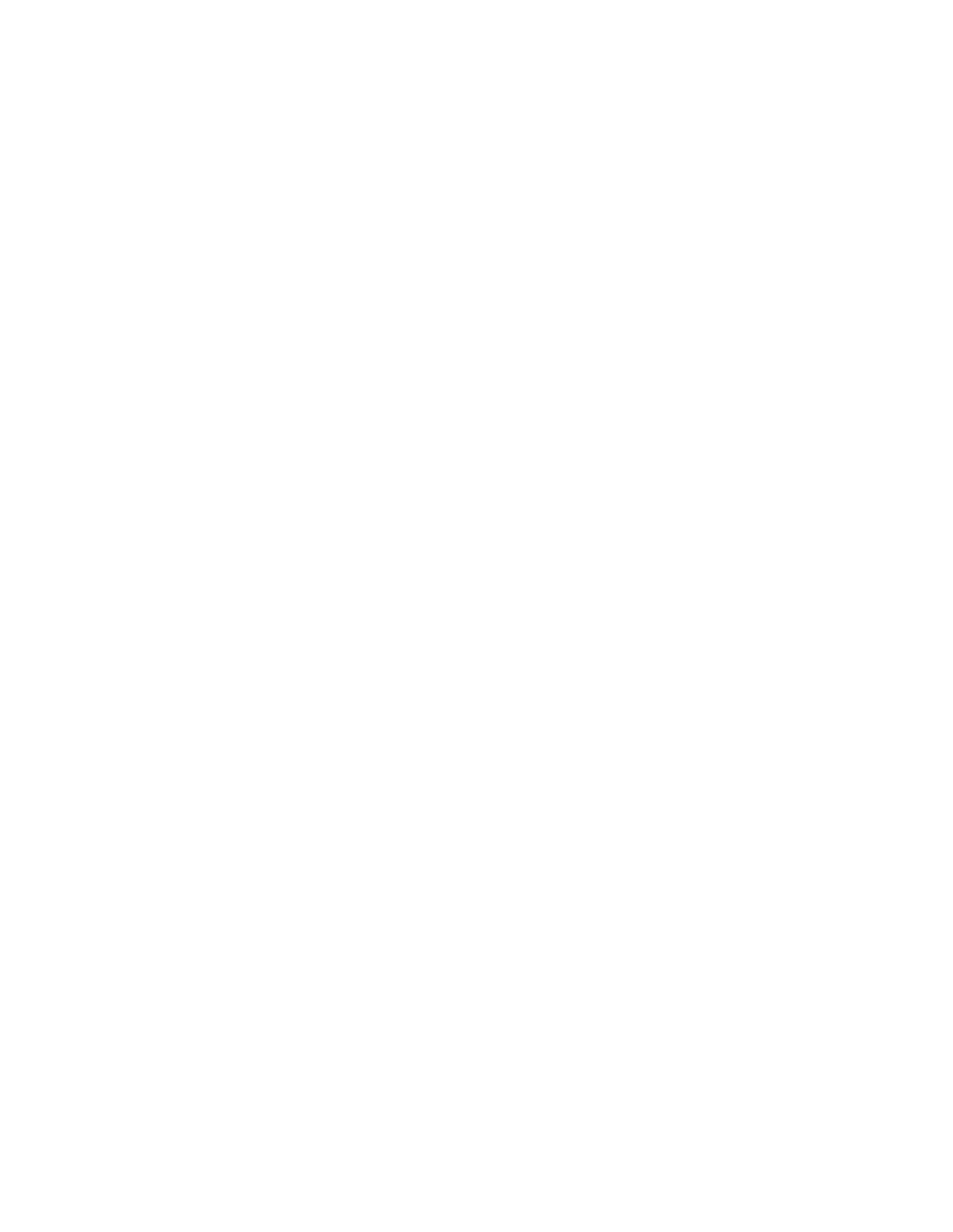| Mixed Private–Public Insurance with a Shared Responsibility for Financing:<br>President-elect Obama, Senator Baucus, and Building Blocks 3 |
|--------------------------------------------------------------------------------------------------------------------------------------------|
|                                                                                                                                            |
|                                                                                                                                            |
|                                                                                                                                            |
| Eliminating the Medicare Two-Year Waiting Period for Disabled People 33                                                                    |
|                                                                                                                                            |
|                                                                                                                                            |
|                                                                                                                                            |
|                                                                                                                                            |
|                                                                                                                                            |
|                                                                                                                                            |
|                                                                                                                                            |
|                                                                                                                                            |
|                                                                                                                                            |
|                                                                                                                                            |
|                                                                                                                                            |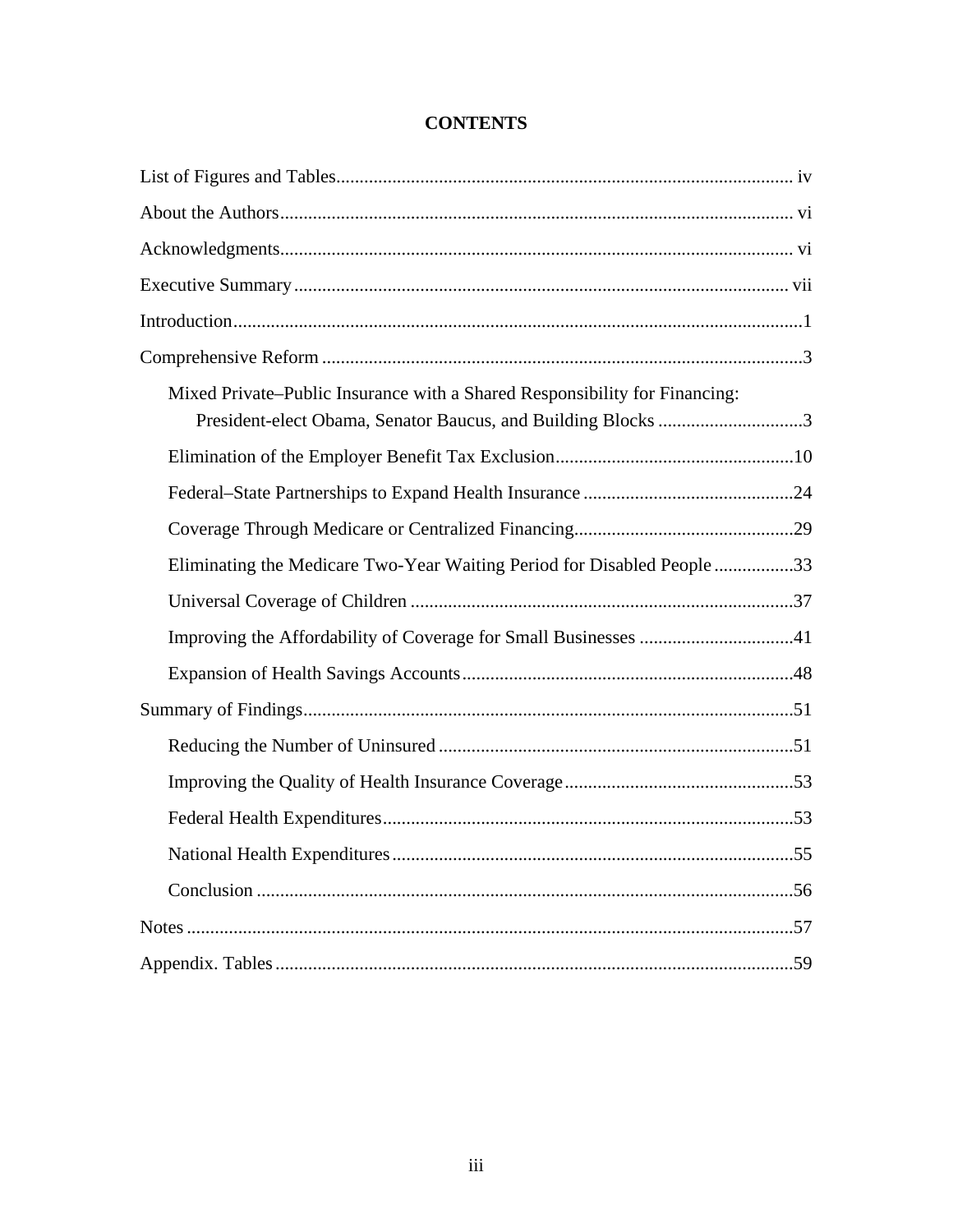#### **LIST OF FIGURES AND TABLES**

- Figure ES-1. Summary of Insurance Coverage Proposals
- Figure ES-2. Number of Uninsured People Newly Covered, in 2010
- Figure ES-3. Change in Federal Spending, in 2010
- Figure ES-4. Change in National Health Expenditures, in 2010
- Figure 1. Features of Mixed Private–Public Reform Proposals
- Figure 2. Major Features of Health Insurance Expansion Bills and Impact on Uninsured, National Expenditures
- Figure 3. U.S. Population by Primary Source of Insurance, Under Current Law and Proposals, 2010
- Figure 4. Health Insurance Expansion Bills Change in Health Spending by Stakeholder Group, Billions of Dollars, 2010
- Figure 5. Changes in National Health Spending Under the Building Blocks Proposal in 2010
- Figure 6. Change in Federal Health Expenditures Under Wyden's Healthy Americans Act in 2010
- Figure 7. Change in Average Family Health Spending by Income Group Under Wyden's Healthy Americans Act in 2010
- Figure 8. Changes in National Health Spending Under Wyden's Healthy Americans Act in 2010
- Figure 9. Changes in National Health Spending Under Enzi's Ten Steps to Transform Health Care Act in 2010
- Figure 10. Change in Federal Health Expenditures Under Enzi's Ten Steps to Transform Health Care Act in 2010
- Figure 11. Changes in National Health Spending Under Burr's Every American Insured Act in 2010
- Figure 12. Change in Federal Health Expenditures Under Burr's Every American Insured Act in 2010
- Figure 13. Distribution of People by Primary Source of Insurance, Under Current Law and Sens. Bingaman, Feingold, Graham and Rep. Baldwin's Proposals (Federal-State Partnership Acts), 2010: For the 15 Affected States Only
- Figure 14. Changes in Statewide Health Spending Under Baldwin/Bingaman/Feingold– Graham's Federal–State Partnership Acts in 2010: For 15 Affected States Only
- Figure 15. Changes in National Health Spending Under Stark's AmeriCare Health Act in 2010
- Figure 16. Major Features of Health Insurance Expansion Bills and Impact on Uninsured, National Expenditures
- Figure 17. Disabled People in the Medicare Waiting Period in 2010, by Source of Coverage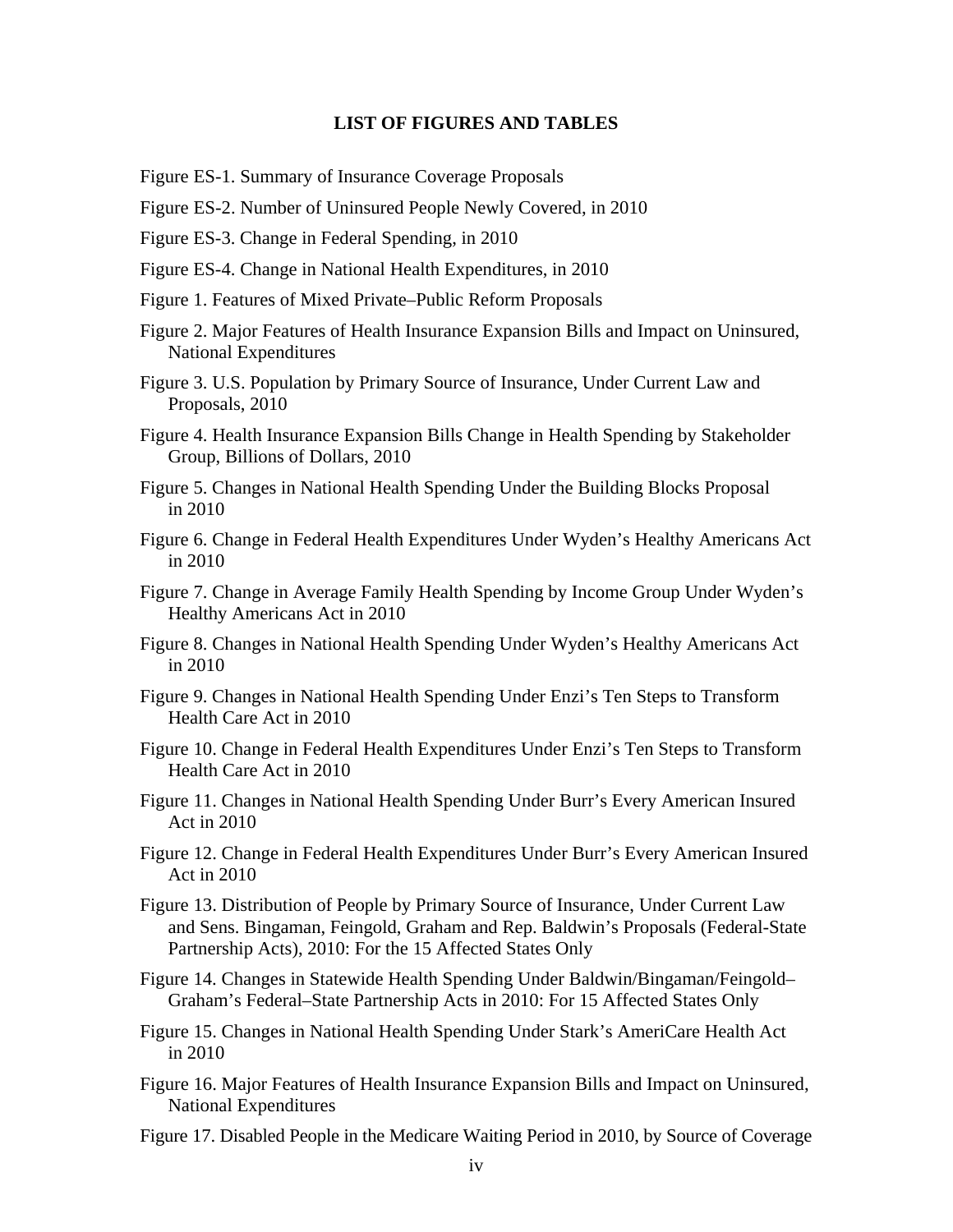- Figure 18. Health Insurance Expansion Bills Change in Health Spending by Stakeholder Group, Billions of Dollars, 2010
- Figure 19. Poverty Distribution of Uninsured Children Under Age 21 Under Current Law, by Poverty Level, in 2010
- Figure 20. Estimated Effect of Sen. Kerry's and Rep. Waxman's Proposal (Kids Come First Act) on Uninsured Children in 2010
- Figure 21. Major Features of Health Insurance Expansion Bills and Impact on Uninsured, National Expenditures
- Figure 22. Summary Impact of Rep. Johnson's Proposal (Small Business Health Fairness Act), in 2010
- Figure 23. Health Insurance Expansion Bills Change in Health Spending by Stakeholder Group, Billions of Dollars, 2010
- Figure 24. Changes in National Health Spending Under Durbin and Kind's SHOP Act, in 2010
- Figure 25. Changes in National Health Spending Under Rep. Cantor's HSA Improvement and Expansion Act in 2010
- Figure 26. Summary of Insurance Coverage Proposals
- Figure 27. Number of Uninsured People Newly Covered, in 2010
- Figure 28. Change in Federal Spending, in 2010
- Figure 29. Change in National Health Expenditures, in 2010
- Table A-1. Analysis of the "Healthy Americans Act"
- Table A-2. Analysis of the "Ten Steps to Transform Health Care in America Act"
- Table A-3. Analysis of the "Every American Insured Health Act"
- Modifications to Health Insurance Tax Policies Proposed in the 110th Congress
- Table A-4. Side-by-Side Analysis of the "Health Partnership Act," "Health Partnership Through Creative Federalism Act," and "State-Based Health Care Reform Act"
- Table A-5. Side-by-Side Analysis of the "AmeriCare Health Care Act of 2007" and the "Medicare for All Act"
- Table A-6. Analysis of the "Ending the Medicare Disability Waiting Period Act of 2007"
- Table A-7. Analysis of the "Kids Come First Act of 2007"
- Table A-8. Analysis of the "Small Business Health Fairness Act of 2007"
- Table A-9. Analysis of the "HSA Improvement and Expansion Act of 2007"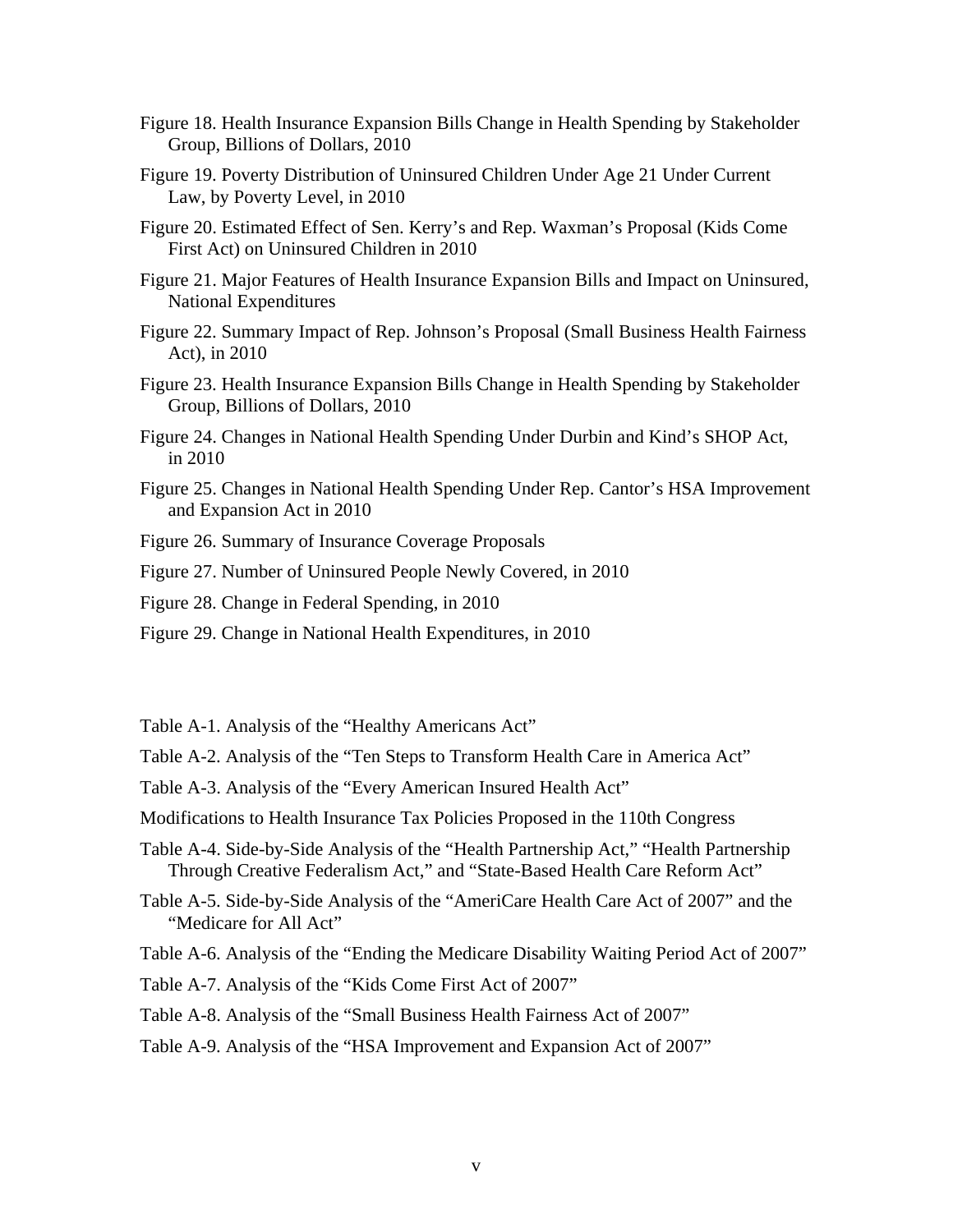#### **ABOUT THE AUTHORS**

**Sara R. Collins, Ph.D.,** is assistant vice president at The Commonwealth Fund. An economist, she is responsible for survey development, research, and policy analysis, as well as program development and management of the Fund's Program on the Future of Health Insurance. Prior to joining the Fund, Dr. Collins was associate director/senior research associate at the New York Academy of Medicine, Division of Health and Science Policy. Earlier in her career, she was an associate editor at *U.S. News & World Report,* a senior economist at Health Economics Research, and a senior health policy analyst in the New York City Office of the Public Advocate. She holds an A.B. in economics from Washington University and a Ph.D. in economics from George Washington University.

**Jennifer L. Nicholson** is associate program officer for the Program on the Future of Health Insurance at The Commonwealth Fund. She is a graduate of the University of North Carolina at Chapel Hill with a B.S. in public health. While in school, she worked as an intern at a community health center and was a volunteer coordinator for a studentrun health clinic. She is currently pursuing a master's degree in epidemiology at Columbia University.

**Sheila D. Rustgi** is program assistant for the Program on the Future of Health Insurance at The Commonwealth Fund. She is a graduate of Yale University with a B.A. in economics. While in school, she volunteered in several local and international health care organizations, including Yale New Haven Hospital and a Unite for Sight eye clinic. Prior to joining the Fund, she worked as an analyst at a management consulting firm.

#### **ACKNOWLEDGMENTS**

The authors wish to thank Randy Haught of the Lewin Group, William Scanlon of Health Policy R&D, and Karen Davis and Cathy Schoen of The Commonwealth Fund for their helpful comments.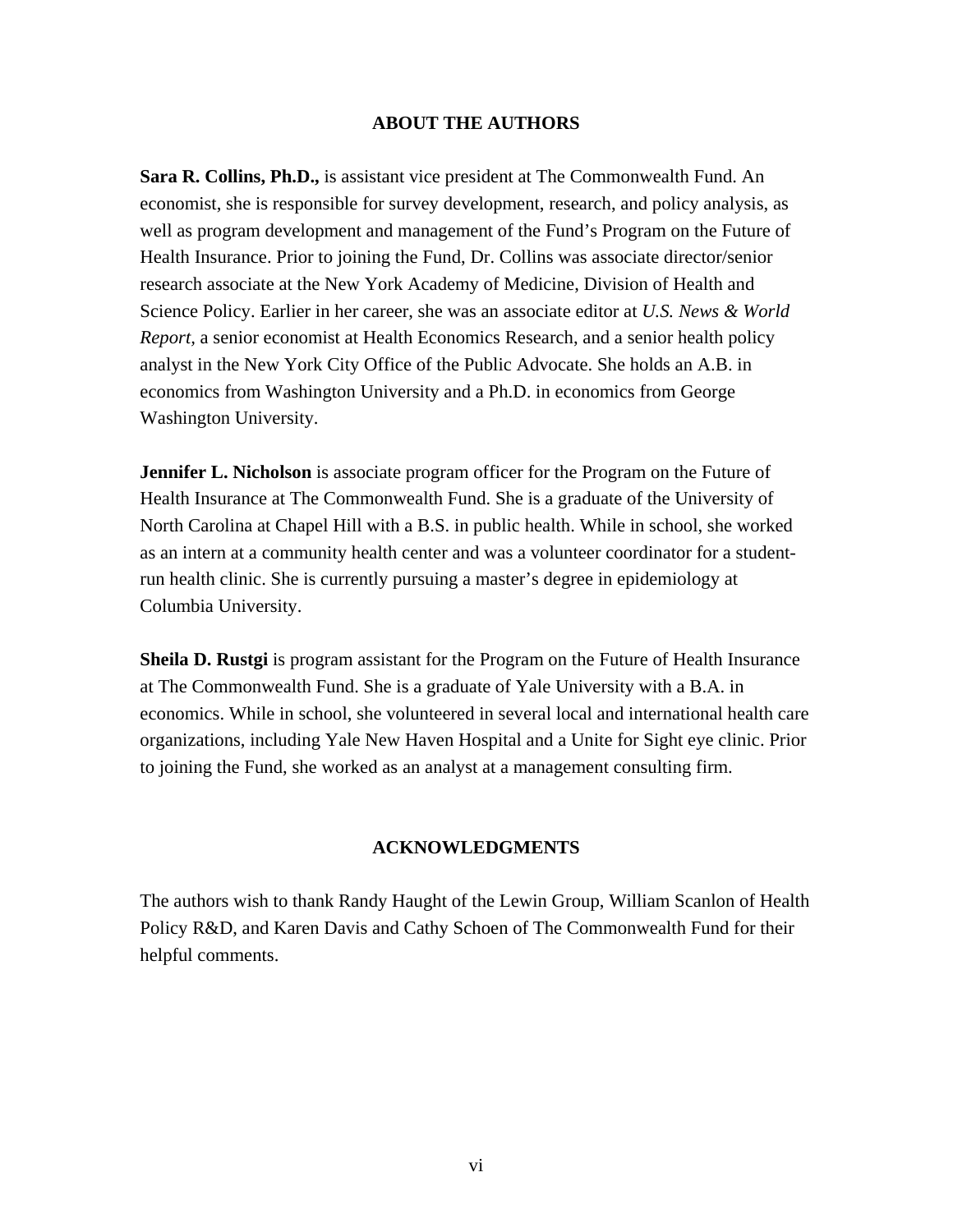#### **EXECUTIVE SUMMARY**

This report—the first of a two-part series—analyzes and compares leading bills of the [1](#page-6-0)10th Congress that are aimed at expanding and improving health insurance coverage.<sup>1</sup> The Commonwealth Fund commissioned the Lewin Group<sup>[\\*](#page-6-0)</sup> to estimate the effect of the bills on stakeholder and health system costs and the projected number of people the bills would insure. The Fund also commissioned Health Policy R&D, a health policy firm, to create detailed side-by-side comparative analyses of the bills as well as summaries. The report also includes an analysis of the proposals outlined by President-elect Barack Obama and Senator Max Baucus (D-Mont.), focusing on the insurance coverage provisions of those proposals. Because President-elect Obama and Senator Baucus have proposed frameworks for expanding coverage that lack key details, Lewin provided an estimate of the Building Blocks proposal—published in a *Health Affairs* article by Cathy Schoen and colleagues at The Commonwealth Fund—which is similar to the Obama and Baucus plans.

Under the current laws, Lewin projects that the number of uninsured in the United States will rise to 48.9 million people in 2010 out of a total estimated population of 306.9 million; 15.9 percent of the total population will be uninsured. Among the plans analyzed, Lewin estimates that up to 48.9 million uninsured could be covered—under a bill proposed by Representative Pete Stark (D–Calif.). At the other end of the spectrum, a bill introduced by Representative Sam Johnson (R–Texas), would result in a net loss of coverage of 283,000. According to Lewin's cost estimates, total health spending could be as high as \$64.1 billion—under a bill proposed by Senator Mike Enzi (R–Wyo.)—or we could see net savings of \$58.1 billion under Rep. Stark's bill. All coverage and cost estimates are for 2010 and are based on the assumption of full implementation in 2010.

The bills and proposals to expand health insurance coverage take a variety of approaches to achieve incremental as well as more comprehensive expansions in coverage. They fall into four broad categories:

- fundamental reforms of the nation's health insurance system;
- expansions of existing public insurance programs;
- new options for small employers;
- expansions of health savings accounts.

<span id="page-6-0"></span> <sup>\*</sup> As disclosed more fully in note 6 on page 57, the Lewin Group is a wholly owned subsidiary of Ingenix which in turn is owned by UnitedHealth Group. The Lewin Group maintains editorial independence from its owners and is responsible for the integrity of any data that it produces for the Fund.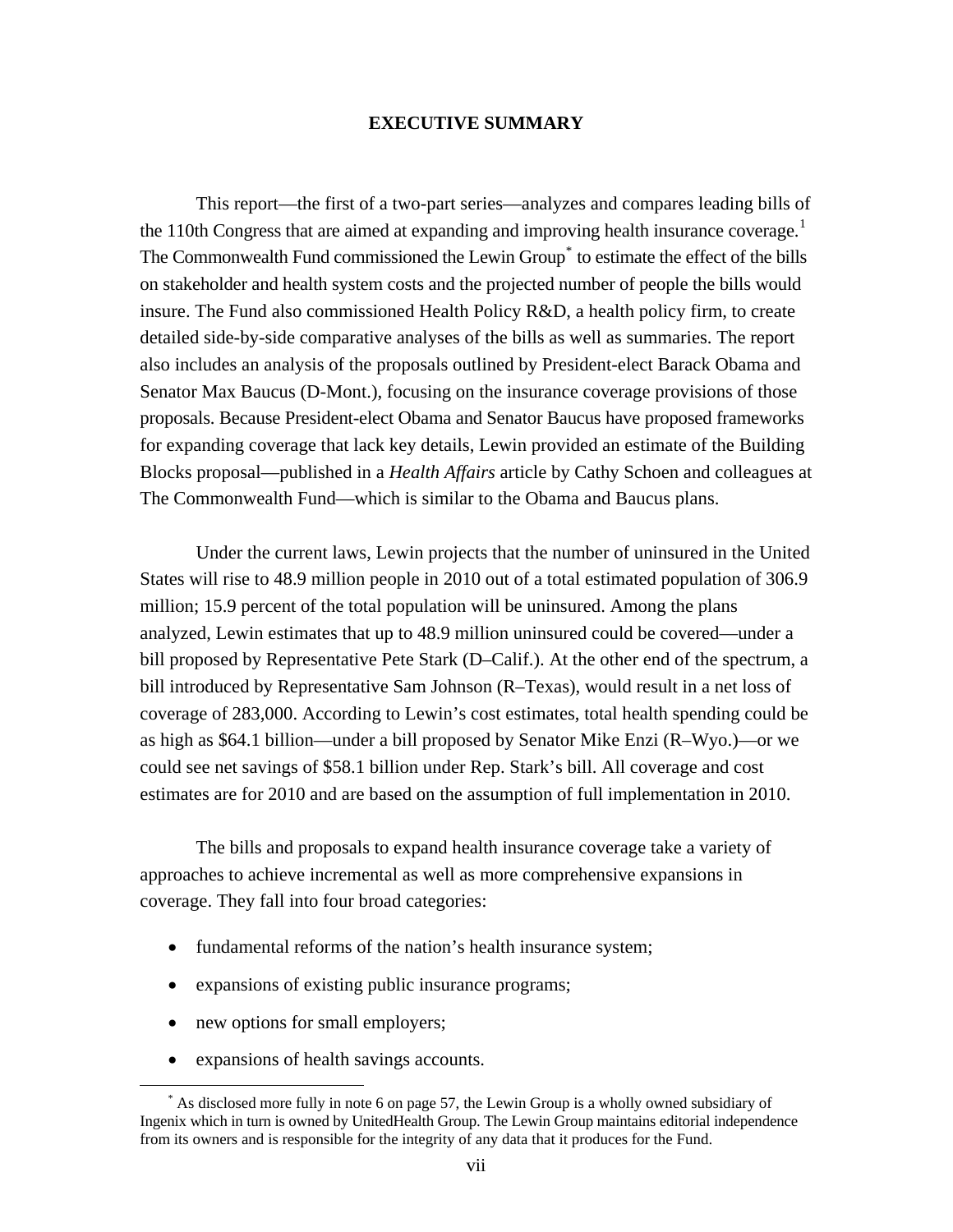The proposals and bills covered in this report include:

## **Fundamental Reforms of the Nation's Health Insurance System**

• **Building Blocks (similar to proposals by President-elect Obama, Senator Baucus)**  Aims to achieve universal coverage through a mix of private and public group insurance with a shared responsibility for financing. Employers other than small employers would be required to offer coverage or contribute to the cost of their employees' coverage. Expands eligibility for Medicaid and the State Children's Health Insurance Program (SCHIP). Creates an insurance exchange or connector that would offer a choice of private plans and a public option modeled on Medicare, with premium subsidies for low- and moderate-income families and tax credits for small employers. Building Blocks and Senator Baucus's proposal include an individual requirement for insurance. Building Blocks, unlike President-elect Obama's or Senator Baucus's proposal, improves benefits for the Medicare population.

## **Estimates of Coverage and Costs in 2010**

| Number of uninsured covered | 44.9 million       |
|-----------------------------|--------------------|
| Remaining uninsured         | 4.0 million        |
| Total health spending       | \$17.8 billion     |
| Federal                     | \$103.9 billion    |
| State and local             | $(\$32.7 billion)$ |
| <b>Employers</b>            | \$86.0 billion     |
| Household                   | (\$139.4 billion)  |

## • **Senator Ron Wyden's (D–Ore.) and Representative Brian Baird's (D–Wash.) "Healthy Americans Act" (S. 334 and H.R. 3163)**

Establishes a requirement for non-elderly, non-disabled individuals to purchase private insurance, called Healthy Americans Private Insurance (HAPI). HAPI plans would be offered by private insurers through "Health Help Agencies" created by each state or territory, or through an employer under the Senate bill, or through the federal government if there were not a private plan available in a region. The income tax exclusion for employer health benefits would be eliminated and a standard tax deduction (Senate version) or tax credit (House version) would be substituted. Additional subsidies would be available for low-income individuals.

### **Estimates of Coverage and Costs in 2010**

| Number of uninsured covered | 46.0 million       |
|-----------------------------|--------------------|
| Remaining uninsured         | 2.9 million        |
| Total health spending       | \$13.7 billion     |
| Federal                     | $(\$39.6 billion)$ |
| State and local             | $(\$29.0 billion)$ |
| <b>Employers</b>            | \$98.4 billion     |
| Household                   | (\$16.2 billion)   |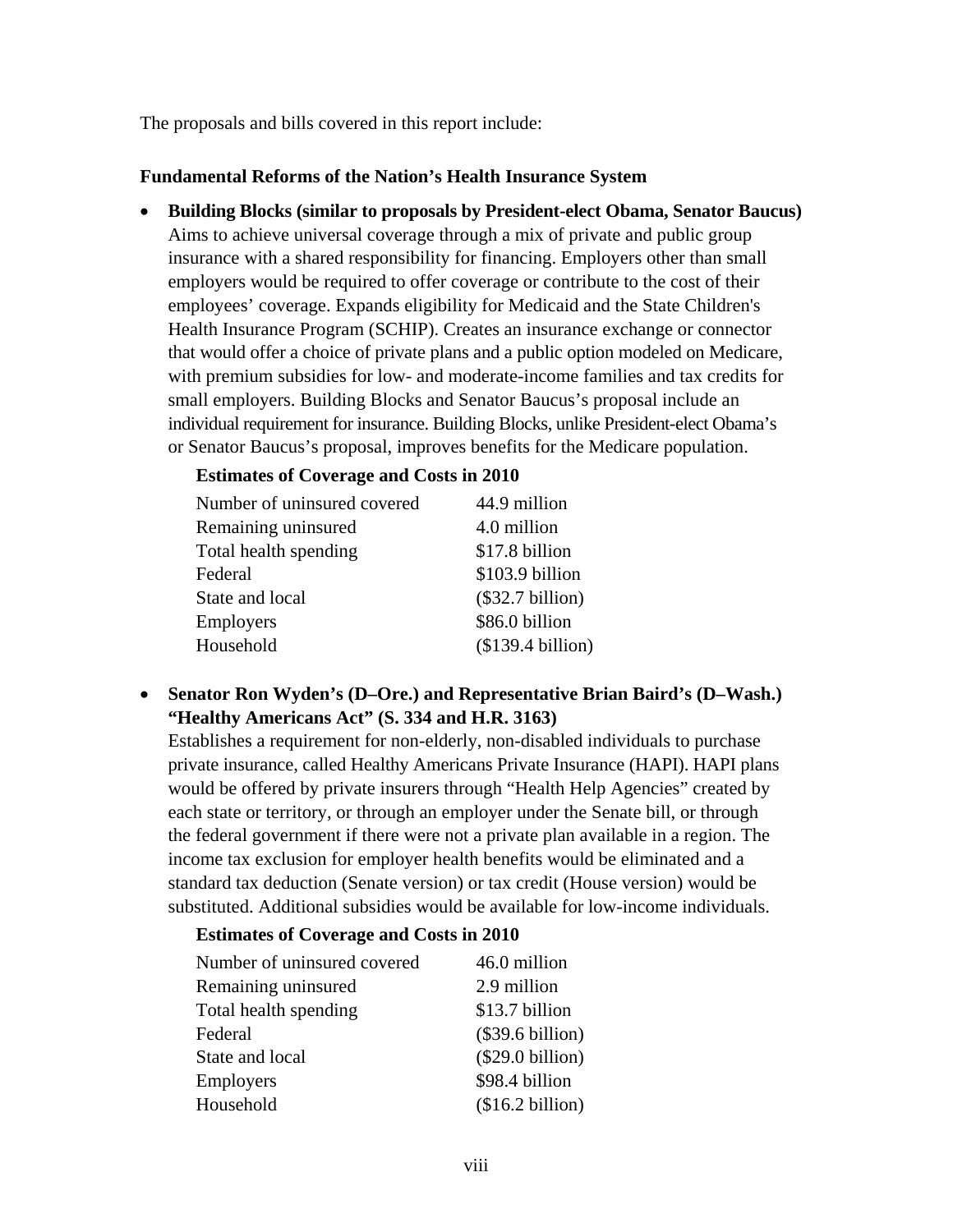## • **Senator Mike Enzi's (R–Wyo.) "Ten Steps to Transform Health Care in America Act" (S. 1783)**

Promotes expanded health insurance coverage by replacing the income tax exclusion for employer health insurance with a standard income tax deduction and income-based, refundable, advanceable tax credits; setting standards for state insurance regulations; establishing an autoenrollment process; allowing coverage to be offered through small business health plans; and providing Medicaid and SCHIP beneficiaries with the option of using the value of benefits to purchase private health insurance. Creates a low-cost health plan option.

### **Estimates of Coverage and Costs in 2010**

| Number of uninsured covered | 26.9 million       |
|-----------------------------|--------------------|
| Remaining uninsured         | 22.0 million       |
| Total health spending       | \$64.1 billion     |
| Federal                     | \$176.4 billion    |
| State and local             | $(\$21.2 billion)$ |
| Employers                   | $(\$77.6 billion)$ |
| Household                   | (\$13.5 billion)   |
|                             |                    |

• **Senator Richard Burr's (R–N.C.) "Every American Insured Health Act" (S. 1886)**  Replaces the income tax exclusion for employer health insurance with a refundable, advanceable flat tax credit for individuals to purchase qualified health insurance. The tax credit would only be available in states that establish a state health insurance exchange or a high-risk solution, such as a high-risk pool or reinsurance. The bill would establish a program for the certification of state health insurance exchanges. Creates a low-cost health plan option.

### **Estimates of Coverage and Costs in 2010**

| Number of uninsured covered | 22.3 million       |
|-----------------------------|--------------------|
| Remaining uninsured         | 26.6 million       |
| Total health spending       | \$31.1 billion     |
| Federal                     | \$161.3 billion    |
| State and local             | $(\$52.9 billion)$ |
| <b>Employers</b>            | \$7.0 billion      |
| Household                   | $(\$84.3 billion)$ |

• **Senator Jeff Bingaman's (D–N.M.) "Health Partnership Act" (S. 325)/ Representative Tammy Baldwin's (D–Wis.) "Health Partnership Through Creative Federalism Act" (H.R. 506)/ Senator Russ Feingold (D–Wis.) and Senator Lindsey Graham's (R–S.C.) "State-Based Health Care Reform Act" (S. 1169)** 

Establishes a commission to oversee demonstration grants to regions, states, or local governments to expand health insurance coverage and to improve health care quality and efficiency. The commission would provide states with a range of reform options, which might include expansion of public programs, tax credits,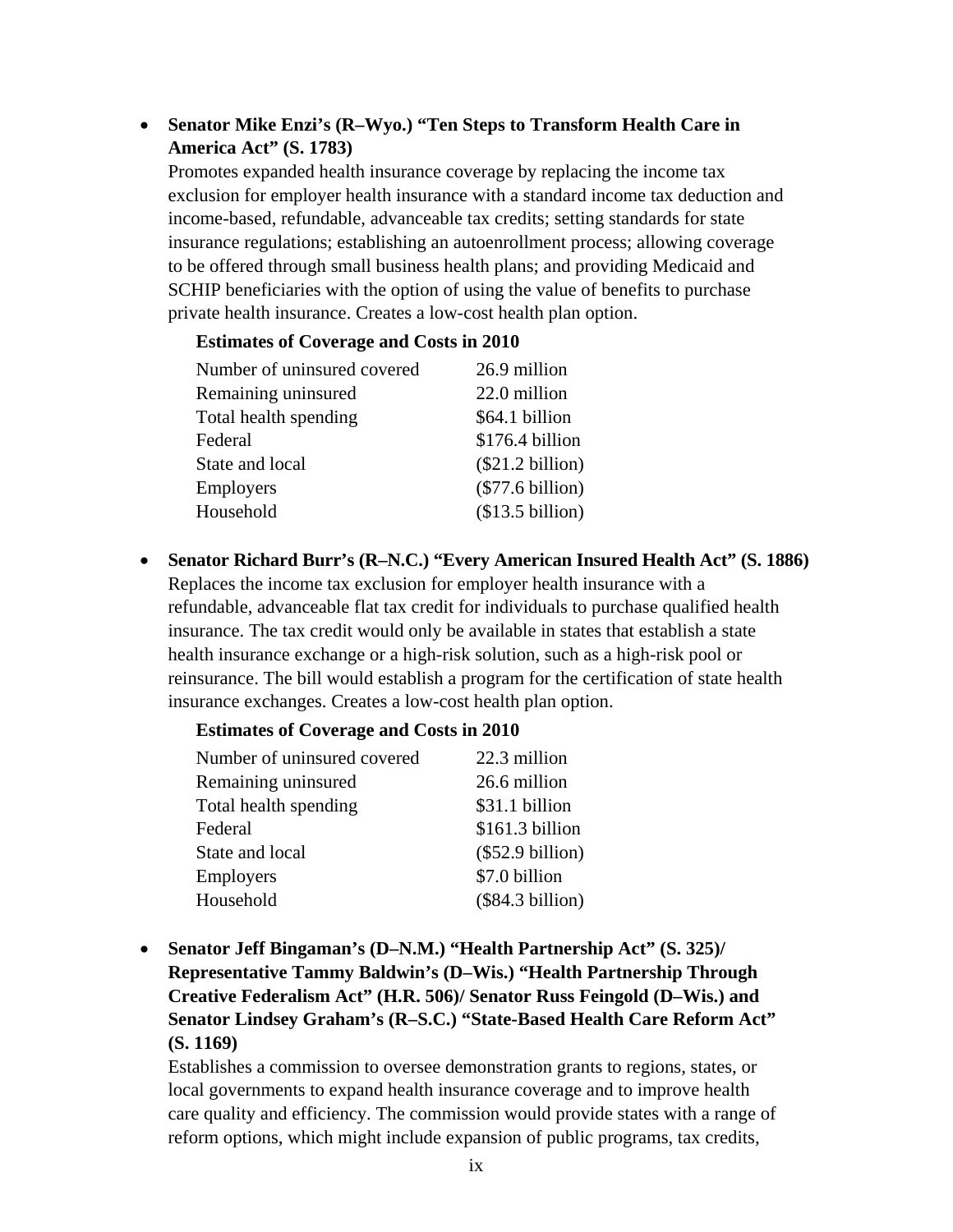purchasing pools, buy-ins to state and federal employee benefit programs, risk pools, single-payer systems, and health savings accounts. States would be required to provide a five-year target for reducing the number of uninsured. The commission would review state applications and determine grant amounts and submit to Congress a list of recommended applications and requests for grant funding.

#### **Estimates of Coverage and Costs in 2010**

**(**In these estimates, the Lewin Group assumed that 15 states would implement universal coverage plans similar to the Massachusetts law.) Number of uninsured covered in the 15 states 21.1 million (out of 26.7 million uninsured in 2010 under current law) Remaining uninsured in the 15 states 5.6 million Remaining uninsured nationally 27.8 million Total health system  $$37.7$  billion Federal \$40.3 billion State and local \$19.4 billion Employers \$34.8 billion Household (\$56.7 billion)

## • **Representative Pete Stark's (D–Calif.) "AmeriCare Health Care Act of 2007" (H.R. 1841) and Senator Edward Kennedy (D–Mass.) and Representative John Dingell's (D–Mich.) "Medicare for All Act" (S. 1218 and H.R. 2034)**

Creates a new public health insurance program administered by the federal government to provide everyone with multiple choices for health coverage. Under the Stark bill (H.R. 1841), employers would either offer their employees coverage or pay into a fund to cover their employees through the new public program. Under the Kennedy and Dingell bills (S. 1218 and H.R. 2034), employers and their employees would help finance the expansion through new payroll taxes.

### **Estimates of Coverage and Costs in 2010 (Rep. Stark's bill)**

| 48.9 million        |
|---------------------|
|                     |
| $(\$58.1 billion)$  |
| \$188.5 billion     |
| $(\$83.6 billion)$  |
| \$61.5 billion      |
| $(\$224.5 billion)$ |
|                     |

#### **Expansions of Existing Public Insurance Programs**

• **Senator Bingaman and Representative Gene Green's (D–Texas) "Ending the Medicare Disability Waiting Period Act of 2007" (S. 2102 and H.R. 154)**  Phases out the waiting period following the onset of a disability before a person under 65 may qualify to enroll in the Medicare program. The bill also would expand the list of specified fatal diseases that allow individuals to enroll in Medicare.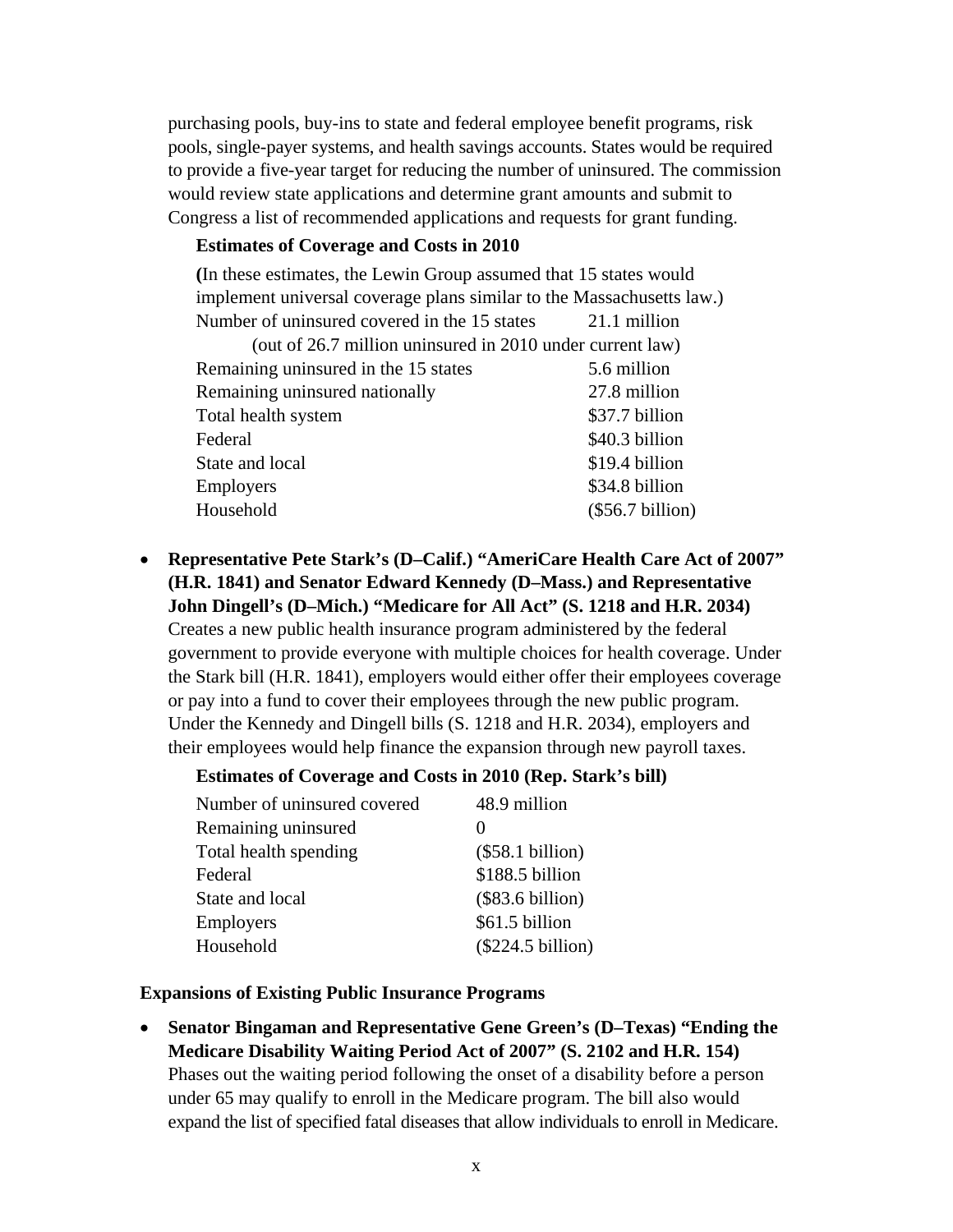### **Estimates of Coverage and Costs in 2010**

(In this estimate, the Lewin Group assumed the waiting period would be eliminated in 2010, rather than being phased out.)

| Number of uninsured covered | 299,200 currently in waiting period |
|-----------------------------|-------------------------------------|
| Remaining uninsured         | 48.6 million                        |
| Total health spending       | $(\$0.6 billion)$                   |
| Federal                     | \$10.8 billion                      |
| State and local             | (\$2.3 billion)                     |
| <b>Employers</b>            | (\$4.3 billion)                     |
| Household                   | (\$4.9 billion)                     |

## • **Senator John Kerry (D–Mass.) and Representative Henry Waxman's (D–Calif.) "Kids Come First Act of 2007" (S. 95 and H.R. 1111)**

Provides states with incentives to expand coverage for all children up to age 21 in families with incomes up to 300 percent of poverty through Medicaid and SCHIP, as well as incentives to simplify enrollment procedures. The bill would require employers offering coverage to provide a family option with coverage for dependents up to age 21 and would create a new refundable tax credit for coverage of a dependent child under certain circumstances. Any taxpayer, except those in the lowest tax brackets, with uninsured, dependent children would forfeit the personal tax exemption ordinarily available to individuals with dependent children.

### **Estimates of Coverage and Costs in 2010**

| Number of uninsured covered | 6.0 million children under age 21 |
|-----------------------------|-----------------------------------|
| Remaining uninsured         |                                   |
| Children under age 21       | 5.9 million                       |
| All uninsured               | 42.9 million                      |
| Total health spending       | \$2.0 billion                     |
| Federal                     | \$27.0 billion                    |
| State and local             | (\$15.7 billion)                  |
| Employers                   | $(\$5.9 billion)$                 |
| Household                   | (\$3.3 billion)                   |

### **New Options for Small Employers**

• **Representative Sam Johnson's (R–Texas) "Small Business Health Fairness Act of 2007" (H.R. 241)/ Representative Vern Buchanan's (R–Fla.) "Small Business Growth Act of 2007" (H.R. 1012)/ Representative Howard McKeon's (R–Calif.) "Working Families Wage and Access to Health Care Act" (H.R. 324)**  Permits trade, industry, professional, or other similar associations to form association health plans, which could provide health benefits to employees of businesses that are members of the associations.

**Estimates of Coverage and Costs in 2010 (Rep. Johnson's bill)** Number of uninsured covered (283,000)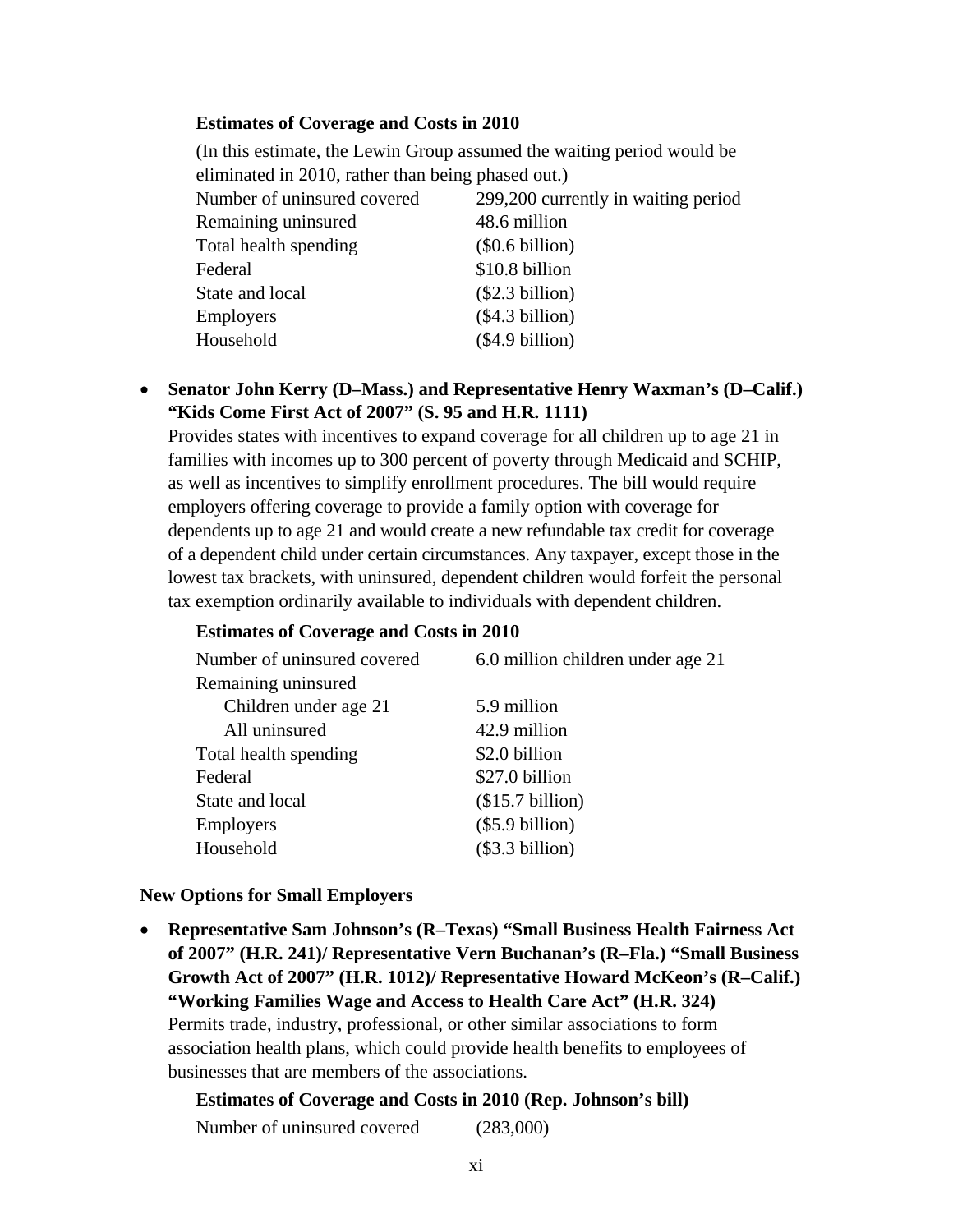| Remaining uninsured   | 49.2 million      |
|-----------------------|-------------------|
| Total health spending | $(\$0.4 billion)$ |
| Federal               | \$0.2 billion     |
| State and local       | \$0.7 billion     |
| Employers             | (\$1.6 billion)   |
| Household             | \$0.2 billion     |

• **Senator Richard Durbin (D–Ill.) and Representative Ronald Kind's (D–Wis.) "Small Business Health Options Program Act of 2008" (SHOP Act) (S. 2795 and H.R. 6210)**

Creates a nationwide health insurance purchasing pool through which small businesses (100 employees or less) and self-employed individuals could purchase health insurance. The purchasing pool would offer a choice of private plans. Firms of fewer than 50 employees would be eligible for tax credits. An office within the Department of Health and Human Services would be created to administer the small business health options program, and a Small Business Health Board would be established to monitor the implementation of the program and make recommendations for improvements.

#### **Estimates of Coverage and Costs in 2010**

| Number of uninsured covered | 1.7 million       |
|-----------------------------|-------------------|
| Remaining uninsured         | 47.2 million      |
| Total health spending       | \$15.6 billion    |
| Federal                     | \$27.2 billion    |
| State and local             | \$1.2 billion)    |
| Employers                   | (\$4.5 billion)   |
| Household                   | $(\$5.9 billion)$ |

### **Expansions of Health Savings Accounts**

• **Representative Eric Cantor's (R–Va.) "HSA Improvement and Expansion Act of 2007" (H.R. 3234)** 

The bill would allow health savings account (HSA) contributions to be used to pay health insurance premiums in the individual market, and would increase HSA contribution limits for individuals (\$2,250 to \$4,500) and families (\$4,500 to \$9,000) from current levels. More people would be eligible for HSAs, including those participating in certain flexible spending account and health reimbursement arrangement programs, Medicare Part A-only beneficiaries, and veterans receiving benefits from the Department of Veterans Affairs to cover health care expenditures for a service-related disability.

### **Estimates of Coverage and Costs in 2010**

| Number of uninsured covered | 5.8 million   |
|-----------------------------|---------------|
| Remaining uninsured         | 43.1 million  |
| Total health spending       | \$3.7 billion |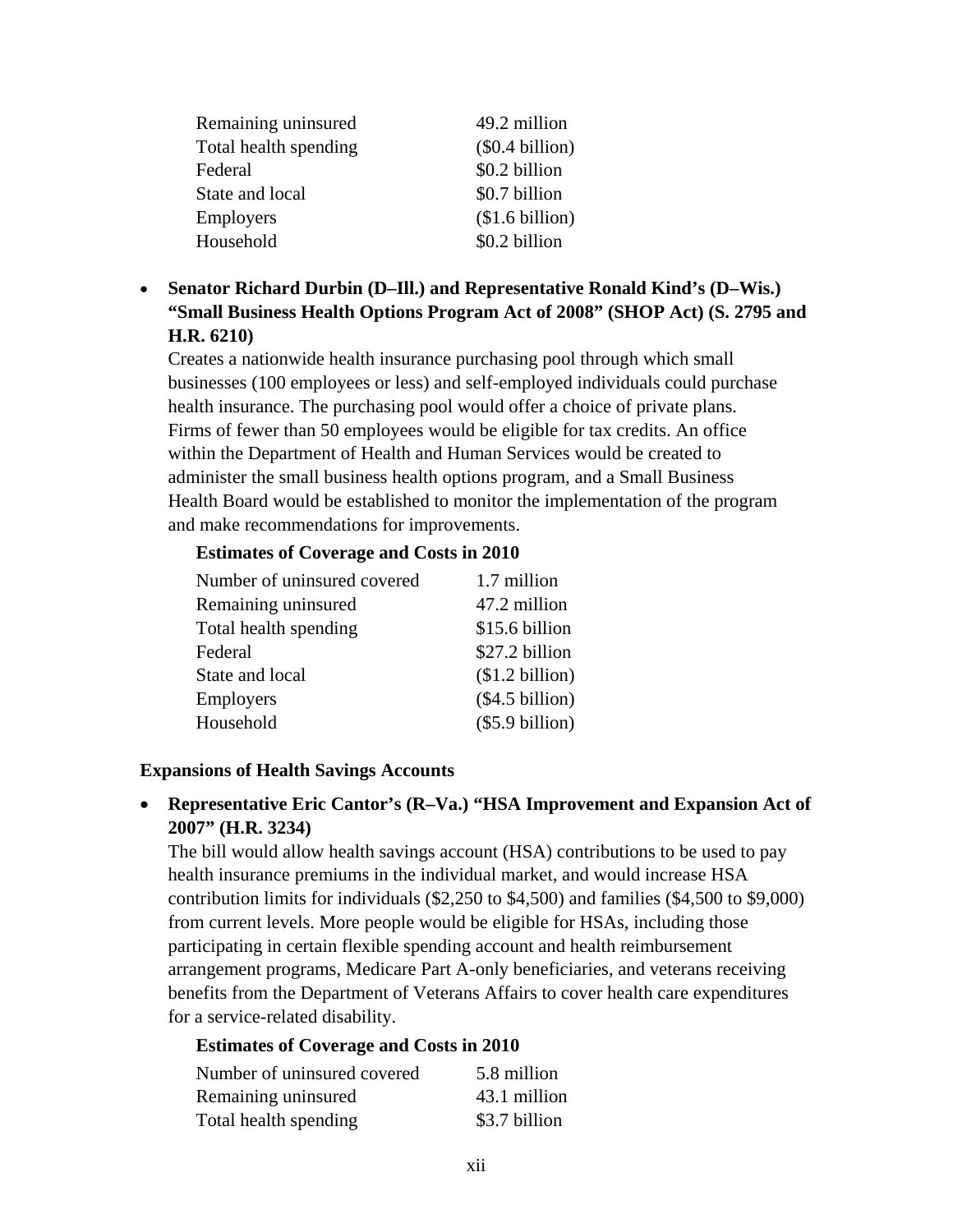| Federal          | \$19.2 billion     |
|------------------|--------------------|
| State and local  | \$4.5 billion      |
| <b>Employers</b> | $(\$39.1 billion)$ |
| Household        | \$19.1 billion     |

#### **Findings**

#### **Reducing the Number of Uninsured**

The bills and proposals that seek fundamental reform of the health insurance system have the most significant impact on reducing the number of uninsured (Figures ES-1 and ES-2). Within that category, bills that create new public insurance programs like Medicare that are open to the full population, such as Rep. Stark's proposal, or use a similar centralized financing mechanism, have the greatest potential to cover everyone. Mixed private–public approaches, like those of President-elect Obama and Sen. Baucus, also have potential to cover nearly everyone but would require an individual requirement for everyone to have insurance to achieve near-universal coverage. Sen. Wyden's and Rep. Baird's proposal to replace the income tax exclusion for employer benefits with an income tax deduction and premium subsidies, combined with new regional purchasing agencies and an individual and employer requirement to participate would also cover nearly everyone.

|                                                                        | <b>Uninsured</b><br>Covered <sup>1</sup><br>(millions) | <b>National Health</b><br><b>Expenditures</b><br>(billions) | Federal<br>Spending<br>(billions) | State/Local<br>Spending<br>(billions) | <b>Employer</b><br>Spending<br>(billions) | Household<br>Spending<br>(billions) |
|------------------------------------------------------------------------|--------------------------------------------------------|-------------------------------------------------------------|-----------------------------------|---------------------------------------|-------------------------------------------|-------------------------------------|
| <b>Building Blocks</b>                                                 | 44.9                                                   | \$17.8                                                      | \$103.9                           | (\$32.7)                              | \$86.0                                    | (\$139.4)                           |
| <b>Wyden</b> (Healthy<br>Americans Act)                                | 46.0                                                   | \$13.7                                                      | ( \$39.6)                         | (\$29.0)                              | \$98.4                                    | (\$16.2)                            |
| Enzi (Ten Steps)                                                       | 26.9                                                   | \$64.1                                                      | \$176.4                           | (\$21.2)                              | ( \$77.6)                                 | (\$13.5)                            |
| <b>Burr</b> (Every American<br>Insured)                                | 22.3                                                   | \$31.1                                                      | \$161.3                           | (\$52.9)                              | \$7.0                                     | (\$84.3)                            |
| Baldwin / Bingaman /<br>Feingold - Graham<br>(Federal/State-15 States) | 21.1 <sup>2</sup>                                      | \$37.7                                                      | \$40.3                            | \$19.4                                | \$34.8                                    | ( \$56.7)                           |
| <b>Stark</b> (AmeriCare)                                               | 48.9                                                   | ( \$58.1)                                                   | \$188.5                           | ( \$83.6)                             | \$61.5                                    | (\$224.5)                           |
| <b>Bingaman</b> (End Medicare<br>2-yr Waiting Period)                  | $0.3^{3}$                                              | (\$0.6)                                                     | \$10.8                            | (S2.3)                                | (\$4.3)                                   | (\$4.9)                             |
| Kerry / Waxman<br>(Universal Coverage for<br>Children)                 | 6.0 <sup>4</sup>                                       | \$2.0                                                       | \$27.0                            | (\$15.7)                              | (\$5.9)                                   | ( \$3.3)                            |
| <b>Johnson</b> (Small Business<br><b>Health Fairness)</b>              | (0.3)                                                  | (\$0.4)                                                     | \$0.2                             | \$0.7                                 | (\$1.6)                                   | \$0.2                               |
| Durbin / Kind (SHOP)                                                   | 1.7                                                    | \$15.6                                                      | \$27.2                            | (\$1.2)                               | (\$4.5)                                   | (\$5.9)                             |
| <b>Cantor</b> (HSA Expansions)                                         | 5.8                                                    | \$3.7                                                       | \$19.2                            | \$4.5                                 | (\$39.1)                                  | \$19.1                              |

states. 3 Out of an estimated 0.3 million uninsured disabled people in 2010. 4 Out of an estimated 11.9 million uninsured children in 2010.

Source: The Lewin Group for The Commonwealth Fund.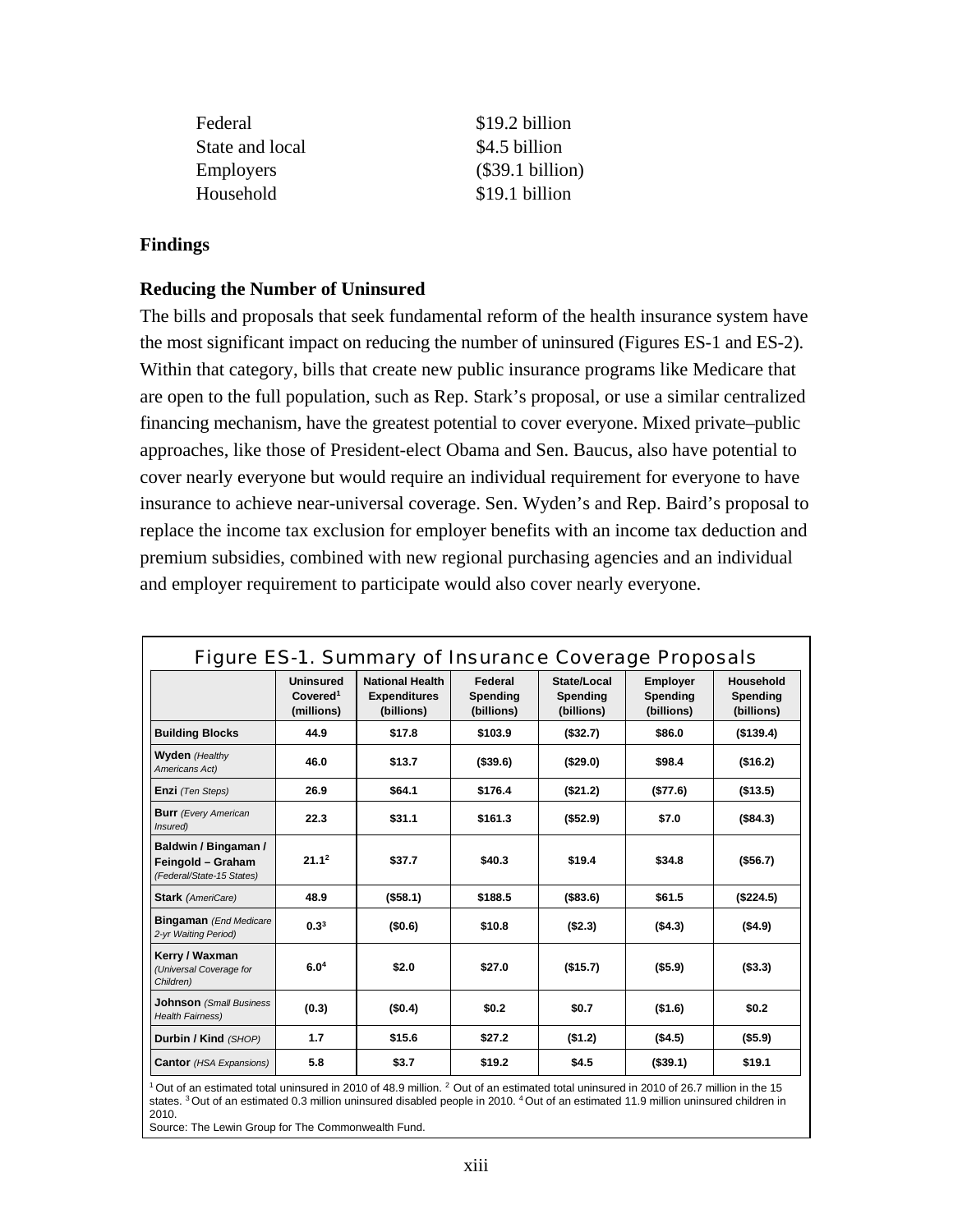

While Senators Enzi and Burr also propose replacing the employer benefit tax exclusion with tax credits and new standard income tax deductions, the lack of a strong individual coverage requirement (Senator Enzi does include a process to autoenroll people without coverage), and less organized insurance markets than those proposed by Obama, Baucus, and Wyden reduce the effectiveness of their proposals to cover everyone.

The federal–state partnership bills (Baldwin, Bingaman, Feingold–Graham) that would provide grants to states to expand coverage would result in a varying degree of coverage, depending on the number of participating states, the amount of funding provided, and the reforms that states pursue. Assuming that 15 involved states would pursue a Massachusetts-style reform with an individual requirement to have health insurance, nearly everyone would become covered in those states.

Incremental reform bills cover far fewer people, but target high-risk groups. Sen. Kerry and Rep. Waxman's bill to expand coverage for children up to age 21, covers 6 million uninsured children and young adults out of an estimated 12 million uninsured. Though the bill is aimed at helping eligible children obtain and retain coverage, linking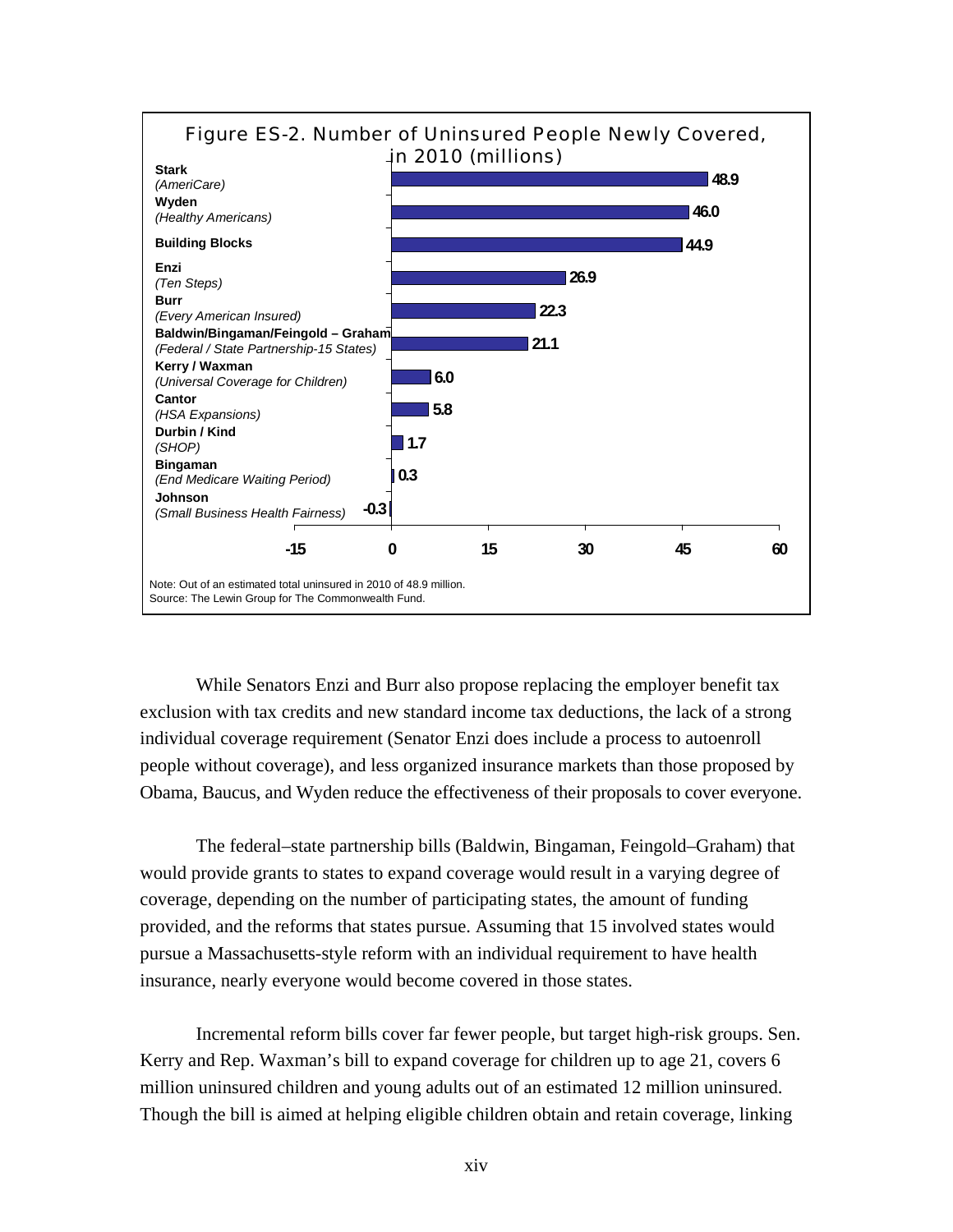the tax penalty for not covering dependent children in the bill to autoenrollment into default coverage could increase the number of children and young adults covered. Sen. Bingaman and Rep. Green's bill to phase out the two-year waiting period for Medicare for the disabled would be effective at covering everyone in that group, including the uninsured.

Rep. Johnson and Sen. Durbin's bills are focused on the affordability issues facing small companies that buy insurance in the small-group market. By allowing small businesses to effectively bypass state insurance regulations, the Johnson bill makes smallgroup coverage more affordable for companies with a young and healthy workforce but less affordable for those with an older or less healthy workforce, which would result in a net loss of coverage of 283,000 people. The Durbin bill seeks a different approach by establishing a national purchasing pool for small employers with regulations against rating on the basis of health and requiring participating states to regulate their smallgroup markets, therefore avoiding the adverse selection that affects the Johnson bill. While the Durbin bill provides relief to many small companies, the incentives are not sufficient to cause most non-insuring firms to offer coverage. About 1.7 million uninsured people would become insured under this bill.

Rep. Cantor's proposal to double the amount of pretax income that people can contribute to health savings accounts (HSAs) and allow people to use the funds, without tax penalty, to purchase health insurance in addition to covering out-of-pocket costs, is estimated to insure 5.8 million people. Currently, people can use HSA balances to pay for costs not covered by insurance but not for premiums.

#### **Improving the Quality of Health Insurance Coverage**

Many of the bills and proposals aim to not only expand coverage but to set standards for covered benefits and out-of-pocket costs. Both President-elect Obama and Sen. Baucus are explicit about the need for defining benefit standards for both private and public health plans. To achieve this, Sen. Baucus would establish an Independent Health Coverage Council with members appointed by the President with advice and consent of the Senate that ensures coverage is affordable, clinically appropriate, ensures access to necessary services, and protects enrollees from high out-of-pocket costs.

#### **Federal Health Expenditures**

The bills that would fundamentally reform the health insurance system are estimated to be the most expensive to the federal government, with the exception of Sen. Wyden's bill (Figure ES-3).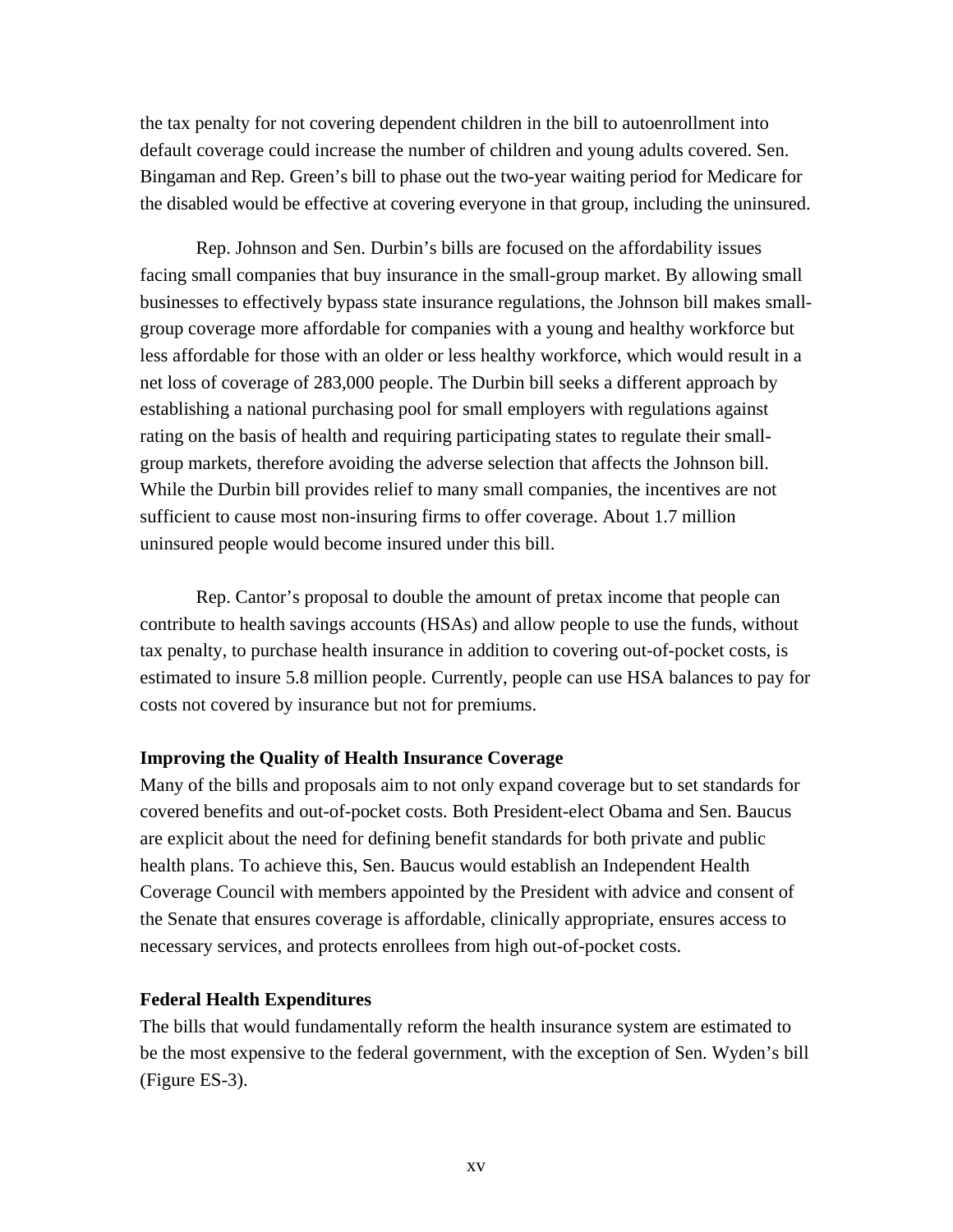

Under the current financial system, Rep. Stark's AmeriCare bill would cost the federal government about \$188.5 billion in 2010. Though it would insure less than half the number as the Stark bill, Sen. Enzi's bill is estimated to cost the federal government nearly as much—\$176.4 billion. Sen. Burr's bill would cost \$161.3 billion.

The Building Blocks framework, an approach similar to that of President-elect Obama (but including a coverage requirement) and Sen. Baucus, has estimated federal costs in the first year of \$103.9 billion, which also includes the cost of improving coverage for Medicare beneficiaries. Senator Wyden's bill, which is estimated to cost the federal government \$1.2 trillion, raises sufficient revenue and offsets other spending through new income taxes, household and employer premium contributions, and the elimination of Medicaid to provide a net savings of \$40 billion.

The federal cost of the federal–state partnership bills (Baldwin, Bingaman, Feingold–Graham) to provide grants to 15 states to implement Massachusetts-style universal coverage strategies is estimated at about \$40 billion.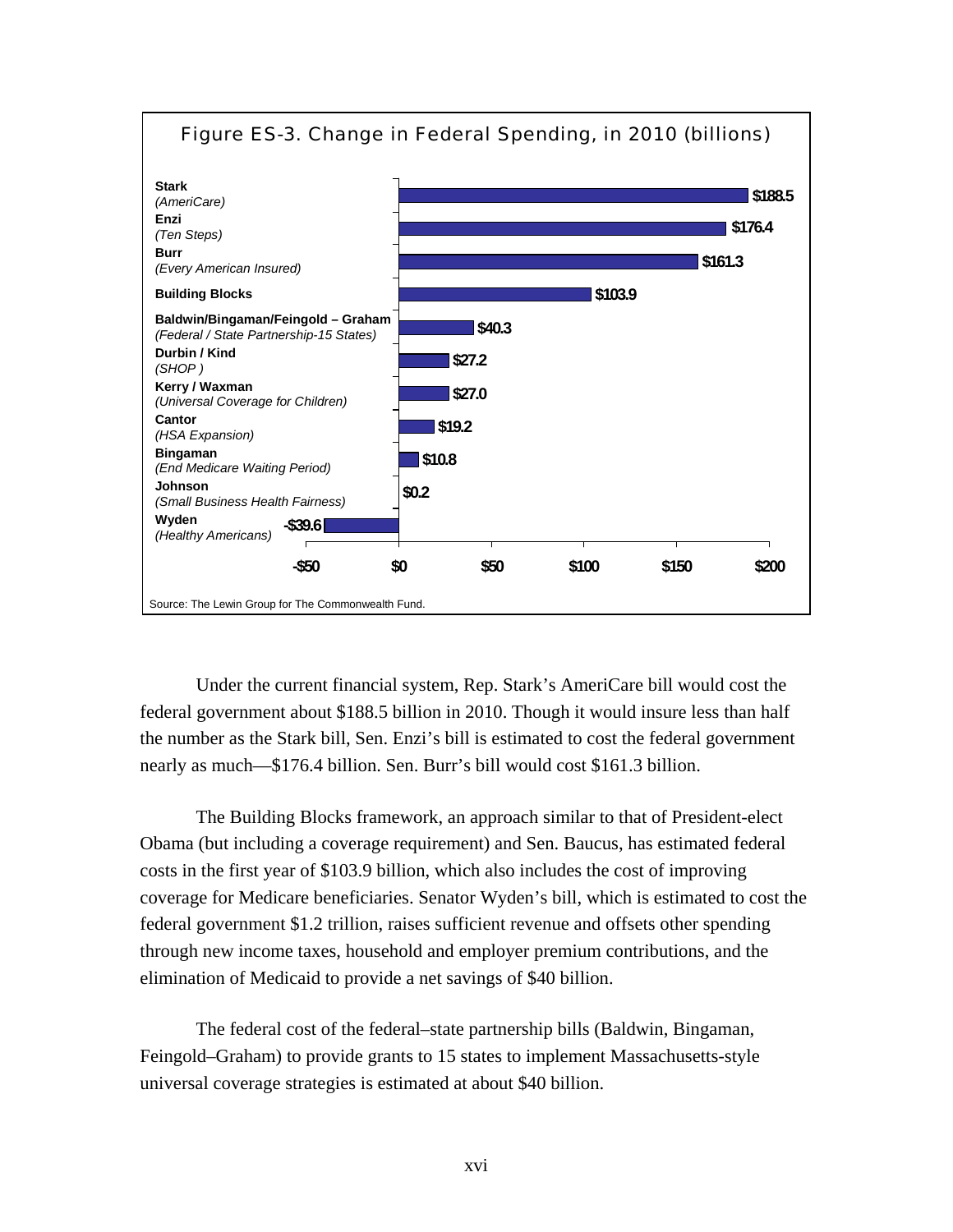Incremental bills are less expensive to the federal government than most of the proposals for fundamental insurance reform but cover fewer people. The spending estimated in some incremental bills, such as Sen. Durbin's and Rep. Johnson's small business bills, mostly offers improved coverage and cost relief to people or businesses that already have coverage, rather than expanding coverage.

### **National Health Expenditures**

Though Rep. Stark's AmeriCare bill is the most expensive to the federal government, it provides the biggest overall health savings, lowering projected national expenditures by \$58 billion (Figure ES-4). It achieves this by significantly lowering the costs of insurance administration by covering most people through a program like Medicare, which has substantially lower administrative costs than private insurance. Savings are also accrued by paying all providers at Medicare reimbursement rates.



Senator Enzi's bill increases national health spending by \$64 billion. By insuring more people through the individual insurance market, where administrative costs average 25 percent to 40 percent of premium dollars, the bill increases administration costs by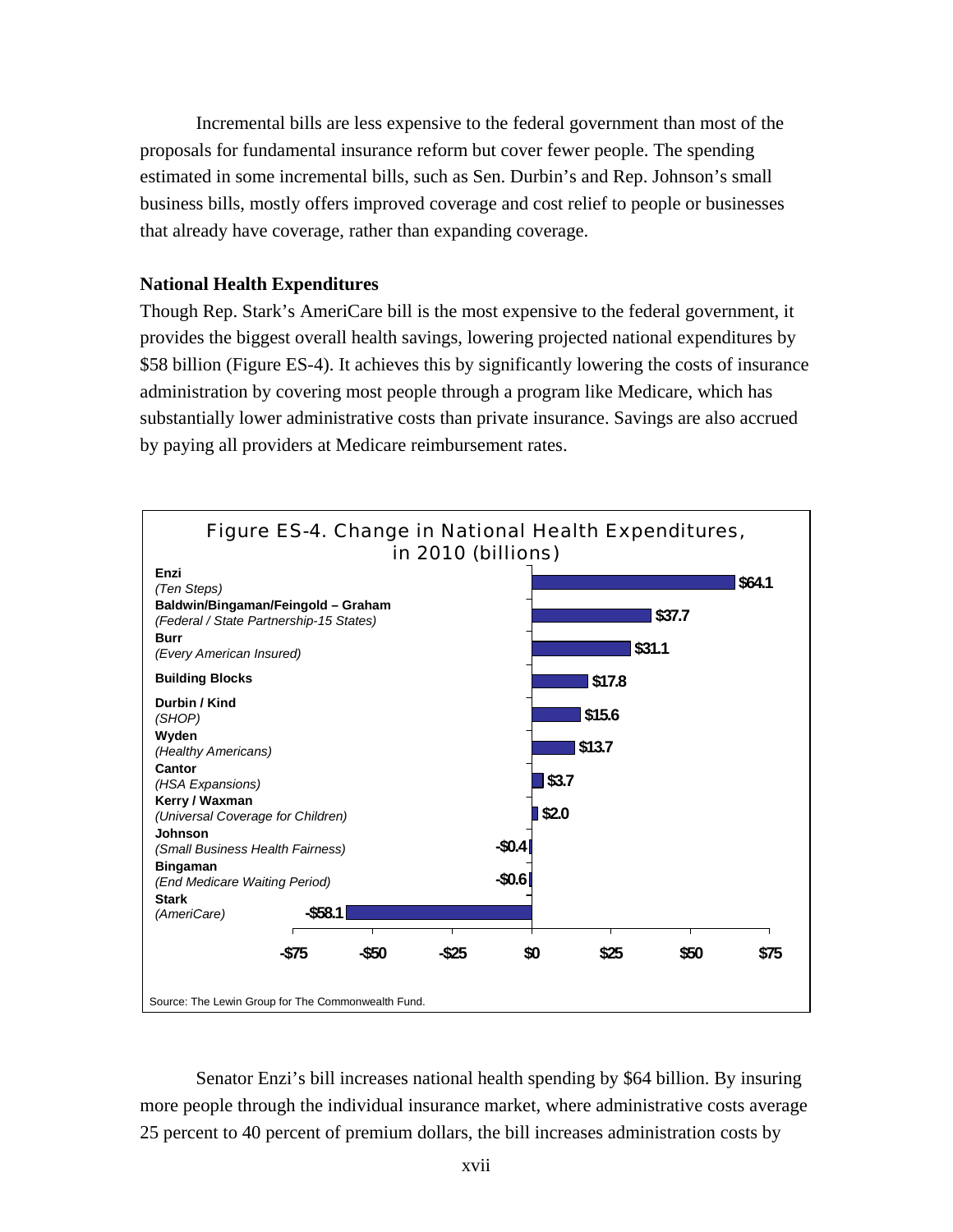\$22 billion. In addition, the bill allows Medicaid beneficiaries to use the value of their benefits to purchase private health insurance. This feature increases provider payments by an estimated \$17.3 billion because providers would be paid at private, rather than Medicaid, rates.

## **Conclusion**

A great deal can be learned from the estimated impact on coverage and costs of the bills introduced in the 110th Congress, and much that will prove useful to Congress and the new Obama administration as they move forward in 2009 to develop new proposals to reform the health care system. The proposals to fundamentally reform the health system reveal the importance of an individual insurance requirement to bring most people into the system. Bills without an autoenrollment mechanism and individual requirement fall far short of universal coverage. The effectiveness of such a requirement, however, is contingent upon an enforcement mechanism and the ability to determine an appropriate level of benefits covered and cost-sharing that will improve health outcomes over the long term yet ensure affordability.

In the long run, it will not be productive to focus only on the impact of reform policies on federal, employers', or families' budgets. Instead, we must move forward while watching the number that really matters—the more than \$2 trillion we spend collectively as a nation on health care each year. This ultimately determines the size and growth of all participants' budgets.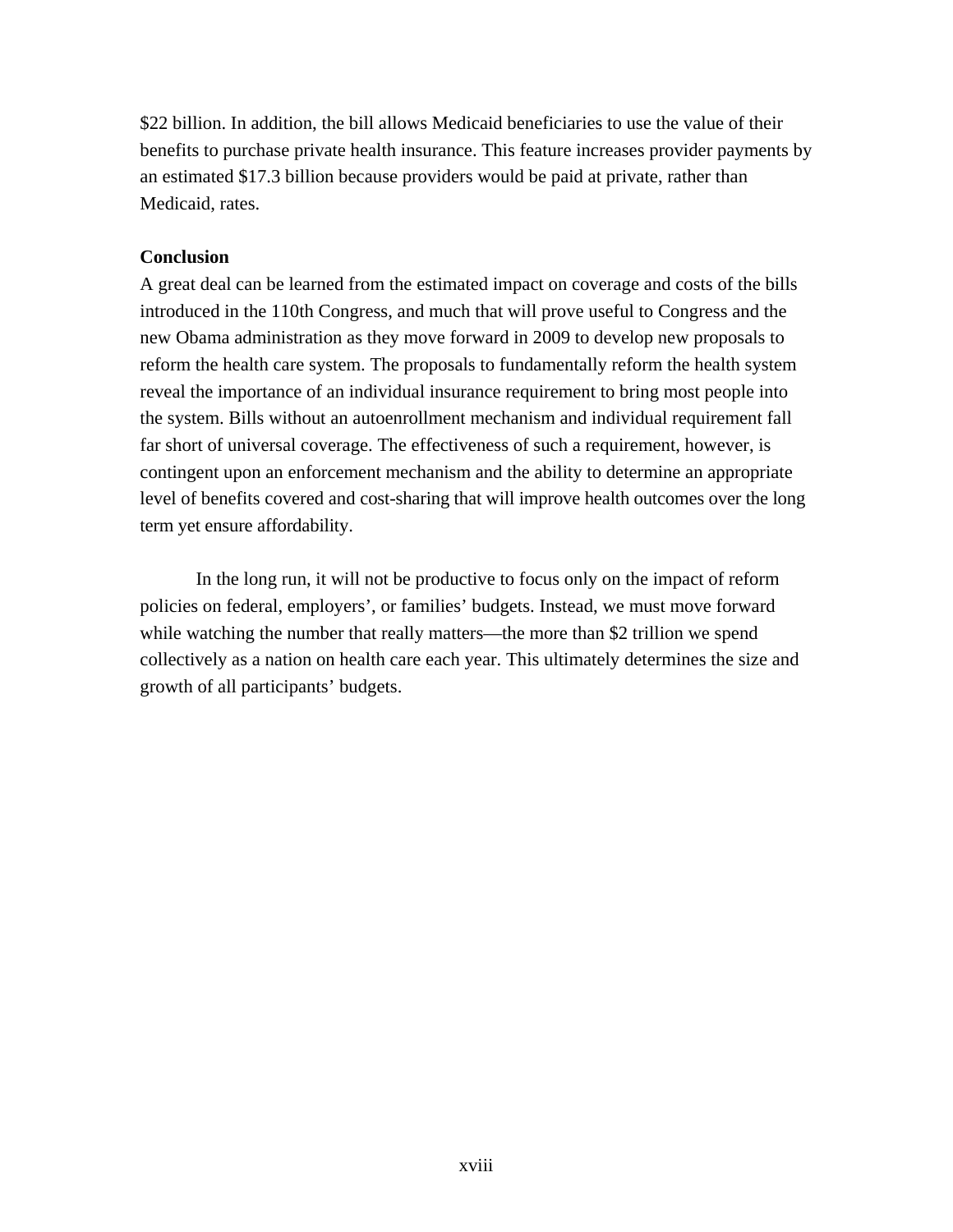## **AN ANALYSIS OF LEADING CONGRESSIONAL HEALTH CARE BILLS, 2007–2008: PART I, INSURANCE COVERAGE**

### **INTRODUCTION**

Spiraling health care costs and slow income growth combined to increase the number of uninsured people in the United States—from 40 million to 46 million between 2001 and  $2007<sup>2</sup>$  $2007<sup>2</sup>$  In addition, by 2007, 25 million adults under age 65 had such high out-of-pocket costs relative to their income that they were considered "underinsured," 80 million adults reported not getting needed health care because of costs, and 72 million reported difficulty paying their medical bills.<sup>[3](#page-84-0)</sup> Now, the worsening economy is certain to exacerbate these problems as employers shed jobs and trim wages and benefits.

The growing health care crisis played a central role in the 2008 presidential election with both President-elect Barack Obama and Senator John McCain (R–Ariz.), as well as primary candidates, presenting proposals to expand health insurance, improve quality, and lower costs.<sup>[4](#page-98-0)</sup> In addition, several members of Congress introduced new bills during the 110th session aimed at reforming the health system. Following the election, Senator Max Baucus (D–Mont.) released a white paper outlining an approach to health care reform similar to the one proposed by President-elect Obama during the campaign. Senator Edward Kennedy (D–Mass.) has also indicated he is working on a proposal.

This report analyzes and compares leading bills of the 110th Congress that are aimed at expanding and improving health insurance coverage.<sup>[5](#page-114-0)</sup> It also includes an analysis of the proposals outlined by President-elect Obama and Sen. Baucus, focusing on the insurance coverage provisions of those proposals. To be included, the bills met at least one of the following criteria: a) potential to significantly affect the problem; b) reflective of ideas proposed by the Bush Administration or the 2008 presidential candidates; c) bipartisan support; or d) unique or innovative.

The Commonwealth Fund commissioned the Lewin Group, a health care policy research and management consulting firm, to estimate the effect of the bills on stakeholder and health system costs and the projected number of people the bills would insure. The Fund also commissioned Health Policy R&D, another health policy firm, to create detailed side-by-side comparative analyses of the bills as well as summaries. The side-by-side analyses appear in Tables A-1 through A-9.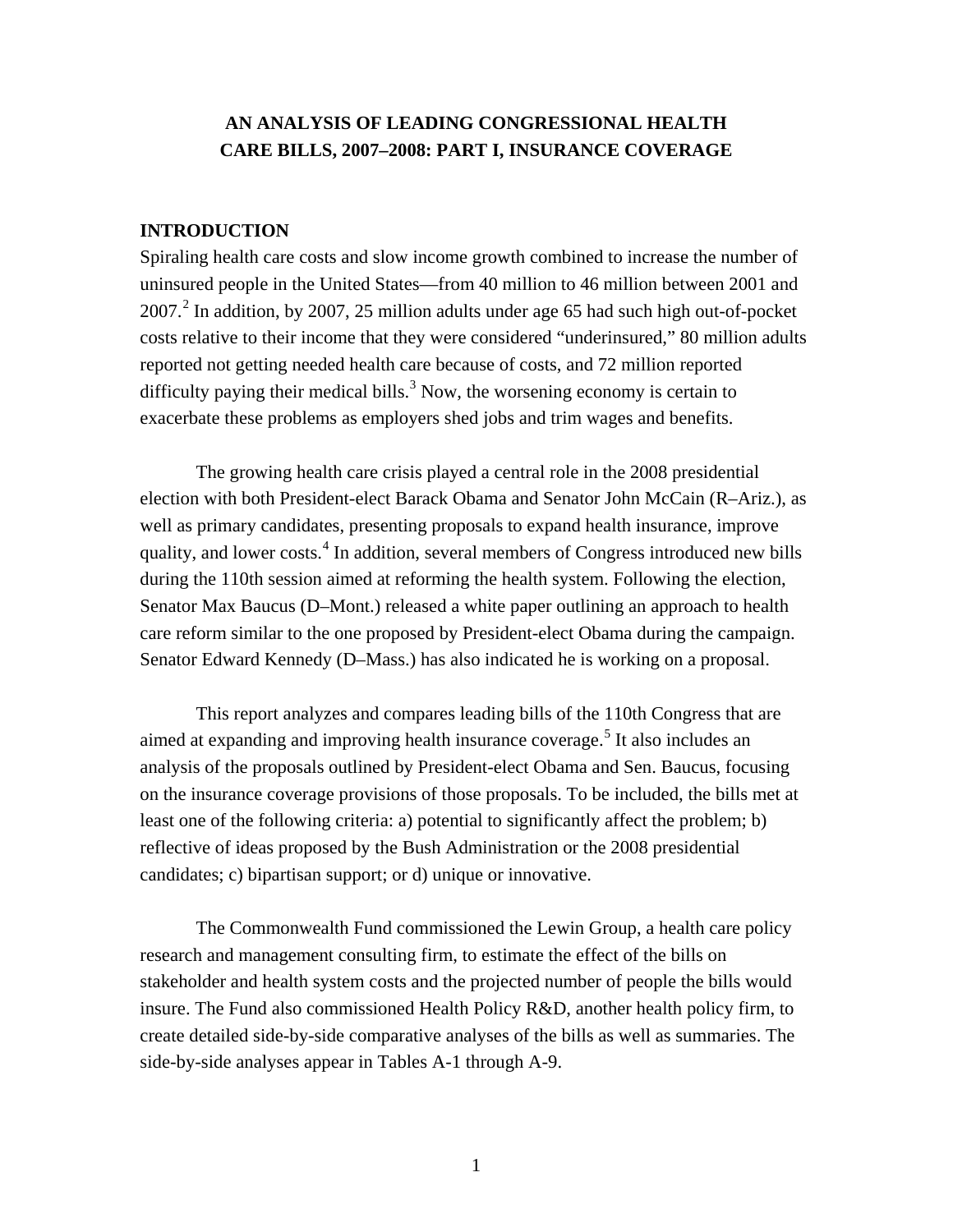The bills and proposals to expand health insurance coverage take a variety of approaches to achieve incremental, as well as more comprehensive expansions, in coverage. They fall into four broad categories:

- fundamental reforms of the nation's health insurance system;
- expansions of existing public insurance programs;
- new options for small employers; and
- expansions of health savings accounts.

The Commonwealth Fund Commission on a High Performance Health System identified several key principles for moving the health system toward high performance. They include:

- provision of equitable and comprehensive insurance for all;
- provision of benefits that cover essential services with appropriate financial protection;
- premiums, deductibles, and out-of-pocket costs are affordable relative to family income;
- health risks are broadly pooled;
- the proposals should be simple to administer, with coverage that is automatic and continuous;
- dislocation should be kept to a minimum—people could choose to keep the coverage they have; and
- financing should be adequate, fair, and shared across stakeholders.

To help assess the bills and proposals based on these criteria, the Lewin Group used its Health Benefits Simulation Model to estimate the number of people who would gain coverage and the effects on national health care expenditures overall, as well as on principal stakeholders, including federal and state governments, employers, and households. All estimates are for 2010 and are based on the assumption of full implementation in that year. Under the current laws, Lewin projects that the number of uninsured in the U.S. will rise to 48.9 million people in 2010, out of a total estimated population of 306.9 million; 15.9 percent of the total population will be uninsured. According to the latest census estimates, this represents an increase from 45.7 million in 2007 or 15.3 percent of the total population. $6$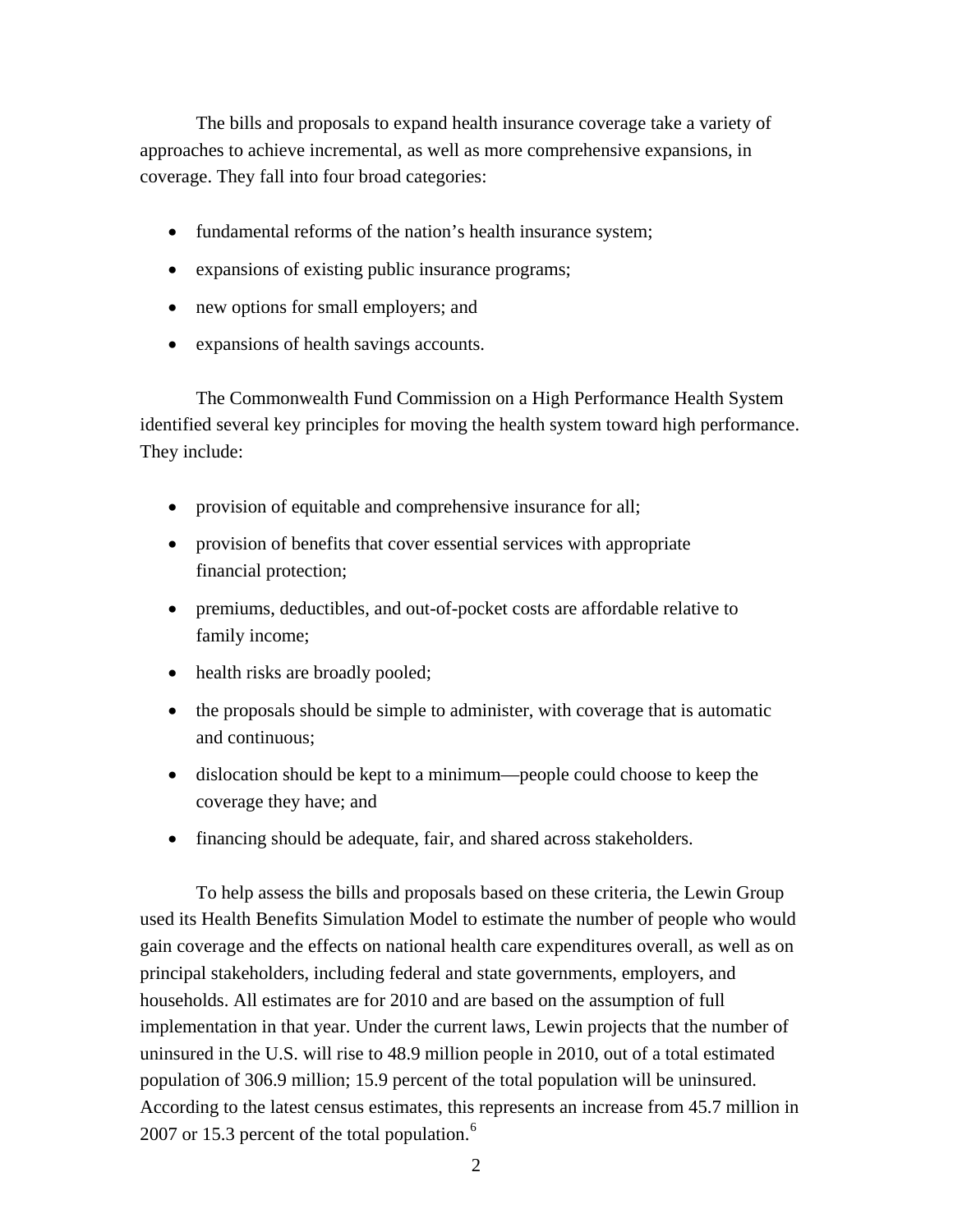Among the plans analyzed, Lewin estimates that up to 48.9 million uninsured could be covered—under a bill proposed by Representative Pete Stark (D–Calif.). At the other end of the spectrum, a bill proposed by Representative Sam Johnson (R–Texas) would result in a net loss of coverage of 283,000 According to Lewin's cost estimates, total health spending could be as high as \$64.1 billion—under a bill proposed by Senator Mike Enzi (R–Wyo.)—or we could see net savings of \$58.1 billion under Rep. Stark's bill.

The Lewin Group developed two sets of estimates for the analysis. One set assumes that changes in employer costs, such as for premiums, are passed on to workers as changes in wages. The other set excludes this wage adjustment. Because of the uncertainty about how long it will take for these market adjustments to occur, and the degree to which costs are fully offset by wage changes, the report focuses on the cost impacts for employers and workers and the federal government without this wage adjustment.

#### **COMPREHENSIVE REFORM**

## **Mixed Private–Public Insurance with a Shared Responsibility for Financing: President-elect Obama, Senator Baucus, and Building Blocks**

As a candidate, President-elect Obama proposed a plan for universal coverage that would build on the current system of mixed private and public group insurance (Figure 1). Many features are similar to the universal coverage law being implemented in Massachusetts. All employers—other than small businesses—would be required to offer health insurance to their employees or contribute to the cost of employees' coverage. Eligibility for Medicaid and the State Children's Health Insurance Program (SCHIP) would be expanded. Small businesses, self-employed individuals, and people who do not have coverage through their employers, Medicaid, or SCHIP could purchase a plan through a health insurance exchange. Through this exchange, people could choose a private plan or a new public plan similar to the one offered to federal employees and members of Congress. All insurance carriers would be required to offer plans to all applicants and could not charge premiums based on health status. Small businesses would be eligible for tax credits to offset their premium costs and individuals would be eligible for incomebased premium subsidies. All children would be required to have coverage.

Sen. Baucus introduced a similar proposal in his November 2008 white paper, "Call to Action: Health Reform 2009."<sup>[7](#page-125-0)</sup> Sen. Baucus's proposal differs from Presidentelect Obama's in a few regards, most notably in its requirement for everyone to have health insurance once it is deemed affordable and its provision to allow older adults under age 65 to buy in to Medicare until the insurance exchange is established.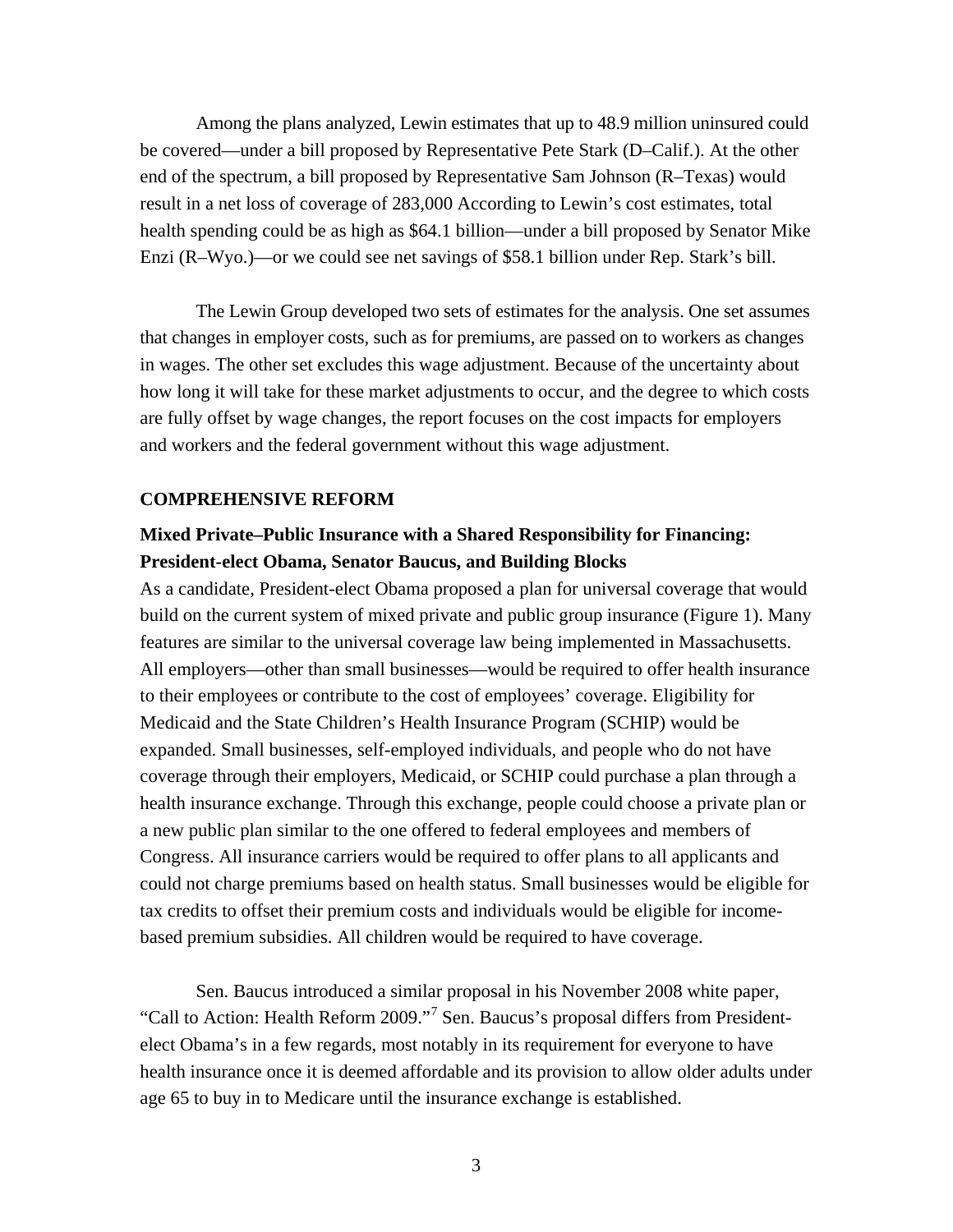Both President-elect Obama and Sen. Baucus propose measures aimed at improving the quality and efficiency of the health care delivery system and at lowering costs. These include expanding the use of health information technology; creating a new institute to conduct and disseminate comparative effectiveness research; reforming the way providers are paid, including new incentives for better coordinated care and medical homes; and eliminating excess payments to Medicare Advantage plans.

The two proposals are similar to a framework for universal coverage outlined by The Commonwealth Fund's Cathy Schoen and colleagues in *Health Affairs* in May 200[8](#page-125-1).<sup>8</sup> Like Sen. Baucus' proposal, this framework, entitled Building Blocks, requires everyone to have health insurance. The Lewin Group modeled cost and coverage estimates of a revised version of the Building Blocks approach for the *Health Affairs*  article. Those estimates are updated for 2010 in the following analysis.

#### **President-elect Obama, Senator Baucus, and Building Blocks**

**Overall Approach:** Aims to achieve universal coverage through a mix of private and public group insurance with a shared responsibility for financing. Employers, with the exception of small employers, would be required to offer coverage or contribute to the cost of their employees' coverage. Expands eligibility for Medicaid and SCHIP. Creates an insurance exchange or connector, which would offer a choice of private plans and a public plan option. Would offer premium subsidies for low- and moderate-income families and tax credits for small employers.

**Individual Requirement for Coverage:** Under President-elect Obama's plan, only children would be required to have health insurance. Under Sen. Baucus's plan, all people would be required to have health insurance once it is determined that affordable coverage is available. The requirement under Sen. Baucus' plan would be enforced through the tax system or another point of contact between individuals and government. Building Blocks would also require that everyone have coverage and would enforce the requirement through the tax code.

**Benefit Packages:** President-elect Obama's public plan option would be similar to FEHBP. All plans offered by private carriers through the exchange would be required to be at least as generous as FEHBP. Under Sen. Baucus's plan, the exchange would include a public plan option similar to Medicare. Private plan options in the insurance exchange would have high, medium, and low benefit package options. All benefit structures within benefit categories would be required to be actuarially equivalent. Participating insurers would be required to charge the same amount for the same benefit packages inside and outside the exchange. Building Blocks would create an enhanced Medicare option called Medicare Extra, offered through the exchange and to Medicare beneficiaries. Like President-elect Obama's proposal, all plans offered through the exchange (or connector) would be at least as generous. Participating providers would be paid at Medicare rates.

**Premiums and Cost-Sharing:** The federal government would provide income-related premium assistance for people buying insurance through the connector. Under Sen. Baucus's plan, refundable tax credits would be available to all individuals and families with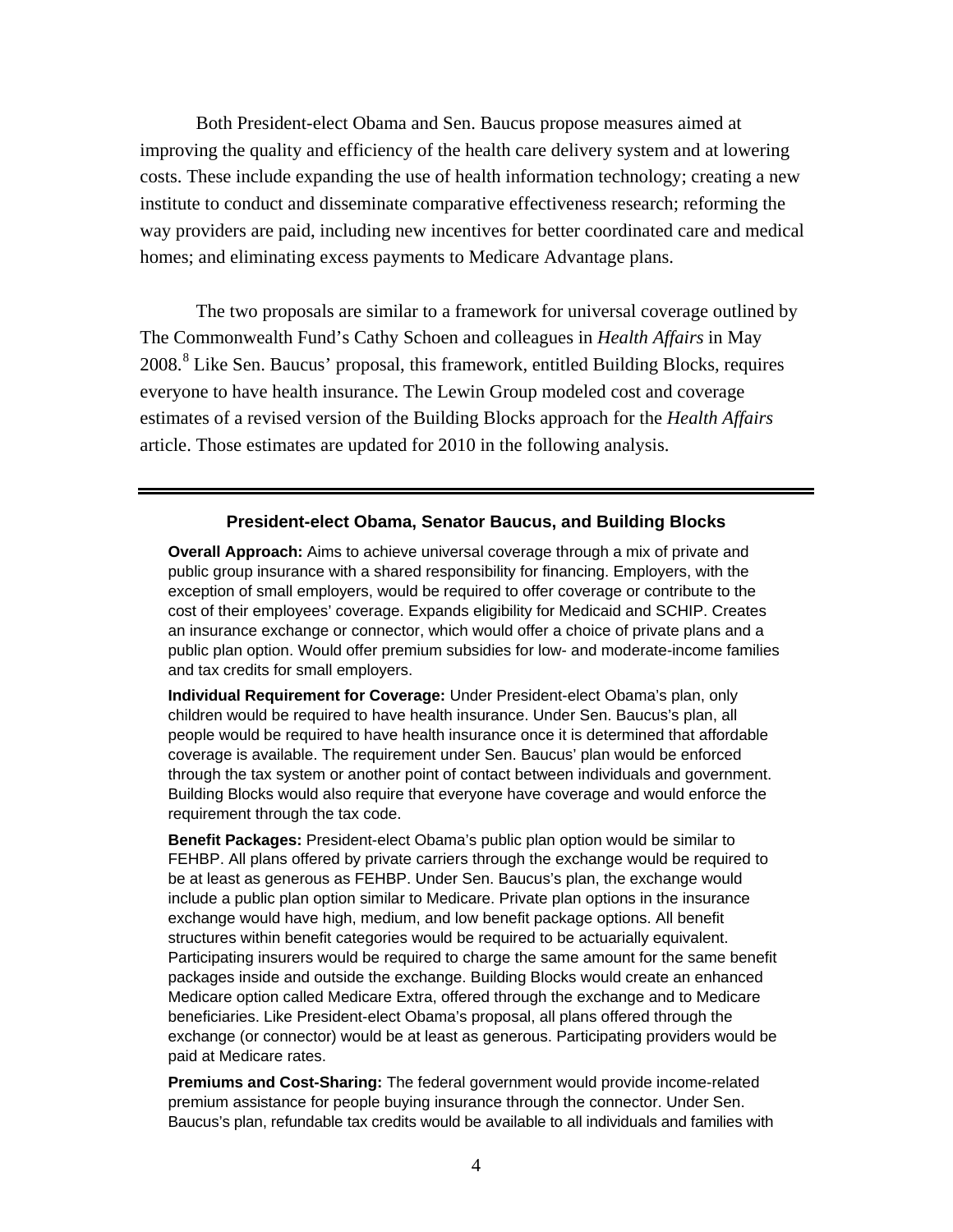incomes up to 400 percent of the federal poverty level who purchase coverage through the exchange. Building Blocks would provide refundable tax credits for premium costs equal to 10 percent or more of income or 5 percent or more for lower-income households.

**Financing:** Shared financial responsibility would include an individual requirement to have coverage and a requirement that employers provide coverage or contribute a percent of payroll to an insurance fund. Building Blocks would require a payroll tax of 7 percent of earnings up to \$1.25 per hour. A similar requirement would only apply to large firms under President-elect Obama and Sen. Baucus. Small firms would receive a tax credit to offset premium costs. Sen. Baucus would base the credit on firm size and earnings per employee. The smallest firms with the lowest average earnings would be eligible for a tax credit equivalent to half of the average premium for employer coverage in the firm's state. The tax credit would be phased out for larger and higher wage companies. Sen. Baucus proposes a small assessment on premiums to help fund the exchange. Building Blocks also places a 4 percent assessment on hospital gross revenues and 2 percent on physician gross revenues.

**Regulation:** Private insurers offering coverage both inside and outside the exchange would be required to offer the same coverage for all people regardless of pre-existing conditions. Sen. Baucus would establish an Independent Health Coverage Council, with members appointed by the President, with advice and consent of the Senate, to ensure coverage is affordable, clinically appropriate, provides access to necessary services, and protects enrollees from high out-of-pocket costs. It would set standards for chronic care management and quality reporting.

**Medicare:** Sen. Baucus's plan would temporarily expand Medicare to older adults, ages 55 to 64, until the insurance exchange is fully implemented. The two-year waiting period for Medicare coverage for disabled people would be phased out. Building Blocks would create an enhanced Medicare option called Medicare Extra that would be available through the exchange as well as to Medicare beneficiaries. Building Blocks would end the two-year waiting period for disabled people.

**Medicaid and SCHIP:** All three approaches would expand eligibility for Medicaid and SCHIP. Sen. Baucus would expand Medicaid and SCHIP to adults up to 100 percent of poverty and children up to 250 percent of poverty and increase federal matching rates during economic downturns. Building Blocks would expand eligibility to 150 percent of poverty, increase provider payment rates to Medicare levels, and increase federal matching rates to SCHIP levels.

**Quality and Efficiency:** System reforms would promote prevention and wellness, management of chronic conditions, patient-centered medical homes, coordinated care, health information technology (with President-elect Obama's plan spending \$10 billion per year), and comparative effectiveness research.

**Reinsurance and Risk Adjustment:** Under President-elect Obama's plan, reinsurance would be provided to employer plans for catastrophic costs. Sen. Baucus's plan would give the exchange authority to ensure that plans enrolling sicker than average people would not be financially disadvantaged relative to plans that enroll healthy people.

## **Lewin Group Estimates of Coverage and Costs in 2010 Building Blocks approach**

| Number of uninsured covered | 44.9 million |
|-----------------------------|--------------|
| Remaining uninsured         | 4.0 million  |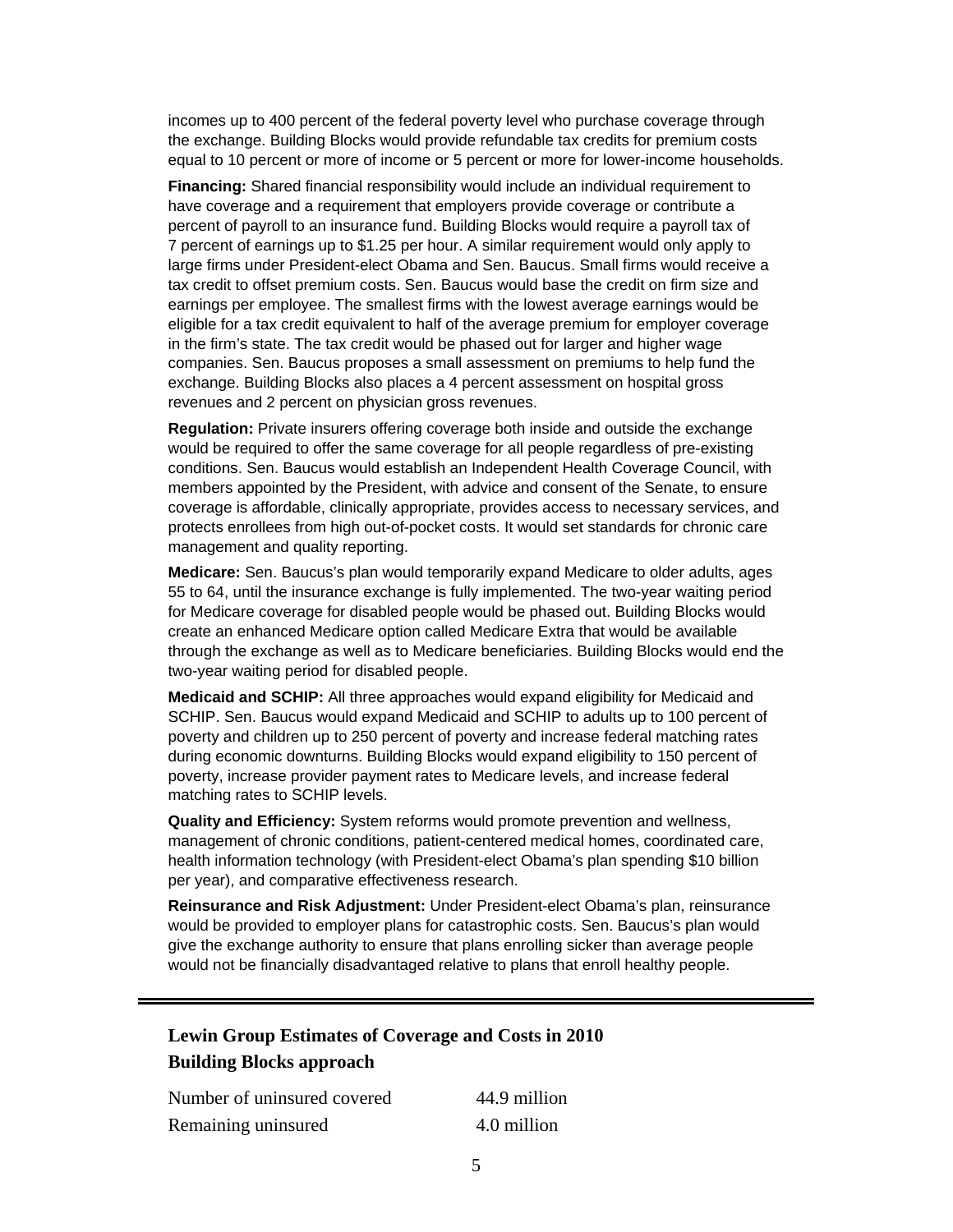| \$17.8 billion     |
|--------------------|
| \$103.9 billion    |
| $(\$32.7 billion)$ |
| \$86.0 billion     |
| (\$139.4 billion)  |
|                    |

#### *What the Estimates Mean*

The Lewin Group estimates that 44.9 million people would become newly insured in 2010 under the Building Blocks approach (Figure 2).  $9$  An estimated 59.4 million people would purchase coverage through the national insurance connector/exchange, including 18.6 million previously uninsured people, 28.9 million people who previously had employer insurance, 8.9 million people who had private non-group insurance, and 3 million people who previously had public insurance (Figure 3). The number of people covered by employer insurance would decrease from an estimated 161.5 million to 150.4 million under the proposal, as many individuals and small businesses would shift to coverage through the connector/exchange. Medicaid/SCHIP enrollment would increase by 8 million to 45.3 million. About 4 million people, or 1 percent of the population, primarily non tax-filers, would be left uninsured.

The Lewin Group estimates that the Building Blocks proposal would increase total health spending in 2008 by \$17.8 billion (Figure 4). This includes a \$48.7 billion increase in health services expenditures, largely due to increased utilization of health care by newly insured people and increased utilization due to improved coverage (Figure 5). Provider reimbursement is estimated to decrease by a net \$20.2 billion: provider reimbursement rates drop to Medicare levels for the Medicare Extra plan offered through the connector and Medicaid reimbursement rates are increased to current Medicare levels. The costs of insurance administration would decrease by \$13.1 billion.

Spending by the federal government is estimated to increase by a net \$103.9 billion in 2010, because of tax credits and increased Medicaid eligibility for the under-65 population and the enhanced benefits of Medicare Extra for the Medicare population (Figure 4). Enhanced benefits for the Medicare population are not included in either the Obama or Baucus proposal. State and local government spending is expected to decrease by \$32.7 billion, primarily from savings to the safety net. Private employer spending would increase by \$86 billion under the proposal. Costs are expected to increase by \$27.3 billion for employers that currently provide coverage and by \$58.7 billion for employers that do not currently provide coverage.

Household spending is estimated to decrease by \$139.4 billion under the proposal as a result of premium subsidies and declines in out-of-pocket spending.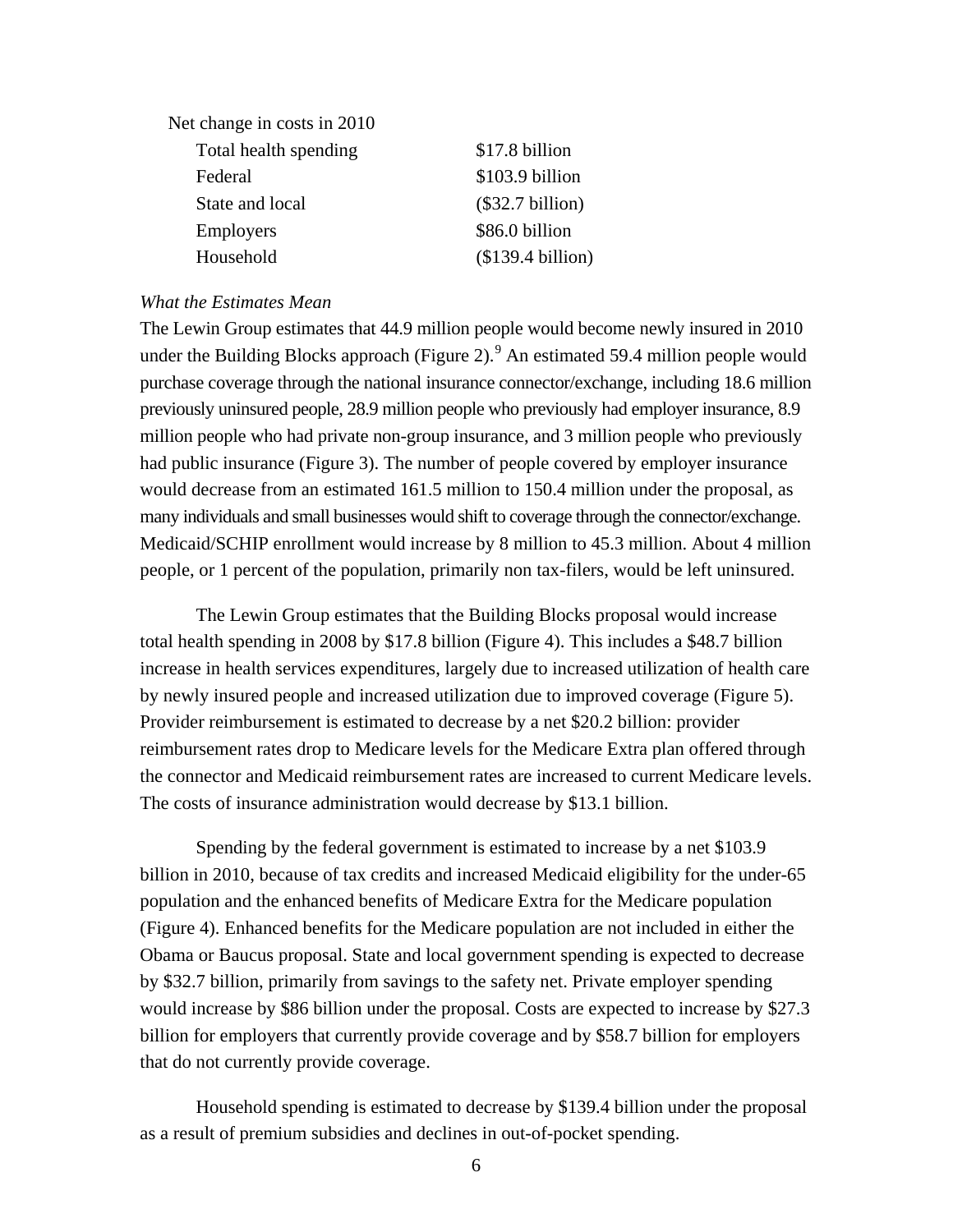|                                                                               | <b>President-elect</b><br>Obama | <b>Senator Baucus</b><br>(D-Mont.)                   | <b>Building</b><br><b>Blocks</b> |
|-------------------------------------------------------------------------------|---------------------------------|------------------------------------------------------|----------------------------------|
| <b>Coverage Expansion</b>                                                     |                                 |                                                      |                                  |
| Aims to cover everyone                                                        | $\mathbf{x}$                    | X                                                    | X                                |
| Individual requirement to have insurance                                      | Children only                   | X                                                    | x                                |
| <b>Employer shared responsibility</b>                                         | x                               | X                                                    | <b>x</b>                         |
| Small business tax credit                                                     | X                               | X                                                    |                                  |
| New insurance exchange or connector                                           | x                               | x                                                    | x                                |
| Medicare/public plan option for $< 65$                                        | X                               | X                                                    | x                                |
| Subsidies/tax credits for low- to moderate-<br>income families                | $\mathbf{x}$                    | $\mathbf{x}$                                         | x                                |
| <b>Regulation of insurance markets</b>                                        | $\mathbf{x}$                    | $\mathbf{x}$                                         | X                                |
| Improves Medicare benefits for > 65                                           |                                 |                                                      | X                                |
| Medicare buy-in for older adults and phase<br>out waiting period for disabled |                                 | X (buy-in available<br>until Exchange is<br>created) | x                                |
| <b>Medicaid/SCHIP expansion</b>                                               | X                               | x                                                    | <b>X</b>                         |
| <b>System Improvements</b>                                                    |                                 |                                                      |                                  |
| <b>Expanded use of health IT</b>                                              | X                               | X                                                    | x                                |
| Medical effectiveness research                                                | X                               | X                                                    | x                                |
| Pay providers for performance                                                 | X                               | X                                                    | X                                |
| <b>Reduced Medicare Advantage payments</b>                                    | X                               | X                                                    | X                                |
| <b>Federally negotiated Medicare Rx prices</b>                                | x                               |                                                      | x                                |
| Primary care and care coordination                                            | X                               | X                                                    | X                                |

## Figure 1. Features of Mixed Private–Public Reform Proposals

## Figure 2. Major Features of Health Insurance Expansion Bills and Impact on Uninsured, National Expenditures

|                                                         | <b>Building</b><br><b>Blocks</b> | Wyden        | Enzi                           | <b>Burr</b>                           | Baldwin / Bingaman<br>/ Feingold - Graham       | <b>Stark</b> |
|---------------------------------------------------------|----------------------------------|--------------|--------------------------------|---------------------------------------|-------------------------------------------------|--------------|
| Aims to cover all people                                | x                                | x            |                                |                                       |                                                 | x            |
| Individual requirement/<br>auto-enrollment              | x                                | x            | Partial<br>mandate             |                                       | $\mathbf{x}$                                    | x            |
| <b>Employer shared</b><br>responsibility                | $\mathbf{x}$                     | x            |                                |                                       | $\boldsymbol{x}$                                | x            |
| Insurance exchange or<br>connector                      | $\boldsymbol{x}$                 | $\mathbf{x}$ | $\mathbf{x}$                   | Certification<br>program              | For low-income<br>families, small<br>businesses |              |
| Public program<br>expansion                             | $\mathbf{x}$                     |              |                                | (Medicaid<br><b>HSAs</b><br>expanded) | $\boldsymbol{x}$                                | x            |
| <b>Subsidies for lower-</b><br>income Families          | $\mathbf{x}$                     | x            | $\mathbf{x}$                   | x                                     | $\boldsymbol{x}$                                | x            |
| <b>Risk pooling</b>                                     | x                                | x            | x                              |                                       |                                                 | x            |
| <b>Standard benefit</b><br>package                      | $\mathbf{x}$                     | x            | For low-<br>income<br>families |                                       |                                                 | x            |
| Quality and efficiency<br>measures                      | $\mathbf{x}$                     | x            | $\mathbf{x}$                   |                                       |                                                 | x            |
| Uninsured covered in<br>2010 <sup>1</sup> (in millions) | 44.9                             | 46.0         | 26.9                           | 22.3                                  | 21.1 <sup>2</sup>                               | 48.9         |
| Net health system cost in<br>2010 (in billions)         | \$17.8                           | \$13.7       | \$64.1                         | \$31.1                                | \$37.7                                          | (58.1)       |
| Net federal budget cost in<br>2010 (in billions)        | \$103.9                          | (\$39.6)     | \$176.4                        | \$161.3                               | \$40.3                                          | 188.5        |

<sup>1</sup>Out of an estimated total uninsured in 2010 of 48.9 million. <sup>2</sup>Out of an estimated total uninsured in 2010 of 26.7 million in the 15 states.

Note: Wyden's proposal is the Healthy Americans Act (S.334); Enzi's proposal is Ten Steps (S.1783); Burr's proposal is the Every<br>American Insured Act (S.1886); Bingaman/Baldwin/Feingold/Graham's proposals is Federal/State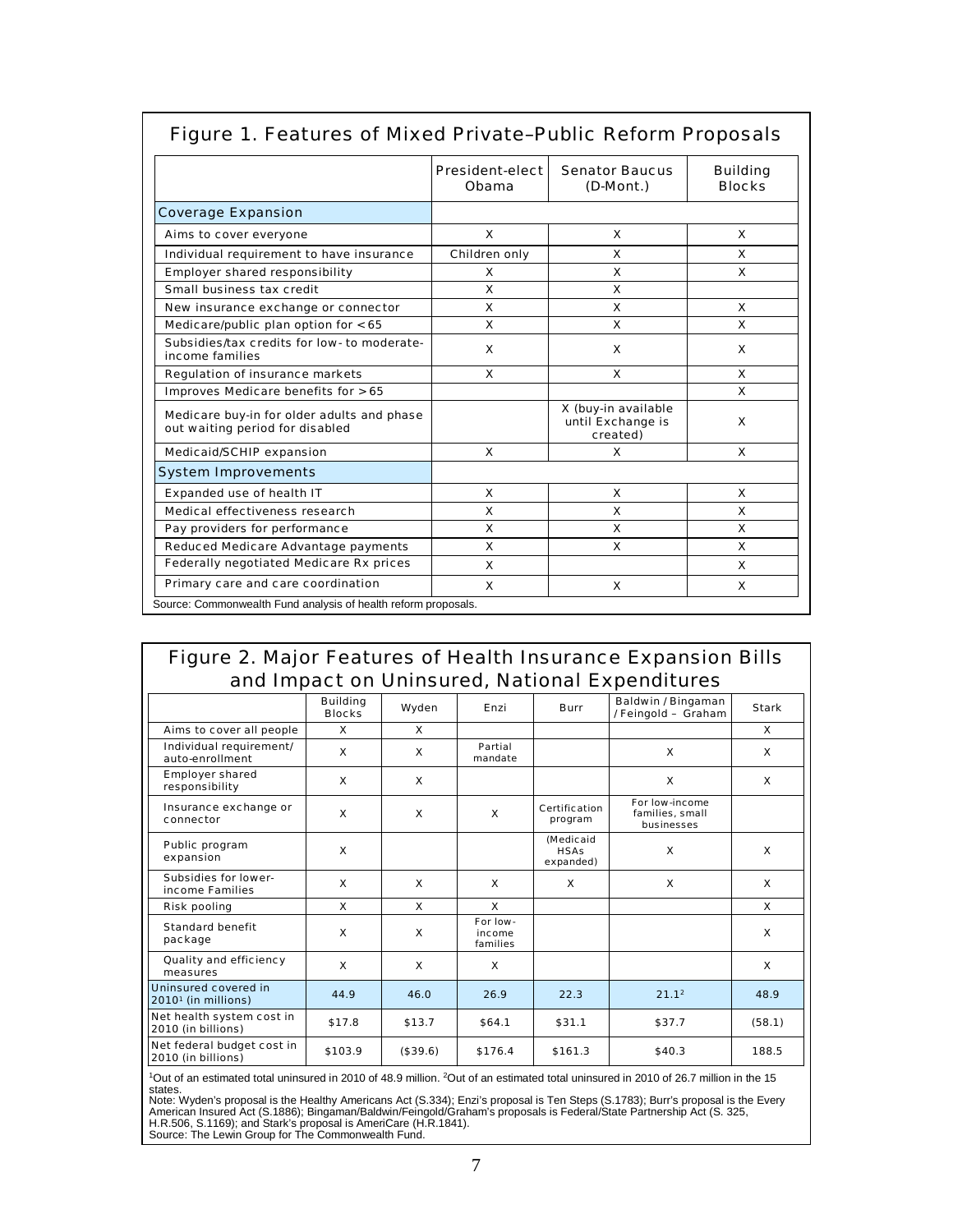

# **Figure 3. U.S. Population by Primary Source of Insurance, Under Current Law and Proposals, 2010**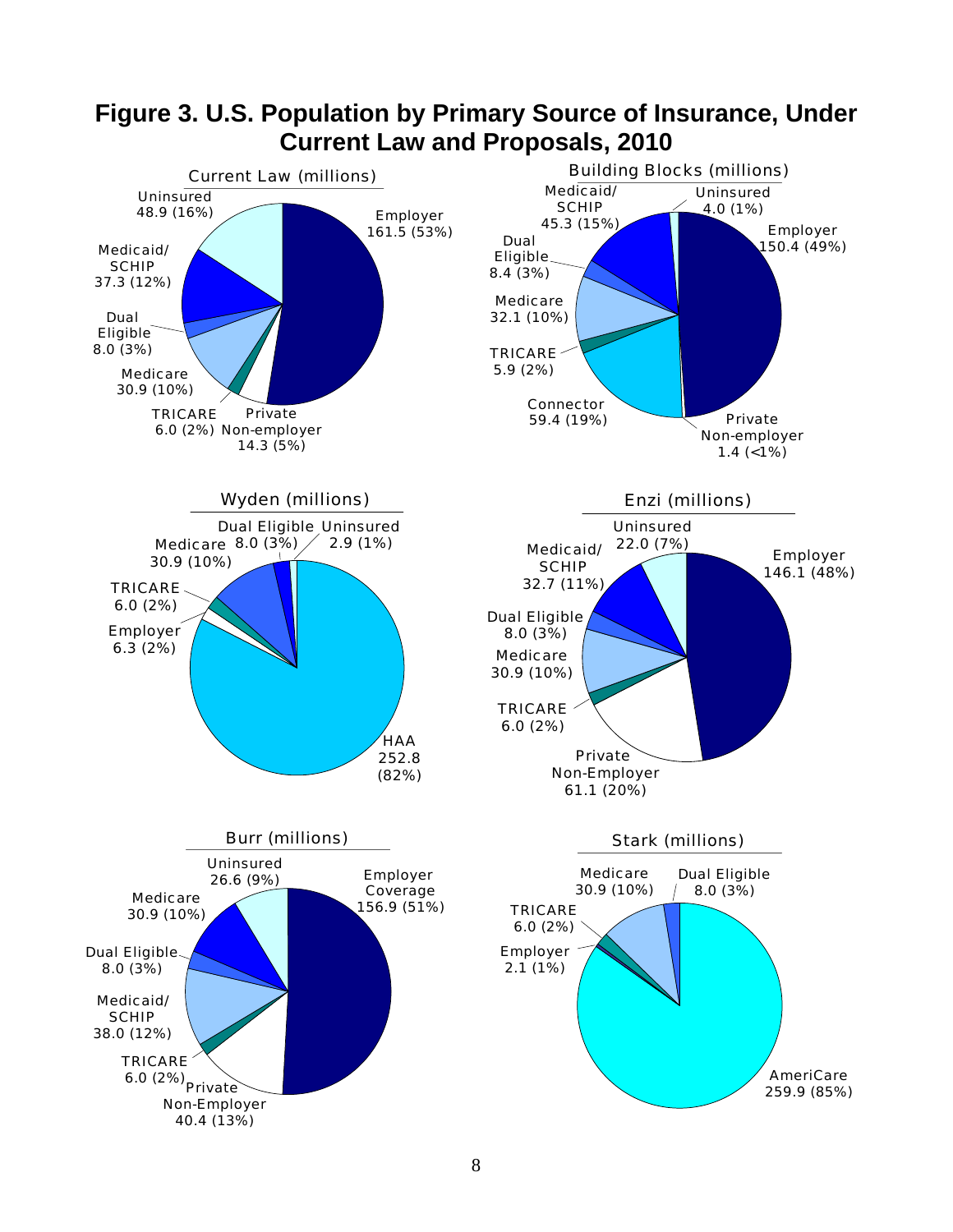## Figure 4. Health Insurance Expansion Bills Change in Health Spending by Stakeholder Group, Billions of Dollars, 2010

|                                                              | <b>Building</b><br><b>Blocks</b> | Wyden    | Enzi     | <b>Burr</b> | Baldwin /<br>Bingaman /<br>Feingold -<br>Graham | <b>Stark</b> |
|--------------------------------------------------------------|----------------------------------|----------|----------|-------------|-------------------------------------------------|--------------|
| <b>Total uninsured</b><br>covered, millions                  | 44.9                             | 46.0     | 26.9     | 22.3        | 21.1                                            | 48.9         |
| <b>Federal government</b>                                    | \$103.9                          | (\$39.6) | \$176.4  | \$161.3     | \$40.3\$                                        | \$188.5      |
| State and local<br>government                                | (\$32.7)                         | (\$29.0) | (\$21.2) | (\$52.9)    | \$19.4                                          | (\$83.6)     |
| <b>Private employers</b>                                     | \$86.0                           | \$98.4   | (\$77.6) | \$7.0       | \$34.8                                          | \$61.5       |
| <b>Households</b>                                            | (\$139.4)                        | (\$16.2) | (\$13.5) | (\$84.3)    | (\$56.7)                                        | (\$224.5)    |
| Net health system<br>cost in 2010 (in<br>billions)           | \$17.8                           | \$13.7   | \$64.1   | \$31.1      | \$37.7                                          | (\$58.1)     |
| <b>Total uninsured not</b><br>covered, <sup>1</sup> Millions | 4.0                              | 2.9      | 22.0     | 26.6        | 5.6 <sup>2</sup>                                | $\mathbf 0$  |

<sup>1</sup>Out of an estimated total uninsured in 2010 of 48.9 million. <sup>2</sup>Out of an estimated total uninsured in 2010 of 26.7 million in the 15 states.

Note: Wyden's proposal is the Healthy Americans Act (S.334); Enzi's proposal is Ten Steps (S.1783); Burr's proposal is the Every American Insured Act (S.1886); Bingaman/Baldwin/Feingold/Graham's proposal is Federal/State Partnership Act (S. 325, H.R.506, S.1169); and Stark's proposal is AmeriCare (H.R.1841). Source: The Lewin Group for The Commonwealth Fund.

## Figure 5. Changes in National Health Spending Under the Building Blocks Proposal in 2010 (in billions)

| <b>Change in Health Services Expenditures</b>               |          | \$48.7   |
|-------------------------------------------------------------|----------|----------|
| Change in utilization for newly insured                     | \$47.1   |          |
| Change in utilization due to improved coverage              | \$1.6    |          |
| <b>Reimbursement Effects</b>                                |          | (\$20.2) |
| Medicare rates for connector program and Medicare Extra     | (\$32.2) |          |
| <b>Increased Medicaid rates to Medicare levels</b>          | \$31.1   |          |
| Provider assessment 1                                       | (\$48.0) |          |
| Payments for uncompensated care                             | \$34.9   |          |
| <b>Eliminate federal Medicare and Medicaid DSH payments</b> | (\$19.5) |          |
| Increased cost shifting 2                                   | \$13.5   |          |
| <b>Change in Administrative Costs</b>                       |          | (\$10.7) |
| Insured administration                                      | (\$13.1) |          |
| Administration of subsidies 4                               | \$2.4    |          |
| <b>Total Change in Health Spending</b>                      |          | \$17.8   |

Note: DSH = disproportionate-share hospital.

<sup>1</sup> Provider assessment of 4% of hospital gross revenues and 2% of physician revenues. This amount is counted as a reduction in provider revenue. 2 Assumes 40% of change in provider payment rates is passed on to health plans. 3 Impact of Connector Plan on Private Insurance Market. Assumes 8% reduction for people remaining in the privately insured market who are not currently in an HMO. <sup>4</sup> Assumes IRS budget increased by 25% for income eligibility determination. Source: The Lewin Group for the Commonwealth Fund.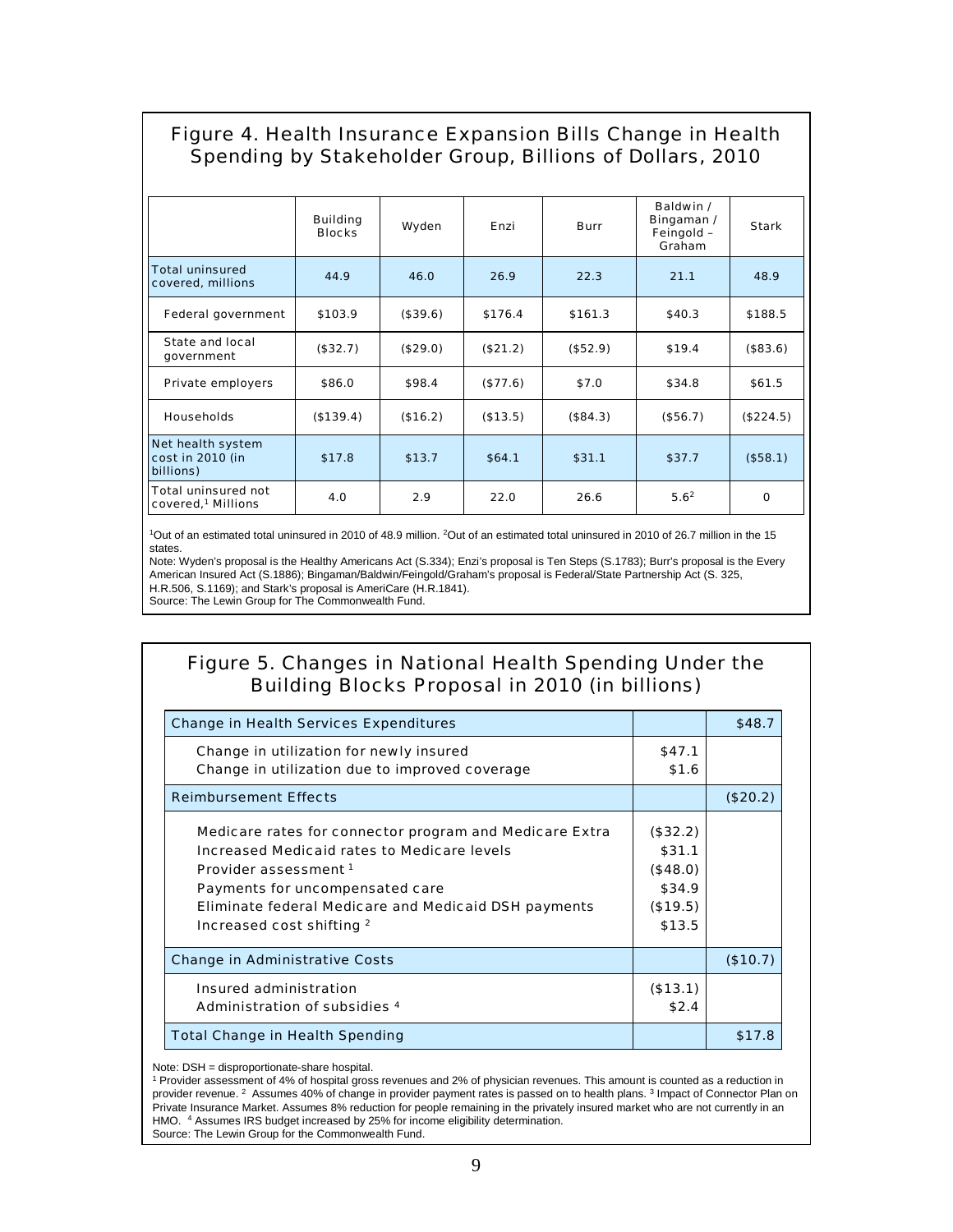#### **Elimination of the Employer Benefit Tax Exclusion**

Senator Ron Wyden's (D–Ore.) and Representative Brian Baird's (D–Wash.) "Healthy Americans Act" (S. 334 introduced in January 2007 and H.R. 3163 introduced in July 2007, respectively) would end the current tax exemption for employer-provided health benefits and provide personal income tax deductions for people who buy insurance coverage (Figure 2). It would create a large risk-pooling mechanism in the form of regional insurance exchanges through which most people would purchase health insurance. The Lewin Group estimated Sen. Wyden's bill.

#### **Sen. Wyden's and Rep. Baird's "Healthy Americans Act" (S. 334 and H.R. 3163)** (for more detail see Table A-1)

**Overall Approach:** Establishes a requirement for non-elderly, non-disabled persons to purchase private insurance, called Healthy Americans Private Insurance (HAPI). Individuals covered by Medicare, the military, employee benefit plans from former employers, the Veterans Administration, or the Indian Health Service would be exempt. For a maximum of seven years (nine years in the House bill) after the implementation of HAPI plans, individuals currently covered by health insurance through a "qualified collective bargaining agreement" would also be exempt.

Coverage policies would be available from "Health Help Agencies" (HHAs) created by each state or territory or, under the Senate bill, through an employer. Policies would conform to regulations established by the Department of Health and Human Services (HHS). The income tax exclusion for employer health benefits would be eliminated and employers that offer coverage would either pay the value of their employee premium contribution as higher wages to workers in the first two years of the proposal or pay the difference between the premium contribution and subsequent annual wage increases to the U.S. Treasury. After that, all employers would make a shared responsibility payment equal to a percent of the national average premium per full-time employee. People would purchase their own health insurance through an HHA.

HAPI plans would be offered by private or public insurers. Each HHA would ensure that at least two HAPI plans exist in each "coverage area." If there is only a single plan, HHS would offer a "fallback" plan in the area. Policies would be purchased by individuals. The exclusion of employer paid health insurance premiums from employees' taxable incomes would be eliminated and a standard tax deduction (Senate version) or tax credit (House version) substituted. Additional subsidies would be available for low-income persons.

**Benefit Package:** Each HAPI plan would be required to offer benefits equivalent to the standard FEHBP plan as of January 1, 2007, plus certain preventive services and other benefits specified by HHS. The Senate bill would allow—and the House bill would require—at least one HAPI plan in each coverage area to offer additional supplemental benefits. The House bill also includes benefit parity requirements for mental health and substance abuse services.

**Premiums and Cost-Sharing:** The full HAPI plan premium would be paid by the individual. Employed persons would pay premiums through payroll deductions. Employer contributions would be counted as income for income and payroll taxes. Subsidies equal to the lesser of the premium paid or the weighted average premium of all plans would be provided for persons with modified adjusted gross income (MAGI) less than the federal poverty level. Partial premium subsidies would be available on a sliding scale for persons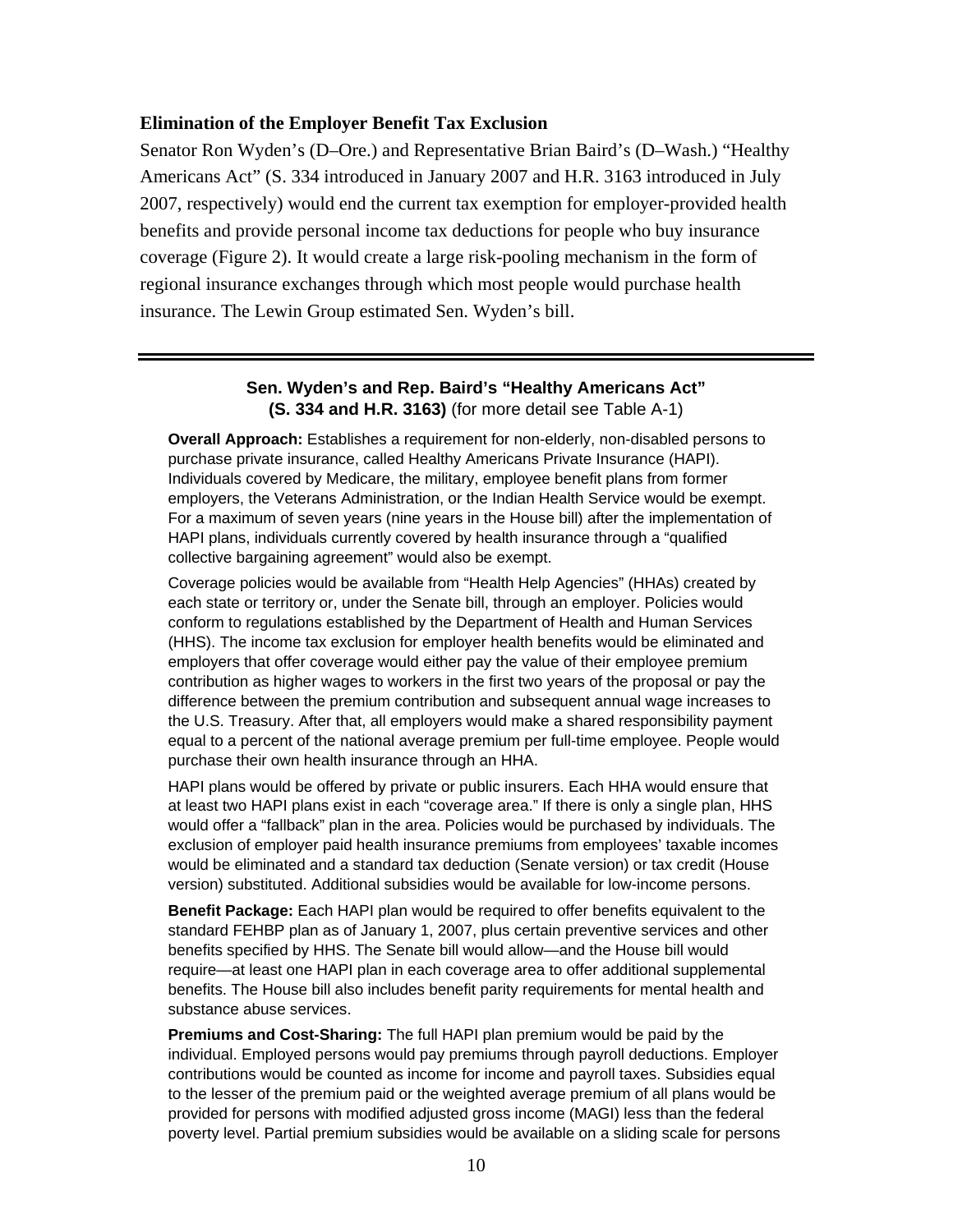with MAGI between 100 percent and 400 percent of poverty. Individuals selecting more expensive plans would be responsible for the difference between the subsidy and the selected plan's premium. Under the Senate version, individuals with MAGI above 100 percent of poverty would be able to deduct the lesser of premiums actually paid or a standard deduction related to income. The allowable deduction would increase with MAGI between 100 percent and 400 percent of poverty as premium subsidies decline. The deduction would be phased out for persons with MAGI above \$62,500 for individuals or \$125,000 for couples filing jointly. The House version would provide a refundable tax credit with the same MAGI limits, but does not link the credit to actual premiums paid.

Cost-sharing (called a "personal responsibility contribution" and encompassing deductibles, coinsurance, and copayments) could be similar to the deductibles, coinsurance, and copayments in the standard FEHBP Blue Cross Blue Shield Plan, as of January 1, 2007. However, no cost-sharing would be allowed for preventive items or services, early disease detection, or chronic care. Additionally, individuals with income below 100 percent of poverty would be eligible for a full cost-sharing subsidy, and those with income above 100 percent of poverty could be eligible for cost-sharing subsidies at the discretion of an HHA.

**Financing:** The exclusion of employer-paid health insurance premiums from employees' taxable incomes would be eliminated. Employers would be required to contribute a shared-responsibility payment to a fund providing subsidies for low-income persons. The employer shared-responsibility payments per worker would be between 2 percent and 25 percent of the nationwide average annual premium once the program is fully operational. The percentage would depend on the type of employer, the number of employees, and revenue per employee. Employer contributions would be tax-deductible for the employer, would not be counted as wages for the purposes of the payroll tax, and would not be counted as ordinary income for employees.

Under the Senate bill, self-insured employers would not be required to use adjusted community rating principles and would not be prohibited from varying premiums based upon employee risk factors such as age, gender, industry, health status, or claims experience. However, self-insured HAPI plans would be subject to "a risk adjustment mechanism used to spread risk across all health plans." Additionally, under the Senate bill, employers with fewer than 10 employees would not be required to withhold HAPI premiums from employee paychecks.

**Medicare:** The Senate version of the legislation would expand the Medicare hospice benefit to allow coverage for curative care in conjunction with palliative care. The Senate version would require the federal government to play a role in price negotiations for Medicare Part D drugs in Part D "fallback" plans, would authorize HHS to participate in Part D drug price negotiations on behalf of Medicare Advantage prescription drug plans, and would allow beneficiaries to switch Part D plans upon reaching the coverage gap. Both the Senate and House versions would add primary care and chronic care benefits to the Medicare program.

**Medicare and Medicaid DSH:** The bills would terminate the Medicare disproportionate share hospital (DSH) program and reduce by 90 percent the funds available to the federal Medicaid DSH program. The money currently allocated to Medicare DSH would be frozen, inflation-adjusted, and contributed to the Medicare Hospital Insurance Trust Fund. The federal Medicaid DSH amounts would be frozen and inflation adjusted. Ninety percent would be allocated to premium and coinsurance subsidies for lower income families and as bonus payments to states that enact medical malpractice reform (Senate version only). Any excess from a given federal fiscal year would be used to pay down any national budget deficit or returned to the general fund of the U.S. Treasury. Ten percent of federal Medicaid DSH funds would remain available for the Medicaid DSH program.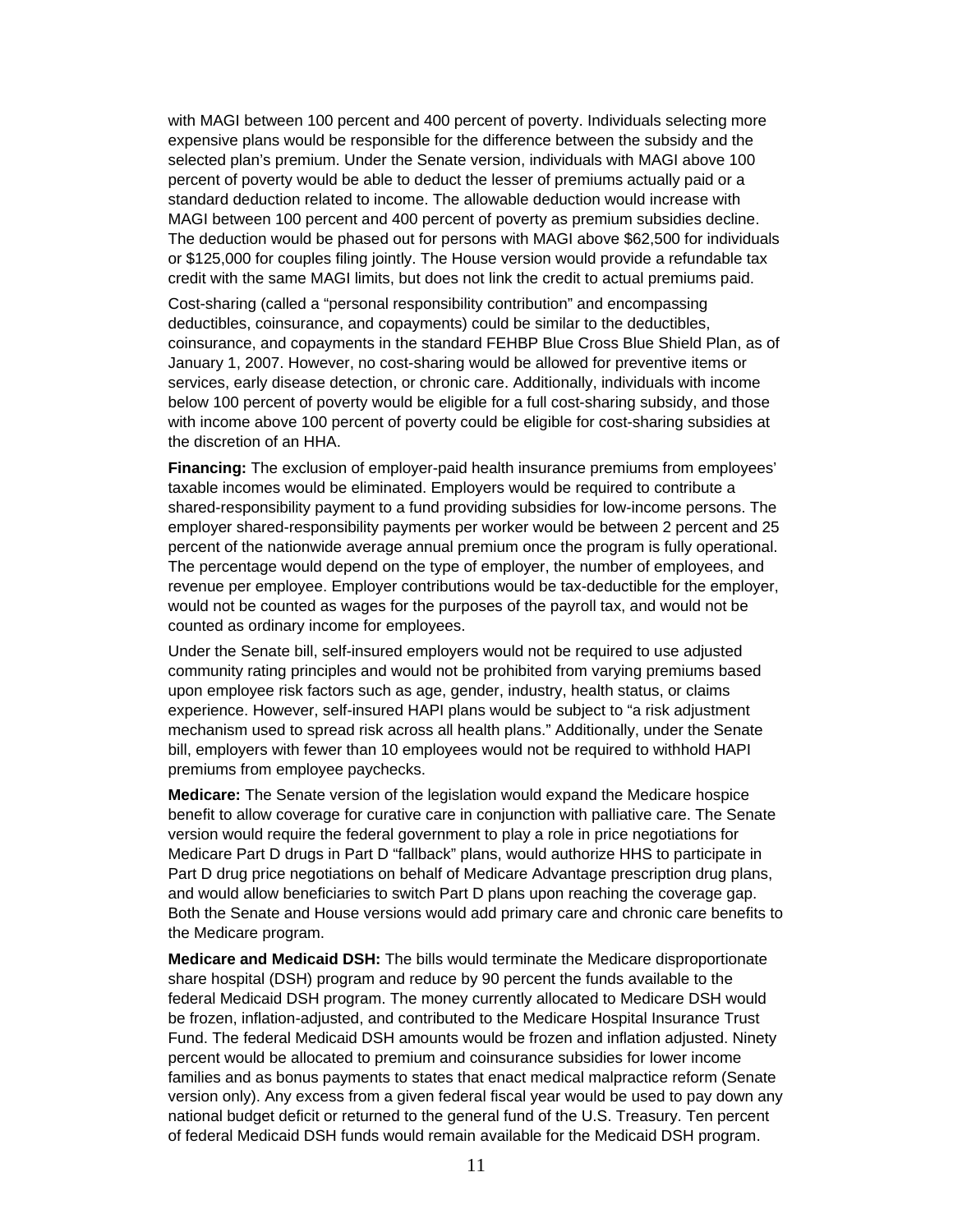**Medicaid and SCHIP:** These bills would essentially terminate the Medicaid and SCHIP programs. However, to ensure that benefits are not decreased because of the bill, the legislation would allow the Medicaid and SCHIP programs to maintain supplemental coverage for children, people who are disabled, and elderly enrolled in the programs, at the levels that are in place on the December 31 immediately preceding when HAPI plans go into effect. Additionally, the Medicaid program would continue to cover cost-sharing and premium subsidies for low-income Medicare beneficiaries. In the Senate version, each state's Medicaid program would be authorized to institute a long-term care plan for individuals who meet long-term care facility coverage eligibility requirements under the Medicaid State Plan or under a section 1115 or 1915 waiver.

## **Lewin Group Estimates of Coverage and Costs in 2010 Senator Wyden's "Healthy Americans Act"**

| Number of uninsured covered | 46.0 million       |
|-----------------------------|--------------------|
| Remaining uninsured         | 2.9 million        |
| Net change in costs in 2010 |                    |
| Total health spending       | \$13.7 billion     |
| Federal                     | $(\$39.6 billion)$ |
| State and local             | $(\$29.0 billion)$ |
| <b>Employers</b>            | \$98.4 billion     |
| Household                   | (\$16.2 billion)   |

### *What the Estimates Mean*

The Lewin Group estimates that, under Senator Wyden's Healthy Americans Act, 46 million people would become newly insured through HHAs in 2010 (Figure 3). In addition, most people currently insured under employer plans, and everyone insured through Medicaid, SCHIP, or private non-group coverage also would become enrolled in the new program. Because employers would be allowed to continue offering coverage, about 6.3 million people would be insured under employers' plans. People with coverage through Medicare, the military, and those dually eligible for Medicare and Medicaid would retain their current coverage. Enrollment in HHAs would total 252.8 million in 2010.

Lewin estimates that the federal government's expenditures on health care would fall by a net \$39.6 billion in 2010 (Figure 6). Total federal costs (before offsets) for the program total \$1,207 billion and include those for benefits (\$962 billion), the cost of the new tax deduction (\$151 billion), the costs of private insurance administration and profits (\$34 billion), the administration of the HHAs (\$31 billion), the wage cash out and premium contributions for federal employees (\$27 billion), and the administration of premium collections and subsidies through the tax code (\$2 billion) (data not shown).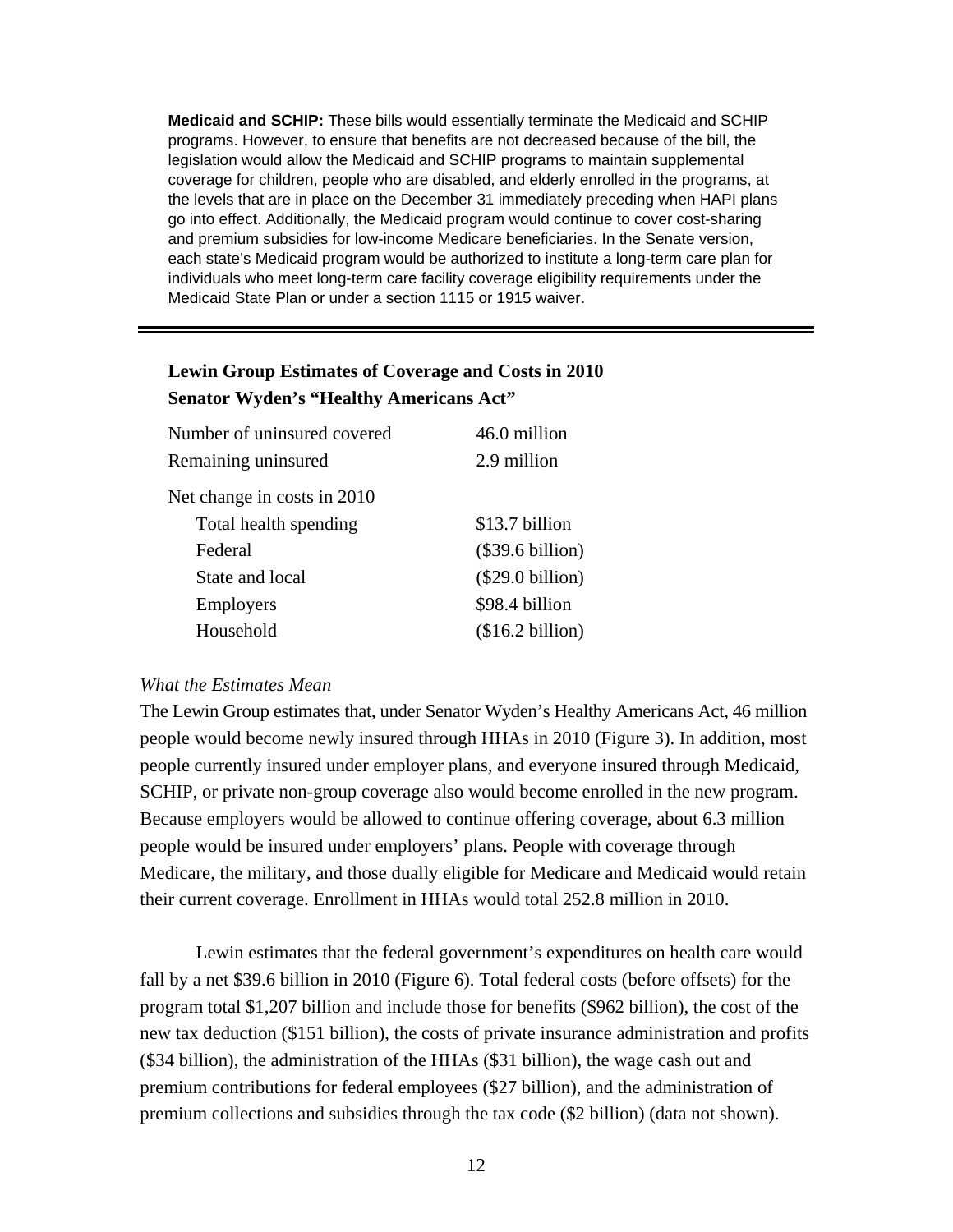These costs are more than offset by household premiums net of premium subsidies (\$675 billion); savings from Medicaid, disproportionate share payments, state payments for savings realized by the elimination of Medicaid (state maintenance of effort payments) (\$207 billion); premium payments from employers (\$120 billion); and savings from ending FEHBP (\$23 billion). Lewin assumed that employers who offer coverage "cashout" their employee premium contributions as taxable wages in the first two years of the program. Employers would also contribute more through Social Security and Medicare taxes. This would have the effect of increasing income tax revenues for the federal government by \$125 billion and Social Security and Medicare taxes by \$84 billion. Additional tax revenues are gained from elimination of the current health care cost deduction (\$6 billion) and tax preferred health reimbursement and savings accounts (\$6 billion). Total revenues and offsets amount to \$1,247 billion.

State and local spending on health care would decline by a net \$29.0 billion (Figure 4). These savings are primarily the result of a decline in uncompensated care at safety-net institutions.

Even though they would have a substantially reduced role in the provision of health benefits, employers would continue to share in the costs of covering workers. Employer spending on health care would climb by \$98.4 billion in 2010 because of the requirement that employers that do not offer coverage make shared responsibility payments (Figure 4). Lewin assumed that employers with fewer than 50 employees would pay a fee equal to 3 percent to 11 percent of the national average premium per fulltime employee. Employers with 51 to 200 workers would pay an additional 0.1 percent for each additional employee. Companies with 200 or more employees would contribute 18 percent to 26 percent of the average premium. Nonprofits, state and local governments, and companies reporting no revenues in the prior year would pay between 2 percent and 17 percent, depending on size.

Lewin estimates that households in the aggregate would see their health care bill drop by \$16.2 billion (Figure 4). But because of the premium subsidies and structure of the new standard tax deduction, spending would rise with income. Families earning less than \$10,000 a year would see their average spending on health care decline by \$982 per year (Figure 7). At the other end of the income scale, families earning \$150,000 or more would see their health care spending climb by about \$1,890, on average.

National health expenditures are estimated to increase by a net \$13.7 billion. New health care expenditures among newly insured people are estimated to be \$48.4 million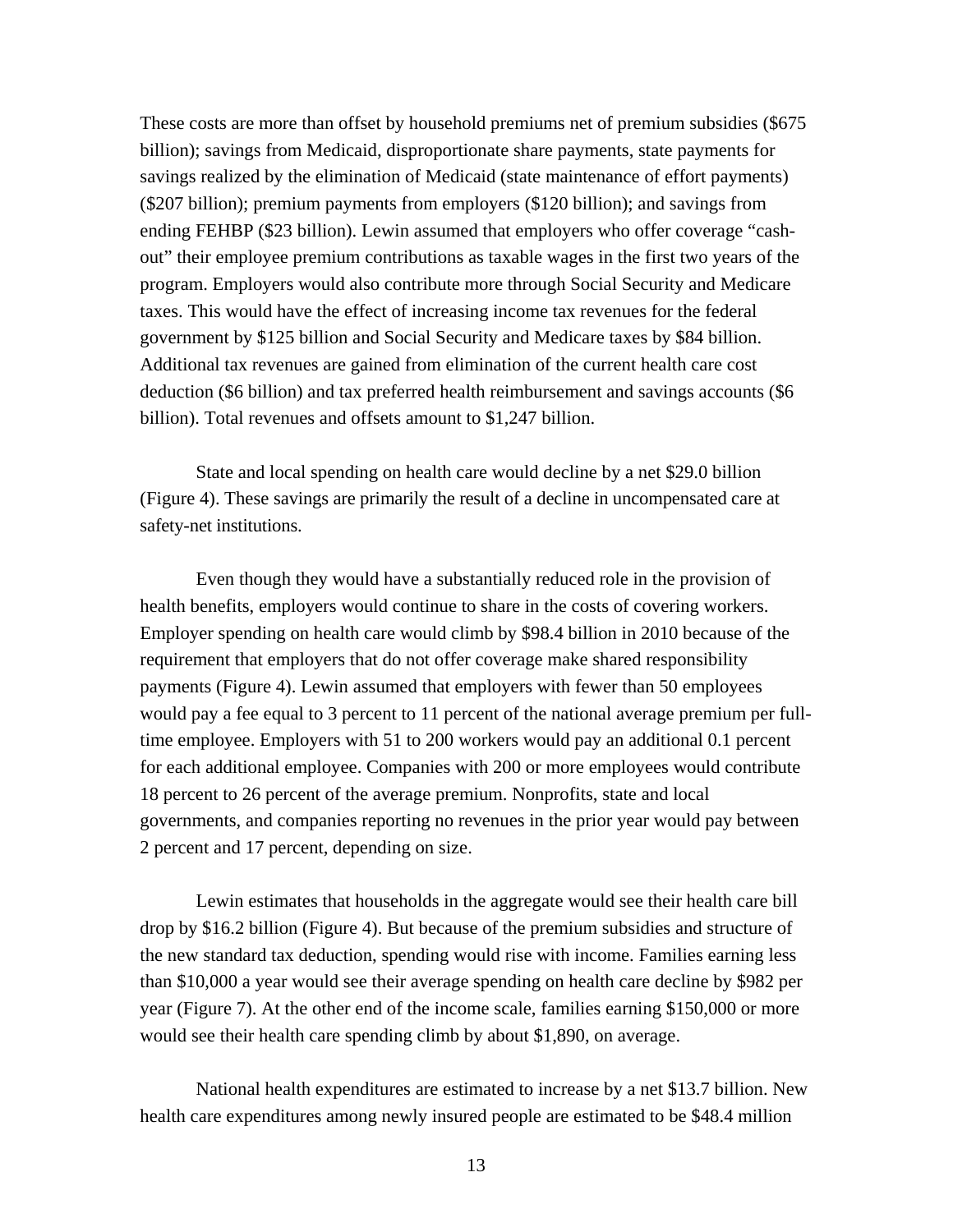(Figure 8). They would be partly offset by incentives to decrease health care utilization among both the currently insured and uninsured: because people would face the full price of the premium, albeit with subsidies and tax deductions for most, it is likely individuals would choose lower-cost products. Lewin assumes most would select HMOs and estimates a consequent reduction on spending of about \$37 billion as a result of the new incentives.

The biggest increase in spending under the Healthy Americans Act is the increase in provider reimbursement as a result of the elimination of the Medicaid program. Providers who now provide services to Medicaid beneficiaries would see their rates rise to commercial insurance levels.

One of the largest sources of savings in national health care expenditures is a reduction in the cost of insurance administration. Senator Wyden's bill would create new group regional purchasing pools and impose restrictions on individual underwriting. The regional pools, established and administered by the HHAs, would be expected to pool risks more broadly than do the individual and small-group insurance markets. Insurance administration costs are projected to drop by a net \$41 billion, even after accounting for the new administrative costs of the HHAs and the cost of administering subsidies (Figure 8).

Senator Mike Enzi (R–Wyo.) introduced "Ten Steps to Transform Health Care in America Act" (S. 1783) in July 2007. This proposal would change the tax treatment of health insurance, establish an autoenrollment mechanism, allow coverage to be offered through small business health plans, and provide Medicaid and SCHIP beneficiaries with the option of using the value of their benefits to purchase private health insurance.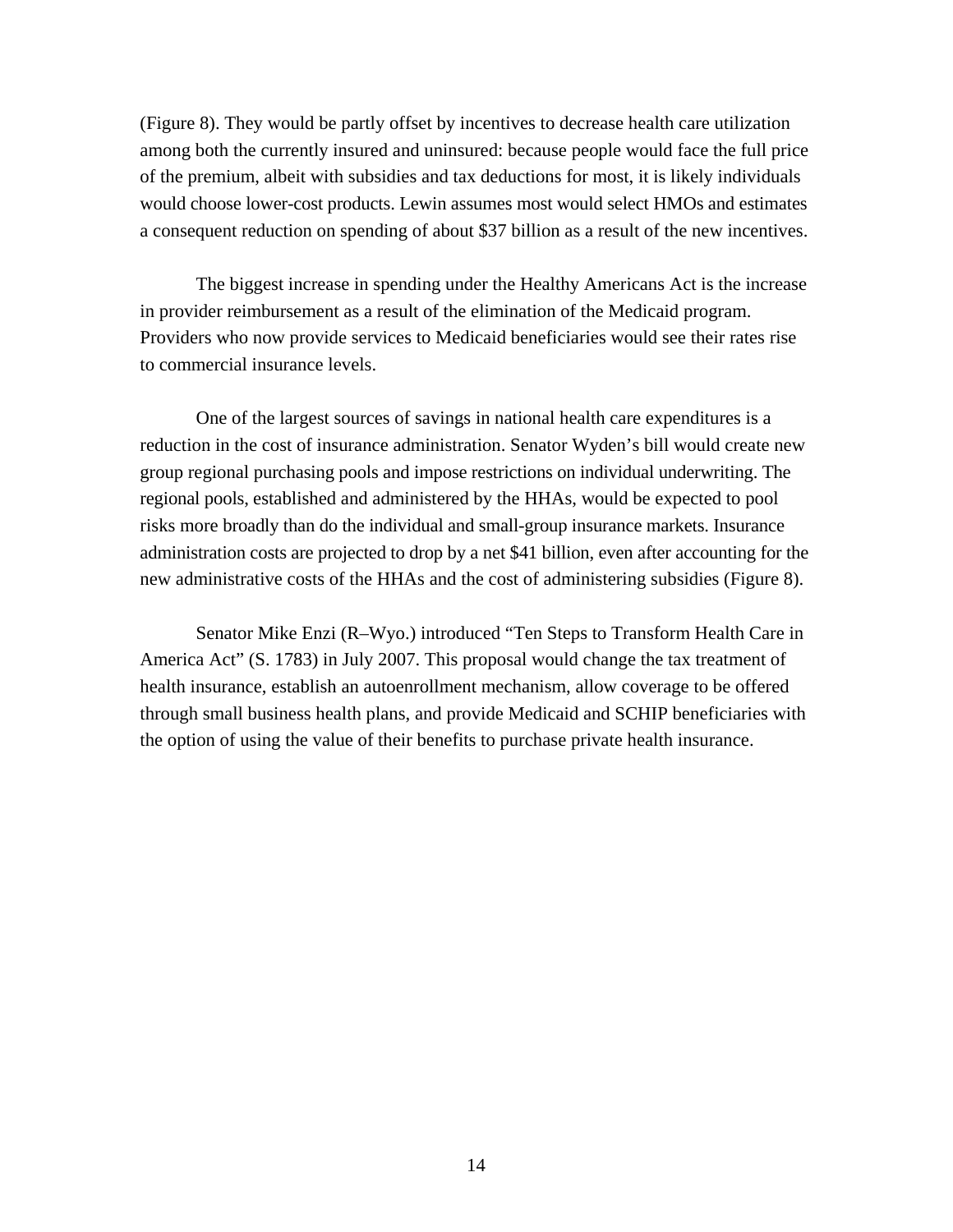

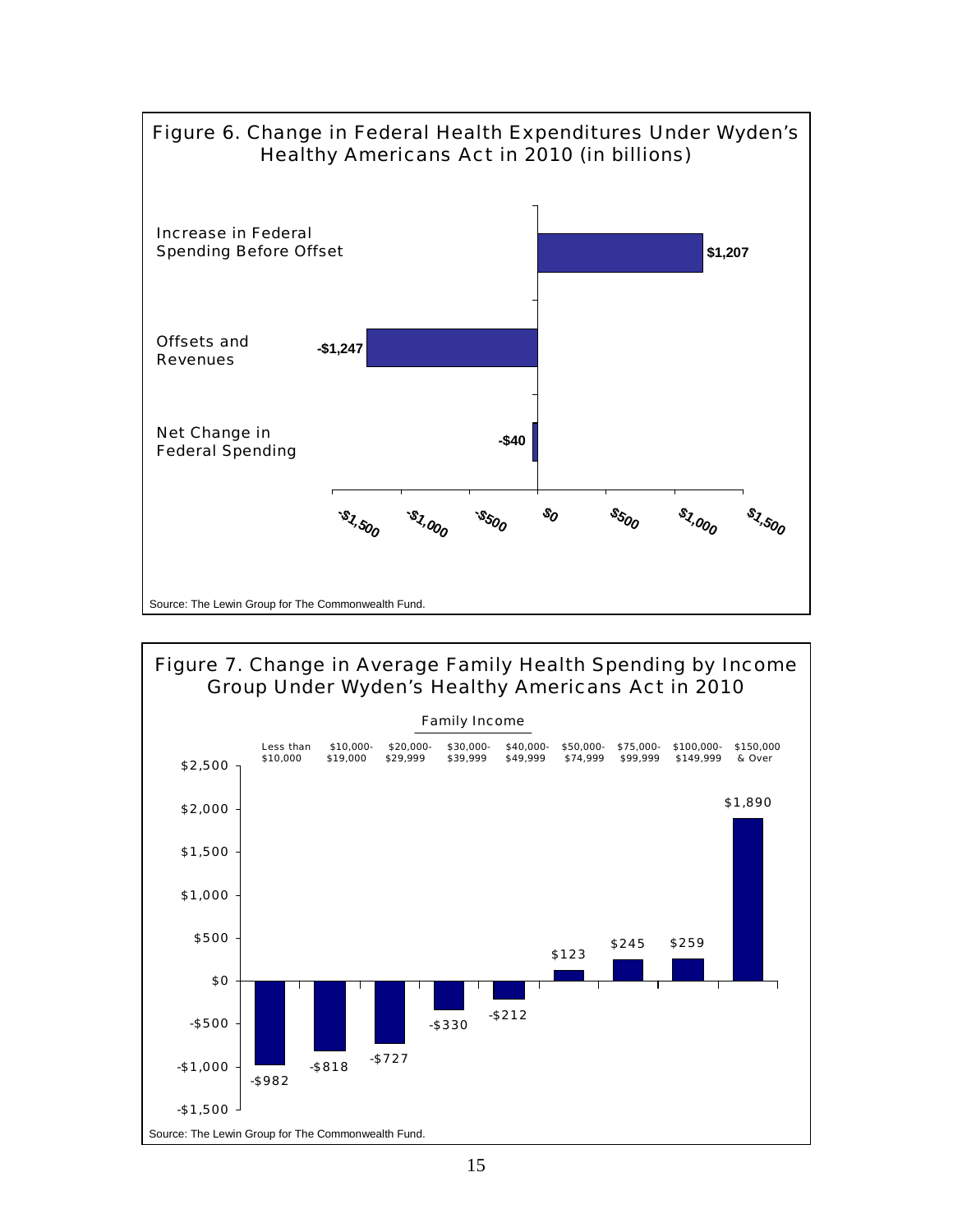## Figure 8. Changes in National Health Spending Under Wyden's Healthy Americans Act in 2010 (in billions)

| <b>Change in Health Services Expenditures</b>               |          | \$16.6   |
|-------------------------------------------------------------|----------|----------|
| Change in utilization for newly insured                     | \$48.4   |          |
| Change in utilization due to improved coverage              | \$4.7    |          |
| Consumer incentives and Insurer price competition           | (\$36.5) |          |
| <b>Reimbursement Effects</b>                                |          | \$38.1   |
| Change in provider income net of reduce cost-shift          |          |          |
| Payments for formerly uncompensated care                    | \$27.8   |          |
| Use of commercial payment rates for all in program          | \$55.6   |          |
| Eliminate Disproportionate Share Hospital (DSH) Payments    |          |          |
| Medicare                                                    | (\$10.4) |          |
| Medicaid                                                    | (\$9.5)  |          |
| Reduced cost shifting (Assumes 40 percent passed to payers) | (\$29.0) |          |
| <b>Net Change in Administrative Costs</b>                   |          | (\$41.0) |
| Insured administration                                      | (\$74.3) |          |
| <b>Health Help Agencies administration</b>                  | \$30.9   |          |
| <b>Administration of subsidies</b>                          | \$2.4    |          |
| <b>Total Change in Health Spending</b>                      |          | \$13.7   |

Source: The Lewin Group for the Commonwealth Fund.

## **Senator Enzi's "Ten Steps to Transform Health Care in America Act" (S. 1783)** (for more detail see Table A-2)

**Overall Approach:** Promotes expanded health insurance coverage by: modifying the tax treatment of health insurance; setting standards for state insurance regulations; establishing an autoenrollment mechanism; allowing coverage to be offered through small business health plans; and providing Medicaid and SCHIP beneficiaries with the option of using the value of benefits to purchase private health insurance. The bill also includes provisions related to: promoting health information technology; promoting quality improvement; supporting health professions education and the health care workforce; tort reform demonstrations; and other topics, such as advanced directives, community based long-term care and Medicaid coverage of clinics.

**Tax Treatment:** The bill would eliminate the exclusion of employer-paid health insurance premiums for individual tax purposes. The bill would create an above-the-line standard tax deduction for qualified health care insurance premiums equal to \$7,500 for individuals and \$15,000 for families. It would also create an income-based advanceable, refundable, assignable tax credit for qualified health insurance coverage for households earning less than 300 percent of the federal poverty level. The full tax credits of \$2,500 for individuals and \$5,000 for families would be available to households with incomes at poverty or less and would phase out between 100 percent and 300 percent of the poverty level. No one can take both a standard deduction and a tax credit.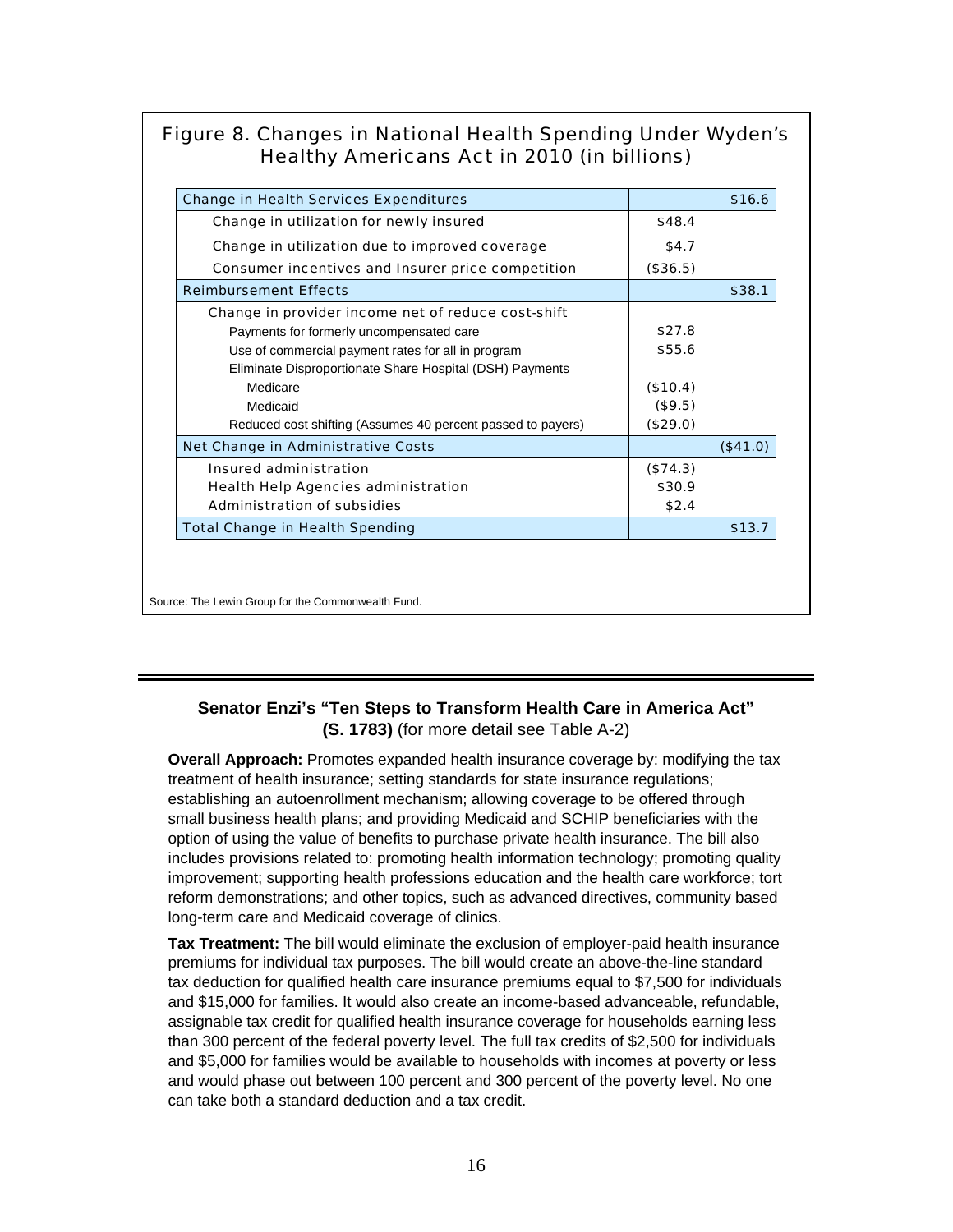**Insurance Regulation:** The bill would require the creation of uniform rules for the individual and group insurance markets. It would establish requirements regarding benefit mandates, premium variation, and allowable cost-sharing. The bill also would establish national harmonized standards related to form and rate filing, market conduct reviews, internal reviews, and prompt payment of claims. Additionally, other standards regulating insurers would be created to require insurers to offer qualified core plans (QCPs) subject to certain benefit and premium requirements and permitting insurers to offer one or more certified qualified core compatible plans (QCCPs) meeting certain requirements. The standard premium for coverage under a qualified core plan for the initial plan year would be \$2,500 for individual coverage and \$5,000 for family coverage. Qualified core plans would be subject to limitations on cost-sharing and would not be permitted to impose cost-sharing requirements on basic preventive items or services. States would be required to establish risk adjustment mechanisms to correct for risk selection among the QCPs and QCCPs. All carriers selling in the newly combined market would be required to participate in the risk adjustment mechanism.

**Automatic Enrollment:** People who do not indicate having health insurance on their tax forms, or who access a provider without health insurance, would be automatically enrolled into a QCP, and Medicaid and SCHIP, if eligible. State insurance commissioners would work with the federal government to develop notification procedures for people who indicate a lack of coverage on tax returns or when they access a provider. The bill does not address non-payment of premiums by those automatically enrolled in plans.

**Small Business Health Plans:** Small business health plans and other organizations would be able to offer health insurance through small business health plans. Small business health plans would be allowed to operate across state lines subject to oversight by a single state. The bill would require the plans to cover mandated benefits applicable under the law. Premiums would be based on the experience of the pool.

**Other:** The bill would also provide individuals the option of converting the value of Medicaid and SCHIP program benefits into support for purchasing private health insurance.

## **Lewin Group Estimates of Coverage and Costs in 2010 Senator Enzi's "Ten Steps to Transform Health Care in America Act"**

| Number of uninsured covered | 26.9 million       |
|-----------------------------|--------------------|
| Remaining uninsured         | 22.0 million       |
| Net change in costs in 2010 |                    |
| Total health spending       | \$64.1 billion     |
| Federal                     | \$176.4 billion    |
| State and local             | (\$21.2 billion)   |
| <b>Employers</b>            | $(\$77.6 billion)$ |
| Household                   | (\$13.5 billion)   |

#### *What the Estimates Mean*

The Lewin Group modeled cost and coverage estimates for the Ten Steps proposal based on the coverage portion of the bill only. Under the proposal, an estimated 26.9 million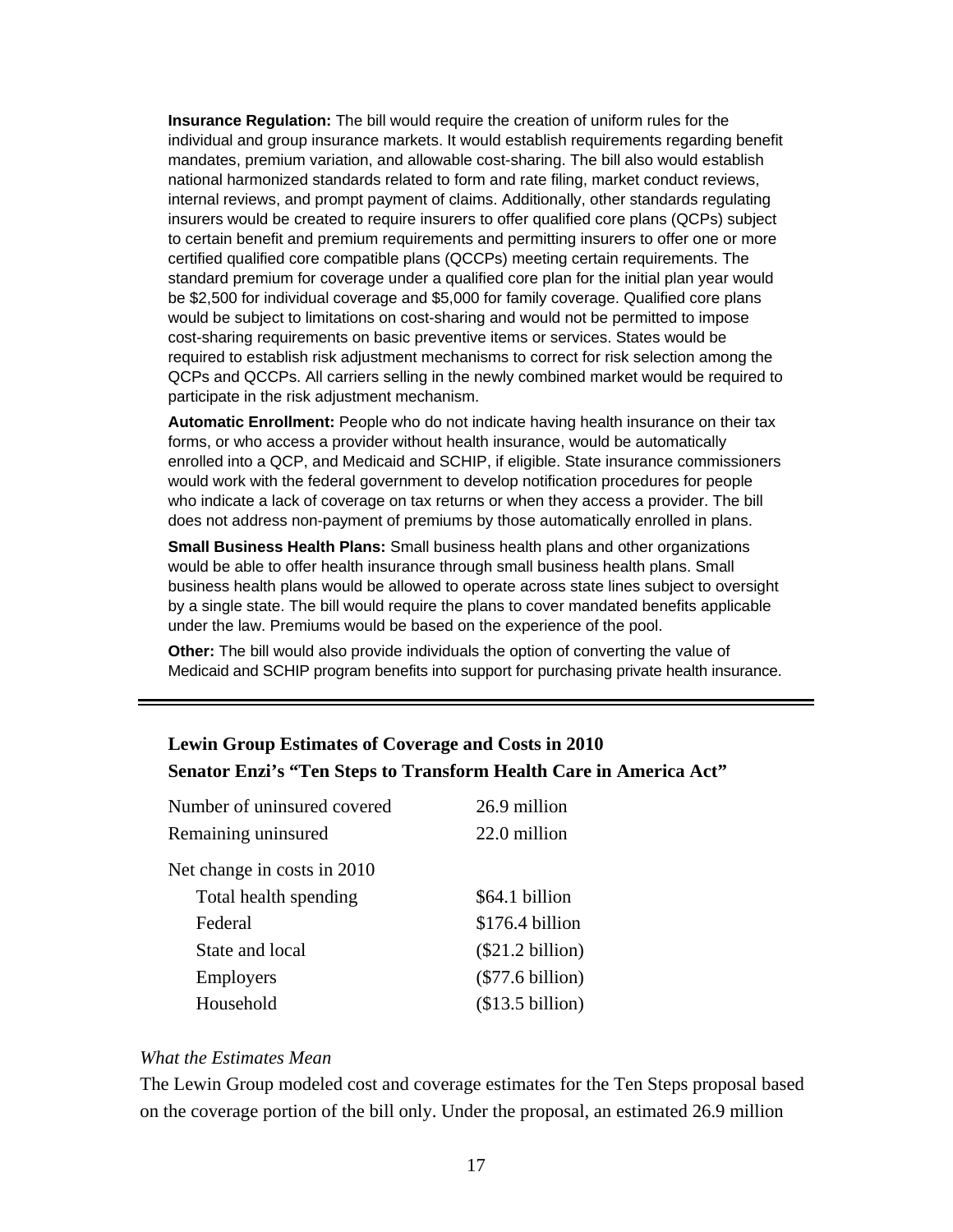uninsured people would become insured in 2010 (Figure 3). About 10 million would get coverage through the individual market, and another 10.7 million would get coverage through a qualified core plan (QCP). About 6.7 million previously uninsured people would gain coverage through Medicaid and SCHIP as a result of the autoenrollment mechanism. Slightly fewer than 2 million previously uninsured people would gain coverage through a small business plan or other employer based plan. Twenty-two million people would remain uninsured in 2010 under this proposal.

There are significant shifts in coverage as a result of the change in taxation of employer-provided benefits and the provision that allows Medicaid and SCHIP beneficiaries to convert their benefits to the individual market. About 17 million people are estimated to move out of employer-based coverage, as many employers are expected to drop coverage and some employees of insuring firms would use their tax credits or deductions to purchase coverage on the individual market. Of these, nearly 8 million would gain coverage through the individual market, 5.4 million would enroll in a QCP, 1.5 million would enroll in Medicaid or SCHIP, and 2.6 million would become uninsured. About 13 million Medicaid and SCHIP beneficiaries are expected to take the value of their benefits and the tax credit and purchase coverage in the individual market. Lewin assumes beneficiaries would be required to purchase comparable benefits.

The Lewin Group estimates that this proposal would increase total health spending in 2010 by \$64.1 billion (Figure 9). This includes an increase in spending on health services for the newly and currently insured (\$19 billion). Payments to providers would increase by a net \$20.9 billion, partly as a result of some current Medicaid and SCHIP beneficiaries switching to private insurance and, subsequently, higher reimbursement rates. The shift from employer-based coverage and Medicaid/SCHIP to the individual and small-group markets increases the cost of insurance administration by \$22 billion. The provision to increase adoption of health information technology would create savings of almost \$100 million in the first year.

The federal government's spending on health care is estimated to increase by a net \$176.4 billion in 2010 under the proposal (Figure 10). The federal share of program costs would be \$391 billion, which includes the new standard deduction for private health insurance (\$313 billion), tax credits (\$47 billion), new enrollment in the Medicaid program (\$21 billion), and subsidizing costs of the QCPs (\$10 billion). The program costs will be partially offset by savings and revenues of \$215 billion, which include revenue from taxing employer health benefits (\$194 billion), elimination of the current out-of-pocket deduction for health care (\$9 billion), elimination of the tax exclusion for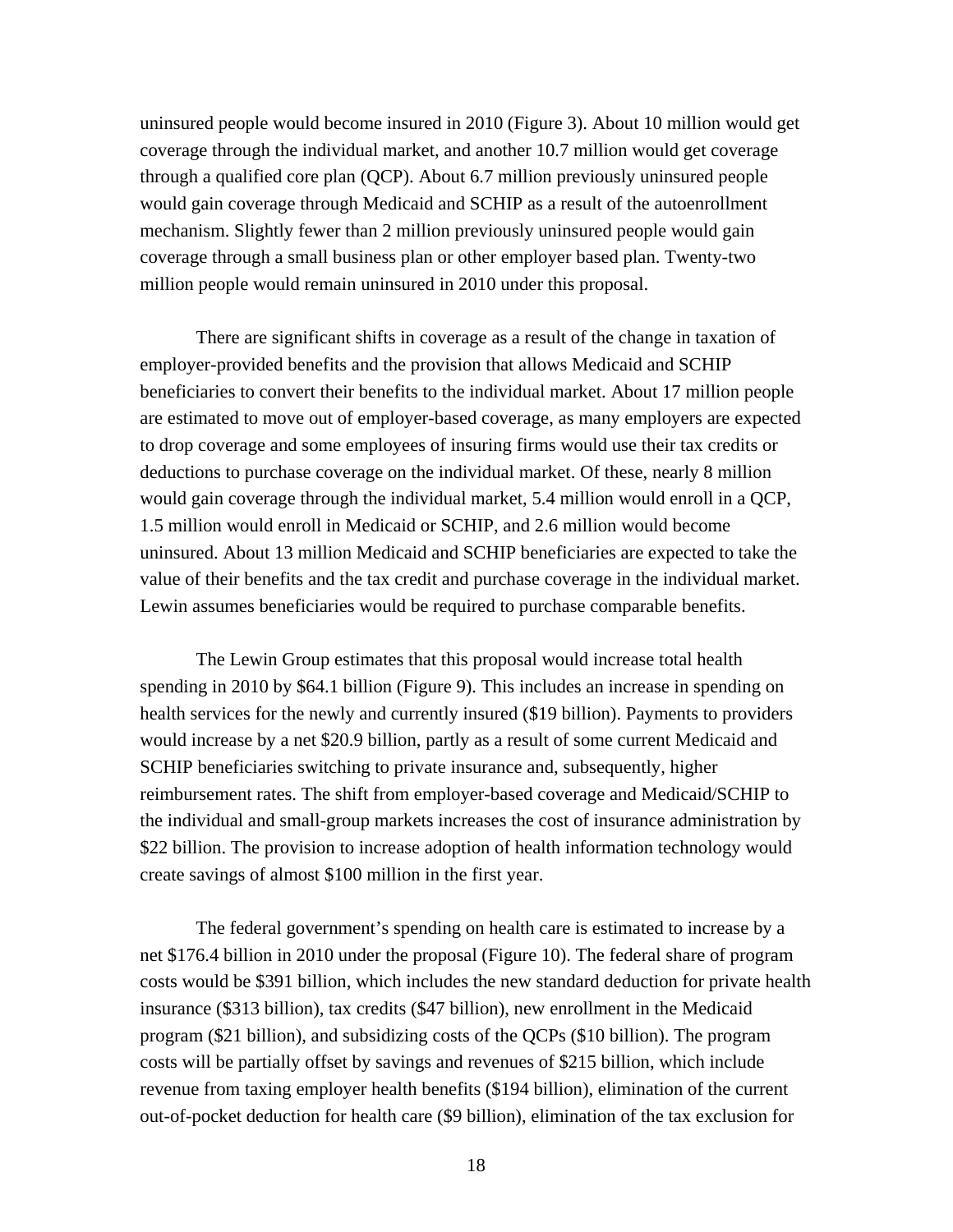medical flexible spending accounts (\$5 billion), savings from some federal employees opting out of FEHBP to buy individual coverage (\$5 billion), and savings on other federal health programs due to the new incentives (\$2 billion).

State and local government spending is expected to decrease by \$21.2 billion (Figure 4). State and local governments would experience increases in spending due to higher enrollment in the Medicaid program. State income tax revenues would decline as the costs of the new income tax deduction would exceed the increase in the revenues from eliminating the employer benefit tax exclusion. However, this may change over time if the deduction is pegged to consumer price inflation, which grows more slowly than health care costs. State and local governments would experience savings from many state and local government workers choosing to buy their own coverage and from savings to safety net and other programs.

Private employers could see their health expenditures fall by approximately \$77.6 billion as many employers and their employees drop employer coverage. It is estimated that households would experience a decrease in spending of \$13.5 billion. Most families would see their average spending on health care decline in the first year of implementation. Families with incomes less than the poverty level would benefit from the full amount of the tax credit. Because the tax credit is phased out between 100 percent and 300 percent of the poverty level, savings decline as income rises. The new income tax deduction for premiums provides the greatest savings to families in the highest tax brackets.

Two bills introduced in 2007 would eliminate the employer benefit income tax exclusion and replace it with tax credits for people to purchase private health insurance (Figure 2). Senator Richard Burr (R–N.C.) introduced the "Every American Insured Health Act" (S. 1886), and Senator Tom Coburn (R–Okla.) introduced the "Universal Health Care Choice and Access Act" (S. 1019). The Lewin Group modeled Sen. Burr's bill.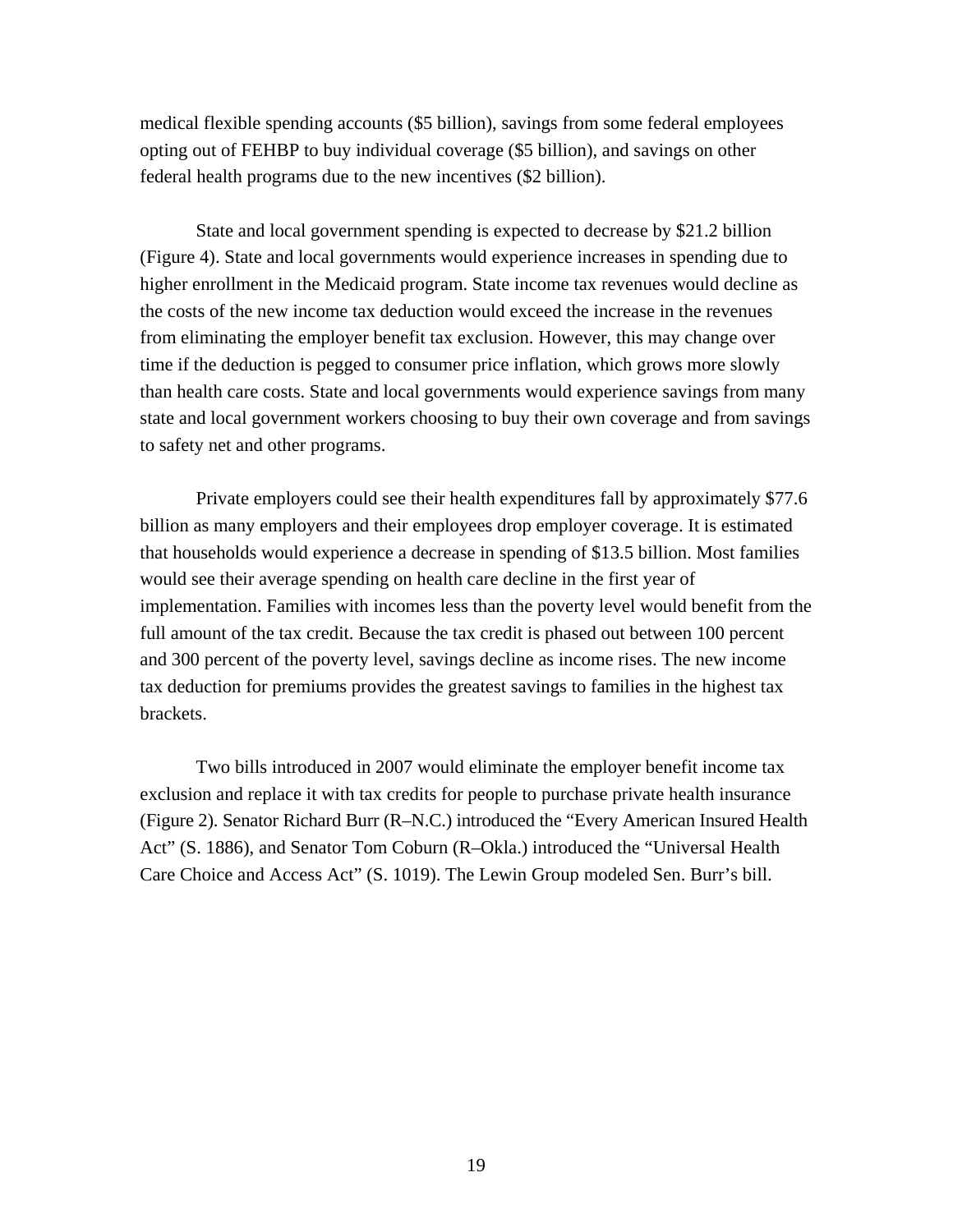# Figure 9. Changes in National Health Spending Under Enzi's Ten Steps to Transform Health Care Act in 2010 (in billions)

| <b>Change in Health Services Expenditures</b>                  |          | \$19.0  |
|----------------------------------------------------------------|----------|---------|
| Change in utilization for newly insured                        | \$29.9   |         |
| Change in utilization for currently insured                    | \$3.9    |         |
| Effect of new incentives on currently insured                  | (\$14.8) |         |
| Reimbursement Effects <sup>1</sup>                             |          | \$20.9  |
| Payments for previously uncompensated care                     | \$17.6   |         |
| Increased provider payment levels for Medicaid                 |          |         |
| beneficiaries moving to private insurance 1                    | \$17.3   |         |
| Reduced cost shifting 2                                        | (\$14.0) |         |
| Savings to Health Spending 3                                   |          | (\$0.1) |
| Increase adoption of health information technology             | (\$0.1)  |         |
| <b>Change in Administrative Cost of Programs and Insurance</b> |          | \$24.3  |
| Change in insurer administration                               | \$22.0   |         |
| <b>Administration of subsidies 4</b>                           | \$2.3    |         |
| <b>Total Change in National Health Spending</b>                |          | \$64.1  |

<sup>1</sup> Includes increased payment rates for people previously covered under Medicaid, who take the buy-out and purchase private insurance. <sup>2</sup> Assumes 40% of change in provider payments are passed on to health plans. <sup>3</sup> Proposal appropriates \$139 million in 2008 and 1009 to increase rate of HIT adoption. We estimate this results in net health system savings of \$1.2 billion over 10 years. 4Assumes IRS budget is increased by 25% to administer tax credits and subsidies. Source: The Lewin Group for the Commonwealth Fund.

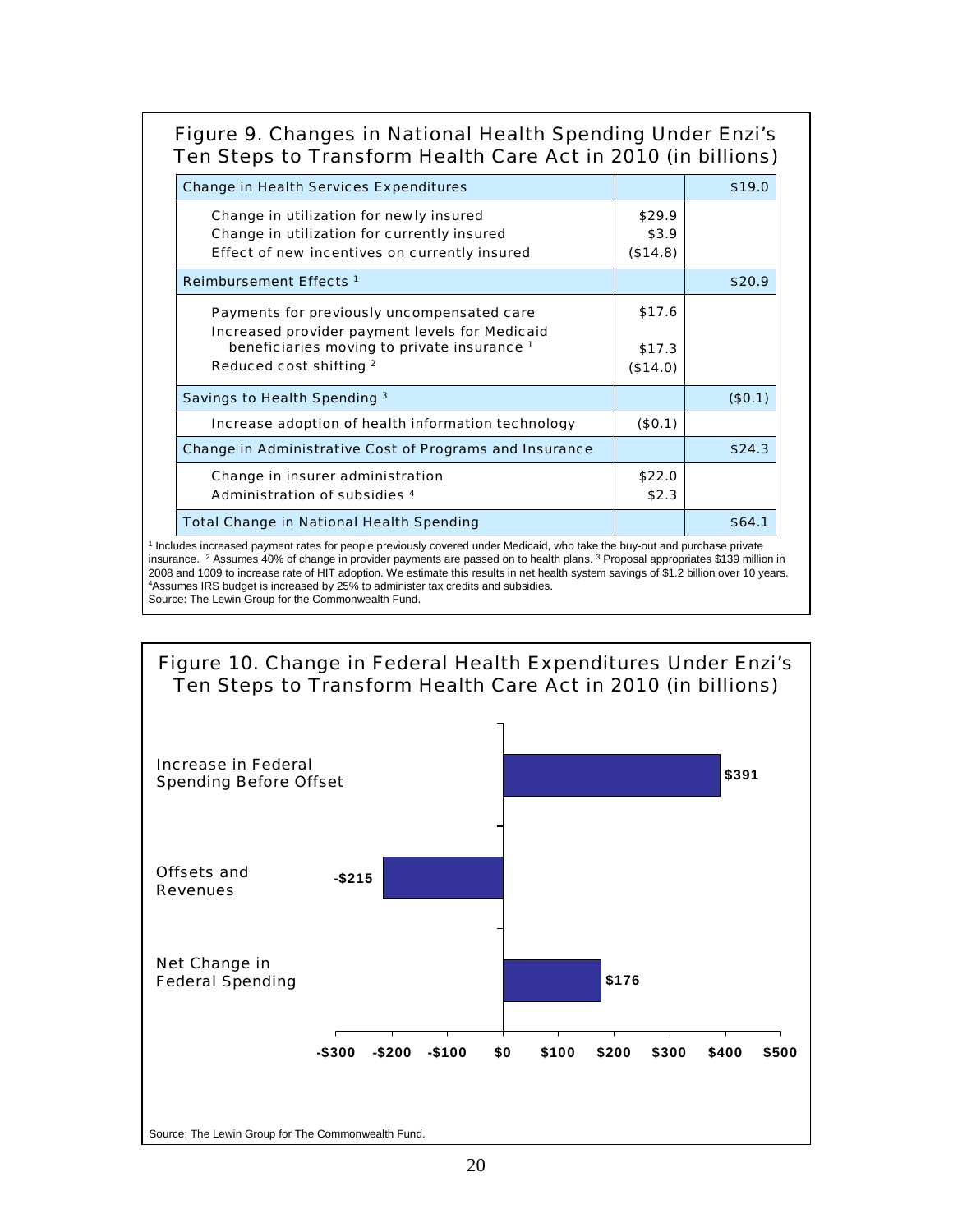### **Senator Burr's "Every American Insured Health Act" (S. 1886)**  (for more detail see Table A-3)

**Overall Approach:** Establishes a refundable, advanceable flat tax credit for individuals to purchase qualified health insurance. The tax credit would only be available in states that met the refundability requirements established by HHS. States could meet the requirement by establishing a state health insurance exchange or establishing a high-risk solution, such as a high-risk pool or reinsurance that makes affordable coverage available. The bill would establish a program for the certification of state health insurance exchanges, which would serve as a pooling mechanism for consumers purchasing private health insurance. It would also repeal the current exclusion of employer-paid health insurance premiums from employee income. The bill also would allow all states to establish Medicaid health opportunity accounts, which are similar to health savings accounts.

**Eligibility:** An individual in a state deemed to meet the refundability requirements would be eligible for the refundable health insurance tax credit if the person is covered under qualified health insurance as of the first day of the month. Certain individuals, such as people entitled to Medicare, enrolled in Medicaid, SCHIP, or entitled to military coverage, would not be eligible for the tax credit. Persons in states not meeting the refundability requirements would also be ineligible for the tax credit, but could deduct premiums paid to the extent allowable under current laws.

**Tax Credit:** The annual tax credit in 2009 would be \$2,160 for adult individuals, \$1,620 for children and a maximum amount of \$5,400 for a household or filing unit. If the amount of the tax credit exceeds the cost of a qualified health plan, the excess funds would be deposited into a designated account, including a health savings account, an Archer Medical Savings Account (MSA), which is similar to a health savings account but limited to selfemployed people or employees of small firms, or a health insurance reserve account.

**Affordability:** The bill would require that both certified state health insurance exchanges and states meeting the refundability requirements through a high-risk solution have at least one plan with an average premium for individuals that does not exceed 6 percent of the state's median income. States could use their own funds to subsidize the premium of the lowest cost plan to meet this requirement, but could not set premiums for any product offered through a health insurance exchange.

**Benefit Package:** Qualified health insurance for the purpose of the health insurance tax credit would be any health insurance comprising medical care that has a reasonable annual and lifetime benefit maximum and provides coverage for inpatient and outpatient care, emergency benefits, and physician care. Health insurance plans participating in a certified state health insurance exchange would be subject to Health Insurance Portability and Accountability Act limitations on pre-existing condition exclusions as if the plan was a group health plan.

# **Lewin Group Estimates of Coverage and Costs in 2010 Senator Burr's "Every American Insured Health Act"**

| Total health spending       | \$31.1 billion |
|-----------------------------|----------------|
| Net change in costs in 2010 |                |
| Remaining uninsured         | 26.6 million   |
| Number of uninsured covered | 22.3 million   |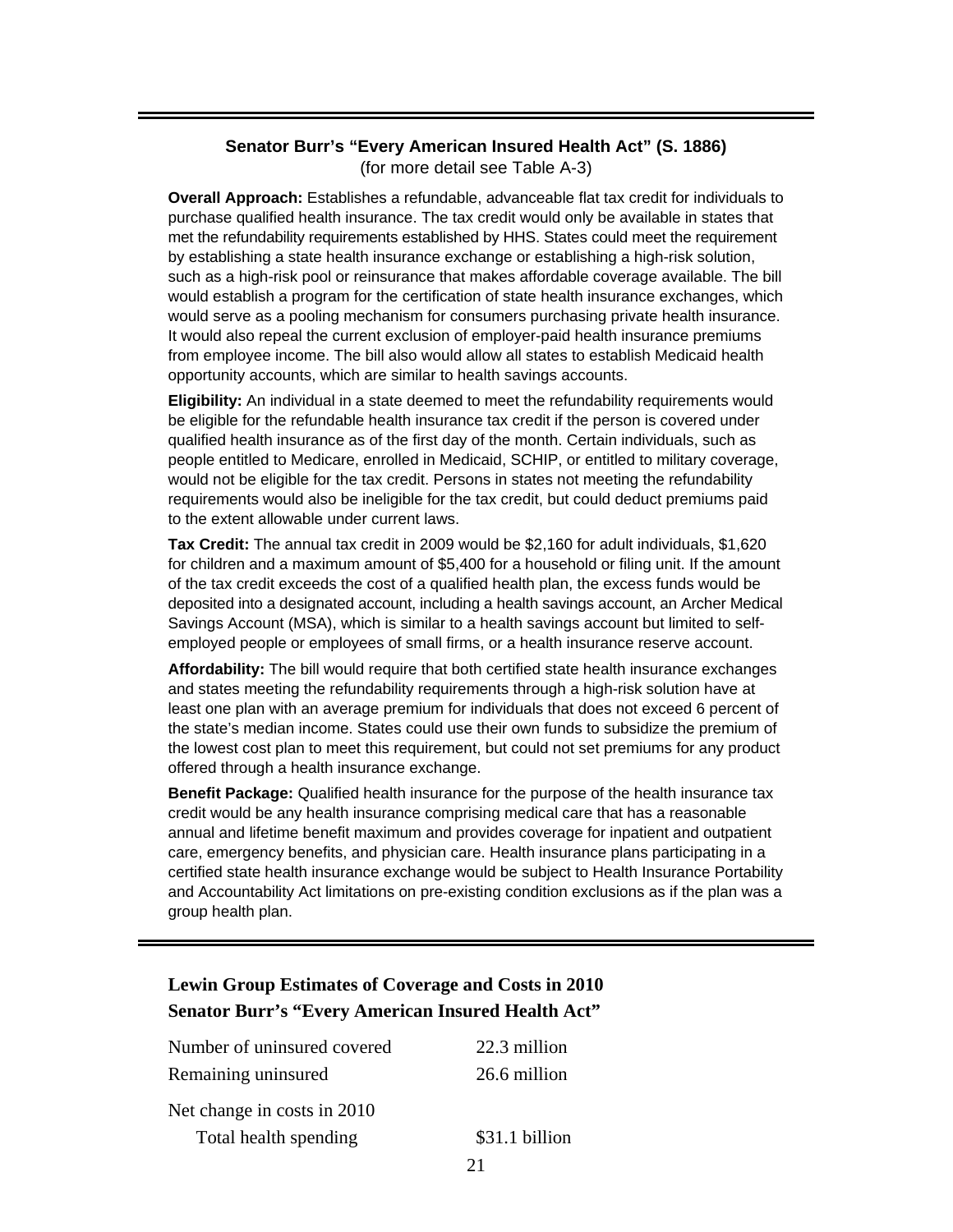| Federal          | \$161.3 billion    |
|------------------|--------------------|
| State and local  | $(\$52.9 billion)$ |
| <b>Employers</b> | \$7.0 billion      |
| Household        | (\$84.3 billion)   |

#### *What the Estimates Mean*

The Lewin Group assumed that all states would take steps to meet the refundability requirements: establish a health insurance exchange or a high risk pool and develop a low-cost plan option to meet the requirement that at least one plan costs no more than 6 percent of the state's median income.

Under the proposal, 24.5 million of the projected 48.9 million uninsured people in 2010 would become covered (data not shown). Of those, 19.2 million would use their tax credits to purchase insurance through the individual market, 3.3 million would apply their credits to their employer-sponsored insurance, and 2 million would purchase a low-cost plan offered by their state. Many employers would drop coverage because of the change in the tax treatment of employer provided benefits. About 8.3 million people would either lose employer coverage or choose to apply their tax credits to individual market coverage. About 2.2 million of those previously insured through an employer would become uninsured. Thus an estimated 26.6 million people would remain uninsured under the proposal (Figure 3).

Total national health spending under the proposal would increase by \$31.1 billion in 2010, including an increase of \$9.6 billion for administrative costs (Figure 11).

The federal government would experience an increase in spending of \$161.3 billion in 2010 (Figure 12). The federal share of program costs would be \$388 billion, which includes an increase in spending due to the tax credits (\$385 billion) and an increase in spending on the Medicaid program (\$3 billion). The program costs will be partially offset by savings and revenues of \$226 billion, which include new revenues from taxing employer-based benefits (\$210 billion), elimination of the current out-ofpocket deduction for health care (\$9 billion), elimination of the tax exclusion for medical flexible spending accounts (\$5 billion), savings on workers and their dependents under FEHBP (\$1 billion), and savings on other federal health programs due to new incentives (\$1 billion).

State and local government spending would fall by \$52.9 billion (Figure 4). Savings would largely accrue from lower expenditures on health insurance for state and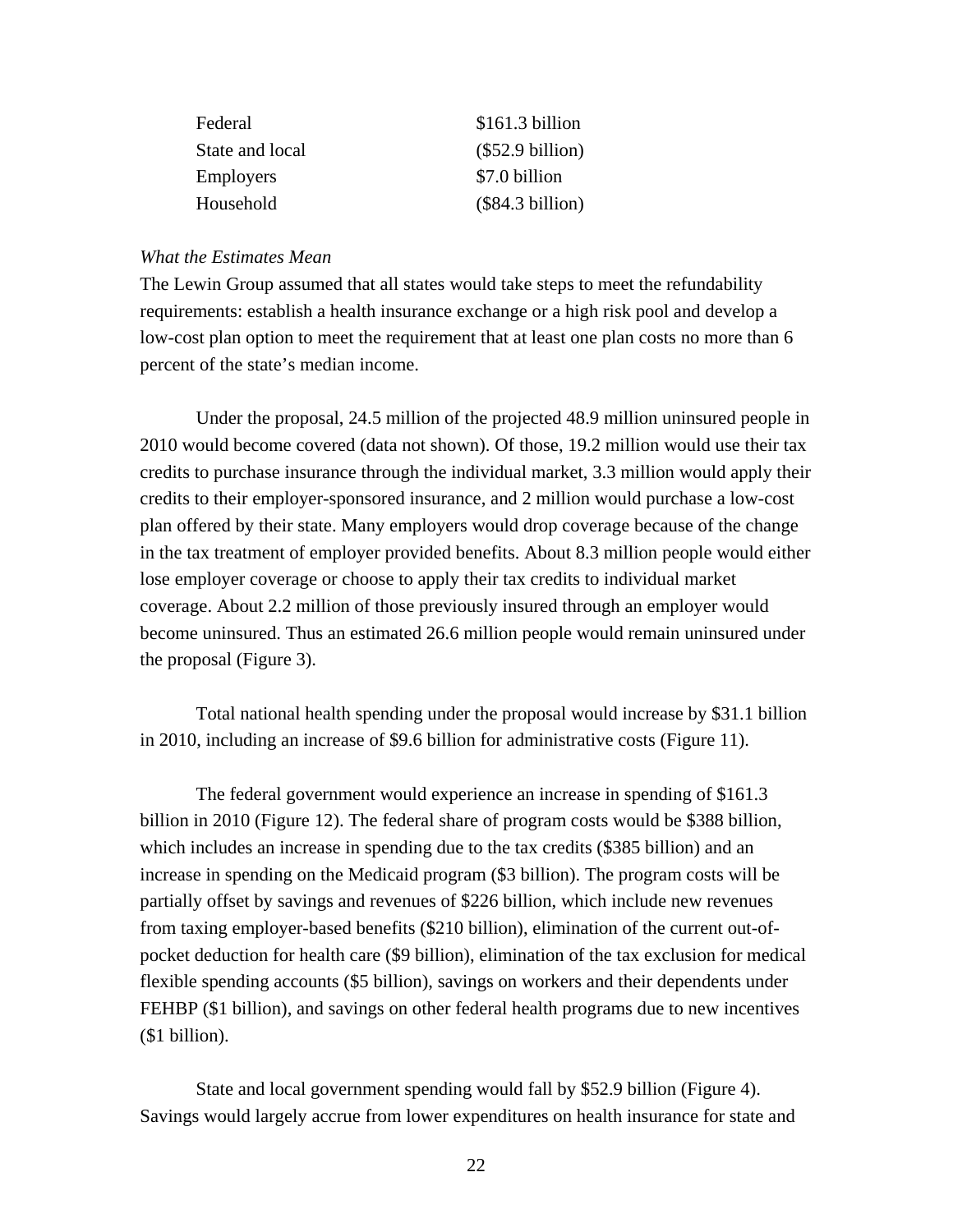local government workers and from revenue from taxing employer-sponsored insurance benefits. Some local governments are expected to drop coverage and many workers are expected to select lower cost health plans.

Spending by private employers would increase by a net \$7 billion. While some employers would drop coverage as a result of the new tax credits, employer costs would rise in the aggregate as a result of an increase in payroll taxes. Family health spending would decrease by \$84.3 billion in 2010. Although premium and out-of-pocket expenses would increase, federal income and payroll taxes would decrease as a result of the tax credits, resulting in an overall decrease in household spending. Middle- and high-income families would realize the largest savings. Lower-income families would realize smaller savings on health care expenses.

# Figure 11. Changes in National Health Spending Under Burr's Every American Insured Act in 2010 (in billions)

| <b>Change in Health Services Expenditures</b>                                                                                           |                             | \$14.3 |
|-----------------------------------------------------------------------------------------------------------------------------------------|-----------------------------|--------|
| Change in utilization for newly insured<br>Change in utilization for currently insured<br>Effect of new incentives on currently insured | \$24.8<br>\$4.0<br>(\$14.5) |        |
| <b>Reimbursement Effects</b>                                                                                                            |                             | \$7.2  |
| Payments for previously uncompensated care<br>Reduced cost shifting <sup>1</sup>                                                        | \$12.0<br>(\$4.8)           |        |
| <b>Change in Administrative Cost of Programs and Insurance</b>                                                                          |                             | \$9.6  |
| Change in insurer administration                                                                                                        | \$9.6                       |        |
| <b>Total Change in National Health Spending</b>                                                                                         |                             | \$31.1 |

 $1$  Assumes 40% of change in provider payments are passed on to health plans. Source: The Lewin Group for the Commonwealth Fund.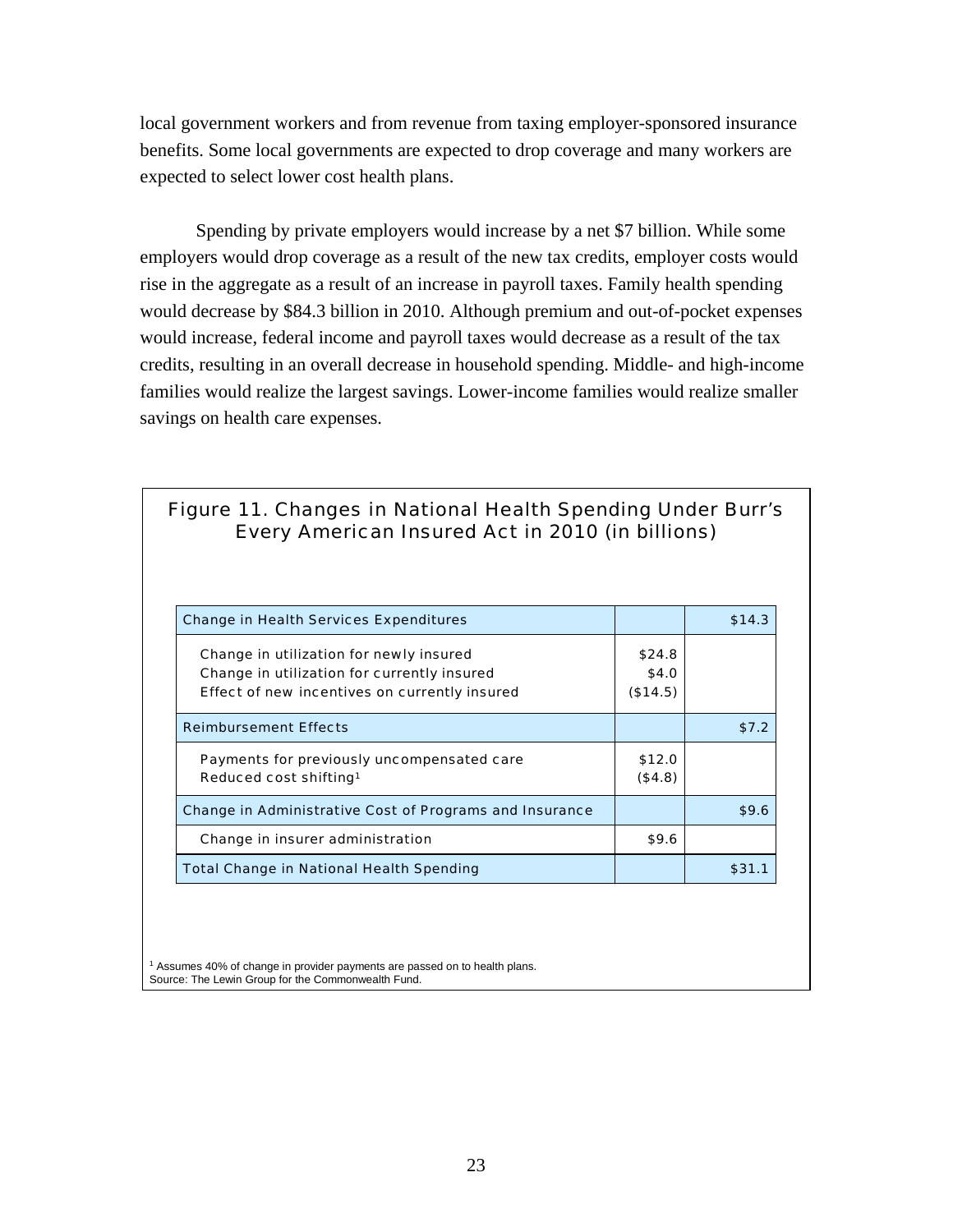

#### **Federal–State Partnerships to Expand Health Insurance**

Several congressional bills seek to underscore the momentum building at the state level for instance, in states like Maine, Massachusetts, Vermont, and others that have proposed or initiated health reform—to expand health insurance by providing grants to states that propose promising plans. Senator Jeff Bingaman (D–N.M.) reintroduced the "Health Partnership Act" (S. 325) in January 2007. At the same time, Representative Tammy Baldwin (D–Wis.) reintroduced the "Health Partnership Through Creative Federalism Act" (H.R. 506). In April 2007, Senators Russ Feingold (D–Wis.) and Lindsey Graham (R–S.C.) introduced the "State-Based Health Care Reform Act" (S. 1169).

## **Senator Bingaman's "Health Partnership Act" (S. 325)/ Representative Baldwin's "Health Partnership Through Creative Federalism Act" (H.R. 506)/ Senators Feingold and Graham's "State-Based Health Care Reform Act" (S. 1169)** (for more detail see Table A-4)

**Overall approach:** Establishes a commission to oversee demonstration grants to regions, states, or local governments to expand health insurance coverage and to improve health care quality and efficiency. The commission would provide states with a range of reform options, which might include expansion of public programs, tax credits,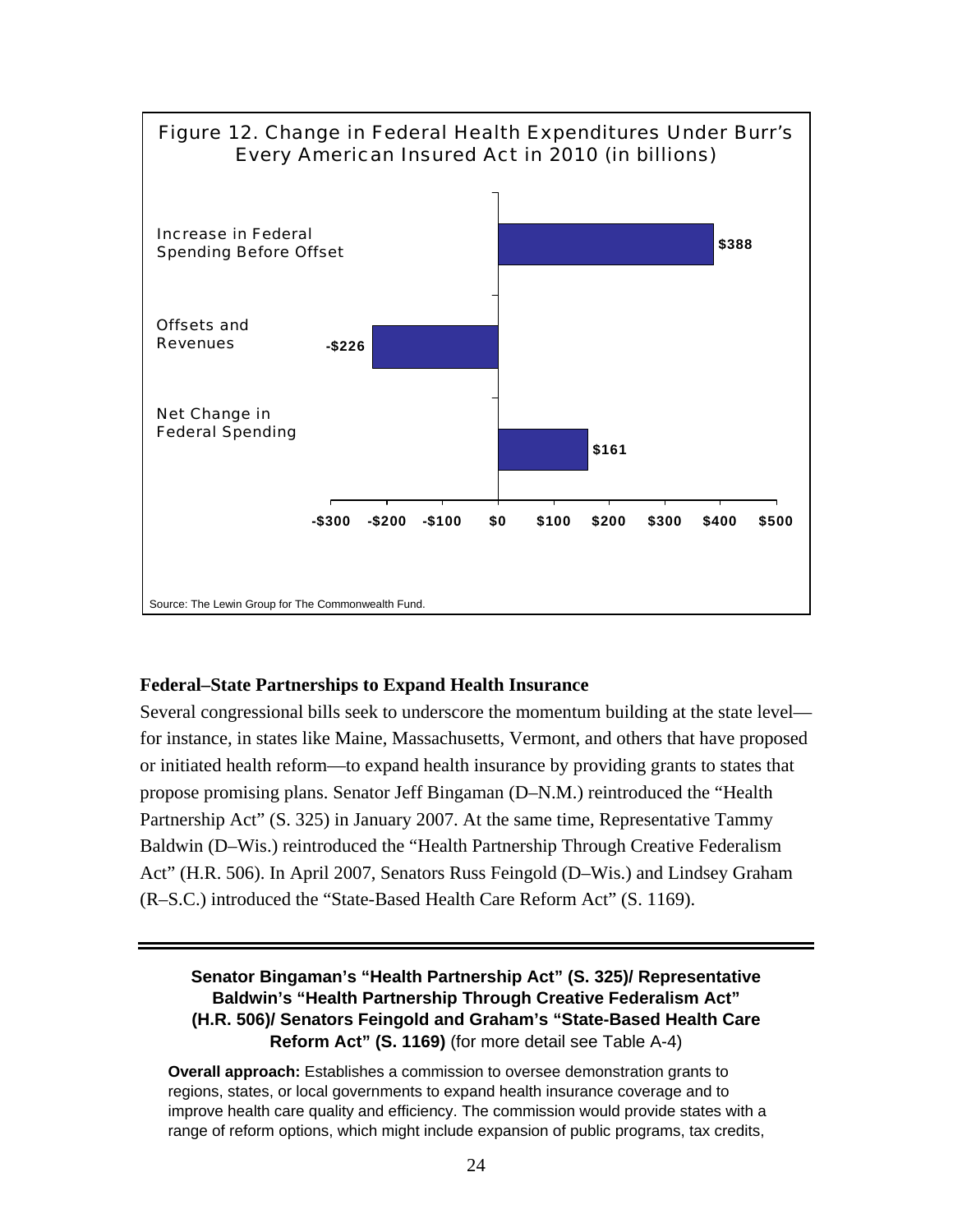purchasing pools, buy-ins to state and federal employee benefit programs, risk pools, single-payer systems, and health savings accounts. States would be prohibited from changing eligibility criteria for state public insurance programs and would be required to maintain the pre-grant level of expenditures for health care coverage.

States would be required to provide a five-year target for reducing the number of uninsured. The commission would review state applications and determine grant amounts and submit to Congress a list of recommended applications and requests for grant funding. Each bill sets forth procedures for congressional consideration of the recommended applications and requests for funding. These procedures would provide for consideration of the recommendations by Congress on an expedited basis.

**Benefit package:** The Baldwin and Feingold–Graham bills (H.R. 506 and S. 1169) suggest that the minimum benefit package would be equivalent to a SCHIP benchmark package. All the bills generally would restrict states from implementing reform options that include exclusions for pre-existing conditions.

**Affordability:** The Feingold-Graham bill specifies protections for lower-income families. Families with incomes below the poverty level would have no premiums and cost-sharing would not exceed 0.5 percent of income, families with incomes between 100 percent and 200 percent of the federal poverty level would pay no more than 3 percent of their income on premiums and no more than 5 percent on premiums plus cost-sharing, and families with incomes between 200 percent and 300 percent of poverty would pay no more than 5 percent of income on premiums and no more than 7 percent on premiums plus cost-sharing.

**Financing:** States that receive congressional approval would receive federal grants. Size of the grants would be determined by Congress, likely based on the recommendation of the commission. The Feingold–Graham bill caps expenditures on grants and administration at \$40 billion over 10 years, and includes a set of suggested spending offsets.

**Efficiency and Quality Improvement:** Along with their coverage plans, states would be required—or encouraged in the Baldwin bill—to submit a plan to improve health care quality and efficiency.

The state–federal partnership bills introduced to date would request proposals from states for demonstrations to expand health insurance. By definition, the bills do not provide sufficient details to permit cost and coverage estimates like those performed for other bills in this report. To illustrate how a state–federal partnership might work and what the federal and state cost might be if the federal government helped finance expansions of coverage to lower-income families, the Lewin Group assumed a hypothetical model for this set of bills. Lewin assumed that 15 states would propose coverage plans based on Massachusetts' Commonwealth Care Program. States were selected to provide regional and population diversity, variation in numbers of uninsured residents, and a range of income eligibility limits in Medicaid and SCHIP. The 15 states are: Arizona, California, Georgia, Illinois, Iowa, Kansas, Louisiana, Montana, New Mexico, New York, Ohio, Pennsylvania, South Carolina, Texas, and Wisconsin. Lewin assumed that each state would expand SCHIP for children in families with incomes up to 300 percent of poverty and Medicaid to adults up to 100 percent of poverty. Adults with incomes between 100 percent and 300 percent of poverty would purchase subsidized coverage through a new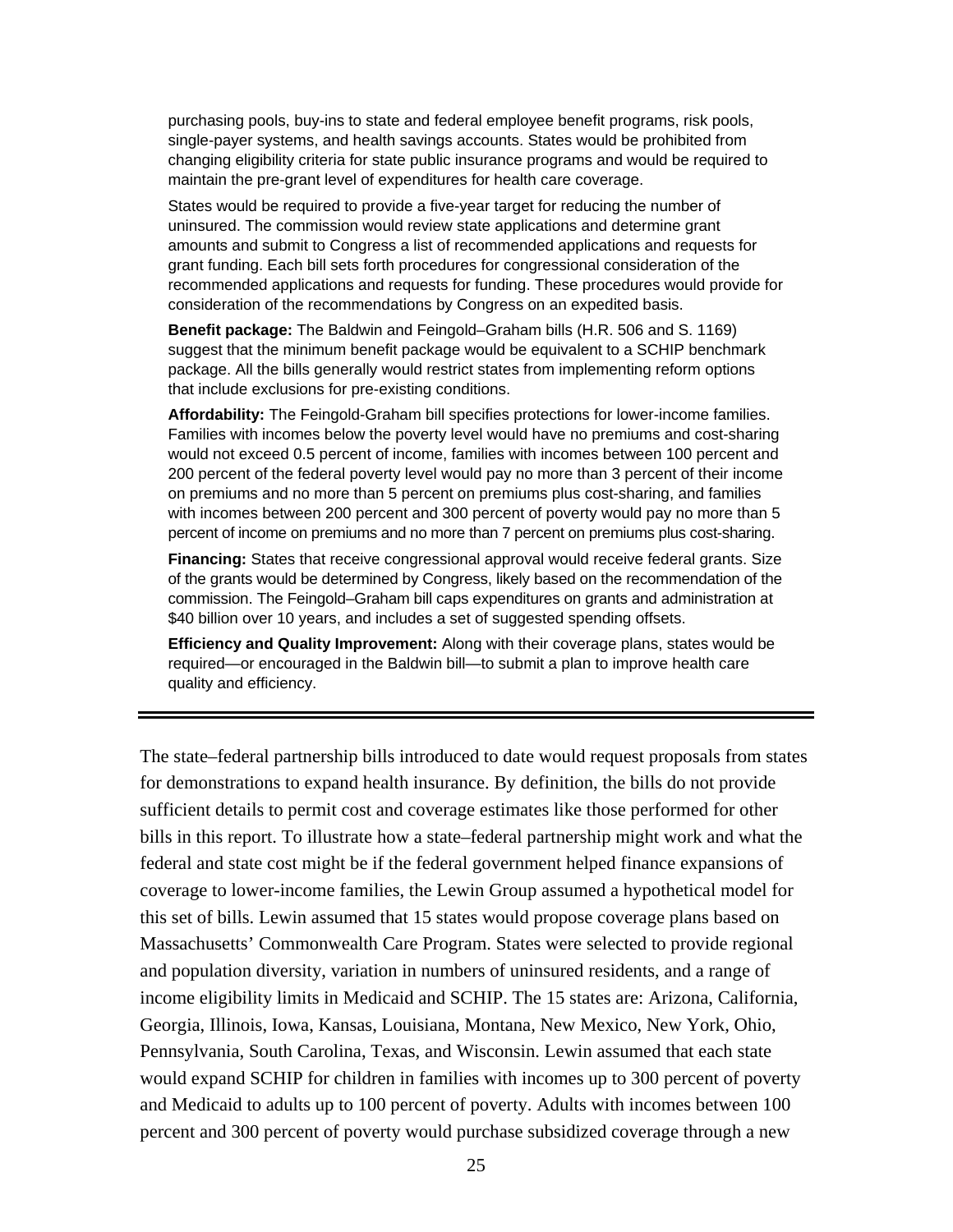insurance "connector" or exchange. Small employers with fewer than 100 employees could also buy coverage through the connector. All state residents would be required to have insurance. However, people with incomes between 300 percent and 600 percent of poverty could opt out of the program if premiums are deemed unaffordable. Employers with more than 10 workers would be required to either offer comprehensive coverage and contribute at least 75 percent of the premium and cover at least 80 percent of their workers, or pay 7 percent of payroll into a state fund. Employers would be required to allow young adults under age 26 to be covered on their parents' plans. Employers with more than 10 employees must offer section 125 that enable workers to purchase coverage with pretax dollars.

Lewin assumed that federal grants to states would take the form of the current federal Medicaid match for adults to 100 percent of poverty and the federal SCHIP match for children to 300 percent of poverty. All estimates are based on the current demographics in each state.

It is important to note that Representative Baldwin's bill would require that a set of approved applications in a given year be budget-neutral at the end of their five-year demonstration period. That is, the state plans would not collectively increase federal expenditures at the end of five years. Senators Feingold and Graham would allocate up to \$40 billion over 10 years for state grants and administration of the program.

# **Lewin Group Estimates of Coverage and Costs in 2010 Federal–State Partnership to Expand Health Insurance**

| Number of uninsured covered in the 15 states              | 21.1 million       |
|-----------------------------------------------------------|--------------------|
| (out of 26.7 million uninsured in 2010 under current law) |                    |
| Remaining uninsured                                       |                    |
| In the 15 states                                          | 5.6 million        |
| All uninsured                                             | 27.8 million       |
| Net change in costs in 2010                               |                    |
| Total health system                                       | \$37.7 billion     |
| Federal                                                   | \$40.3 billion     |
| State and local                                           | \$19.4 billion     |
| <b>Employers</b>                                          | \$34.8 billion     |
| Household                                                 | $(\$56.7 billion)$ |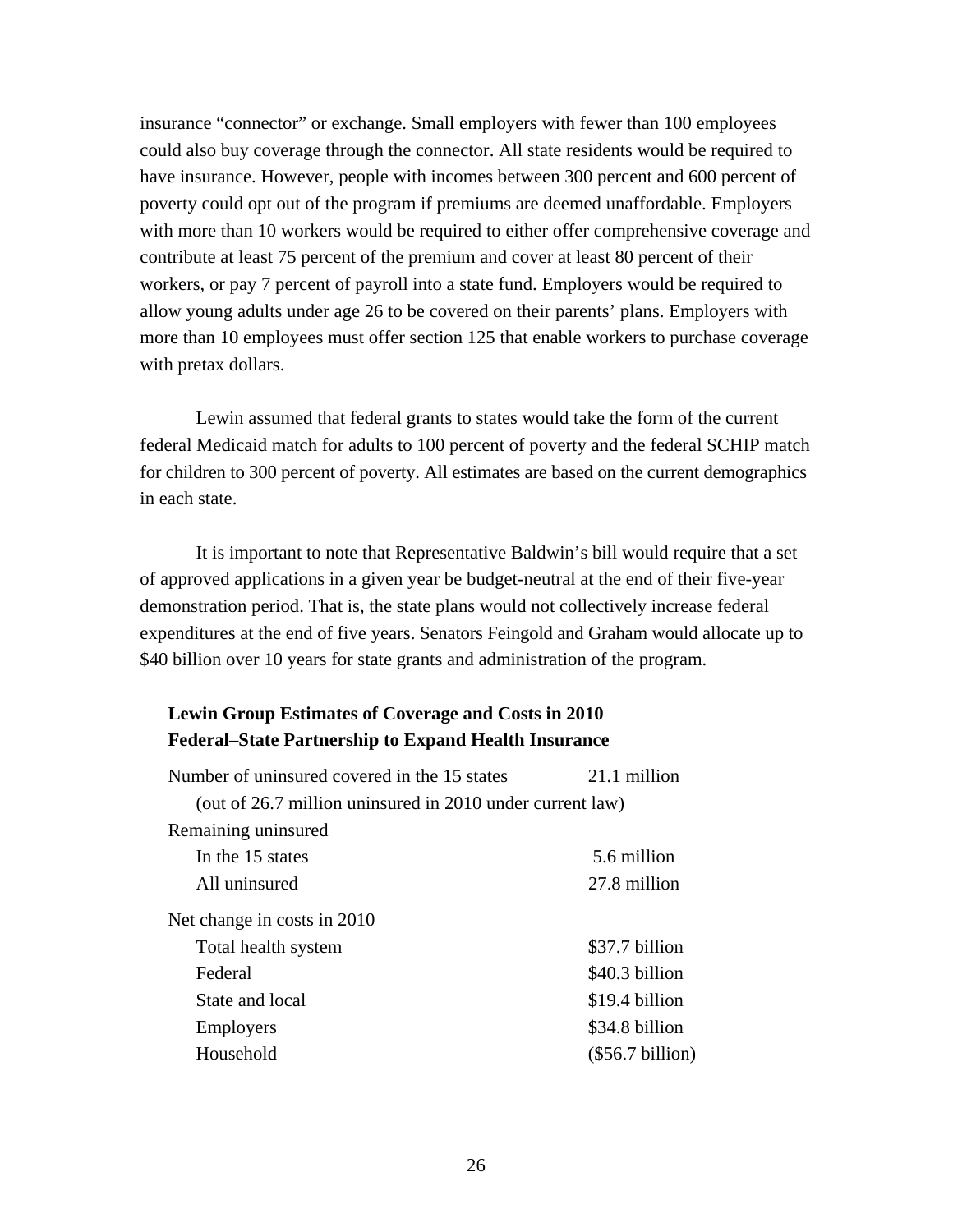#### *What the Estimates Mean*

The Lewin Group projects that 26.7 million people in the 15 states are estimated to be uninsured in 2010, about half of the total number of people without coverage nationally (Figure 13). Of those, Lewin estimates that 21.1 million would become newly insured if those states implemented a Massachusetts-style approach to expanding coverage. Of those gaining coverage, 12.3 million would buy plans through the newly established insurance connectors in each state, and 8.8 million would enroll in Medicaid and SCHIP. Overall, 21.9 million people in the 15 states are estimated to buy coverage through connectors, and Medicaid and SCHIP enrollment would grow by 10 million. Employer-based coverage is estimated to decline by 7.7 million people.<sup>[10](#page-127-0)</sup> The number of people enrolled in the individual non-group market would decline by 3.1 million.

The net costs to the federal government under the program are estimated to be \$40.3 billion in 2010, unless offset by cost savings (Figure 4). These costs are mainly the result of the matching funds provided to states for the expansions to Medicaid and SCHIP, subsidized premiums for people who buy coverage through the connectors with incomes of less than 300 percent of poverty, and tax revenue loss from the provision of section 125 plans for all employees.

The 15 state governments are estimated to see a net increase in spending of \$19.4 billion in 2010. This increase is driven by the increase in Medicaid and SCHIP enrollment (offset by the federal share of those costs) and the state share of the premium subsidies and cap on out-of-pocket costs in the connectors. State costs would be offset by tax revenues from employers that do not offer coverage and savings to safety-net institutions.

Lewin estimates that employers in the 15 states would incur a net increase in costs of \$34.8 billion. Upgrading benefit packages to the standards required under the program is estimated to cost employers \$22.7 billion. There are also new costs associated with covering workers who previously had declined coverage or had not been eligible for employer plans, such as part-time workers. Increasing the dependent age to 25 would increase employer costs by \$400 million. Some lower-wage firms would drop coverage to allow employees to take full advantage of the new subsidies available through the connectors. Non-insuring firms would see their costs increase by the new payroll tax.

Health spending by families in the 15 states is estimated to decline by \$56.7 billion. Premium expenditures would decline as a result of an overall decrease in premiums due to regulation against rating on the basis of health status and other factors, premium subsidies, and caps on cost-sharing. With more people covered under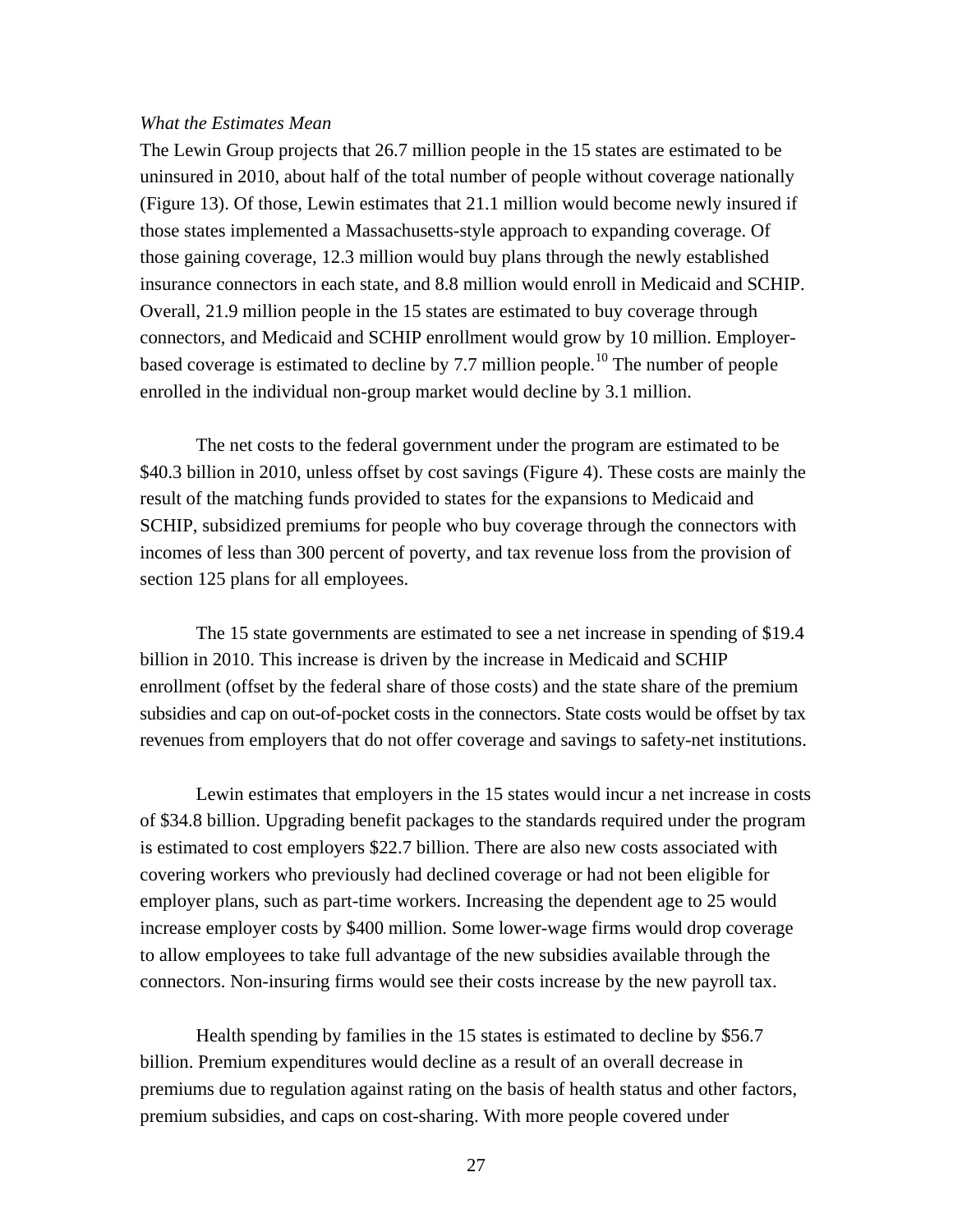comprehensive plans, overall out-of-pocket spending would decline. Households also realize savings from the use of pre-tax income for premiums in section 125 plans.

The Lewin Group estimates that total health expenditures in the 15 states would increase by a net \$37.7 billion in 2010 (Figure 14). This is primarily driven by new health care use by previously uninsured and underinsured families. The costs of insurance administration are projected to rise by \$7 billion, because many people will receive private insurance coverage through the connector. Including a public plan option in the connector would help reduce administrative costs as it does in the Building Blocks estimates. The provision of premium subsidies is estimated to increase administrative costs by an additional \$0.9 billion.

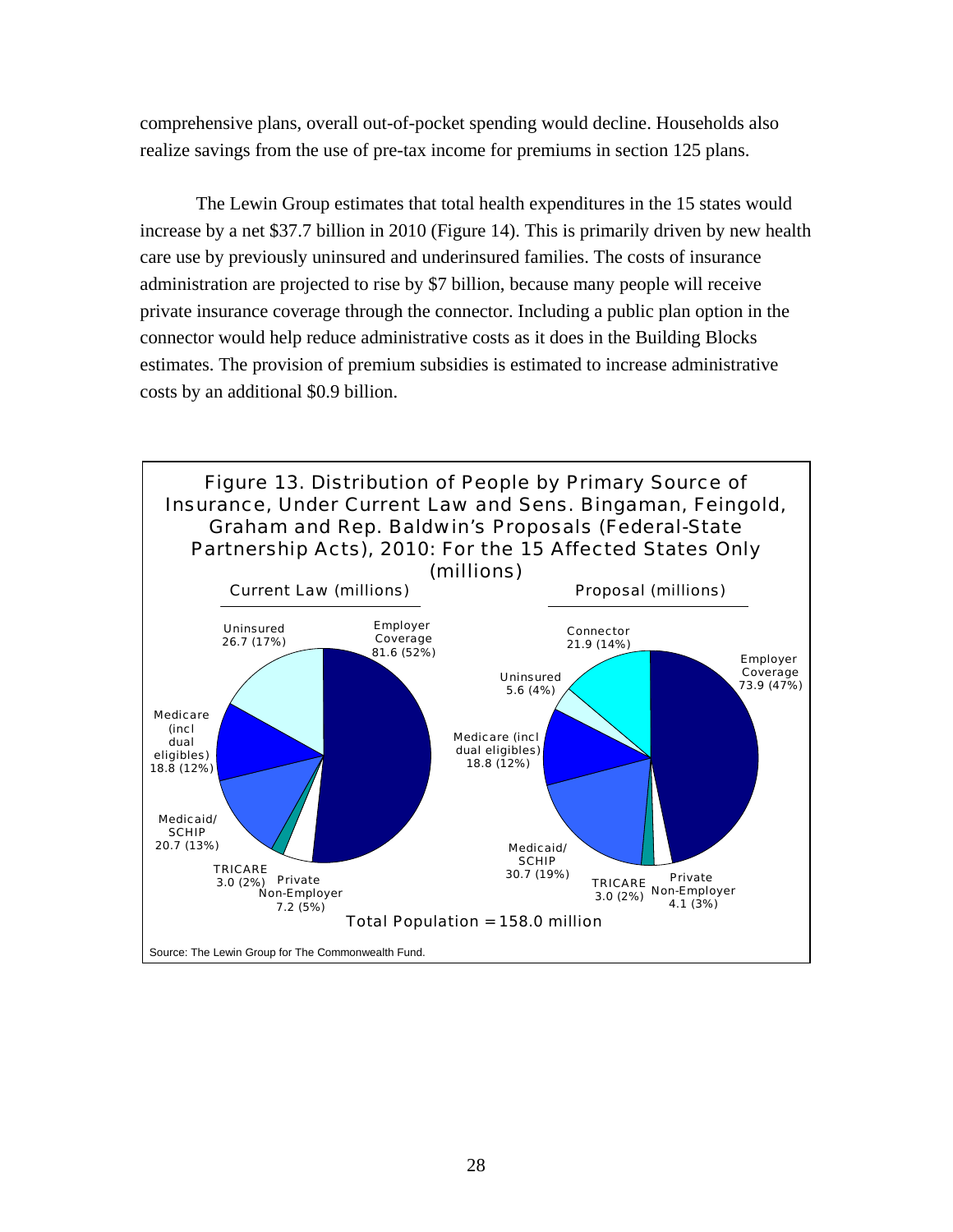# Figure 14. Changes in Statewide Health Spending Under Baldwin / Bingaman / Feingold – Graham's Federal-State Partnership Acts in 2010: For 15 Affected States Only (billions)

| <b>Change in Health Services Expenditures</b>                  |          | \$22.7 |
|----------------------------------------------------------------|----------|--------|
| Change in utilization for newly insured                        | \$20.5   |        |
| Change in utilization for currently insured                    | \$2.2    |        |
| <b>Reimbursement Effects</b>                                   |          | \$7.1  |
| Payments for previously uncompensated care                     | \$11.8   |        |
| Reduced cost shifting 1                                        | ( \$4.7) |        |
| <b>Change in Administrative Cost of Programs and Insurance</b> |          | \$7.9  |
| Connector administration 2                                     | \$2.5    |        |
| Change in insurer administration                               | \$4.5    |        |
| Administration of subsidies 3                                  | \$0.9    |        |
| <b>Total Change in National Health Spending</b>                |          | \$37.7 |

<sup>1</sup> Assumes 40% of change in provider payments are passed on to health plans.

<sup>2</sup> Assumes purchasing pool administrative costs of 4.5 percent of claims in the pool.

<sup>3</sup> Assumes eligibility determination expense of \$190 per application. Assumes federal match on eligibility determination for parents in the Connector.

Source: The Lewin Group for The Commonwealth Fund.

## **Coverage Through Medicare or Centralized Financing**

People of all ages would be eligible to enroll in Medicare or a Medicare-like program under three bills introduced in 2007. Senator Edward Kennedy (D-Mass.) and Representative John Dingell (D–Mich.) introduced the "Medicare for All Act" in April 2007 (S. 1218 and H.R. 2034), and Representative Pete Stark (D–Calif.) introduced the "AmeriCare Health Care Act of 2007" (H.R. 1841) in March 2007. In addition, two bills would cover everyone through a central financing or "single-payer" mechanism. Under Representative John Conyers' (D–Mich.) "United States National Health Insurance Act," introduced in January 2007 (H.R. 676), the federal government would collect payroll and income taxes to finance a system of health insurance under which all residents would be eligible for a set of covered benefits. Representative Jim McDermott's (D–Wash.) "American Health Security Act of 2007," introduced in February 2007 (H.R. 1200), would use a similar financing mechanism. The federal government would distribute tax revenues to states, which would design their own programs subject to national benefit and regulatory guidelines. The Lewin Group estimated the coverage and cost impact of Rep. Stark's bill.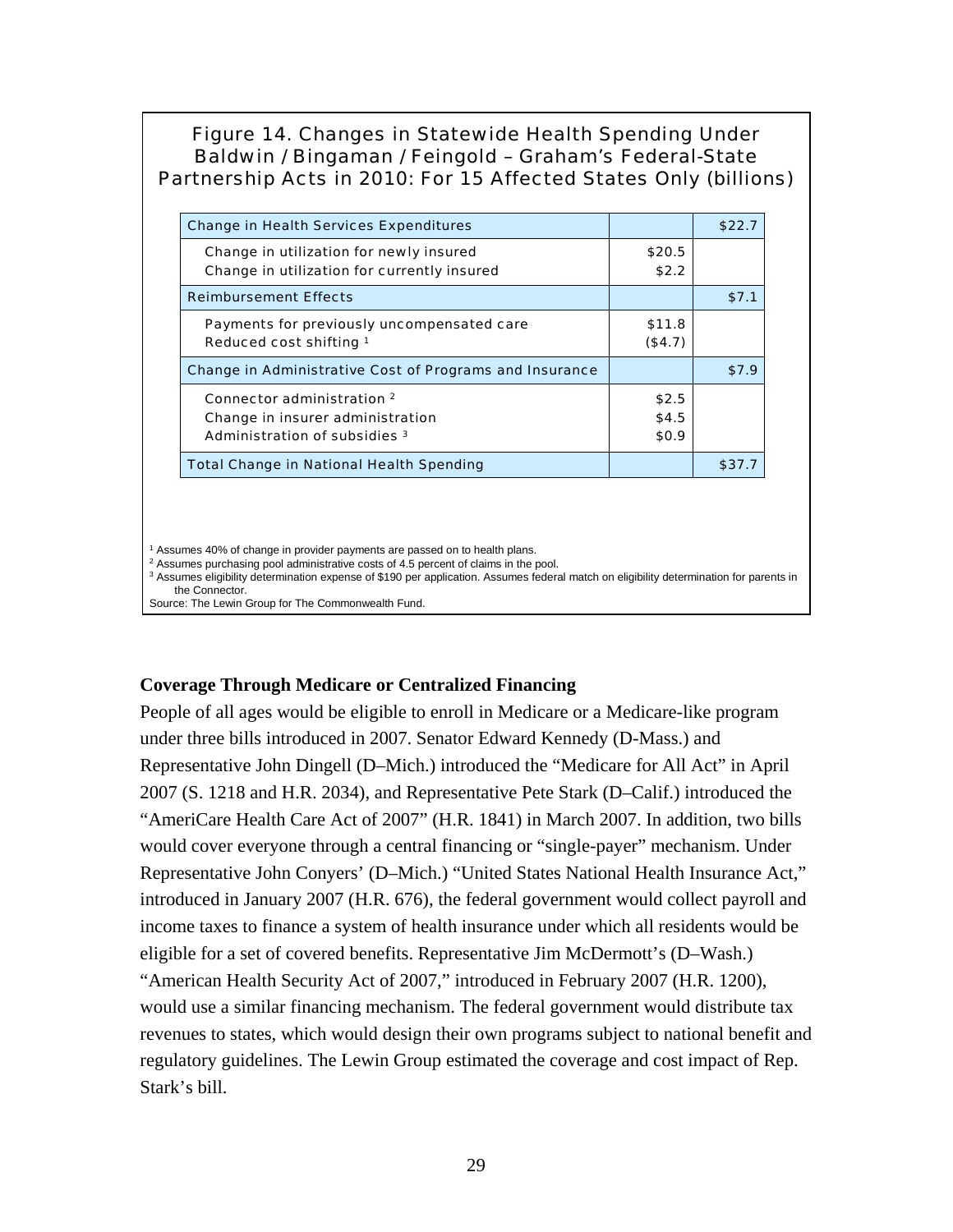## **Representative Stark's "AmeriCare Health Care Act of 2007" (H.R. 1841) and Senator Kennedy and Representative Dingell's "Medicare for All Act" (S. 1218 and H.R. 2034)** (for more detail see Table A-5)

**Overall Approach:** Creates a new public health insurance program administered by the federal government to provide everyone with multiple choices for health coverage. Under the Stark bill (H.R. 1841), employers would either offer their employees coverage or pay into a fund to cover them through a new public program. Under the Kennedy and Dingell bills (S. 1218 and H.R. 2034), employers and their employees would help finance the expansion through new payroll taxes.

**Benefit Package:** Enrollees would have two choices: 1) a fee-for-service option under Medicare Parts A and B, enhanced with additional benefits such as pregnancy-related services, well-child care, and a drug benefit package similar to that in the most popular FEHBP plan; and 2) a choice of private plans that contract with the federal government and provide a standard benefit package.

**Cost-Sharing:** Under the Medicare fee-for-service option in the Stark bill, cost-sharing would include: deductibles equal to \$350 for individuals and \$500 for families; 20 percent coinsurance; and an out-of-pocket cap of \$2,500 for individuals and \$4,000 for families. Premiums would be established by HHS based on cost of coverage and enrollment class (e.g. individual, couple, or family). Enrollees would pay cost-sharing under the Kennedy and Dingell bills, although the bills do not specify the amounts.

**Affordability:** Under the Stark bill, there would be no cost-sharing for children and young adults under age 24, pregnant women, and people with incomes less than 200 percent of poverty. People with incomes of less than 200 percent of poverty would not pay premiums. Families with incomes between 200 percent to 300 percent of poverty would receive a premium subsidy and would pay no more than 5 percent of income on total out-of-pocket spending, including premiums. Families with incomes between 300 percent to 500 percent of poverty would pay no more than 7.5 percent of income on total out-of-pocket costs, including premiums. The Stark bill would require employers to make a premium contribution on behalf of their enrolled employees. Under the Kennedy and Dingell bills, people with low incomes would pay reduced cost-sharing with amounts at least as protective as the cost-sharing levels for qualified Medicare beneficiaries under Medicaid.

**Financing:** The bills establish a new trust fund, modeled on the existing Medicare Trust Fund. Under the Stark bill, employers would either offer their employees coverage and pay 80 percent of their premiums or pay 80 percent of the AmeriCare premium into the trust fund, with employees paying the remaining 20 percent subject to premium subsidies and out-of-pocket cost caps. States would contribute into the new trust fund an amount equal to the amounts they would have contributed to Medicaid and SCHIP. Under the Kennedy and Dingell bills, employers would pay a 7 percent payroll tax and employees would pay a 1.7 percent wage tax on wages in excess of \$25,000, both of which would go to the trust fund.

**Automatic Enrollment:** People would automatically be enrolled at birth under the bills. Under the Stark bill, people with employer coverage with equivalent benefits would be able to opt-out of the AmeriCare program.

**Phase-In:** The Kennedy and Dingell bills would phase in coverage by age, with children and older adults covered first.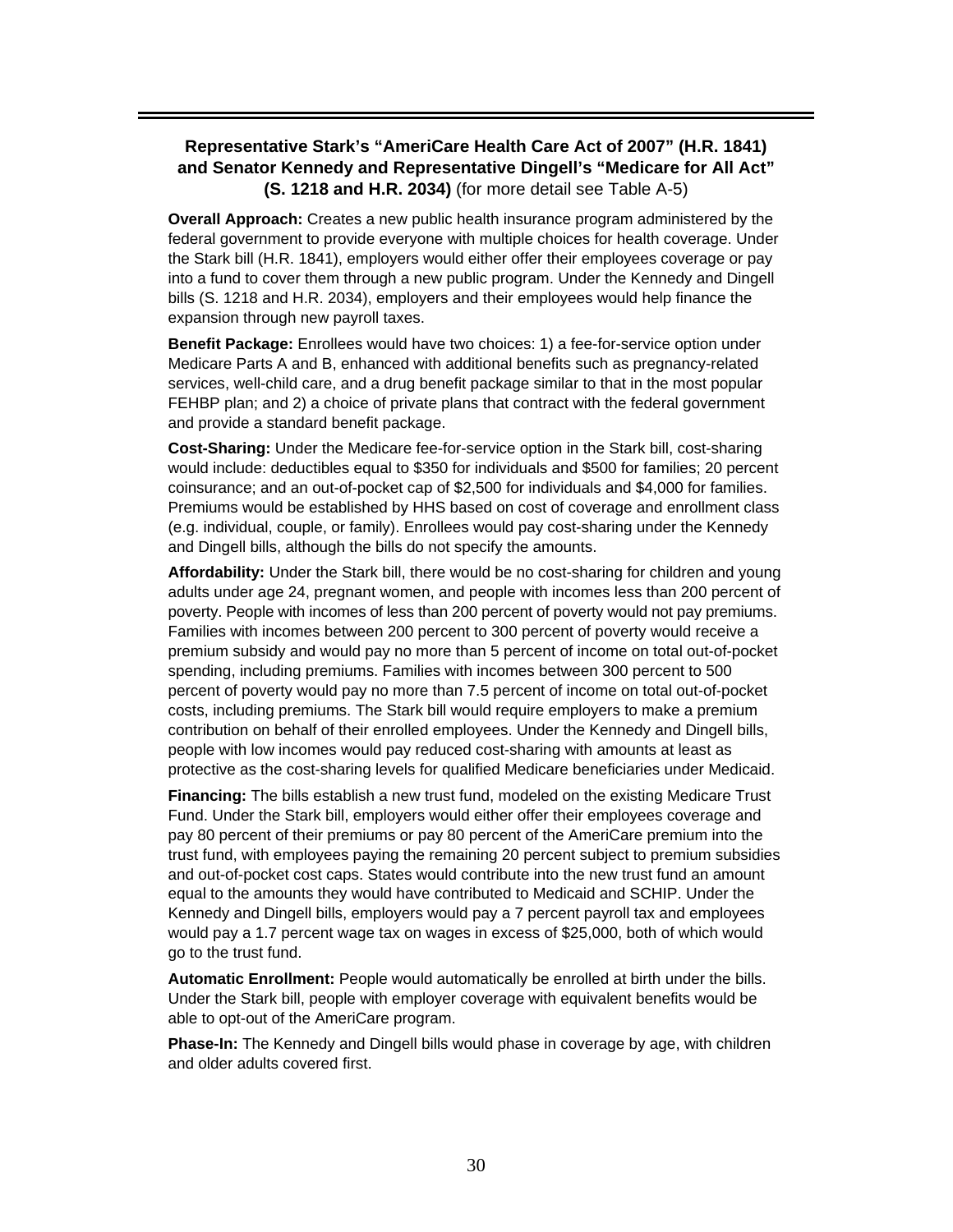**Efficiency and Quality Improvement:** Under the Stark bill, HHS would be required to negotiate prescription drug prices with pharmaceutical manufacturers. HHS would also establish standards for uniform claims and electronic medical records and create an electronic claims database.

# **Lewin Group Estimates of Coverage and Costs in 2010 Representative Stark's "AmeriCare Health Care Act of 2007"**

| Number of uninsured covered | 48.9 million        |
|-----------------------------|---------------------|
| Remaining uninsured         | $\mathbf{0}$        |
| Net change in costs in 2010 |                     |
| Total health spending       | $(\$58.1 billion)$  |
| Federal                     | \$188.5 billion     |
| State and local             | $(\$83.6 billion)$  |
| <b>Employers</b>            | \$61.5 billion      |
| Household                   | $(\$224.5 billion)$ |
|                             |                     |

#### *What the Estimates Mean*

The Lewin Group assumed that all people who are either currently uninsured or have private individual health insurance would become enrolled in AmeriCare, without the ability to opt out. Under these assumptions, the bill would achieve universal coverage (Figure 2). Lewin also assumed that all employers would ultimately stop offering health insurance. Ultimately, most people under age 65 would become insured through AmeriCare, with 260 million people eventually enrolled in the program (Figure 3).

The costs to the federal government from the expansion and enhanced benefits to existing Medicare beneficiaries would be \$188.5 billion in 2010 (Figure 4). Lewin assumed that the benefits and effect of drug price negotiation would also extend to current Medicare beneficiaries.

There are potentially large estimated savings to the overall health system from insuring everyone through Medicare. The Lewin Group estimates that overall national health care spending would decline by \$58 billion in 2010 (Figure 15). This is driven, in part, by the substantial administrative savings accrued by enrolling everyone in a single risk pool: the total costs of health insurance administration would decline by \$73.4 billion in 2010. Currently, Medicare has significantly lower administrative costs per premium dollar than employer or individual market insurance—2 percent compared with approximately 10 percent for employer group coverage and 25 percent to 40 percent for the individual insurance market.  $11$  $11$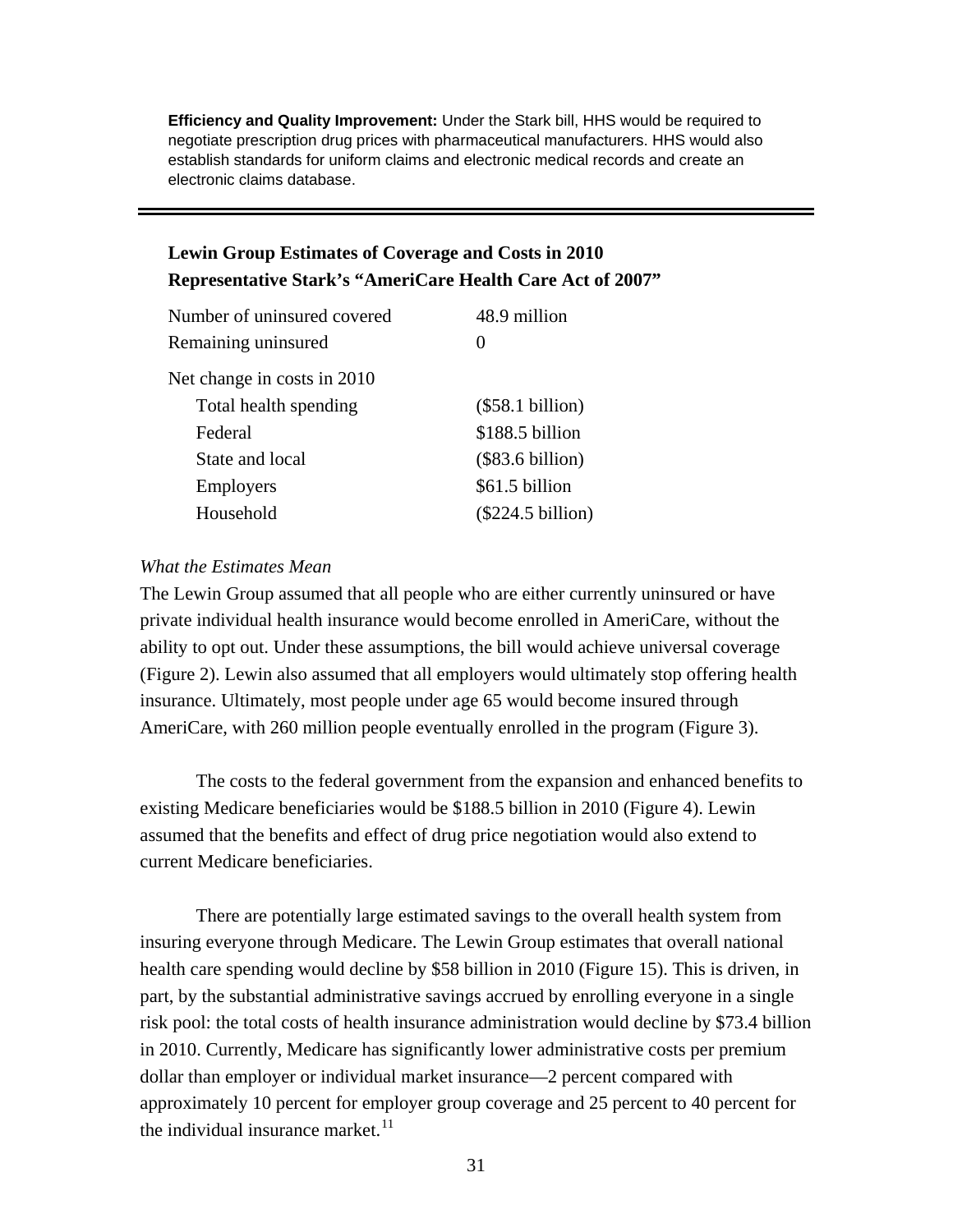Additional declines in spending arise from allowing the federal government to negotiate discounted prescription drug prices for enrollees. The Lewin Group estimates that this provision would amount to a decline in national spending on prescription drugs of \$38.2 billion in 2010. This is based on the assumption that the government would negotiate prices for AmeriCare and Medicare and they would ultimately fall midway between current average Medicaid prescription drug prices and those currently negotiated on behalf of federal programs.

In addition, paying Medicare rates to all providers would lower national spending by an additional \$79.9 billion in 2010. This is based on estimated differences in provider payment levels that existed in 2007 between Medicaid, Medicare, and private payers: Medicaid hospital payment rates are approximately 88 percent of Medicare rates and Medicaid physician rates are 69 percent of Medicare rates. In contrast, private payers reimburse hospitals, on average, at 135 percent of Medicare rates and physicians at 120 percent of Medicare rates.<sup>[12](#page-75-1)</sup>

Households would see a dramatic drop in health care expenditures of \$224.5 billion (Figure 4). This results both from people becoming insured as well as from new protections against out-of-pocket costs and premiums, which would benefit families who are currently insured but have high out-of-pocket costs and premiums relative to income. The average decrease in annual health care expenditures for a household would range from \$1,094 to \$2,017, depending on income (data not shown). All employers would be required to pay 80 percent of their employees' premiums, with the employee share subject to subsidies and out-of-pocket spending caps. If the federal government were to finance the program in part through higher taxes, household savings might be less. Because the Medicaid and SCHIP programs are rolled into AmeriCare, states would see a decline in costs of \$83.6 billion per year.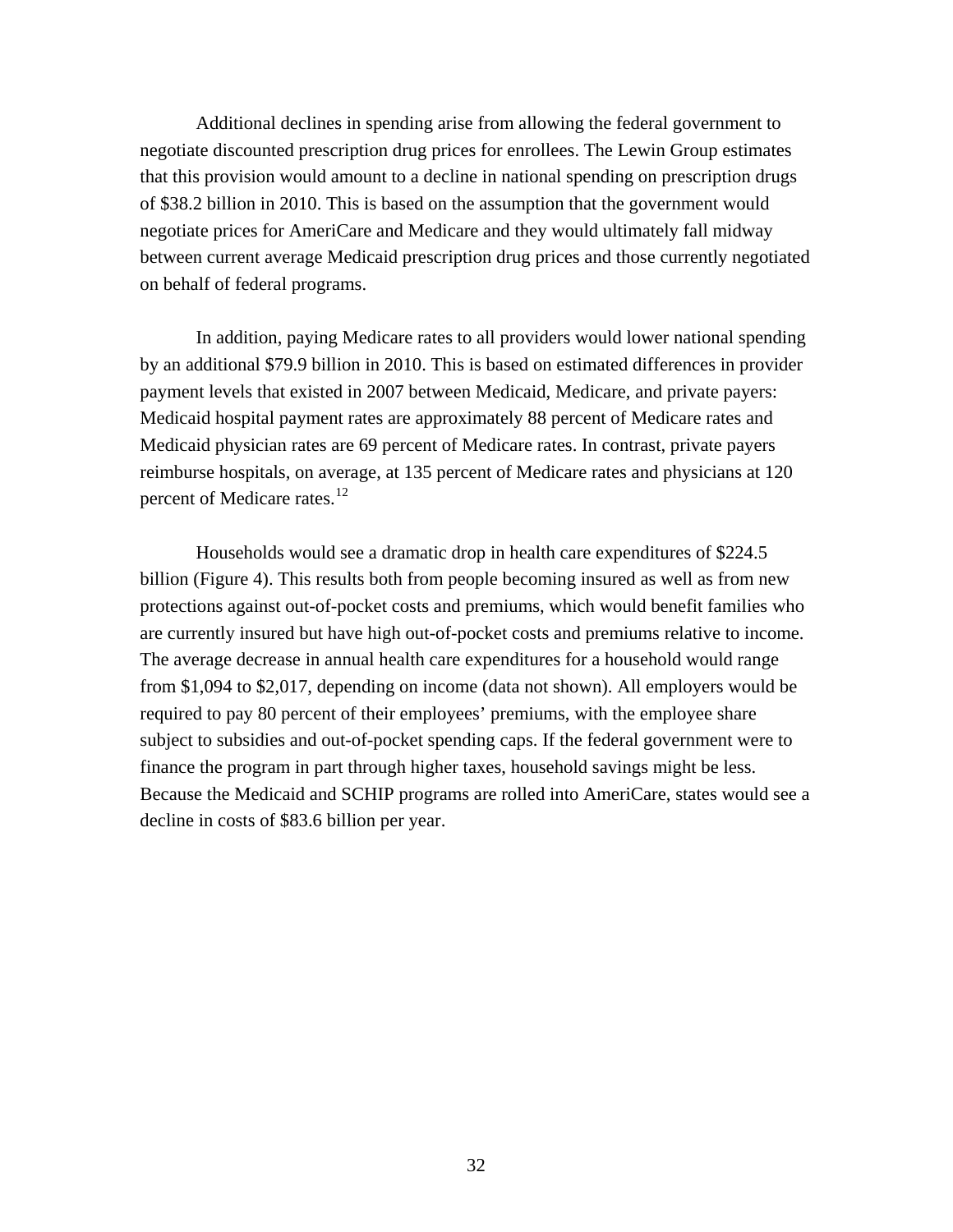# Figure 15. Changes in National Health Spending Under Stark's AmeriCare Health Act in 2010 (in billions)

| <b>Change in Health Services Expenditures</b>   |          | \$16.1      |
|-------------------------------------------------|----------|-------------|
| Change in utilization for newly insured         | \$50.6   |             |
| Change in utilization due to improved coverage  | \$3.7    |             |
| <b>HHS negotiated Rx discounts</b>              | (\$38.2) |             |
| <b>Reimbursement Effects</b>                    |          | (\$19.0)    |
| Payments for previously uncompensated care      | \$48.3   |             |
| Medicare payment rates                          | (\$79.9) |             |
| Increased cost shifting <sup>1</sup>            | \$12.6   |             |
| <b>Change in Administrative Costs</b>           |          | (\$55.2)    |
| Insurance administration                        | (\$73.4) |             |
| Administration of subsidies <sup>2</sup>        | \$18.2   |             |
| <b>Total Change in National Health Spending</b> |          | $($ \$58.1) |

1Assumes 40% of change in provider payment rates is passed on to health plans. 2Assumes eligibility determination expense of \$171 per application, which is based upon the average cost of eligibility determination programs in New York. Source: The Lewin Group for The Commonwealth Fund.

## **Eliminating the Medicare Two-Year Waiting Period for Disabled People**

Under two proposed bills, people who are unable to work because of a disability would no longer have to wait 24 months before becoming eligible for Medicare. Senator Jeff Bingaman (D–N.M.) and Representative Gene Green (D–Texas) in September 2007 and January 2007, respectively, introduced "Ending the Medicare Disability Waiting Period Act of 2007" (S. 2102 and H.R. 154) (Figure 16). These bills would phase out the waiting period by approximately two months per year over a 10-year period and immediately eliminate it for people with life-threatening diseases. For modeling purposes, The Lewin Group assumed that the bill would immediately eliminate the waiting period for everyone.

### **Senator Bingaman and Representative Green's "Ending the Medicare Disability Waiting Period Act of 2007" (S. 2102 and H.R. 154)** (for more detail see Table A-6)

**Overall Approach:** Phases out the waiting period following the onset of a disability before a person under 65 may qualify to enroll in Medicare. The bill would expand the list of specified fatal diseases that trigger eligibility for Medicare.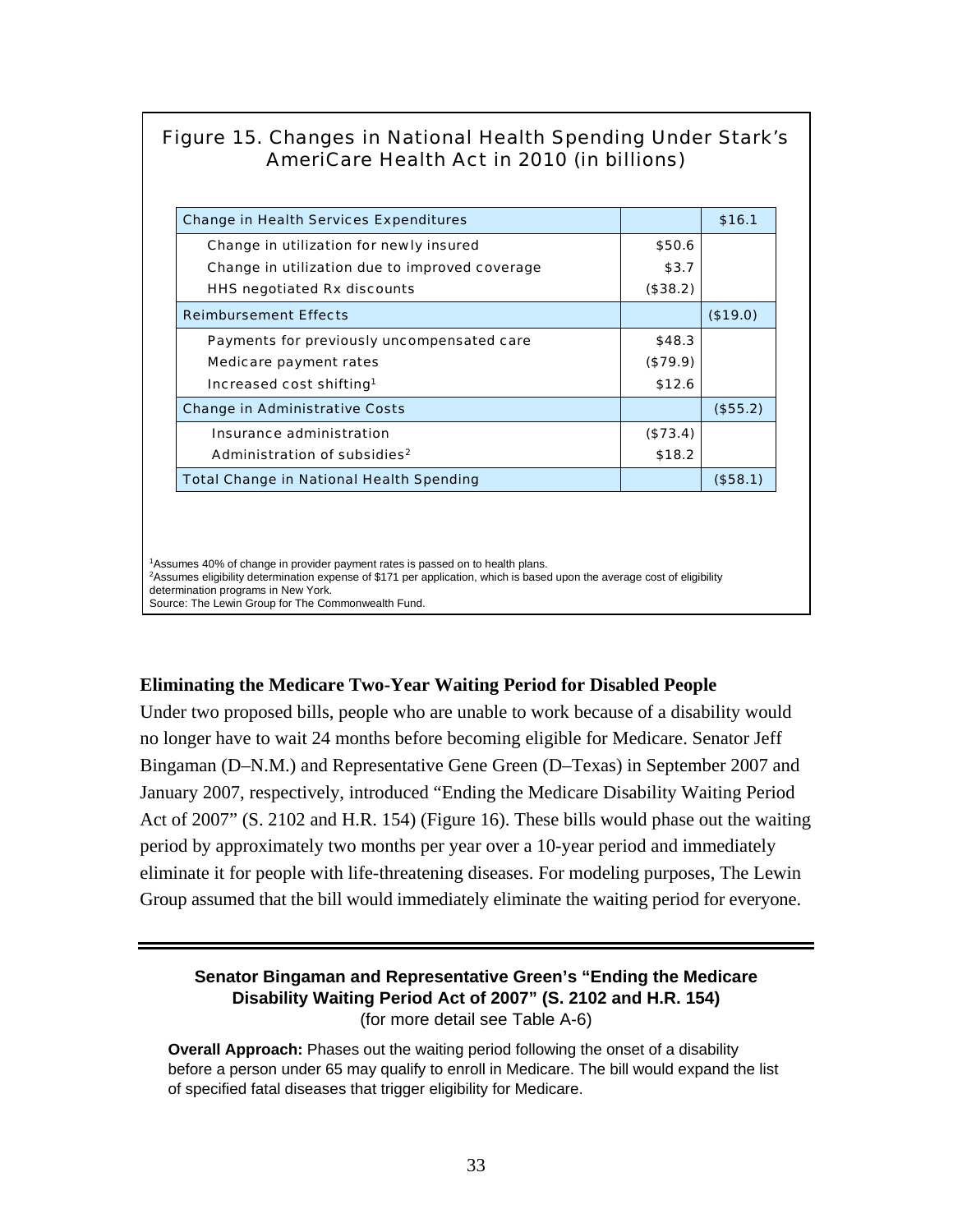**Expansion of Coverage:** Medicare currently requires a person to have been disabled for at least 24 months before becoming eligible to enroll. The 24-month period would be reduced annually, to 18 months in the first year, and then by one, two, or three months each year. The waiting period would be completely eliminated by 2017. The bill would also add fatal diseases, identified by HHS, to the list of medical conditions that trigger eligibility for Medicare.

**Additional Provisions:** Requires HHS to commission and submit to Congress a study on the range of disability conditions that could be delayed or prevented if individuals were to receive access to and coverage of health care services before the condition renders the individual disabled.

# **Lewin Group Estimates of Coverage and Costs in 2010 Senator Bingaman's "Ending the Medicare Disability Waiting Period Act of 2007"**

| Number of uninsured covered | 299,200 currently in waiting period |
|-----------------------------|-------------------------------------|
| Remaining uninsured         | 48.6 million                        |
| Net change in costs in 2010 |                                     |
| Total health spending       | $(\$0.6 billion)$                   |
| Federal                     | \$10.8 billion                      |
| State and local             | (\$2.3 billion)                     |
| <b>Employers</b>            | (\$4.3 billion)                     |
| Household                   | (\$4.9 billion)                     |

#### *What the Estimates Mean*

There are an estimated 1.6 million people who are disabled and in the Medicare waiting period (Figure 17). Of those, about one-third have coverage through a former employer under the Consolidated Omnibus Budget Reconciliation Act (COBRA) or through a spouse's employer, slightly more than one-quarter are covered by Medicaid, and onetenth purchase coverage through the individual market. About 19 percent of the 1.6 million, or nearly 300,000 people, have no health insurance. The Lewin Group assumes that all those in the waiting period would enroll in Medicare if the waiting period were eliminated. The cost to the federal government of those newly enrolled would be about \$10.8 billion in 2010 (Figure 18). This annual cost might decline over time, as there would be fewer people enrolling at once and less pent-up demand for health services as a result of being uninsured or underinsured during the waiting period. States are estimated to save about \$2 billion in 2010 because Medicare would become the first payer for those currently enrolled in Medicaid, with Medicaid providing wraparound benefits. States also would save money from uncompensated care provided to those currently without insurance coverage. Employers currently providing benefits to early retirees in the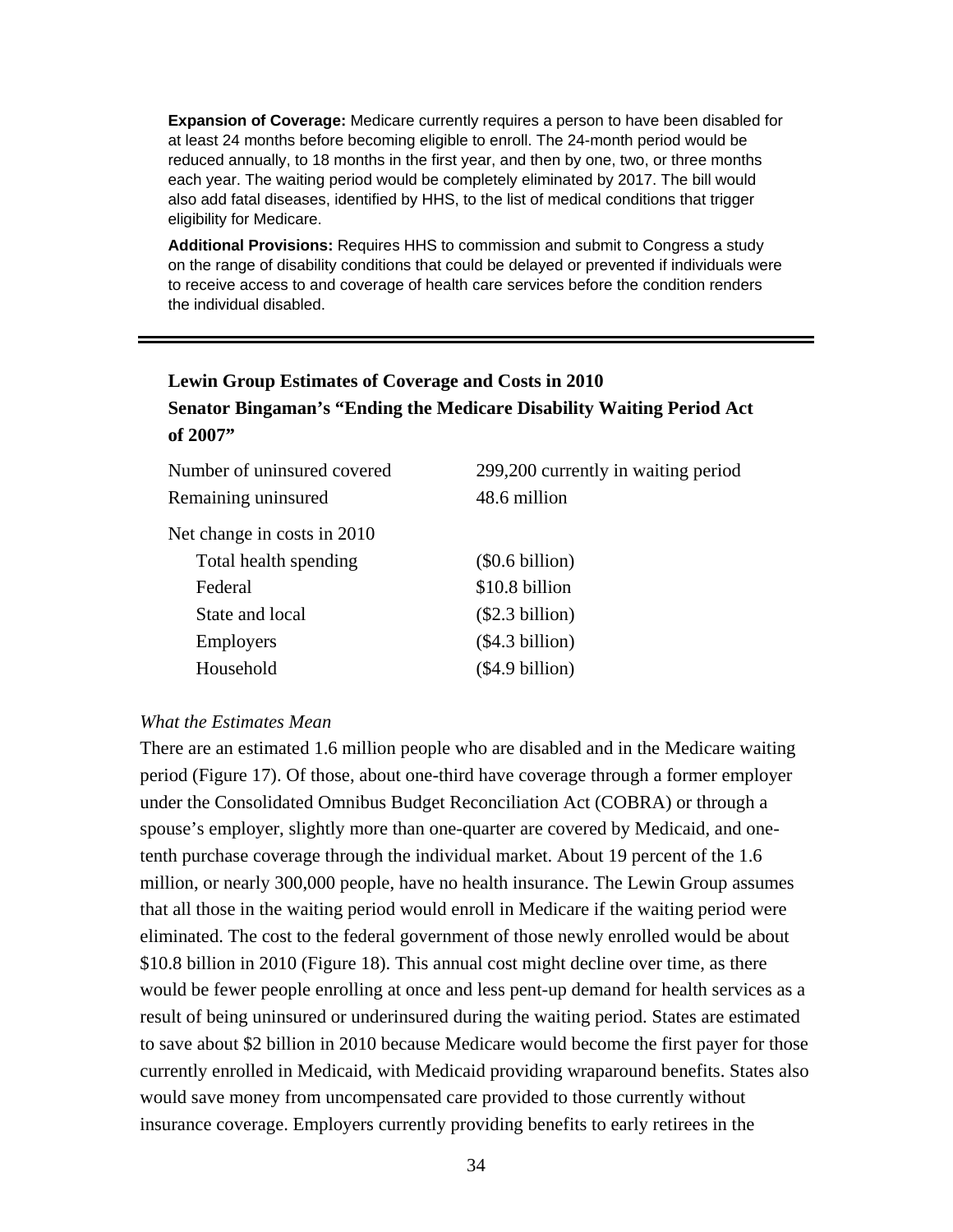waiting period would save about \$4.3 billion as these early retirees move to Medicare. Households would see premiums and out-of-pocket spending decline by \$4.9 billion. The overall effect of the change would be a decline in national health care spending of \$600 million in 2010.

# Figure 16. Major Features of Health Insurance Expansion Bills and Impact on Uninsured, National Expenditures

|                                                      | Bingaman / Green | Kerry / Waxman |
|------------------------------------------------------|------------------|----------------|
| Aims to cover all people                             |                  |                |
| Individual requirement/auto-enrollment               |                  | Tax penalty    |
| <b>Employer shared responsibility</b>                |                  |                |
| Insurance exchange or connector                      |                  |                |
| Public program expansion                             | X                | x              |
| Subsidies for lower-income families                  |                  | <b>X</b>       |
| <b>Risk pooling</b>                                  | X                | x              |
| Comprehensive benefit package                        | X                | X              |
| <b>Quality and efficiency measures</b>               |                  | x              |
| Uninsured Covered in 2010 <sup>1</sup> (in millions) | 0.3              | 6.0            |
| Net Health System Cost in 2010 (in<br>billions)      | (\$0.6)          | \$2.0          |
| Net Federal Budget Cost in 2010 (in<br>billions)     | \$10.8           | \$27.0         |

1Out of an estimated total uninsured in 2010 of 48.9 million.

Note: Bingaman & Green's proposal is the Ending Medicare Waiting Period Act (S.2102); Kerry & Waxman's proposal

is the Kids Come First Act (S.95, H.R.1111).

Source: The Lewin Group for The Commonwealth Fund.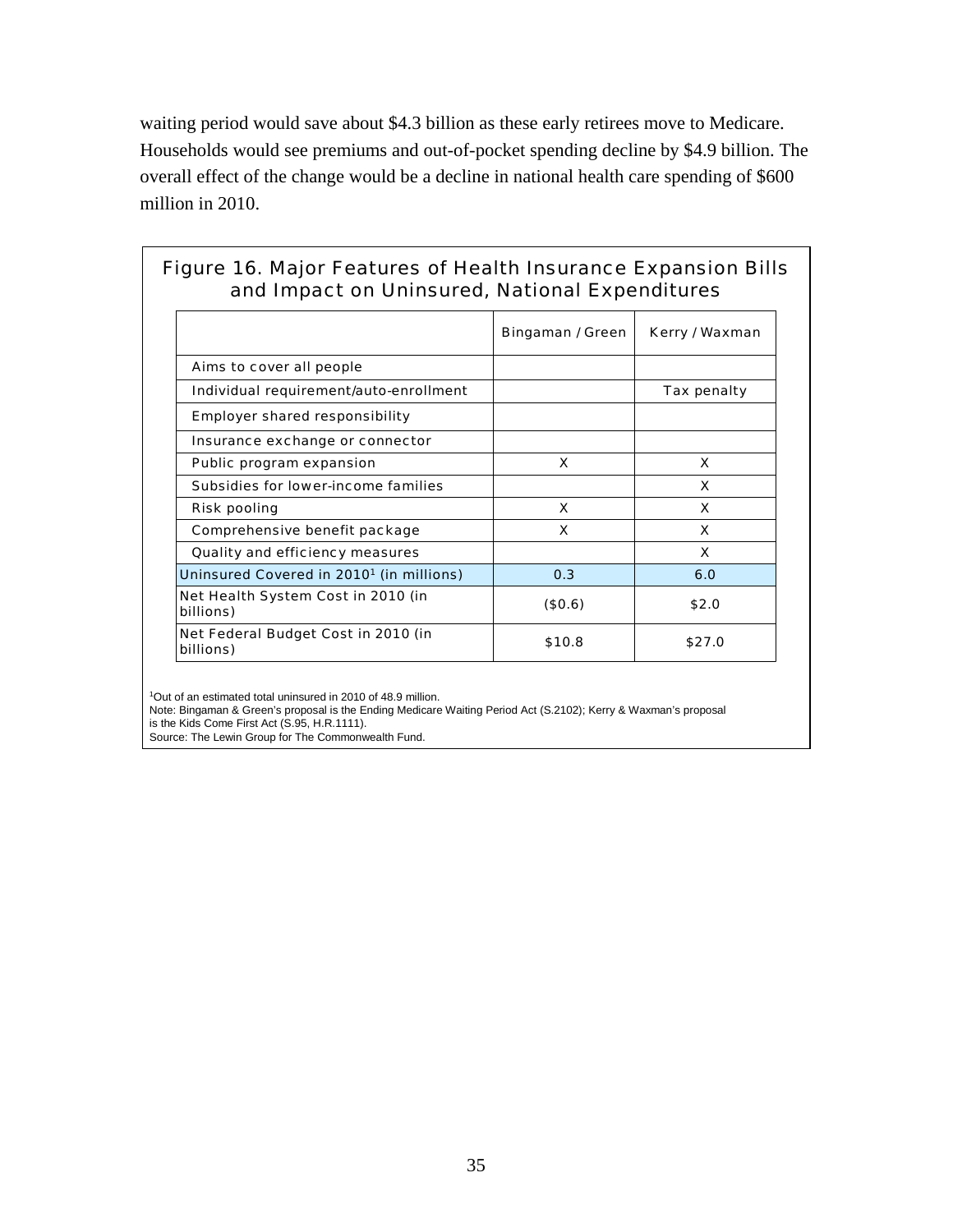

## Figure 18. Health Insurance Expansion Bills Change in Health Spending by Stakeholder Group, Billions of Dollars, 2010

|                                                                              | Bingaman / Green          | Kerry / Waxman              |
|------------------------------------------------------------------------------|---------------------------|-----------------------------|
| <b>Total Uninsured Covered, Millions</b>                                     | 0.3                       | 6.0                         |
| <b>Federal government</b>                                                    | \$10.8                    | \$27.0                      |
| State and local government                                                   | (\$2.3)                   | (\$15.7)                    |
| <b>Private employers</b>                                                     | ( \$4.3)                  | (\$5.9)                     |
| <b>Households</b>                                                            | (\$4.9)                   | (\$3.3)                     |
| Net Health System Cost in 2010<br>(in billions)                              | (\$0.6)                   | \$2.0                       |
| Total Uninsured Not Covered, <sup>1</sup><br>Millions, Disabled and Children | 0 (Disabled<br>uninsured) | 5.9 (Children<br>uninsured) |

1Out of an estimated total uninsured in 2010 of 48.9 million.

Note: Bingaman & Green's proposal is the Ending Medicare Waiting Period Act (S.2102); Kerry & Waxman's proposal is the Kids Come First Act (S.95, H.R.1111).

Source: The Lewin Group for The Commonwealth Fund.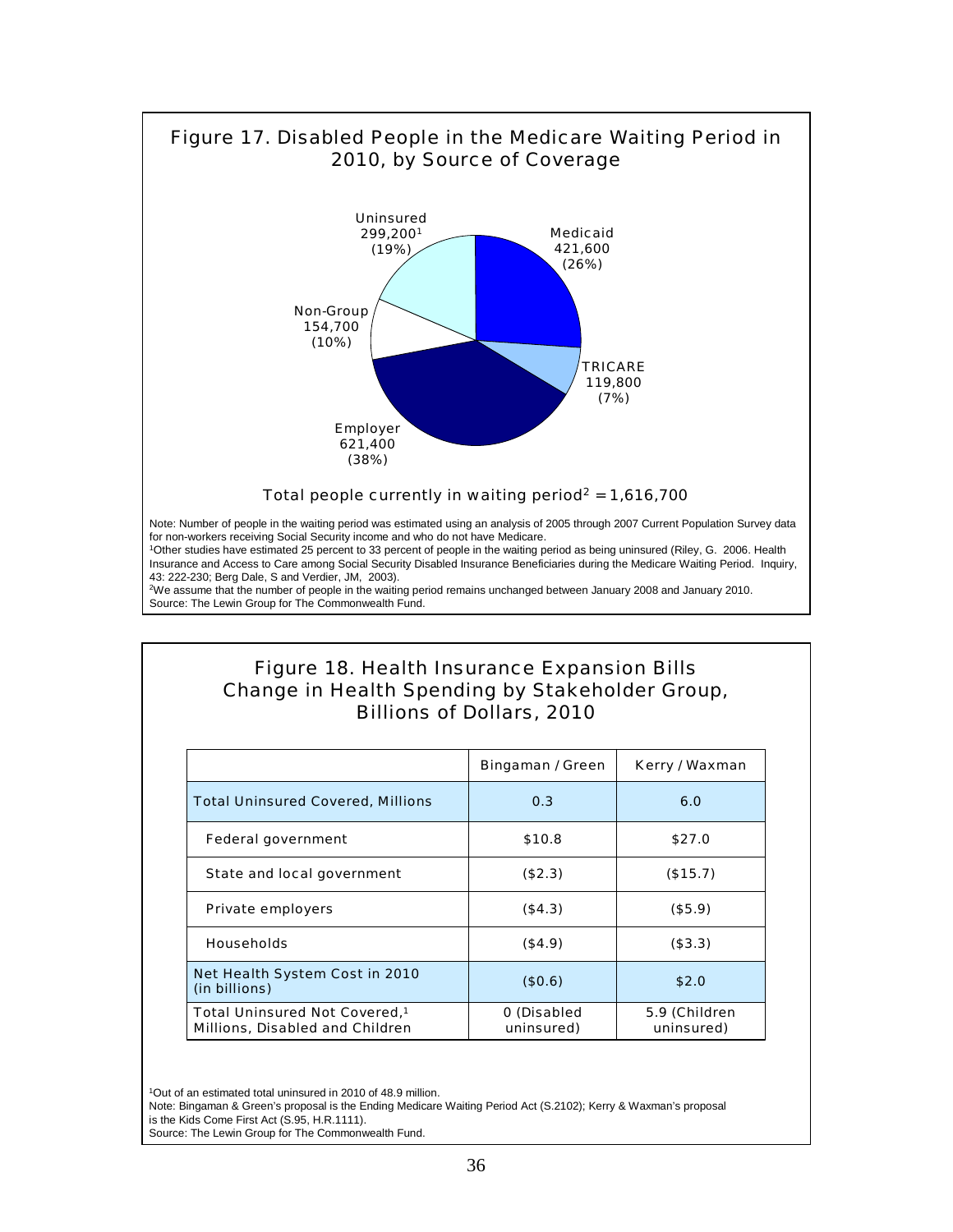# **Universal Coverage of Children**

Two bills introduced in 2007 propose to expand health insurance to children under age 21. Senator John Kerry (D–Mass.) and Representative Henry Waxman (D–Calif.) introduced bills that would offer states incentives to expand Medicaid and SCHIP and require employers and carriers to offer dependent coverage—the "Kids Come First Act of 2007" (S. 95 and H.R. 1111). The Lewin Group modeled Senator Kerry's and Representative Waxman's bills (Figure 16).

# **Senator Kerry and Representative Waxman's "Kids Come First Act of 2007" (S. 95 and H.R. 1111)** (for more detail see Table A-7)

**Overall Approach:** Provides states with incentives to expand coverage for all children up to age 21 in families with incomes up to 300 percent of the poverty level through Medicaid and SCHIP. Would also simplify enrollment procedures. The bill would require employers offering coverage to provide a family option for dependents up to age 21 and would create a new refundable tax credit for coverage of a dependent child under certain circumstances. Any taxpayer, except those in the lowest tax brackets, with uninsured, dependent children would forfeit the personal tax exemption ordinarily available to individuals with dependent children.

**Medicaid and SCHIP Expansion:** The federal government would pay the full cost of covering children in poverty under Medicaid and would no longer cap SCHIP funding. In turn, states would agree to: cover children in families with incomes up to 300 percent of the poverty level in Medicaid or SCHIP, allow children in families with incomes of 300 percent of poverty or more to buy in to SCHIP as either full or supplemental (wraparound) coverage, and adopt several measures to streamline enrollment.

**State Options:** States would have the option to finance private coverage for children up to 300 percent of poverty as long as the health plan had comparable benefits; to enroll low-income children of state employees in SCHIP; include legal immigrant children without a five-year waiting period; and allow passive renewal of eligibility.

**Benefit Package:** Current Medicaid and SCHIP benefits.

**Affordability:** The new refundable tax credit would apply to the cost of coverage that exceeded 5 percent of family income.

**Financing:** The Senate bill would partially roll back the tax cuts instituted since 2000 for the highest federal income tax bracket.

**Auto Enrollment:** People would have to demonstrate coverage of dependent children at tax filing or lose their personal tax exemption.

**Measures to Increase and Stabilize Enrollment:** To qualify for increased federal matching rates, states would have to agree to several measures that would remove enrollment and re-enrollment barriers, including: adoption of 12-month continuous eligibility rules (i.e., eligibility for assistance under Medicaid and SCHIP could not be redetermined more than once every year for children); presumptive eligibility; allowing families to self-declare income; acceptance of eligibility determinations for other assistance programs such as Food Stamps and the School Lunch Program; not requiring face-toface interviews at enrollment or re-enrollment; no waiting period prior to enrollment.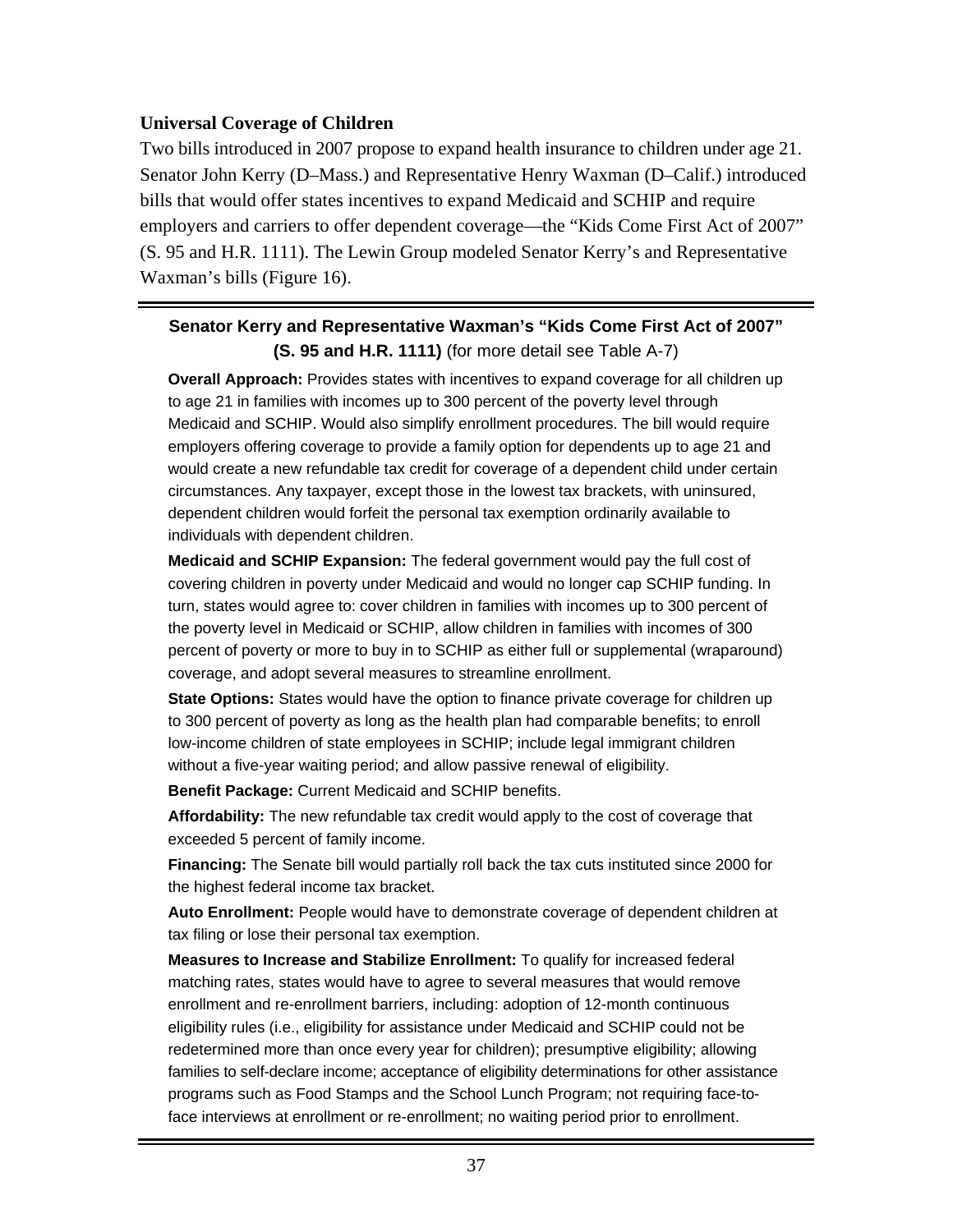# **Lewin Group Estimates of Coverage and Costs in 2010 Senator Kerry and Representative Waxman's "Kids Come First Act of 2007"**

| Number of uninsured covered | 6.0 million children under age 21 |
|-----------------------------|-----------------------------------|
| Remaining uninsured         |                                   |
| Children under age 21       | 5.9 million                       |
| All uninsured               | 42.9 million                      |
| Net change in costs in 2010 |                                   |
| Total health spending       | \$2.0 billion                     |
| Federal                     | \$27.0 billion $13$               |
| State and local             | (\$15.7 billion)                  |
| Employers                   | $(\$5.9 billion)$                 |
| Household                   | $$3.3\,$ billion) <sup>14</sup>   |

#### *What the Estimates Mean*

The Lewin Group projects that there will be 11.9 million uninsured children under age 21 in 2010 (Figure 19). Of those, 71 percent are in families with incomes under 300 percent of poverty. Under the Kids Come First Act, Lewin estimates that 6 million, or 51 percent, would gain coverage: 4.6 million would become enrolled through Medicaid or SCHIP and 1.4 would enroll in private health plans (Figure 20). About 5.9 million children are estimated to remain uninsured.

Historically, complex application processes and onerous re-enrollment rules in state public insurance programs have contributed to millions of children going without health insurance or experiencing gaps in insurance, even though their families' incomes make them eligible for public coverage. The Kids Come First bill would institute several provisions aimed at simplifying enrollment and re-enrollment processes. The Lewin Group estimates these provisions would help enroll about 1.4 million children eligible for coverage (data not shown). Still, about 3.2 million children up to age 21 who would be eligible for Medicaid and SCHIP under the bill remain uninsured, accounting for about half of the remaining uninsured children (Figure 20). This finding highlights the potential limits to expanding coverage by targeted approaches in the absence of a more comprehensive system of national health insurance coverage. Under a system that provides options for the entire population, combined with an individual requirement to have insurance and autoenrollment, enrollment into particular forms of coverage could be achieved more systematically.

Among the 3.5 million uninsured children under age 21 in families with incomes over 300 percent of poverty, about 2.1 million would remain uninsured (Figure 19, 20). The subsidy for dependent children in families above 300 percent of poverty is a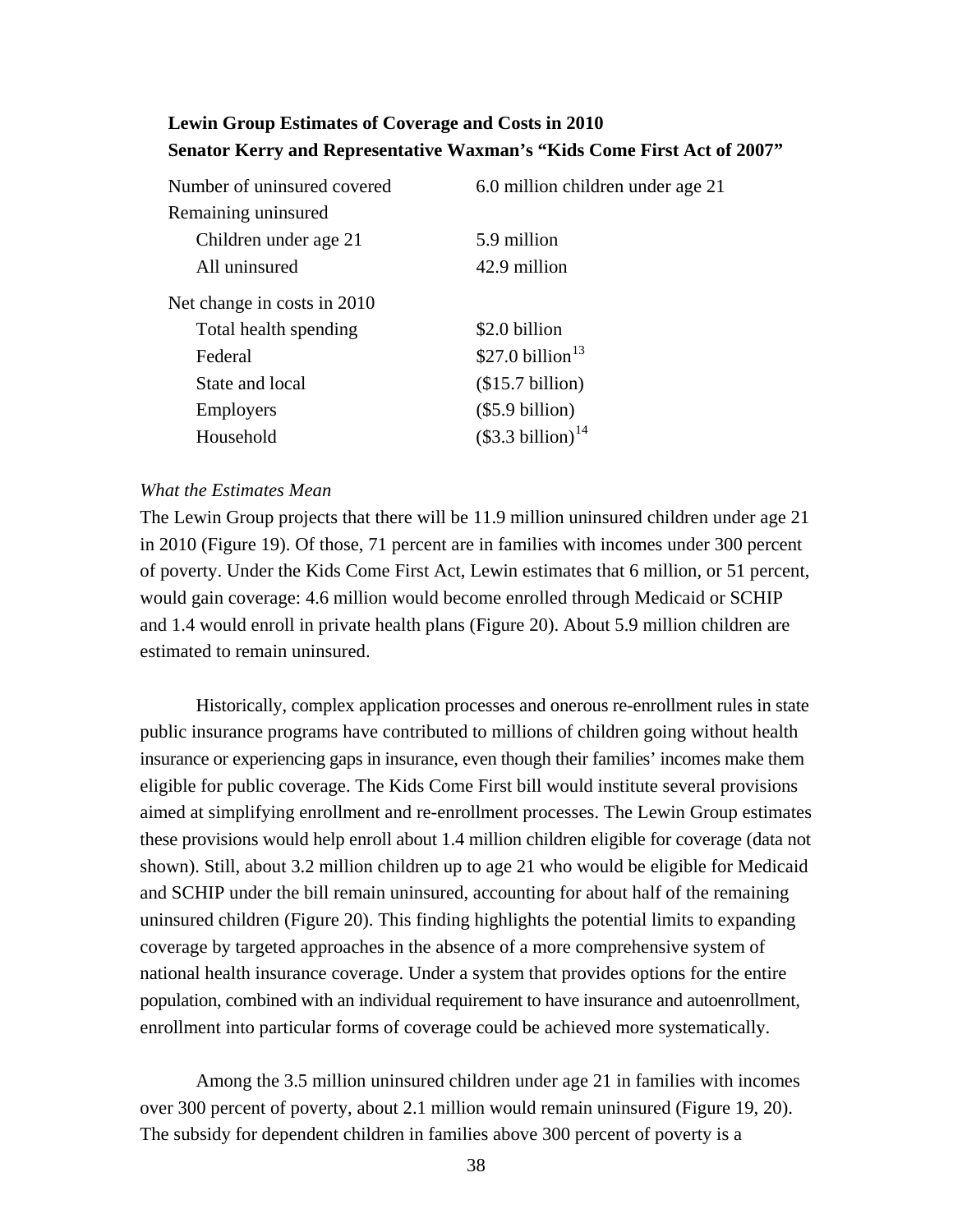refundable tax credit equal to the amount paid for qualified private health insurance that exceeds 5 percent of adjusted gross income. For many families with incomes close to 300 percent of poverty, the credit might be too small to substantially affect their decision to take up coverage.

Though the bill includes a tax penalty—a loss of personal income tax exemption—for failure to demonstrate a child's insurance coverage at tax filing, it does not link this to autoenrollment into default coverage. Such an autoenrollment mechanism would likely increase coverage under the bill.

Overall, enrollment in Medicaid and SCHIP would increase by 11.1 million children under age 21 (data not shown). The Lewin Group estimates that about 6 million children with dependent coverage under employer plans would become enrolled in the expanded program.

The Lewin Group estimates that the costs to the federal government in 2010 would be \$27 billion (Figure 18). Senator Kerry would fund his proposal by partially or fully eliminating the Bush Administration's tax cuts to income earners in the top tax bracket.

Households would save about \$3.3 billion in spending, mostly through reduced out-of-pocket costs for health care as their children gain coverage (Figure 18). The Lewin Group estimates that rolling back the tax cuts would offset such savings for those families in higher-income tax brackets.

State and local governments could experience a drop in spending of about \$15.7 billion in 2010 (Figure 18). This is primarily because the federal government would fully fund children in the Medicaid program in families with incomes of less than 100 percent of poverty, in exchange for expanding SCHIP and streamlining enrollment. The Lewin Group assumes that all states would do this and receive the new matching funds.

Employer costs could potentially decline as well, falling by an estimated \$5.9 billion in 2010, reflecting the shift of children currently enrolled in employer plans to Medicaid and SCHIP.

National spending overall is estimated to increase by \$2 billion in 2010, driven by an increase in health care utilization by newly insured children and costs of administering the program subsidies. However, these new expenditures would be offset somewhat by savings from children receiving care from providers who are paid Medicaid rates, which are lower, on average, than private payment rates.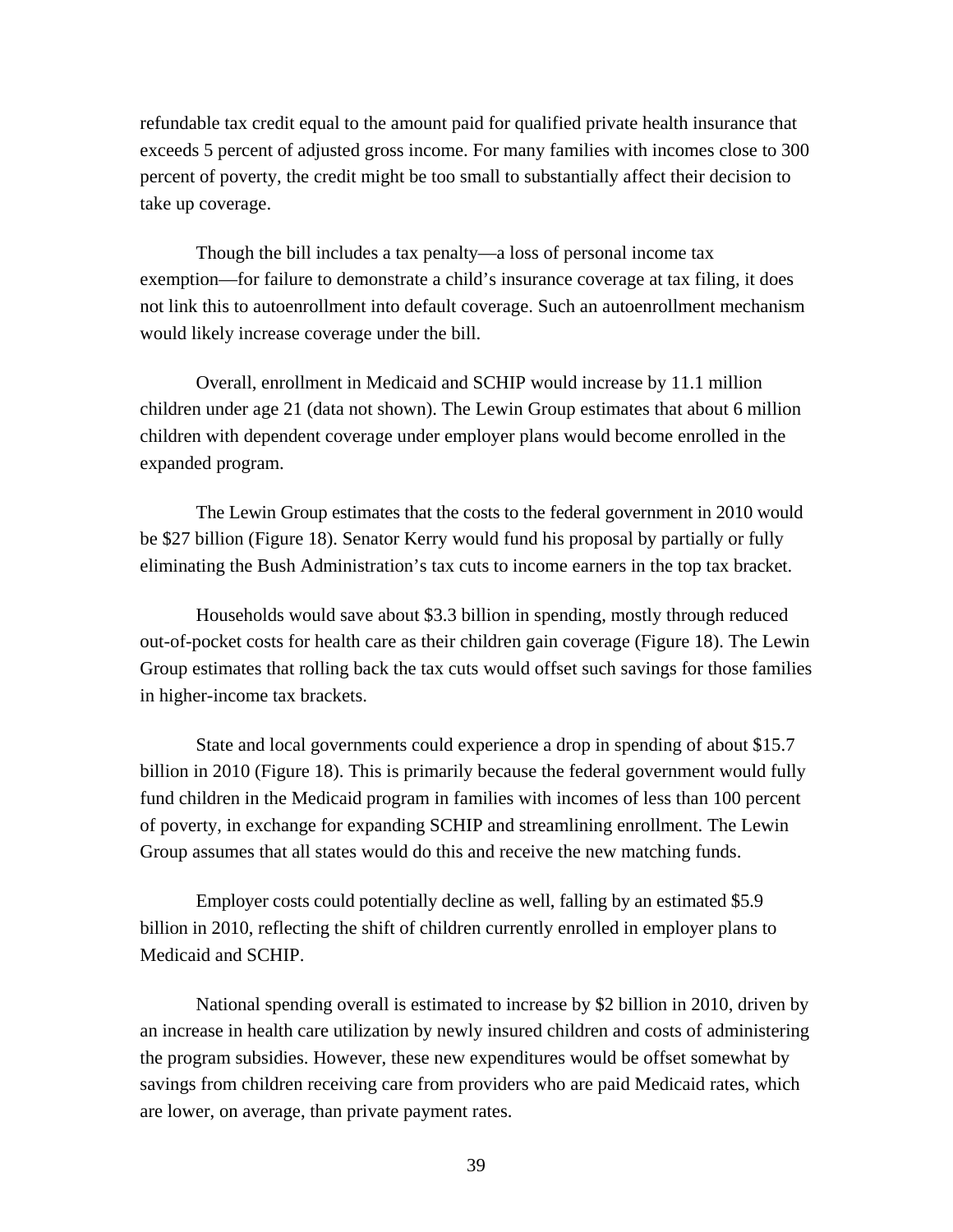

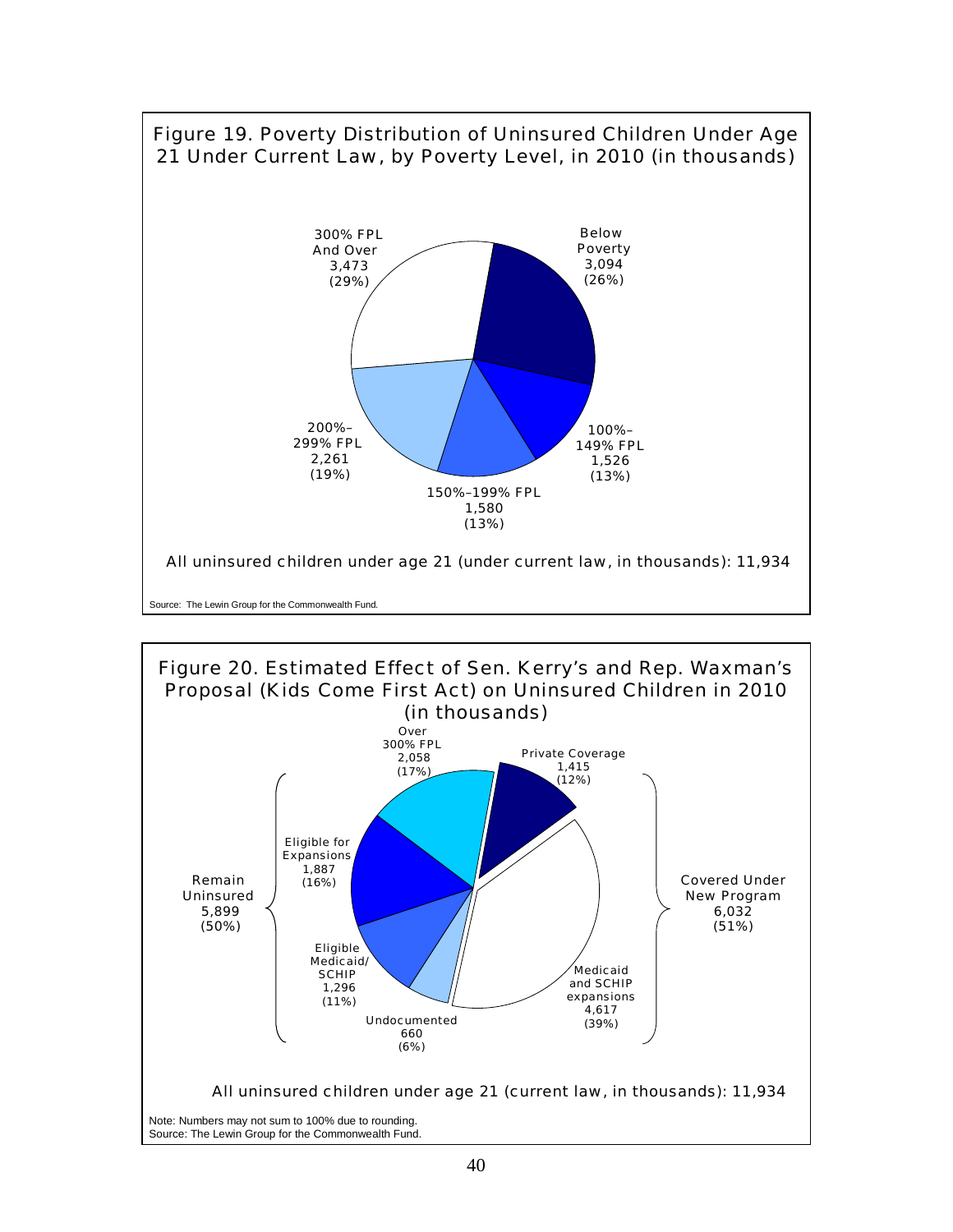#### **Improving the Affordability of Coverage for Small Businesses**

Among employers, small businesses face the greatest challenge in offering affordable and comprehensive health insurance for their employees. The Congressional Budget Office estimates that administrative costs as a share of premiums are nearly 30 percent for companies with fewer than 25 employees compared to about 7 percent for firms with 1,000 or more employees.[1](#page-75-1)5 A 2006 study by Jon Gabel and colleagues found that, when premiums were adjusted for the amount of medical bills for which a health plan would pay, companies with fewer than 10 workers pay about 18 percent more for employee health insurance than do companies with  $1,000$  $1,000$  or more employees.<sup>16</sup> It isn't surprising, therefore, that the greatest erosion in employer health insurance coverage is occurring among the smallest firms. Less than half (49 percent) of companies with fewer than 10 employees offered coverage in 2008, down from 57 percent in 2000.<sup>[17](#page-75-1)</sup>

To help reduce the costs of coverage for small business, Representative Sam Johnson (R–Texas) has proposed allowing trade, industry, or professional associations to create association health plans (AHPs) to provide health insurance to their member employers (Figure 21). His "Small Business Health Fairness Act of 2007" (H.R. 241) was introduced in January 2007. Representative Vern Buchanan (R–Fla.) and Representative Howard McKeon (R–Calif.) introduced similar bills, the "Small Business Growth Act of 2007" (H.R. 1012) and the "Working Families Wage and Access to Health Care Act" (H.R. 324).

### **Representative Johnson's "Small Business Health Fairness Act of 2007" (H.R. 241)/ Representative Buchanan's "Small Business Growth Act of 2007" (H.R. 1012)/ Representative McKeon's "Working Families Wage and Access to Health Care Act" (H.R. 324)** (for more detail see Table A-8)

**Overall Approach:** Permits trade, industry, professional, or other similar associations to form association health plans (AHPs), which could provide health benefits to employees of businesses that are members of the associations.

**State Insurance Regulations:** AHPs could offer fully-insured plans (those issued by a state-licensed insurer) or self-funded plans. Self-insured AHPs would be certified under the Employee Retirement Income Security Act of 1974 (ERISA), which means that selfinsured AHPs generally would not be subject to state insurance regulations.

Fully-insured AHPs would be subject to oversight only by the state in which the AHP initially was established, but could operate in other states as well. All other states would have to accept the approved plan. AHPs would not have to comply with state insurance benefit requirements, although they would have to open the plan to all association members and comply with state rules regarding coverage of specific diseases. Self-insured AHPs would be required to maintain certain reserves and comply with other solvency requirements.

**Premiums:** AHPs would not have to follow benefit requirements under state insurance laws, but states could require fully-insured AHPs to cover some diseases and conditions.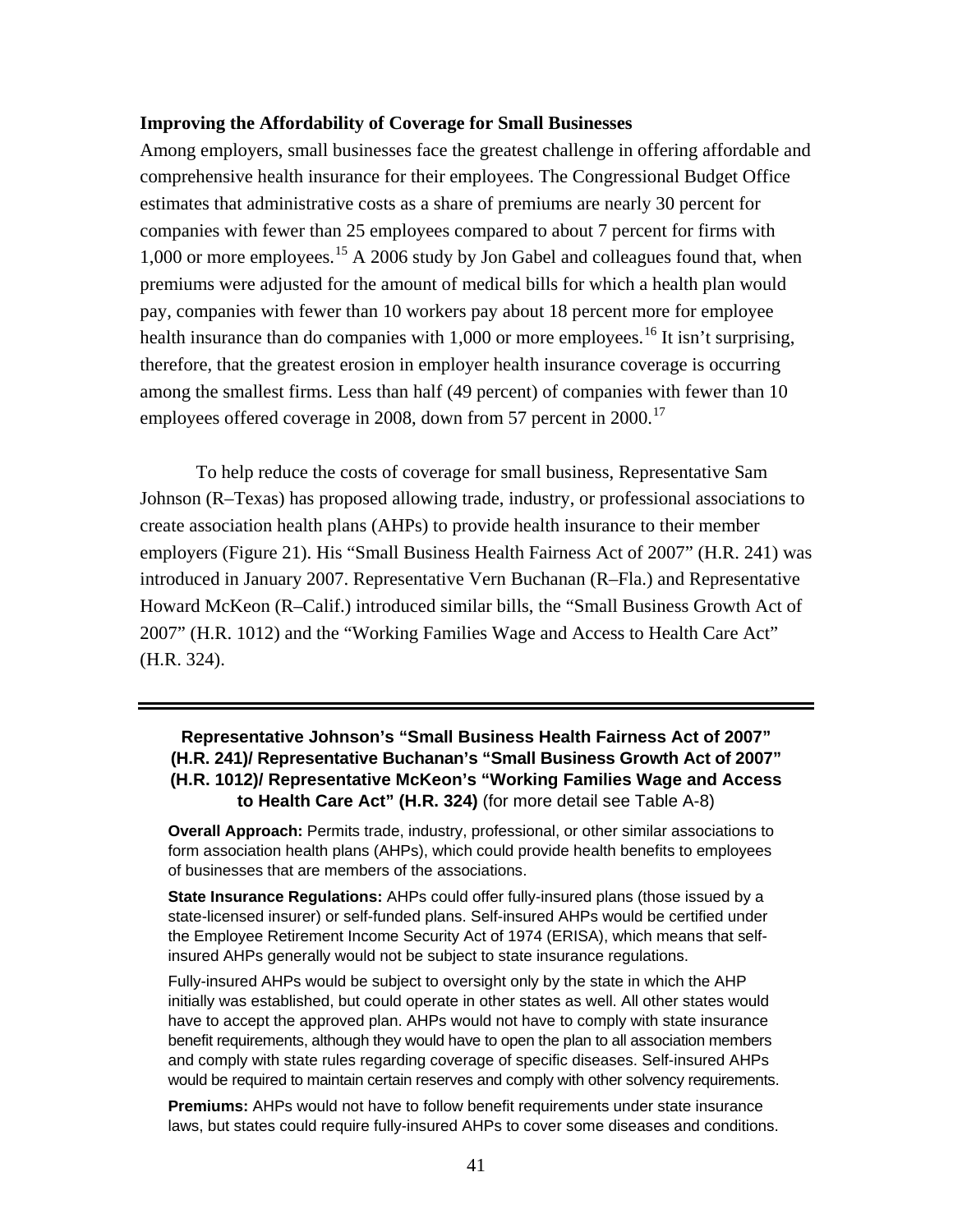Rates for small employers would not be permitted to vary on the basis of health status or on the employer's type of business or industry. However, rates could vary based on the claims experience of the plan or to the extent that rates would be allowed to vary under state laws and regulations. Self-insured plans would be required to have rates sufficient as determined by the opinion of a qualified actuary—to provide for the payment of all obligations and the maintenance of required reserves, including reserves for unearned contributions, benefit liabilities (including administrative costs, other plan obligations, a margin of error, and other fluctuations) and the establishment of aggregate and specific excess and stop-loss insurance and solvency indemnification.

**Financing:** Self-insured plans, in addition to maintaining stop-loss coverage and a minimum surplus as well as claims reserves, would be required to pay \$5,000 annually to the federal government, which the Department of Labor could use to maintain excess and stop-loss coverage and indemnification insurance coverage to cover claims in the event that an AHP becomes insolvent.

# **Lewin Group Estimates of Coverage and Costs in 2010 Representative Johnson's "Small Business Health Fairness Act of 2007"**

| Number of uninsured covered | (283,000)         |
|-----------------------------|-------------------|
| Remaining uninsured         | 49.2 million      |
| Net change in costs in 2010 |                   |
| Total health spending       | $(\$0.4 billion)$ |
| Federal                     | \$0.2 billion     |
| State and local             | \$0.7 billion     |
| <b>Employers</b>            | $$1.6\,$ billion) |
| Household                   | \$0.2 billion     |

#### *What the Estimates Mean*

States regulate the sale of health insurance in their small-group (i.e., firms with fewer than 50 employees) and individual insurance markets. To ensure that small companies and individuals have access to coverage, regardless of their health or demographic profiles, some states prevent carriers from varying premiums by health status, age, gender, or other factors. Many states require that carriers provide certain benefits or cover particular diseases or health conditions. While such regulations have lowered the cost and increased the comprehensiveness of coverage for older people or those with health conditions, they have also had the effect of increasing premiums for healthier or younger people relative to the premiums of those living in states with few or no regulations.

The most important implication of the Small Business Health Fairness Act is that it would enable AHPs to avoid state insurance regulations by selling policies across state lines.[1](#page-75-1)8 For example, an AHP in Delaware, which allows carriers to vary premiums by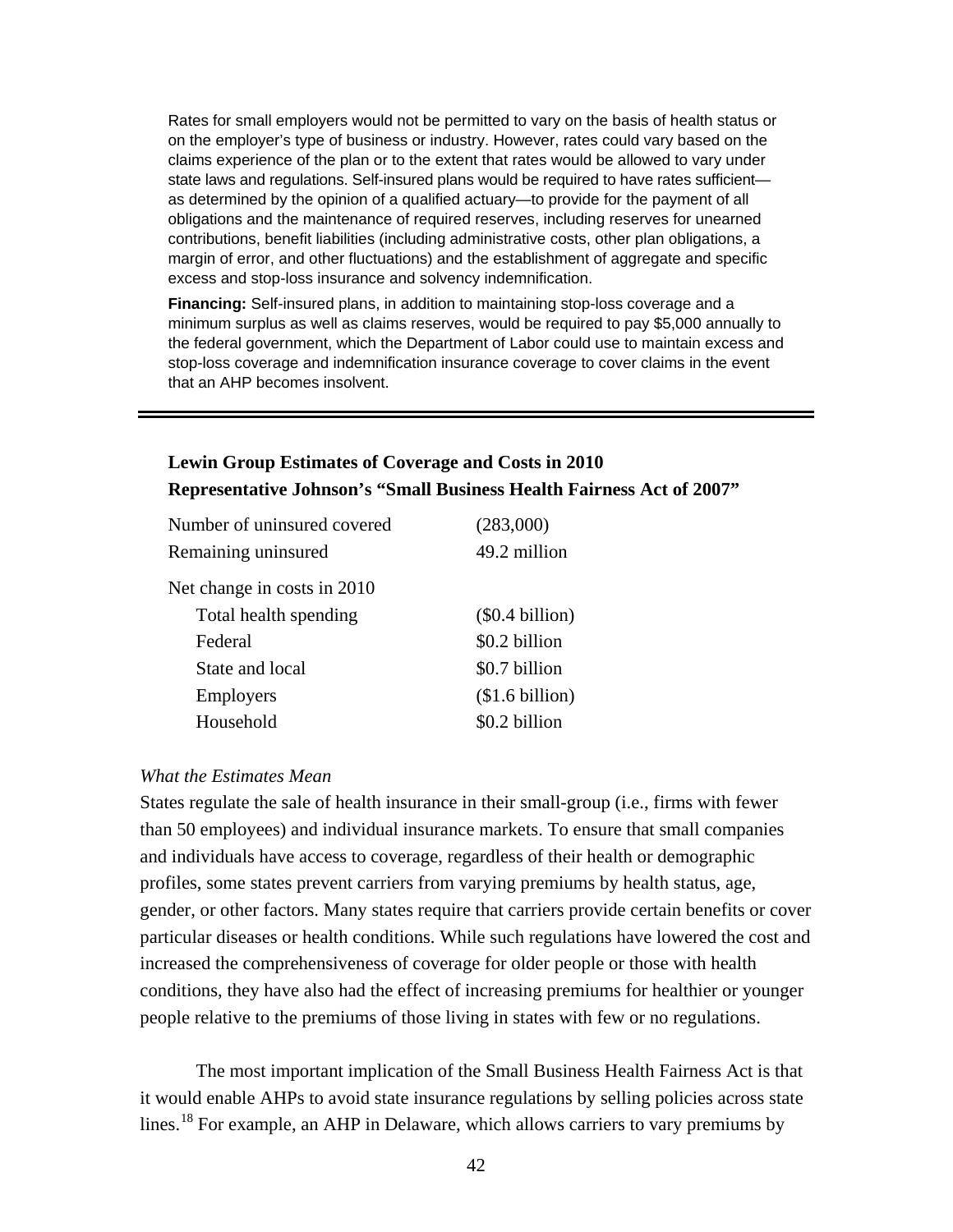health status, age, and other factors, could sell policies to small groups in New York, which has full community rating, meaning that premiums cannot vary by health status or age. Consequently, companies in New York with healthier employees could go outside the state's small-group market and buy a cheaper policy from the Delaware-based AHP. Over time, New York would have an increasing share of companies in the small-group market with less healthy or older workers, which would cause premiums to climb. Thus, while the establishment of AHPs might encourage small companies that do not currently offer coverage to buy health plans from the AHP, other small firms that offer coverage might be tempted to drop it, due to the adverse effect on premiums in the small-group market. The Lewin Group assumed that some AHPs would use the exception from the state benefit mandates to offer lower cost products.

The Lewin Group estimates that the lower premiums offered by AHPs will cause 2.7 million workers and dependents in firms that do not currently offer coverage to gain employment-based insurance through their companies. Of those, 2 million are currently uninsured, 302,000 have coverage in the individual market, and 398,000 are currently enrolled in Medicaid or SCHIP (Figure 22). But the adverse effect of AHPs on premiums in the small-group market is estimated to cause 2.8 million workers and dependents who currently have employer benefits to lose coverage. Of those, 2.1 million would become uninsured, 405,000 would buy coverage in the individual market, and 296,000 would become covered by Medicaid or SCHIP. The number of uninsured under the Small Business Health Fairness Act is therefore estimated to increase by a net 283,000.

The bill is estimated to have only a minor effect on national health spending and on spending among most stakeholders (Figure 23). The overall net change in spending across targeted small employers would be a decline of \$1.6 billion, as more firms would drop coverage because of higher premiums than would take up coverage, and those that dropped coverage would have higher premiums on average than those firms that take up coverage under the bill. There would be little net change in household spending on premiums because approximately equal numbers of people would lose employer coverage as would gain it. Out-of-pocket spending among affected workers and their families would rise by a net \$723 million (data not shown).

Purchasing pools such as associations have been proposed as a means of reducing administrative costs and accumulating bargaining power to negotiate discounts with providers. However, there is little evidence that this has been a successful strategy, when attempted.<sup>[19](#page-75-1)</sup> Small groups continue to be costly to administer, even in pools. Administrative costs tend to shift to the pools in the form of administrative functions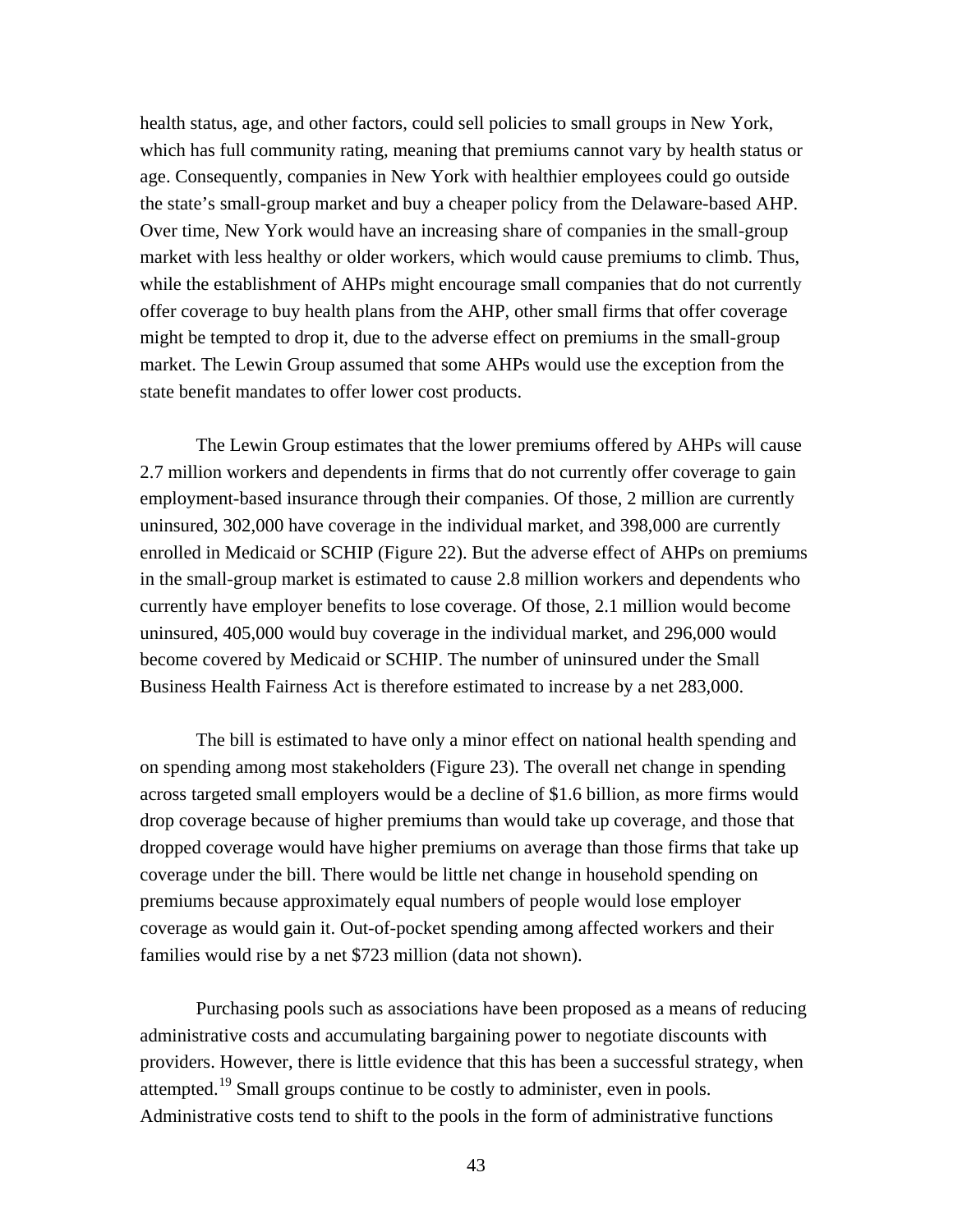normally performed by insurers. The cost of performing these administrative tasks is then passed on to participating groups as an administrative surcharge.<sup>[20](#page-75-1)</sup>

Using another approach, Senator Richard Durbin (D–Ill.) and Representative Ronald Kind (D–WI) introduced the "Small Business Health Options Program Act of 2008" (S. 2795, H.R. 6210), which would create a new purchasing pool through which small businesses and self-employed individuals could purchase health insurance (Figure 21). Representative Thomas Allen (D–Maine) introduced a similar bill, the "Small Business Health Plans Act of 2007" (H.R. 2132), which would allow states to set up group pooling arrangements for small businesses through grants provided by the federal government. The Lewin Group modeled Durbin and Kind's bill.

| and impact on Uninsured, National Experience es          |                |                            |        |  |
|----------------------------------------------------------|----------------|----------------------------|--------|--|
|                                                          | <b>Johnson</b> | Durbin / Kind <sup>2</sup> | Cantor |  |
| Aims to cover all people                                 |                |                            |        |  |
| Individual requirement/auto-enrollment                   |                |                            |        |  |
| <b>Employer shared responsibility</b>                    |                | x                          |        |  |
| Insurance exchange or connector                          |                | x                          |        |  |
| Public program expansion                                 |                |                            |        |  |
| Subsidies for lower-income families<br>or small business |                | $\boldsymbol{\mathsf{x}}$  |        |  |
| <b>Risk pooling</b>                                      |                | x                          |        |  |
| Comprehensive benefit package                            |                | x                          |        |  |
| Quality and efficiency measures                          |                | x                          |        |  |
| Uninsured Covered in 2010 <sup>1</sup> (in millions)     | (0.3)          | 1.7                        | 5.8    |  |
| Net Health System Cost in 2010 (in billions)             | (\$0.4)        | \$15.6                     | \$3.7  |  |
| Net Federal Budget Cost in 2010 (in billions)            | \$0.2\$        | \$27.2                     | \$19.2 |  |
|                                                          |                |                            |        |  |

## Figure 21. Major Features of Health Insurance Expansion Bills and Impact on Uninsured, National Expenditures

1Out of an estimated total uninsured in 2010 of 48.9 million. 2Modeling assumed that firms with under 100 employees are eligible; reinsurance of 90% of costs over \$50,000.

Note: Johnson's proposal is the Small Business Health Fairness Act (H.R. 241); Durbin & Kind's proposal is the SHOP Act (S.2795, H.R.6210); Cantor's proposal is HSA Improvement, Expansion (H.R.3234).

Source: The Lewin Group for The Commonwealth Fund.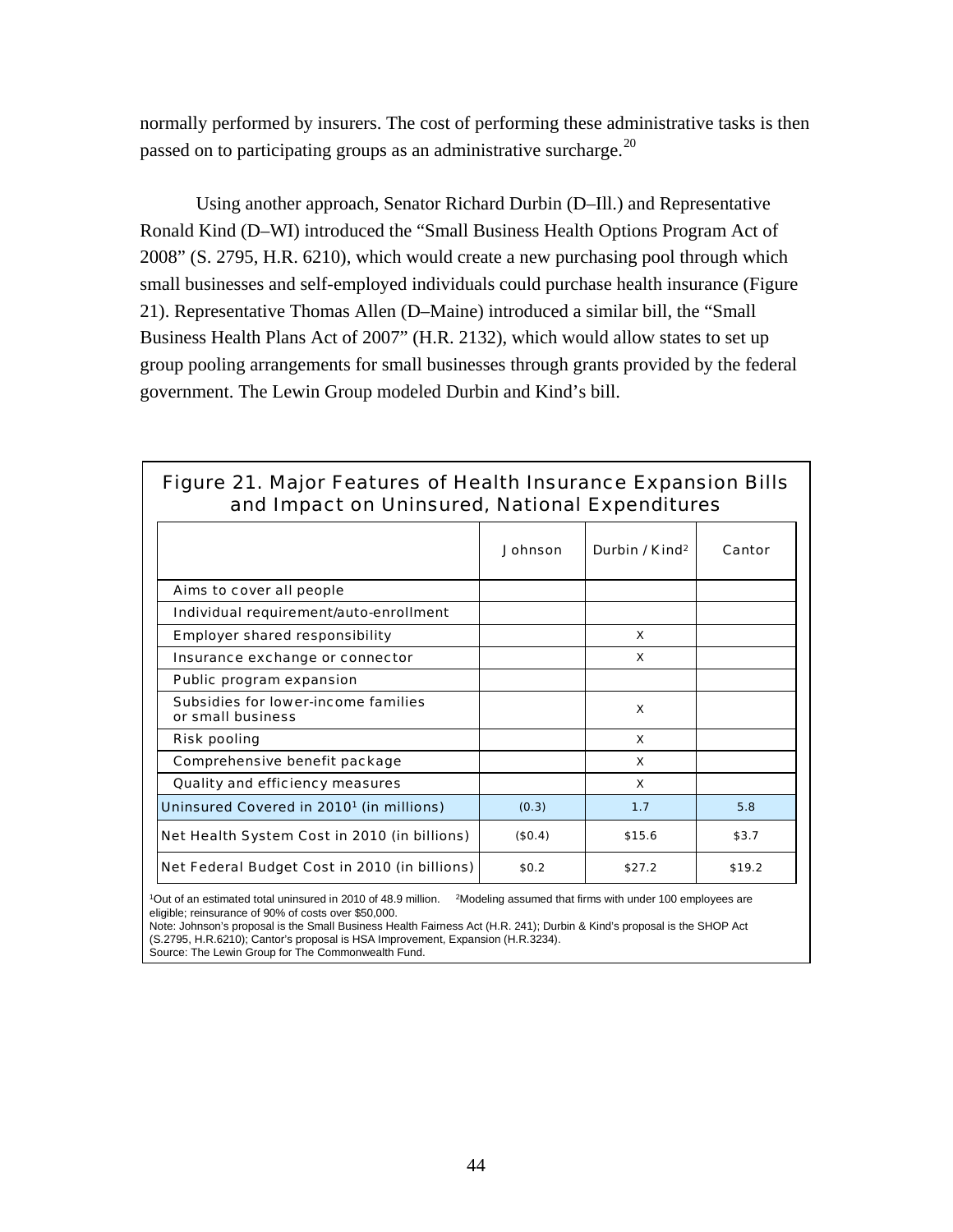## Figure 22. Summary Impact of Rep. Johnson's Proposal (Small Business Health Fairness Act), in 20101

|                                                           | <b>Changes in Insurance</b><br><b>Coverage Including</b><br><b>Exemption from Mandatory</b><br><b>Benefits (1,000s)</b> |
|-----------------------------------------------------------|-------------------------------------------------------------------------------------------------------------------------|
| <b>Change in Uninsured</b>                                |                                                                                                                         |
| Formerly uninsured people who<br>gain employer coverage   | (1, 973)                                                                                                                |
| People who lose employer<br>coverage and become uninsured | 2,118                                                                                                                   |
| People with non-group insurance<br>who become uninsured 2 | 138                                                                                                                     |
| Net increase in uninsured                                 | 283                                                                                                                     |

<sup>1</sup> Estimates show changes in coverage resulting from premium changes with and without the premium effects of the exemption from mandatory benefits.

<sup>2</sup> The shift of older and sicker people from employer coverage to non-group market would increase premiums in the non-group market resulting in some loss of coverage.

Source: The Lewin Group for the Commonwealth Fund.

## Figure 23. Health Insurance Expansion Bills Change in Health Spending by Stakeholder Group, Billions of Dollars, 2010

|                                                              | <b>Johnson</b> | Durbin / Kind <sup>2</sup> | Cantor   |
|--------------------------------------------------------------|----------------|----------------------------|----------|
| <b>Total Uninsured Covered,</b><br><b>Millions</b>           | (0.3)          | 1.7                        | 5.8      |
| <b>Federal government</b>                                    | \$0.2\$        | \$27.2                     | \$19.2   |
| State and local government                                   | \$0.7          | (\$1.2)                    | \$4.5    |
| <b>Private employers</b>                                     | (\$1.6)        | (\$4.5)                    | (\$39.1) |
| <b>Households</b>                                            | \$0.2\$        | (\$5.9)                    | \$19.1   |
| <b>Net Health System Cost in 2010</b><br>(in billions)       | (\$0.4)        | \$15.6                     | \$3.7    |
| Total Uninsured Not Covered, <sup>1</sup><br><b>Millions</b> | 49.2           | 47.2                       | 43.1     |

 $10$ ut of an estimated total uninsured in 2010 of 48.9 million.  $2M$ odeling assumed that firms with under 100 employees are eligible; reinsurance of 90% of costs over \$50,000.

Note: Johnson's proposal is the Small Business Health Fairness Act (H.R. 241); Durbin & Kind's proposal is the SHOP Act (S.2795, H.R.6210); Cantor's proposal is HSA Improvement, Expansion (H.R.3234).

Source: The Lewin Group for The Commonwealth Fund.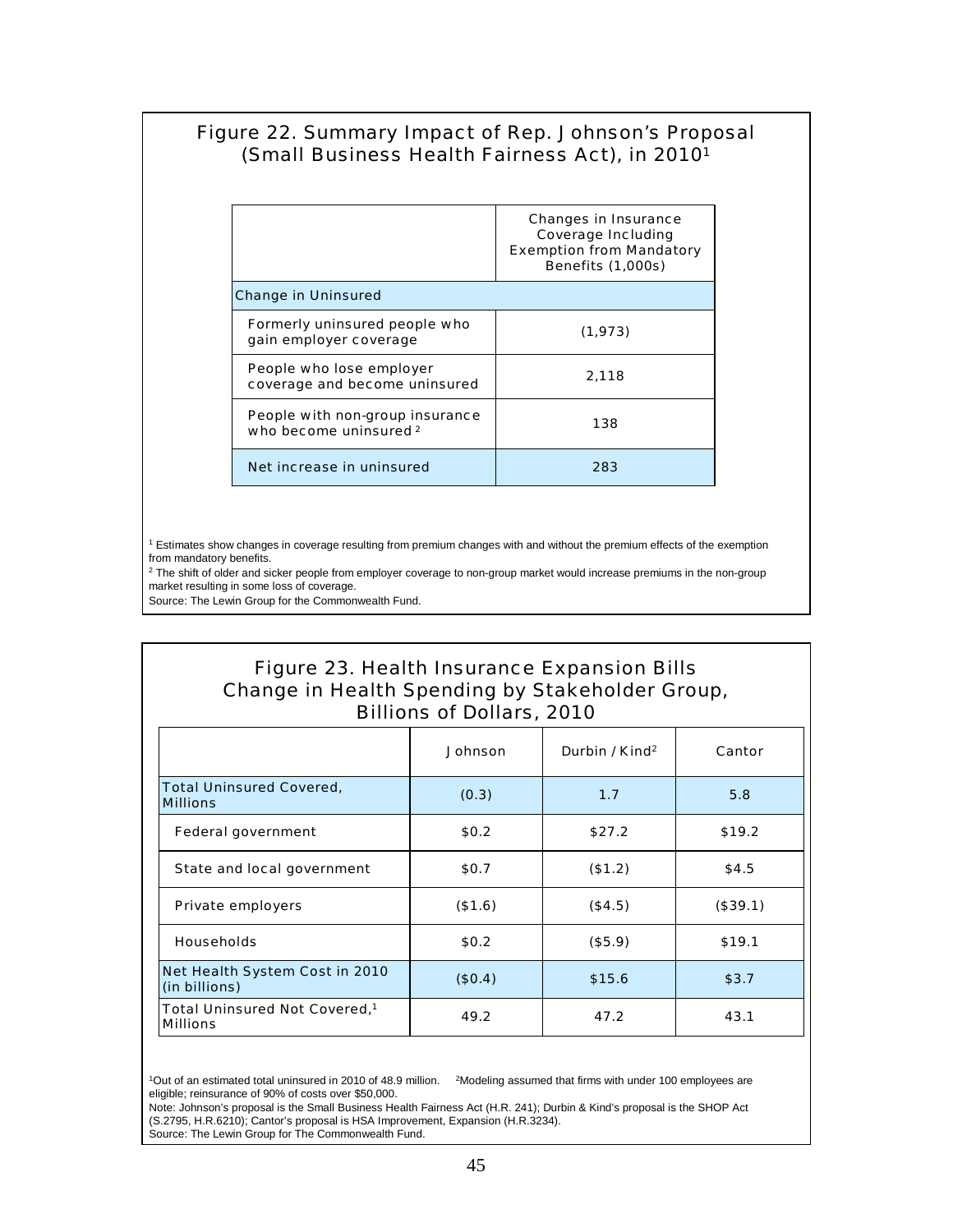### **Senator Durbin and Representative Kind's "Small Business Health Options Program Act of 2008" (SHOP Act) (S. 2795 and H.R. 6210)**

**Overall Approach:** Creates a nationwide health insurance purchasing pool through which small businesses (100 employees or fewer) and self-employed individuals could purchase health insurance. The purchasing pool would offer a choice of private plans. Firms of fewer than 50 employees would be eligible for tax credits. An office within HHS would be created to administer the small business health options program. A Small Business Health Board would be established to monitor the implementation of the program and make recommendations to HHS for improvements. This Board would be comprised of 13 individuals with expertise in benefits, financing, economics, actuarial science, and other related fields.

**Premiums and Cost-Sharing:** Employers would pay at least 60 percent of the premium and would collect premium payments from their employees through payroll deductions. Self-employed and small employers of fewer than 50 employees would receive a peremployee tax credit to help pay the premium amount for qualified employee health insurance. The full tax credits are equal to \$1,200 for individuals and \$2,400 for families and are available for firms of fewer than 11 employees. The credits gradually phase out by firm size up to 50 employees. Insurers would not be allowed to vary premium rates based on health status, gender, class of business, or claims experience. Premiums could differ based on age (not more than five age brackets for individuals under age 65), geographic area, industry, tobacco use, and individual/family status. Premiums for any age bracket under 65 could not exceed 300 percent of the rate for the lowest age bracket, and premiums for any industry could not exceed 115 percent of the rate for the industry with the lowest premium.

**Regulation:** Private insurers offering coverage through the purchasing pool would not be allowed to refuse to provide coverage to any eligible individual. Insurers offering coverage would be allowed to include a pre-existing condition exclusion under which coverage of a pre-existing condition would begin no later than six months after the coverage begins. However, this period would be reduced or eliminated by the number of days of previous creditable insurance coverage.

**Benefit Package:** The administrator of the program will work with the Institute of Medicine to establish a minimum benefit package for nationwide plans.

**Risk Adjustment:** Insurers with above average benefit costs, excluding administration, are compensated by the pool. Insurers with below average benefit costs pay into the pool.

**Other:** The administrator would develop and implement a public education campaign to provide information to employers and employees about the purchasing pool. An interactive Web site would provide descriptions of the coverage plans available in each state and comparative information on premiums, index rates, benefits, quality, and consumer satisfaction.

# **Lewin Group Estimates of Coverage and Costs in 2010 Senator Durbin and Representative Kind's "Small Business Health Options Program Act of 2008"**

| Number of uninsured covered | 1.7 million  |
|-----------------------------|--------------|
| Remaining uninsured         | 47.2 million |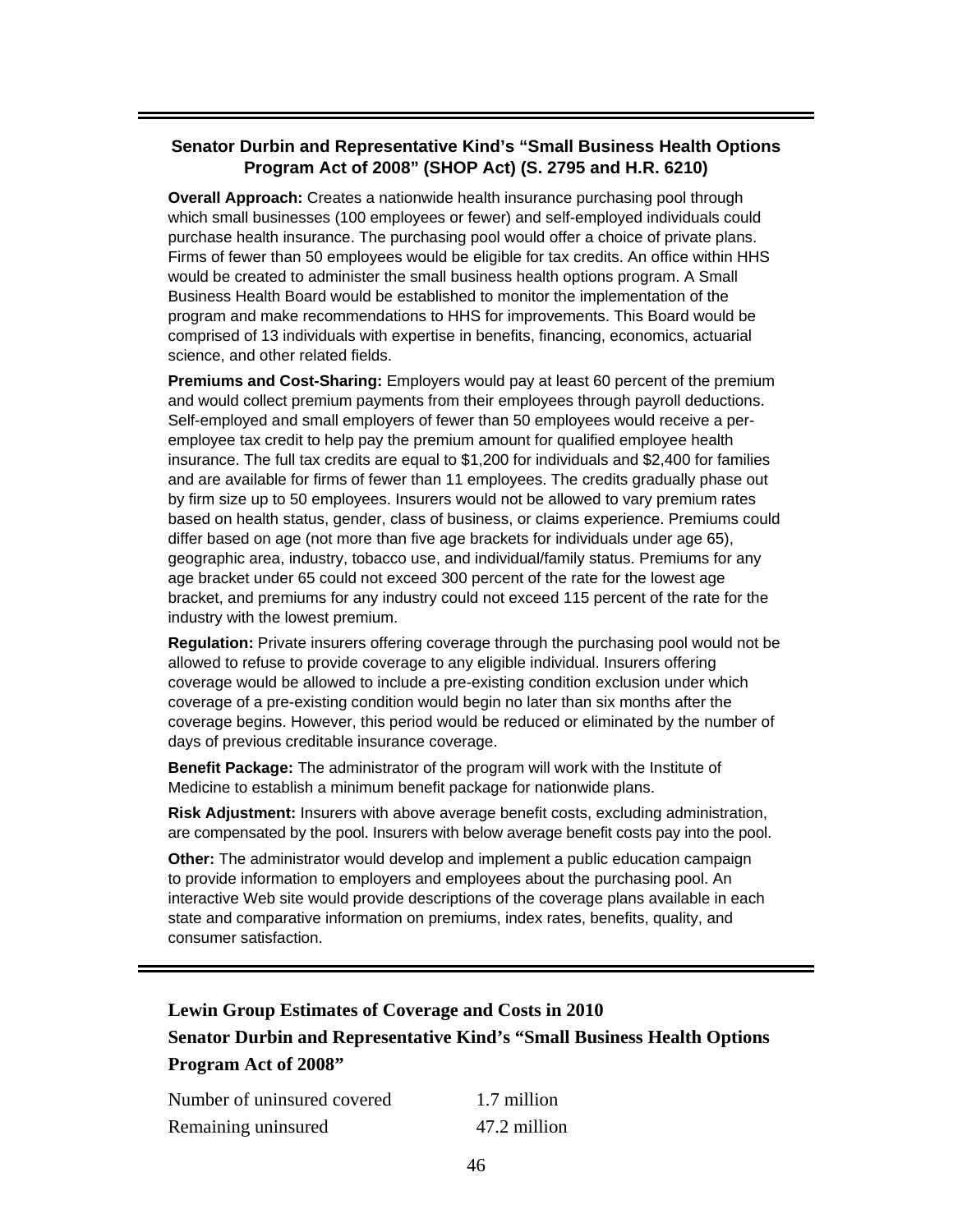| Net change in costs in 2010 |                 |
|-----------------------------|-----------------|
| Total health spending       | \$15.6 billion  |
| Federal                     | \$27.2 billion  |
| State and local             | \$1.2 billion)  |
| <b>Employers</b>            | (\$4.5 billion) |
| Household                   | (\$5.9 billion) |

#### *What the Estimates Mean*

The Lewin Group assumed that the program is implemented in all states and that states reform their small-group markets to meet the program requirements. Benefits are assumed to be equivalent to the FEHBP Blue Cross Blue Shield standard plan. Lewin assumes that many small companies and self-employed individuals who currently offer or have coverage would switch to the pool based on the expected lower premiums inside the pool compared with those outside the pool. It also assumes that some small companies and self employed people who do not currently offer or purchase coverage would decide to do so based on the lower premiums in the pool. Premiums in the pool would be lower than those outside the pool because they are based on modified community rating for the minimum benefit package minus the amount of the tax credits, which Lewin assumed would only be applied to coverage sold through the pool.

Under this proposal, 31.1 million people would be covered under the small group pools in 2010 (data not shown). Of those, 29 million were previously insured. Only 1.7 million uninsured people would gain coverage under this proposal. This is primarily because the tax credits are too small to entice most small employers who do not offer coverage and self-employed people who are uninsured to purchase coverage. About 47 million people would remain uninsured.

National health care spending under the proposal would increase by a net \$15.6 billion in 2010. This includes increases of \$6.8 billion in spending by the newly insured and those with improved coverage and \$7.2 billion in administrative costs of the purchasing pool and by insurers (Figure 24). Small groups continue to be costly to administer even when purchased through a pool.

The federal government would face a \$27.2 billion increase in spending, largely due to the tax credits (Figure 23). Employers that currently offer insurance would realize nearly \$20 billion in savings from the tax credits. Overall, employers would experience a decrease in health spending of \$4.5 billion in 2010.

State and local government spending would fall by a net \$1.2 billion, due to a savings of \$1.4 billion from safety net and other programs.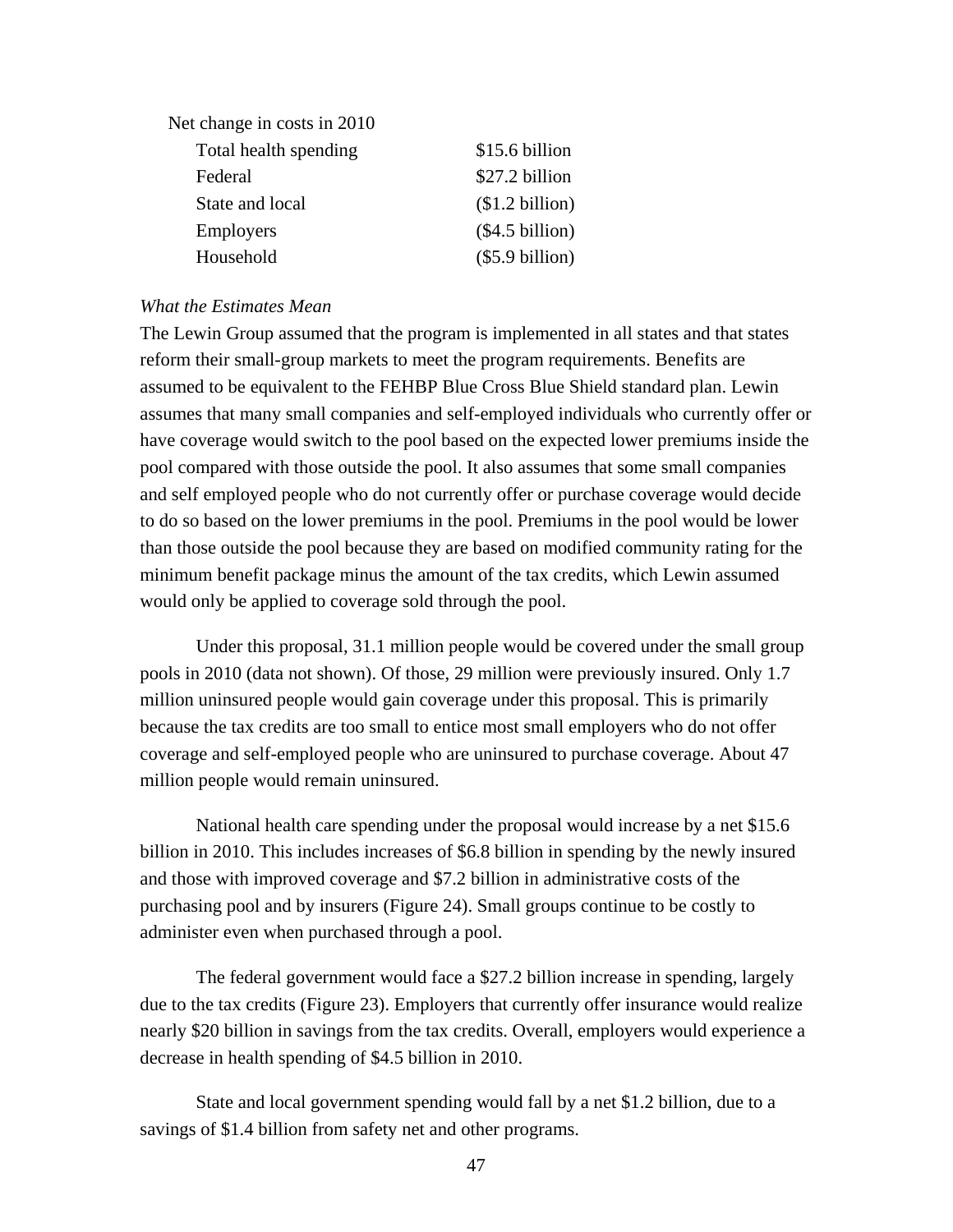Household spending would fall by a net \$5.9 billion. Improved coverage would reduce out-of-pocket expenses by \$12 billion and tax credits for the self-employed would reduce household premium costs by \$6.2 billion. This would offset higher premium payments for some healthy individuals and families by \$12.3 billion as a result of new regulations that prevent insurers from rating policies on the basis of health status.

## Figure 24. Changes in National Health Spending Under Durbin and Kind's SHOP Act, in 2010 (billions)

| <b>Change in Health Services Expenditures</b>           |         | \$6.8  |
|---------------------------------------------------------|---------|--------|
| Change in utilization for newly insured                 | \$2.7   |        |
| Change in utilization for currently insured             | \$4.1   |        |
| <b>Reimbursement Effects</b>                            |         | \$1.6  |
| Payments for previously uncompensated care              | \$2.7   |        |
| Reduced cost shifting 1                                 | (\$1.1) |        |
| Change in Administrative Cost of Programs and Insurance |         | \$7.2  |
| Purchasing pool administration 2                        | \$5.3   |        |
| Change in insurer administration                        | \$1.9   |        |
| <b>Total Change in National Health Spending</b>         |         | \$15.6 |

<sup>1</sup> Assumes 40% of change in provider payments are passed on to health plans. <sup>2</sup> Assumes purchasing pool administrative costs of 4.5 percent of claims in the pool. Source: The Lewin Group for the Commonwealth Fund.

#### **Expansion of Health Savings Accounts**

Health savings accounts (HSAs) are currently only available to people purchasing HSAqualified high-deductible health plans (HDHPs). In July 2007, Rep. Eric Cantor (R–Va.) introduced the "HSA Improvement and Expansion Act of 2007" (H.R. 3234). This bill would amend the Internal Revenue Code to increase eligibility for HSAs.

### **Representative Cantor's "HSA Improvement and Expansion Act of 2007" (H.R. 3234)** (for more detail see Table A-9)

**Overall Approach**: Expands the population potentially eligible to benefit from HSAs and increases the contribution limits to HSAs.

**Eligibility:** This bill would expand the pool of individuals potentially eligible to contribute to an HSA to include individuals participating in certain flexible spending account (FSA) and health reimbursement arrangement (HRA) programs, provided that the total annual HSA, FSA and HRA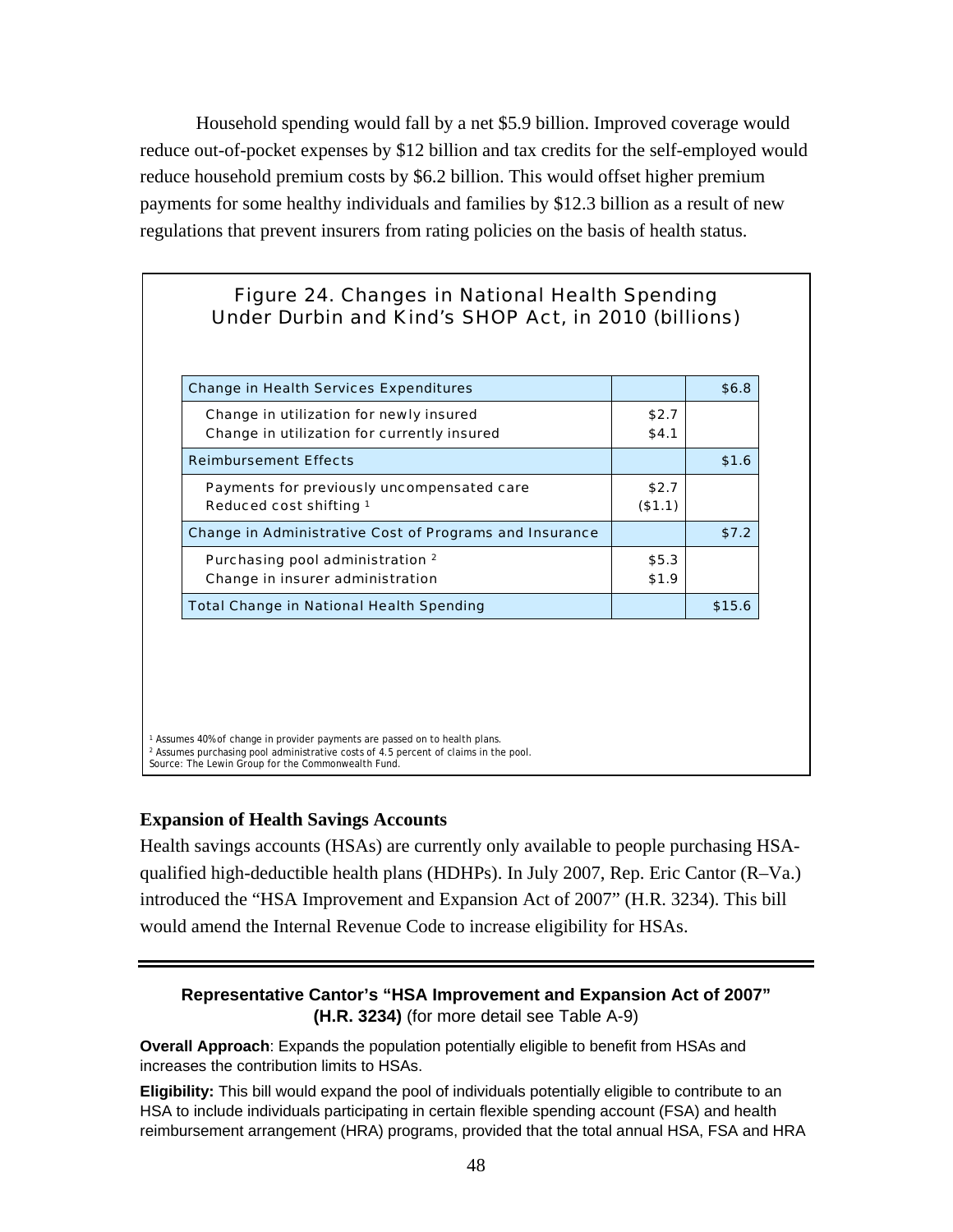contributions do not exceed the total annual deductible and out-of-pocket requirements of the HSA's underlying HDHP, excluding premiums. The bill also would allow two new groups of individuals to contribute to HSAs: Medicare Part A-only beneficiaries, and veterans receiving benefits from the Department of Veterans Affairs (VA) to cover health care expenditures exclusively for a service-connected disability. Receiving other VA benefits that cover health care expenditures would disqualify the individual.

**Benefits:** The bill would allow HSA contributions to be used to pay health insurance premiums and would increase contribution limits for individuals (\$2,250 to \$4,500) and families (\$4,500 to \$9,000) from current levels. They would be inflation adjusted from a 2007 base year. Employers would have greater freedom to convert unused FSA or HRA contributions into a one-time HSA deposit on behalf of the HSA beneficiary. Spouses age 55 or older with a single HSA between them would be allowed to double catch-up contributions to the HSA. HSAs and HDHPs could become effective on any date (rather than the first day of the month following the effective date) if coverage does not begin on the first day of the month. Additionally, for any HSA beneficiary, any health expenses incurred within the first 60 days of joining an HDHP but prior to establishing a HSA would be treated as "qualified medical expenses" and would be reimbursable out of the HSA.

# **Lewin Group Estimates of Coverage and Costs in 2010 Representative Cantor's "HSA Improvement and Expansion Act of 2007"**

| Number of uninsured covered | 5.8 million        |
|-----------------------------|--------------------|
| Remaining uninsured         | 43.1 million       |
| Net change in costs in 2010 |                    |
| Total health spending       | \$3.7 billion      |
| Federal                     | \$19.2 billion     |
| State and local             | \$4.5 billion      |
| <b>Employers</b>            | $(\$39.1 billion)$ |
| Household                   | \$19.1 billion     |

#### *What the Estimates Mean*

The proposal would allow people to use HSA funds to pay premiums for qualified HDHPs in the individual market, which would lead to lower costs for health insurance. This is estimated to result in 7.1 million previously uninsured Americans purchasing insurance in the private non-group market. However, this would reduce the tax advantage of employer-sponsored insurance, so some employers are expected to discontinue offering coverage. The number of people covered by employer coverage would decrease by 3.4 million under the proposal, and 1.4 million would become uninsured. The bill thus results in a net decrease in uninsured people of 5.8 million. About 43 million people would remain uninsured under this proposal.

The increase in the contribution limit and the removal of the restriction on combining HSAs with FSAs and HRAs would create further tax incentives for workers to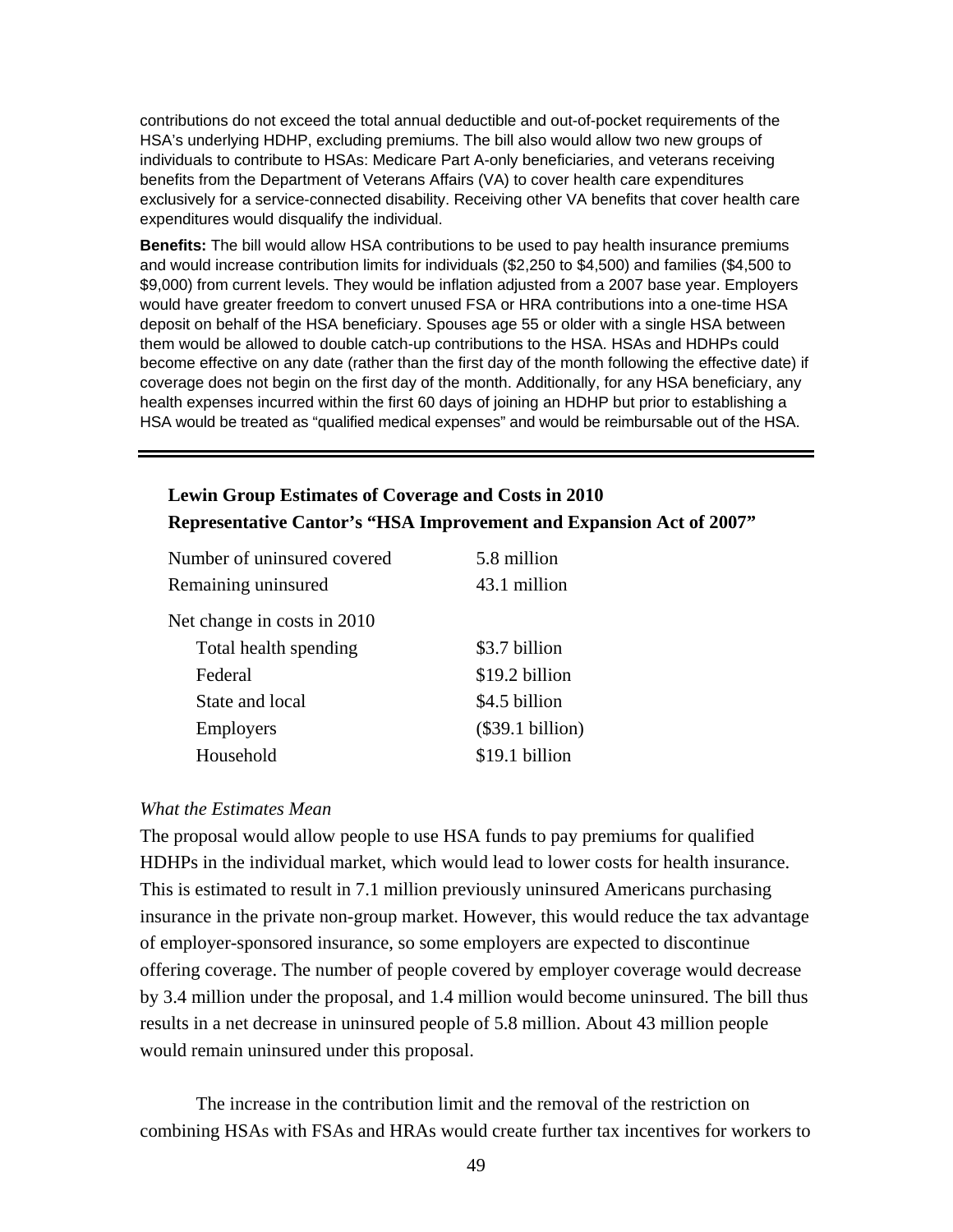establish HSAs. The Lewin Group assumed that workers would either increase their contribution to an existing HSA or establish an HSA, allowing them to add to the amounts they are already saving under other tax-exempt retirement savings mechanisms. Lewin assumes that workers would be most likely to adopt an HSA if they are already at the maximum contribution level under an existing retirement savings plan (401k, IRA, or other), and that people who are currently contributing the maximum amount to an existing HSA would increase their contribution amount. The Lewin Group assumed an average contribution of \$3,500 per worker over what they are currently contributing to an HSA or retirement plan.

National health spending under this proposal would increase by \$3.7 billion, including an increase of \$2.2 billion on insurer administration (Figure 25). Health care utilization would increase for the newly insured, but the high cost-sharing of HDHPs would also dampen health care use. The federal government is estimated to increase spending by \$19.2 billion, and state and local governments would increase spending by \$4.5 billion (Figure 23). Household spending would rise by a net \$19.1 billion. The tax benefits of the HSAs would be offset by higher premiums and out-of-pocket costs for households. Employer spending would decrease by \$39.1 billion as a result of dropping coverage and lower premium costs of the HDHPs.

# Figure 25. Changes in National Health Spending Under Rep. Cantor's HSA Improvement and Expansion Act in 2010 (in billions)

| <b>Change in Health Services Expenditures</b>           |         | \$0.3 |
|---------------------------------------------------------|---------|-------|
| Change in utilization for newly insured                 | \$4.8   |       |
| Change in utilization for currently insurer             | \$0.1   |       |
| Effect of new incentives on utilization 1               | (\$4.6) |       |
| <b>Reimbursement Effects</b>                            |         | \$1.2 |
| Payments for previously uncompensated care              | \$1.9   |       |
| Reduced cost shifting 2                                 | (\$0.7) |       |
| Change in Administrative Cost of Programs and Insurance |         | \$2.2 |
| Change in insurer administration                        | \$2.2   |       |
| <b>Total Change in National Health Spending</b>         |         | \$3.7 |

<sup>1</sup> The HSA model creates incentives for enrollees to conserve on their expenditures for health care. Based upon a review of the literature on HSAs, we assume a savings of 4 percent for people newly enrolled in an HSA.  $2$  Assumes 40% of change in provider payments are passed on to health plans. Source: The Lewin Group for the Commonwealth Fund.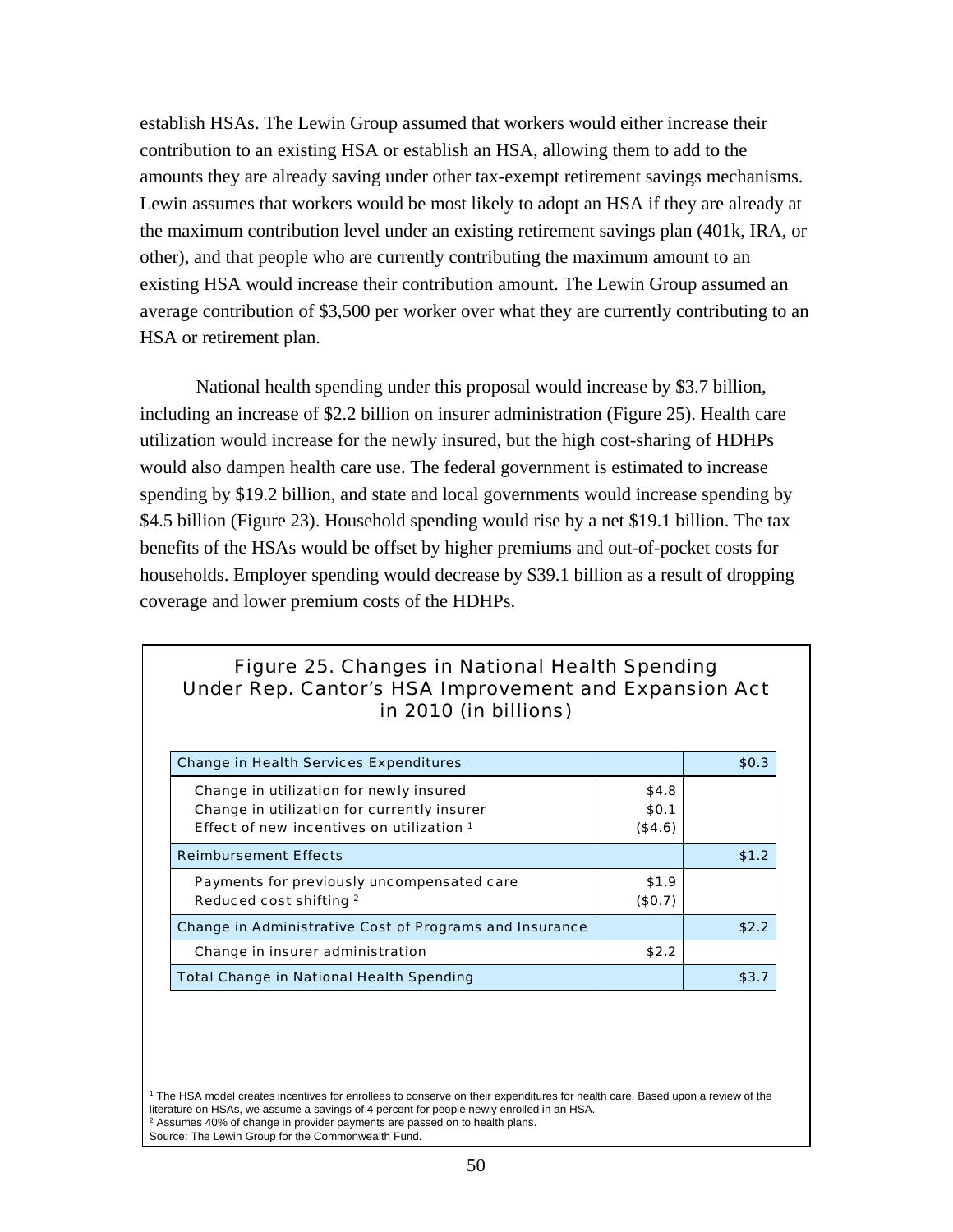#### **SUMMARY OF FINDINGS**

#### **Reducing the Number of Uninsured**

The bills and proposals that seek fundamental reform of the health insurance system have the most significant impact on reducing the number of people without health insurance (Figures 26 and 27). Within that category, bills that open Medicare or a Medicare-like program to the full population— such as Rep. Stark's proposal—or use a similar centralized financing mechanism have the greatest potential to cover everyone. Mixed private–public approaches, such as that of President-elect Obama and Sen. Baucus, also have potential to cover nearly everyone, but an individual requirement that everyone have insurance is critical to achieving near-universal coverage.

Sen. Wyden's proposal to replace the income tax exclusion for employer benefits with an income tax deduction and premium subsidies, combined with new regional purchasing agencies and an individual and employer requirement to participate would also cover nearly everyone. While Sen. Enzi and Sen. Burr also propose replacing the employer benefit tax exclusion with tax credits and new standard income tax deductions, the lack of an individual requirement for coverage and less organized insurance markets than those proposed by President-elect Obama and Senators Baucus and Wyden reduces the effectiveness of their proposals.

When considering the federal–state partnership bills (Baldwin, Bingaman, Feingold-Graham) that would provide grants to states to expand coverage, the impact on coverage would depend on the number of participating states, the amount of funding provided, and the reforms that states pursue. Assuming that 15 states would pursue a Massachusetts-style reform with an individual requirement for health insurance, nearly everyone would become covered in those states.

Incremental reform bills cover far fewer people, but target high risk groups. For example, Sen. Kerry and Rep. Waxman's bill to expand coverage for children up to age 21 would cover 6 million uninsured children and young adults, out of an estimated 12 million uninsured. The bill includes several measures aimed at helping eligible children obtain and retain coverage, but linking the tax penalty for not covering dependent children in the bill to autoenrollment into default coverage might increase the number of children and young adults covered. Sen. Bingaman and Rep. Green's bill to phase out the two-year Medicare waiting period for the disabled would be effective at covering all those eligible, including the uninsured.

Rep. Johnson and Sen. Durbin's bills target small businesses and illustrate the difficulty of attempting to fix the affordability crisis that is plaguing small companies that buy insurance in the small-group market. By allowing small businesses to effectively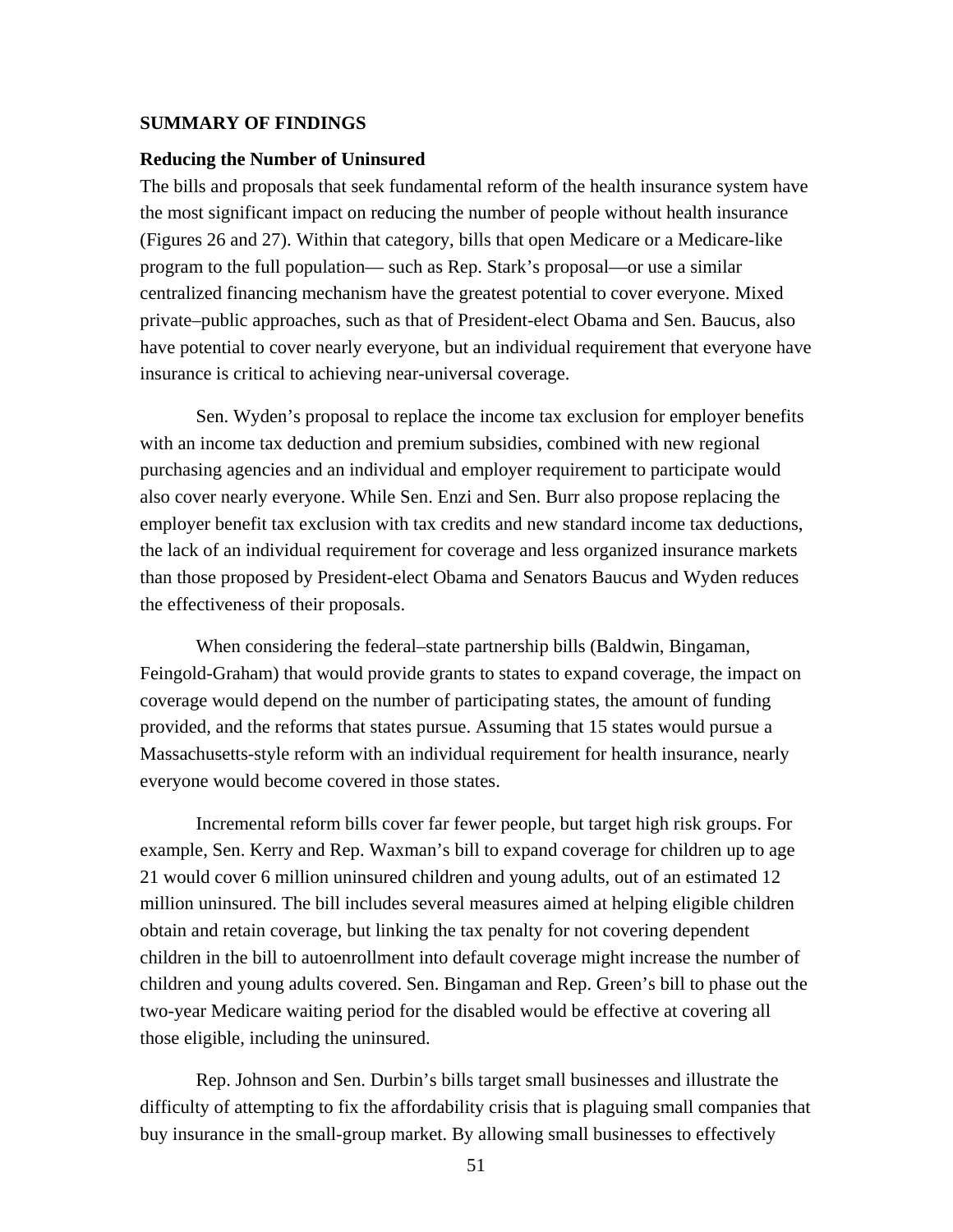bypass state insurance regulations, the Johnson bill makes small-group coverage more affordable for companies with a young and healthy workforce but less affordable for those with an older or less healthy workforce. The reform would result in a net loss of coverage of 283,000. The Durbin bill seeks a much different approach, establishing a national purchasing pool for small employers with regulations against rating on the basis of health and requiring participating states to regulate their small-group markets with equivalent rules, therefore avoiding the adverse selection that plagues the Johnson bill. While the Durbin bill provides relief to many small companies that currently offer coverage through the change in the rating rules and new tax credits, the incentives are not sufficient to cause most non-insuring firms to offer coverage. About 1.7 million uninsured people become insured under the bill.

Rep. Cantor's proposal would double the amount of pretax income that people can contribute to health savings accounts (HSAs) and allow people to use the funds, without tax penalty, to purchase health insurance in addition to cover out-of-pocket costs. It is estimated to increase the number of people with health insurance by about 5.8 million. Currently, people can use HSA balances to pay for costs not covered by health insurance but not for health insurance premiums.

| <b>Figure 26. Summary of Insurance Coverage Proposals</b>              |                                                        |                                                             |                                   |                                       |                                           |                                     |
|------------------------------------------------------------------------|--------------------------------------------------------|-------------------------------------------------------------|-----------------------------------|---------------------------------------|-------------------------------------------|-------------------------------------|
|                                                                        | <b>Uninsured</b><br>Covered <sup>1</sup><br>(millions) | <b>National Health</b><br><b>Expenditures</b><br>(billions) | Federal<br>Spending<br>(billions) | State/Local<br>Spending<br>(billions) | <b>Employer</b><br>Spending<br>(billions) | Household<br>Spending<br>(billions) |
| <b>Building Blocks</b>                                                 | 44.9                                                   | \$17.8                                                      | \$103.9                           | (\$32.7)                              | \$86.0                                    | ( \$139.4)                          |
| <b>Wyden</b> (Healthy<br>Americans Act)                                | 46.0                                                   | \$13.7                                                      | ( \$39.6)                         | ( \$29.0)                             | \$98.4                                    | (\$16.2)                            |
| <b>Enzi</b> (Ten Steps)                                                | 26.9                                                   | \$64.1                                                      | \$176.4                           | (\$21.2)                              | (\$77.6)                                  | (\$13.5)                            |
| <b>Burr</b> (Every American<br>Insured)                                | 22.3                                                   | \$31.1                                                      | \$161.3                           | (\$52.9)                              | \$7.0                                     | (\$84.3)                            |
| Baldwin / Bingaman /<br>Feingold - Graham<br>(Federal/State-15 States) | 21.1 <sup>2</sup>                                      | \$37.7                                                      | \$40.3                            | \$19.4                                | \$34.8                                    | ( \$56.7)                           |
| <b>Stark</b> (AmeriCare)                                               | 48.9                                                   | ( \$58.1)                                                   | \$188.5                           | ( \$83.6)                             | \$61.5                                    | (\$224.5)                           |
| <b>Bingaman</b> (End Medicare<br>2-yr Waiting Period)                  | 0.3 <sup>3</sup>                                       | (\$0.6)                                                     | \$10.8                            | (S2.3)                                | (\$4.3)                                   | (\$4.9)                             |
| Kerry / Waxman<br>(Universal Coverage for<br>Children)                 | 6.0 <sup>4</sup>                                       | \$2.0                                                       | \$27.0                            | (\$15.7)                              | (\$5.9)                                   | ( \$3.3)                            |
| <b>Johnson</b> (Small Business<br><b>Health Fairness)</b>              | (0.3)                                                  | (\$0.4)                                                     | \$0.2\$                           | \$0.7                                 | (\$1.6)                                   | \$0.2\$                             |
| Durbin / Kind (SHOP)                                                   | 1.7                                                    | \$15.6                                                      | \$27.2                            | ( \$1.2)                              | (S4.5)                                    | $($ \$5.9)                          |
| <b>Cantor</b> (HSA Expansions)                                         | 5.8                                                    | \$3.7                                                       | \$19.2                            | \$4.5                                 | ( \$39.1)                                 | \$19.1                              |

 $1$  Out of an estimated total uninsured in 2010 of 48.9 million.  $2$  Out of an estimated total uninsured in 2010 of 26.7 million in the 15 states. <sup>3</sup> Out of an estimated 0.3 million uninsured disabled people in 2010. <sup>4</sup> Out of an estimated 11.9 million uninsured children in 2010.

Source: The Lewin Group for The Commonwealth Fund.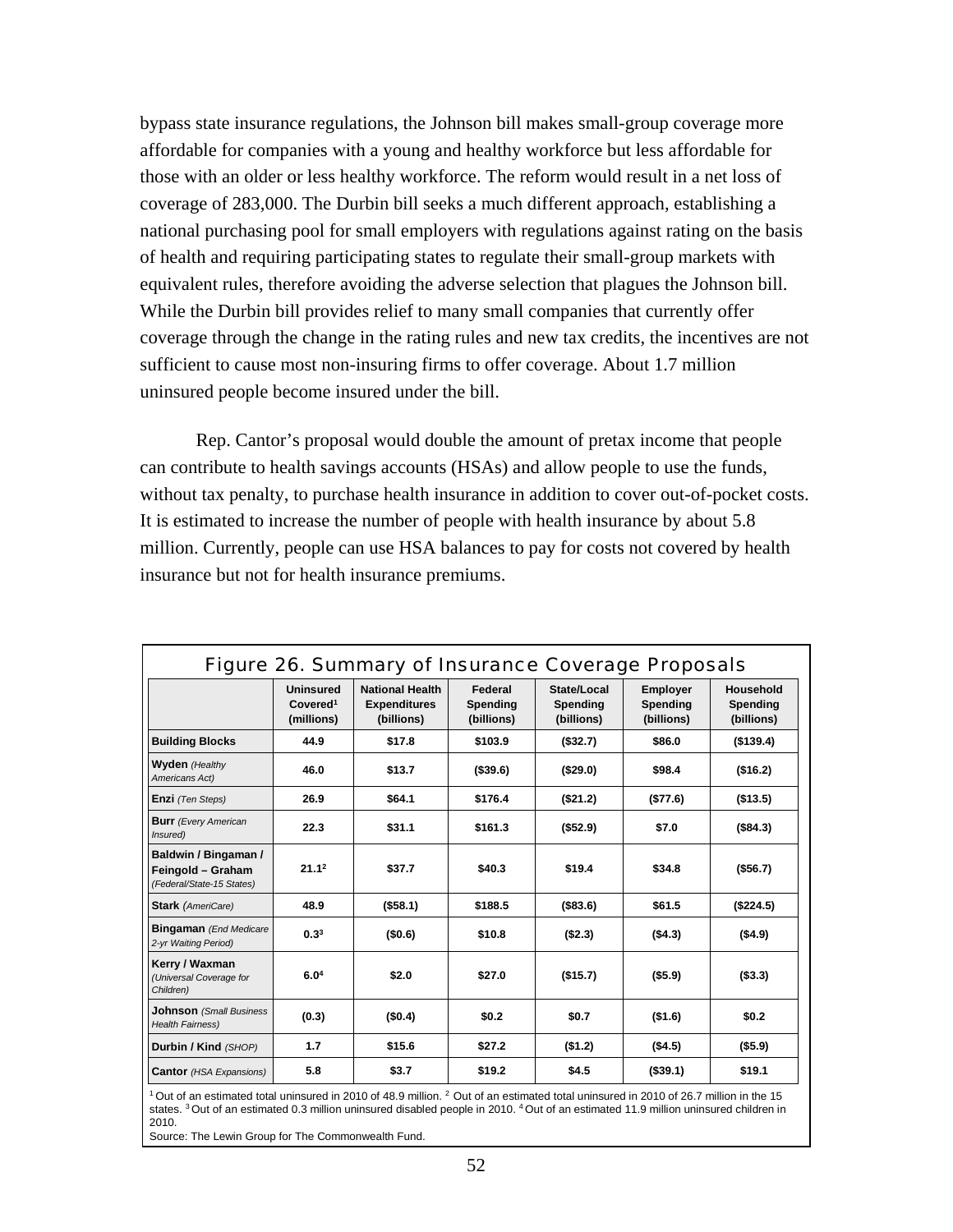

## **Improving the Quality of Health Insurance Coverage**

With the number of underinsured people climbing from 16 million in 2003 to 25 million in 2007, many of the bills and proposals attempt to not only expand coverage but to set standards for covered benefits and out-of-pocket costs. For example, both President-elect Obama and Sen. Baucus are explicit about the need for defining benefit standards that private and public health plans must meet. To achieve this, Sen. Baucus would establish an Independent Health Coverage Council with members appointed by the President, with advice and consent of the Senate, to ensure coverage is affordable and clinically appropriate, and that it ensures access to necessary services and protects enrollees from high out-of-pocket costs.

## **Federal Health Expenditures**

The bills that would fundamentally reform the health insurance system are estimated to be the most expensive to the federal government, with the exception of Sen. Wyden's bill (Figure 28). As currently financed, in 2010, Rep. Stark's "AmeriCare" bill is estimated to cost the federal government about \$188.5 billion. Sen. Enzi's bill would cost the federal government \$177 billion—nearly as much as the Stark proposal—but it would insure less than half the number of uninsured covered under the Stark bill. Sen. Burr's bill would cost \$161 billion.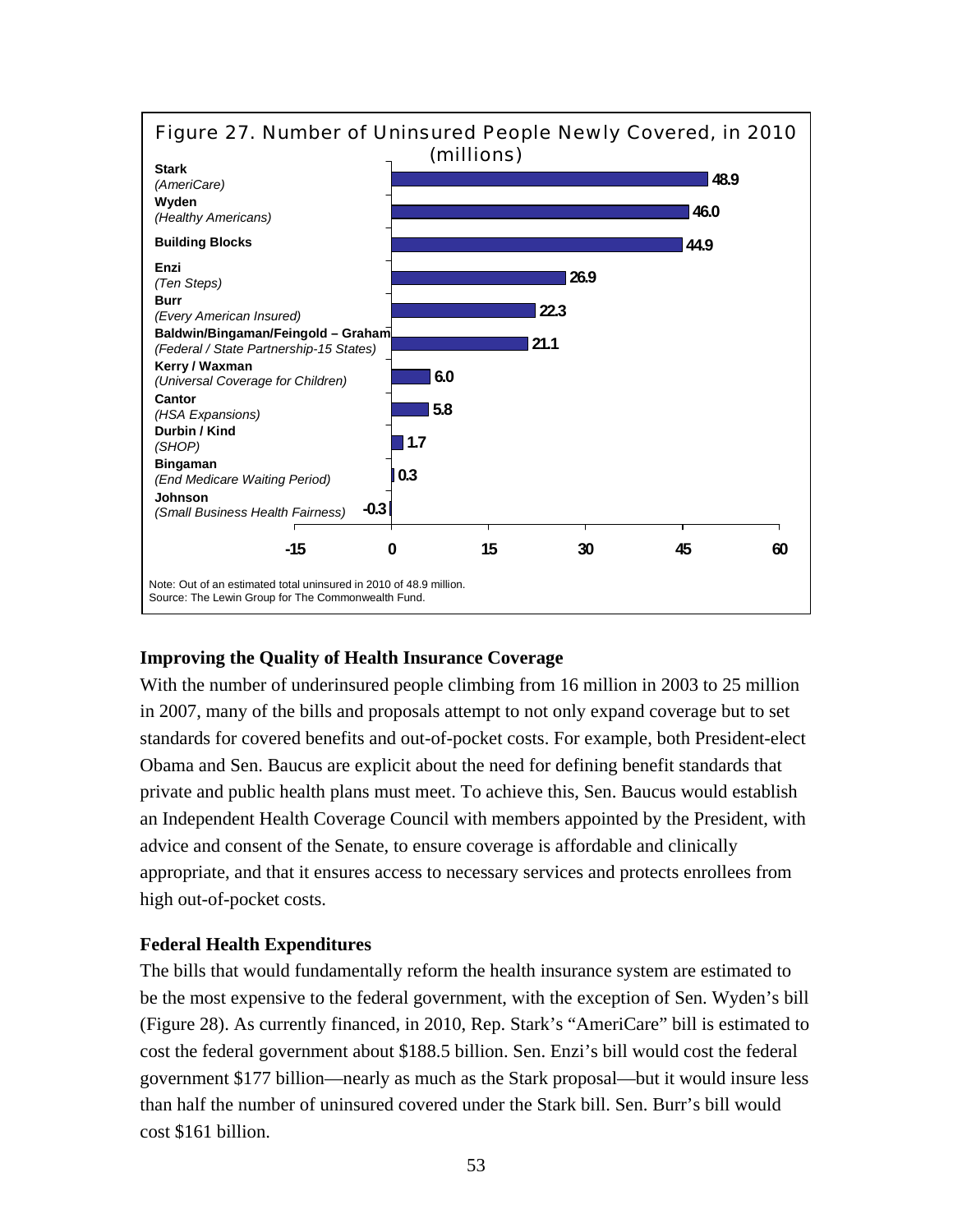The Building Blocks framework, an approach similar to that of President-elect Obama (but including a coverage requirement) and Sen. Baucus has estimated federal estimated federal costs in the first year of \$103.9 billion. This would include the cost of improving coverage for Medicare beneficiaries.

Sen. Wyden's bill, which is estimated to cost the federal government \$1.2 trillion, raises sufficient revenue and offsets other spending through new income taxes, household and employer premium contributions, and the elimination of Medicaid to provide a net savings of \$40 billion.

If the federal–state partnership bills (Baldwin, Bingaman, Feingold-Graham) provided grants to 15 states that implemented Massachusetts-style universal coverage strategies, the federal cost is estimated at about \$40 billion.

Incremental bills are less expensive to the federal government than most of the proposals for fundamental insurance reform but cover fewer people. The spending estimated in some incremental bills, such as Sen. Durbin's and Rep. Johnson's small business bills, mostly offers improved coverage and cost relief to people or businesses that already have coverage, rather than expanding coverage.

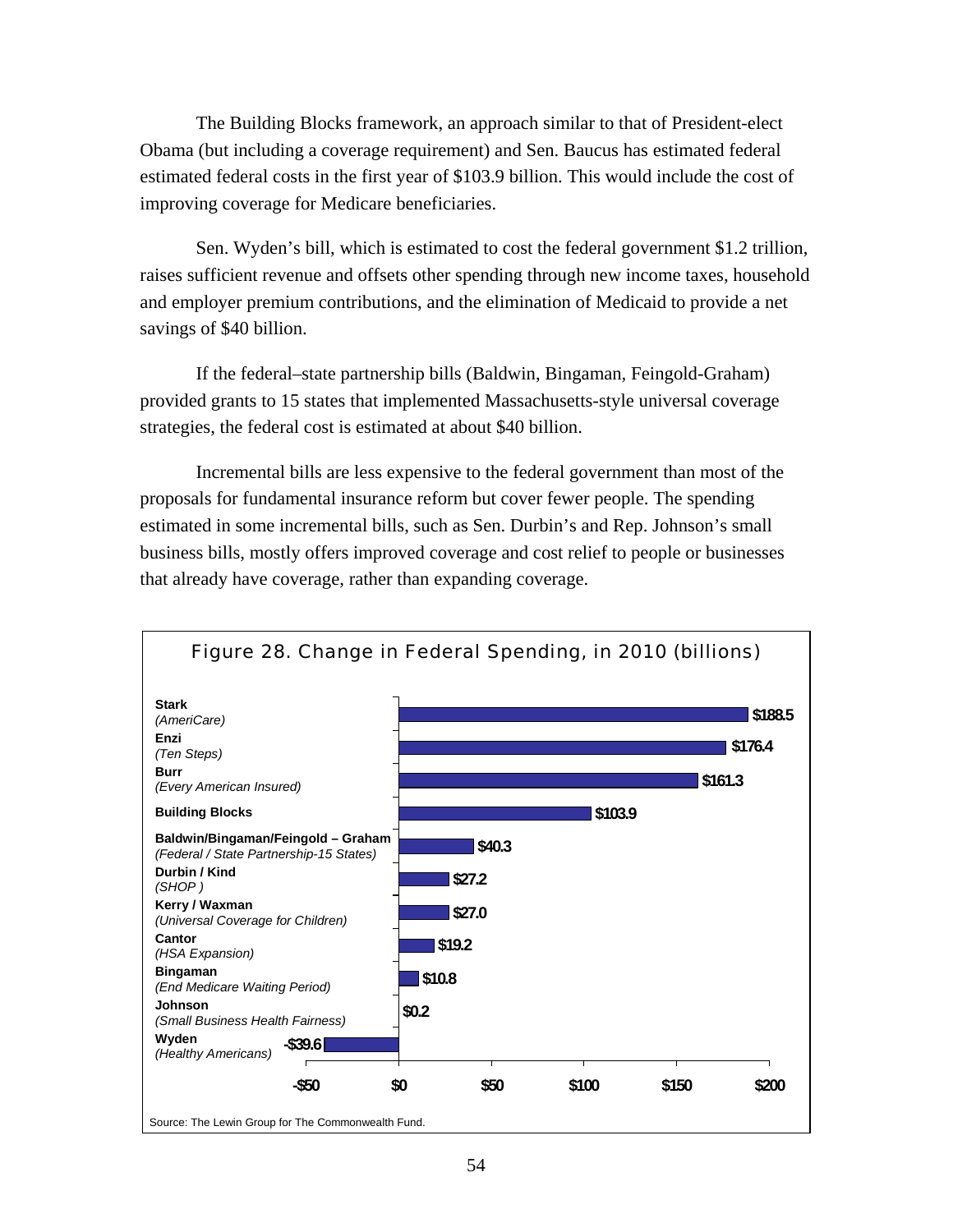#### **National Health Expenditures**

Although Rep. Stark's "AmeriCare" bill is the most expensive to the federal government, it provides the biggest savings to overall health spending, lowering projected national expenditures by \$58 billion (Figure 29). Stark's bill would achieve this by significantly lowering the costs of insurance administration by covering most people through a program like Medicare, which has substantially lower administrative costs than private insurance. It also achieves substantial savings by paying all providers at Medicare reimbursement rates.

Senator Enzi's bill increases national health spending by \$64 billion. By insuring more people through the individual insurance market, where administrative costs average 25 percent to 40 percent of premium dollars, the bill increases the costs of insurance administration by \$22 billion. In addition, the bill allows Medicaid beneficiaries to use the value of their benefits to purchase private health insurance. This increases provider payments by an estimated \$21 billion because providers would be paid at private rates, rather than Medicaid rates.

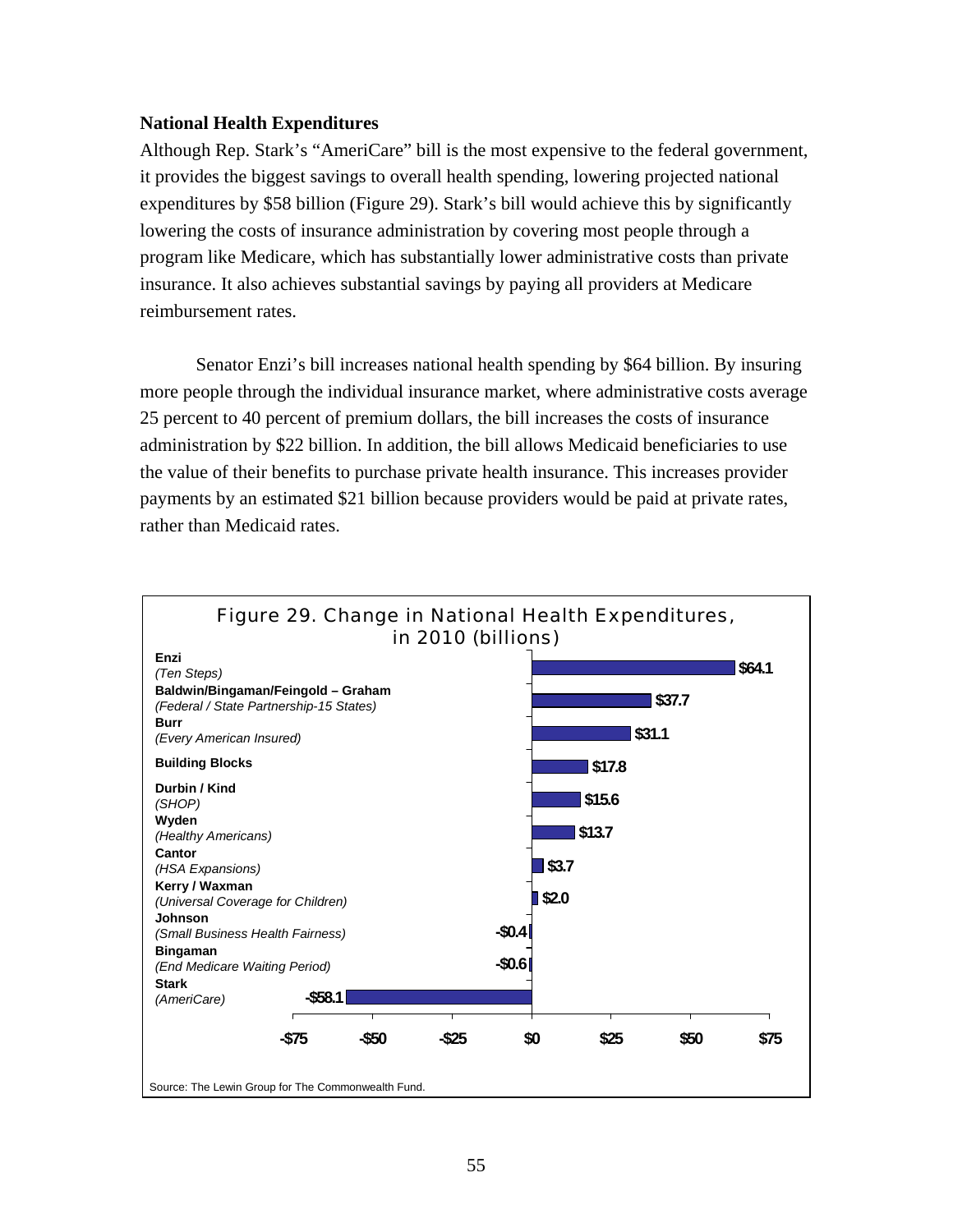#### **Conclusion**

A great deal can be learned from the estimated impact on coverage and costs of bills introduced in the 110th Congress, and much that will prove useful to Congress and the new Obama administration as they move forward in 2009 to develop new proposals to reform the health care system. Proposals that would fundamentally reform the health system reveal the importance of an individual insurance requirement to bring most people into the system. The bills that do not include an autoenrollment mechanism and an individual insurance requirement fall far short of universal coverage. The effectiveness of such a requirement, however, will depend upon an enforcement mechanism and an ability to determine an appropriate level of benefits covered and cost-sharing that will improve health outcomes over the long term, yet ensure the affordability for low- and moderateincome families.

All health care reform bills will have an effect on federal expenditures, making it important to identify financing sources and potential savings offsets. But, in the long run, it will not be productive to focus only on the impact of reform policies on federal, employers', or families' budgets. Instead, we must move forward while watching the number that really matters—the more than \$2 trillion we spend collectively as a nation on health care each year. This ultimately determines the size and growth of all participants' budgets.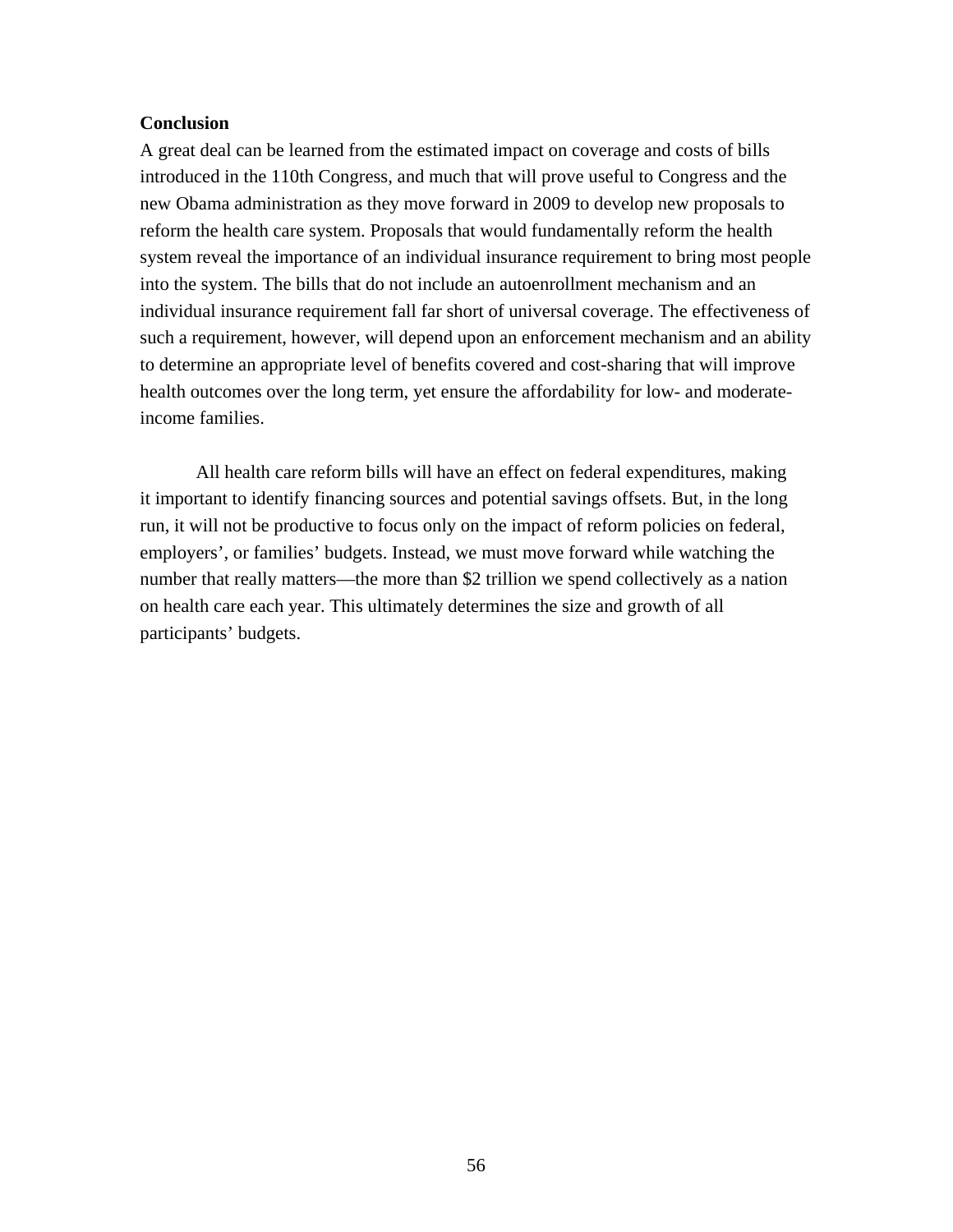#### **NOTES**

<sup>1</sup> Part II of the series will analyze and compare congressional bills and recent proposals that seek to improve health care quality and efficiency.

2 C. DeNavas-Walt, B. D. Proctor, and J. C. Smith, *Income, Poverty, and Health Insurance Coverage in the United States: 2007* (Washington, D.C.: U.S. Census Bureau, Aug. 2008).

3 S. R. Collins, J. L. Kriss, M. M. Doty, and S. D. Rustgi, *[Losing Ground: How the Loss of](http://www.commonwealthfund.org/publications/publications_show.htm?doc_id=700872)  [Adequate Health Insurance Is Burdening Working Families—Findings from the Commonwealth](http://www.commonwealthfund.org/publications/publications_show.htm?doc_id=700872)  [Fund Biennial Health Insurance Surveys, 2001–2007](http://www.commonwealthfund.org/publications/publications_show.htm?doc_id=700872)* (New York: The Commonwealth Fund, Aug. 2007); M. M. Doty, S. R. Collins, S. D. Rustgi, and J. L. Kriss, *[Seeing Red: The Growing](http://www.commonwealthfund.org/publications/publications_show.htm?doc_id=700868)  [Burden of Medical Bills and Debt Faced by U.S. Families](http://www.commonwealthfund.org/publications/publications_show.htm?doc_id=700868)* (New York: The Commonwealth Fund, Aug. 2008); C. Schoen, S. R. Collins, J. L. Kriss, and M. M. Doty, ["How Many Are Underinsured?](http://www.commonwealthfund.org/publications/publications_show.htm?doc_id=688615)  [Trends Among U.S. Adults, 2003 and 2007,](http://www.commonwealthfund.org/publications/publications_show.htm?doc_id=688615)" *Health Affairs* Web Exclusive, June 10, 2008: w298–w309.

<sup>4</sup> S. R. Collins, J. L. Nicholson, S. D. Rustgi, and K. Davis, *The 2008 Presidential [Candidates' Health Reform Proposals: Choices for America](http://www.commonwealthfund.org/publications/publications_show.htm?doc_id=707948)* (New York: The Commonwealth Fund, Oct. 2008); S. R. Collins and J. L. Kriss, *[Envisioning the Future: The 2008 Presidential](http://www.commonwealthfund.org/publications/publications_show.htm?doc_id=647708)  [Candidates' Health Reform Proposals](http://www.commonwealthfund.org/publications/publications_show.htm?doc_id=647708)* (New York: The Commonwealth Fund, Jan. 2008).

<sup>5</sup> Part II of the series will analyze and compare congressional bills and recent proposals that seek to improve health care quality and efficiency.

 $6$  The Commonwealth Fund contracts with The Lewin Group to provide the estimates in this report of the impact and costs of different health reform options, based on that firm's health system modeling capacity. The Lewin Group is a wholly-owned subsidiary of Ingenix, which is in turn a subsidiary of UnitedHealth Group. Through extensive due diligence examinations, the Fund has ascertained that The Lewin Group modeling team functions as an independent analytic group without owner interference, and that data security and confidentiality protections are in place. The Lewin Group has complete responsibility for the reliability and integrity of its estimates.

7 M. Baucus, *Call to Action: Health Reform 2009*, Nov 12, 2008.

<sup>8</sup> C. Schoen, K. Davis, and S. R. Collins, "Building Blocks for Reform: Achieving Universal [Coverage with Private and Public Group Health Insurance](http://www.commonwealthfund.org/publications/publications_show.htm?doc_id=685132)," *Health Affairs,* May/June 2008 27(3):646–57; K. Davis, C. Schoen, and S. R. Collins, *[The Building Blocks of Health Reform:](http://www.commonwealthfund.org/publications/publications_show.htm?doc_id=685128)  [Achieving Universal Coverage and Health System Savings](http://www.commonwealthfund.org/publications/publications_show.htm?doc_id=685128)* (New York: The Commonwealth Fund, May 2008).

<sup>9</sup> Ibid.

 $10$  In Lewin's estimates, workers in small firms whose employers offer them coverage through the Connector and their dependents are counted as having Connector coverage instead of employer coverage; however, if they were to be counted as having employer coverage, the number of people with employer-based coverage would increase by about 4 million under the proposal.

<sup>11</sup> K. Davis, B. S. Cooper, and R. Capasso, *The Federal Employee Health Benefits Program: [A Model for Workers, Not Medicare](http://www.commonwealthfund.org/publications/publications_show.htm?doc_id=221449)* (New York: The Commonwealth Fund, Nov. 2003); J. Gabel, K. Dhont, H. Whitmore et al., "Individual Insurance: How Much Financial Protection [Does It Provide?"](http://www.commonwealthfund.org/publications/publications_show.htm?doc_id=221493) *Health Affairs* Web Exclusive, Apr. 17, 2002:w172–w181.

<sup>12</sup> Based on Lewin Group analysis of MedPAC 2006 Reports, American Hospital Association 2004 Survey of Hospitals, Kaiser StateHealthFacts (http://www.statehealthfacts.org/cgibin/healthfacts.cgi?action=compare&category=Medicaid+%26+SCHIP&subcategory=Medicaid+ Physician+Fees&topic=Medicaid%2dto%2dMedicare+Fee+Index%2c+2003).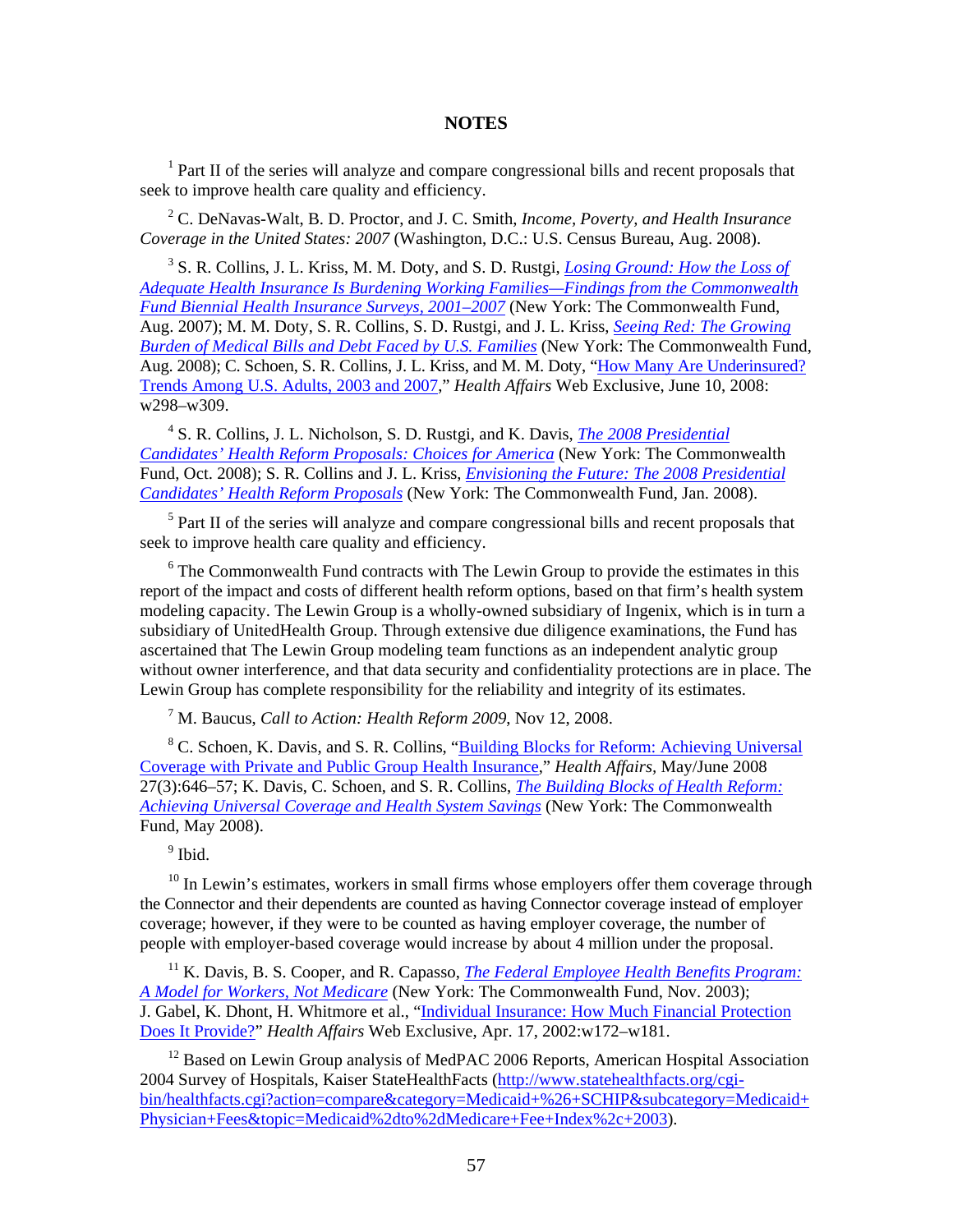<sup>13</sup> The bill's proposal to eliminate the tax reduction in the highest federal income tax bracket would provide \$18 billion in revenue to offset federal spending.

 $14$  The bill's proposal to eliminate the tax reduction in the highest federal income tax bracket would increase taxes for people in that income category by \$18 billion.

15 Congressional Budget Office, *Key Issues in Analyzing Major Health Insurance Proposals* (Washington, D.C.: CBO, Dec. 2008).

<sup>16</sup> J. Gabel, R. McDevitt, L. Gandolfo et al., "**Generosity and Adjusted Premiums in Job-**[Based Insurance: Hawaii Is Up, Wyoming Is Down,](http://www.commonwealthfund.org/publications/publications_show.htm?doc_id=371983)" *Health Affairs,* May/June 2006 25(3):832–43.

17 Kaiser Family Foundation and Health Research and Educational Trust, *Employer Health Benefits, 2008 Annual Survey* (Washington, D.C.: KFF and HRET, 2008).

<sup>18</sup> See also the Congressional Budget Office analysis of H.R. 525: Congressional Budget Office, H.R. 525 Small Business Health Fairness Act of 2005 (Washington, D.C.: CBO, Apr. 8, 2005).

19 S. H. Long and M. S. Marquis, "Pooled Purchasing: Who Are the Players?" *Health Affairs*, July/Aug. 1999 18(4):105–11; J. M. Yegian, T. C. Buchmueller, J. C. Robinson et al., *Health Insurance Purchasing Alliances for Small Firms: Lessons from the California Experience* (Oakland, Calif.: California HealthCare Foundation, May 1998).

<sup>20</sup> The Lewin Group, Cost and Coverage Impacts: Small Business Health Fairness Act of 2007, Draft Report, Nov. 13, 2008.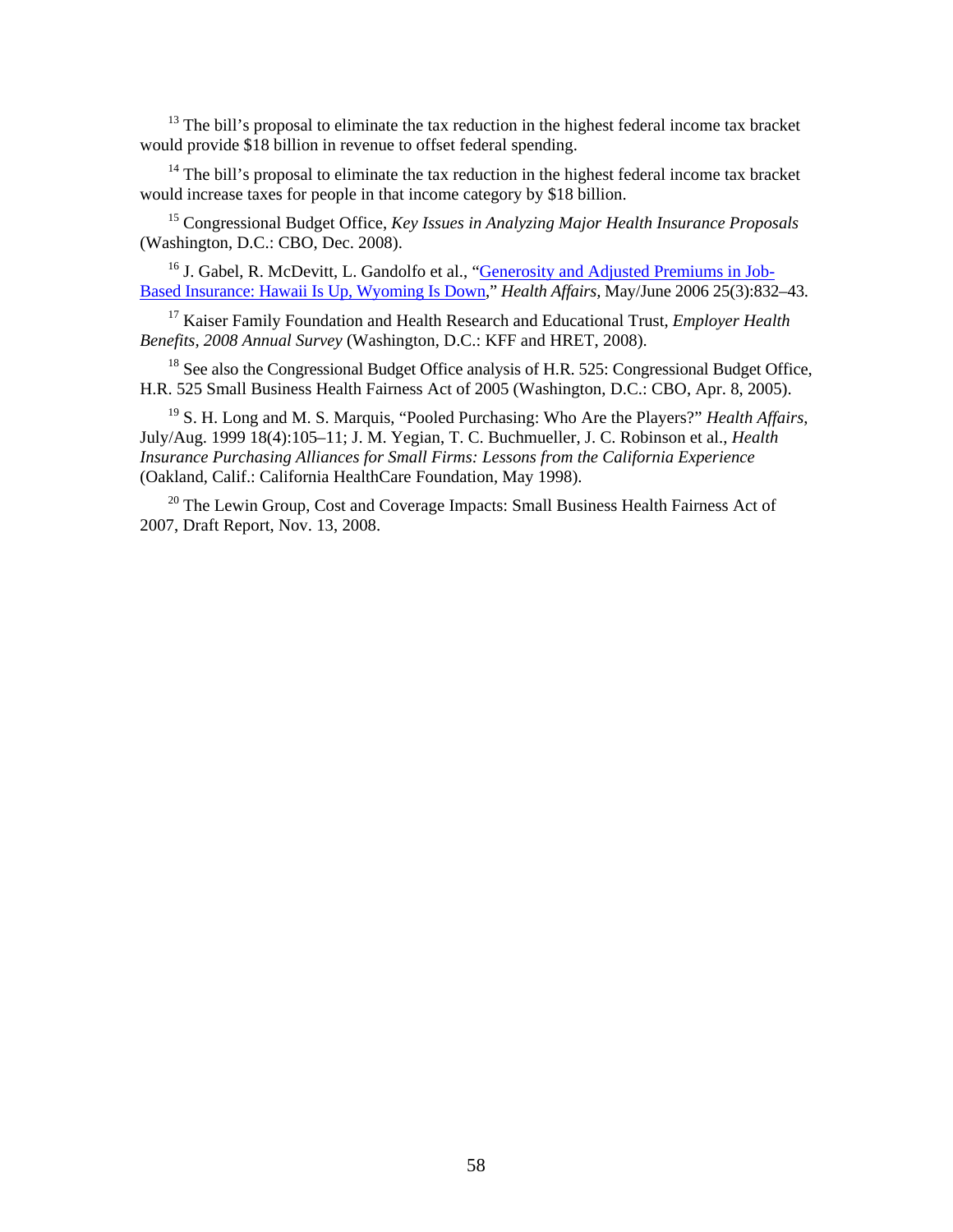## **TABLE A-1. ANALYSIS OF THE "HEALTHY AMERICANS ACT"**

| <b>Bill Name</b>                                | <b>Healthy Americans Act</b>                                                                                                                                                                                                                                                                                                                                                                                                                                                                                                                                                                                                                                                                                                                                                                                                                                                                                                                                                                                                                                                                                                                                                                                                                                                                                                                                                                                                                                                            | <b>Healthy Americans Act</b>                                                                                                                                                                                                                                                                                                                                                                                                                                                                                                                                                                                                                                                                                                                                                                                                              |
|-------------------------------------------------|-----------------------------------------------------------------------------------------------------------------------------------------------------------------------------------------------------------------------------------------------------------------------------------------------------------------------------------------------------------------------------------------------------------------------------------------------------------------------------------------------------------------------------------------------------------------------------------------------------------------------------------------------------------------------------------------------------------------------------------------------------------------------------------------------------------------------------------------------------------------------------------------------------------------------------------------------------------------------------------------------------------------------------------------------------------------------------------------------------------------------------------------------------------------------------------------------------------------------------------------------------------------------------------------------------------------------------------------------------------------------------------------------------------------------------------------------------------------------------------------|-------------------------------------------------------------------------------------------------------------------------------------------------------------------------------------------------------------------------------------------------------------------------------------------------------------------------------------------------------------------------------------------------------------------------------------------------------------------------------------------------------------------------------------------------------------------------------------------------------------------------------------------------------------------------------------------------------------------------------------------------------------------------------------------------------------------------------------------|
| <b>Bill number(s)</b>                           | S. 334                                                                                                                                                                                                                                                                                                                                                                                                                                                                                                                                                                                                                                                                                                                                                                                                                                                                                                                                                                                                                                                                                                                                                                                                                                                                                                                                                                                                                                                                                  | H.R. 3163                                                                                                                                                                                                                                                                                                                                                                                                                                                                                                                                                                                                                                                                                                                                                                                                                                 |
| <b>Bill sponsor(s)</b>                          | S. 334 is sponsored by Senator Wyden and<br>has 14 cosponsors.                                                                                                                                                                                                                                                                                                                                                                                                                                                                                                                                                                                                                                                                                                                                                                                                                                                                                                                                                                                                                                                                                                                                                                                                                                                                                                                                                                                                                          | H.R. 3163 is sponsored by Representative<br>Baird and has 3 cosponsors.                                                                                                                                                                                                                                                                                                                                                                                                                                                                                                                                                                                                                                                                                                                                                                   |
| <b>Latest Congressional</b><br>action           | S. 334 was referred to the Senate Finance<br>Committee on January 18, 2007. On April 24,<br>2008, an amendment was proposed by Senator<br>Wyden and referred to the Committee on<br>Finance. This summary incorporates the<br>provisions of that amendment.                                                                                                                                                                                                                                                                                                                                                                                                                                                                                                                                                                                                                                                                                                                                                                                                                                                                                                                                                                                                                                                                                                                                                                                                                             | H.R. 3163 was referred to the House Energy<br>and Commerce Committee Subcommittee on<br>Health, the House Committee on Ways and<br>Means, the House Oversight and Government<br>Reform Committee, and the House Education<br>and Labor Committee on July 24, 2007, and<br>was referred to its Subcommittee on Health,<br>Employment, Labor, and Pensions on<br>September 19, 2007.                                                                                                                                                                                                                                                                                                                                                                                                                                                        |
| <b>Basic structure of</b><br>coverage expansion | Requires all adults over the age of 19 to enroll<br>in health insurance coverage through state<br>Health Help Agencies (HHAs) that oversee<br>Healthy Americans Private Insurance (HAPI)<br>plans administered by private insurers.<br>Individuals could purchase a plan offered by<br>their employer (other than the federal<br>government) provided it meets HAPI plan<br>standard coverage and benefit requirements.<br>Individuals would purchase coverage directly.<br>The exclusion of employer paid health<br>insurance premiums from employees' taxable<br>incomes would be eliminated.<br>Failure to enroll in HAPI insurance would<br>result in a penalty of 115 percent of the<br>weighted average HAPI plan premium in the<br>area in which the individual resides. Persons<br>with coverage from Medicare, TRICARE, an<br>employee benefit plan through a former<br>employer, the Veterans Administration, the<br>Indian Health Service or during a 7-year<br>transition period under a qualified collective<br>bargaining agreement would be exempt.<br>Low income individuals would be eligible for<br>premium and cost-sharing subsidies. A<br>standard deduction for HAPI premiums paid<br>would be available with a phase-out for<br>persons with higher incomes. Employers<br>would be required to make "shared<br>responsibility payments" to the fund providing<br>subsidies.<br>The Federal Employees Health Benefits<br>Program (FEHBP) would be prohibited from | Identical to S. 334, except the bill would:<br>Provide a refundable tax credit for<br>$\bullet$<br>Healthy Americans Private Insurance<br>(HAPI) premiums instead of the standard<br>deduction;<br>Prevent plans from imposing more<br>$\bullet$<br>restrictive limits on substance abuse and<br>mental health benefits as compared to<br>other health benefits;<br>Allow individuals to retain coverage<br>$\bullet$<br>through qualified collective bargaining<br>agreements for up to 9 years instead of 7<br>years; and<br>Retain current Medicaid coverage<br>$\bullet$<br>options for long-term care.<br>In addition, the bill would not allow<br>employers to offer HAPI plans directly to<br>employees, i.e., if an employer wished to<br>offer a HAPI plan, it would be required to do<br>so through a Health Help Agency (HHA). |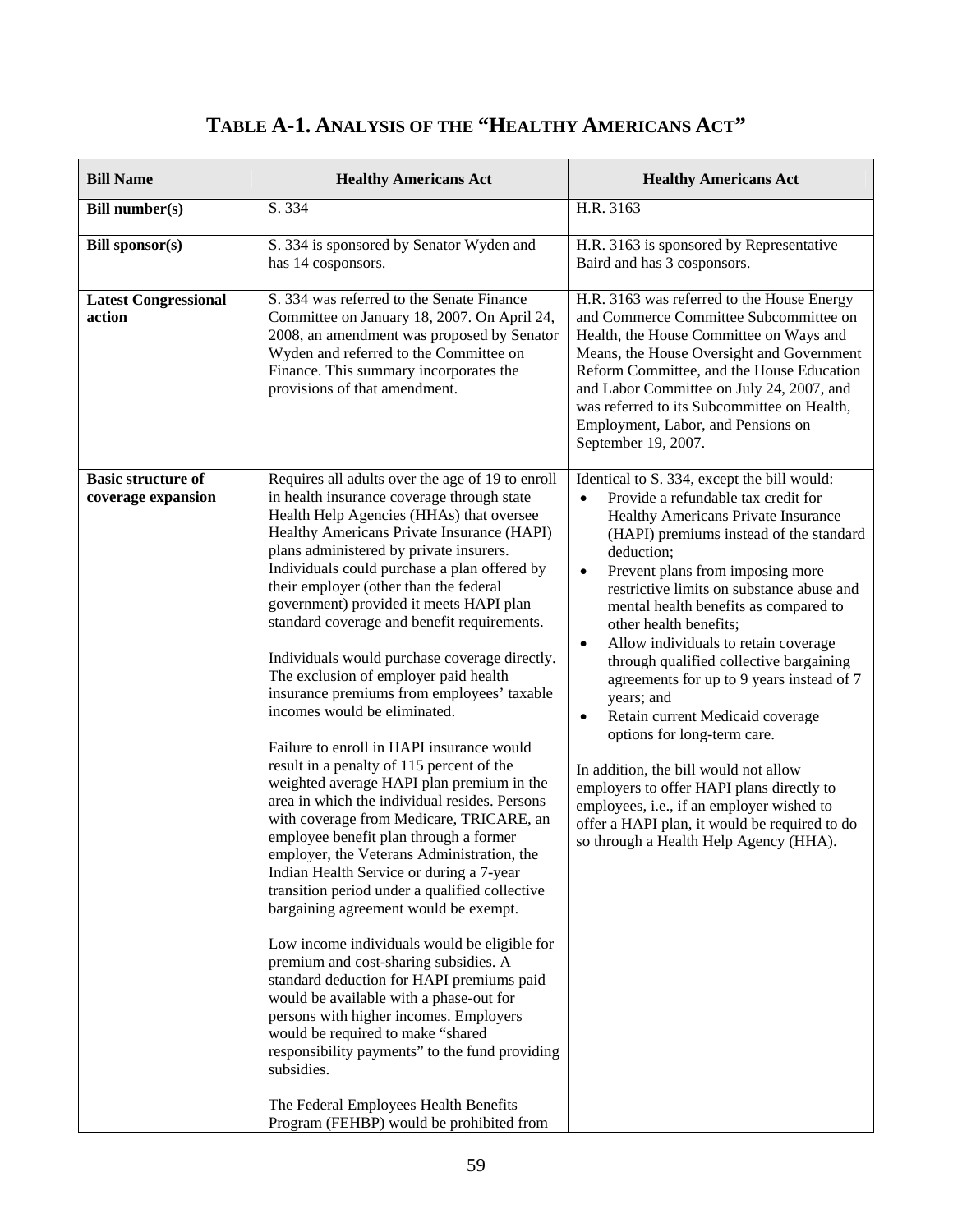| <b>Bill Name</b>                                                                     | <b>Healthy Americans Act</b>                                                                                                                                                                                                                                                                                                                                                                                                                                                                                                                                                                                          | <b>Healthy Americans Act</b>                                                                                                                                                                                                                                                                                                                                                                                                                                                                                                                                                                              |
|--------------------------------------------------------------------------------------|-----------------------------------------------------------------------------------------------------------------------------------------------------------------------------------------------------------------------------------------------------------------------------------------------------------------------------------------------------------------------------------------------------------------------------------------------------------------------------------------------------------------------------------------------------------------------------------------------------------------------|-----------------------------------------------------------------------------------------------------------------------------------------------------------------------------------------------------------------------------------------------------------------------------------------------------------------------------------------------------------------------------------------------------------------------------------------------------------------------------------------------------------------------------------------------------------------------------------------------------------|
|                                                                                      | covering any federal employees once HAPI<br>plans are in effect.                                                                                                                                                                                                                                                                                                                                                                                                                                                                                                                                                      |                                                                                                                                                                                                                                                                                                                                                                                                                                                                                                                                                                                                           |
|                                                                                      | The bill essentially substitutes coverage<br>through HAPI plans for most services<br>currently covered by Medicaid and State<br>Children's Health Insurance Program<br>(SCHIP). The Medicaid and SCHIP programs<br>would continue to cover Medicare cost-<br>sharing and supplement to HAPI plans to<br>ensure that Medicaid and SCHIP enrollees<br>(whether children, disabled or elderly) would<br>not experience a decrease in benefits by virtue<br>of the transition to HAPI plans. Certain<br>disproportionate share hospital (DSH)<br>payments would also continue.                                            |                                                                                                                                                                                                                                                                                                                                                                                                                                                                                                                                                                                                           |
|                                                                                      | States would have the option of offering the<br>type of long-term care services currently<br>covered under Medicaid under a new State<br>Choices for Long-Term Care (LTC) Program.<br>Participating states could provide LTC<br>coverage for people eligible for coverage in a<br>long-term care facility as defined by the<br>Medicaid State Plan or under a § 1115 waiver.<br>Each such LTC program would include equal<br>access to both institutional and home-based<br>services. The program also could be operated<br>through a Medicaid managed care plan on a<br>capitated basis.                             |                                                                                                                                                                                                                                                                                                                                                                                                                                                                                                                                                                                                           |
| <b>Description of affected</b><br>employers, employees<br>and individuals            | All employers, employees and individuals<br>would be affected.                                                                                                                                                                                                                                                                                                                                                                                                                                                                                                                                                        | All employers, employees and individuals<br>would be affected.                                                                                                                                                                                                                                                                                                                                                                                                                                                                                                                                            |
| Eligibility criteria for<br>small employers,<br>employees and<br>individuals         | Every citizen or permanent resident residing<br>in the U.S. or any of its territories would be<br>eligible.                                                                                                                                                                                                                                                                                                                                                                                                                                                                                                           | Every citizen or permanent resident residing<br>in the U.S. or any of its territories would be<br>eligible.                                                                                                                                                                                                                                                                                                                                                                                                                                                                                               |
| <b>Premium and cost-</b><br>sharing requirements<br>for purchasers/<br>beneficiaries | <b>Premiums and Premium Subsidies</b><br>Enrollees would be required to pay HAPI plan<br>premiums in full, but would be eligible for<br>subsidies and/or a tax deduction depending<br>upon income. Employers with ten or more<br>employees would withhold premiums from<br>paychecks. The withheld premiums would be<br>counted as wages for income and payroll tax<br>purposes.<br>Enrollees with incomes at or below 100<br>percent of the federal poverty level (FPL)<br>would be eligible for premium subsidies that<br>cover the entire premium amount when the<br>premium is less than or equal to the weighted | Similar to S. 334, except a refundable tax<br>credit for HAPI enrollees would be<br>substituted for the health care tax standard<br>deduction. The credit would be subject to<br>income limitations similar to those of S. 334.<br>The credit would not depend on the premium<br>paid.<br>The maximum amount of the credit would<br>depend upon the taxpayer's marital or<br>domestic partnership status and number of<br>dependent children and would be multiplied<br>by the "applicable fraction" in the same<br>manner as under S. 334. The credit would<br>increase for filers as MAGI rise from 100 |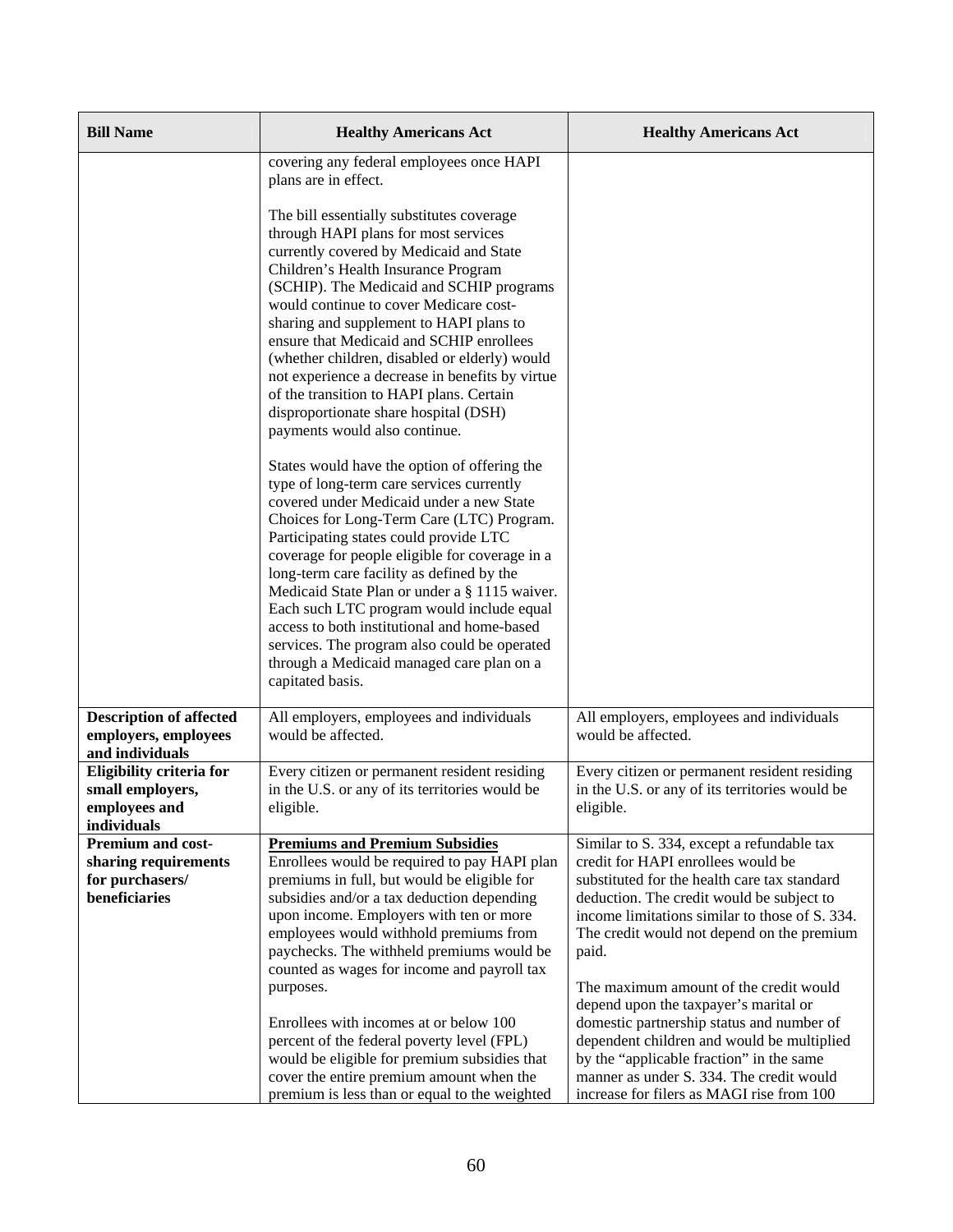| <b>Bill Name</b> | <b>Healthy Americans Act</b>                                                                                                                                                                                                                                                                                                                                                                                                                                                                                                                                                                                                                                                                                                                                                                                                                                                                                                                                                                                                                                                                       | <b>Healthy Americans Act</b>                                                                                                                                                                                                                                                                                                                                                                                                                                      |
|------------------|----------------------------------------------------------------------------------------------------------------------------------------------------------------------------------------------------------------------------------------------------------------------------------------------------------------------------------------------------------------------------------------------------------------------------------------------------------------------------------------------------------------------------------------------------------------------------------------------------------------------------------------------------------------------------------------------------------------------------------------------------------------------------------------------------------------------------------------------------------------------------------------------------------------------------------------------------------------------------------------------------------------------------------------------------------------------------------------------------|-------------------------------------------------------------------------------------------------------------------------------------------------------------------------------------------------------------------------------------------------------------------------------------------------------------------------------------------------------------------------------------------------------------------------------------------------------------------|
|                  | average of premiums for HAPI plans in the<br>"same class of coverage" as the enrollee's. <sup>2</sup><br>When an enrollee selects a more expensive<br>HAPI plan, the subsidy will equal the<br>weighted average of premiums for HAPI<br>plans in the "same class of coverage" as the<br>enrollee's.                                                                                                                                                                                                                                                                                                                                                                                                                                                                                                                                                                                                                                                                                                                                                                                                | percent to 400 percent FPL. The credit would<br>be phased-out for filers with MAGI starting at<br>\$62,500 for an individual, and \$125,000 for<br>couples filing jointly. The income-related<br>reductions in the credit would be rounded to<br>the next lowest \$50.                                                                                                                                                                                            |
|                  | Enrollees with incomes between 100 percent<br>and 400 percent FPL would be eligible for<br>premium subsidies on a sliding scale.<br>Premium subsidies would be funded by the<br>Healthy Americans Public Health Trust Fund<br>(HAPHTF).                                                                                                                                                                                                                                                                                                                                                                                                                                                                                                                                                                                                                                                                                                                                                                                                                                                            | The incomes at which the phase-out<br>disappears would depend on the taxpayer's<br>filing status, marital or domestic partnership<br>status, family size and number of dependent<br>children. Using the 2007 FPL, no credit<br>would be available to individual filers with<br>MAGI above approximately \$126,380 or joint<br>filers with two dependent children and MAGI                                                                                         |
|                  | Enrollees with incomes of more than 100<br>percent FPL could claim a health care<br>standard tax deduction for premium<br>contributions. The deduction would be<br>available in increasing amounts as premium<br>subsidies decrease. This deduction would not<br>be subject to the current 7.5 percent of<br>Adjusted Gross Income (AGI) threshold for<br>health care expenditures. The deduction<br>would be the lesser of the annual premium<br>paid or a newly-created health care standard<br>deduction. The standard deduction would be<br>multiplied by an "applicable fraction" that<br>would vary based upon modified adjusted<br>gross income (MAGI) in relation to the FPL<br>and family or household size as it affects FPL<br>for the taxpayer. The applicable fraction<br>varies from 0 for filers with MAGI of 100<br>percent FPL to 1 for filers with MAGI of 400<br>percent FPL or more. Thus, the maximum<br>available health care standard deduction<br>amount—assuming such amount exceeded the<br>applicable HAPI premium-would vary<br>depending upon a taxpayer's marital or | above approximately \$250,800.<br>All employers would be required to withhold<br>wages for the purposes of forwarding HAPI<br>premiums to the HHA.<br>Beginning in 2010, both the MAGI thresholds<br>and the maximum credit amounts would be<br>inflation-adjusted annually to the nearest \$50<br>with a base year of 2008. However, the \$50<br>rounding factor used in computing the credit<br>reduction or MAGI threshold would not be<br>inflation adjusted. |
|                  | domestic partnership status, family size and<br>number of dependent children.<br>The deduction would be phased out starting<br>with modified adjusted gross income (MAGI)<br>of \$62,500 for an individual (\$125,000 for<br>taxpayers filing jointly). The income-related<br>reductions in the deduction are rounded to the<br>next lowest \$1,000. Using the 2007 FPL, no<br>deduction would be available to individual<br>filers with MAGI above approximately<br>\$135,110 or joint filers with 2 dependent<br>children and MAGI above approximately                                                                                                                                                                                                                                                                                                                                                                                                                                                                                                                                           |                                                                                                                                                                                                                                                                                                                                                                                                                                                                   |

<span id="page-78-0"></span><sup>&</sup>lt;sup>2</sup> Classes of coverage are: individuals; couples without dependent children; individuals with dependent children; and couples with dependent children.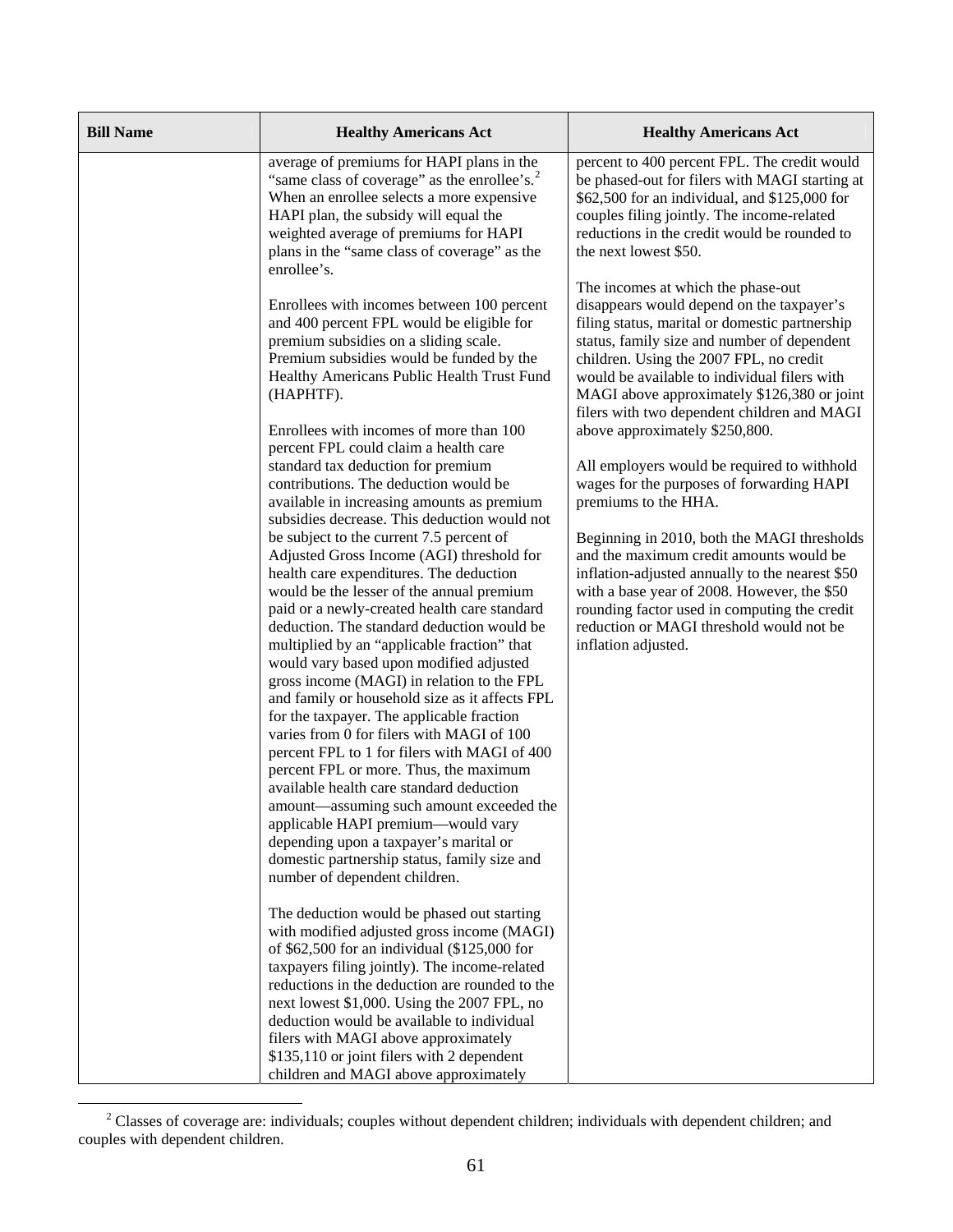| <b>Bill Name</b>                                                                                    | <b>Healthy Americans Act</b>                                                                                                                                                                                                                                                                                                                                                                                                                                                      | <b>Healthy Americans Act</b>                                                                                                                                                                                                                                                                                                     |
|-----------------------------------------------------------------------------------------------------|-----------------------------------------------------------------------------------------------------------------------------------------------------------------------------------------------------------------------------------------------------------------------------------------------------------------------------------------------------------------------------------------------------------------------------------------------------------------------------------|----------------------------------------------------------------------------------------------------------------------------------------------------------------------------------------------------------------------------------------------------------------------------------------------------------------------------------|
|                                                                                                     | \$255,700. The income levels at which the<br>phase-out is complete would vary slightly,<br>based on the taxpayer's filing status, marital<br>or domestic partnership status, family or<br>household size and number of dependent<br>children.                                                                                                                                                                                                                                     |                                                                                                                                                                                                                                                                                                                                  |
|                                                                                                     | Beginning in 2010, the standard deduction and<br>MAGI dollar phase-out thresholds would be<br>inflation-adjusted using the consumer price<br>index with the base year set at 2008 and<br>rounded to the nearest \$50 and \$1,000,<br>respectively. However, the rounding<br>adjustments to the deduction and threshold<br>amounts would not be inflation-adjusted.                                                                                                                |                                                                                                                                                                                                                                                                                                                                  |
|                                                                                                     | MAGI would be calculated as AGI plus any<br>tax-exempt interest earned during a taxable<br>year and any social security or railroad<br>retirement benefits, but would not include<br>U.S. savings bond income used to pay<br>educational expenses, adoption expenses paid<br>by an employer, "income attributable to<br>domestic production activities," interest on<br>education loans, tuition and related expenses<br>or income earned abroad or in territories of<br>the U.S. |                                                                                                                                                                                                                                                                                                                                  |
|                                                                                                     | <b>Cost-Sharing and Cost-Sharing Subsidies</b><br>Coinsurance, copayments and deductibles<br>could be similar to those of the FEHBP Blue<br>Cross Blue Shield Standard Plan as of Jan. 1,<br>2007, except that no such contributions would<br>be required for preventive benefits, early<br>disease detection or chronic care.                                                                                                                                                    |                                                                                                                                                                                                                                                                                                                                  |
|                                                                                                     | Enrollees below 100 percent FPL would be<br>eligible for full cost-sharing subsidies.<br>Enrollees at or above 100 percent FPL would                                                                                                                                                                                                                                                                                                                                              |                                                                                                                                                                                                                                                                                                                                  |
|                                                                                                     | be eligible for cost-sharing subsidies at the<br>discretion of the HHA. The bill does not<br>explicitly state what criteria would be used to<br>determine eligibility for such subsidies.                                                                                                                                                                                                                                                                                         |                                                                                                                                                                                                                                                                                                                                  |
| <b>Requirements for</b><br>private insurers, health<br>plans or other entities<br>offering coverage | <b>Benefits</b><br>Plans would have to be actuarially equivalent<br>or greater in value than the FEHBP Blue<br>Cross Blue Shield Standard Plan as of January<br>1, 2007 and must also:<br>Include wellness program benefits and<br>$\bullet$<br>incentives to promote the use of such<br>programs;<br>Include coverage for catastrophic medical<br>$\bullet$<br>events that result in out-of-pocket costs                                                                         | Similar to S. 334, but the bill would expand<br>existing mental health benefit parity<br>provisions by preventing plans from imposing<br>more restrictive limits on substance abuse and<br>mental health benefits as compared to other<br>health benefits.<br>This bill would not eliminate "fictitious"<br>group" prohibitions. |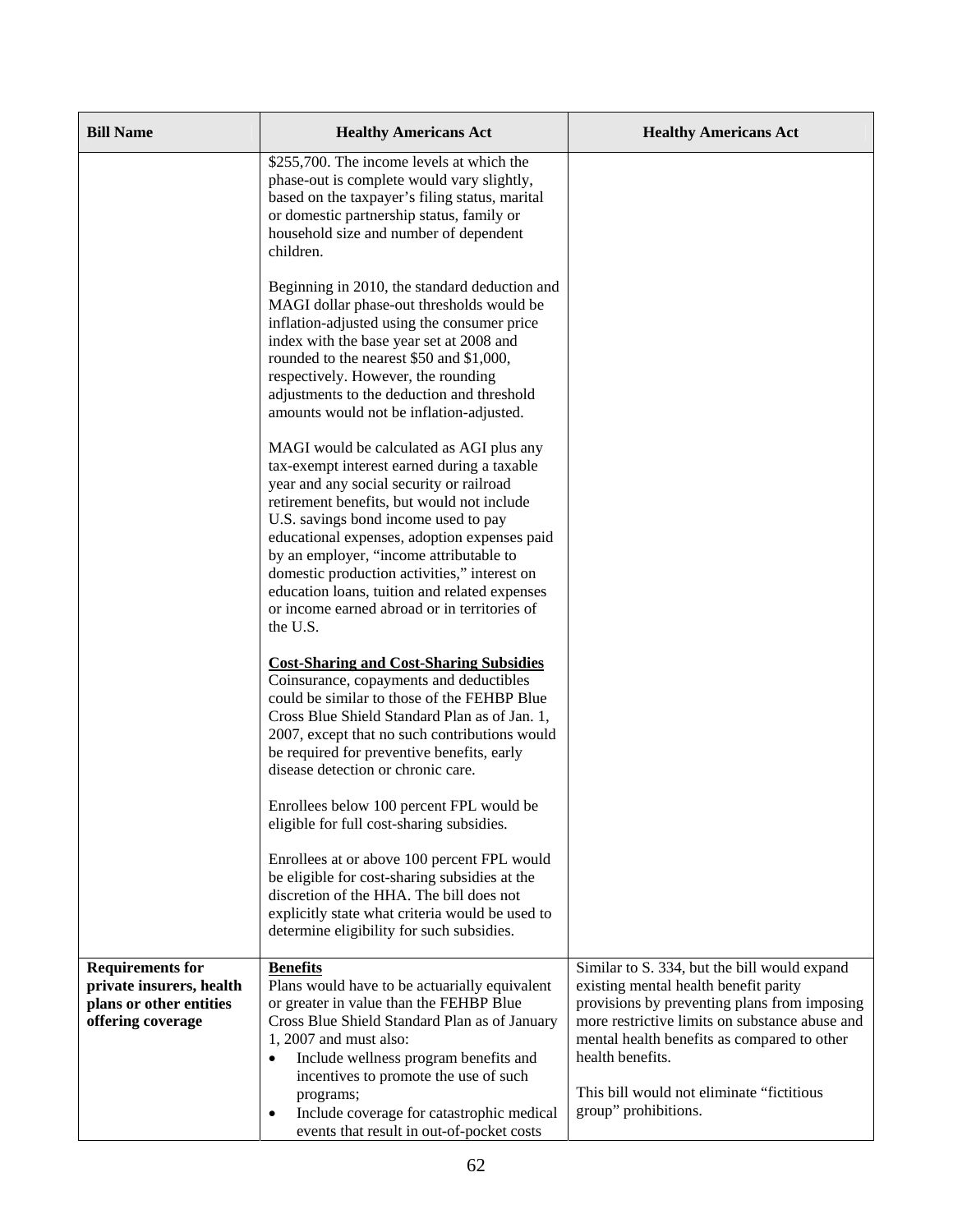| <b>Bill Name</b> | <b>Healthy Americans Act</b>                                                                                                                                                                                                                                                                                                                                                                                                                                                                                                                                                                                                                                                                                                                                                                                                                                              | <b>Healthy Americans Act</b>                                                                                                                                                                     |
|------------------|---------------------------------------------------------------------------------------------------------------------------------------------------------------------------------------------------------------------------------------------------------------------------------------------------------------------------------------------------------------------------------------------------------------------------------------------------------------------------------------------------------------------------------------------------------------------------------------------------------------------------------------------------------------------------------------------------------------------------------------------------------------------------------------------------------------------------------------------------------------------------|--------------------------------------------------------------------------------------------------------------------------------------------------------------------------------------------------|
|                  | for an individual or family if lifetime<br>expenditure limits are exhausted;<br>Allow enrollees to select a primary care<br>٠<br>provider (a health home) who is not<br>necessarily a physician, and publish data<br>on how many enrollees have done so;<br>Make available for each enrollee an initial<br>$\bullet$<br>physical and care plan and require<br>enrollees to develop a care plan upon the<br>first visit with a primary care provider;<br>Provide for mental health financial<br>$\bullet$<br>benefit parity as provided under existing<br>law applicable to group health plans; and<br>Provide early disease detection and<br>$\bullet$<br>prevention benefits and chronic care<br>without coinsurance or deductibles.<br>All requirements would be subject to the<br>Department of Health and Human Services'<br>(HHS') guidelines, which would be issued | HAPI plans would have to pay non-defective<br>claims within 45 days of receipt, and<br>increased detail would be required on the<br>claim form as compared to the Senate version<br>of the bill. |
|                  | within one year of enactment of the bill.<br><b>Premiums</b><br>Premiums would be established for at least<br>four classes of purchasers: unmarried<br>individuals without dependents;<br>married/domestic partner couples without<br>dependents; unmarried individuals with<br>dependents; and married/domestic partner<br>couples with dependents.<br>Premiums would be set by HAPI plan<br>insurers, and the state could, at its discretion,<br>allow insurers to adjust premiums only to<br>account for geography, tobacco use or family<br>size. A HAPI plan would be permitted to<br>adjust premiums downward for enrollees who<br>participate in preventive health or wellness                                                                                                                                                                                     |                                                                                                                                                                                                  |
|                  | programs.<br>Insurers other than self-insured employers<br>offering a HAPI plan would not be permitted<br>to adjust premiums based upon age, gender,<br>industry, health status or claims experience.<br>Self-insured employers would be "subject to a<br>risk adjustment mechanism used to spread risk<br>across all health plans."<br>Premium discounts could be provided for<br>enrollee and dependent participation in<br>prevention/wellness activities.<br>Compliance with loss ratios established by<br>HHS would be required.                                                                                                                                                                                                                                                                                                                                     |                                                                                                                                                                                                  |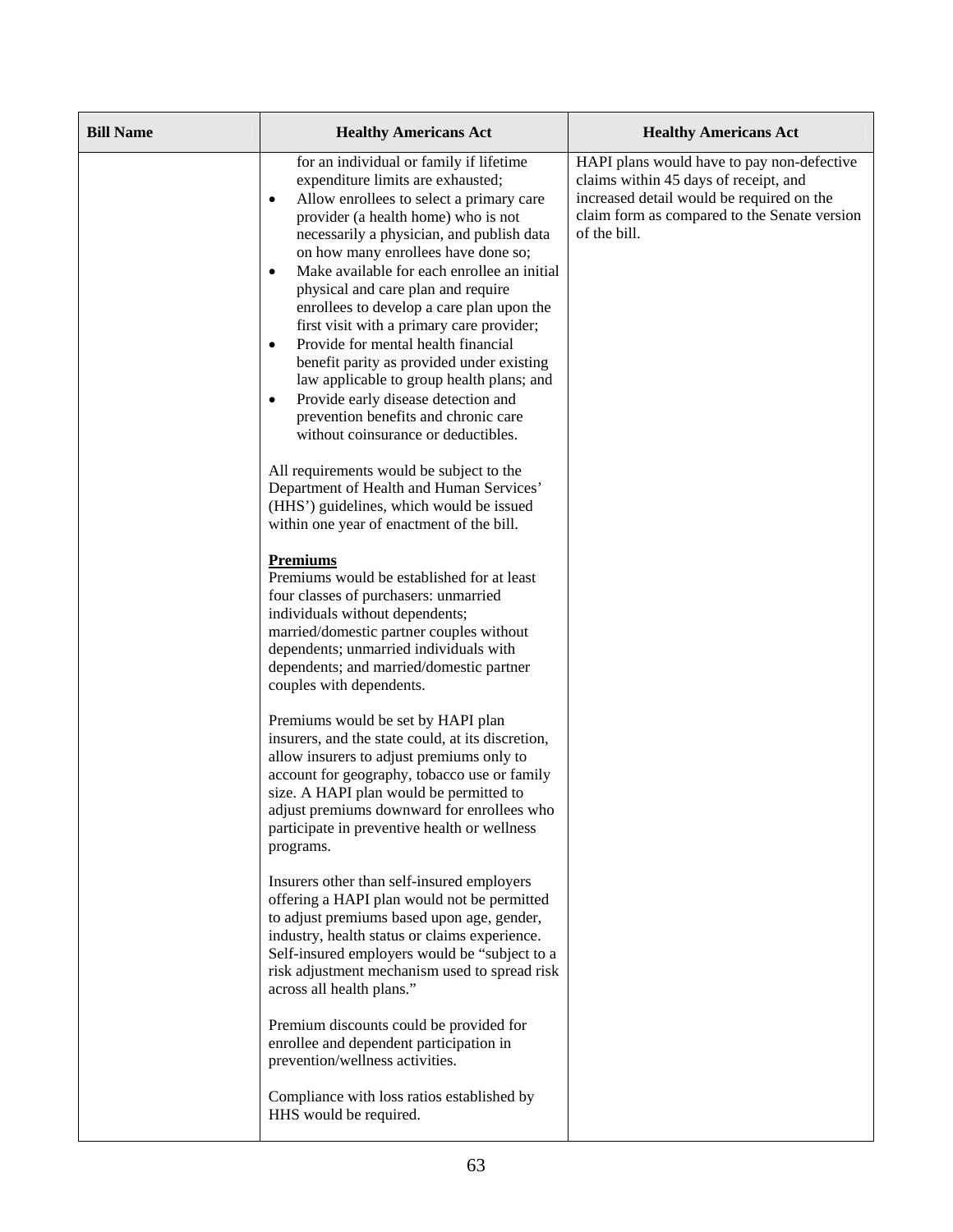| <b>Bill Name</b>                           | <b>Healthy Americans Act</b>                                                                                                                                                                                                                                                                                                                                                                                                                                                                                                                                                                                                                                                                                                                                                                                                                                                                        | <b>Healthy Americans Act</b>                                                                                                                                                                                                                                                              |
|--------------------------------------------|-----------------------------------------------------------------------------------------------------------------------------------------------------------------------------------------------------------------------------------------------------------------------------------------------------------------------------------------------------------------------------------------------------------------------------------------------------------------------------------------------------------------------------------------------------------------------------------------------------------------------------------------------------------------------------------------------------------------------------------------------------------------------------------------------------------------------------------------------------------------------------------------------------|-------------------------------------------------------------------------------------------------------------------------------------------------------------------------------------------------------------------------------------------------------------------------------------------|
|                                            | An additional amount to reimburse HHAs for<br>administrative costs would be incorporated<br>into the administrative component of<br>premiums.                                                                                                                                                                                                                                                                                                                                                                                                                                                                                                                                                                                                                                                                                                                                                       |                                                                                                                                                                                                                                                                                           |
|                                            | <b>State Preemption</b><br>The legislation would:<br>Preempt state benefit mandate laws that<br>would otherwise affect HAPI plans; and<br>Eliminate "fictitious group prohibitions."<br>$\bullet$                                                                                                                                                                                                                                                                                                                                                                                                                                                                                                                                                                                                                                                                                                   |                                                                                                                                                                                                                                                                                           |
|                                            | Other<br>Insurers would be required to:<br>Demonstrate quality and cost efficiency<br>$\bullet$<br>incentives in their reimbursement<br>methodologies;<br>Implement electronic personal health<br>$\bullet$<br>records for each enrollee unless the<br>enrollee opts-out;<br>Utilize common claims forms;<br>$\bullet$<br>Require hospitals to inform enrollees of<br>$\bullet$<br>bills exceeding \$5,000 regardless of the<br>enrollee's liability;<br>Make publicly accessible provider cost<br>$\bullet$<br>and quality reports;<br>Report plan features to the HHA in a<br>$\bullet$<br>standardized language and format; and<br>Pay the administrative fee assessed by the<br>$\bullet$<br>HHA of each state in which the insurer<br>offers a HAPI plan.                                                                                                                                      |                                                                                                                                                                                                                                                                                           |
| <b>Incentives and federal</b><br>subsidies | Income-related subsidies for premiums and<br>cost-sharing would be fully federally-funded.<br>HHAs would be required to make risk-<br>adjusted payments to all insurers and<br>employers offering a HAPI plan in the state to<br>account for the specific population covered by<br>the plan.<br>Federal bonus payments would be paid to<br>states that implement medical malpractice tort<br>reform, which would require a plaintiff to<br>submit a complaint to a panel of legal and<br>medical experts prior to filing suit, increase<br>the plaintiff's burden of proof in court, and<br>may subject to sanctions attorneys who<br>repeatedly file frivolous suits, among other<br>requirements. The states would be required to<br>use the bonus payments to carry out activities<br>related to disease and illness prevention and to<br>provide enhanced health care services for<br>children. | Similar to S. 334, but the bill does not include<br>medical malpractice reform bonus payments<br>and would extend the employer tax credit<br>look back period to four years prior to<br>enactment of the bill.<br>HHAs would not make risk-adjusted<br>payments to insurers or employers. |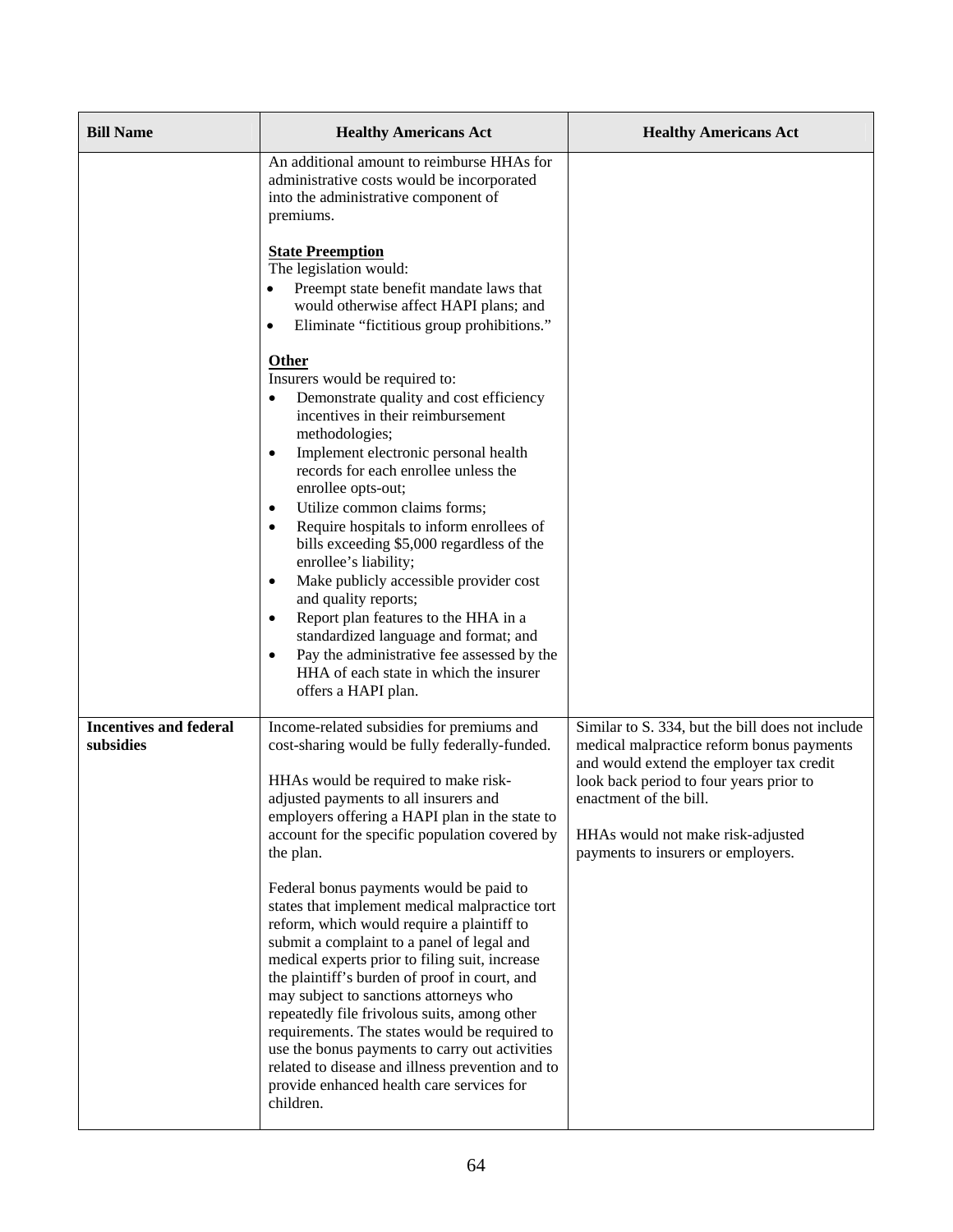| <b>Bill Name</b>                                                    | <b>Healthy Americans Act</b>                                                                                                                                                                                                                                                                                                                                                                                                                                                                                              | <b>Healthy Americans Act</b>                                                                                                                                                                                                                                                                                                                                                                                                                     |
|---------------------------------------------------------------------|---------------------------------------------------------------------------------------------------------------------------------------------------------------------------------------------------------------------------------------------------------------------------------------------------------------------------------------------------------------------------------------------------------------------------------------------------------------------------------------------------------------------------|--------------------------------------------------------------------------------------------------------------------------------------------------------------------------------------------------------------------------------------------------------------------------------------------------------------------------------------------------------------------------------------------------------------------------------------------------|
|                                                                     | The Secretary of the Treasury would be<br>authorized, but not required, to provide a tax<br>credit to employers who offered health<br>insurance benefits "greater than the 80th<br>percentile of the national average" in the two<br>years preceding the enactment of the bill.                                                                                                                                                                                                                                           |                                                                                                                                                                                                                                                                                                                                                                                                                                                  |
|                                                                     | The bill would effectively terminate Medicaid<br>and SCHIP coverage except for certain services,<br>would terminate the Medicare DSH program<br>and would reduce by 90 percent the funding<br>available for the Medicaid DSH program.                                                                                                                                                                                                                                                                                     |                                                                                                                                                                                                                                                                                                                                                                                                                                                  |
|                                                                     | An amount equal to current levels of Medicare<br>DSH payments (inflation-adjusted going<br>forward) would be directed to "strengthen the<br>financial solvency of" the Hospital Insurance<br>Trust Fund on an annual basis.                                                                                                                                                                                                                                                                                               |                                                                                                                                                                                                                                                                                                                                                                                                                                                  |
|                                                                     | Ninety percent of the former federal share of<br>Medicaid DSH funds (to be frozen at current<br>levels and inflation adjusted going forward)<br>would be directed to the HAPHTF to be used<br>for premium and deductible/coinsurance<br>subsidies and bonus payments to states for<br>medical malpractice litigation reform. Any<br>excess funds during a federal fiscal year<br>would be used to reduce any federal budget<br>deficit, and any additional excess would be<br>transferred to the general fund of the U.S. |                                                                                                                                                                                                                                                                                                                                                                                                                                                  |
|                                                                     | Treasury.<br>Potential shortfalls in the HAPHTF are not<br>addressed explicitly. However, the general<br>appropriations clause of the bill would allow<br>appropriations to cover any such shortfalls.                                                                                                                                                                                                                                                                                                                    |                                                                                                                                                                                                                                                                                                                                                                                                                                                  |
| <b>Administration and</b><br>oversight of the<br>coverage expansion | The HAPI plans would be administered by a<br>HHA in each state, Washington, D.C., Puerto<br>Rico and all U.S. territories.<br>The HHAs would work in conjunction with<br>HHS to determine a variety of policies.                                                                                                                                                                                                                                                                                                          | In addition to the requirements of S. 334, this<br>bill would require HHAs to offer at least one<br>additional HAPI plan that includes coverage<br>for additional benefits, items or services<br>besides the standardized benefits, items or<br>services offered by the other two mandatory<br>HAPI plans.                                                                                                                                       |
|                                                                     | At least two HAPI plans would be required to<br>be available in each coverage area (which can<br>be smaller than a state). If there are not two<br>plans available, an enrollee would be able to<br>choose a fallback plan in that area<br>administered by HHS. HHAs also may offer<br>at least one additional HAPI plan that includes<br>coverage for additional benefits, items or<br>services besides the standardized benefits,<br>items or services offered by the other two<br>mandatory HAPI plans.                | The bill would establish an Advisory<br>Committee that would issue annual reports to<br>recommend modifications to HAPI plans. The<br>first annual report would be issued at the end<br>of the fourth calendar year after enactment of<br>the bill. Additionally, the Advisory<br>Committee, by the end of the second calendar<br>year after enactment of the bill, would issue a<br>report on standardization of HAPI plan<br>enrollment forms. |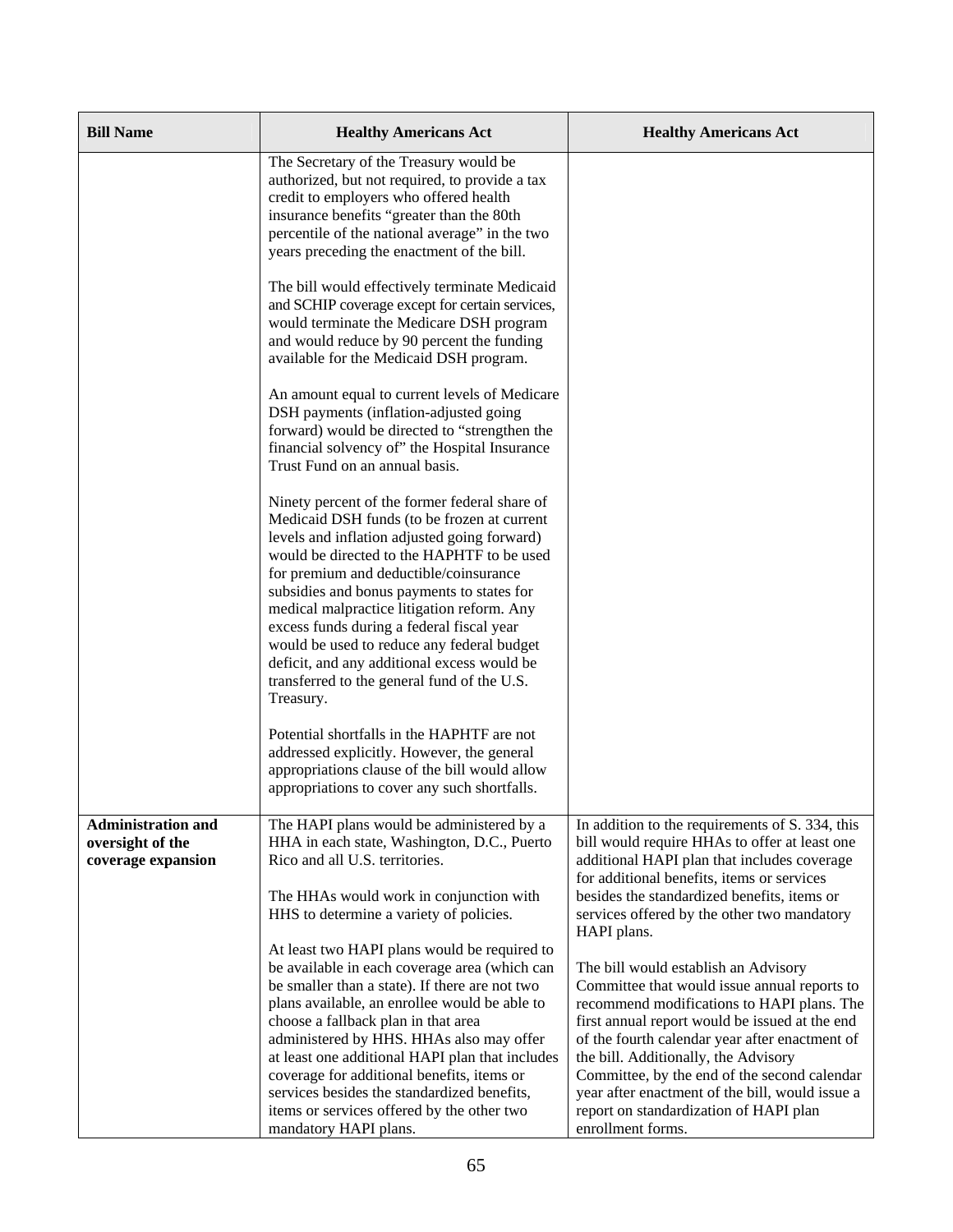| <b>Bill Name</b> | <b>Healthy Americans Act</b>                                                                                                                                                                                                                                                                                                                                                                                                                                                                                                                                                                                                                                                                                                                                                                                                                                                                                                                                                                                                                                                                                                                                                                                                                                                                                                                                                                                                                                                                                                                                                                                                                                                                                                                                                                                                                                                                                                                                                                                                                                                                      | <b>Healthy Americans Act</b>                                                                                                                                                                                                                                                                                                                                                                                                                                                                                                                                                                                                                                                                                                                                                                                                                                                                                                                                                                                                                                                                                                                                                                                                                                                                                                             |
|------------------|---------------------------------------------------------------------------------------------------------------------------------------------------------------------------------------------------------------------------------------------------------------------------------------------------------------------------------------------------------------------------------------------------------------------------------------------------------------------------------------------------------------------------------------------------------------------------------------------------------------------------------------------------------------------------------------------------------------------------------------------------------------------------------------------------------------------------------------------------------------------------------------------------------------------------------------------------------------------------------------------------------------------------------------------------------------------------------------------------------------------------------------------------------------------------------------------------------------------------------------------------------------------------------------------------------------------------------------------------------------------------------------------------------------------------------------------------------------------------------------------------------------------------------------------------------------------------------------------------------------------------------------------------------------------------------------------------------------------------------------------------------------------------------------------------------------------------------------------------------------------------------------------------------------------------------------------------------------------------------------------------------------------------------------------------------------------------------------------------|------------------------------------------------------------------------------------------------------------------------------------------------------------------------------------------------------------------------------------------------------------------------------------------------------------------------------------------------------------------------------------------------------------------------------------------------------------------------------------------------------------------------------------------------------------------------------------------------------------------------------------------------------------------------------------------------------------------------------------------------------------------------------------------------------------------------------------------------------------------------------------------------------------------------------------------------------------------------------------------------------------------------------------------------------------------------------------------------------------------------------------------------------------------------------------------------------------------------------------------------------------------------------------------------------------------------------------------|
|                  | The legislation would establish an Advisory<br>Committee that would issue annual reports to<br>recommend modifications to HAPI plans. The<br>first annual report would be issued at the end<br>of the second calendar year after enactment of<br>the bill.                                                                                                                                                                                                                                                                                                                                                                                                                                                                                                                                                                                                                                                                                                                                                                                                                                                                                                                                                                                                                                                                                                                                                                                                                                                                                                                                                                                                                                                                                                                                                                                                                                                                                                                                                                                                                                        |                                                                                                                                                                                                                                                                                                                                                                                                                                                                                                                                                                                                                                                                                                                                                                                                                                                                                                                                                                                                                                                                                                                                                                                                                                                                                                                                          |
| <b>Financing</b> | The program would be financed through<br>premiums paid by individuals, employer<br>payments and federal subsidies. In addition to<br>reallocating money from the current Medicaid<br>DSH program, there would be an open-ended<br>federal appropriation to help fund the<br>premium subsidies.<br>Employers would be required to make shared<br>responsibility payments. These payments<br>would equal between 2 percent and 25 percent<br>of the national average HAPI plan premium<br>for each employed enrollee on a sliding-scale<br>based on the number of employees employed<br>by the employer, the employer's revenue per<br>employee relative to other employers, and<br>whether the employer is a not-for profit<br>organization, state or local government, or<br>"any other type of entity for which the<br>Secretary of HHS determines that calculating<br>revenue per employee is not appropriate." The<br>employer contributions would not be included<br>in the computation of an employee's gross<br>income, and would not be considered "wages"<br>for the purposes of the payroll tax.<br>For each of the first two years during which<br>HAPI plans would be in effect, employers<br>may be required to make transitional<br>payments to the U.S. Treasury. For employers<br>contributing to employees' health care<br>coverage premiums before enactment of the<br>bill, transitional payments would be zero if the<br>employer increased employee salaries by at<br>least the designated employee health<br>insurance premium amount, which is the<br>amount of the employer's yearly premium<br>contributions in either the year prior to<br>enactment of the bill or the year prior to the<br>effective date of the provision, whichever is<br>greater. Otherwise, these employers would<br>pay to the U.S. Treasury the difference<br>between those premium contributions in the<br>year prior to the bill and the increase in<br>employee salaries in each subsequent year.<br>Employers who before the enactment of the<br>bill did not contribute to health insurance | Similar to S. 334, but transitional payment<br>provisions for employers previously<br>contributing to health care coverage would be<br>effective for the first four years of the<br>program. Those employers would make<br>payments to the extent that the designated<br>employee health insurance premium amount<br>exceeds the employer's salary increases over<br>the year prior to the year in which HAPI plans<br>went into effect.<br>During this four-year transition period, any<br>employer salary increases made pursuant to<br>this provision would not be treated as income<br>or taken into account for the purposes of<br>determining a receiving individual's<br>eligibility for benefits or assistance under any<br>government program. The definition of<br>designated employee health insurance<br>premium amount is identical to that in S. 334.<br>Large employers with revenue per employee<br>in the $60th$ percentile or above that did not<br>provide coverage on the day before the<br>enactment of the bill would be required to<br>make additional contributions for the first<br>four years that HAPI plans would be in effect.<br>For employers not offering coverage on the<br>day before the date of enactment of the bill,<br>transitional payments would be made in the<br>same manner as under S. 334. |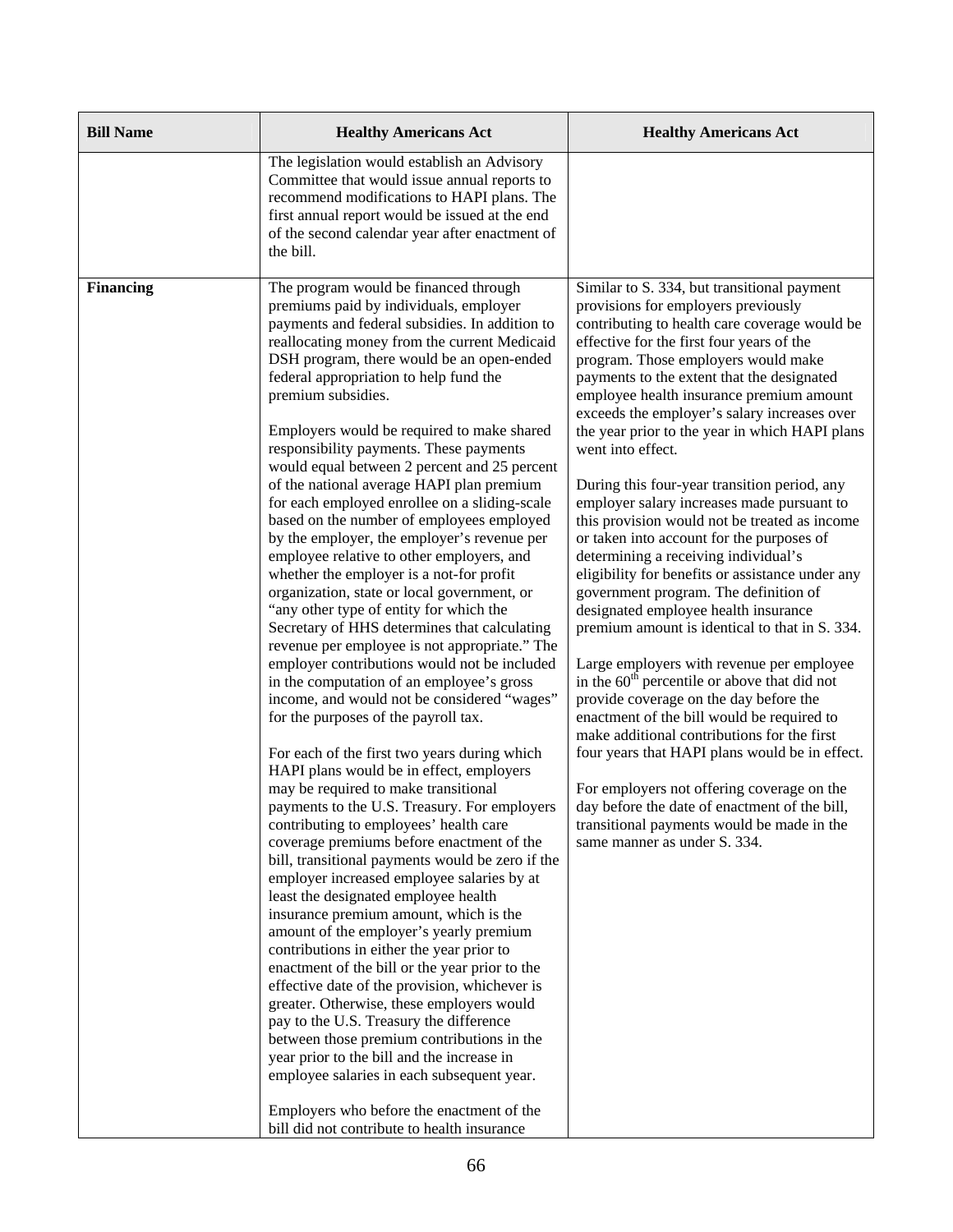| <b>Bill Name</b>                   | <b>Healthy Americans Act</b>                                                                                                                                                                                                                                                                                                                                                                                                                                                                                                                                                                                                                                                                                                                                                                                                                                                                                                                                                                                                                                                                                                                                                                                                                                                                                                                                                                                                                                                                                                                                                                                                                                                           | <b>Healthy Americans Act</b>                                                                                                                                                                                                                                                                                                                                                                                                                                                                                                                                                                                                                                                            |
|------------------------------------|----------------------------------------------------------------------------------------------------------------------------------------------------------------------------------------------------------------------------------------------------------------------------------------------------------------------------------------------------------------------------------------------------------------------------------------------------------------------------------------------------------------------------------------------------------------------------------------------------------------------------------------------------------------------------------------------------------------------------------------------------------------------------------------------------------------------------------------------------------------------------------------------------------------------------------------------------------------------------------------------------------------------------------------------------------------------------------------------------------------------------------------------------------------------------------------------------------------------------------------------------------------------------------------------------------------------------------------------------------------------------------------------------------------------------------------------------------------------------------------------------------------------------------------------------------------------------------------------------------------------------------------------------------------------------------------|-----------------------------------------------------------------------------------------------------------------------------------------------------------------------------------------------------------------------------------------------------------------------------------------------------------------------------------------------------------------------------------------------------------------------------------------------------------------------------------------------------------------------------------------------------------------------------------------------------------------------------------------------------------------------------------------|
|                                    | costs would phase-in their shared<br>responsibility payments over two years,<br>making one-third the required payment in the<br>first year and two-thirds the required payment<br>in the second year, and then begin to make the<br>full shared responsibility payments in the third<br>year.                                                                                                                                                                                                                                                                                                                                                                                                                                                                                                                                                                                                                                                                                                                                                                                                                                                                                                                                                                                                                                                                                                                                                                                                                                                                                                                                                                                          |                                                                                                                                                                                                                                                                                                                                                                                                                                                                                                                                                                                                                                                                                         |
| <b>Key implementation</b><br>dates | Most provisions of the bill would be effective<br>within two years after enactment.                                                                                                                                                                                                                                                                                                                                                                                                                                                                                                                                                                                                                                                                                                                                                                                                                                                                                                                                                                                                                                                                                                                                                                                                                                                                                                                                                                                                                                                                                                                                                                                                    | Most provisions of the bill would be effective<br>within four years of enactment.                                                                                                                                                                                                                                                                                                                                                                                                                                                                                                                                                                                                       |
| Other key elements of<br>the bill  | With respect to Medicare, the bill would:<br>Permit Medicare hospice beneficiaries to<br>$\bullet$<br>receive curative care and would introduce<br>additional educational and support<br>resources for beneficiaries regarding end-<br>of-life care;<br>Allow Medicare Part B premiums to be<br>$\bullet$<br>adjusted to reward Medicare beneficiary<br>healthy behavior;<br>Enable Medicare, outside of the Medicare<br>$\bullet$<br>Advantage program, to pay for certain<br>primary care services to monitor and<br>coordinate a beneficiary's care;<br>Implement a chronic care program<br>$\bullet$<br>designed to address the five chronic<br>conditions most prevalent among<br>Medicare beneficiaries;<br>Require HHS to negotiate drug prices for<br>$\bullet$<br>fallback plans, and upon request of an<br>MA-PD plan, to participate in that plan's<br>negotiation of drug prices; and<br>Allow beneficiaries to change Part D<br>$\bullet$<br>plans upon reaching the gap in coverage,<br>regardless of whether the gap is reached<br>during an open enrollment period, if the<br>plan to which the beneficiary is switching<br>provides coverage in the gap.<br>Tax deductions for pharmaceutical advertising<br>under certain circumstances would be<br>prohibited.<br>The bill would introduce optional New Drug<br>Application (NDA) and Investigational New<br>Drug (IND) data submissions for drugs and<br>devices that could extend market exclusivity<br>by six months for certain drugs <sup>3</sup> and patent<br>protection by two years for medical devices.<br>To qualify for the extended market exclusivity<br>or patent protection, the data would need to | Similar to S. 334, but the bill would not<br>amend the Medicare hospice benefit or<br>expand end-of-life care education or support.<br>In addition, the bill would not change the<br>Medicare Part D outpatient prescription drug<br>benefit.<br>The bill would allow HAPI plan<br>reimbursement for school-based health<br>centers, but would not include a grant<br>program for those centers.<br>The bill would expand the scope and budget<br>authorization for HHS to study the<br>comparative effectiveness of federal health<br>care programs, including HAPI plans.<br>The bill would not deem medical records to<br>be the property of the individual to whom<br>they pertain. |

<span id="page-84-0"></span><sup>&</sup>lt;sup>3</sup> By its terms, § 505A(b) applies only to NDAs filed on or before October 1, 2007. *See* 21 U.S.C. § 355a(n).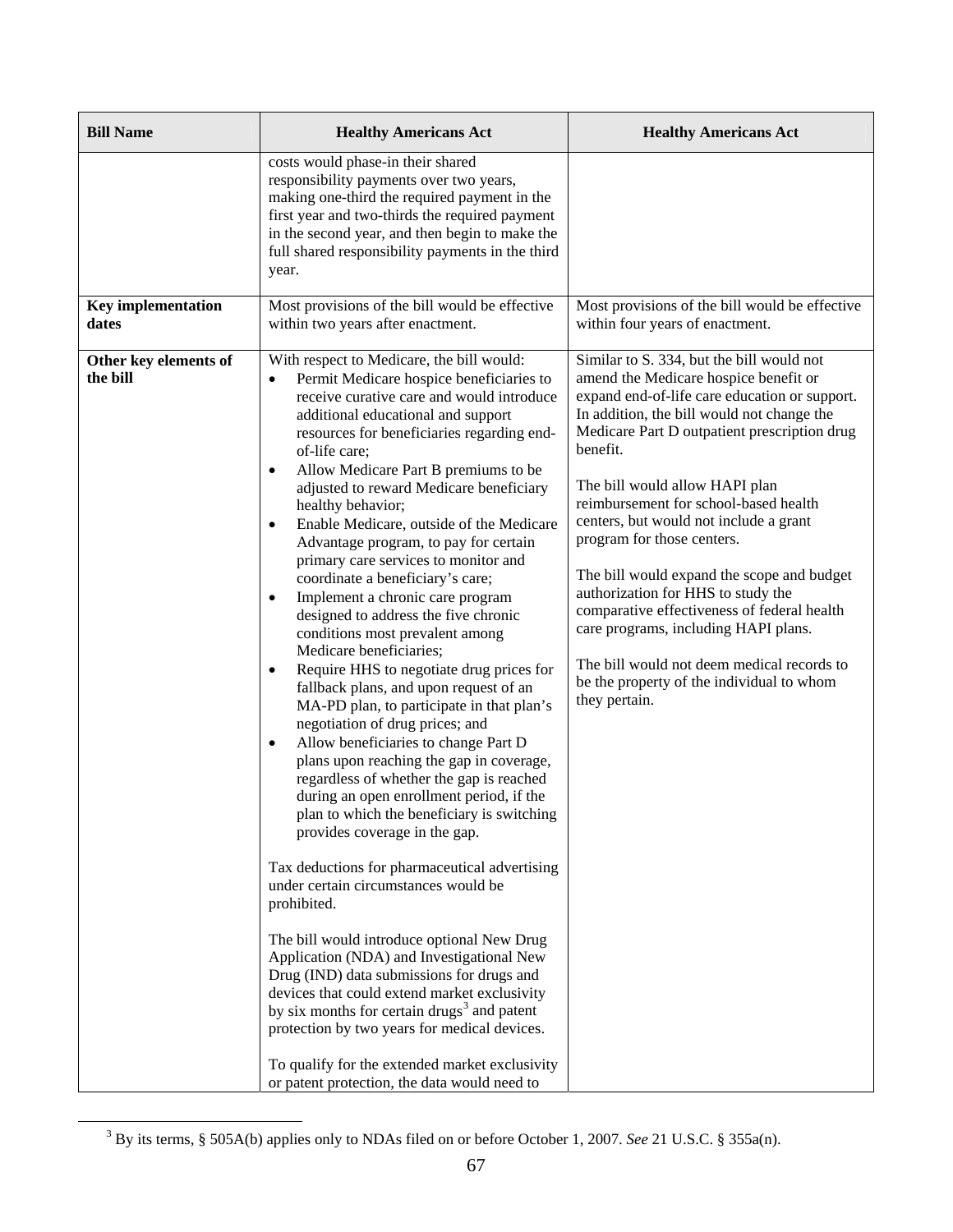| <b>Bill Name</b> | <b>Healthy Americans Act</b>                                                                                                                                                                                                                                                                                                                                                                                                                                                                                                                                                                                                                                                                                                                                                                                           | <b>Healthy Americans Act</b> |
|------------------|------------------------------------------------------------------------------------------------------------------------------------------------------------------------------------------------------------------------------------------------------------------------------------------------------------------------------------------------------------------------------------------------------------------------------------------------------------------------------------------------------------------------------------------------------------------------------------------------------------------------------------------------------------------------------------------------------------------------------------------------------------------------------------------------------------------------|------------------------------|
|                  | include information about the age of the<br>patient population for whom the product is<br>intended as well as data on the effectiveness<br>of the drug or device as compared to other<br>similar drugs and devices on the market. The<br>bill also would impose substantial advertising<br>restrictions on NDA and IND applicants that<br>do not report the data.                                                                                                                                                                                                                                                                                                                                                                                                                                                      |                              |
|                  | The bill also would:<br>Terminate 26 U.S.C. § 35 (the tax credit<br>$\bullet$<br>for health insurance costs of people<br>receiving trade readjustment allowances,<br>benefits from the Pension Benefit<br>Guaranty Corporation or certain<br>unemployment benefits);<br>Terminate 26 U.S.C. § 125 (cafeteria plan<br>$\bullet$<br>deduction) with respect to health benefits<br>as defined in the bill;<br><b>Terminate Archer Medical Savings</b><br>$\bullet$<br>Accounts;<br>Allow health savings accounts (HSAs) to<br>$\bullet$<br>be used in conjunction with HAPI plans;<br>Impose new requirements upon qualified<br>$\bullet$<br>long-term care insurance plans;<br>Authorize school-based health centers to<br>$\bullet$<br>receive reimbursement from HAPI plans,<br>and would establish a grant program to |                              |
|                  | encourage local school districts to<br>establish school-based health centers; and<br>Deem medical records to be the property<br>$\bullet$<br>of the individual to whom the records<br>pertain.                                                                                                                                                                                                                                                                                                                                                                                                                                                                                                                                                                                                                         |                              |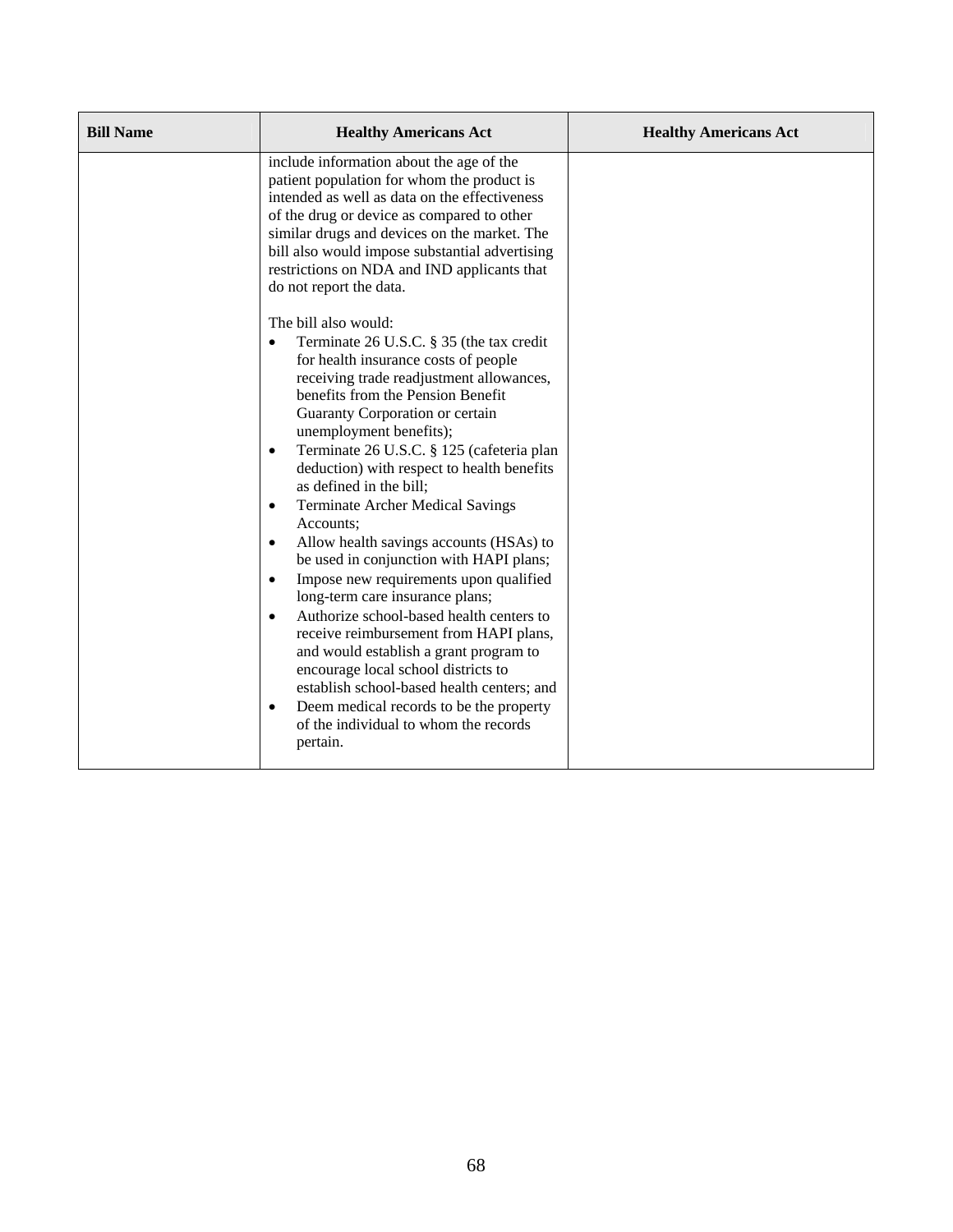## **TABLE A-2. ANALYSIS OF THE "TEN STEPS TO TRANSFORM HEALTH CARE IN AMERICA ACT"**

| <b>Bill Name</b>                      | Ten Steps to Transform Health Care in America Act                                                                                                                                                                                                                                                                                                                                                                                                                                                                                                                                                                                                                                                                                                                                                                                                                                                                                                                                                                                                                                                                                                                                                                                                                       |  |
|---------------------------------------|-------------------------------------------------------------------------------------------------------------------------------------------------------------------------------------------------------------------------------------------------------------------------------------------------------------------------------------------------------------------------------------------------------------------------------------------------------------------------------------------------------------------------------------------------------------------------------------------------------------------------------------------------------------------------------------------------------------------------------------------------------------------------------------------------------------------------------------------------------------------------------------------------------------------------------------------------------------------------------------------------------------------------------------------------------------------------------------------------------------------------------------------------------------------------------------------------------------------------------------------------------------------------|--|
| <b>Bill number(s)</b>                 | S. 1783                                                                                                                                                                                                                                                                                                                                                                                                                                                                                                                                                                                                                                                                                                                                                                                                                                                                                                                                                                                                                                                                                                                                                                                                                                                                 |  |
| <b>Bill sponsor(s)</b>                | S. 1783 is sponsored by Senator Enzi and has 0 cosponsors.                                                                                                                                                                                                                                                                                                                                                                                                                                                                                                                                                                                                                                                                                                                                                                                                                                                                                                                                                                                                                                                                                                                                                                                                              |  |
| <b>Latest Congressional</b><br>action | S. 1783 was referred to the Senate Committee on Finance on July 12, 2007.                                                                                                                                                                                                                                                                                                                                                                                                                                                                                                                                                                                                                                                                                                                                                                                                                                                                                                                                                                                                                                                                                                                                                                                               |  |
| <b>Overall summary of</b><br>the bill | The Bill includes provisions related to five major areas:<br><b>Coverage Expansion Provisions</b> —Expansion of insurance coverage by:<br>Changing the tax treatment of health insurance;<br>$\circ$<br>Altering the regulation of insurance by creating national rules to be adopted by the<br>$\circ$<br>states for all health plans (other than self-funded plans or federal or state<br>governmental health coverage programs) offered in each state. Insurers in non-<br>adopting states would be allowed to offer certain policies in accord with selected<br>standards with oversight by the Secretary of the Department of Health and Human<br>Services (Secretary of HHS);<br>Establishing an autoenrollment process;<br>$\circ$<br>Authorizing small business health plans and alternative market pooling<br>O<br>organizations that would be allowed to operate in multiple states; and<br>Providing the option of converting the value of Medicaid and the State Children's<br>$\circ$<br>Health Insurance Program (SCHIP) benefits into private health insurance.<br><b>Health Information Technology—Promotion of health information technology (HIT) by:</b><br>٠<br>Authorizing the Office of the National Coordinator of Health Information<br>$\circ$ |  |
|                                       | Technology and other public and public-private bodies to encourage and facilitate<br>the adoption of HIT;<br>Requiring promulgation of standards for electronic exchange of health information;<br>O<br>Extending the provisions of the Health Insurance Portability and Accountability<br>$\circ$<br>Act (HIPAA) to apply to aspects of HIT; and<br>Creating grant programs to assist in the adoption and use of HIT.<br>$\circ$<br><b>Quality Improvement</b> —Promote quality improvement by:<br>٠<br>Creating quality reporting organizations (QROs) to conduct analyses of health data<br>$\circ$<br>and report quality measures publicly;<br>Requiring the Secretary of HHS to develop risk-adjusted quality measures of<br>O<br>patient care; and<br>Amending the role of quality improvement organizations (QIOs) in assisting<br>$\circ$<br>Medicare providers, Medicare Advantage and Medicare Prescription Drug Plans.                                                                                                                                                                                                                                                                                                                                       |  |
|                                       | <b>Education and Workforce</b> —Support health professions education and the health care<br>$\bullet$<br>workforce by:<br>Reauthorizing several programs under the Public Health Service Act;<br>$\circ$<br>Creating a demonstration program to create incentives for nurses to re-enter the<br>$\circ$<br>workforce; and<br>Requiring studies by the Secretary of HHS on the effectiveness of health<br>$\circ$<br>professions education and nursing workforce development programs and by the<br>Medicare Payment Advisory Commission (MedPAC) on Medicare's financing of<br>graduate medical education.<br><b>Tort Reform</b> -Establish tort reform demonstrations by:<br>$\bullet$<br>Creating up to ten demonstration grants to states to develop, implement and<br>$\circ$<br>evaluate alternatives to current medical tort litigation; and<br>Other provisions relate advanced directives, community based long-term care and<br>Medicaid coverage of clinics.                                                                                                                                                                                                                                                                                                  |  |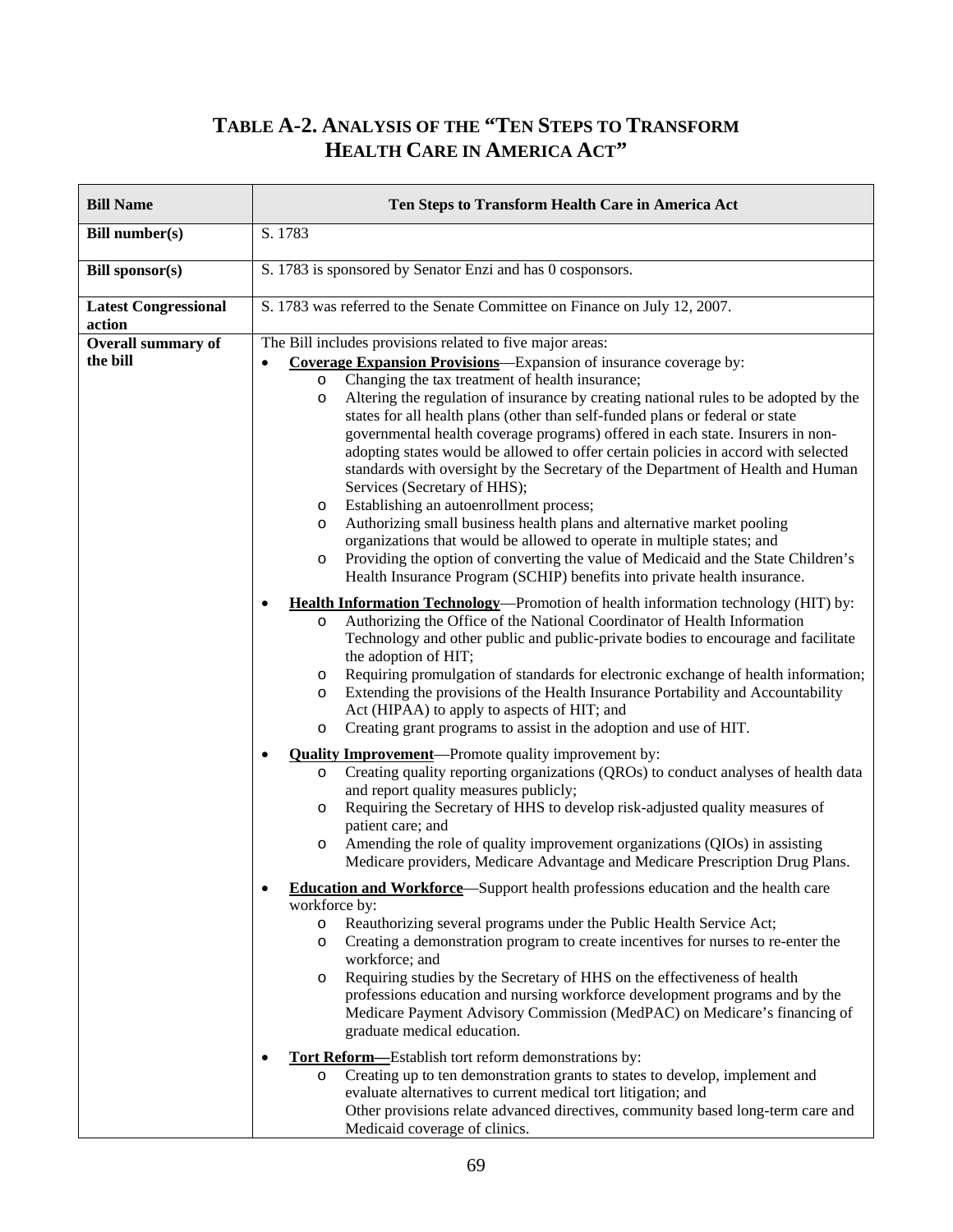**Ten Steps to Transform Health Care in America Act** 

# **Coverage Expansion Provisions**

| <b>Basic structure of</b><br>coverage expansion                                                 | <b>Changing the Tax Treatment of Health Insurance</b><br>Grants everyone purchasing health insurance the same treatment under the tax system by:<br>$\bullet$<br>Eliminating the employer-paid premium exclusion and the medical expense<br>$\circ$<br>itemized deduction;<br>Introducing a standard "above the line" tax deduction for qualified health insurance<br>$\circ$<br>premiums; and<br>Creating a refundable, advanceable, assignable tax credit for qualified health<br>$\circ$<br>insurance premiums for lower income households.                                                                                                                                                                                                                                                                                                                                                                                                                                                                                                                                                                                                                                                                                         |
|-------------------------------------------------------------------------------------------------|----------------------------------------------------------------------------------------------------------------------------------------------------------------------------------------------------------------------------------------------------------------------------------------------------------------------------------------------------------------------------------------------------------------------------------------------------------------------------------------------------------------------------------------------------------------------------------------------------------------------------------------------------------------------------------------------------------------------------------------------------------------------------------------------------------------------------------------------------------------------------------------------------------------------------------------------------------------------------------------------------------------------------------------------------------------------------------------------------------------------------------------------------------------------------------------------------------------------------------------|
|                                                                                                 | <b>Altering the Regulation of Insurance</b><br>Would establish federal standards to be adopted by states. Insurers in non-adopting states<br>would be allowed to offer certain policies in accord with selected standards with oversight<br>by the Secretary of HHS.<br>The federal standards would:<br>$\bullet$<br>Require merger of group and individual market rules, establishing a single set of<br>$\circ$<br>rules for all health plans (other than self-funded plans or federal or state<br>governmental health coverage programs) offered in each state;<br>Establish criteria for premiums and cost-sharing; and<br>O<br>Establish standards for form filing and rate filing, market conduct review, prompt<br>$\circ$<br>payment of claims and internal review based on a harmonization of existing state<br>standards.<br>With respect to the federal standards for health plans, health insurers would be:<br>$\bullet$<br>Required to offer at least one certified qualified core plan to residents with<br>$\circ$<br>community-rated premiums in any state they offered coverage;<br>Allowed to offer one or more certified qualified core compatible plans with<br>$\circ$<br>modified community rated premiums; and |
|                                                                                                 | Permitted to offer other types of plans as well, as long as they offer at least one<br>$\circ$<br>certified qualified core plan.<br><b>Imposing a Partial Individual Mandate</b><br>Uninsured individuals would automatically be enrolled in a qualified core plan or in the<br>$\bullet$<br>applicable government program, if eligible.<br><b>Authorizing Small Business Health Plans</b><br>Would allow small business health plans and alternative market pooling organizations to<br>$\bullet$<br>offer health insurance to their members subject to requirements established by the Secretary<br>of HHS. Such insurance would be subject to regulation by a state, but authorized to operate<br>in all states.<br>Plans offered by these organizations would be required to offer benefits specified by the<br>$\bullet$<br>Secretary of HHS.<br><b>Converting the Value of Medicaid and SCHIP</b><br>Beneficiaries would have the option of using the value of Medicaid and SCHIP program                                                                                                                                                                                                                                        |
|                                                                                                 | benefits to purchase private health insurance.<br><b>Changing the Tax Treatment of Health Insurance</b>                                                                                                                                                                                                                                                                                                                                                                                                                                                                                                                                                                                                                                                                                                                                                                                                                                                                                                                                                                                                                                                                                                                                |
| <b>Modification of existing</b><br>tax treatment of health<br>insurance and medical<br>expenses | Employer contributions to premiums would not be excluded from employee taxable income for<br>income tax or payroll tax purposes. A new tax deduction or a new tax credit would be available.<br>The itemized deduction for medical expense is repealed.<br>These provisions do not apply to persons eligible for Medicare, Medicaid, SCHIP or having                                                                                                                                                                                                                                                                                                                                                                                                                                                                                                                                                                                                                                                                                                                                                                                                                                                                                   |

certain coverage from a former employer commencing prior to January 1, 2010.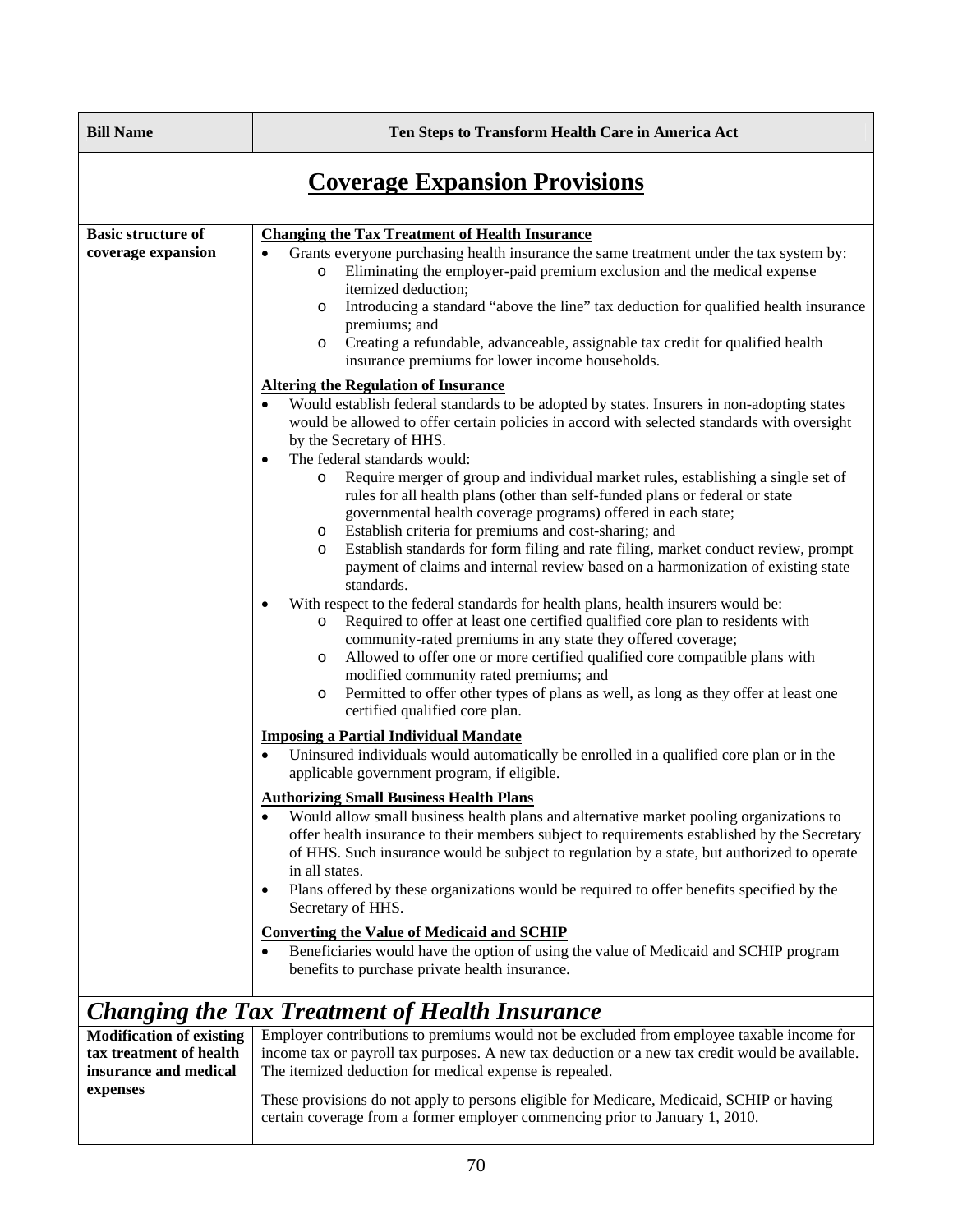| <b>Bill Name</b>                                                   | Ten Steps to Transform Health Care in America Act                                                                                                                                                                                                                                                                                                                                                                                                                                                                                                                                                                                                                                                                          |
|--------------------------------------------------------------------|----------------------------------------------------------------------------------------------------------------------------------------------------------------------------------------------------------------------------------------------------------------------------------------------------------------------------------------------------------------------------------------------------------------------------------------------------------------------------------------------------------------------------------------------------------------------------------------------------------------------------------------------------------------------------------------------------------------------------|
| <b>Description of tax</b><br>deduction and<br>eligibility criteria | The Act would introduce an "above the line" standard tax deduction for qualified health care<br>insurance premiums. The standard deduction for health insurance would replace the employer<br>paid premium exclusion and medical expense itemized deduction for individuals eligible for the<br>new deduction. The standard deduction would be excluded from payroll taxes.                                                                                                                                                                                                                                                                                                                                                |
|                                                                    | An individual would be eligible for a standard deduction for health insurance on a monthly basis<br>if the person is covered under a qualified health plan as of the first day of the month. For the<br>purposes of the deduction, a qualified health plan must: (1) have a reasonable annual or lifetime<br>maximum benefit; (2) provide coverage for inpatient and outpatient care, emergency benefits,<br>and physician care; (3) not have pre-existing condition limitations imposed with respect to any<br>eligible individual; and (4) have coverage that limits individual economic exposure to<br>extraordinary medical expenses. Certain plans, such as Medicare supplemental policies, would<br>not be included. |
|                                                                    | The standard deduction would equal \$7,500 for an individual and \$15,000 for a family per year.<br>For subsequent calendar years, the amounts would be increased by a cost-of-living adjustment<br>(based on the Consumer Price Index), and would be rounded to the nearest multiple of \$50. The<br>deduction would be applied on a monthly basis.                                                                                                                                                                                                                                                                                                                                                                       |
|                                                                    | The deduction would be coordinated with other tax incentives. For example, it would not be<br>permitted if the health insurance tax credit is allowed and would be reduced by premiums paid<br>with an Archer medical savings account or a health savings account.                                                                                                                                                                                                                                                                                                                                                                                                                                                         |
|                                                                    | Individuals covered under Medicare, Medicaid, SCHIP or grandfathered employer coverage<br>would not be eligible for the tax deduction unless they also were covered by a qualified health<br>plan as of the first day of the month.                                                                                                                                                                                                                                                                                                                                                                                                                                                                                        |
| <b>Description of tax</b><br>credit and eligibility<br>criteria    | The Act would create for low income persons an advanceable, refundable and assignable<br>income-based tax credit for qualified health insurance coverage equal to the premium paid or the<br>specified amount of credit. For the purposes of the tax credit, qualified health insurance would<br>include a certified qualified core plan or a certified qualified core compatible plan (defined by<br>the Act as described below). Payments to an Archer MSA or an HSA in connection with<br>qualified health insurance also would be treated as payment for qualified health insurance.                                                                                                                                   |
|                                                                    | The amount of the tax credit would depend on the modified adjusted gross income (MAGI). The<br>full credit would be available to filers with MAGI at or below 100 percent of the Federal<br>Poverty Level (FPL) (\$20,650 for a family of four), and would be phased-out as income<br>approaches 300 percent FPL. Filers with MAGI above 300 percent FPL would not receive the<br>tax credit.                                                                                                                                                                                                                                                                                                                              |
|                                                                    | The maximum annual credit would be $$2,500$ for an individual and $$5,000$ for a family in the<br>initial calendar year. For subsequent calendar years, the maximum annual credit would be<br>increased by a cost-of-living adjustment (based on the Consumer Price Index), and would be<br>rounded to the nearest multiple of \$50. The credit would be applied on a monthly basis.                                                                                                                                                                                                                                                                                                                                       |
|                                                                    | Individuals entitled to benefits under Medicare or entitled to benefits under certain other<br>government programs would not be eligible for the tax credit. Individuals enrolled in Medicaid<br>or SCHIP would not be eligible for the tax credit unless they elected to be enrolled under<br>qualified health insurance in lieu of coverage under those programs. Individuals eligible to<br>participate in any employer-subsidized health plan would not be eligible for the tax credit.                                                                                                                                                                                                                                |
| <b>Key implementation</b><br>dates for changes in tax<br>treatment | The standard deduction for health insurance and the income-based tax credit would apply to<br>taxable years beginning on or after the first day of the first calendar year in which the<br>requirements related to encouraging individuals to enroll in qualified health plans (see below)<br>first apply or are fulfilled.                                                                                                                                                                                                                                                                                                                                                                                                |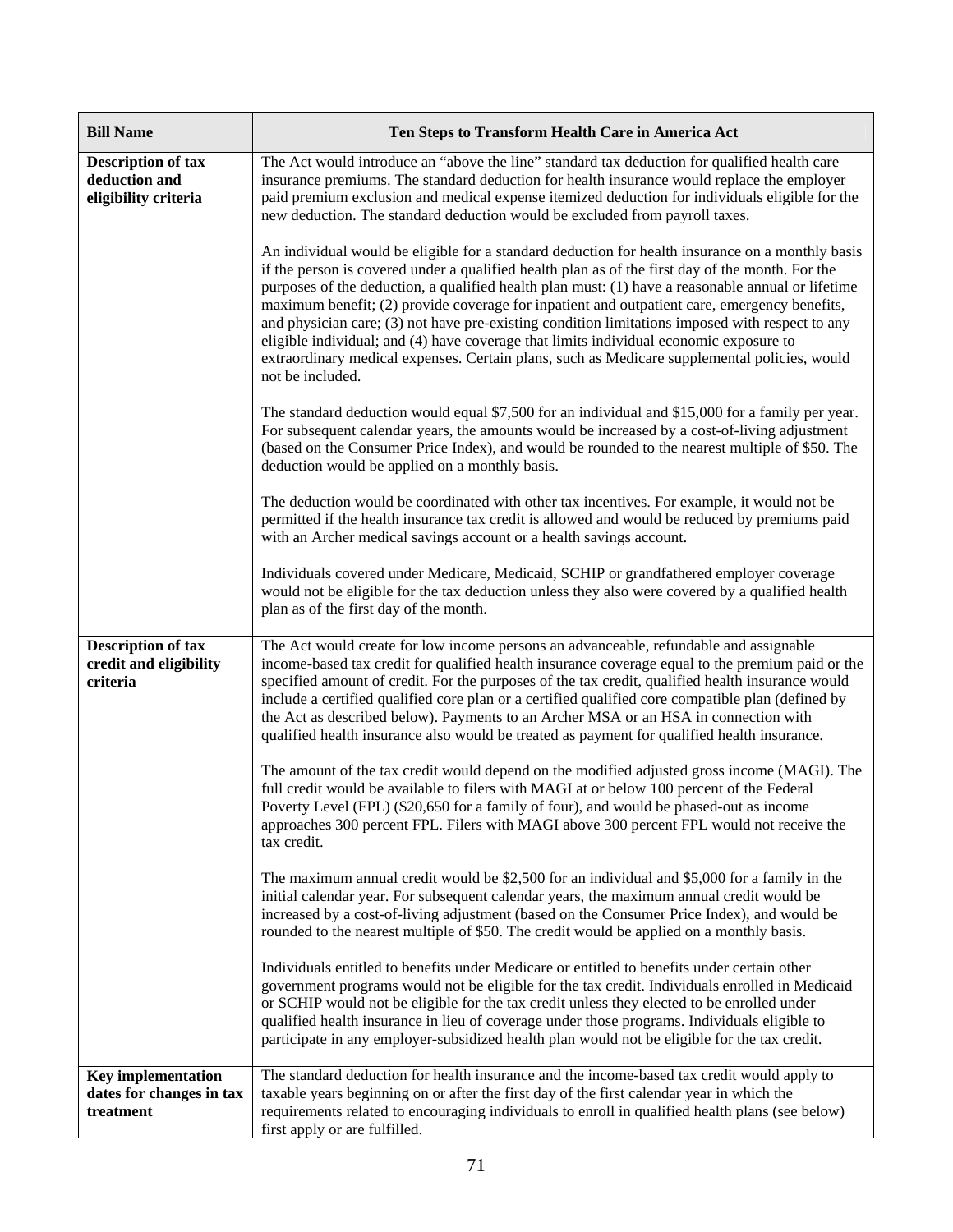| <b>Bill Name</b>                                    | Ten Steps to Transform Health Care in America Act                                                                                                                                                                                                                                                                                                                                                                                                                                                                                                                                                                                                                                                                                                                                                                                                                                                                                                                                          |
|-----------------------------------------------------|--------------------------------------------------------------------------------------------------------------------------------------------------------------------------------------------------------------------------------------------------------------------------------------------------------------------------------------------------------------------------------------------------------------------------------------------------------------------------------------------------------------------------------------------------------------------------------------------------------------------------------------------------------------------------------------------------------------------------------------------------------------------------------------------------------------------------------------------------------------------------------------------------------------------------------------------------------------------------------------------|
| <b>Other provisions</b><br>related to tax treatment | Employers would be required to report the value of employer-provided coverage for each month<br>under an accident or health plan and the category of the coverage on the Form W-2.                                                                                                                                                                                                                                                                                                                                                                                                                                                                                                                                                                                                                                                                                                                                                                                                         |
|                                                     | The Secretary of the Treasury would ensure that any instruction booklet accompanying an<br>individual federal income tax return form and any other publication, announcement or website<br>considered appropriate would include information regarding the standard tax deduction and tax<br>credit available under this Act.                                                                                                                                                                                                                                                                                                                                                                                                                                                                                                                                                                                                                                                               |
|                                                     | The Secretary of HHS would develop a website, linked to state insurance commissioner<br>websites, that would include information on the standard tax deduction for health insurance, the<br>tax credit, the enrollment processes, qualified core plans and qualified core compatible plans<br>(see discussion below).                                                                                                                                                                                                                                                                                                                                                                                                                                                                                                                                                                                                                                                                      |
|                                                     | <b>Altering the Regulation of Insurance</b>                                                                                                                                                                                                                                                                                                                                                                                                                                                                                                                                                                                                                                                                                                                                                                                                                                                                                                                                                |
| <b>Basic structure of</b>                           | The Secretary of HHS would through regulations promulgate standards regarding health                                                                                                                                                                                                                                                                                                                                                                                                                                                                                                                                                                                                                                                                                                                                                                                                                                                                                                       |
| insurance regulation<br>changes                     | insurance offerings to be adopted by the states. Insurers operating in non-adopting states would<br>have the option of offering policies in compliance with the Secretary of HHS' regulations<br>regarding the List of Required Benefits (below) and the harmonization of insurance processes.<br>They would then be subject to the Secretary of HHS' oversight in these areas.                                                                                                                                                                                                                                                                                                                                                                                                                                                                                                                                                                                                            |
|                                                     | The standards would require:                                                                                                                                                                                                                                                                                                                                                                                                                                                                                                                                                                                                                                                                                                                                                                                                                                                                                                                                                               |
|                                                     | Uniform rules for the individual and group insurance markets;<br>$\bullet$                                                                                                                                                                                                                                                                                                                                                                                                                                                                                                                                                                                                                                                                                                                                                                                                                                                                                                                 |
|                                                     | Insurers to offer qualified core policies subject to certain benefit and premium requirements;<br>$\bullet$                                                                                                                                                                                                                                                                                                                                                                                                                                                                                                                                                                                                                                                                                                                                                                                                                                                                                |
|                                                     | Insurers to offer other policies subject to specified requirements; and<br>$\bullet$                                                                                                                                                                                                                                                                                                                                                                                                                                                                                                                                                                                                                                                                                                                                                                                                                                                                                                       |
|                                                     | The adoption of harmonized standards regarding form filing, rate, market conduct, internal<br>reviews and prompt payment of claims.                                                                                                                                                                                                                                                                                                                                                                                                                                                                                                                                                                                                                                                                                                                                                                                                                                                        |
| <b>Merging of market</b><br>rules                   | The Secretary of HHS, in consultation with the National Association of Insurance<br>Commissioners (NAIC), would promulgate standards to merge the regulation of individual and<br>group policies. A single set of rules would apply to all health plans (other than employer-<br>sponsored self-funded plans or federal or state governmental health coverage programs) offered<br>in each state. The standards would require that:<br>State health insurance laws applicable to the small group market in the state be modified,<br>$\bullet$<br>except as provided for otherwise in the Act, to apply to all health plans regardless of<br>whether the plans are being purchased for the coverage of individuals or groups; and<br>Existing individual market rules and other provisions that apply independent standards to<br>$\bullet$<br>the individual insurance market or that relate to the relationship between that market and<br>group markets would no longer have any force. |
| <b>Requirements for</b>                             | <b>General</b>                                                                                                                                                                                                                                                                                                                                                                                                                                                                                                                                                                                                                                                                                                                                                                                                                                                                                                                                                                             |
| health insurance<br>offerings                       | Each health plan offered in the state must:<br>Accept every individual who applies for enrollment during the period in which the<br>$\bullet$<br>individual first becomes eligible to enroll;                                                                                                                                                                                                                                                                                                                                                                                                                                                                                                                                                                                                                                                                                                                                                                                              |
|                                                     | Not impose restrictions based on health status on eligible individuals enrolling in the plan<br>$\bullet$<br>more stringent than those allowed under HIPAA (which includes federal requirements that<br>prevent discrimination against individual participants and beneficiaries based on health status);<br>Not raise individuals' health insurance premiums if they become ill or file claims;<br>$\bullet$<br>Comply with HIPAA portability requirements related to the limitation of exclusions based<br>$\bullet$<br>on pre-existing exclusions; and<br>Renew or continue an enrollee's coverage at the enrollee's option.<br>$\bullet$                                                                                                                                                                                                                                                                                                                                               |
|                                                     | <b>Qualified Core and Qualified Core Compatible Plans</b><br>If a health insurer offers health insurance coverage in a state, it would be required to offer at<br>least one certified qualified core plan to individuals residing in the state. Health insurers offering<br>health insurance coverage in a state may also offer one or more certified qualified core<br>compatible plans to individuals residing in the state.                                                                                                                                                                                                                                                                                                                                                                                                                                                                                                                                                             |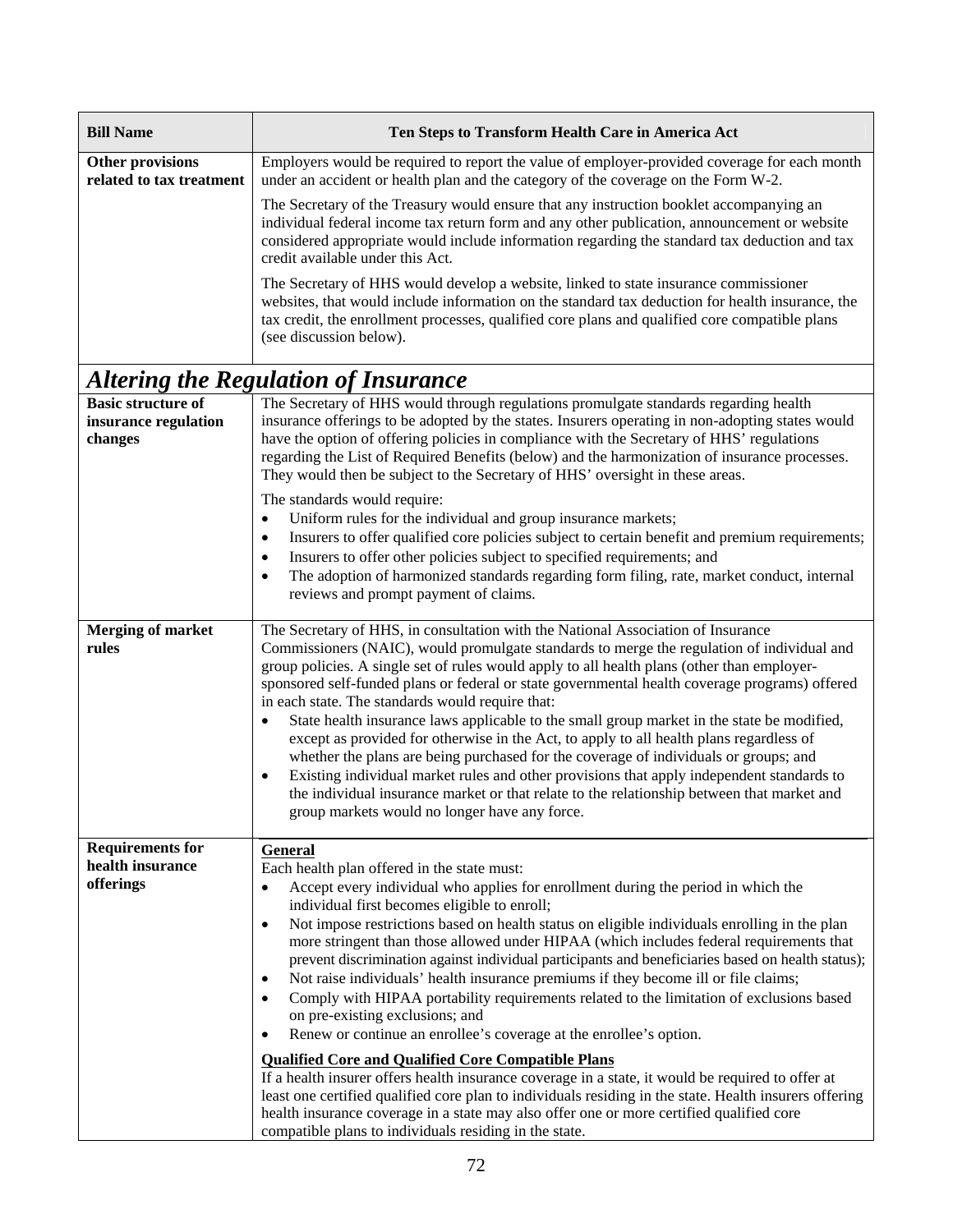| <b>Bill Name</b> | Ten Steps to Transform Health Care in America Act                                                                                                                                                                                                                                                                                                                                                                                                                              |
|------------------|--------------------------------------------------------------------------------------------------------------------------------------------------------------------------------------------------------------------------------------------------------------------------------------------------------------------------------------------------------------------------------------------------------------------------------------------------------------------------------|
|                  |                                                                                                                                                                                                                                                                                                                                                                                                                                                                                |
|                  | Health insurance issuers that do not offer at least one certified qualified core plan and/or do not<br>comply with the requirements pertaining to qualified core plans and qualified core compatible<br>plans (if applicable) would be subject to a civil monetary penalty.                                                                                                                                                                                                    |
|                  | A state would certify a plan as a qualified core plan if the plan:                                                                                                                                                                                                                                                                                                                                                                                                             |
|                  | Provides coverage for benefits, items, or services as required by the state;<br>٠                                                                                                                                                                                                                                                                                                                                                                                              |
|                  | Provides coverage for basic preventive items or services, pursuant to state law or based on<br>٠                                                                                                                                                                                                                                                                                                                                                                               |
|                  | standards or guidelines issued by the Secretary of HHS if no state law exists;                                                                                                                                                                                                                                                                                                                                                                                                 |
|                  | Provides coverage for medical self-management and for items or services needed for self-<br>٠<br>management as defined by the state;                                                                                                                                                                                                                                                                                                                                           |
|                  | Requires the payment of the applicable standard premium for coverage under the plan;<br>٠                                                                                                                                                                                                                                                                                                                                                                                      |
|                  | Adheres to cost-sharing limitations;<br>٠                                                                                                                                                                                                                                                                                                                                                                                                                                      |
|                  | Provides for the submission of data indicating the aggregate actuarial value of the plan to                                                                                                                                                                                                                                                                                                                                                                                    |
|                  | the state insurance commissioner and the Secretary of HHS; and                                                                                                                                                                                                                                                                                                                                                                                                                 |
|                  | Complies with any other requirements applicable under state law.<br>٠                                                                                                                                                                                                                                                                                                                                                                                                          |
|                  | A state would certify a plan as a qualified core compatible plan if the plan has an actuarial value<br>that is not less than the national standard actuarial value based on data submitted by insurers and<br>calculated by the Secretary of HHS and meets all of the requirements for the certification of a<br>qualified core plan, except that it does not have to:                                                                                                         |
|                  | Require the payment of the applicable standard premium for coverage under the plan;                                                                                                                                                                                                                                                                                                                                                                                            |
|                  | Adhere to cost-sharing limitations; or<br>٠                                                                                                                                                                                                                                                                                                                                                                                                                                    |
|                  | Provide for the submission of data indicating the aggregate actuarial value of the plan to the<br>٠<br>state insurance commissioner and the Secretary of HHS.                                                                                                                                                                                                                                                                                                                  |
|                  | All individuals would be eligible to enroll in qualified core plans or qualified core compatible<br>plans.                                                                                                                                                                                                                                                                                                                                                                     |
|                  | For qualified core plans offered in a state, premium variation would not be permitted. The<br>standard premium amount would be the same for all enrollees (\$2,500 for individual coverage<br>and \$5,000 for family coverage during the initial plan year).                                                                                                                                                                                                                   |
|                  | A qualified core plan would be subject to three cost-sharing limitations: (1) the amount of any<br>deductible could not exceed \$2,500 for a plan year; (2) the amount of any copayments could not<br>exceed 20 percent; and (3) the annual limit on cost-sharing payments could not exceed \$5,000.<br>Qualified core plans would not be permitted to impose cost-sharing requirements on basic<br>preventive items or services or medical self-management items or services. |
|                  | The standard premium and the cost-sharing limitations would be increased annually by the<br>percentage increase in the Consumer Price Index for the previous plan year.                                                                                                                                                                                                                                                                                                        |
|                  | Premium and cost-sharing requirements applicable to qualified core compatible plans would be<br>determined in accordance with state law, except:                                                                                                                                                                                                                                                                                                                               |
|                  | Premium variation based on health status would not be permitted, and the only permissible                                                                                                                                                                                                                                                                                                                                                                                      |
|                  | rating factor for rating variation would be enrollee age; and                                                                                                                                                                                                                                                                                                                                                                                                                  |
|                  | The total variation in premium rates charged by an insurer for coverage under a plan could<br>not be greater than a factor of 2 to 1.                                                                                                                                                                                                                                                                                                                                          |
|                  | <b>Restrictions on Premiums for Other Plans (Other Than Qualified Core Plans or Qualified</b>                                                                                                                                                                                                                                                                                                                                                                                  |
|                  | <b>Core Compatible Plans</b> )                                                                                                                                                                                                                                                                                                                                                                                                                                                 |
|                  | For all other health insurance products offered in a state (i.e., not qualified core plans or<br>qualified core compatible plans), premium variation based on health status would be prohibited.                                                                                                                                                                                                                                                                               |
|                  | Premium variation based on other factors would be permitted in accordance with state law and                                                                                                                                                                                                                                                                                                                                                                                   |
|                  | subject to the application of small group market rules to all insured health plans in a state.                                                                                                                                                                                                                                                                                                                                                                                 |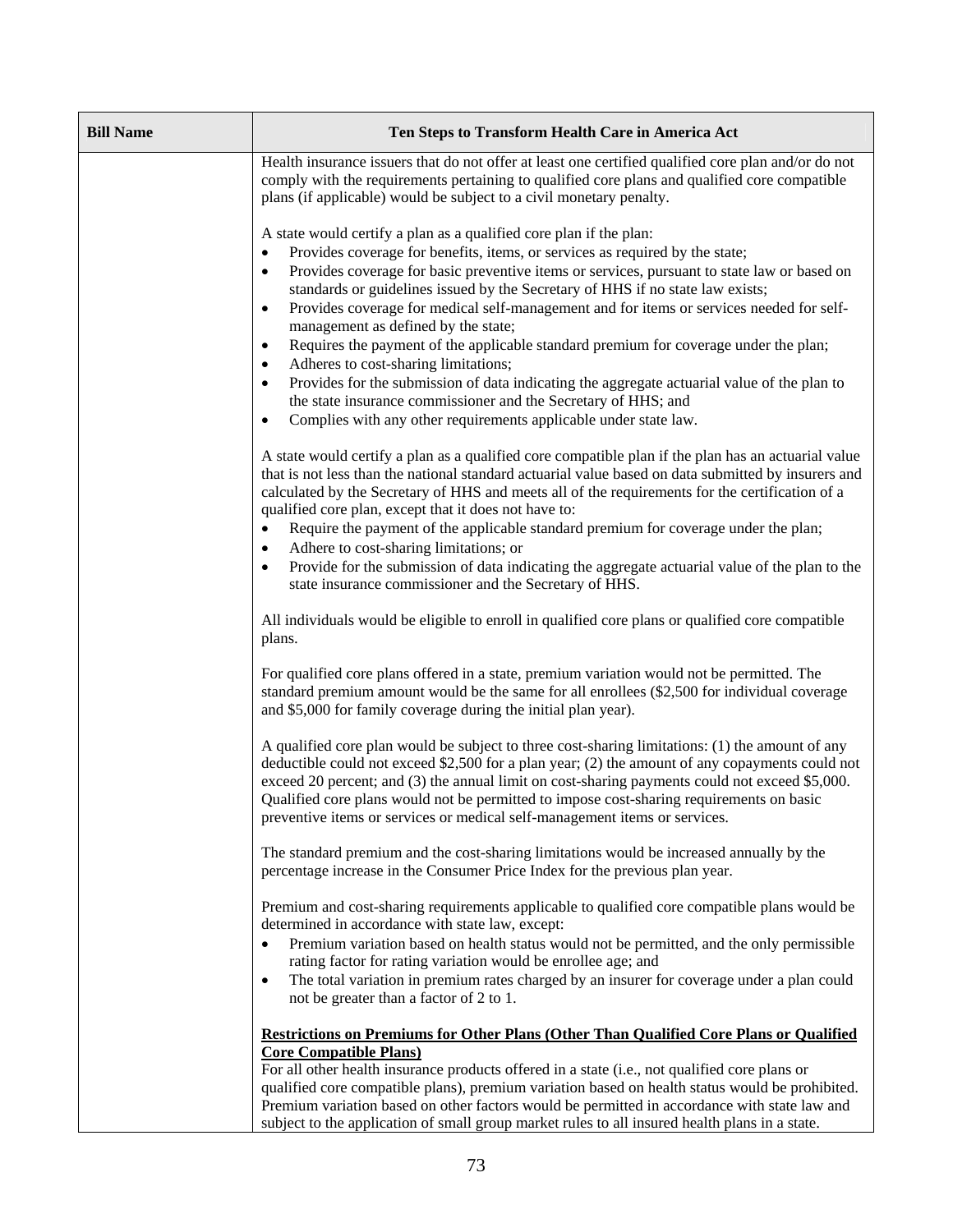| <b>Bill Name</b>                            | Ten Steps to Transform Health Care in America Act                                                                                                                                                                                                                                                                                                                                                                                                                                                                                                                                                                                                                                                                                                                                                                                                                                                                          |
|---------------------------------------------|----------------------------------------------------------------------------------------------------------------------------------------------------------------------------------------------------------------------------------------------------------------------------------------------------------------------------------------------------------------------------------------------------------------------------------------------------------------------------------------------------------------------------------------------------------------------------------------------------------------------------------------------------------------------------------------------------------------------------------------------------------------------------------------------------------------------------------------------------------------------------------------------------------------------------|
|                                             | <b>Establishing an Autoenrollment Process</b>                                                                                                                                                                                                                                                                                                                                                                                                                                                                                                                                                                                                                                                                                                                                                                                                                                                                              |
| <b>Autoenrollment</b>                       | An uninsured individual would be automatically enrolled in a qualified core plan in his or her<br>state or in the government program for which the individual is eligible if: (1) the individual<br>presents for treatment at a licensed health care facility or provider without health coverage under<br>a qualified health plan or a federal or state government health program; or (2) the individual<br>designates the lack of such health coverage on his or her federal tax return.                                                                                                                                                                                                                                                                                                                                                                                                                                 |
|                                             | An individual who is covered under a self-insured health plan, as defined for the purposes of the<br>Employee Retirement Income Security Act of 1974 (ERISA), would be deemed to be in<br>compliance with the requirement to be enrolled in a qualified health plan.                                                                                                                                                                                                                                                                                                                                                                                                                                                                                                                                                                                                                                                       |
|                                             | Within three years of the date of enactment of the Act, states must encourage individuals to<br>enroll in qualified health plans and to enroll their dependent children in qualified health plans, or<br>in federal or state governmental coverage programs if the children are eligible.                                                                                                                                                                                                                                                                                                                                                                                                                                                                                                                                                                                                                                  |
| <b>Risk adjustment</b>                      | States would apply state risk adjustment requirements certified by the Secretary of HHS to<br>lessen material risk selection that may occur among qualified core plans, qualified core<br>compatible plans and other licensed insurance products (not including self-insured plans). Prior<br>to the development of such requirements, the Secretary of HHS, in consultation with NAIC,<br>would assess the degree of the actual or anticipated material adverse selection among qualified<br>core plans, qualified core compatible plans, and other insured health plans and the comparative<br>efficiency of state risk adjustment requirement options. The Secretary of HHS would submit a<br>report on the results of the analysis to Congress.                                                                                                                                                                        |
| <b>National rules</b><br>regarding benefits | Within three months after the enactment of the Act, the Secretary of HHS, in consultation with<br>the NAIC, would issue an interim final rule that contains the List of Required Benefits. The List<br>of Required Benefits would include a list of covered benefits, services or categories of providers<br>that at least a majority of the states mandate health insurance issuers provide in each of the small<br>group, individual and large group markets. The coverage list applicable to the small group<br>market would apply to small business health plans. The List of Required Benefits would be<br>updated by the Secretary of HHS, in consultation with NAIC, two years after the date the list is<br>issued, and every two years thereafter, based on changes in the laws and regulations of the<br>states.                                                                                                 |
|                                             | States with mandates regarding covered benefits, services or categories of providers that are on<br>the List of Required Benefits would have to apply the laws uniformly. These states would be<br>required to allow plans offered in the small group, individual or large group markets or through<br>small business health plans to apply the mandated benefit, service or category of provider<br>coverage consistently with how coverage is applied under one of the three most heavily<br>subscribed national health plans offered under the Federal Employee Health Benefits Program<br>(FEHBP). If the benefit, service or category of provider is not offered by one of these three<br>FEHBP national health plans, the requirement would be applied consistently with how the<br>coverage is offered in the most heavily subscribed plan of the remaining FEHBP plans.                                            |
|                                             | States that do not enact laws allowing small group, individual or large group health insurers in<br>the state to offer and sell products conforming to the List of Required Benefits and the terms of<br>application as set forth in the Act could not prohibit eligible insurers from offering, marketing or<br>implementing health insurance coverage consistent with these standards. Insurers could become<br>eligible by providing notification to the Secretary of HHS and the insurance department of the<br>state that it intends to offer coverage consistent with the List of Required Benefits and the terms<br>of application 30 days prior to offering such coverage and including a description of the List of<br>Required Benefits and the Terms of Application in the insurer's contract. States could not<br>retaliate against an eligible insurer for offering, marketing or implementing such coverage. |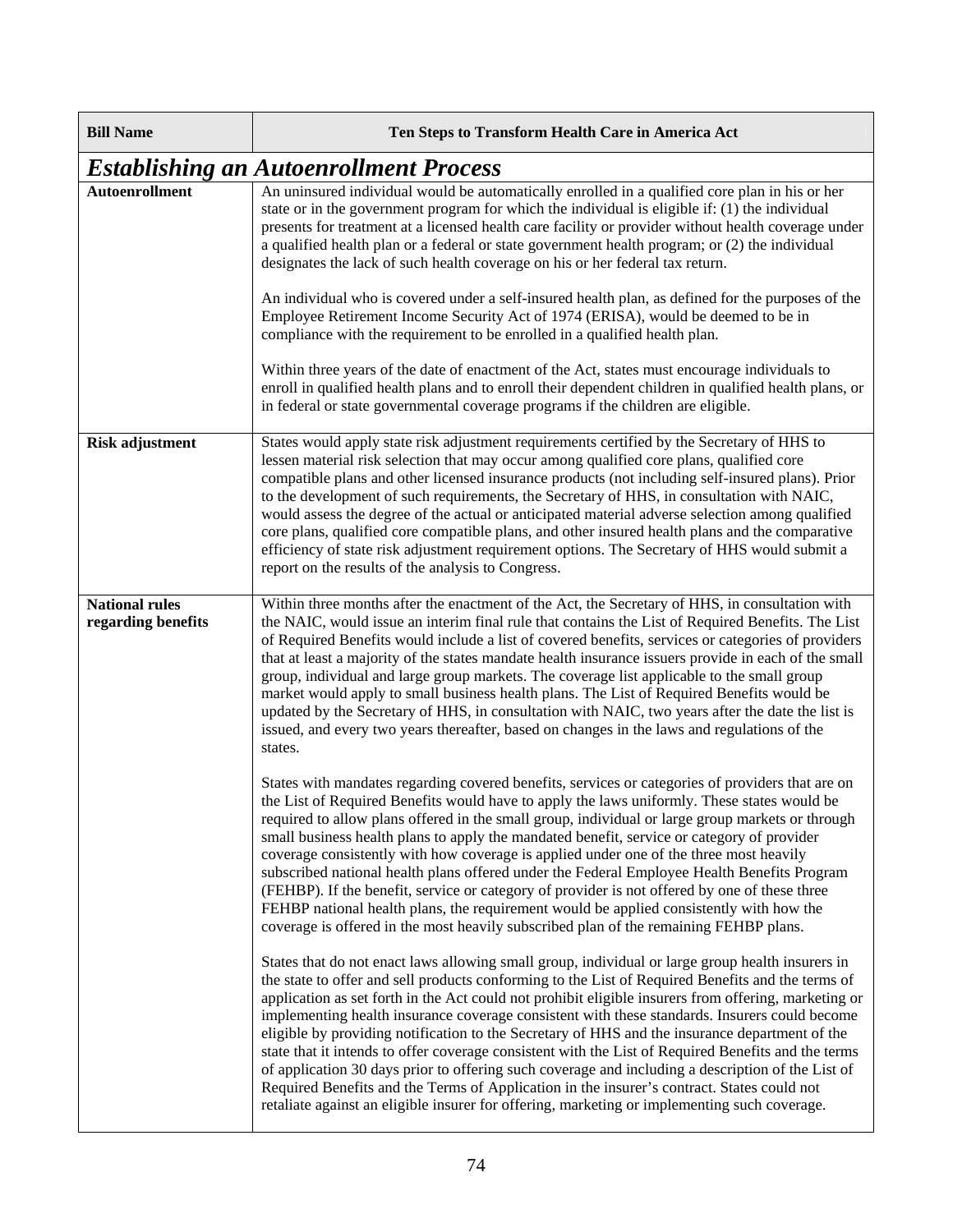| <b>Bill Name</b>                                                | Ten Steps to Transform Health Care in America Act                                                                                                                                                                                                                                                                                                                                                                                                                                                                                                                                                                                                                                                                                                                                                                                                                                                                                                                                                                                                                                                                                                                                                                                                                                                                                                                                                                                                                                                                                                                                                                                                                                                                                                                                                                                                                                                                                                                                           |
|-----------------------------------------------------------------|---------------------------------------------------------------------------------------------------------------------------------------------------------------------------------------------------------------------------------------------------------------------------------------------------------------------------------------------------------------------------------------------------------------------------------------------------------------------------------------------------------------------------------------------------------------------------------------------------------------------------------------------------------------------------------------------------------------------------------------------------------------------------------------------------------------------------------------------------------------------------------------------------------------------------------------------------------------------------------------------------------------------------------------------------------------------------------------------------------------------------------------------------------------------------------------------------------------------------------------------------------------------------------------------------------------------------------------------------------------------------------------------------------------------------------------------------------------------------------------------------------------------------------------------------------------------------------------------------------------------------------------------------------------------------------------------------------------------------------------------------------------------------------------------------------------------------------------------------------------------------------------------------------------------------------------------------------------------------------------------|
| <b>Harmonization of other</b><br>state insurance<br>regulations | A Health Insurance Consensus Standards Board (HICS Board) would be established to develop<br>recommendations that harmonize inconsistent state health insurance laws, including standards<br>for form and rate filing, market conduct review, prompt payment of claims and internal review.<br>The HICS Board would consist of insurance commissioners and representatives of state<br>governments, health insurers, insurance agents and brokers, and the American Academy of<br>Actuaries. An advisory panel also would be established to assist the HICS Board.<br>Once the recommended standards are developed, and within 18 months of all initial HICS<br>Board members being selected, the HICS Board would advise that the Secretary of HHS<br>certify the standards.<br>Within 120 days of receiving the HICS Board's recommendations, the Secretary of HHS<br>$\bullet$<br>would certify the recommended harmonization standards and issue the standards in an<br>interim final regulation.<br>The Secretary of HHS would establish a certification process for the harmonization<br>$\bullet$<br>standards that would ensure that:<br>The standards for a particular process achieve regulatory harmonization with<br>$\circ$<br>respect to health plans on a national basis;<br>The approved standards are the minimum necessary, with respect to substance and<br>O<br>quantity of requirements; and<br>The approved standards will not limit the range of group health plan designs and<br>$\circ$<br>insurance products.                                                                                                                                                                                                                                                                                                                                                                                                                                                     |
|                                                                 | The standards would become effective 18 months after the date that the standards are certified<br>by the Secretary of HHS. States that fail to enact the harmonized standards within 18 months, in<br>their entirety and as the exclusive laws of the state relating to the covered processes could not<br>prohibit insurers from offering, marketing or implementing health insurance coverage consistent<br>with these standards. Also, these states could not retaliate against an eligible insurer for offering,<br>marketing or implementing such coverage. To become eligible, insurers in such states that offer<br>coverage consistent with the harmonized standards would have to notify the Secretary of HHS<br>and the state's insurance department of their intent to offer such coverage at least 30 days before<br>offering the coverage and include the harmonized standards as a term of the insurance contract.<br>Non-specified sums would be appropriated to carryout the provisions of the Act regarding the<br>harmonization standards.                                                                                                                                                                                                                                                                                                                                                                                                                                                                                                                                                                                                                                                                                                                                                                                                                                                                                                                                |
| <b>Administration and</b>                                       | <b>Qualified Core Plans and Qualified Core Compatible Plans</b>                                                                                                                                                                                                                                                                                                                                                                                                                                                                                                                                                                                                                                                                                                                                                                                                                                                                                                                                                                                                                                                                                                                                                                                                                                                                                                                                                                                                                                                                                                                                                                                                                                                                                                                                                                                                                                                                                                                             |
| oversight of the<br>coverage expansion                          | States would determine appropriate mechanisms to encourage individuals to demonstrate<br>$\bullet$<br>coverage under qualified health plans for themselves and their dependent children. These<br>methods would not include revocation or ineligibility for coverage under a qualified core<br>plan or qualified core compatible plan.<br>The Secretary of HHS, in consultation with the NAIC, would promulgate regulations setting<br>$\bullet$<br>forth the standards and procedures for the certification, and the suspension or revocation of<br>the certification of qualified core plans and qualified core compatible plans.<br>Prior to implementing the regulations regarding the certification of qualified core plans, the<br>$\bullet$<br>Secretary of HHS, in consultation with the NAIC, would conduct an assessment of the<br>effect of the application of the national standard qualified core plan actuarial value as a<br>requirement for the certification of qualified core compatible plans. The Secretary of HHS<br>would submit the results of this assessment to Congress.<br>States would certify qualified core plans and qualified core compatible plans. The plans<br>$\bullet$<br>would be subject to state oversight and state laws, including, but not limited to consumer<br>protection laws, benefit mandates and solvency requirements. States could suspend or<br>revoke the certification of a qualified core plan if it appears that a policy or procedure could<br>materially alter the level of cost-sharing obligations of enrollees. States also could suspend<br>or revoke the certification of a qualified core plan or a qualified core compatible plan if the<br>insurance issuer does not submit its annual determination as to the aggregate actuarial value<br>of each qualified core plan and qualified core compatible plan.<br>States would require the health insurance issuers that issue, sell or renew health insurance<br>$\bullet$ |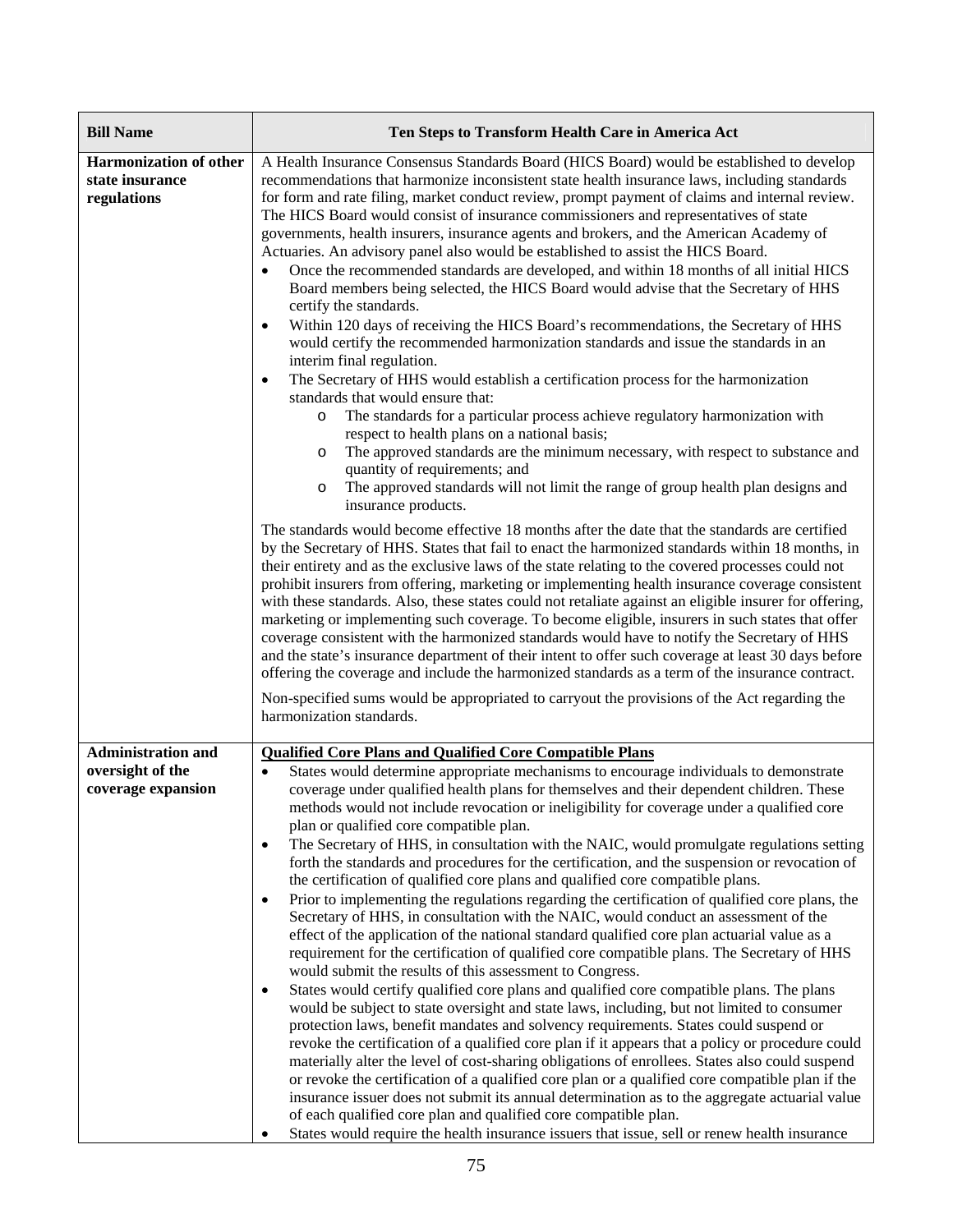| <b>Bill Name</b>                                                                | Ten Steps to Transform Health Care in America Act                                                                                                                                                                                                                                                                                                                                                                                                                                                                                                                          |
|---------------------------------------------------------------------------------|----------------------------------------------------------------------------------------------------------------------------------------------------------------------------------------------------------------------------------------------------------------------------------------------------------------------------------------------------------------------------------------------------------------------------------------------------------------------------------------------------------------------------------------------------------------------------|
|                                                                                 | coverage in the state meet the Act's requirements regarding qualified core plans and<br>qualified core compatible plans. The Secretary of HHS would oversee the states with<br>respect to the implementation and enforcement of requirements related to qualified core<br>plans and qualified core compatible plans. If a state does not fulfill its duties, the Secretary<br>of HHS would be responsible for enforcing the requirements in the state.                                                                                                                     |
|                                                                                 | <b>Self-Insured Health Plans</b><br>The Secretary of Labor, in consultation with the state insurance commissioner, would administer<br>the certification, suspension or revocation of certification of self-insured health plans.                                                                                                                                                                                                                                                                                                                                          |
| <b>Key implementation</b><br>dates for insurance<br>regulation<br>modifications | States would be presumed to be implementing and enforcing the requirements with respect to<br>health insurance issuers, qualified core plans and qualified core compatible plans by: (1)<br>notifying the of the enactment or the intention to enact necessary legislation by January 1, 2009<br>(or July 1, 2009 in the case of states with legislatures that do not meet within the 12-month<br>period beginning on the enactment of the Act; and (2) providing the Secretary of HHS with the<br>information necessary to review the legislation and its implementation. |
|                                                                                 | The requirements pertaining to the List of Required Benefits would begin applying to health<br>insurance provided to participating employers of small business health plans 12 months after the<br>date of enactment. These requirements would begin applying to health insurance provided to<br>groups or individuals other than participating employers of small business health plans 15<br>months after the date of enactment.                                                                                                                                         |
|                                                                                 | The harmonized standards certified by the Secretary of HHS would apply and become effective<br>18 months after the date on which the Secretary of HHS certifies the harmonized standards.                                                                                                                                                                                                                                                                                                                                                                                  |
|                                                                                 | The provisions related to enhanced marketplace pooling and related market rating would take<br>effect 12 months after the enactment of the Act.                                                                                                                                                                                                                                                                                                                                                                                                                            |
| <b>Reports</b>                                                                  | The Secretary of HHS, in consultation with NAIC, would conduct ongoing reviews of the effects<br>that modification of state health insurance premium rating rules have on health insurance<br>affordability, access and market competition. No later than one year after the date of enactment<br>of the Act, and every two years thereafter, the Secretary of HHS would submit a report to<br>Congress on the reviews.                                                                                                                                                    |
|                                                                                 | With respect to the harmonized standards, the Secretary of HHS would be required to prepare a<br>report, in consultation with the NAIC and the entities and constituencies represented on the<br>HICS Board and the advisory panel, every three years assessing the effect of the harmonized<br>standards on access, cost and health insurance market functioning.                                                                                                                                                                                                         |
|                                                                                 | Within one year after the enactment of the Act and every three years thereafter, the Secretary of<br>HHS, Secretary of Labor and Secretary of the Treasury, in consultation with NAIC, would<br>review the effect of merging the rules for the individual and group insurance markets on health<br>insurance access, affordability and market competition, and submit a report to Congress.                                                                                                                                                                                |
| <b>Courts</b>                                                                   | Federal courts would have exclusive jurisdiction over civil actions involving the interpretation of<br>the parts of the Act setting forth the rating requirements, the provisions pertaining to the List of<br>Required Benefits (see above) and the terms of application and the interpretation of the part on<br>harmonized standards.                                                                                                                                                                                                                                   |
|                                                                                 | <b>Authorizing Small Business Health Plans</b>                                                                                                                                                                                                                                                                                                                                                                                                                                                                                                                             |
| <b>Description of affected</b><br>small employers,<br>employees and             | <b>Small Employers</b><br>Small employers that are members of qualified associations, cooperatives or employer groups<br>could sponsor and provide coverage to their employees through a small business health plan                                                                                                                                                                                                                                                                                                                                                        |

| small employers, | Small employers that are members of qualified associations, cooperatives or employer groups |
|------------------|---------------------------------------------------------------------------------------------|
| employees and    | could sponsor and provide coverage to their employees through a small business health plan  |
| organizations    | (SBHP). In addition, self-employed individuals and large employers that are members of the  |
|                  | sponsor could access coverage through the SBHP.                                             |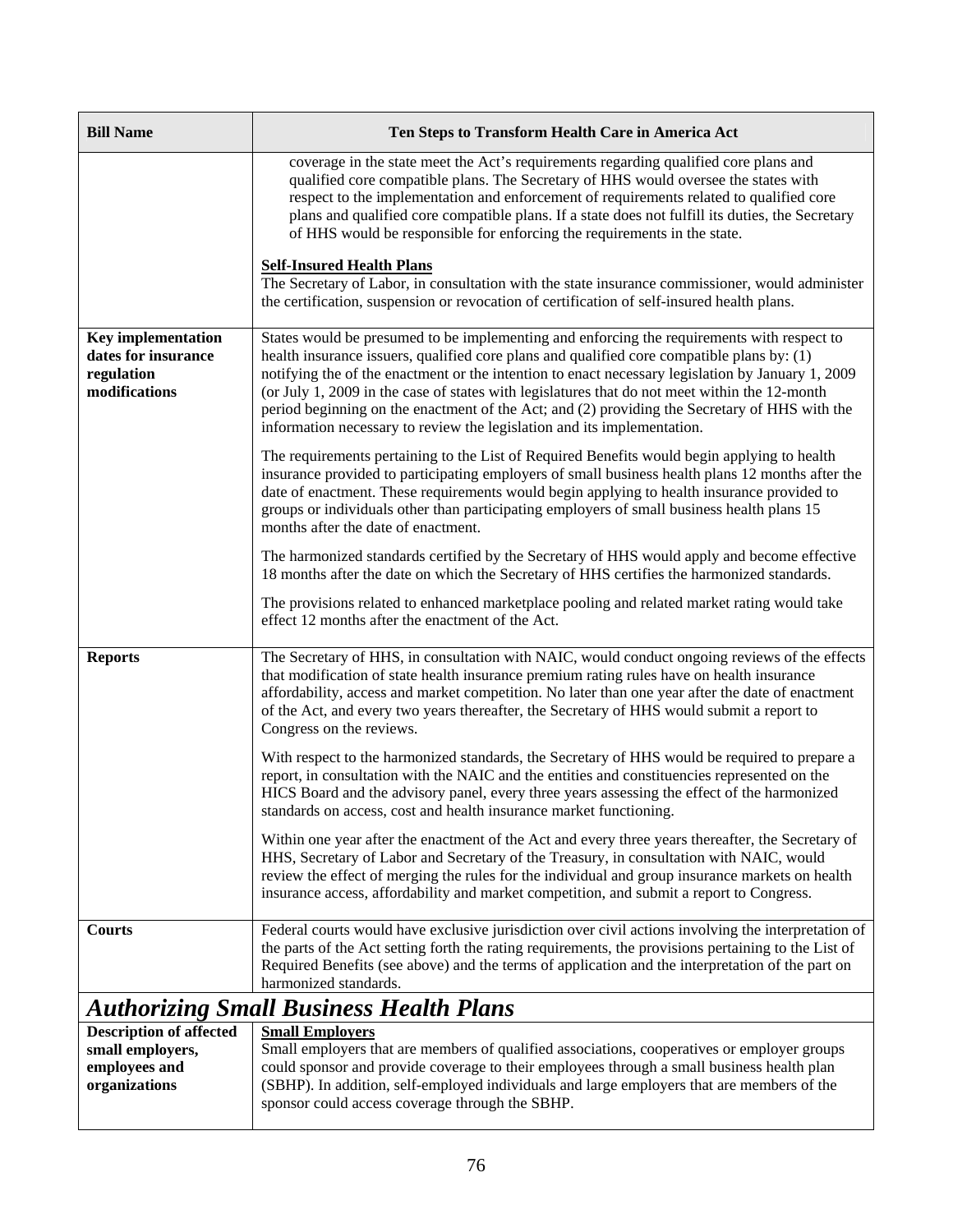| <b>Bill Name</b>                                                                                                               | Ten Steps to Transform Health Care in America Act                                                                                                                                                                                                                                                                                                                                                                                                                                                                                                                                                                                                                                                                                                                                                                                                                                                                                                                                                                                                                                                                                                                                                                                                                                                                                                                                                                                                                                                                                                                                                                                                                                                                                                                                                                                                                                                                                                                                                                                                                                                                                                                                                                                                                                                                                                                                                                                                                                           |
|--------------------------------------------------------------------------------------------------------------------------------|---------------------------------------------------------------------------------------------------------------------------------------------------------------------------------------------------------------------------------------------------------------------------------------------------------------------------------------------------------------------------------------------------------------------------------------------------------------------------------------------------------------------------------------------------------------------------------------------------------------------------------------------------------------------------------------------------------------------------------------------------------------------------------------------------------------------------------------------------------------------------------------------------------------------------------------------------------------------------------------------------------------------------------------------------------------------------------------------------------------------------------------------------------------------------------------------------------------------------------------------------------------------------------------------------------------------------------------------------------------------------------------------------------------------------------------------------------------------------------------------------------------------------------------------------------------------------------------------------------------------------------------------------------------------------------------------------------------------------------------------------------------------------------------------------------------------------------------------------------------------------------------------------------------------------------------------------------------------------------------------------------------------------------------------------------------------------------------------------------------------------------------------------------------------------------------------------------------------------------------------------------------------------------------------------------------------------------------------------------------------------------------------------------------------------------------------------------------------------------------------|
|                                                                                                                                | <b>Organizations</b><br>Alternative market pooling organizations would be permitted, which would enable organizations<br>comprised of individuals and groups with little or no association through employment to access<br>coverage.                                                                                                                                                                                                                                                                                                                                                                                                                                                                                                                                                                                                                                                                                                                                                                                                                                                                                                                                                                                                                                                                                                                                                                                                                                                                                                                                                                                                                                                                                                                                                                                                                                                                                                                                                                                                                                                                                                                                                                                                                                                                                                                                                                                                                                                        |
| Eligibility criteria for<br>participating in small<br>business health plans<br>and alternative market<br>pooling organizations | Employers would have to be a member or an affiliated member of the sponsoring entity, or the<br>sponsoring entity itself, to offer coverage through a SBHP.<br>Alternative market pooling organizations would be permitted that are not principally comprised<br>of employers and their employees, professional organizations or SBHP entities. Organizations<br>such as unions, churches and other faith-based organizations, or other organizations comprised<br>of individuals and groups that may have little or no association through employment could<br>participate in an alternative market pooling organization.<br>Individuals participating in SBHPs would have to be active or retired owners (including self-<br>employed individuals), directors, employees or partners in participating employers (or such<br>individuals' dependents).<br>Employers offering coverage through a SBHP could not pay for an employee to purchase coverage<br>in the individual market if the decision to purchase individual coverage is based on the employee's<br>health status and the employee otherwise is eligible to obtain coverage through the SBHP.                                                                                                                                                                                                                                                                                                                                                                                                                                                                                                                                                                                                                                                                                                                                                                                                                                                                                                                                                                                                                                                                                                                                                                                                                                                                                                                                |
| <b>Requirements for small</b><br>business health plans                                                                         | A SBHP would be a fully insured group health plan sponsored by a permanent and active entity,<br>such as a bona fide trade or industry association, professional association or employer group<br>(e.g., a chamber of commerce). A franchiser could also establish a small group health plan for<br>the franchisor or for its franchisees.<br>The sponsor of a SBHP would have to meet the following criteria for at least three years before<br>seeking certification for a SBHP:<br>The sponsor must have been organized for substantial purposes other than obtaining or<br>٠<br>providing medical care;<br>The sponsor could not condition membership, dues or coverage under the plan on factors<br>$\bullet$<br>related to the health of employees or dependents or group health plan participation; and<br>Membership in the sponsoring entity could not be based on a minimum group size.<br>٠<br>Certain entities would not have to meet all of the above criteria related to the SBHP or its<br>sponsoring organization to be certified as a SBHP. These entities would be arrangements that<br>provided coverage to 200 or more employers, had been in existence for at least 10 years and<br>were licensed in at least one state. These exemptions would not apply if, after the bill was<br>enacted, the plan began providing coverage in a new state.<br>A SBHP would be required to have a board of trustees responsible for fiscal control and have<br>rules in effect for the operation and control of the plan based on a three-year plan of operation.<br>The board of trustees generally would have to be comprised of individuals selected from owners,<br>officers, directors or employees of the participating employers and actively participate in the<br>business. In general, board members could not include service providers (e.g., health plan<br>contract administration or health care providers).<br>SBHPs would be required to permit all eligible employers to obtain coverage through the plan in<br>all geographic areas in which coverage was available. An employer eligible to participate in a<br>small group health plan would have to be the sponsor, a member of the sponsor, or an affiliated<br>member of the sponsor.<br>The Secretary of HHS would be required to promulgate regulations within one year of the date<br>of enactment applying the rules and standards that apply to SBHPs and alternative market<br>pooling organizations. |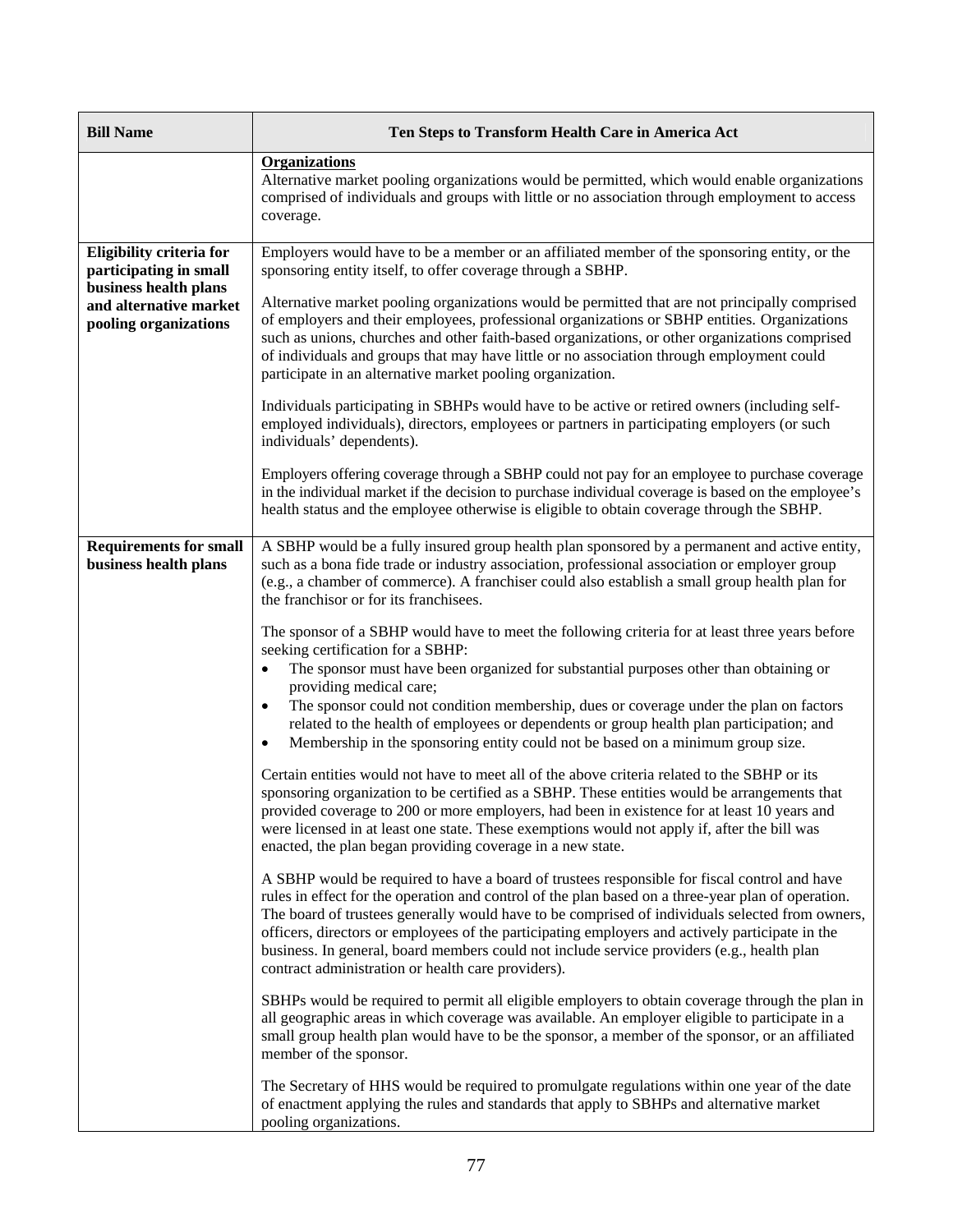| <b>Bill Name</b>                                                                       | Ten Steps to Transform Health Care in America Act                                                                                                                                                                                                                                                                                                                                                                                                                                                                                                                                                                                                                                                                                                                                                                                                                                                                                                                                                                                                                                                                                                                                                                                                                                                                                       |
|----------------------------------------------------------------------------------------|-----------------------------------------------------------------------------------------------------------------------------------------------------------------------------------------------------------------------------------------------------------------------------------------------------------------------------------------------------------------------------------------------------------------------------------------------------------------------------------------------------------------------------------------------------------------------------------------------------------------------------------------------------------------------------------------------------------------------------------------------------------------------------------------------------------------------------------------------------------------------------------------------------------------------------------------------------------------------------------------------------------------------------------------------------------------------------------------------------------------------------------------------------------------------------------------------------------------------------------------------------------------------------------------------------------------------------------------|
|                                                                                        | SBHPs ceasing operations would be required to provide notice to enrollees at least 60 days in<br>advance of a voluntary termination.                                                                                                                                                                                                                                                                                                                                                                                                                                                                                                                                                                                                                                                                                                                                                                                                                                                                                                                                                                                                                                                                                                                                                                                                    |
|                                                                                        | Nothing in the Act related to marketplace pooling and no provision of state law would prohibit<br>SBHPs from exercising sole discretion with respect to selecting specific benefits and medical<br>care services to be included as benefits under the plan or coverage. However, the benefits and<br>services would have to meet the terms and specifications of the provisions of the Act related to<br>the List of Required Benefits, as discussed above.                                                                                                                                                                                                                                                                                                                                                                                                                                                                                                                                                                                                                                                                                                                                                                                                                                                                             |
| <b>Premium and cost-</b><br>sharing requirements<br>for small business<br>health plans | Premium rates for small employers participating in a SBHP could not vary on the basis of health<br>status-related factors of employees or their beneficiaries or the type of business or industry in<br>which the employer is engaged. However, health insurance issuers offering health insurance<br>coverage in connection with a SBHP and at the request of the SBHP could:<br>Set premium rates for a plan based on the experience of the plan; or<br>$\bullet$<br>Vary premium rates for participating small employers in a SBHP in a state to the extent that<br>$\bullet$<br>such rates could vary using the same methodology used in the state for regulating small<br>group premium rates.                                                                                                                                                                                                                                                                                                                                                                                                                                                                                                                                                                                                                                     |
|                                                                                        | Within six months after enactment of the Act, the Secretary of HHS would be required to<br>promulgate regulations in accordance with the Act establishing minimum standards for premium<br>variations and model small group rating rules.                                                                                                                                                                                                                                                                                                                                                                                                                                                                                                                                                                                                                                                                                                                                                                                                                                                                                                                                                                                                                                                                                               |
|                                                                                        | The minimum standards for premium variations would include restrictions on the variation of<br>premium rates and on the adjustment of rates.<br>The composite variation limit would be no less than 3 to 1. The composite variation limit<br>would be defined as the total variation in premium rates charged by a health insurance<br>issuer in the small group market as permitted under applicable state law based on the<br>following factors or case characteristics: age; duration of coverage; claims experience; and<br>health status. The use of age, health status or both would be required, and the use of<br>duration of coverage and/or claims experience would be allowed.<br>The total variation limit would be no less than 5 to 1. The total variation limit would be<br>$\bullet$<br>defined as the total variation in premium rates charged by a health insurance issuer in the<br>small group market as permitted under applicable state law based on all factors and case<br>characteristics.<br>For the purposes of calculating the total variation limit, states would be prohibited from<br>٠<br>using factors other than those used to calculate the composite variation limit and industry,<br>geographic area, group size, participation rate, class of business and participation in<br>wellness programs. |
|                                                                                        | The model small group rating rules would apply to eligible insurers in states that did not enact<br>small group rating rules meeting the minimum standards and would include provisions related<br>to:<br>Premium rates;<br>$\bullet$<br>The establishment of a separate class of business by a small employer carrier;<br>٠<br>Limitations on the number of classes of business established by a small employer carrier;<br>$\bullet$<br>and<br>Limits on the transfer of a small employer into and out of a class of business.<br>٠                                                                                                                                                                                                                                                                                                                                                                                                                                                                                                                                                                                                                                                                                                                                                                                                   |
|                                                                                        | Within six months after enactment, and if necessary to provide for a graduated transition to the<br>minimum standards for premium variation described above, the Secretary of HHS would also be<br>required to promulgate state-specific transitional small group rating rules, which would be<br>applicable in any state that has not enacted small group rating rules meeting the minimum<br>standards (non-adopting states) and eligible insurers in a non-adopting state for a period no<br>longer than three years.                                                                                                                                                                                                                                                                                                                                                                                                                                                                                                                                                                                                                                                                                                                                                                                                                |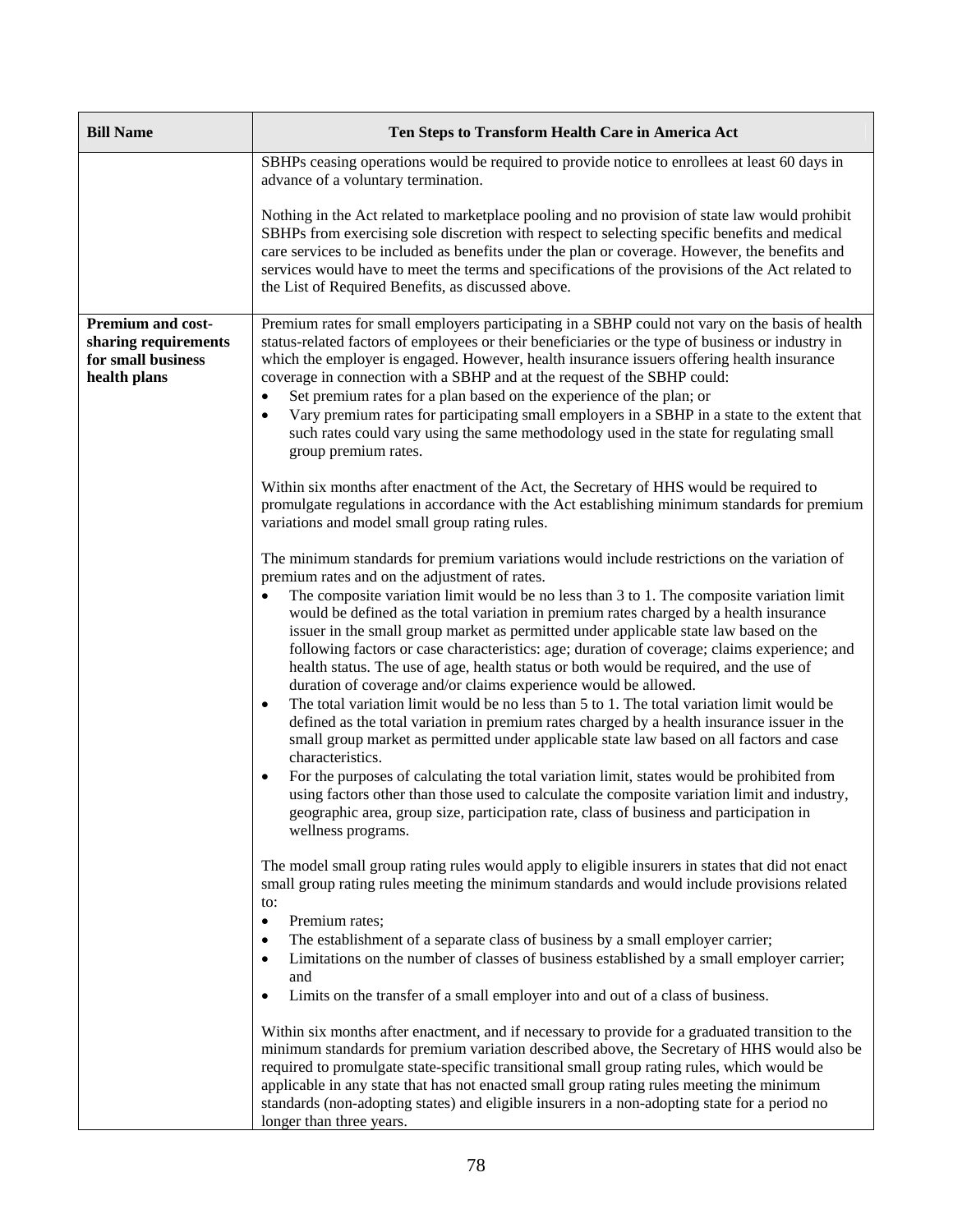| <b>Bill Name</b>                                                       | Ten Steps to Transform Health Care in America Act                                                                                                                                                                                                                                                                                                                                                                                                                                                                                                                                                                                                                                                                                                                                                                                                                                                                                                                                           |
|------------------------------------------------------------------------|---------------------------------------------------------------------------------------------------------------------------------------------------------------------------------------------------------------------------------------------------------------------------------------------------------------------------------------------------------------------------------------------------------------------------------------------------------------------------------------------------------------------------------------------------------------------------------------------------------------------------------------------------------------------------------------------------------------------------------------------------------------------------------------------------------------------------------------------------------------------------------------------------------------------------------------------------------------------------------------------|
|                                                                        | A state that complies with the transitional group rating rules and has in effect a small group<br>$\bullet$<br>rating rules methodology that allows for variation that is less than the variation allowed<br>under the minimum standards would be deemed an adopting state.<br>Special transition standards would be developed related to independent rating classes for old<br>$\bullet$<br>and new business to protect health insurance consumers and to ensure a stable and fair<br>transition for old and new market participants.<br>A carrier operating in a non-adopting state could maintain independent rating classes for old<br>$\bullet$<br>and new business for up to five years, beginning when the carrier offers a book of business<br>meeting the minimum standards for premium variation or the transitional small group rating<br>rules, but in any case, no later than three years after the date of enactment of the title<br>pertaining to marketplace modernization. |
|                                                                        | Eligible insurers in non-adopting states would be able to provide coverage conforming with the<br>model small group rating rules (or, as applicable, transitional small group rating rules). Insurers<br>could become eligible by notifying the Secretary of HHS and the insurance department of the<br>state that it intends to offer coverage consistent with the model small group rating rules (or<br>transitional small group rating rules, if applicable) 30 days prior to offering such coverage and<br>including a description of the model small group rating rules in the insurer's contract.                                                                                                                                                                                                                                                                                                                                                                                     |
|                                                                        | The rating requirements for the small group market would supersede the state laws of non-<br>adopting states related to rating in the small group insurance market as applied to an eligible<br>insurer, or small group health insurance coverage issued by an eligible insurer. Non-adopting<br>states could not prohibit these insurers from offering, marketing or implementing health<br>insurance coverage consistent with the standards for premium variations and model small group<br>rating rules. Also, non-adopting states could not retaliate against an eligible insurer for offering,<br>marketing or implementing such coverage.                                                                                                                                                                                                                                                                                                                                             |
| <b>Administration and</b><br>oversight of the<br>coverage expansion of | The Department of Labor (DOL) would certify SBHPs. The DOL would have 90 days to accept<br>or reject an application for certification, after which time the SBHP would be deemed certified.<br>The DOL could subsequently deny the application.                                                                                                                                                                                                                                                                                                                                                                                                                                                                                                                                                                                                                                                                                                                                             |
| small business health<br>plans                                         | The application for certification would include information regarding: the sponsor and its board<br>of trustees; the states in which the plan intends to offer coverage (and the number of employers<br>and employees in each state); evidence that the plan is bonded; copies of health plan documents<br>that would be provided to enrollees; and copies of agreements between the SBHP and plan<br>administrators or other plan providers.                                                                                                                                                                                                                                                                                                                                                                                                                                                                                                                                               |
|                                                                        | The SBHP also would be required to notify each state in which it plans to operate that an<br>application for certification was filed with DOL.                                                                                                                                                                                                                                                                                                                                                                                                                                                                                                                                                                                                                                                                                                                                                                                                                                              |
|                                                                        | The state in which the sponsor's principal place of business is located would be considered the<br>state in which coverage was issued (i.e. the state of domicile). In addition to the state of<br>domicile, SBHPs would have to be licensed in every state (or contract with an insurer that is<br>licensed in each state) in which covered members are located (i.e., non-domiciled state).                                                                                                                                                                                                                                                                                                                                                                                                                                                                                                                                                                                               |
|                                                                        | If participating employers of a SBHP are located in a state other than the state of domicile, and<br>the insurer is not yet licensed in that state, a temporary period may occur where the state's health<br>insurance licensure laws would temporarily be preempted. Non-domiciled states would have 90<br>days to approve or deny a SBHP's application for licensure, after which the SBHP would be<br>considered licensed in the state unless and until determined otherwise by the state. The SBHP<br>would be subject to the state insurance rules for each state in which it provides coverage, except<br>for the new federal rules that the SBHP could elect to follow, as applicable.                                                                                                                                                                                                                                                                                               |
|                                                                        | SBHPs would pay the DOL a \$5,000 fee to cover administrative costs and certification.                                                                                                                                                                                                                                                                                                                                                                                                                                                                                                                                                                                                                                                                                                                                                                                                                                                                                                      |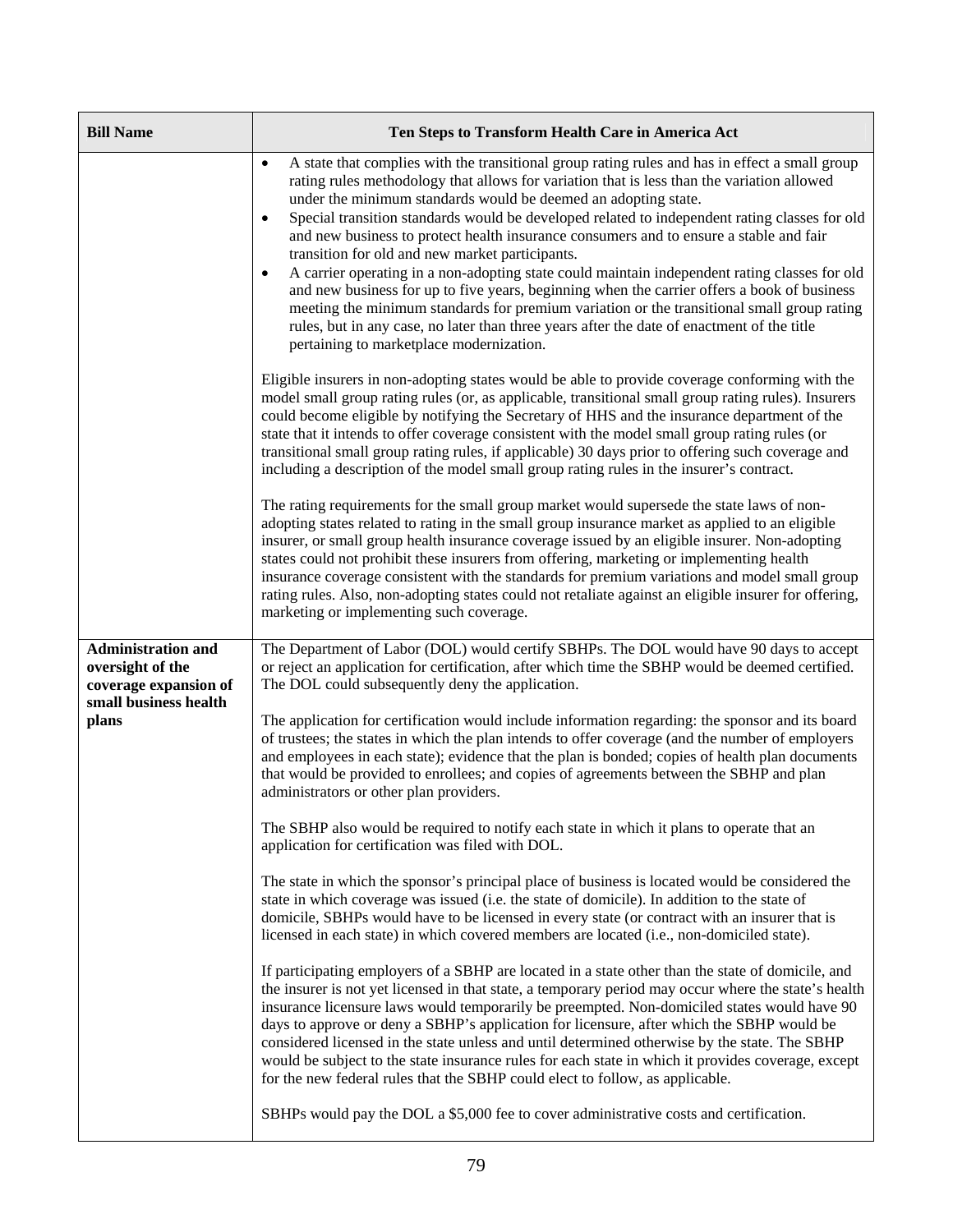| <b>Bill Name</b>                                                                                                         | Ten Steps to Transform Health Care in America Act                                                                                                                                                                                                                                                                                                                            |
|--------------------------------------------------------------------------------------------------------------------------|------------------------------------------------------------------------------------------------------------------------------------------------------------------------------------------------------------------------------------------------------------------------------------------------------------------------------------------------------------------------------|
| <b>Reports</b>                                                                                                           | Within five years after the date on which the model small group rating rules are issued under the<br>Act, and every five years thereafter, the Secretary of HHS, in consultation with NAIC, would<br>prepare and submit to Congress a report assessing the effect of the model small group rating<br>rules on access, cost and market functioning in the small group market. |
| <b>Key implementation</b><br>dates for small business<br>health plans and<br>alternative market<br>pooling organizations | Small business health plans and alternative market pooling organizations could begin offering<br>coverage 12 months after the bill's enactment. The DOL would issue interim rules for<br>establishing small business health plans within six months of the bill's enactment.                                                                                                 |
| <b>Converting the Value of Medicaid and SCHIP</b>                                                                        |                                                                                                                                                                                                                                                                                                                                                                              |
| <b>Medicaid/SCHIP</b><br>opt-out                                                                                         | Individuals eligible for Medicaid or SCHIP would be able to choose to enroll in a qualified core<br>plan in their state of residence rather than enrolling in a public plan.                                                                                                                                                                                                 |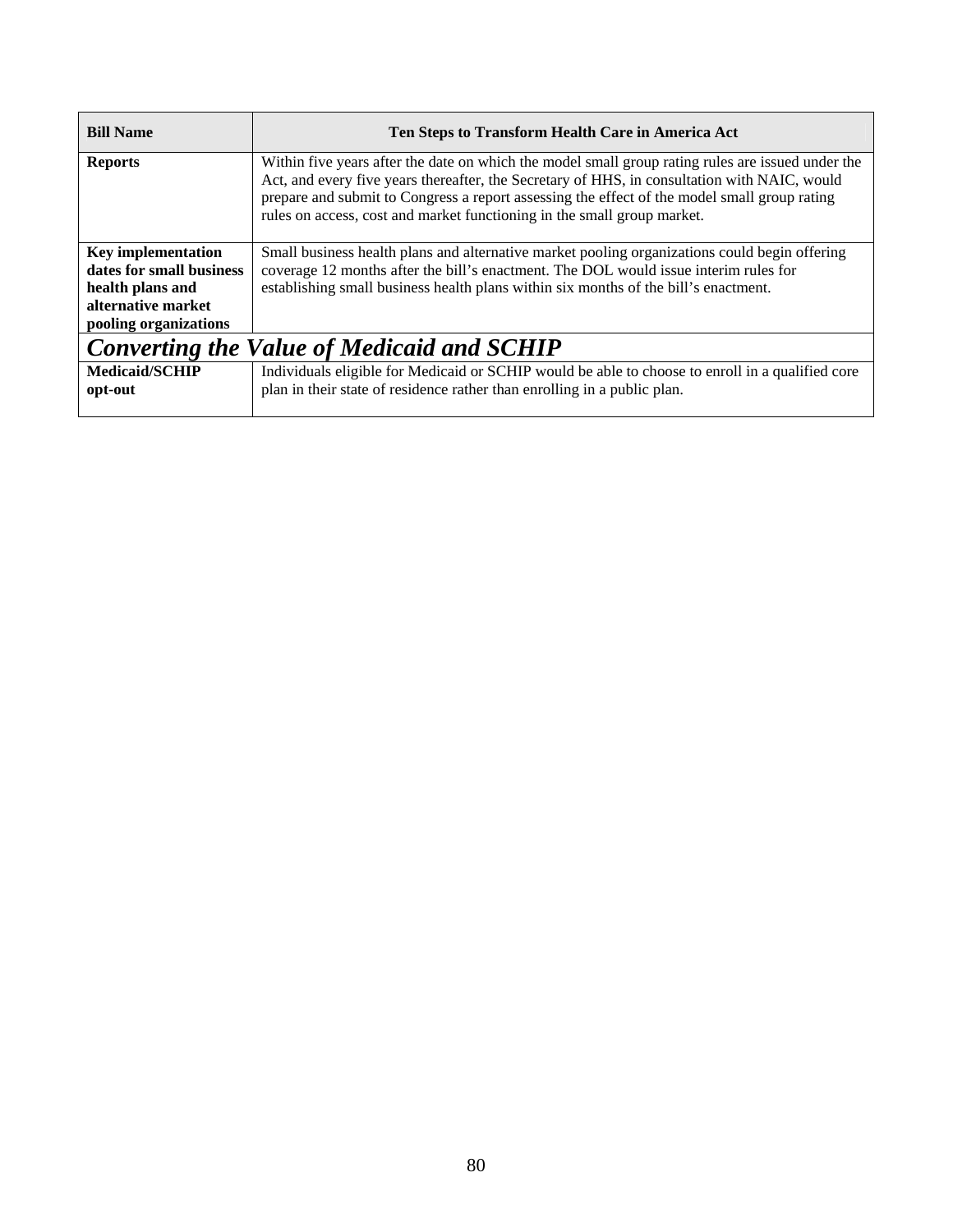## **TABLE A-3. ANALYSIS OF THE "EVERY AMERICAN INSURED HEALTH ACT" MODIFICATIONS TO HEALTH INSURANCE TAX POLICIES** PROPOSED IN THE  $110^{TH}$  CONGRESS

| <b>Bill Name</b>                     | <b>Every American Insured Health Act</b>                                                                                                                                                                                                                                                                                                                                                                                                                                                                                                                                                                                                                                                                                                        |  |  |
|--------------------------------------|-------------------------------------------------------------------------------------------------------------------------------------------------------------------------------------------------------------------------------------------------------------------------------------------------------------------------------------------------------------------------------------------------------------------------------------------------------------------------------------------------------------------------------------------------------------------------------------------------------------------------------------------------------------------------------------------------------------------------------------------------|--|--|
| <b>Bill number</b>                   | S. 1886                                                                                                                                                                                                                                                                                                                                                                                                                                                                                                                                                                                                                                                                                                                                         |  |  |
| <b>Bill sponsor(s)</b>               | S. 1886 is sponsored by Senator Burr and has 6 cosponsors.                                                                                                                                                                                                                                                                                                                                                                                                                                                                                                                                                                                                                                                                                      |  |  |
| <b>Latest Congressional action</b>   | S. 1886 was referred to the Senate Committee on Finance on July 26, 2007.                                                                                                                                                                                                                                                                                                                                                                                                                                                                                                                                                                                                                                                                       |  |  |
| Overview                             | Creates eligibility for residents of states meeting "refundability" requirements<br>established by the Department of Health and Human Services (HHS) to receive a<br>refundable, advanceable <sup>4</sup> federal income tax credit for individuals and families to<br>purchase qualified health insurance. Residents of states not meeting HHS'<br>refundability requirements would be permitted to take a deduction for health<br>insurance premiums under current rules.                                                                                                                                                                                                                                                                     |  |  |
|                                      | Requires HHS to deem whether a state has met the refundability requirements<br>through efforts to provide its citizens with greater access to affordable private health<br>insurance through initiatives including, but not limited to, the establishment of a<br>state health insurance exchange or a high risk pool with affordable coverage.                                                                                                                                                                                                                                                                                                                                                                                                 |  |  |
|                                      | Establishes a program for the certification of state health insurance exchanges.                                                                                                                                                                                                                                                                                                                                                                                                                                                                                                                                                                                                                                                                |  |  |
|                                      | Repeals the current exclusion for employer paid premiums from employee income<br>for tax purposes.                                                                                                                                                                                                                                                                                                                                                                                                                                                                                                                                                                                                                                              |  |  |
|                                      | Expands the ability to establish Medicaid health opportunity accounts to all states.                                                                                                                                                                                                                                                                                                                                                                                                                                                                                                                                                                                                                                                            |  |  |
| Description of eligible participants | An individual in a state meeting the refundability requirements would be eligible for<br>the refundable federal income tax credit if the individual is: covered under qualified<br>health insurance as of the first day of the month and is not entitled to Medicare;<br>enrolled in Medicaid or the State Children's Health Insurance Program (SCHIP); or<br>entitled to military health care coverage (including TRICARE). Additionally,<br>prisoners and alien individuals who are not lawful permanent residents of the United<br>States would not be eligible.                                                                                                                                                                             |  |  |
|                                      | An individual is eligible to use a state's certified health insurance exchange if the<br>individual is, as of the first day of the month:<br>A resident of the state;<br>A citizen or national of the United States, an alien lawfully admitted to the<br>United States for permanent residence, or an alien otherwise lawfully residing<br>in the United States for a certain period of time; and<br>Not covered under group-based qualifying health insurance coverage, which<br>$\bullet$<br>includes employer-sponsored group health plans, Medicare, military health<br>programs (including TRICARE), the Federal Employees Health Benefits<br>Plan (FEHBP) or certain health care coverage through the Department of<br>Veterans Affairs. |  |  |

<span id="page-98-0"></span> <sup>4</sup> The term "advanceable" means that the credit will be paid before the individual files a tax return.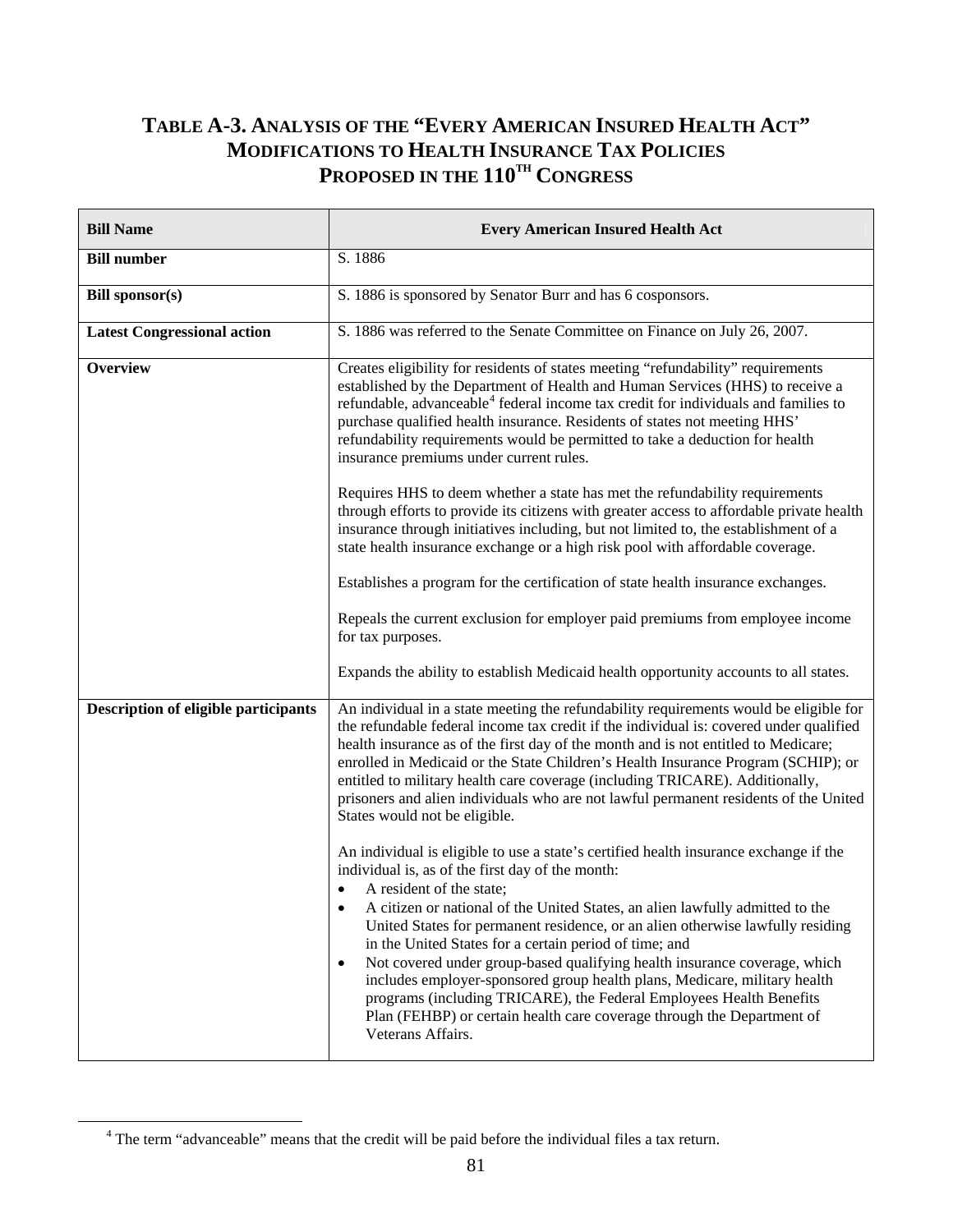| <b>Bill Name</b>                                                                                                                               | <b>Every American Insured Health Act</b>                                                                                                                                                                                                                                                                                                                                                                                                                                                                                                                                                                                                                                                                                                                                                                                                                                                           |  |  |
|------------------------------------------------------------------------------------------------------------------------------------------------|----------------------------------------------------------------------------------------------------------------------------------------------------------------------------------------------------------------------------------------------------------------------------------------------------------------------------------------------------------------------------------------------------------------------------------------------------------------------------------------------------------------------------------------------------------------------------------------------------------------------------------------------------------------------------------------------------------------------------------------------------------------------------------------------------------------------------------------------------------------------------------------------------|--|--|
| Description of tax credit and<br>eligibility criteria                                                                                          | The bill would establish a refundable, advanceable tax credit for eligible individuals<br>to purchase qualified health insurance. For calendar year 2009, the credit for an<br>adult would be \$2,160, for a child \$1,620 and for a household or filing unit a<br>maximum of \$5,400. The bill specifies increases in the applicable amounts of the<br>credit through calendar year 2017.                                                                                                                                                                                                                                                                                                                                                                                                                                                                                                         |  |  |
|                                                                                                                                                | If the amount of the tax credit exceeds the cost of a health plan, the excess funds<br>would be deposited into a designated account, which could be a health savings<br>account (HSA), an Archer MSA or a health insurance reserve account. (A health<br>insurance reserve account is an account that would be established by the bill for the<br>purpose of paying for qualified medical expenses.) Excess tax credit money placed<br>in a health insurance reserve account would be considered income when calculating<br>an individual's gross income and would be taxable. However, any payment of<br>excess funds deposited into an HSA or an Archer MSA would receive the same tax<br>treatment currently provided to HSAs and MSAs.                                                                                                                                                         |  |  |
|                                                                                                                                                | Qualified health insurance would be defined as any health insurance covering medical<br>care that has a reasonable annual and lifetime benefit maximum and provides<br>coverage for inpatient and outpatient care, emergency benefits and physician care.                                                                                                                                                                                                                                                                                                                                                                                                                                                                                                                                                                                                                                          |  |  |
|                                                                                                                                                | Other provisions governing the health insurance tax credit include:.<br>Any amount paid by a taxpayer for health insurance to which the tax credit<br>$\bullet$<br>applies would not be allowable as a medical expense deduction;<br>The tax credit would be reduced by the aggregate amount distributed from<br>$\bullet$<br>HSAs or Archer MSAs that is excluded from gross income for the taxable year;<br>The tax credit would not be available to persons claimed as dependents on<br>٠<br>another tax return; and<br>For married couples, the tax credit would only be allowed if the couple<br>٠<br>files a joint return for the taxable year.                                                                                                                                                                                                                                              |  |  |
| <b>Criteria for states meeting</b><br>refundability requirements,<br>certified health insurance<br>exchanges and participating<br>health plans | The bill would require HHS to deem whether a state has met refundability<br>requirements, meaning that the state has taken efforts to provide its citizens with<br>greater access to affordable private health insurance through efforts including, but<br>not limited to:<br>Establishing a certified state health insurance exchange; or<br>$\bullet$<br>Establishing a high risk solution, such as a high risk pool, reinsurance mechanism<br>$\bullet$<br>or other state-designed high risk solutions, and making affordable coverage<br>available. The requirement would be met if at least one plan available in the state<br>has average premiums that are less than 6 percent of the state's median income.<br>States would be required to demonstrate that state initiatives taken to provide greater<br>access to affordable private health insurance, in combination with the qualified |  |  |
|                                                                                                                                                | health insurance federal income tax credit, would result in a reduction in the number<br>of eligible individuals who do not have health insurance coverage.<br>A certified health insurance exchange would serve as a mechanism for pooling<br>individual consumers purchasing private health insurance.<br>All insurance plans licensed in the state and in compliance with the<br>requirements pertaining to state health insurance exchanges could participate in<br>and offer health insurance products through an exchange.<br>A certified exchange would be required to offer at least one plan that meets the<br>٠<br>criteria of being affordable qualified exchange-based health insurance coverage.<br>State health insurance exchanges could organize into a multi-state pooling<br>$\bullet$<br>arrangement.                                                                           |  |  |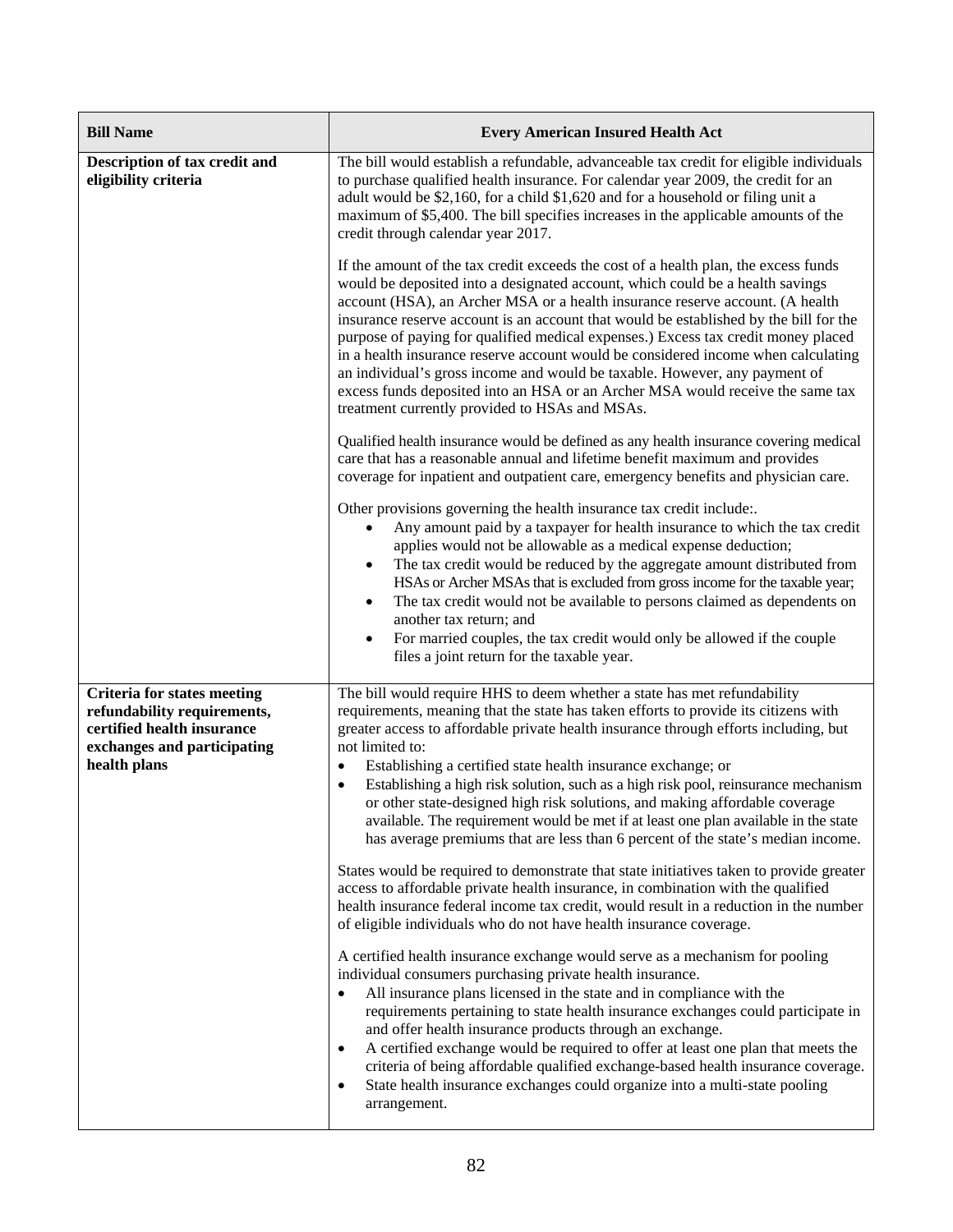| <b>Bill Name</b> | <b>Every American Insured Health Act</b>                                                                                                                                                                                                                                                                                                                                                                                                                                                                                                                                                                                                                                                                                                                                                                                                                                                                                                                                                                                                                                                                                                                                                                                                                                                                                                                                                                                                                                                                                                                                                                                                                                                                                                                                                                                                                                                                                                                                                                                                                                                                                                                                                                                                             |  |  |
|------------------|------------------------------------------------------------------------------------------------------------------------------------------------------------------------------------------------------------------------------------------------------------------------------------------------------------------------------------------------------------------------------------------------------------------------------------------------------------------------------------------------------------------------------------------------------------------------------------------------------------------------------------------------------------------------------------------------------------------------------------------------------------------------------------------------------------------------------------------------------------------------------------------------------------------------------------------------------------------------------------------------------------------------------------------------------------------------------------------------------------------------------------------------------------------------------------------------------------------------------------------------------------------------------------------------------------------------------------------------------------------------------------------------------------------------------------------------------------------------------------------------------------------------------------------------------------------------------------------------------------------------------------------------------------------------------------------------------------------------------------------------------------------------------------------------------------------------------------------------------------------------------------------------------------------------------------------------------------------------------------------------------------------------------------------------------------------------------------------------------------------------------------------------------------------------------------------------------------------------------------------------------|--|--|
|                  | In establishing a certified health insurance exchange, the following requirements<br>would be imposed on states.<br>States could not impose new benefit requirements on plans participating in the<br>exchange beyond the requirements that the state imposes on all licensed health<br>insurance providers operating in the state.<br>States would be prohibited from setting prices for any products offered through<br>the exchange.<br>States would make certain that an effective and efficient method for collecting<br>premiums owed for qualified exchange-based health insurance coverage exists.<br>A state could meet the affordability requirement by drawing on its funds to<br>supplement the premiums of the lowest cost plan participating in the exchange,<br>so that the average premium for individuals enrolling in the plan does not<br>exceed 6 percent of the state's median income. The average premium would not<br>include any increase in premiums resulting from late enrollment penalties<br>imposed by the state as a method to promote the collection of premiums.<br>A state could vary the amount of supplemental payments made in different<br>areas within the state.<br>A state would not be required to provide supplemental payments if at least one<br>plan is available in all areas of the state with average premiums below 6 percent<br>of the state's median income.                                                                                                                                                                                                                                                                                                                                                                                                                                                                                                                                                                                                                                                                                                                                                                                                                                     |  |  |
|                  | Health insurance plans participating in the exchange would be required to abide by<br>certain requirements.<br>The plans would be required to have uniform mechanisms for encouraging and<br>facilitating the enrollment of all eligible individuals in qualified exchange-<br>based health insurance coverage.<br>The plans participating in a certified exchange in a state may have available a<br>uniform mechanism, such as reinsurance, a high risk pool, or other mechanism<br>approved by HHS to protect plans offering qualified exchange-based health<br>insurance coverage<br>Participating health insurance plans would ensure the wide dissemination of<br>$\bullet$<br>information regarding health insurance coverage options, including the plans<br>offered, and premiums and benefits for such plans, to eligible individuals and to<br>employers that provide financial assistance in purchasing such coverage.<br>Health insurance plans participating in the exchange would permit the<br>enrollment and changes of enrollment of individuals when they become eligible<br>in the state. Such eligibility may arise through the loss of group-based<br>qualifying health insurance coverage, changes in residency or family<br>composition, or other circumstances specified by HHS.<br>The plans would have an annual open enrollment period during which plans<br>would be required to permit eligible individuals to change enrollment among<br>such plans.<br>Participating health insurance plans would be subject to the HIPAA<br>requirements regarding limitations on pre-existing condition exclusions that<br>apply to group health plans.<br>The plans would be required to have a method to reduce adverse selection in the<br>$\bullet$<br>enrollment of eligible individuals. The mechanism would be uniform for all<br>plans, and could include waiting periods, premium surcharges or other devices<br>reasonably designed to decrease adverse selection in the enrollment of eligible<br>individuals.<br>Health insurance plans participating in the exchange would report to the<br>$\bullet$<br>Secretary of the Treasury the information needed to administer the qualified<br>health insurance tax credit. |  |  |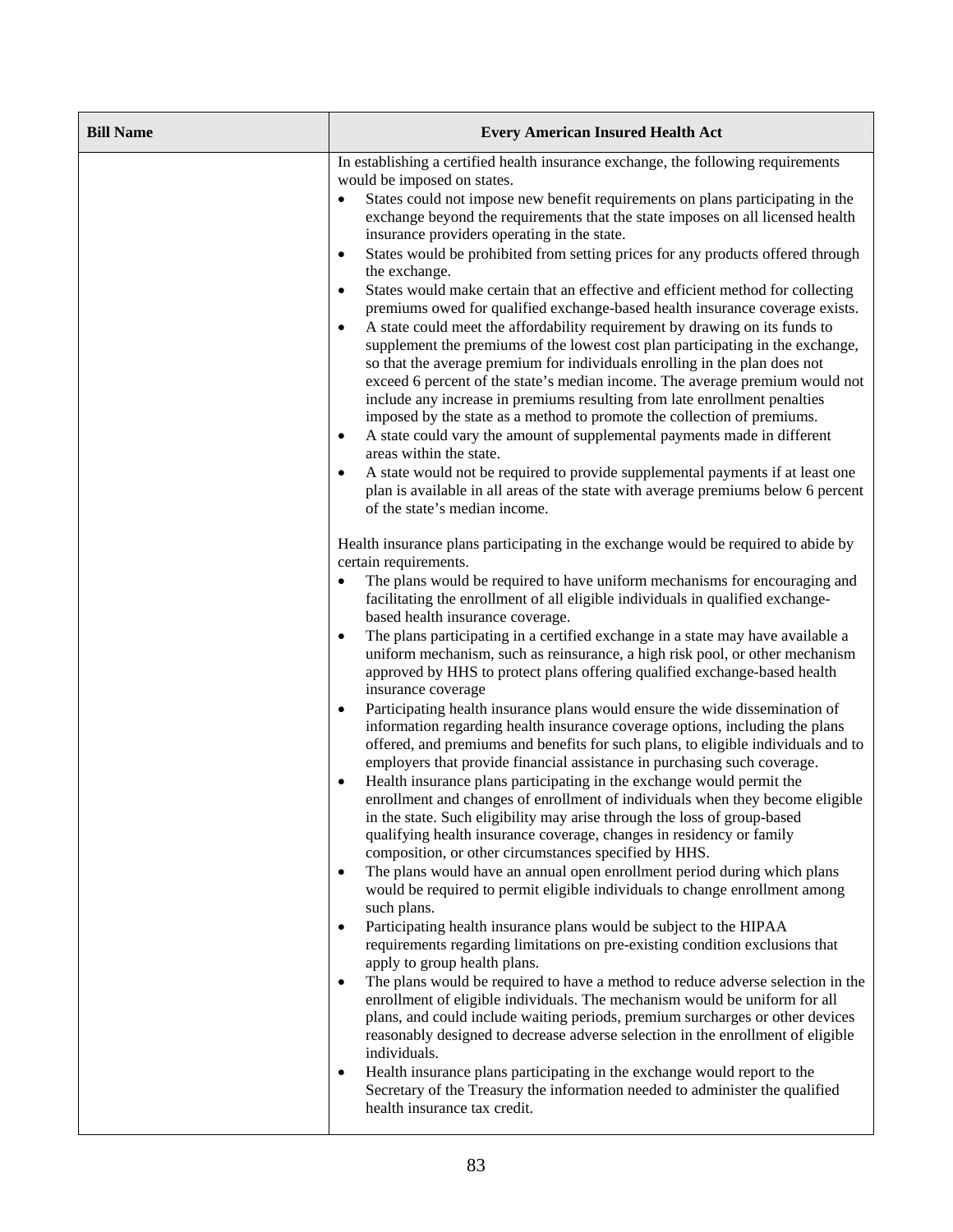| <b>Bill Name</b>                | <b>Every American Insured Health Act</b>                                                                                                                                                                                                                                                                                                                                                                                                                                                                                                                                                                                                                                                                                                                                                                                                                                                                                                                                                                                                                                                                                                                                                                                                                                                                                                                                                                                                                                                                                                                                                             |  |  |
|---------------------------------|------------------------------------------------------------------------------------------------------------------------------------------------------------------------------------------------------------------------------------------------------------------------------------------------------------------------------------------------------------------------------------------------------------------------------------------------------------------------------------------------------------------------------------------------------------------------------------------------------------------------------------------------------------------------------------------------------------------------------------------------------------------------------------------------------------------------------------------------------------------------------------------------------------------------------------------------------------------------------------------------------------------------------------------------------------------------------------------------------------------------------------------------------------------------------------------------------------------------------------------------------------------------------------------------------------------------------------------------------------------------------------------------------------------------------------------------------------------------------------------------------------------------------------------------------------------------------------------------------|--|--|
| Administration                  | HHS would deem whether a state has met the refundability requirements.                                                                                                                                                                                                                                                                                                                                                                                                                                                                                                                                                                                                                                                                                                                                                                                                                                                                                                                                                                                                                                                                                                                                                                                                                                                                                                                                                                                                                                                                                                                               |  |  |
|                                 | HHS would create a process for the review and certification of state applications for<br>state-based programs to be certified health insurance exchanges for the state. HHS,<br>in consultation with the Secretary of the Treasury would determine whether a<br>program meets the requirements for an exchange.                                                                                                                                                                                                                                                                                                                                                                                                                                                                                                                                                                                                                                                                                                                                                                                                                                                                                                                                                                                                                                                                                                                                                                                                                                                                                      |  |  |
|                                 | The tax credit for health insurance would only be permitted if an individual's<br>coverage is verified in such manner as arranged by the Secretary of the Treasury.                                                                                                                                                                                                                                                                                                                                                                                                                                                                                                                                                                                                                                                                                                                                                                                                                                                                                                                                                                                                                                                                                                                                                                                                                                                                                                                                                                                                                                  |  |  |
|                                 | The Secretary of the Treasury would establish a program for making payments to<br>providers of qualified refund eligible health insurance on behalf of eligible individuals.                                                                                                                                                                                                                                                                                                                                                                                                                                                                                                                                                                                                                                                                                                                                                                                                                                                                                                                                                                                                                                                                                                                                                                                                                                                                                                                                                                                                                         |  |  |
|                                 | States could contract with the health insurance plans participating in the exchange or<br>with a third party administrator to operate the exchange.                                                                                                                                                                                                                                                                                                                                                                                                                                                                                                                                                                                                                                                                                                                                                                                                                                                                                                                                                                                                                                                                                                                                                                                                                                                                                                                                                                                                                                                  |  |  |
| <b>Financing provisions</b>     | Employer paid health insurance premiums would become part of employees'<br>taxable income.                                                                                                                                                                                                                                                                                                                                                                                                                                                                                                                                                                                                                                                                                                                                                                                                                                                                                                                                                                                                                                                                                                                                                                                                                                                                                                                                                                                                                                                                                                           |  |  |
| <b>Key implementation dates</b> | The amendments pertaining to the health insurance tax credit would apply to taxable<br>years beginning after December 31, 2008.                                                                                                                                                                                                                                                                                                                                                                                                                                                                                                                                                                                                                                                                                                                                                                                                                                                                                                                                                                                                                                                                                                                                                                                                                                                                                                                                                                                                                                                                      |  |  |
|                                 | The expansion of the ability to establish Medicaid health opportunity accounts to all<br>states would begin on January 1, 2008.                                                                                                                                                                                                                                                                                                                                                                                                                                                                                                                                                                                                                                                                                                                                                                                                                                                                                                                                                                                                                                                                                                                                                                                                                                                                                                                                                                                                                                                                      |  |  |
| Other key elements of the bill  | Medicaid and SCHIP eligible individuals could enroll in qualified exchange-based<br>health insurance coverage.                                                                                                                                                                                                                                                                                                                                                                                                                                                                                                                                                                                                                                                                                                                                                                                                                                                                                                                                                                                                                                                                                                                                                                                                                                                                                                                                                                                                                                                                                       |  |  |
|                                 | The bill would allow all states to establish Medicaid health opportunity accounts,<br>which are currently limited to implementation as demonstration projects in a<br>maximum of ten states. Medicaid health opportunity accounts are comparable to<br>health savings accounts; they provide Medicaid beneficiaries with an account to pay<br>for certain health care expenditures. If a state allows or requires Medicaid<br>beneficiaries to enroll in Medicaid managed care organizations, these individuals<br>would be able to participate in a state health opportunity account program if the<br>state assures to the Secretary that the following conditions are met:<br>The number of individuals enrolled in any Medicaid managed care organization<br>that participate in the Medicaid health opportunity accounts is limited to 5<br>percent of the total number of individuals enrolled in the organization.<br>The proportion of enrollees in the Medicaid managed care organization that<br>$\bullet$<br>participate in the health opportunity accounts is not significantly<br>disproportionate to the proportion of enrollees in other Medicaid managed care<br>organizations that participate.<br>The state has provided for an appropriate adjustment in the per capita payments<br>$\bullet$<br>to the managed care organization to account for the participation of individuals<br>in the health opportunity accounts, taking into consideration differences in the<br>likely use of health services between enrollees who participate and enrollees<br>who do not participate. |  |  |
|                                 | States would provide contributions into Medicaid health opportunity accounts on a<br>sliding-scale based on income.                                                                                                                                                                                                                                                                                                                                                                                                                                                                                                                                                                                                                                                                                                                                                                                                                                                                                                                                                                                                                                                                                                                                                                                                                                                                                                                                                                                                                                                                                  |  |  |
|                                 | If an individual were to become ineligible for public benefits, balances from a health<br>opportunity account could be transferred into a health savings account.                                                                                                                                                                                                                                                                                                                                                                                                                                                                                                                                                                                                                                                                                                                                                                                                                                                                                                                                                                                                                                                                                                                                                                                                                                                                                                                                                                                                                                    |  |  |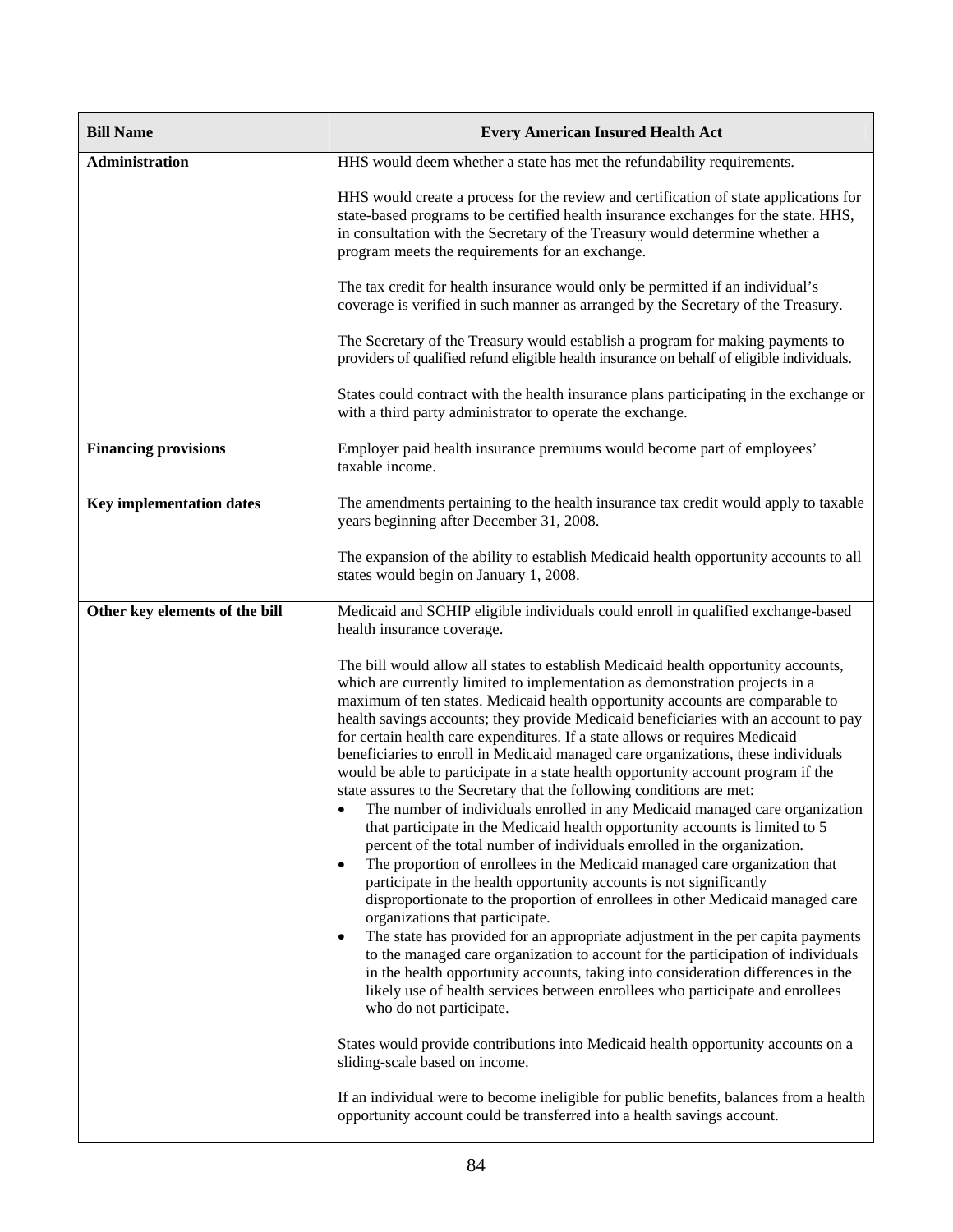| <b>Bill Name</b>                | <b>Every American Insured Health Act</b>                                                                                                                                                                                                                                                                                                                                                                                                                                                                                                                                                                                                                                                                                                                                                                                                                                                                                                                                                                                                                                                                                                                                   |  |  |
|---------------------------------|----------------------------------------------------------------------------------------------------------------------------------------------------------------------------------------------------------------------------------------------------------------------------------------------------------------------------------------------------------------------------------------------------------------------------------------------------------------------------------------------------------------------------------------------------------------------------------------------------------------------------------------------------------------------------------------------------------------------------------------------------------------------------------------------------------------------------------------------------------------------------------------------------------------------------------------------------------------------------------------------------------------------------------------------------------------------------------------------------------------------------------------------------------------------------|--|--|
|                                 | The Comptroller General of the United States would submit a report to Congress by<br>March 31, 2013 that evaluates the Medicaid health opportunity accounts. The Act<br>would extend the time of an existing appropriation of \$550,000 to the Comptroller<br>General for the creation of the report through 2013 and would require the report to<br>evaluate the program rather than the demonstration projects.                                                                                                                                                                                                                                                                                                                                                                                                                                                                                                                                                                                                                                                                                                                                                          |  |  |
| <b>Administration</b>           | The Secretary of HHS would deem whether a state has met the refundability<br>requirements.                                                                                                                                                                                                                                                                                                                                                                                                                                                                                                                                                                                                                                                                                                                                                                                                                                                                                                                                                                                                                                                                                 |  |  |
|                                 | The Secretary of HHS would create a process for the review and certification of<br>state applications for state-based programs to be a certified health insurance<br>exchange for the state. HHS, in consultation with the Secretary of the Treasury<br>would determine whether a program meets the requirements for an exchange.                                                                                                                                                                                                                                                                                                                                                                                                                                                                                                                                                                                                                                                                                                                                                                                                                                          |  |  |
|                                 | The tax credit for health insurance would only be permitted if an individual's<br>coverage is verified in such manner as arranged by the Secretary of the Treasury.                                                                                                                                                                                                                                                                                                                                                                                                                                                                                                                                                                                                                                                                                                                                                                                                                                                                                                                                                                                                        |  |  |
|                                 | The Secretary of the Treasury would establish a program for making payments to<br>providers of qualified refund eligible health insurance on behalf of eligible<br>individuals.                                                                                                                                                                                                                                                                                                                                                                                                                                                                                                                                                                                                                                                                                                                                                                                                                                                                                                                                                                                            |  |  |
|                                 | States could contract with the health insurance plans participating in the exchange or<br>with a third party administrator to operate the exchange.                                                                                                                                                                                                                                                                                                                                                                                                                                                                                                                                                                                                                                                                                                                                                                                                                                                                                                                                                                                                                        |  |  |
| <b>Financing provisions</b>     | Employer paid health insurance premiums would become part of employees'<br>taxable income.                                                                                                                                                                                                                                                                                                                                                                                                                                                                                                                                                                                                                                                                                                                                                                                                                                                                                                                                                                                                                                                                                 |  |  |
| <b>Key implementation dates</b> | The amendments pertaining to the health insurance tax credit would apply to taxable<br>years beginning after December 31, 2008.                                                                                                                                                                                                                                                                                                                                                                                                                                                                                                                                                                                                                                                                                                                                                                                                                                                                                                                                                                                                                                            |  |  |
|                                 | The expansion of the ability to establish Medicaid health opportunity accounts to all<br>states would begin on January 1, 2008.                                                                                                                                                                                                                                                                                                                                                                                                                                                                                                                                                                                                                                                                                                                                                                                                                                                                                                                                                                                                                                            |  |  |
| Other key elements of the bill  | The bill would expand the ability to establish Medicaid health opportunity accounts<br>(which are currently limited to being implemented as demonstration projects in a<br>maximum of ten states) to all states. Medicaid health opportunity accounts are<br>comparable to health savings accounts, providing Medicaid beneficiaries with an<br>account to pay for certain health care expenditures.                                                                                                                                                                                                                                                                                                                                                                                                                                                                                                                                                                                                                                                                                                                                                                       |  |  |
|                                 | If a state allows or requires Medicaid beneficiaries to enroll in Medicaid managed<br>care organizations, these individuals would be permitted to participate in a state<br>health opportunity account program if the state meets the following conditions:<br>The number of individuals enrolled in any Medicaid managed care organization<br>that participate in the Medicaid health opportunity accounts is limited to 5<br>percent of the total number of individuals enrolled in the organization;<br>The proportion of enrollees in the Medicaid managed care organization that<br>$\bullet$<br>participates in the health opportunity accounts is not significantly<br>disproportionate to the proportion of enrollees in other Medicaid managed care<br>organizations that participate; and<br>The state has provided for an appropriate adjustment in the per capita payments<br>to the managed care organization to account for the participation of individuals<br>in the health opportunity accounts, taking into consideration differences in the<br>likely use of health services between enrollees who participate and enrollees<br>who do not participate. |  |  |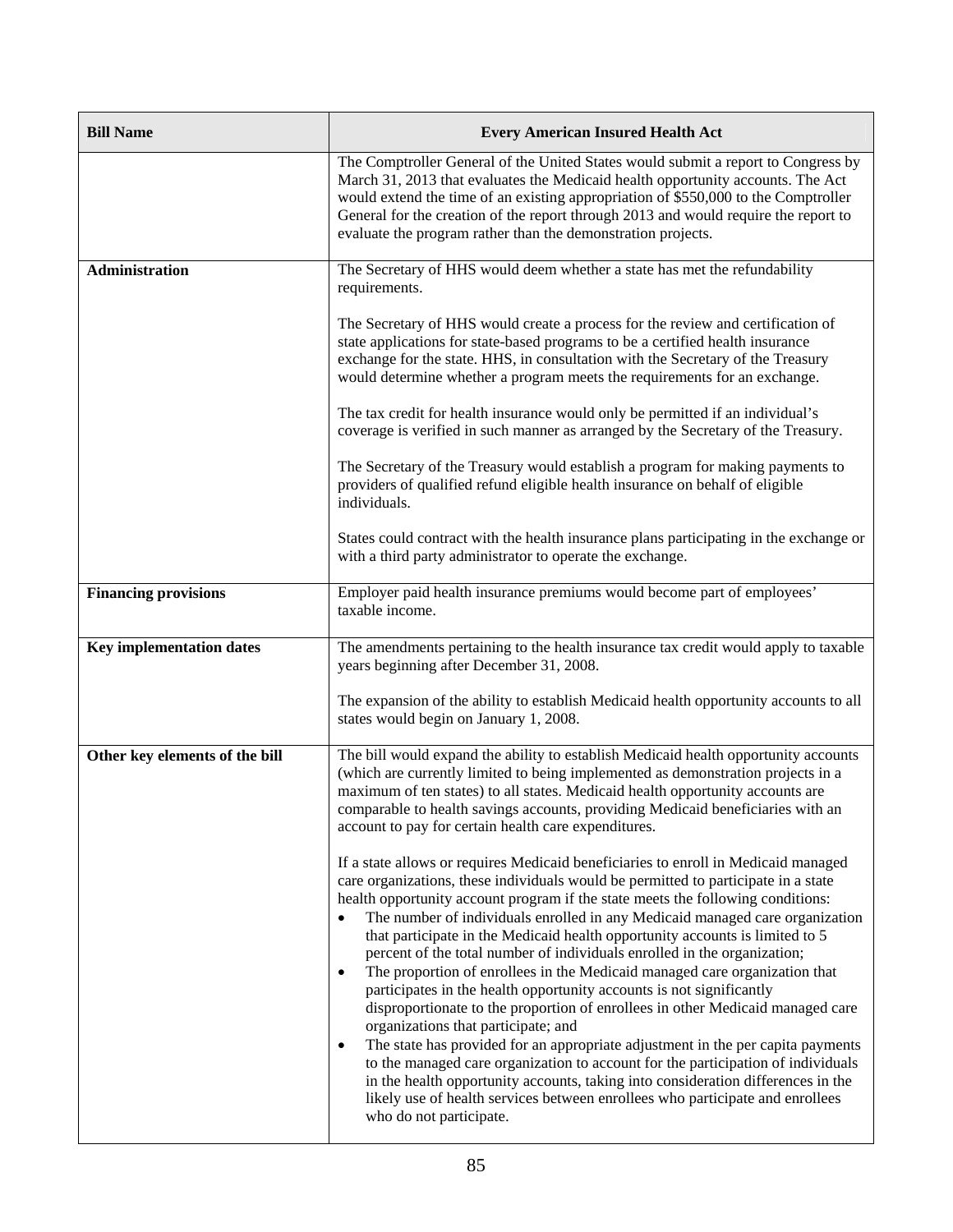| <b>Bill Name</b> | <b>Every American Insured Health Act</b>                                                                                                                                                                                                                                                                                                                                                                          |  |
|------------------|-------------------------------------------------------------------------------------------------------------------------------------------------------------------------------------------------------------------------------------------------------------------------------------------------------------------------------------------------------------------------------------------------------------------|--|
|                  | States would provide contributions into Medicaid health opportunity accounts on a<br>sliding-scale based on income.                                                                                                                                                                                                                                                                                               |  |
|                  | If an individual becomes ineligible for public benefits, balances from a health<br>opportunity account could be transferred into a health savings account.                                                                                                                                                                                                                                                        |  |
|                  | The Comptroller General of the United States would submit a report to Congress by<br>March 31, 2013 that evaluates the Medicaid health opportunity accounts. The Act<br>would extend the time of an existing appropriation of \$550,000 to the Comptroller<br>General for the creation of the report through 2013 and would require the report to<br>evaluate the program rather than the demonstration projects. |  |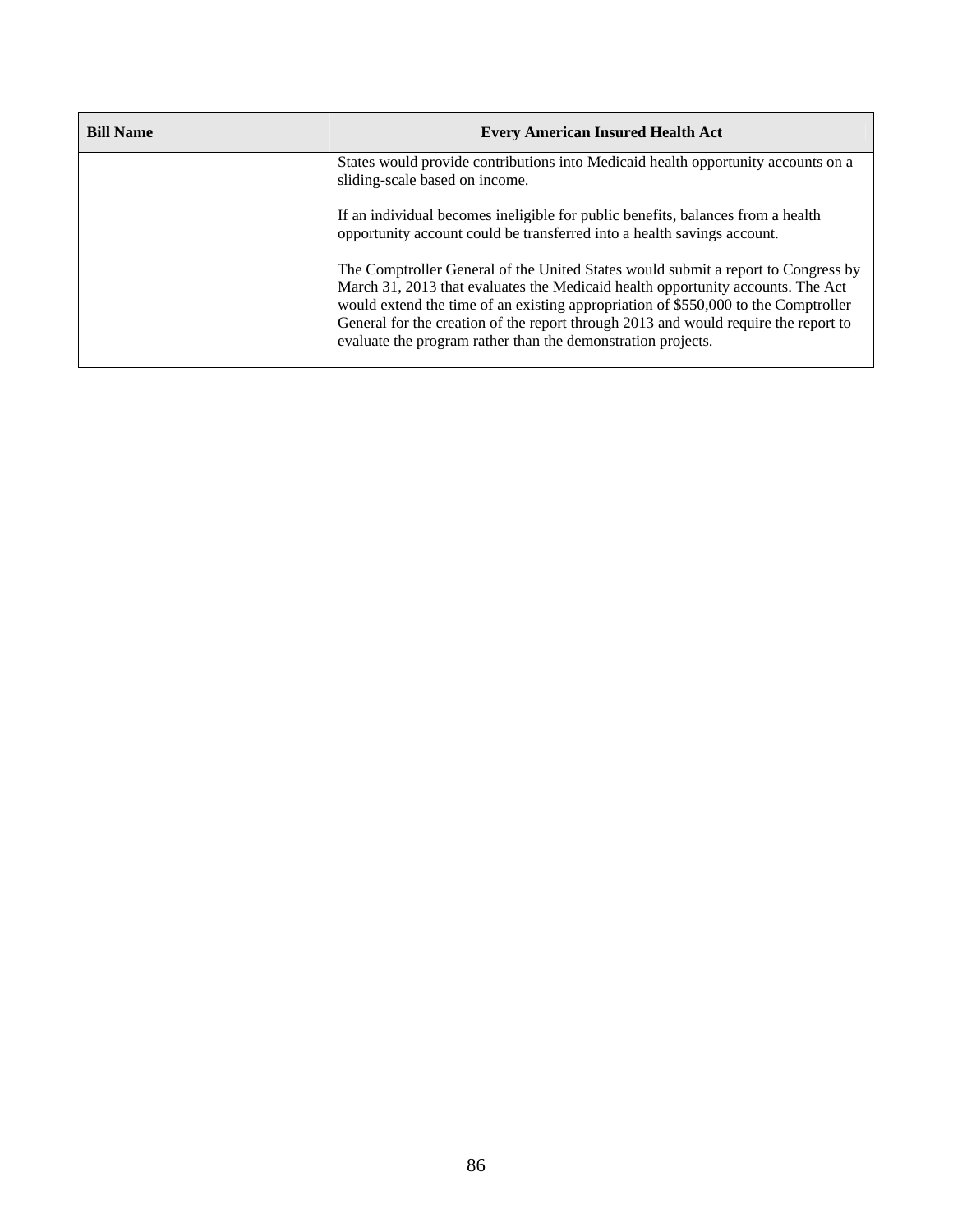## **TABLE A-4. SIDE-BY-SIDE ANALYSIS OF THE "HEALTH PARTNERSHIP ACT," "HEALTH PARTNERSHIP THROUGH CREATIVE FEDERALISM ACT," AND "STATE-BASED HEALTH CARE REFORM ACT"**

| <b>Bill Name</b>                                   | <b>Health Partnership Act</b>                                                                                                                                                                                                                                                                                                                                                            | <b>Health Partnership Through</b><br><b>Creative Federalism Act</b>                                                                                                                                                                                                                                                                 | <b>State-Based Health Care Reform</b><br>Act                                                                                                                                                                                                                                                                                                                                                                                                                        |
|----------------------------------------------------|------------------------------------------------------------------------------------------------------------------------------------------------------------------------------------------------------------------------------------------------------------------------------------------------------------------------------------------------------------------------------------------|-------------------------------------------------------------------------------------------------------------------------------------------------------------------------------------------------------------------------------------------------------------------------------------------------------------------------------------|---------------------------------------------------------------------------------------------------------------------------------------------------------------------------------------------------------------------------------------------------------------------------------------------------------------------------------------------------------------------------------------------------------------------------------------------------------------------|
| <b>Bill number</b>                                 | S. 325                                                                                                                                                                                                                                                                                                                                                                                   | H.R. 506                                                                                                                                                                                                                                                                                                                            | S. 1169                                                                                                                                                                                                                                                                                                                                                                                                                                                             |
| <b>Bill sponsor(s)</b>                             | S. 325 is sponsored by Senator<br>Bingaman and has 2 cosponsors.                                                                                                                                                                                                                                                                                                                         | H.R. 506 is sponsored by<br>Representative Baldwin and has 80<br>cosponsors.                                                                                                                                                                                                                                                        | S. 1169 is sponsored by Senators<br>Feingold and Graham and has 2<br>additional cosponsors.                                                                                                                                                                                                                                                                                                                                                                         |
| Latest<br>Congressional<br>action                  | S. 325 was referred to the Senate<br>Committee on Health,<br>Education, Labor, and Pensions<br>on January 17, 2007.                                                                                                                                                                                                                                                                      | H.R. 506 was referred to the House<br>Committee on Energy and<br>Commerce on January 17, 2007,<br>including the Subcommittee on<br>Health on February 2, 2007.                                                                                                                                                                      | S. 1169 was referred to the Senate<br>Committee on Health, Education,<br>Labor, and Pensions on April 19,<br>2007.                                                                                                                                                                                                                                                                                                                                                  |
| <b>Basic structure</b><br>of coverage<br>expansion | Establishes a 21-member State<br><b>Health Innovation Commission</b><br>(Commission) that would<br>oversee demonstration grants to<br>regional groups, states or local<br>governments for expanding<br>health coverage and improving<br>health care quality and<br>efficiency. The Commission<br>would make recommendations to<br>Congress regarding grant<br>applications to be funded. | Establishes a 19-member State<br>Health Coverage Innovation<br>Commission (Commission) that<br>would oversee demonstration grants<br>to regional groups, states or local<br>governments for expanding health<br>coverage. The Commission would<br>make recommendations to Congress<br>regarding grant applications to be<br>funded. | Establishes a 16 or more member<br>Health Care Coverage Task Force<br>(Task Force) that would oversee<br>demonstration grants to states or local<br>governments for expanding access to<br>care and improving health care quality<br>and efficiency with an ultimate goal of<br>universal coverage within the states.<br>The Task Force would make<br>recommendations to Congress<br>regarding grant applications to be<br>funded.                                  |
|                                                    | States seeking to receive federal<br>grants would submit plans to<br>expand access to health care<br>coverage and reduce the number<br>of uninsured individuals.                                                                                                                                                                                                                         | States seeking to receive federal<br>grants would submit plans to expand<br>access to health care coverage and<br>reduce the number of uninsured<br>individuals.                                                                                                                                                                    | States seeking to receive federal<br>grants would submit plans to expand<br>access to health care coverage and<br>reduce the number of uninsured<br>individuals.                                                                                                                                                                                                                                                                                                    |
| <b>Description of</b><br>target population         | No single population would be<br>targeted.                                                                                                                                                                                                                                                                                                                                               | No single population would be<br>targeted.                                                                                                                                                                                                                                                                                          | No single population would be<br>targeted.                                                                                                                                                                                                                                                                                                                                                                                                                          |
| Eligibility<br>criteria                            | States and regional groups (i.e.,<br>more than one state) could apply<br>to establish a health care<br>expansion and improvement<br>program. If a state declines to<br>submit an application, or if<br>unique demographic needs can<br>be demonstrated, a unit of local<br>government or Indian tribe could<br>submit an application.                                                    | States and regional groups (i.e., more<br>than one state or one or more local<br>governments within a State) could<br>apply to establish a health care<br>expansion and improvement<br>program. If a state declines to submit<br>an application, a unit of local<br>government could submit an<br>application.                      | States could apply to establish a<br>health care expansion and<br>improvement program in the entire<br>state or regions of two or more states.<br>If a state declines to submit an<br>application, a unit of local<br>government could submit an<br>application in collaboration with the<br>state. A unit of local government or<br>Indian tribe could submit an<br>application without state<br>collaboration if unique demographic<br>needs can be demonstrated. |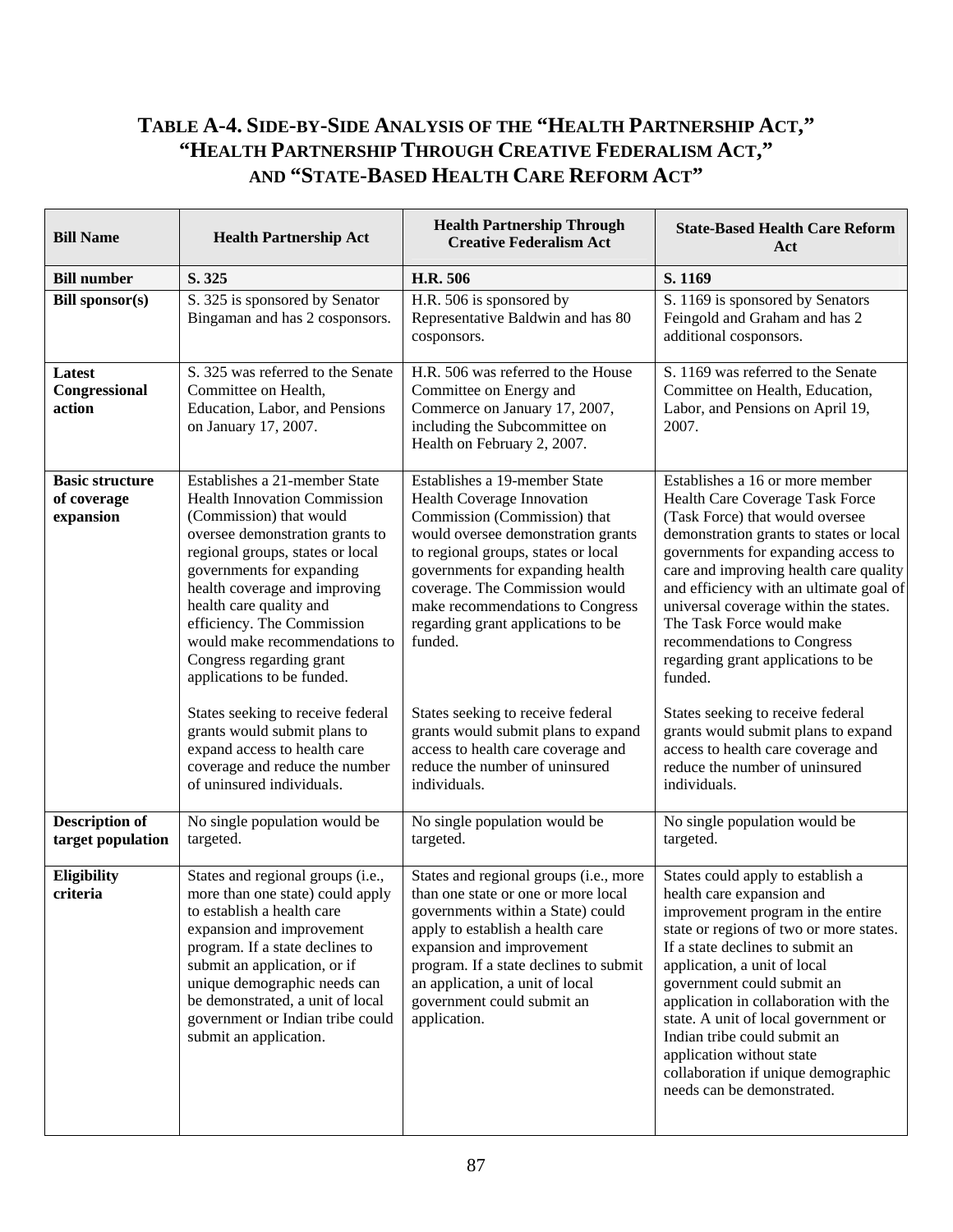| <b>Bill Name</b> | <b>Health Partnership Act</b>                                                                                                                                                                                                                                                                                                                                                                                                                                                                                                                                                                                                                                                                                                                                                                                                                                                                                                                                                                                                                                                                                                                                                                                                                                                                                                                                                                            | <b>Health Partnership Through</b><br><b>Creative Federalism Act</b>                                                                                                                                                                                                                                                                                                                                                                                                                                                                                                                                                                                                                                                                                                                                                                                                                                                                                                                                                                                                                                                                                                                                                                                                                                                                                                                                                                                                                                                                    | <b>State-Based Health Care Reform</b><br>Act                                                                                                                                                                                                                                                                                                                                                                                                                                                                                                                                                                                                                                                                                                                                                                                                                                                                                                                                                                                                                                                                                                                                                                                                                                                                                                                                                                                                                                                                                                                                                                                            |
|------------------|----------------------------------------------------------------------------------------------------------------------------------------------------------------------------------------------------------------------------------------------------------------------------------------------------------------------------------------------------------------------------------------------------------------------------------------------------------------------------------------------------------------------------------------------------------------------------------------------------------------------------------------------------------------------------------------------------------------------------------------------------------------------------------------------------------------------------------------------------------------------------------------------------------------------------------------------------------------------------------------------------------------------------------------------------------------------------------------------------------------------------------------------------------------------------------------------------------------------------------------------------------------------------------------------------------------------------------------------------------------------------------------------------------|----------------------------------------------------------------------------------------------------------------------------------------------------------------------------------------------------------------------------------------------------------------------------------------------------------------------------------------------------------------------------------------------------------------------------------------------------------------------------------------------------------------------------------------------------------------------------------------------------------------------------------------------------------------------------------------------------------------------------------------------------------------------------------------------------------------------------------------------------------------------------------------------------------------------------------------------------------------------------------------------------------------------------------------------------------------------------------------------------------------------------------------------------------------------------------------------------------------------------------------------------------------------------------------------------------------------------------------------------------------------------------------------------------------------------------------------------------------------------------------------------------------------------------------|-----------------------------------------------------------------------------------------------------------------------------------------------------------------------------------------------------------------------------------------------------------------------------------------------------------------------------------------------------------------------------------------------------------------------------------------------------------------------------------------------------------------------------------------------------------------------------------------------------------------------------------------------------------------------------------------------------------------------------------------------------------------------------------------------------------------------------------------------------------------------------------------------------------------------------------------------------------------------------------------------------------------------------------------------------------------------------------------------------------------------------------------------------------------------------------------------------------------------------------------------------------------------------------------------------------------------------------------------------------------------------------------------------------------------------------------------------------------------------------------------------------------------------------------------------------------------------------------------------------------------------------------|
|                  | The application would comply<br>with the following requirements:<br>Describes the manner in<br>$\bullet$<br>which the state will ensure<br>that an increased number of<br>individuals will have<br>expanded access to<br>coverage with a 5-year<br>target for reducing the<br>number of uninsured;<br>Describes the number and<br>$\bullet$<br>percentage of uninsured<br>who would be covered<br>under the program;<br>Describes the minimum<br>$\bullet$<br>benefit package;<br>Identifies other programs<br>$\bullet$<br>that could be coordinated<br>with the demonstration<br>program;<br>Provides for increased<br>$\bullet$<br>access for medically<br>underserved populations;<br>Provides a plan to improve<br>$\bullet$<br>health care quality;<br>Contains results-based<br>$\bullet$<br>quality indicators<br>established by the<br>Commission as well as<br>state-specific measures;<br>Provides for the<br>$\bullet$<br>development of systems to<br>improve the efficiency of<br>health care;<br>Describes private and public<br>$\bullet$<br>sector financing;<br>Estimates the amount of<br>$\bullet$<br>federal, state and local<br>expenditures, as well as the<br>costs to businesses and<br>individuals;<br>Describes how the applicant<br>$\bullet$<br>would ensure the financial<br>solvency of the program;<br>Provides that the applicant<br>$\bullet$<br>would submit required | The application would comply with<br>the following requirements:<br>Describes the manner in which<br>$\bullet$<br>the state will ensure that an<br>increased number of residents<br>will have expanded access to<br>coverage with a 5-year target for<br>reducing the number of<br>uninsured;<br>Describes the number and<br>$\bullet$<br>percentage of uninsured who<br>would be covered under the<br>program;<br>Describes the coverage that will<br>$\bullet$<br>be provided under the program;<br>Identifies other programs which<br>$\bullet$<br>could be coordinated with the<br>demonstration program;<br>Provides for increased access for<br>$\bullet$<br>medically underserved<br>populations;<br>Describes steps that the state<br>$\bullet$<br>may undertake to improve the<br>efficiency of health care;<br>Describes private and public<br>$\bullet$<br>sector financing;<br>Estimates the amount of federal,<br>$\bullet$<br>state and local expenditures, as<br>well as costs to business and<br>individuals;<br>Describes how the applicant<br>$\bullet$<br>would ensure the financial<br>solvency of the program; and<br>Describes exceptions to<br>$\bullet$<br>otherwise applicable federal<br>statutes, regulations and policies<br>that would apply.<br>The application may:<br>Describe efforts to improve<br>$\bullet$<br>health care quality in the state;<br>and<br>Describe efforts to improve the<br>$\bullet$<br>use of health information<br>technology, including an<br>explanation of how such efforts | The application would comply with<br>the following requirements:<br>Designates the lead state entity<br>$\bullet$<br>responsible for administering the<br>state program;<br>Describes the benefits to be<br>$\bullet$<br>provided to all covered<br>individuals (which, at a<br>minimum, must provide for the<br>same scope of coverage as State<br>Children's Health Insurance<br>Program (SCHIP) coverage);<br>Provides a methodology for<br>$\bullet$<br>demonstrating that the benefits<br>available under the program are<br>based upon available medical<br>evidence;<br>Describes health care reforms<br>$\bullet$<br>that will be implemented under<br>the program;<br>Describes the manner in which the<br>$\bullet$<br>state will ensure that an increased<br>number of residents have<br>expanded access to coverage<br>with a 5-year target for reducing<br>the number of uninsured;<br>Describes the number and<br>$\bullet$<br>percentage of uninsured who would<br>be covered under the program;<br>Identifies programs that<br>$\bullet$<br>currently provide health care<br>services within the state and<br>describes total expenditures on<br>such programs (if public funding<br>is utilized) and how such<br>programs would be coordinated<br>with the demonstration program;<br>Provides for increased access for<br>$\bullet$<br>medically underserved<br>populations;<br>Includes provisions to improve<br>$\bullet$<br>the effectiveness and efficiency<br>of health care within the state;<br>Describes private and public<br>$\bullet$<br>sector financing;<br>Estimates the amount of federal,<br>$\bullet$ |
|                  | reports; and<br>Provides a methodology for<br>$\bullet$<br>the appropriate use of health<br>information technology to<br>improve infrastructure.                                                                                                                                                                                                                                                                                                                                                                                                                                                                                                                                                                                                                                                                                                                                                                                                                                                                                                                                                                                                                                                                                                                                                                                                                                                         | would change under the<br>program.                                                                                                                                                                                                                                                                                                                                                                                                                                                                                                                                                                                                                                                                                                                                                                                                                                                                                                                                                                                                                                                                                                                                                                                                                                                                                                                                                                                                                                                                                                     | state and local expenditures, as<br>well as costs to business and<br>individuals;<br>Describes how the applicant<br>$\bullet$<br>would ensure the financial<br>solvency of the program; and                                                                                                                                                                                                                                                                                                                                                                                                                                                                                                                                                                                                                                                                                                                                                                                                                                                                                                                                                                                                                                                                                                                                                                                                                                                                                                                                                                                                                                             |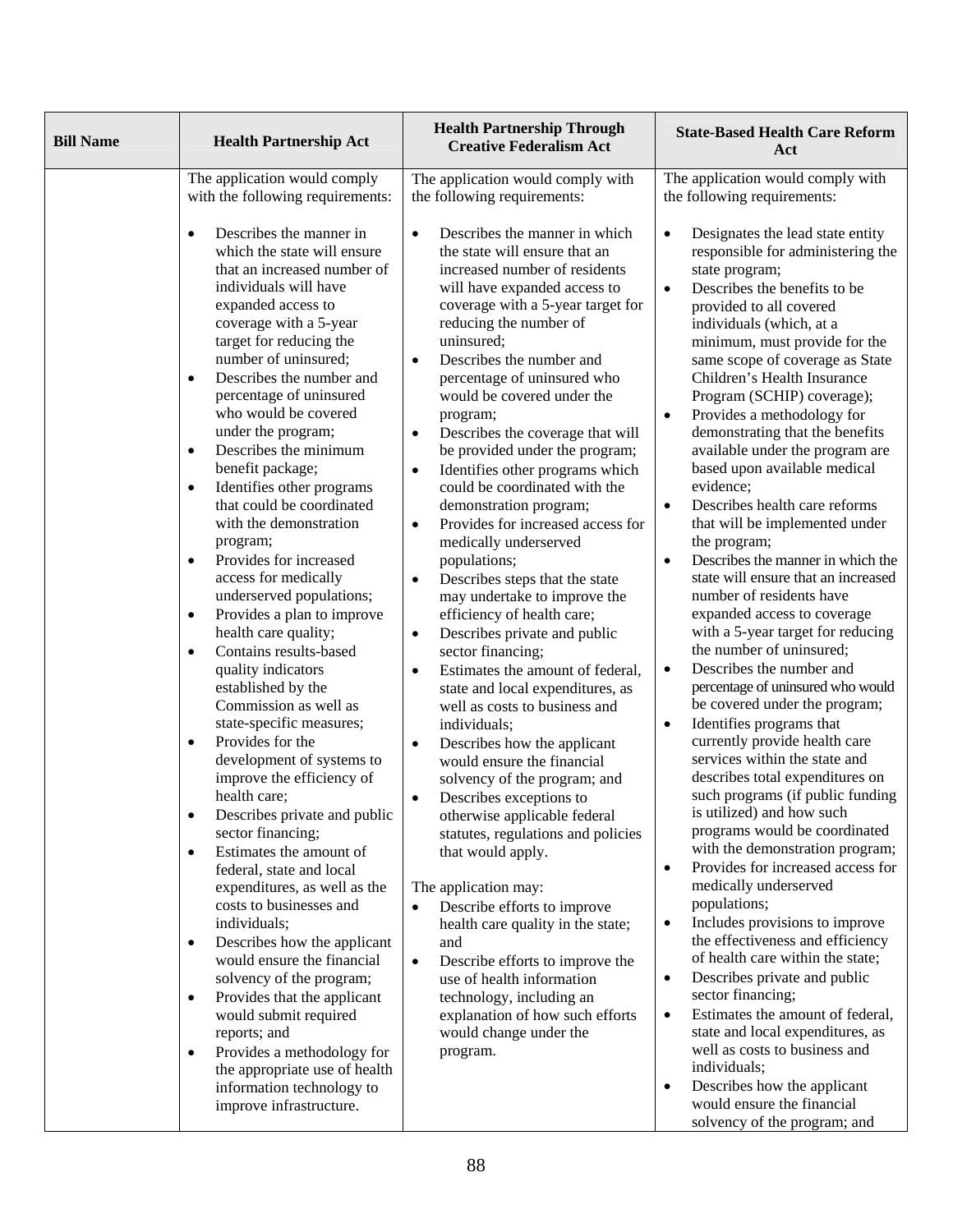| <b>Bill Name</b>                                   | <b>Health Partnership Act</b> | <b>Health Partnership Through</b><br><b>Creative Federalism Act</b>                                                                                                                                                                                                                                                                                                                                                                                                                                                                                                                                                                                                                                                      | <b>State-Based Health Care Reform</b><br>Act                                                                                                                                                                                                                                                                                                                                                                                                                                                                                                                                                                                                                                                                   |
|----------------------------------------------------|-------------------------------|--------------------------------------------------------------------------------------------------------------------------------------------------------------------------------------------------------------------------------------------------------------------------------------------------------------------------------------------------------------------------------------------------------------------------------------------------------------------------------------------------------------------------------------------------------------------------------------------------------------------------------------------------------------------------------------------------------------------------|----------------------------------------------------------------------------------------------------------------------------------------------------------------------------------------------------------------------------------------------------------------------------------------------------------------------------------------------------------------------------------------------------------------------------------------------------------------------------------------------------------------------------------------------------------------------------------------------------------------------------------------------------------------------------------------------------------------|
|                                                    |                               |                                                                                                                                                                                                                                                                                                                                                                                                                                                                                                                                                                                                                                                                                                                          | Provides assurances that the<br>$\bullet$<br>state would comply with<br>premium and cost-sharing<br>limitations (described below).<br>Note: S. 1169 does not include a<br>requirement regarding health<br>information technology.                                                                                                                                                                                                                                                                                                                                                                                                                                                                              |
| <b>Benefits</b>                                    | None specified.               | Coverage under the state plan could<br>be:<br>Actuarially equivalent to a State<br>$\bullet$<br>Children's Health Insurance<br>Program (SCHIP) benchmark<br>benefit package (including the<br>Federal Employees Health<br>Benefits Plan (FEHBP), state<br>employee coverage or coverage<br>offered through the largest non-<br>Medicaid HMO in the state); or<br>• Provide access that is, on average,<br>not less than that provided by the<br>benchmark benefit packages; or<br>• A combination of coverage and a<br>consumer-directed health care<br>spending account, provided the<br>actuarial value of the coverage<br>plus deposits for the spending<br>account is not lower than a<br>benchmark benefit package. | The benefit package under a program<br>must, at a minimum, provide for the<br>same scope of coverage as SCHIP<br>coverage.                                                                                                                                                                                                                                                                                                                                                                                                                                                                                                                                                                                     |
| <b>Premium and</b><br>cost-sharing<br>requirements | None specified.               | None specified.                                                                                                                                                                                                                                                                                                                                                                                                                                                                                                                                                                                                                                                                                                          | Imposes specific premium and cost-<br>sharing limitations based on<br>individual/family income level.<br>Families with income at or<br>$\bullet$<br>below 100 percent of the federal<br>poverty level (FPL): there would<br>be no premiums and cost-sharing<br>would not exceed 0.5 percent of<br>the family's income;<br>Families with income greater<br>$\bullet$<br>than 100 percent FPL but equal<br>or less than 200 percent FPL:<br>premiums would not exceed 20<br>percent of the average costs of<br>providing benefits or 3 percent<br>of the family's income, and the<br>aggregate annual amount of<br>premiums and cost-sharing<br>(combined) would not exceed 5<br>percent of the family's income; |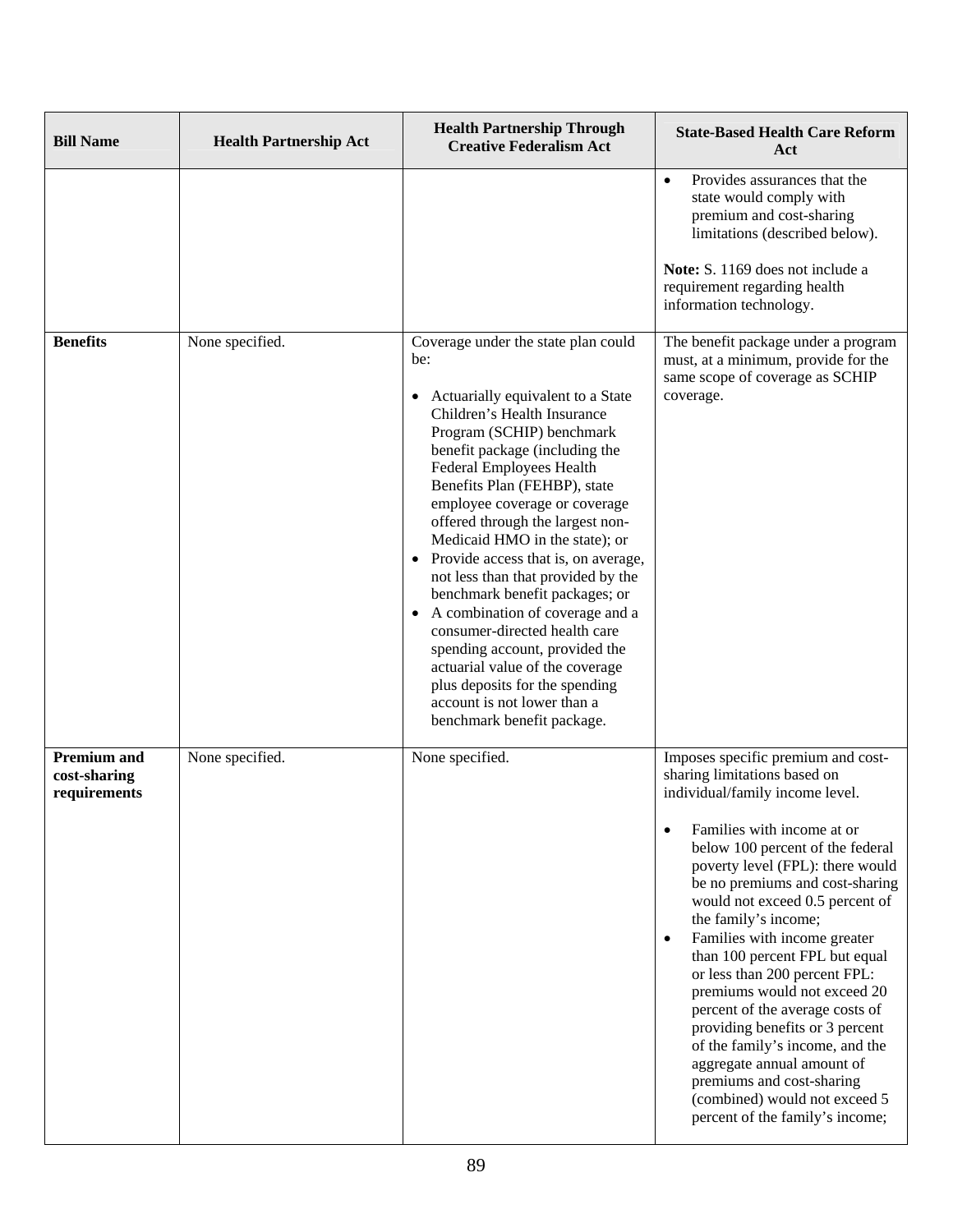| <b>Bill Name</b>                                                       | <b>Health Partnership Act</b>                                                                                                                                                                                                                                                                                                                                                      | <b>Health Partnership Through</b><br><b>Creative Federalism Act</b>                                                                                                                                                                                                                                                                                      | <b>State-Based Health Care Reform</b><br>Act                                                                                                                                                                                                                                                                                                                                                                                        |
|------------------------------------------------------------------------|------------------------------------------------------------------------------------------------------------------------------------------------------------------------------------------------------------------------------------------------------------------------------------------------------------------------------------------------------------------------------------|----------------------------------------------------------------------------------------------------------------------------------------------------------------------------------------------------------------------------------------------------------------------------------------------------------------------------------------------------------|-------------------------------------------------------------------------------------------------------------------------------------------------------------------------------------------------------------------------------------------------------------------------------------------------------------------------------------------------------------------------------------------------------------------------------------|
|                                                                        |                                                                                                                                                                                                                                                                                                                                                                                    |                                                                                                                                                                                                                                                                                                                                                          | Families with income greater<br>$\bullet$<br>than 200 FPL but equal or less<br>than 300 percent FPL: premiums<br>would not exceed 20 percent of<br>the average cost of providing<br>benefits or 5 percent of the<br>family's income, and the<br>aggregate annual amount of<br>premiums and cost-sharing<br>(combined) would not exceed 7<br>percent of the family's income.                                                         |
| <b>Incentives and</b><br><b>Federal subsidies</b>                      | Approved applicants would<br>receive a federal grant to carry<br>out the health care program. The<br>amount of each grant would be<br>determined based on<br>recommendations of the<br>Commission.<br>A state would be required to<br>maintain its expenditures for<br>health care coverage at a level<br>equal to that of the year<br>preceding receipt of a<br>Commission grant. | Approved applicants would receive a<br>federal grant to carry out the health<br>care program. The amount of each<br>grant would be determined based on<br>recommendations of the<br>Commission.                                                                                                                                                          | Approved applicants would receive a<br>federal grant to carry out the health<br>care program. The amount of each<br>grant would be determined based on<br>recommendations of the Task Force.<br>If awarded a grant, the state or region<br>would be required to maintain<br>expenditures for the support of direct<br>health care delivery at or above the<br>level of expenditures of the fiscal<br>year preceding the grant year. |
| <b>Changes to</b><br>public                                            | No direct changes would be<br>made to public programs.                                                                                                                                                                                                                                                                                                                             | No direct changes would be made to<br>public programs.                                                                                                                                                                                                                                                                                                   | No direct changes would be made to<br>public programs.                                                                                                                                                                                                                                                                                                                                                                              |
| program(s)                                                             | Prohibits any entity from<br>affecting any Medicaid<br>provisions in the course of<br>implementing this bill. States<br>may not shift Medicaid enrollees<br>into this new program.                                                                                                                                                                                                 | Prohibits any entity from affecting<br>any Medicaid provisions in the<br>course of implementing this bill.<br>States may not shift Medicaid<br>enrollees into this new program.                                                                                                                                                                          | The Task Force would not be<br>permitted to approve a state plan that<br>shifts individuals from existing<br>health care programs into the new<br>program or restricts eligibility criteria<br>of existing federal programs.                                                                                                                                                                                                        |
| <b>Requirements for</b><br>private insurers<br>or health plans         | Not applicable.                                                                                                                                                                                                                                                                                                                                                                    | Not applicable.                                                                                                                                                                                                                                                                                                                                          | Not applicable.                                                                                                                                                                                                                                                                                                                                                                                                                     |
| <b>Administration</b><br>and oversight of<br>the coverage<br>expansion | The Commission would be<br>charged with responsibility for<br>monitoring the status and<br>progress achieved under approved<br>projects and would be required<br>to hold an annual meeting with<br>participating states to have the<br>states report on progress toward<br>the goals of the program.<br>The Commission's<br>responsibilities would include:                        | The Commission would be charged<br>with responsibility for monitoring the<br>status and progress achieved under<br>approved projects and would be<br>required to hold an annual meeting<br>with participating states to have the<br>states report on progress toward the<br>goals of the program.<br>The Commission's responsibilities<br>would include: | The Task Force would be charged<br>with responsibility for monitoring the<br>status and progress achieved under<br>approved projects and would be<br>required to hold an annual meeting<br>with participating states to have the<br>states report on progress toward the<br>goals of the program.<br>The Task Force's responsibilities<br>would include:                                                                            |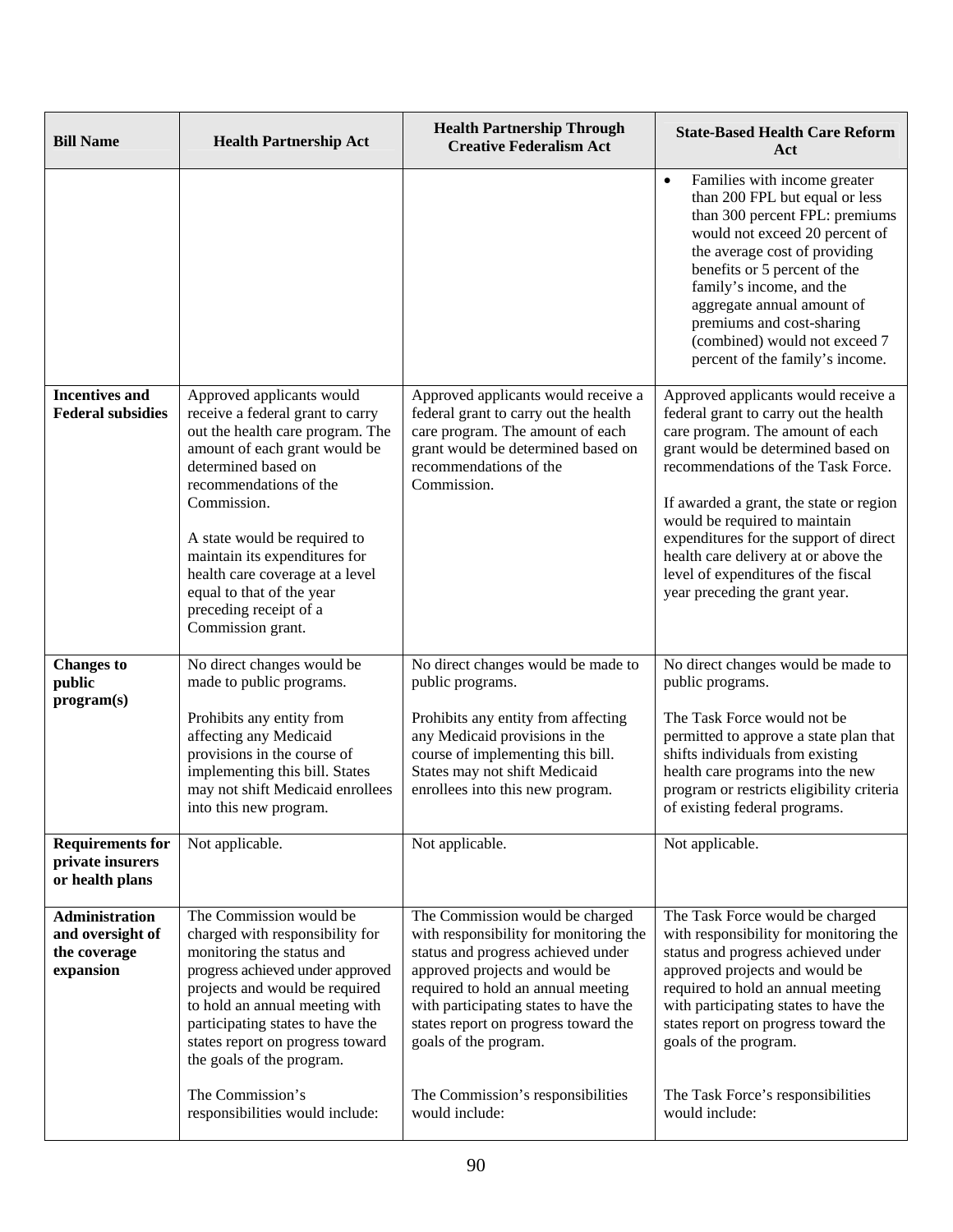| <b>Bill Name</b> | <b>Health Partnership Act</b>                                                                                                                                                                                                                                                                                                                                                                                                                                                                                                                                                                                                                                                                                                                                                                                                                                                                   | <b>Health Partnership Through</b><br><b>Creative Federalism Act</b>                                                                                                                                                                                                                                                                                                                                                                                                                                                                                                                                                                                                                                                                                                                                                                                                                                                                                                                                                                                                                                                                                                                                         | <b>State-Based Health Care Reform</b><br>Act                                                                                                                                                                                                                                                                                                                                                                                                                                                                                                                                                                                                                                                                                                                                                                                                                                                                             |
|------------------|-------------------------------------------------------------------------------------------------------------------------------------------------------------------------------------------------------------------------------------------------------------------------------------------------------------------------------------------------------------------------------------------------------------------------------------------------------------------------------------------------------------------------------------------------------------------------------------------------------------------------------------------------------------------------------------------------------------------------------------------------------------------------------------------------------------------------------------------------------------------------------------------------|-------------------------------------------------------------------------------------------------------------------------------------------------------------------------------------------------------------------------------------------------------------------------------------------------------------------------------------------------------------------------------------------------------------------------------------------------------------------------------------------------------------------------------------------------------------------------------------------------------------------------------------------------------------------------------------------------------------------------------------------------------------------------------------------------------------------------------------------------------------------------------------------------------------------------------------------------------------------------------------------------------------------------------------------------------------------------------------------------------------------------------------------------------------------------------------------------------------|--------------------------------------------------------------------------------------------------------------------------------------------------------------------------------------------------------------------------------------------------------------------------------------------------------------------------------------------------------------------------------------------------------------------------------------------------------------------------------------------------------------------------------------------------------------------------------------------------------------------------------------------------------------------------------------------------------------------------------------------------------------------------------------------------------------------------------------------------------------------------------------------------------------------------|
|                  | Providing states with<br>$\bullet$<br>reform options for state<br>health care expansion and<br>improvement programs;<br>Establishing minimum<br>$\bullet$<br>performance measures and<br>goals regarding coverage,<br>quality and cost of state<br>programs;<br>Reviewing applications<br>from states;<br>Submitting<br>$\bullet$<br>recommendations to<br>Congress with respect to<br>state applications that the<br>Commission recommends<br>for approval;<br>Monitoring the status and<br>$\bullet$<br>progress of approved<br>programs;<br>Promoting information<br>$\bullet$<br>exchange between states<br>and the federal<br>government; and<br>Making recommendations<br>to the Secretary of Health<br>and Human Services<br>(HHS) and Congress for<br>minimizing any adverse<br>impacts of approved<br>programs on national<br>employer groups, provider<br>organizations and insurers. | Requesting state proposals,<br>$\bullet$<br>which may include reform<br>options for state health care<br>expansion and improvement<br>programs developed by the<br>Commission or other options<br>suggested by the states or the<br>public;<br>Reviewing applications from<br>$\bullet$<br>states;<br>Submitting recommendations to<br>$\bullet$<br>Congress with respect to state<br>applications that the<br>Commission recommends for<br>approval;<br>Receiving information to<br>$\bullet$<br>determine the status and<br>progress of approved programs;<br>Public reporting of state<br>$\bullet$<br>progress with respect to<br>performance measures and<br>goals;<br>Promoting information<br>$\bullet$<br>exchange between states and<br>the federal government;<br>Making recommendations to<br>$\bullet$<br>the Secretary of Health and<br>Human Services (HHS) and<br>Congress for minimizing any<br>adverse impacts of approved<br>programs on national employer<br>groups, provider organizations<br>and insurers; and<br>Potentially requiring states to<br>$\bullet$<br>submit additional information<br>or reports regarding the status<br>and progress of their<br>demonstration projects. | Establishing minimum<br>$\bullet$<br>performance measures<br>regarding coverage, quality and<br>cost of state programs;<br>Reviewing applications from<br>$\bullet$<br>states;<br>Approving applications from<br>$\bullet$<br>states for grants and submitting<br>legislative proposals on such<br>approvals to Congress with<br>recommendations on the level<br>of funding;<br>Monitoring the status and<br>$\bullet$<br>progress of the program; and<br>Publicly reporting state<br>$\bullet$<br>progress with respect to<br>performance measures and<br>goals.<br>Each state would submit an annual<br>report with a description of program<br>results.<br>At the end of the 5-year period<br>(beginning on the date on which the<br>first grant is awarded), the Task<br>Force would prepare and submit to<br>Congress a report on the progress<br>made by states receiving grants in<br>meeting programmatic goals. |
|                  | The Commission would submit<br>annual reports to Congress that<br>would include, among other<br>items, the effects of the reforms<br>undertaken, the effectiveness of<br>such reforms and<br>recommendations regarding<br>increasing federal financial<br>assistance.<br>Each state would be required to<br>submit an annual report detailing<br>compliance with Commission<br>and HHS requirements.                                                                                                                                                                                                                                                                                                                                                                                                                                                                                            | The Commission would submit<br>annual reports to Congress that<br>would include, among other items,<br>the effects of the reforms undertaken,<br>the effectiveness of such reforms,<br>and recommendations regarding<br>increasing federal financial<br>assistance.<br>Each state would be required to<br>submit an annual report detailing<br>compliance with Commission and<br>HHS requirements.                                                                                                                                                                                                                                                                                                                                                                                                                                                                                                                                                                                                                                                                                                                                                                                                          |                                                                                                                                                                                                                                                                                                                                                                                                                                                                                                                                                                                                                                                                                                                                                                                                                                                                                                                          |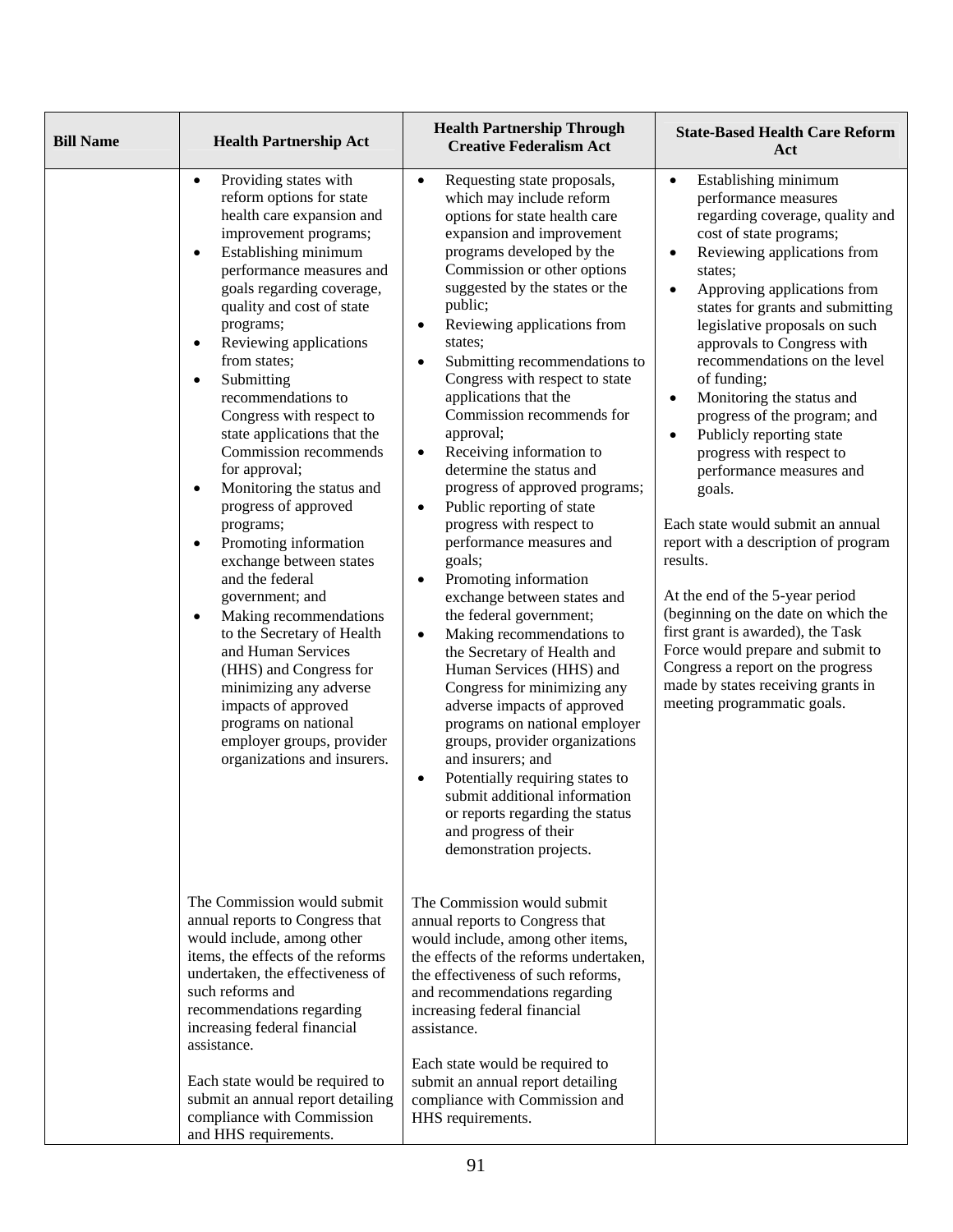| <b>Bill Name</b>                      | <b>Health Partnership Act</b>                                                                                                                                                                                                                                                                                                                                                                                                                                                                                                                                                                                                                                                                                                                                                                                                                                                                                             | <b>Health Partnership Through</b><br><b>Creative Federalism Act</b>                                                                                                                                                                                                                                                                                                                                                                                                                                                                                                                                                                                                                                                                                                                                                                                                                                                                                                                         | <b>State-Based Health Care Reform</b><br>Act                                                                                                                                                                                                                                                                                                                                                                                                                                                                                                                                                                                                                                                                                                                                                                                                                                                                                                                                                                         |
|---------------------------------------|---------------------------------------------------------------------------------------------------------------------------------------------------------------------------------------------------------------------------------------------------------------------------------------------------------------------------------------------------------------------------------------------------------------------------------------------------------------------------------------------------------------------------------------------------------------------------------------------------------------------------------------------------------------------------------------------------------------------------------------------------------------------------------------------------------------------------------------------------------------------------------------------------------------------------|---------------------------------------------------------------------------------------------------------------------------------------------------------------------------------------------------------------------------------------------------------------------------------------------------------------------------------------------------------------------------------------------------------------------------------------------------------------------------------------------------------------------------------------------------------------------------------------------------------------------------------------------------------------------------------------------------------------------------------------------------------------------------------------------------------------------------------------------------------------------------------------------------------------------------------------------------------------------------------------------|----------------------------------------------------------------------------------------------------------------------------------------------------------------------------------------------------------------------------------------------------------------------------------------------------------------------------------------------------------------------------------------------------------------------------------------------------------------------------------------------------------------------------------------------------------------------------------------------------------------------------------------------------------------------------------------------------------------------------------------------------------------------------------------------------------------------------------------------------------------------------------------------------------------------------------------------------------------------------------------------------------------------|
|                                       | At the end of the 5-year period<br>(beginning on the date on which<br>the first grant is awarded), the<br>Commission would prepare and<br>submit to Congress a report on<br>the progress made by states<br>receiving grants in meeting<br>programmatic goals.                                                                                                                                                                                                                                                                                                                                                                                                                                                                                                                                                                                                                                                             | At the end of the $4th$ year (beginning<br>on the date on which the first grant is<br>awarded), the Commission would<br>prepare and submit to Congress a<br>report on the progress made by states<br>receiving grants in meeting<br>programmatic goals.                                                                                                                                                                                                                                                                                                                                                                                                                                                                                                                                                                                                                                                                                                                                     |                                                                                                                                                                                                                                                                                                                                                                                                                                                                                                                                                                                                                                                                                                                                                                                                                                                                                                                                                                                                                      |
| <b>Financing</b>                      | For FY 2007 (and each year<br>thereafter), \$3 million to carry<br>out the provisions regarding the<br>creation and responsibilities of<br>the Commission.<br>Funds for state programs would<br>be appropriated each fiscal year.<br>Each state's grant would be<br>based on the recommendation of<br>the Commission.                                                                                                                                                                                                                                                                                                                                                                                                                                                                                                                                                                                                     | For FY 2008 (and each year<br>thereafter), \$3 million to carry out<br>the provisions regarding the creation<br>and responsibilities of the<br>Commission.<br>Funds for state programs would be<br>appropriated each fiscal year. Each<br>state's grant would be based on the<br>recommendation of the Commission.                                                                                                                                                                                                                                                                                                                                                                                                                                                                                                                                                                                                                                                                          | For FY 2008 (and each year<br>thereafter), \$4 million to carry out<br>the provisions regarding the creation<br>and responsibilities of the Task<br>Force.<br>For FY 2007 through FY 2016 there<br>would be a cap of \$40 billion on the<br>total amount of funds expended on<br>grants and administration. Funds<br>would be obtained, in part, by<br>increasing the rebates for Medicaid<br>covered outpatient drugs (from 15.1<br>percent to 20 percent, effective<br>December 31, 2007).                                                                                                                                                                                                                                                                                                                                                                                                                                                                                                                         |
| <b>Key</b><br>implementation<br>dates | HHS would be required to<br>establish the Commission, with<br>specified membership, within 90<br>days of the enactment. The<br>Commission would hold its first<br>meeting within 30 days after all<br>members had been appointed.<br>HHS and the Commission would<br>complete an initial review of<br>grant applications within 60 days<br>of receipt to analyze each<br>proposal's scope and determine<br>whether additional information<br>is required. Within 90 days of<br>the initial review, the<br>Commission would determine<br>whether to submit the proposal<br>to Congress for approval; a<br>determination to submit a<br>proposal would require the<br>approval of 2/3 of the<br>Commission's members.<br>Annually, no later than 90 days<br>prior to October 1, the<br>Commission would submit a list<br>(in the form of a joint resolution)<br>of state applications that the<br>Commission recommends for | HHS would be required to establish<br>the Commission, with specified<br>membership, within 90 days of the<br>enactment. The Commission would<br>hold its first meeting within 30 days<br>after all members had been<br>appointed.<br>HHS and the Commission would<br>complete an initial review of grant<br>applications within 60 days of receipt<br>to analyze each proposal's scope and<br>determine whether additional<br>information is required. In a timely<br>manner, the Commission would<br>determine whether to submit the<br>proposal to Congress for approval; a<br>determination to submit a proposal<br>would require the approval of 2/3 of<br>the Commission's members.<br>Annually, no later than 90 days prior<br>to October 1, the Commission would<br>submit a list (in the form of a joint<br>resolution) of state applications that<br>the Commission recommends for<br>approval to Congress. The joint<br>resolutions would be considered on<br>an expedited basis. | The Secretary of Health and Human<br>Services (HHS) would be required to<br>establish the Task Force, with<br>specified membership from the<br>legislative branch, within 180 days of<br>enactment. The Task Force would<br>hold its first meeting within 30 days<br>after all members are appointed.<br>HHS and the Task Force would<br>complete an initial review of a grant<br>application within 90 days of receipt<br>to analyze each proposal's scope and<br>determine whether additional<br>information is required. No later than<br>90 days after completion of the initial<br>review, the Task Force would<br>determine whether to submit the<br>proposal to Congress for approval. A<br>determination to submit a proposal<br>would require the approval of 2/3 of<br>the Task Force members. The Task<br>Force would seek Congressional<br>approval in the form of a joint<br>resolution submitted to both Houses<br>of Congress. The joint resolutions<br>would be considered on an expedited<br>basis. |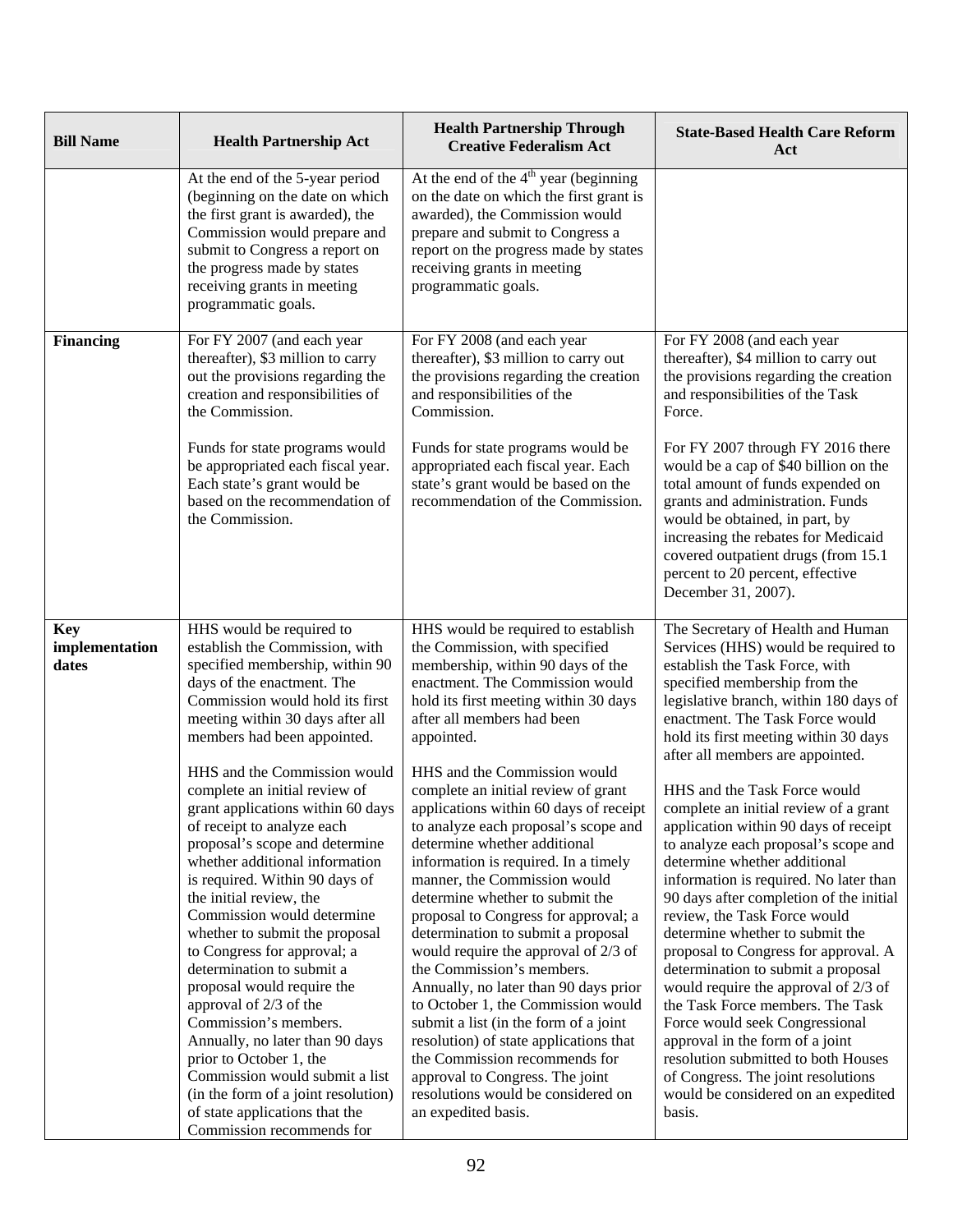| <b>Bill Name</b>             | <b>Health Partnership Act</b>                                                                                                                                                                                                                                                                                                                                                                                                                                                                                                                                                                                                                                                                                                                                                         | <b>Health Partnership Through</b><br><b>Creative Federalism Act</b>                                                                                                                                                                                                                                                                                                                                                                                                                                                                                                                                                                                                 | <b>State-Based Health Care Reform</b><br>Act                                                                                                                                                                                                                                                                                                                                                                                                                                                                                                                                                                                                                                                                                                                                                                                                                                                                                                                                   |
|------------------------------|---------------------------------------------------------------------------------------------------------------------------------------------------------------------------------------------------------------------------------------------------------------------------------------------------------------------------------------------------------------------------------------------------------------------------------------------------------------------------------------------------------------------------------------------------------------------------------------------------------------------------------------------------------------------------------------------------------------------------------------------------------------------------------------|---------------------------------------------------------------------------------------------------------------------------------------------------------------------------------------------------------------------------------------------------------------------------------------------------------------------------------------------------------------------------------------------------------------------------------------------------------------------------------------------------------------------------------------------------------------------------------------------------------------------------------------------------------------------|--------------------------------------------------------------------------------------------------------------------------------------------------------------------------------------------------------------------------------------------------------------------------------------------------------------------------------------------------------------------------------------------------------------------------------------------------------------------------------------------------------------------------------------------------------------------------------------------------------------------------------------------------------------------------------------------------------------------------------------------------------------------------------------------------------------------------------------------------------------------------------------------------------------------------------------------------------------------------------|
|                              | approval to Congress. The joint<br>resolutions would be considered<br>on an expedited basis.                                                                                                                                                                                                                                                                                                                                                                                                                                                                                                                                                                                                                                                                                          | H.R. 506 would require a joint<br>resolution for approval of grants.                                                                                                                                                                                                                                                                                                                                                                                                                                                                                                                                                                                                | S. 1169 would require a joint<br>resolution for approval of grants.                                                                                                                                                                                                                                                                                                                                                                                                                                                                                                                                                                                                                                                                                                                                                                                                                                                                                                            |
|                              | A proposal that had been<br>recommended and submitted to<br>Congress for approval and which<br>does not require waiver of<br>federal law would be deemed<br>approved and federal funds<br>would be provided to such<br>program unless a joint resolution<br>by Congress is enacted<br>disapproving the proposal.<br>A program may be approved for<br>up to 5 years, and may be<br>extended for subsequent 5-year<br>periods upon approval of the<br>Commission and HHS, based on<br>achievement of targets.                                                                                                                                                                                                                                                                           | A program may be approved for a 5-<br>year period and may be extended by<br>the Commission based on the<br>achievement of targets.                                                                                                                                                                                                                                                                                                                                                                                                                                                                                                                                  | A program could be approved for a<br>period of 5 years and extended for<br>subsequent 5-year periods by HHS<br>and the Task Force, based on the<br>achievement of targets specified by<br>the Task Force.                                                                                                                                                                                                                                                                                                                                                                                                                                                                                                                                                                                                                                                                                                                                                                      |
| Other key<br>elements of the | The potential reform options<br>described in S. 325 include:                                                                                                                                                                                                                                                                                                                                                                                                                                                                                                                                                                                                                                                                                                                          | Potential reform options described in<br>H.R. 506 include:                                                                                                                                                                                                                                                                                                                                                                                                                                                                                                                                                                                                          | Potential reform options described in<br>S. 1169 include:                                                                                                                                                                                                                                                                                                                                                                                                                                                                                                                                                                                                                                                                                                                                                                                                                                                                                                                      |
| bill                         | Tax credit approaches;<br>$\bullet$<br>Expansions of public<br>$\bullet$<br>programs such as Medicaid<br>and State Children's Health<br><b>Insurance Program</b><br>(SCHIP);<br>Creation of purchasing<br>$\bullet$<br>pooling arrangements<br>similar to the Federal<br><b>Employees Health Benefits</b><br>Plan (FEHBP);<br>Individual market<br>$\bullet$<br>purchasing options;<br>Single risk pool or single<br>$\bullet$<br>payer systems;<br>Health savings accounts;<br>$\bullet$<br>and<br>Other options determined<br>$\bullet$<br>appropriate by the<br>Commission, including<br>options suggested by states,<br>Indian tribes and the public.<br>In awarding grants, HHS would<br>be required to:<br>• Fund a diversity of<br>approaches identified by the<br>Commission; | Tax credit approaches;<br>$\bullet$<br>Expansions of public programs,<br>$\bullet$<br>such as Medicaid and SCHIP;<br>Creation of purchasing pooling<br>$\bullet$<br>arrangements similar to the<br>FEHBP;<br>Individual market purchasing<br>$\bullet$<br>options;<br>Single risk pool or single payer<br>systems;<br>Health savings accounts; and<br>Other options determined<br>$\bullet$<br>appropriate by the Commission,<br>including options suggested by<br>the states or public.<br>In awarding grants, the Commission<br>would direct HHS to:<br>• Fund a diversity of approaches<br>identified by the Commission;<br>• Link allocations to the meeting of | Expansion of Medicaid, SCHIP<br>$\bullet$<br>or other public programs;<br>Single-payer systems;<br>$\bullet$<br>Implementation of state-based<br>$\bullet$<br>health savings accounts;<br>Establishment of health care<br>$\bullet$<br>purchasing or pooling<br>arrangements;<br>New individual insurance<br>purchasing options;<br>State tax credits; and<br>Other approaches submitted by<br>the state and approved by the<br>Task Force.<br>Note: S. 1169 would not require<br>performance-based funding, but<br>contains a matching requirement<br>unlike S. 325 or H.R. 506. A state<br>must provide assurances to HHS that<br>the state will contribute an amount<br>equal to the product of: (A) the<br>amount of the grant; and (B) one<br>minus the sum of the enhanced<br><b>Federal Matching Assistance</b><br>Percentage (FMAP) for the state (as<br>defined in SCHIP) and 5 percent for<br>the purpose of this bill. FMAP is the<br>percentage of a state's SCHIP |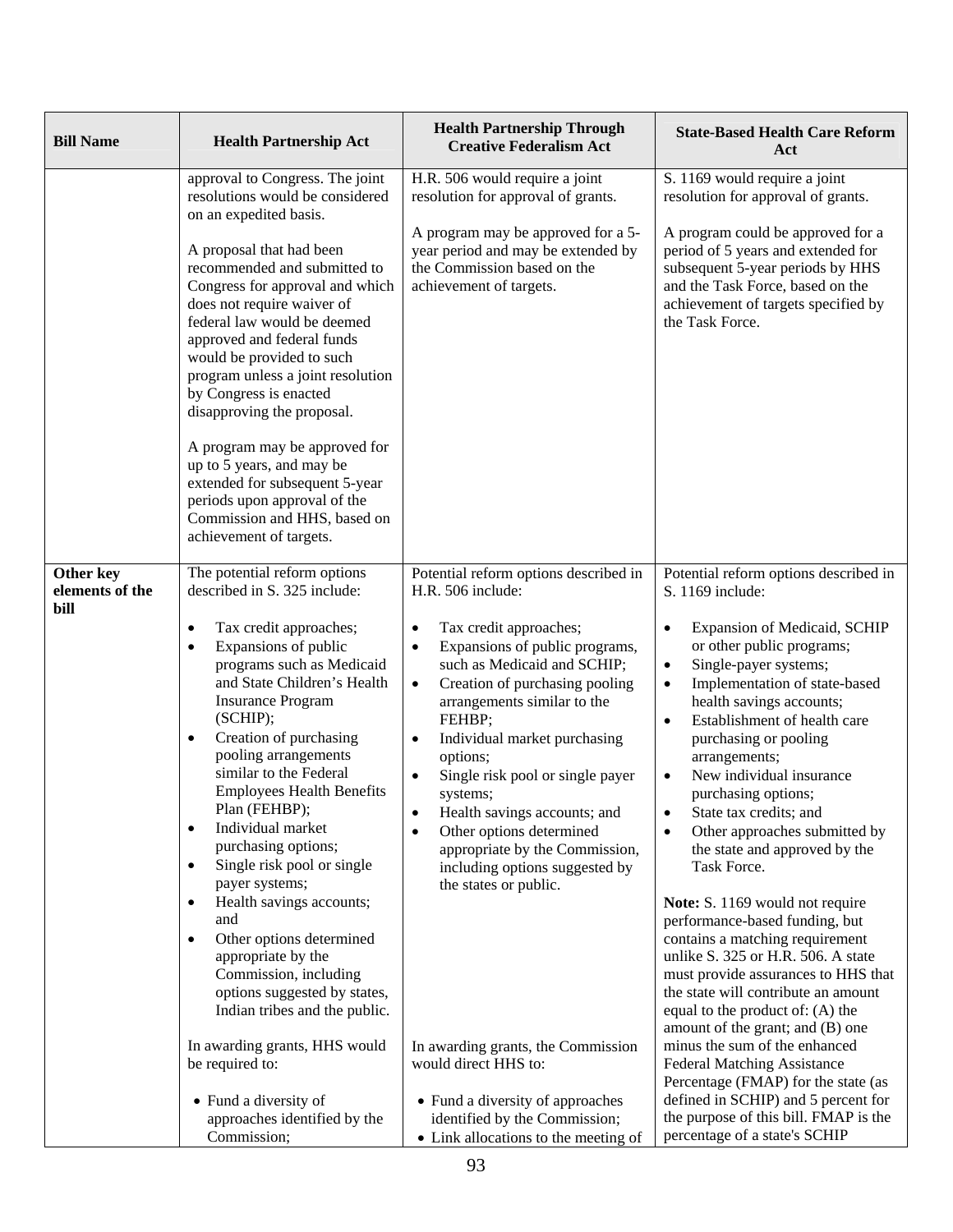| <b>Bill Name</b> | <b>Health Partnership Act</b>                                                                                                                                                                                                                                                                                                | <b>Health Partnership Through</b><br><b>Creative Federalism Act</b>                                                                                                                                                                                                                                                       | <b>State-Based Health Care Reform</b><br>Act                                                                                                                                                                                                                                                                            |
|------------------|------------------------------------------------------------------------------------------------------------------------------------------------------------------------------------------------------------------------------------------------------------------------------------------------------------------------------|---------------------------------------------------------------------------------------------------------------------------------------------------------------------------------------------------------------------------------------------------------------------------------------------------------------------------|-------------------------------------------------------------------------------------------------------------------------------------------------------------------------------------------------------------------------------------------------------------------------------------------------------------------------|
|                  | • Give priority to programs<br>determined by the<br>Commission to have the<br>greatest opportunity to<br>succeed in expanding<br>coverage and improving<br>access for vulnerable<br>populations; and<br>• Link allocations to the<br>meeting of goals and<br>performance measures.                                           | goals and performance measures<br>established during the application<br>process.                                                                                                                                                                                                                                          | expenditures that is paid for by the<br>federal government.<br>HHS could withhold payments under<br>the Act if any state fails to comply<br>with its plan.                                                                                                                                                              |
|                  | HHS could, for good cause and<br>in consultation with the<br>Commission, revoke any<br>program granted under the Act.                                                                                                                                                                                                        | The Commission, on<br>recommendation of HHS, could<br>revoke any program granted under<br>the Act.                                                                                                                                                                                                                        |                                                                                                                                                                                                                                                                                                                         |
|                  | Grantees generally could not<br>impose preexisting condition<br>exclusions for covered benefits<br>under a program approved by the<br>Act.                                                                                                                                                                                   | Grantees generally could not impose<br>preexisting condition exclusions for<br>covered benefits under a program<br>approved by the Act.                                                                                                                                                                                   | Grantees generally could not impose<br>preexisting condition exclusions for<br>covered benefits under a program<br>approved by the Act.                                                                                                                                                                                 |
|                  | States would not receive<br>payments for services provided<br>to an individual where a private<br>insurer is otherwise obligated to<br>pay for those services. Similarly,<br>no payment would be provided if<br>payment would be made under<br>any other federally operated or<br>financed health care insurance<br>program. | States would not receive payments<br>for services provided to an individual<br>where a private insurer is otherwise<br>obligated to pay for those services.<br>Similarly, no payment would be<br>provided if payment would be made<br>under any other federally operated or<br>financed health care insurance<br>program. | States would not receive payments<br>for services provided to an individual<br>where a private insurer is otherwise<br>obligated to pay for the services.<br>Similarly, no payment would be<br>provided if payment would be made<br>under any other federally operated or<br>financed health care insurance<br>program. |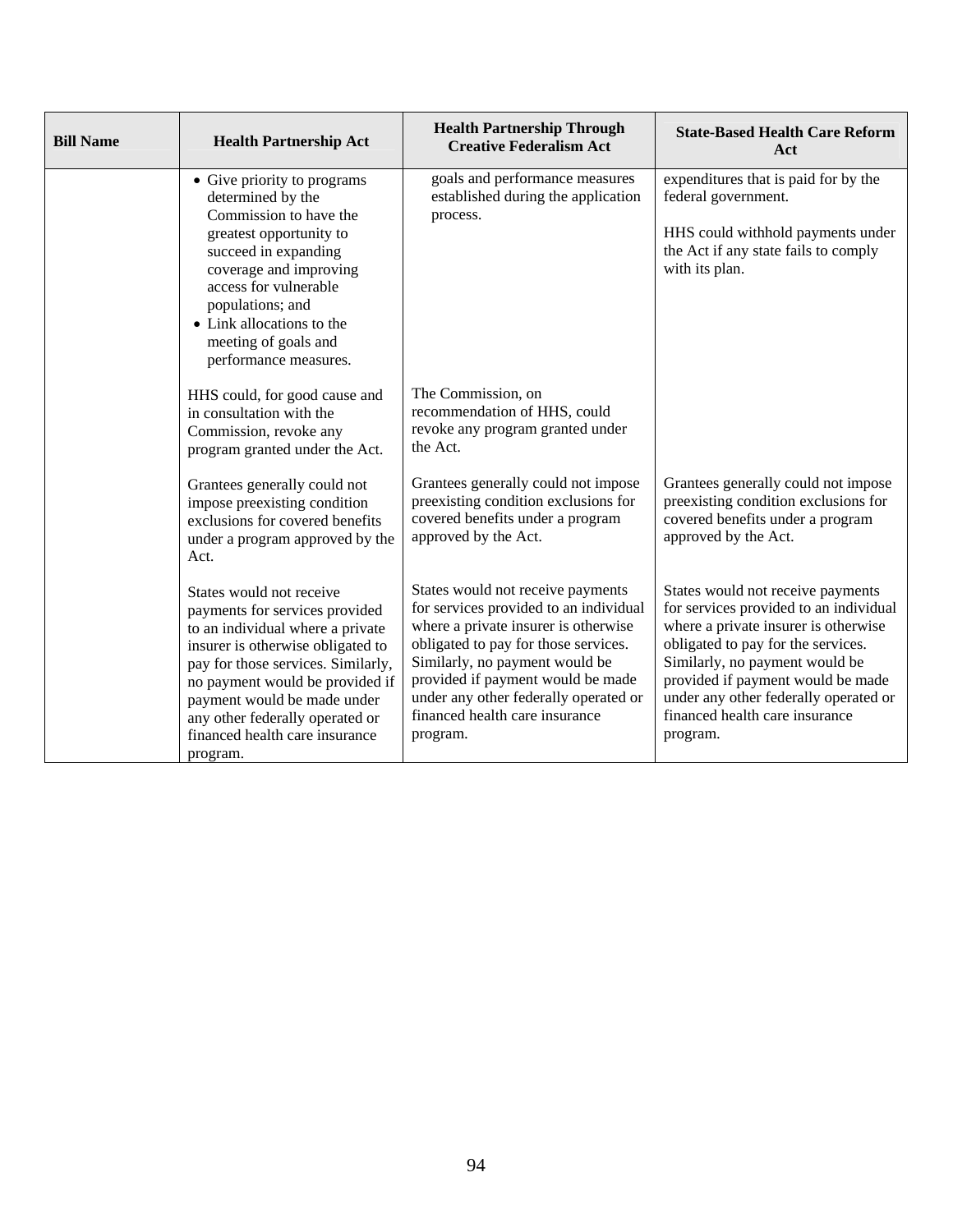#### **TABLE A-5. SIDE-BY-SIDE ANALYSIS OF THE "AMERICARE HEALTH CARE ACT OF 2007" AND THE "MEDICARE FOR ALL ACT"**

| <b>Bill Name</b>                                   | <b>AmeriCare Health Care Act of 2007</b>                                                                                                                                                                                                                                                                                                                                                                                    | <b>Medicare for All Act</b>                                                                                                                                                                                                                                                                                                                                                                                                                                                     |
|----------------------------------------------------|-----------------------------------------------------------------------------------------------------------------------------------------------------------------------------------------------------------------------------------------------------------------------------------------------------------------------------------------------------------------------------------------------------------------------------|---------------------------------------------------------------------------------------------------------------------------------------------------------------------------------------------------------------------------------------------------------------------------------------------------------------------------------------------------------------------------------------------------------------------------------------------------------------------------------|
| <b>Bill number(s)</b>                              | H.R. 1841                                                                                                                                                                                                                                                                                                                                                                                                                   | S. 1218/H.R. 2034                                                                                                                                                                                                                                                                                                                                                                                                                                                               |
| <b>Bill sponsor(s)</b>                             | H.R. 1841 is sponsored by Representative Stark<br>and has 31 cosponsors.                                                                                                                                                                                                                                                                                                                                                    | S. 1218 is sponsored by Senator Kennedy and<br>has no cosponsors.<br>H.R. 2034 is sponsored by Representative<br>Dingell and has 19 cosponsors.                                                                                                                                                                                                                                                                                                                                 |
| Latest<br>Congressional<br>action                  | H.R. 1841 was referred to the House Committee<br>on Education and Labor, Subcommittee on<br>Health, Employment, Labor, and Pensions on<br>July 9, 2007.                                                                                                                                                                                                                                                                     | S. 1218 was referred to the Senate Committee on<br>Finance on April 25, 2007.<br>H.R. 2034 was referred to the House Committee on<br>Ways and Means, and to the Committees on Energy<br>and Commerce, and Oversight and Government<br>Reform on April 25, 2007, for consideration of<br>the provisions that fall within the jurisdiction of<br>each committee. The House Energy and<br>Commerce committee referred the bill to its<br>Subcommittee on Health on April 26, 2007. |
| <b>Basic structure of</b><br>coverage<br>expansion | Creates a new public health insurance program,<br>AmeriCare, that would be administered by the<br>federal government and financed using a<br>combination of general tax revenues, enrollee<br>premiums, mandatory employer contributions<br>and "maintenance of effort" payments by states<br>(to cover payments that would have been made<br>under Medicaid and the State Children's Health<br>Insurance Program (SCHIP)). | Creates a new public health program, Medicare<br>for All, administered by the federal government's<br>contracting process and financed through new<br>payroll taxes on employees and employers.<br>Establishes a new Medicare for All Trust Fund.                                                                                                                                                                                                                               |
|                                                    | Benefits correspond to those available through<br>Medicare Part A and Medicare Part B, plus<br>preventive services, mental health parity,<br>substance abuse coverage and prescription drug<br>coverage. Children, pregnant women and low-<br>income individuals receive full benefits without<br>cost-sharing. The bill also allows for enrollment<br>in private plans under Medicare Part C rules.                        | Enrollees would have two choices for coverage.<br>The first option would include the benefits<br>available under Medicare Part A and Part B, plus<br>an additional package of benefits. The second<br>option would be Federal Employees Health<br>Benefits Plan (FEHBP)-style coverage under a<br>private plan that would contract with the federal<br>government.                                                                                                              |
| <b>Target Population</b>                           | Establishes coverage for every resident of the<br>United States, plus automatic enrollment of<br>individuals at birth. Establishes coverage for<br>non-residents on a reciprocity basis (receive<br>benefits equal to those a U.S. resident would<br>receive in the non-resident's state of origin).                                                                                                                        | All U.S. citizens not otherwise eligible for health<br>care coverage under the Medicare program<br>would be covered, as well as those who are<br>lawfully present in the United States.                                                                                                                                                                                                                                                                                         |
| <b>Eligibility criteria</b>                        | Individuals would be required to be U.S. residents.<br>Persons under age 24, pregnant women, and low-<br>income individuals under 200 percent of the<br>federal poverty level (FPL) would be designated<br>"special eligibility categories."                                                                                                                                                                                | Individuals would be required to be:<br>U.S. citizens or immigrants lawfully present<br>$\bullet$<br>in the U.S.; and<br>Not eligible for Medicare Part A or Part B.<br>$\bullet$                                                                                                                                                                                                                                                                                               |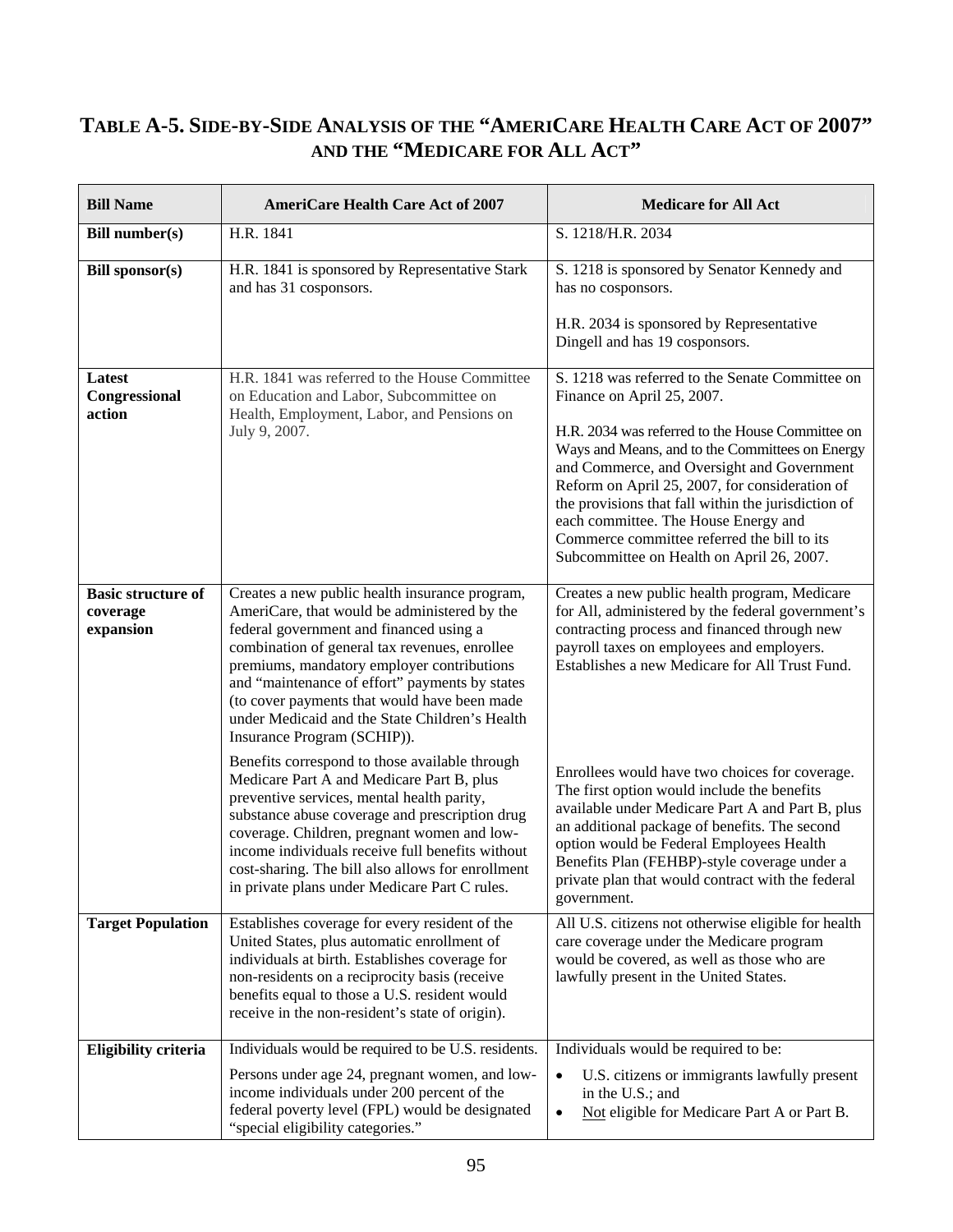| <b>Bill Name</b> | <b>AmeriCare Health Care Act of 2007</b>                                                                                                                                                                                                                                                                                                                                                                                                                                                                                                                                                                                                                                                                                                                                                                                                                                                                                                                                                                                                                                                                                                                                                                                                                                                                                                                                                                                                                                                                                                                                                                                                                                                 | <b>Medicare for All Act</b>                                                                                                                                                                                                                                                                                                                                                                                                                                                                                                                                                                                                                                                                                                                                                                                                                                                                                                                                                                                                                                                                                                                                                                                                                                                                                                                                                                          |
|------------------|------------------------------------------------------------------------------------------------------------------------------------------------------------------------------------------------------------------------------------------------------------------------------------------------------------------------------------------------------------------------------------------------------------------------------------------------------------------------------------------------------------------------------------------------------------------------------------------------------------------------------------------------------------------------------------------------------------------------------------------------------------------------------------------------------------------------------------------------------------------------------------------------------------------------------------------------------------------------------------------------------------------------------------------------------------------------------------------------------------------------------------------------------------------------------------------------------------------------------------------------------------------------------------------------------------------------------------------------------------------------------------------------------------------------------------------------------------------------------------------------------------------------------------------------------------------------------------------------------------------------------------------------------------------------------------------|------------------------------------------------------------------------------------------------------------------------------------------------------------------------------------------------------------------------------------------------------------------------------------------------------------------------------------------------------------------------------------------------------------------------------------------------------------------------------------------------------------------------------------------------------------------------------------------------------------------------------------------------------------------------------------------------------------------------------------------------------------------------------------------------------------------------------------------------------------------------------------------------------------------------------------------------------------------------------------------------------------------------------------------------------------------------------------------------------------------------------------------------------------------------------------------------------------------------------------------------------------------------------------------------------------------------------------------------------------------------------------------------------|
|                  |                                                                                                                                                                                                                                                                                                                                                                                                                                                                                                                                                                                                                                                                                                                                                                                                                                                                                                                                                                                                                                                                                                                                                                                                                                                                                                                                                                                                                                                                                                                                                                                                                                                                                          | Eligibility would be phased-in by age group<br>according to the following schedule:<br>During the first 2 years of the program,<br>eligibility would be limited to individuals<br>under 25 or over 55 years old;<br>During the second 2 years of the program,<br>eligibility would be expanded further to<br>include individuals under 35 or over 45<br>years old; and<br>Beginning in the fifth year, eligibility would<br>$\bullet$<br>be expanded to include all age groups.                                                                                                                                                                                                                                                                                                                                                                                                                                                                                                                                                                                                                                                                                                                                                                                                                                                                                                                      |
| <b>Benefits</b>  | Eligible individuals could enroll in one of two<br>types of coverage.<br>Under Choice 1, AmeriCare enrollees would<br>receive the following benefits:<br>Medicare Part A and Part B benefits;<br>Preventive services recommended by the<br>$\bullet$<br>U.S. Preventive Services Task Force;<br>Coverage for treatment of substance abuse;<br>$\bullet$<br>Newborn and well-baby care, including<br>$\bullet$<br>normal newborn care and pediatrician<br>services for high-risk deliveries;<br>Well-child care, including routine office<br>$\bullet$<br>visits, routine immunizations, routine<br>laboratory tests and preventive dental care;<br>Pregnancy-related services including<br>prenatal care (including care for all<br>complications of pregnancy), inpatient labor<br>and delivery services, postnatal care and<br>family planning services;<br>Mental health treatment parity (i.e., mental<br>$\bullet$<br>health benefits must be comparable to other<br>medical benefits);<br>The early and periodic screening, diagnostic,<br>$\bullet$<br>and treatment services (EPSDT) provided to<br>individuals under age 21 in the Medicaid<br>program; and<br>Prescription drug coverage equivalent to the<br>$\bullet$<br>Blue Cross/Blue Shield Standard Plan<br>provided under the Federal Employees<br>Health Benefits Plan (FEHBP).<br>Benefit exclusions under Medicare Part A and<br>Part B also would apply to AmeriCare, unless<br>benefits are expressly guaranteed (see list above).<br>In addition, payment could not be denied for<br>services for pregnant women, or for eyeglasses<br>and hearing aids/examinations for children and<br>low-income individuals. | Eligible individuals could enroll in one of two<br>types of coverage.<br>Under Choice 1, enrollees would be entitled to<br>the following benefits:<br>The full range and scope of benefits provided<br>to Medicare beneficiaries under Part A and<br>Part B;<br>Prescription drug coverage at least as<br>$\bullet$<br>comprehensive as that offered under the Blue<br>Cross/Blue Shield Standard Plan provided<br>under FEHBP;<br>The early and periodic screening, diagnostic,<br>and treatment services (EPSDT) provided to<br>individuals under age 21 in the Medicaid<br>program;<br>Parity in coverage of mental health benefits<br>$\bullet$<br>(i.e., mental health benefits must be<br>comparable to other medical benefits);<br>Preventive services;<br>$\bullet$<br>Home and community-based services; and<br>٠<br>Any additional benefits deemed appropriate<br>$\bullet$<br>by the Secretary of Health and Human<br>Services (HHS).<br>Enrollees in Choice 1 would be guaranteed the<br>same free choice of providers that is available to<br>current Medicare beneficiaries.<br>Under Choice 2, eligible individuals could enroll<br>in an FEHBP-style private health plan. To<br>qualify for participation, private plans would be<br>required to guarantee a level of benefits at least<br>as generous as those offered to members of<br>Congress and federal employees under FEHBP. |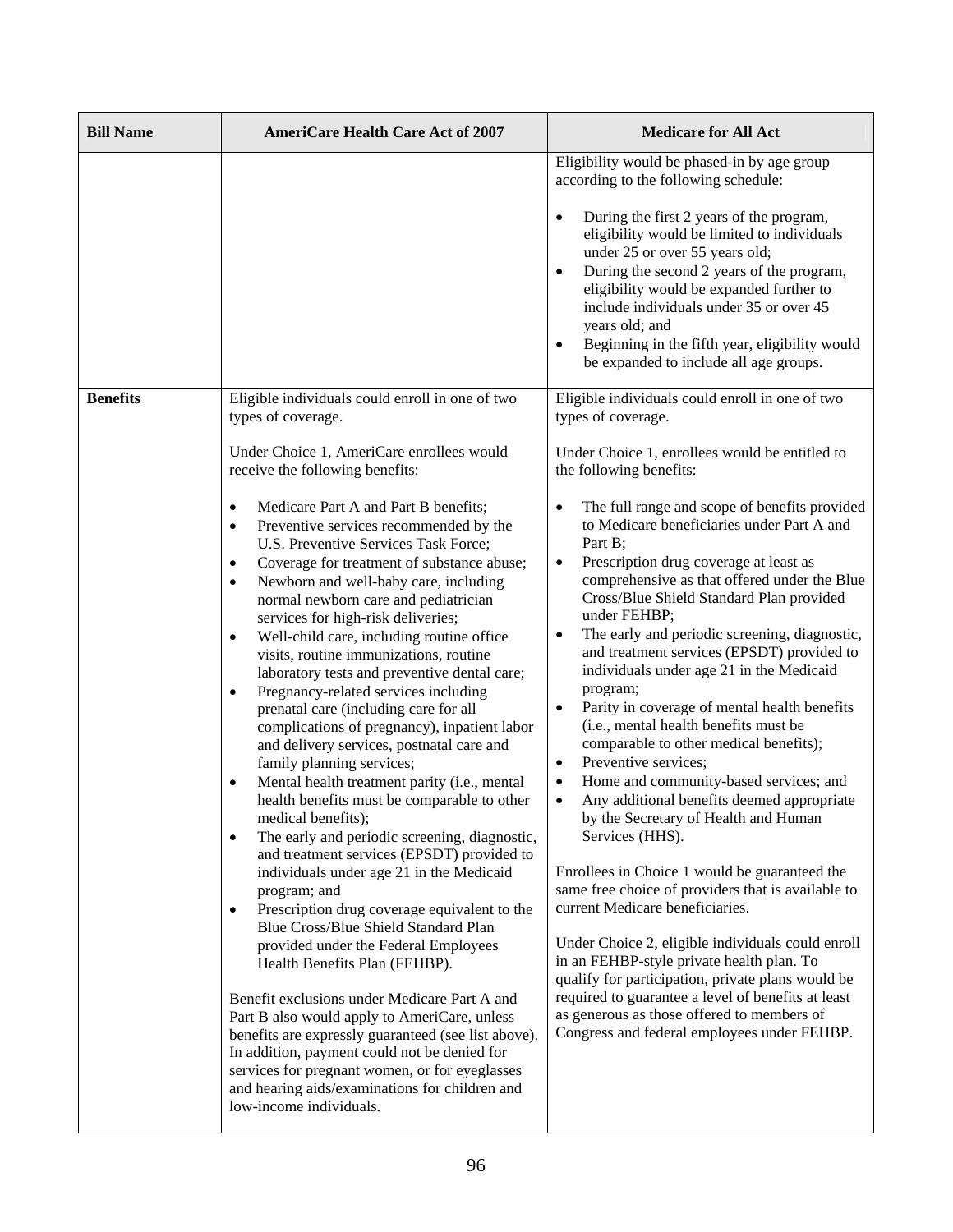| <b>Bill Name</b>                                   | <b>AmeriCare Health Care Act of 2007</b>                                                                                                                                                                                                                                                                                                                                                                                                                                                                                                                                                                                                                                                                                                                                                                                                                                                                                                                                                                                                                                                                                                                                                                                                            | <b>Medicare for All Act</b>                                                                                                                                                                                                                                                                                                                                                                                                                                                                                                                                                                                                                                                                                                                                                                                                                                                                                                                                                                                                                                                                                                                                                                                                                                                                                                                                                             |
|----------------------------------------------------|-----------------------------------------------------------------------------------------------------------------------------------------------------------------------------------------------------------------------------------------------------------------------------------------------------------------------------------------------------------------------------------------------------------------------------------------------------------------------------------------------------------------------------------------------------------------------------------------------------------------------------------------------------------------------------------------------------------------------------------------------------------------------------------------------------------------------------------------------------------------------------------------------------------------------------------------------------------------------------------------------------------------------------------------------------------------------------------------------------------------------------------------------------------------------------------------------------------------------------------------------------|-----------------------------------------------------------------------------------------------------------------------------------------------------------------------------------------------------------------------------------------------------------------------------------------------------------------------------------------------------------------------------------------------------------------------------------------------------------------------------------------------------------------------------------------------------------------------------------------------------------------------------------------------------------------------------------------------------------------------------------------------------------------------------------------------------------------------------------------------------------------------------------------------------------------------------------------------------------------------------------------------------------------------------------------------------------------------------------------------------------------------------------------------------------------------------------------------------------------------------------------------------------------------------------------------------------------------------------------------------------------------------------------|
|                                                    | Under Choice 2, private health plans would be<br>required to comply with minimum benefit levels<br>required of private plans participating in<br>Medicare Part C, with payment rates based on<br>the adjusted average per capita cost (AAPCC)<br>methodology.                                                                                                                                                                                                                                                                                                                                                                                                                                                                                                                                                                                                                                                                                                                                                                                                                                                                                                                                                                                       |                                                                                                                                                                                                                                                                                                                                                                                                                                                                                                                                                                                                                                                                                                                                                                                                                                                                                                                                                                                                                                                                                                                                                                                                                                                                                                                                                                                         |
| <b>Premium and</b><br>cost-sharing<br>requirements | Premiums would be established by HHS based<br>on the cost of coverage (determined on a state-<br>by-state basis and taking into account<br>administrative expenses) and enrollment class<br>(e.g., individual, couple or family).<br>Premiums would be reduced for employed<br>enrollees because employers would be required<br>to make a contribution on behalf of their enrolled<br>employees. Individuals receiving equivalent<br>coverage through their employers would not be<br>required to enroll in AmeriCare and would not be<br>required to pay any premiums. Premiums would<br>be collected using a mechanism similar to payroll<br>tax withholding and would be reconciled through<br>annual income tax filing.<br>Enrollees in Choice 1 would be subject to the<br>following cost-sharing requirements:<br>Deductibles of \$350 for individuals and<br>$\bullet$<br>\$500 for families;<br>20 percent coinsurance;<br>$\bullet$<br>Out-of-pocket cap of \$2,500 for individuals<br>$\bullet$<br>and \$4,000 for families;<br>Special cost-sharing provisions would be as<br>follows:<br>Special eligibility categories (children,<br>pregnant women and low-income<br>individuals below 200 percent FPL) would<br>pay no cost-sharing; | Enrollees in Choice 1 would be subject to the<br>following cost-sharing requirements:<br>Enrollees would pay cost-sharing -<br>$\bullet$<br>including deductibles, coinsurance and<br>copayments - for all Medicare Part A and<br>Part B services;<br>For prescription drug benefits, enrollees<br>$\bullet$<br>would pay cost-sharing – including<br>deductibles, coinsurance and copayments -<br>applicable under the Blue Cross/Blue Shield<br>Standard FEHBP plan as in effect on<br>January 1, 2007;<br>For preventive services, enrollees would pay<br>$\bullet$<br>cost-sharing – including deductibles,<br>coinsurance and copayments - consistent<br>with the cost-sharing levels under Medicare<br>Part A or Part B;<br>For EPSDT and home and community-based<br>$\bullet$<br>services, enrollees would pay nominal cost-<br>sharing - including deductibles, coinsurance<br>and copayments – that is consistent with<br>cost-sharing levels for these services under<br>the Medicaid program as in effect on<br>January 1, 2007; and<br>Low-income individuals would pay reduced<br>$\bullet$<br>cost-sharing amounts at least as protective as<br>the cost-sharing levels for Qualified<br>Medicare Beneficiaries (QMBs) under<br>Medicaid as in effect on January 1, 2007. <sup>5</sup><br>A premium would be established for<br>$\bullet$<br>members of the same family. |
|                                                    | Total out-of-pocket spending (premiums,<br>$\bullet$<br>deductibles and coinsurance) would be<br>capped at 5 percent of annual income for<br>individuals and families between 200-300<br>percent FPL;<br>Total spending would be capped at 7.5<br>$\bullet$<br>percent for individuals and families with                                                                                                                                                                                                                                                                                                                                                                                                                                                                                                                                                                                                                                                                                                                                                                                                                                                                                                                                            | Enrollees in private plans under Choice 2 would<br>be subject to cost-sharing requirements<br>established by the individual plans. Beneficiary<br>protections applicable under FEHBP and<br>Medicare Advantage (Medicare Part C) would<br>apply to enrollees in private plans.                                                                                                                                                                                                                                                                                                                                                                                                                                                                                                                                                                                                                                                                                                                                                                                                                                                                                                                                                                                                                                                                                                          |
|                                                    | income between 300-500 percent FPL;<br>Premium subsidies would be provided to<br>$\bullet$<br>families with annual income less than 300                                                                                                                                                                                                                                                                                                                                                                                                                                                                                                                                                                                                                                                                                                                                                                                                                                                                                                                                                                                                                                                                                                             |                                                                                                                                                                                                                                                                                                                                                                                                                                                                                                                                                                                                                                                                                                                                                                                                                                                                                                                                                                                                                                                                                                                                                                                                                                                                                                                                                                                         |

<span id="page-114-0"></span><sup>&</sup>lt;sup>5</sup> See SSA § 1902(a)(10)(E). States must cover Medicare Part A and Part B premiums, deductibles and coinsurance for elderly and disabled individuals who are eligible for Medicare Part A, have incomes less than 100 percent FPL, and have resources that do not exceed twice the SSI resource standards. SSA § 1905(p); 42 C.F.R. § 406.1 *et seq.*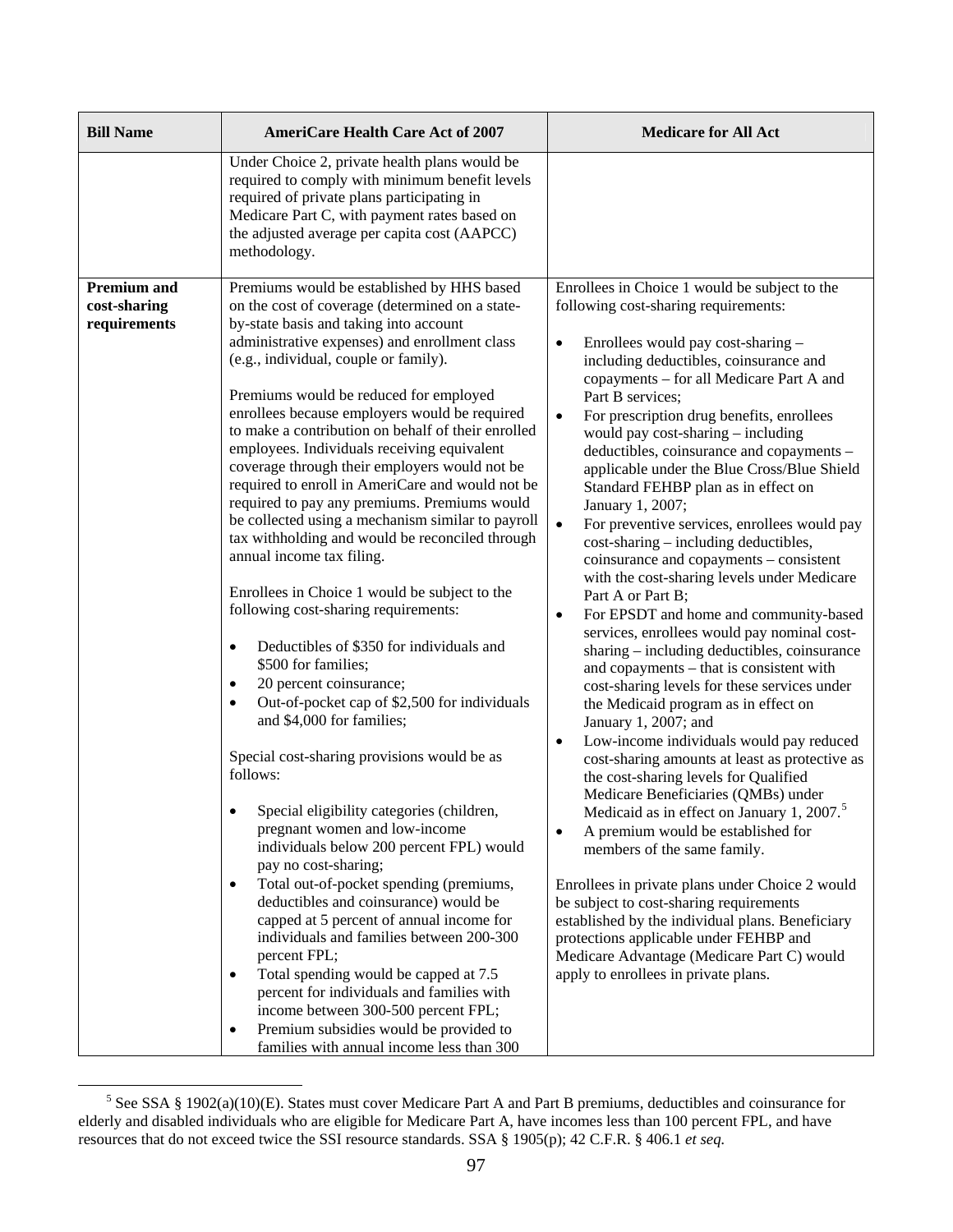| <b>Bill Name</b>                           | <b>AmeriCare Health Care Act of 2007</b>                                                                                                                                                                                                                                                                                                                                                                                                                                                                                                                                                                                                                                                                                                                                                                                                                                                                                  | <b>Medicare for All Act</b>                                                                                                                                                                             |
|--------------------------------------------|---------------------------------------------------------------------------------------------------------------------------------------------------------------------------------------------------------------------------------------------------------------------------------------------------------------------------------------------------------------------------------------------------------------------------------------------------------------------------------------------------------------------------------------------------------------------------------------------------------------------------------------------------------------------------------------------------------------------------------------------------------------------------------------------------------------------------------------------------------------------------------------------------------------------------|---------------------------------------------------------------------------------------------------------------------------------------------------------------------------------------------------------|
|                                            | percent FPL and for individuals who receive<br>Temporary Assistance for Needy Families<br>(TANF) or Supplemental Security Income<br>(SSI) (i.e., individuals receiving welfare or<br>disability payments); and<br>Pregnant women presenting for prenatal care<br>٠<br>during their first trimester would receive a 5<br>percent additional reduction in the fees for<br>such services.<br>Cost-sharing and out-of-pocket spending limits<br>would be indexed to the consumer price index<br>(CPI) after 2007.                                                                                                                                                                                                                                                                                                                                                                                                             |                                                                                                                                                                                                         |
| <b>Incentives and</b><br>federal subsidies | Premium subsidies would be provided to families<br>with annual income less than 300 percent FPL<br>and for individuals who receive Temporary<br>Assistance for Needy Families (TANF) or<br>Supplemental Security Income (SSI) (i.e.,<br>individuals receiving welfare or disability<br>payments).<br>For individuals with a family income that is<br>٠<br>less than 200 percent of the applicable<br>poverty level, the premium subsidy would be<br>the amount that would reduce the premium<br>obligation of the individual to zero.<br>For other individuals eligible for a premium<br>$\bullet$<br>subsidy, the subsidy would equal the product<br>of the premium obligation of the individual<br>(and family members) multiplied by the<br>number of percentage points by which the<br>individual's family income is less than 300<br>percent.<br>Employers' contributions would be subsidies for<br>their employees. | Health care providers participating under Choice<br>1 would be eligible for additional payments for<br>meeting certain quality standards established by<br>HHS.                                         |
| <b>Changes to public</b><br>program(s)     | AmeriCare would be secondary payer to<br>Medicare.<br>AmeriCare could be primary payer to group                                                                                                                                                                                                                                                                                                                                                                                                                                                                                                                                                                                                                                                                                                                                                                                                                           | Enrollees would not be required to receive and<br>would not be prohibited from obtaining benefits<br>from other public health care programs, such as<br>Medicaid, the State Children's Health Insurance |
|                                            | health plans.                                                                                                                                                                                                                                                                                                                                                                                                                                                                                                                                                                                                                                                                                                                                                                                                                                                                                                             | Program (SCHIP) and programs sponsored by<br>the Departments of Defense and Veterans                                                                                                                    |
|                                            | Medicaid and FEHBP would be prohibited from<br>providing benefits that are duplicative to                                                                                                                                                                                                                                                                                                                                                                                                                                                                                                                                                                                                                                                                                                                                                                                                                                 | Affairs.                                                                                                                                                                                                |
|                                            | AmeriCare (that is, if enrollees have already<br>received medical care under AmeriCare,<br>Medicaid and FEHBP would not be permitted to<br>pay for those services as well).                                                                                                                                                                                                                                                                                                                                                                                                                                                                                                                                                                                                                                                                                                                                               | The new program would be the primary payer<br>over other public health care programs.                                                                                                                   |
| <b>Administration</b>                      | Choice 1: The administrative structure of                                                                                                                                                                                                                                                                                                                                                                                                                                                                                                                                                                                                                                                                                                                                                                                                                                                                                 | Under Choice 1, HHS would consult with the                                                                                                                                                              |
| and oversight of                           | AmeriCare would be based on the current                                                                                                                                                                                                                                                                                                                                                                                                                                                                                                                                                                                                                                                                                                                                                                                                                                                                                   | Medicare Payment Advisory Commission                                                                                                                                                                    |
| the coverage                               | Medicare program, including the use of                                                                                                                                                                                                                                                                                                                                                                                                                                                                                                                                                                                                                                                                                                                                                                                                                                                                                    | (MedPAC) to set a payment schedule for                                                                                                                                                                  |
| expansion                                  | Medicare's certification, provider qualifications                                                                                                                                                                                                                                                                                                                                                                                                                                                                                                                                                                                                                                                                                                                                                                                                                                                                         | providers and suppliers. Additional payments                                                                                                                                                            |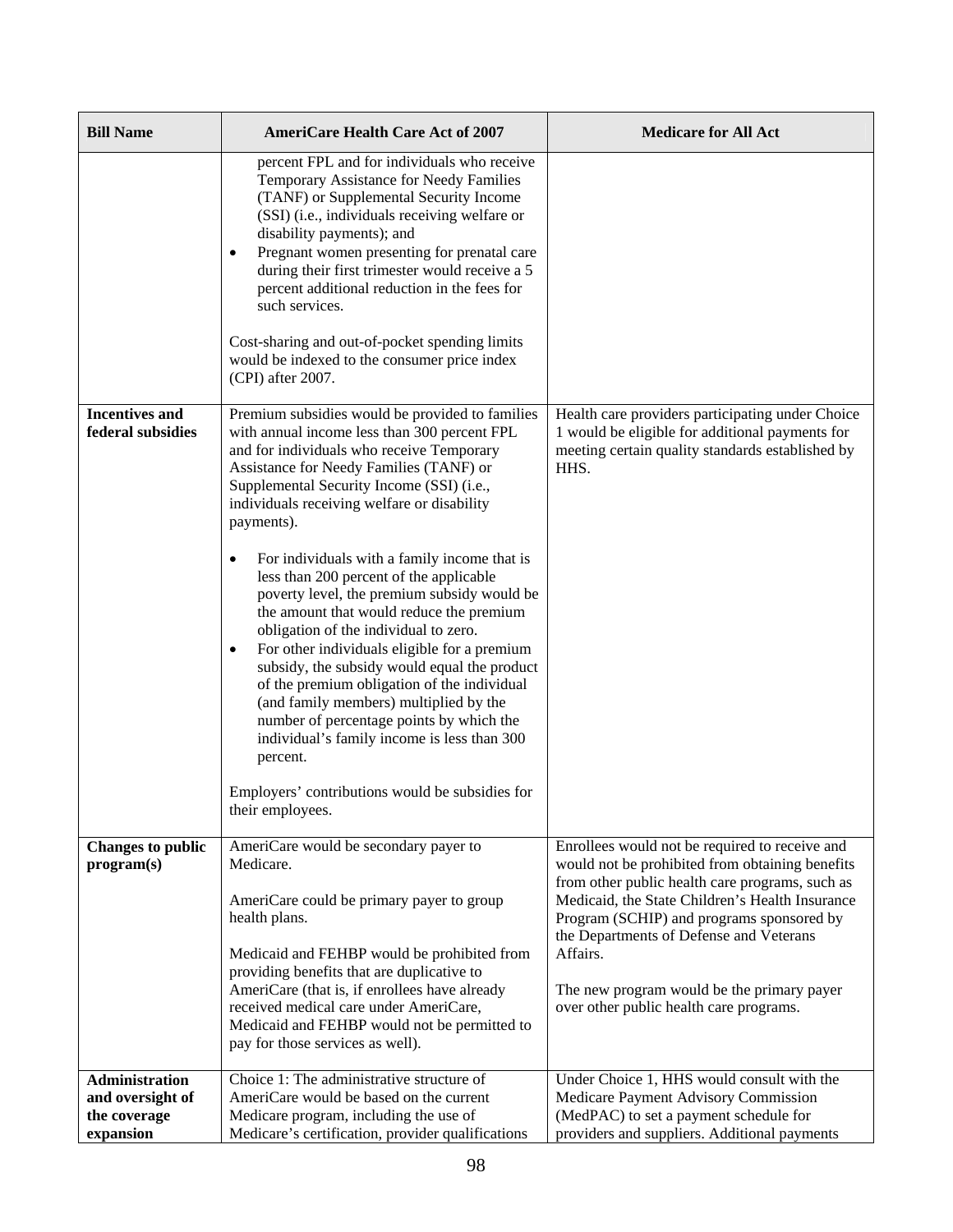| <b>Bill Name</b> | <b>AmeriCare Health Care Act of 2007</b>                                                                                                                                                                                                                                                                                                                                                                                                                                                                                                                                                                                                                                                                                                                                                                                                               | <b>Medicare for All Act</b>                                                                                                                                                                                                                                                                                                                                                                                                                                                                                                                                                                                                                                                                                                                                                                                                                                                                                                                                                                                                                   |
|------------------|--------------------------------------------------------------------------------------------------------------------------------------------------------------------------------------------------------------------------------------------------------------------------------------------------------------------------------------------------------------------------------------------------------------------------------------------------------------------------------------------------------------------------------------------------------------------------------------------------------------------------------------------------------------------------------------------------------------------------------------------------------------------------------------------------------------------------------------------------------|-----------------------------------------------------------------------------------------------------------------------------------------------------------------------------------------------------------------------------------------------------------------------------------------------------------------------------------------------------------------------------------------------------------------------------------------------------------------------------------------------------------------------------------------------------------------------------------------------------------------------------------------------------------------------------------------------------------------------------------------------------------------------------------------------------------------------------------------------------------------------------------------------------------------------------------------------------------------------------------------------------------------------------------------------|
|                  | and Medicare Administrative Contractors<br>(MACs). Medicare fraud and abuse provisions<br>also would apply.                                                                                                                                                                                                                                                                                                                                                                                                                                                                                                                                                                                                                                                                                                                                            | would be made to those providers and suppliers<br>that achieve certain levels of quality established<br>by HHS. These quality standards would include<br>the use of health information technology.                                                                                                                                                                                                                                                                                                                                                                                                                                                                                                                                                                                                                                                                                                                                                                                                                                            |
|                  | Choice 2, HHS would enter into contracts with<br>private health plans. These private plans would<br>be subject to the same or similar requirements<br>that govern insurance plans under Medicare<br>Advantage (Medicare Part C).                                                                                                                                                                                                                                                                                                                                                                                                                                                                                                                                                                                                                       | Under Choice 1, HHS also would enter into<br>contracts with health care providers, taking into<br>account the types of contracts currently used with<br>participating providers under Medicare.                                                                                                                                                                                                                                                                                                                                                                                                                                                                                                                                                                                                                                                                                                                                                                                                                                               |
|                  | Private health insurance plans would be<br>permitted to offer supplemental coverage to<br>AmeriCare enrollees, but would be required to<br>comply with standards established by HHS.<br>These standards would include consumer<br>protections and the prohibition of duplication of<br>benefits.                                                                                                                                                                                                                                                                                                                                                                                                                                                                                                                                                       | Under Choice 2, HHS would enter into contracts<br>with private health plans so long as the plans<br>meet the following requirements:<br>The plans would be required to offer a<br>$\bullet$<br>package of benefits equivalent to those<br>provided by any of the four largest health<br>benefits plans offered under FEHBP.<br>The plans would be prohibited from offering<br>$\bullet$<br>financial payments or rebates to enrollees;<br>The plans would be required to provide<br>$\bullet$<br>enrollees with a level of beneficiary<br>safeguards no less protective than required<br>under both FEHBP and Medicare Advantage<br>(Part C); and<br>The plans would have to comply with<br>requirements established by HHS relating to<br>licensure and solvency, protection against<br>fraud and abuse, inspection, disclosure,<br>periodic auditing, and administrative<br>operations and efficiencies. HHS would take<br>into account similar requirements under<br>FEHBP and Medicare Part C in arriving at<br>this set of requirements. |
| <b>Financing</b> | A new AmeriCare trust fund would be based on<br>the Medicare trust fund model and would be used<br>to support program operations. All premiums<br>would be deposited into the AmeriCare trust<br>fund, as would new "maintenance of effort"<br>payments that states could be required to pay.<br>These payments would be equal to the amount<br>that the state would have paid under Medicaid<br>and SCHIP in the absence of AmeriCare.<br>Employers would be required to contribute 80<br>percent of the premium for AmeriCare coverage<br>or to provide coverage equivalent to AmeriCare.<br>HHS would be authorized to impose additional<br>liability for employers to the extent it is necessary<br>to prevent adverse selection into AmeriCare.<br>Employer contributions for part-time employees<br>would be reduced based on the ratio of hours | In addition to existing taxes, the new program<br>would be financed through a new tax imposed on<br>employees (1.7 percent of wages in excess of<br>\$25,000) and a new tax on employers $(7.0)$<br>percent of wages). Self-employed individuals<br>would be subject to a new tax (the sum of 1.7<br>percent of self-employment income in excess of<br>\$25,000 plus 7.0 percent of self-employment<br>income). <sup>6</sup> The taxes would only apply to income<br>or wages paid to an individual who is enrolled in<br>the program or whose family member(s) is<br>enrolled in the program during the period.<br>A new Medicare for All Trust Fund would be<br>established. Funds accrued under the new payroll<br>taxes would be placed directly into the Trust<br>Fund.                                                                                                                                                                                                                                                                  |

<span id="page-116-0"></span><sup>&</sup>lt;sup>6</sup> The taxable wage and income amounts applicable to employees and self-employed individuals would be adjusted beginning after 2008 for cost-of-living changes.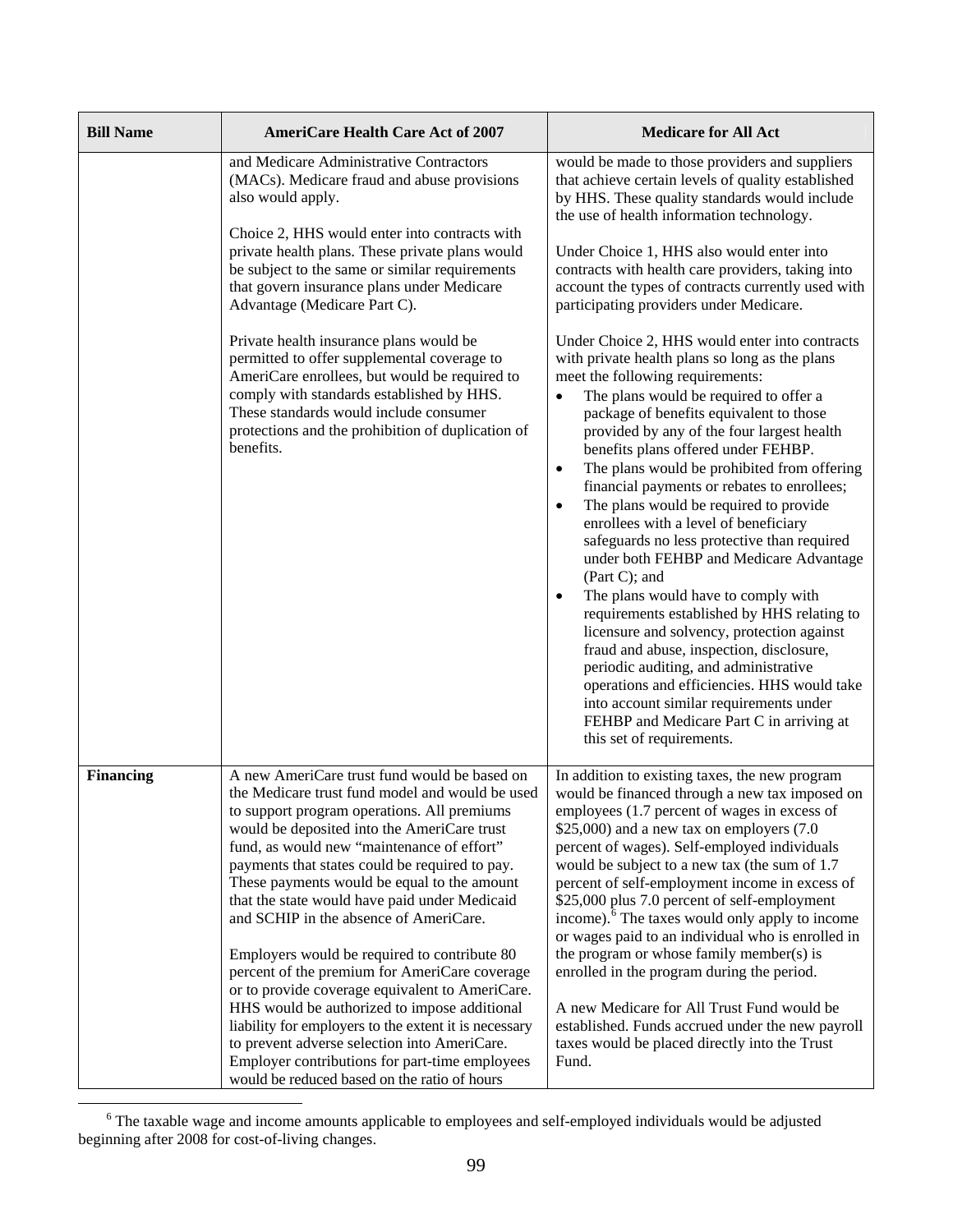| <b>Bill Name</b>                                           | <b>AmeriCare Health Care Act of 2007</b>                                                                                                                                                                                                                                                                                                                                                                                                                                                                                                                                                                                                                                                                                                                                                                                                                                                                                                                                                             | <b>Medicare for All Act</b>                                                                                                                                                                                                                                                                                                                                                                                                                                                                                                                                                                                                                                                                                                                                                                  |
|------------------------------------------------------------|------------------------------------------------------------------------------------------------------------------------------------------------------------------------------------------------------------------------------------------------------------------------------------------------------------------------------------------------------------------------------------------------------------------------------------------------------------------------------------------------------------------------------------------------------------------------------------------------------------------------------------------------------------------------------------------------------------------------------------------------------------------------------------------------------------------------------------------------------------------------------------------------------------------------------------------------------------------------------------------------------|----------------------------------------------------------------------------------------------------------------------------------------------------------------------------------------------------------------------------------------------------------------------------------------------------------------------------------------------------------------------------------------------------------------------------------------------------------------------------------------------------------------------------------------------------------------------------------------------------------------------------------------------------------------------------------------------------------------------------------------------------------------------------------------------|
|                                                            | worked per week divided by 40 hours. Employers<br>would begin contributions on January 1, 2010,<br>although employers with fewer than 100 employees<br>would have until January 1, 2013 to comply.                                                                                                                                                                                                                                                                                                                                                                                                                                                                                                                                                                                                                                                                                                                                                                                                   |                                                                                                                                                                                                                                                                                                                                                                                                                                                                                                                                                                                                                                                                                                                                                                                              |
|                                                            | Covered individuals and families must satisfy the<br>remaining portion of premiums.                                                                                                                                                                                                                                                                                                                                                                                                                                                                                                                                                                                                                                                                                                                                                                                                                                                                                                                  |                                                                                                                                                                                                                                                                                                                                                                                                                                                                                                                                                                                                                                                                                                                                                                                              |
| <b>Payments to</b><br><b>Providers and</b><br><b>Plans</b> | The Secretary is directed to develop a new<br>schedule of Diagnosis Related Groupings<br>(DRGs) for use in reimbursing providers for<br>AmeriCare paid services.<br>Under Choice 1, payments to health care<br>providers for benefits would be made on the<br>same basis as under the Medicare program, using<br>the new DRG schedule. Payment must be made<br>on an assignment-related basis. HHS would<br>establish a global fee for obstetrical services<br>provided throughout the course of pregnancy<br>with a 5 percent increase in the fee schedule<br>amount for women presenting for prenatal care<br>during the first trimester. HHS would establish a<br>fee schedule for outpatient prescription drugs.<br>Under Choice 2, participating private plans<br>would be paid a per enrollee rate by HHS. This<br>amount, referred to as the "annual per capita<br>amount," would be calculated by HHS based on<br>the average cost of benefits per enrollee under<br>the entire new program. | Private plans participating under Choice 2 would<br>be paid a per enrollee rate by HHS. This amount,<br>referred to as the "annual per capita amount,"<br>would be calculated by HHS based on the<br>average cost of benefits per enrollee under the<br>entire new program (including both individuals<br>enrolled and not enrolled under private health<br>plans).<br>Payments to private health plans by HHS would<br>be risk-adjusted. Risk adjustment factors would<br>be similar to those used for payments to private<br>plans under Medicare Advantage (Medicare Part<br>C), and HHS also would ensure that payments<br>are adjusted to reflect the health status of<br>enrollees.                                                                                                    |
| Key dates for<br>implementation                            | January 1, 2010                                                                                                                                                                                                                                                                                                                                                                                                                                                                                                                                                                                                                                                                                                                                                                                                                                                                                                                                                                                      | 18 months after date of enactment of statute.                                                                                                                                                                                                                                                                                                                                                                                                                                                                                                                                                                                                                                                                                                                                                |
| Other key<br>elements of the bill                          | Current Medicare benefits would be modified to<br>conform with the new AmeriCare benefit<br>package.<br>HHS would develop an enrollment process,<br>including a process for automatic enrollment of<br>individuals at birth.<br>Individuals could opt-out of AmeriCare coverage<br>upon demonstrating coverage under a group<br>health plan that is at least equivalent to<br>AmeriCare coverage.<br>HHS would establish standards for an electronic<br>system to verify an individual's entitlement to<br>benefits, to track out-of-pocket spending and to<br>verify enrollment of qualified providers within<br>12 months of the bill's enactment. HHS also<br>would establish a website accessible to providers<br>and private health plans to verify enrollees'<br>eligibility and liability for cost-sharing.                                                                                                                                                                                   | Individuals would be deemed to be enrolled<br>automatically upon birth in the U.S. or upon time<br>of legal immigration into the U.S.<br>During the phase-in period, if an individual is<br>eligible for benefits, each member of the<br>individual's immediate family who is a U.S.<br>citizen or a legal immigrant not otherwise<br>eligible for health care coverage under the<br>Medicare program would be eligible for such<br>benefits.<br>Enrollees would not be prohibited from obtaining<br>supplemental coverage through private health<br>insurance.<br>Employers would not be prohibited from<br>providing or funding, pursuant to a collective<br>bargaining agreement, supplemental or improved<br>benefits for individuals who are entitled to<br>benefits under the program. |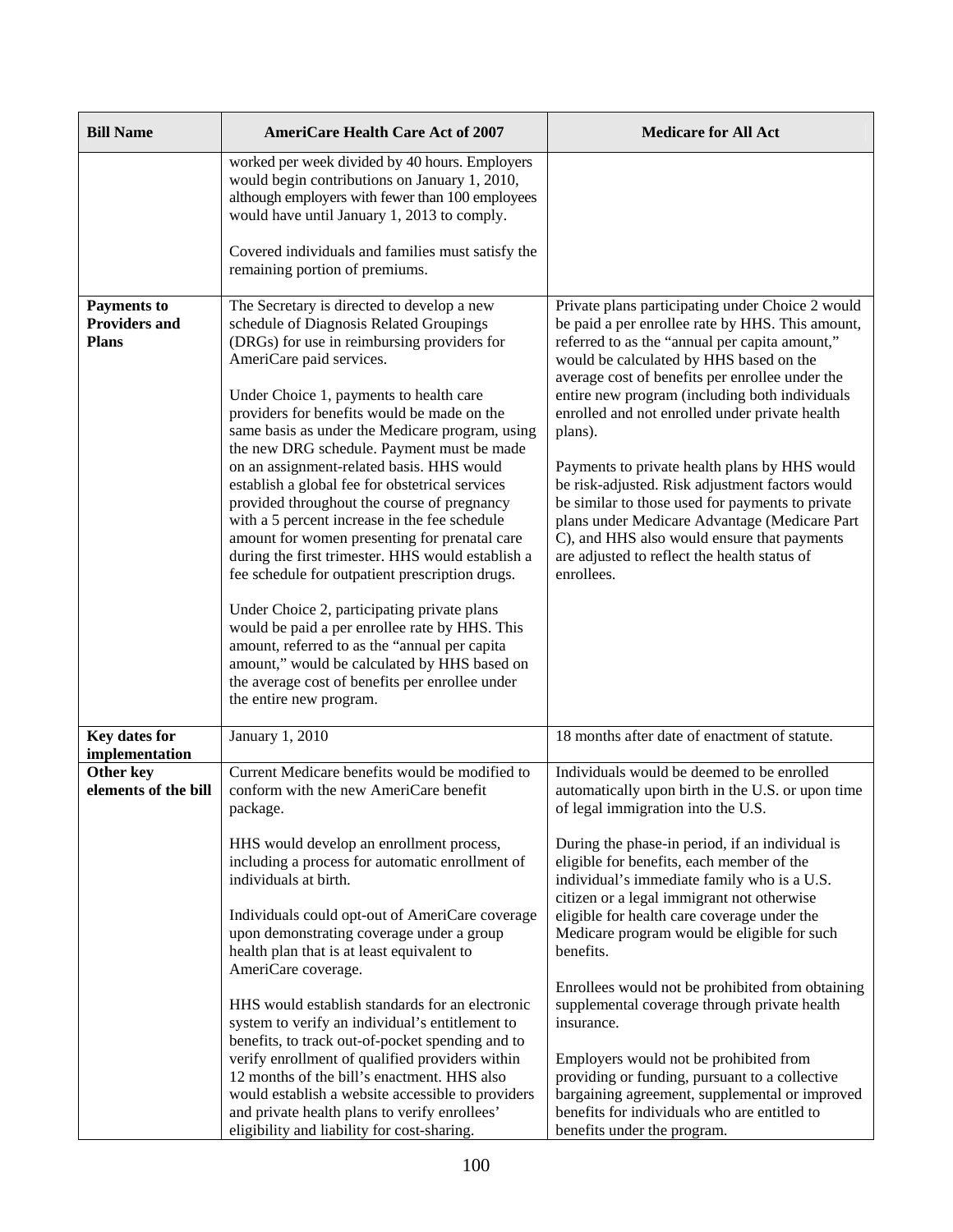| <b>Bill Name</b> | <b>AmeriCare Health Care Act of 2007</b>                                                                                                                                                                                                                                                                                                                                         | <b>Medicare for All Act</b>                                                                                                                                                                                                                                                                                                                                                                                        |
|------------------|----------------------------------------------------------------------------------------------------------------------------------------------------------------------------------------------------------------------------------------------------------------------------------------------------------------------------------------------------------------------------------|--------------------------------------------------------------------------------------------------------------------------------------------------------------------------------------------------------------------------------------------------------------------------------------------------------------------------------------------------------------------------------------------------------------------|
|                  | HHS would establish national standards for<br>claims submission within 6 months of enactment.<br>The standards would be developed in<br>coordination with standards for electronic<br>medical records and would take into account<br>recommendations of current task forces.                                                                                                     | Under Choice 2, there would be an annual open<br>enrollment process when individuals could<br>enroll, terminate enrollment, or change health<br>plans. This process would be similar to the<br>FEHBP annual open enrollment process.                                                                                                                                                                               |
|                  | HHS would promulgate standards for electronic<br>medical records no later than January 1, 2009.<br>Health care providers that fail to comply with<br>uniform and electronic claims requirements<br>would be subject to a civil monetary penalty of<br>either \$100 per day or the amount of the claim,                                                                           | The legislation places a "maintenance of effort"<br>requirement on states' Medicaid plans. States<br>would be prohibited from reducing standards of<br>eligibility or benefit levels provided under their<br>Medicaid plans. Violation of this requirement<br>could lead to ineligibility for federal financial<br>participation.                                                                                  |
|                  | whichever is greater, for each violation.<br>Providers would have 36 months after the<br>effective date of the bill to comply with the new<br>standards.                                                                                                                                                                                                                         | Obligations to provide or fund health care<br>benefits under group health plans that were<br>established or maintained by collective<br>bargaining agreements between employee<br>representatives and employers in effect on the                                                                                                                                                                                   |
|                  | Health care providers would be required to<br>maintain electronic medical record data for all<br>patients and transmit electronically upon request<br>by HHS as a condition of participation by<br>January 1, 2010. Civil monetary penalties of<br>\$100 would be levied on any AmeriCare<br>supplemental plan that fails to comply with<br>electronic medical record standards. | date of enactment would not be affected by the<br>Act. The Act would not apply to eligible<br>individuals covered by such a group health plan<br>until the applicable collective bargaining<br>agreement terminates. The group health plan<br>may, in accordance with an agreement between<br>the parties, limit coverage under the plan to<br>individuals who are ineligible for the Medicare<br>for All program. |
|                  | During or after FY 2008, hospitals would be<br>required to use uniform cost reporting.                                                                                                                                                                                                                                                                                           |                                                                                                                                                                                                                                                                                                                                                                                                                    |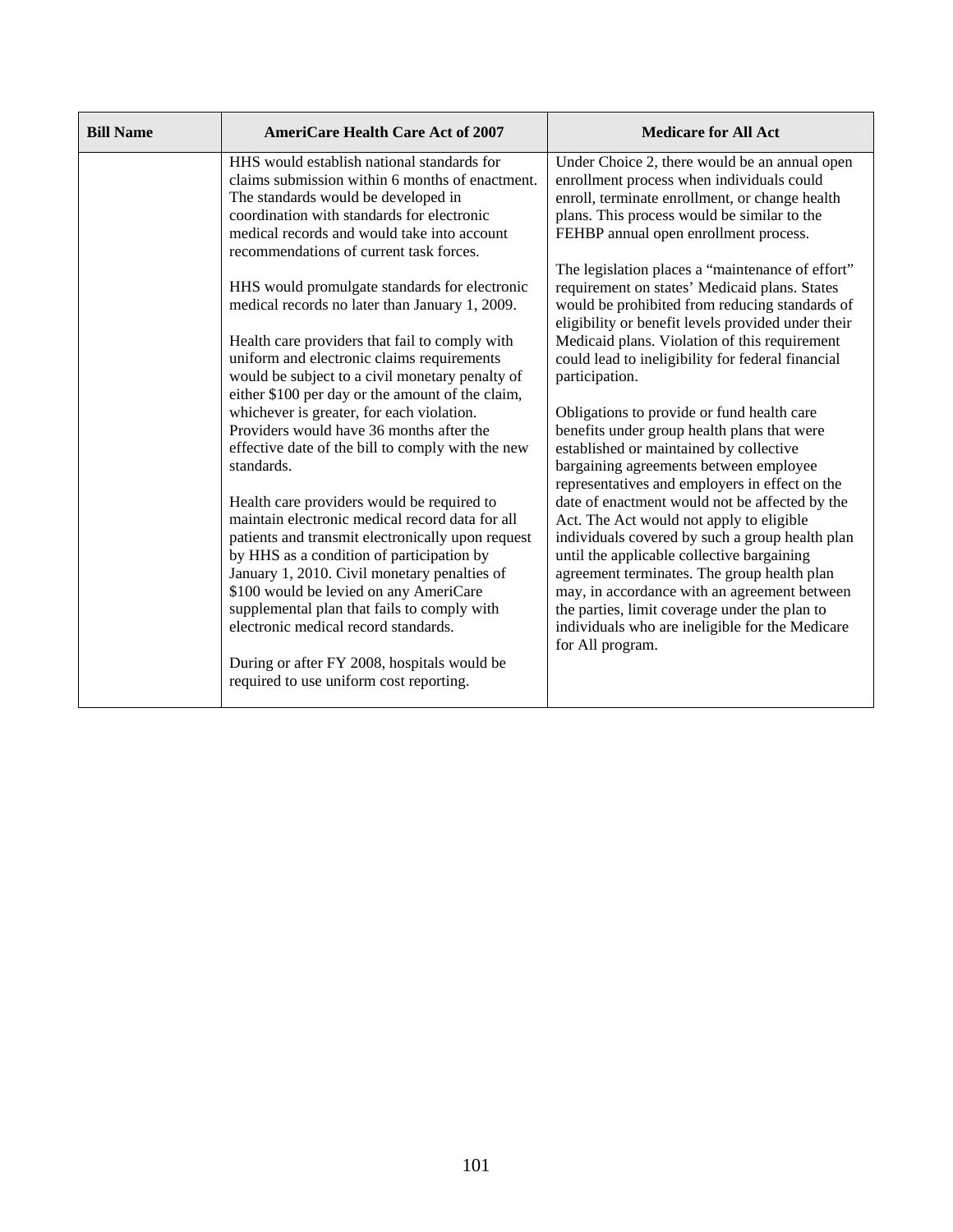# **TABLE A-6. ANALYSIS OF THE "ENDING THE MEDICARE DISABILITY WAITING PERIOD ACT OF 2007"**

| <b>Bill Name</b>                                | Ending the Medicare Disability Waiting Period Act of 2007                                                                                                                                                                                                                                                                                                                                                                                                                                                                                                                                                                                                                                                                                     |
|-------------------------------------------------|-----------------------------------------------------------------------------------------------------------------------------------------------------------------------------------------------------------------------------------------------------------------------------------------------------------------------------------------------------------------------------------------------------------------------------------------------------------------------------------------------------------------------------------------------------------------------------------------------------------------------------------------------------------------------------------------------------------------------------------------------|
| <b>Bill number(s)</b>                           | S. 2102/H.R. 154                                                                                                                                                                                                                                                                                                                                                                                                                                                                                                                                                                                                                                                                                                                              |
| <b>Bill sponsor(s)</b>                          | S. 2102 is sponsored by Senator Bingaman and has 15 cosponsors.<br>H.R. 154 is sponsored by Representative Green and has 79 cosponsors.                                                                                                                                                                                                                                                                                                                                                                                                                                                                                                                                                                                                       |
| <b>Latest Congressional action</b>              | S. 2102 was referred to the Senate Finance Committee on September 26, 2007.<br>H.R. 154 was referred to:<br>The House Committee on Ways and Means, Health Subcommittee and Social<br>٠<br>Security Subcommittee on January 24, 2007;<br>The House Energy and Commerce Health Subcommittee on February 2, 2007; and<br>$\bullet$<br>The House Transportation and Infrastructure Committee Railroads, Pipelines,<br>٠<br>and Hazardous Materials Subcommittee on March 5, 2007.                                                                                                                                                                                                                                                                 |
| <b>Basic structure of coverage</b><br>expansion | Phases-out the 24-month waiting period for individuals under age 65 to be eligible for<br>Medicare on the basis of disability.<br>In addition, the bill would create new Medicare eligibility for individuals suffering from<br>fatal diseases that are identified by the Secretary of Health and Human Services (HHS).                                                                                                                                                                                                                                                                                                                                                                                                                       |
| <b>Description of target population</b>         | This expansion would target non-elderly disabled individuals and individuals<br>suffering from fatal diseases.                                                                                                                                                                                                                                                                                                                                                                                                                                                                                                                                                                                                                                |
| <b>Eligibility criteria</b>                     | Individuals under age 65 would become eligible for Medicare on the basis of<br>disability (i.e., individuals receiving Social Security Disability Insurance or a railroad<br>disability annuity based on total disability).<br>In addition, individuals with life-threatening diseases that are identified by HHS as<br>fatal without medical treatment. In compiling the list of diseases, HHS would be<br>required to consult with the Director of the National Institutes of Health, the Director of<br>the Centers for Disease Control and Prevention, the Director of the National Science<br>Foundation and the Institute of Medicine of the National Academy of Sciences (IOM).                                                        |
| <b>Benefits</b>                                 | Eligible individuals would be covered for the full range of benefits under the<br>Medicare program.<br>The waiting period for beneficiaries eligible for Medicare based on disability would<br>be phased-out as follows:<br>In 2008, the waiting period would be reduced to 18 months;<br>In 2009, 16 months;<br>In 2010, 14 months;<br>In 2011, 12 months;<br>$\bullet$<br>In 2012, 10 months;<br>$\bullet$<br>In 2013, 8 months;<br>$\bullet$<br>In 2014, 6 months;<br>In 2015, 4 months;<br>In 2016, 2 months; and<br>In 2017 and each subsequent year, 0 months.<br>Similar to the current policy for individuals with amyotrophic lateral sclerosis, there<br>would be no waiting period for individuals with life-threatening diseases. |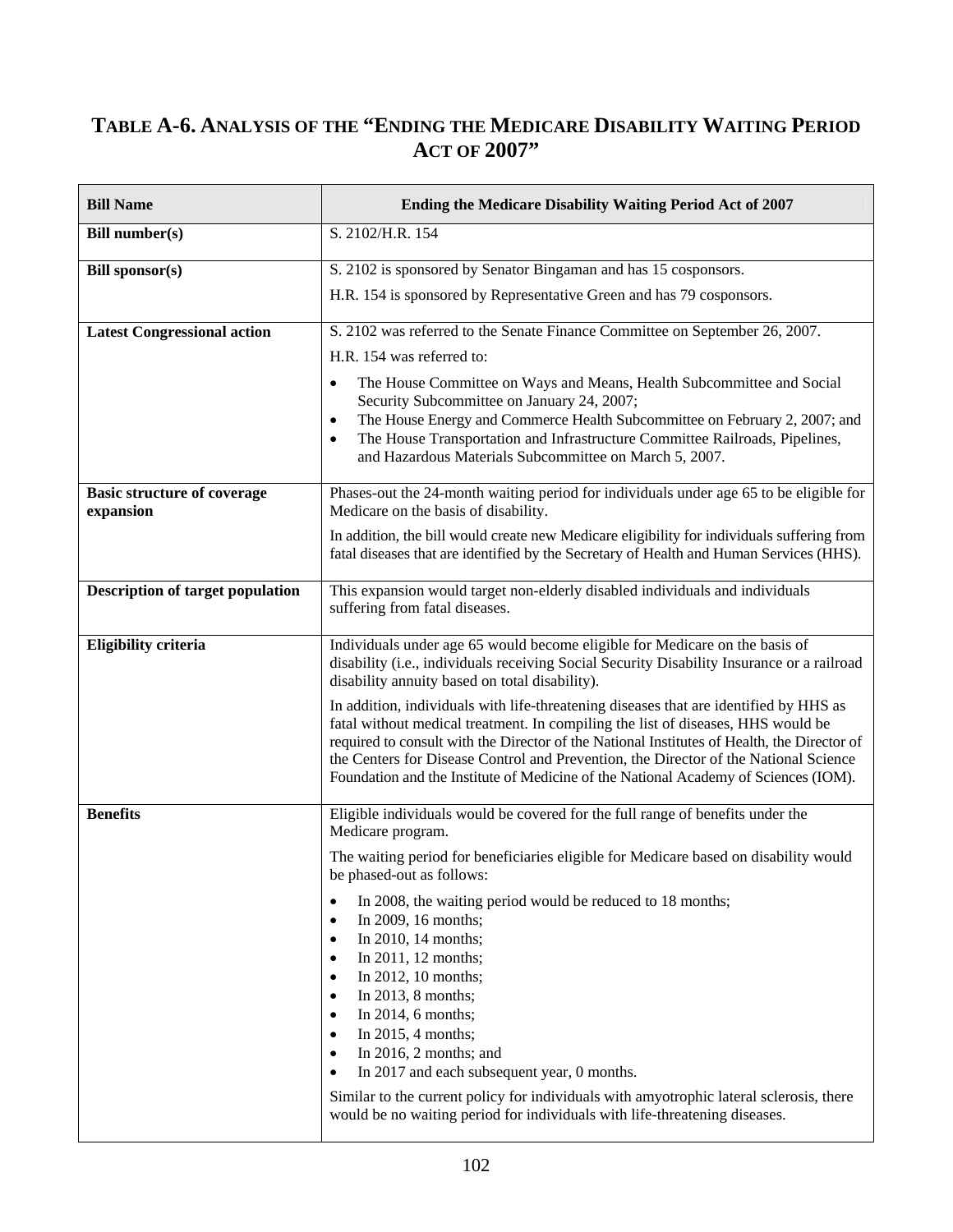| <b>Bill Name</b>                                          | Ending the Medicare Disability Waiting Period Act of 2007                                                                                                                                                                                                                                                                                                                                            |
|-----------------------------------------------------------|------------------------------------------------------------------------------------------------------------------------------------------------------------------------------------------------------------------------------------------------------------------------------------------------------------------------------------------------------------------------------------------------------|
| <b>Premium and cost-sharing</b><br>requirements           | New beneficiaries would be subject to the same cost-sharing requirements currently<br>in place under the Medicare program.                                                                                                                                                                                                                                                                           |
| <b>Incentives and federal subsidies</b>                   | None specified.                                                                                                                                                                                                                                                                                                                                                                                      |
| Changes to public program(s)                              | The legislation would expand the population of eligible Medicare beneficiaries.                                                                                                                                                                                                                                                                                                                      |
| Administration and oversight of<br>the coverage expansion | The expansion would retain the current Medicare administrative structure.                                                                                                                                                                                                                                                                                                                            |
| <b>Financing</b>                                          | No funding source is specified for coverage of the new eligible populations.<br>The bill would authorize \$750,000 for an IOM report (discussed below).                                                                                                                                                                                                                                              |
|                                                           |                                                                                                                                                                                                                                                                                                                                                                                                      |
| <b>Key implementation dates</b>                           | "No sooner than" 90 days after the enactment date of the legislation.<br>Note: S. 2102 also specifies that the bill's provisions would become effective no<br>earlier than January 1, 2008.                                                                                                                                                                                                          |
| Other key elements of the bill                            | The legislation would require HHS to request a study from the IOM on the range of<br>disability conditions that could be delayed or prevented if individuals receive access<br>to health care services and coverage before the condition renders the individual<br>"disabled." Results of the study would be submitted to Congress within 2 years after<br>the date of enactment of the legislation. |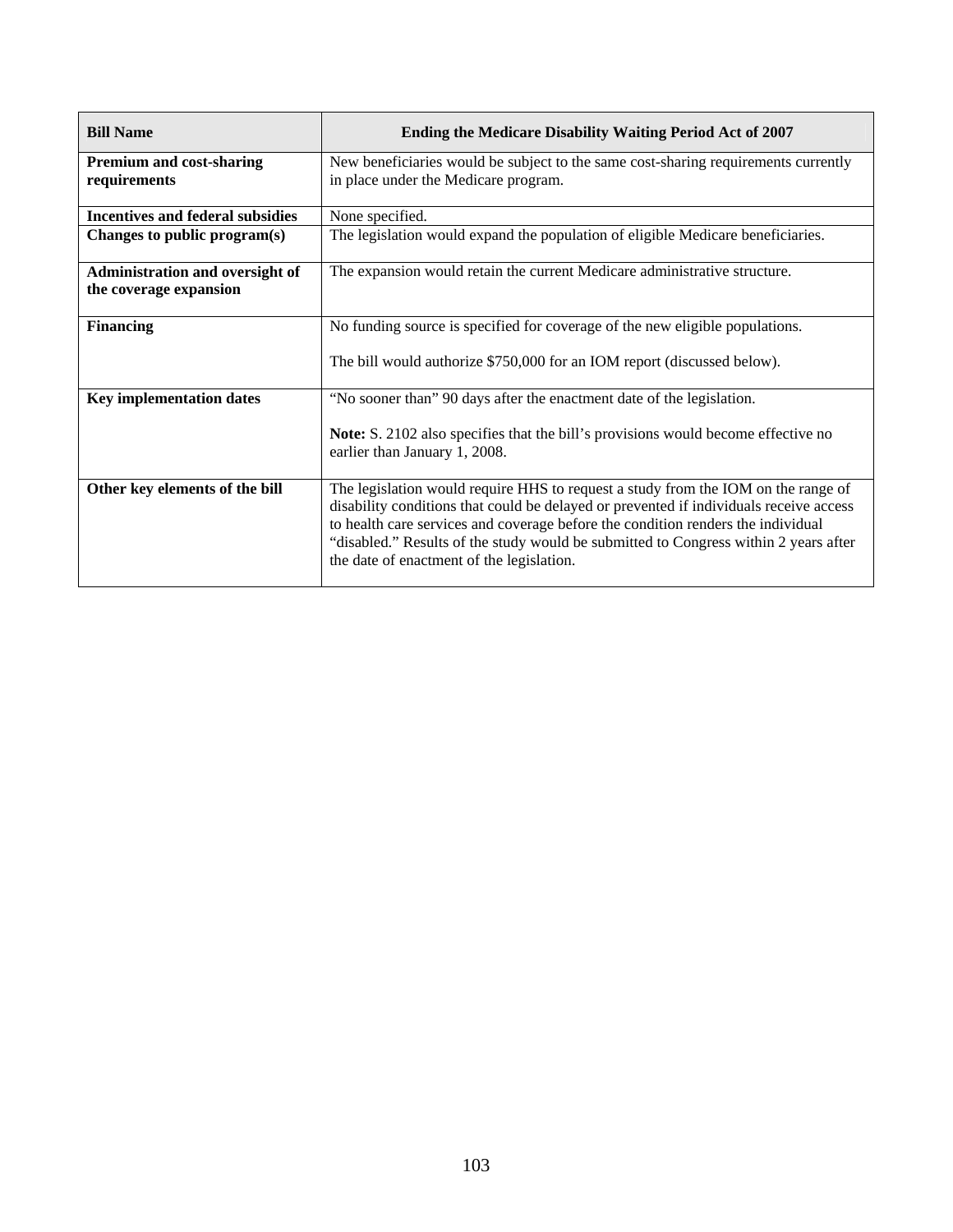# **TABLE A-7. ANALYSIS OF THE "KIDS COME FIRST ACT OF 2007"**

| <b>Bill Name</b>                                | Kids Come First Act of 2007                                                                                                                                                                                                                                                                                                                                                                                                                                                                                                                                                                                                                                                                                                                                                                                                                                                                                                                                                                        |
|-------------------------------------------------|----------------------------------------------------------------------------------------------------------------------------------------------------------------------------------------------------------------------------------------------------------------------------------------------------------------------------------------------------------------------------------------------------------------------------------------------------------------------------------------------------------------------------------------------------------------------------------------------------------------------------------------------------------------------------------------------------------------------------------------------------------------------------------------------------------------------------------------------------------------------------------------------------------------------------------------------------------------------------------------------------|
| <b>Bill number(s)</b>                           | S. 95/H.R. 1111                                                                                                                                                                                                                                                                                                                                                                                                                                                                                                                                                                                                                                                                                                                                                                                                                                                                                                                                                                                    |
| <b>Bill sponsor(s)</b>                          | S. 95 is sponsored by Senator Kerry and has seven cosponsors.<br>H.R. 1111 is sponsored by Representative Waxman and has 43 cosponsors.                                                                                                                                                                                                                                                                                                                                                                                                                                                                                                                                                                                                                                                                                                                                                                                                                                                            |
| <b>Latest Congressional action</b>              | S. 95 was referred to the Senate Committee on Finance on January 4, 2007.<br>H.R. 1111 was referred to:<br>The House Committee on Education and Labor, Subcommittee on Health,<br>$\bullet$<br>Employment, Labor, and Pensions on June 5, 2007;<br>The House Committee on Ways and Means, Subcommittee on Health on March<br>$\bullet$<br>7, 2007; and<br>The House Committee on Energy and Commerce, Subcommittee on Health on<br>$\bullet$<br>February 27, 2007.                                                                                                                                                                                                                                                                                                                                                                                                                                                                                                                                 |
| <b>Basic structure of coverage</b><br>expansion | Expands coverage for children by increasing access to public and private coverage in<br>several ways. The bill would:<br>Provide 100 percent federal financing of children in poverty in Medicaid in exchange<br>$\bullet$<br>for states expanding coverage to children under Medicaid and the State Children's<br>Health Insurance Program (SCHIP) and streamlining enrollment procedures;<br>Create a refundable tax credit for amounts paid to cover children through private<br>$\bullet$<br>health insurance;<br>Require group market insurers to offer individuals the option to purchase<br>$\bullet$<br>dependent coverage (without a required employer contribution);<br>Reduce individuals' federal tax exemptions proportionate to the length of time<br>that dependent children are uninsured during the taxable year; and<br>Require 100 percent forfeiture of the dependent tax exemption for any uninsured<br>$\bullet$<br>child (not applicable to the lowest income tax bracket). |
| <b>Description of target population</b>         | Children in families with incomes that do not exceed 300 percent of the federal<br>poverty level (FPL) could be covered under Medicaid and SCHIP.<br>Children in families with incomes in excess of 300 percent FPL could "buy-in"<br>to SCHIP.<br>Tax credit and tax exemption forfeiture would apply to children regardless of<br>family income.                                                                                                                                                                                                                                                                                                                                                                                                                                                                                                                                                                                                                                                 |
| <b>Eligibility criteria</b>                     | States would have the option of expanding Medicaid and SCHIP eligibility to:<br>Children up to age 21 in families with annual incomes not exceeding 300 percent<br>٠<br>FPL (up from SCHIP's current limit of 200 percent FPL and children through<br>age 18);<br>Legal immigrant children under age 21 lawfully residing in the United States; and<br>$\bullet$<br>Low-income children under age 21 of state employees.<br>$\bullet$                                                                                                                                                                                                                                                                                                                                                                                                                                                                                                                                                              |
| <b>Benefits</b>                                 | States could elect to receive an enhanced Federal Matching Assistance Percentage<br>(FMAP) for Medicaid in exchange for making all children (under age 21) in families<br>with annual incomes that do not exceed 300 percent FPL eligible for Medicaid or<br>SCHIP. The Medicaid FMAP is the percentage of a state's Medicaid expenditures that<br>is paid for by the federal government.                                                                                                                                                                                                                                                                                                                                                                                                                                                                                                                                                                                                          |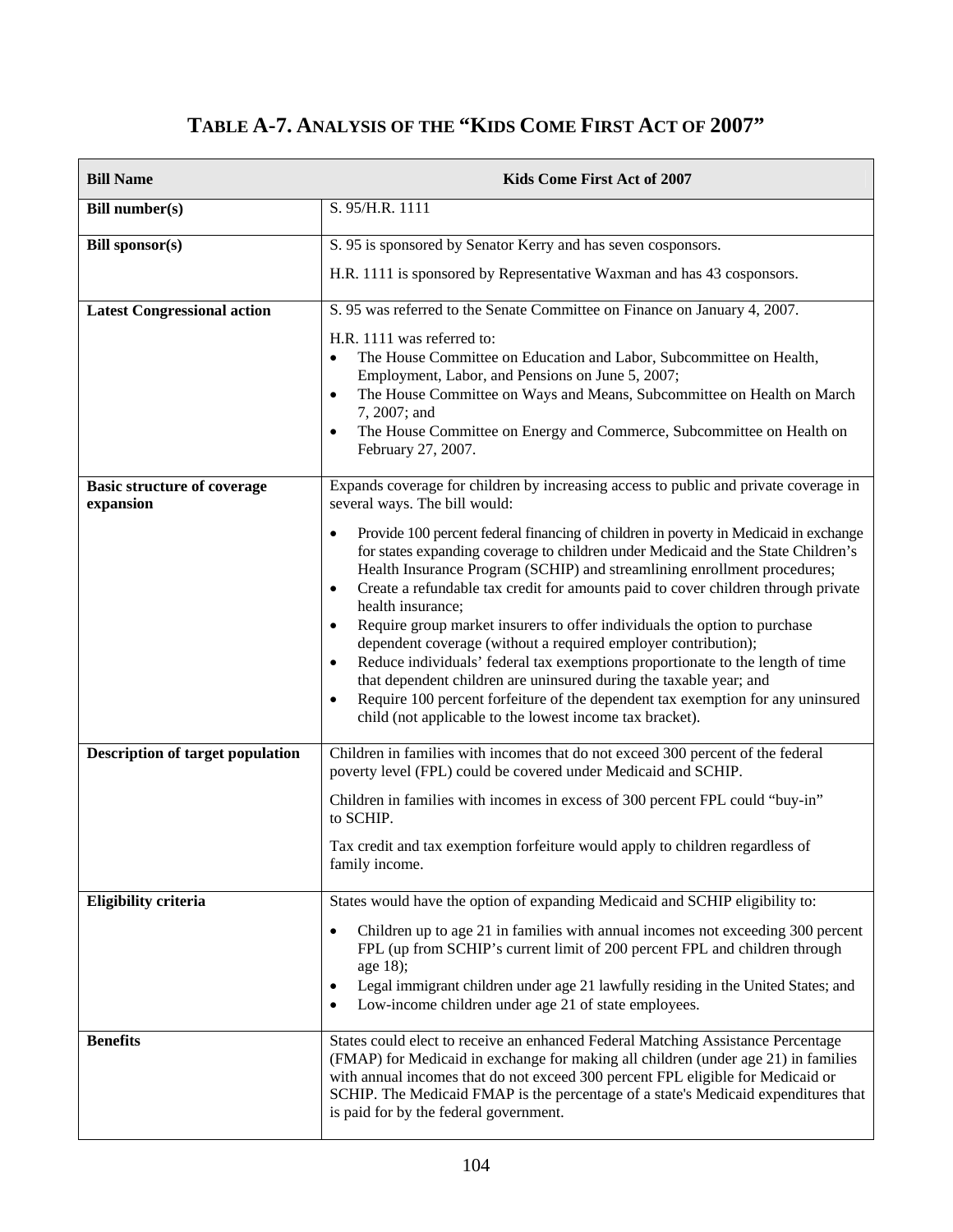| <b>Bill Name</b>                                | Kids Come First Act of 2007                                                                                                                                                                                                                                                                                                                                                                                                                                                                                                                                                                                                                                                                                                                                                                                                                  |
|-------------------------------------------------|----------------------------------------------------------------------------------------------------------------------------------------------------------------------------------------------------------------------------------------------------------------------------------------------------------------------------------------------------------------------------------------------------------------------------------------------------------------------------------------------------------------------------------------------------------------------------------------------------------------------------------------------------------------------------------------------------------------------------------------------------------------------------------------------------------------------------------------------|
|                                                 | For a state electing this option, enrolled children would receive:                                                                                                                                                                                                                                                                                                                                                                                                                                                                                                                                                                                                                                                                                                                                                                           |
|                                                 | Benefits under SCHIP if their families' incomes are between 100 and 300<br>$\bullet$<br>percent FPL; or<br>Coverage through the state-subsidized purchase of dependent coverage under a<br>$\bullet$<br>group health plan (so long as the Secretary of Health and Human Services (HHS)<br>determines that the coverage is consistent with the benefit standards under<br>SCHIP, and the state provides wraparound coverage either under Medicaid or<br>SCHIP to ensure that all children receive the same level of benefits regardless of<br>the source of coverage).                                                                                                                                                                                                                                                                        |
|                                                 | States electing this option also would be required to permit families with incomes<br>exceeding 300 percent FPL to purchase full or wraparound coverage for children<br>under age 21 under SCHIP at the full cost of providing such coverage.                                                                                                                                                                                                                                                                                                                                                                                                                                                                                                                                                                                                |
|                                                 | States would no longer be prohibited from providing SCHIP coverage to children of<br>low-income state employees, and would have the option of offering supplemental<br>coverage to children in SCHIP, even for children covered by other insurance.                                                                                                                                                                                                                                                                                                                                                                                                                                                                                                                                                                                          |
|                                                 | States could provide coverage for legal immigrant children under age 21 through<br>Medicaid or SCHIP. Under current law, states are generally prohibited from<br>providing anything other than emergency medical services under the Medicaid or<br>SCHIP programs to legal immigrants until these individuals have been in the country<br>for at least five years.                                                                                                                                                                                                                                                                                                                                                                                                                                                                           |
|                                                 | States would be required to pay health care providers for services provided to<br>Medicaid-eligible children at payment rates that are no less than the average rates for<br>similar services established under the benchmark benefit packages for SCHIP. (These<br>benchmark benefit packages include children's health insurance coverage equivalent<br>to the Federal Employees Health Benefits Plan (FEHBP), state employee coverage, or<br>coverage offered through the health maintenance organization with the largest insured<br>commercial, non-Medicaid enrollment). States also would be required to ensure that<br>these payment rates are adequate to guarantee that children enrolled under Medicaid<br>or SCHIP have adequate access to comprehensive care, subject to quality assurance<br>and utilization review processes. |
|                                                 | The legislation does not specify coverage requirements for individuals claiming the<br>refundable tax credit or for coverage provided through an employer-sponsored<br>Plan, Medicaid or SCHIP.                                                                                                                                                                                                                                                                                                                                                                                                                                                                                                                                                                                                                                              |
|                                                 | Group market insurers would be required to offer every beneficiary the option to<br>purchase dependent coverage. No employer contribution for dependent coverage<br>would be required.                                                                                                                                                                                                                                                                                                                                                                                                                                                                                                                                                                                                                                                       |
| <b>Premium and cost-sharing</b><br>requirements | No specified modifications to established Medicaid or SCHIP requirements.                                                                                                                                                                                                                                                                                                                                                                                                                                                                                                                                                                                                                                                                                                                                                                    |
| <b>Incentives and federal subsidies</b>         | The Federal government would provide 100 percent FMAP for coverage of children<br>in families with incomes that do not exceed 100 percent FPL, and SCHIP funding<br>would no longer be capped, if states agree to:                                                                                                                                                                                                                                                                                                                                                                                                                                                                                                                                                                                                                           |
|                                                 | Cover all children in families up to 300 percent FPL in Medicaid or SCHIP;<br>$\bullet$<br>Permit higher-income families to purchase SCHIP coverage, either full or<br>wraparound coverage; and<br>Remove enrollment and access barriers while maintaining current Medicaid<br>eligibility levels for children.                                                                                                                                                                                                                                                                                                                                                                                                                                                                                                                              |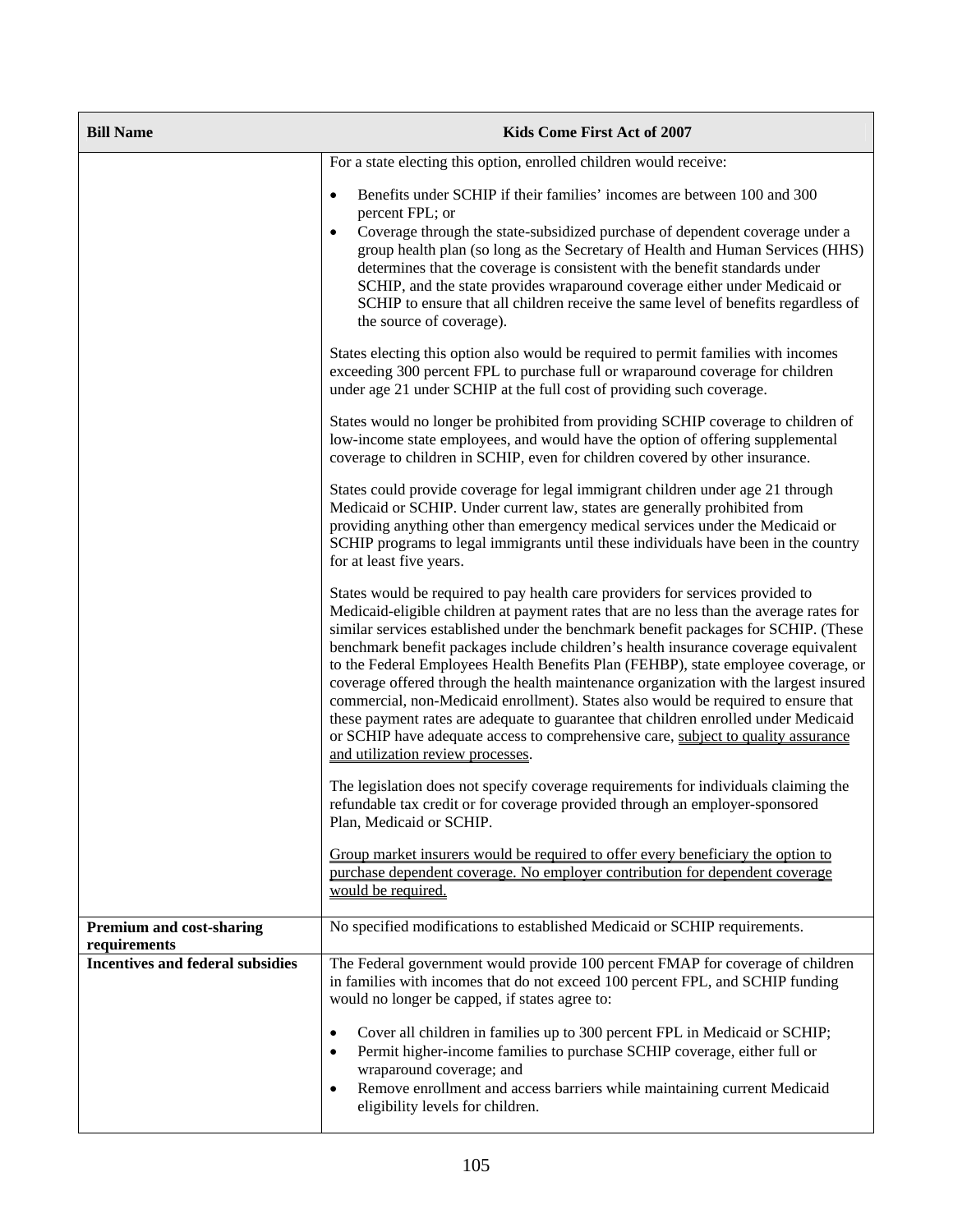| <b>Bill Name</b>                | Kids Come First Act of 2007                                                                                                                                                                                                                                                                                                                                                                                                                                                                                                                                                                                                                                      |
|---------------------------------|------------------------------------------------------------------------------------------------------------------------------------------------------------------------------------------------------------------------------------------------------------------------------------------------------------------------------------------------------------------------------------------------------------------------------------------------------------------------------------------------------------------------------------------------------------------------------------------------------------------------------------------------------------------|
|                                 | The legislation would require federal, state and private payers to provide individuals<br>and families with information that shows the amounts expended for child health<br>coverage each year.                                                                                                                                                                                                                                                                                                                                                                                                                                                                  |
|                                 | The legislation would create a new refundable tax credit for health insurance<br>coverage for children. The credit would be equal to the amount paid for qualified<br>health insurance for a dependent child under the age of 19 during a taxable year that<br>exceeds 5 percent of the taxpayer's adjusted gross income. This exemption would not<br>be available to an individual who is the dependent of another individual. Any<br>deductions taxpayers would have taken for medical expenses or high-deductible<br>health plans would be reduced by the credit allowed under this bill.                                                                     |
|                                 | The personal tax exemption currently available to taxpayers for dependent children<br>would be reduced according to the length of time the dependent children go without<br>qualified health insurance. Failure to provide proof of health coverage for a<br>dependent child would be penalized by a full reduction in a taxpayer's personal tax<br>exemption. These provisions would not apply to taxpayers in the lowest tax bracket.                                                                                                                                                                                                                          |
| Changes to public program(s)    | States would receive 100 percent FMAP for children under age 21 in poverty covered<br>by Medicaid if states agree to expand coverage in Medicaid and SCHIP to children up<br>to 300 percent FPL, allow children in families with incomes greater than 300 percent<br>FPL to purchase coverage in SCHIP, and simplify enrollment procedures. These<br>states also would be required to offer coverage to low-income legal immigrant<br>children under their SCHIP programs.                                                                                                                                                                                       |
|                                 | These states must offer "presumptive eligibility" for children under state Medicaid<br>plans and SCHIP, which provides up to two months of coverage while a child's<br>income eligibility is being verified. They would be prohibited from imposing any<br>waiting lists, waiting periods or other limitations or barriers on the eligibility or<br>enrollment of children for assistance under SCHIP. The increase in FMAP would not<br>apply to disproportionate share hospital payments, payments made under the<br>Temporary Assistance for Needy Families (TANF) program or SCHIP.                                                                          |
|                                 | States that expand coverage under the legislation would be guaranteed funding<br>through the elimination of SCHIP payment caps for the fiscal year(s) at issue.                                                                                                                                                                                                                                                                                                                                                                                                                                                                                                  |
|                                 | Eligibility determination and re-determination processes would be revised as follows:                                                                                                                                                                                                                                                                                                                                                                                                                                                                                                                                                                            |
|                                 | States would be required to provide 12-month continuous eligibility for children<br>described under this legislation;                                                                                                                                                                                                                                                                                                                                                                                                                                                                                                                                            |
|                                 | States could not require face-to-face interviews for initial eligibility<br>determinations or re-determinations for children under Medicaid or SCHIP.<br>Applications and renewals by mail, telephone and internet would be sufficient;<br>States would be required to use all information already possessed and to avoid<br>duplication of information requests from parents;<br>States would be required to accept eligibility determinations by other federal<br>programs; and.<br>States would be required to accept a family's certification with regard to income,<br>and would not be permitted to apply an asset test to determine coverage for a child. |
|                                 | States would have to maintain eligibility income, resources and methodologies no<br>more restrictive than those already currently applied to children under Medicaid.                                                                                                                                                                                                                                                                                                                                                                                                                                                                                            |
| Administration and oversight of | No new administrative or oversight measures or responsibilities would be added.                                                                                                                                                                                                                                                                                                                                                                                                                                                                                                                                                                                  |
| the coverage expansion          |                                                                                                                                                                                                                                                                                                                                                                                                                                                                                                                                                                                                                                                                  |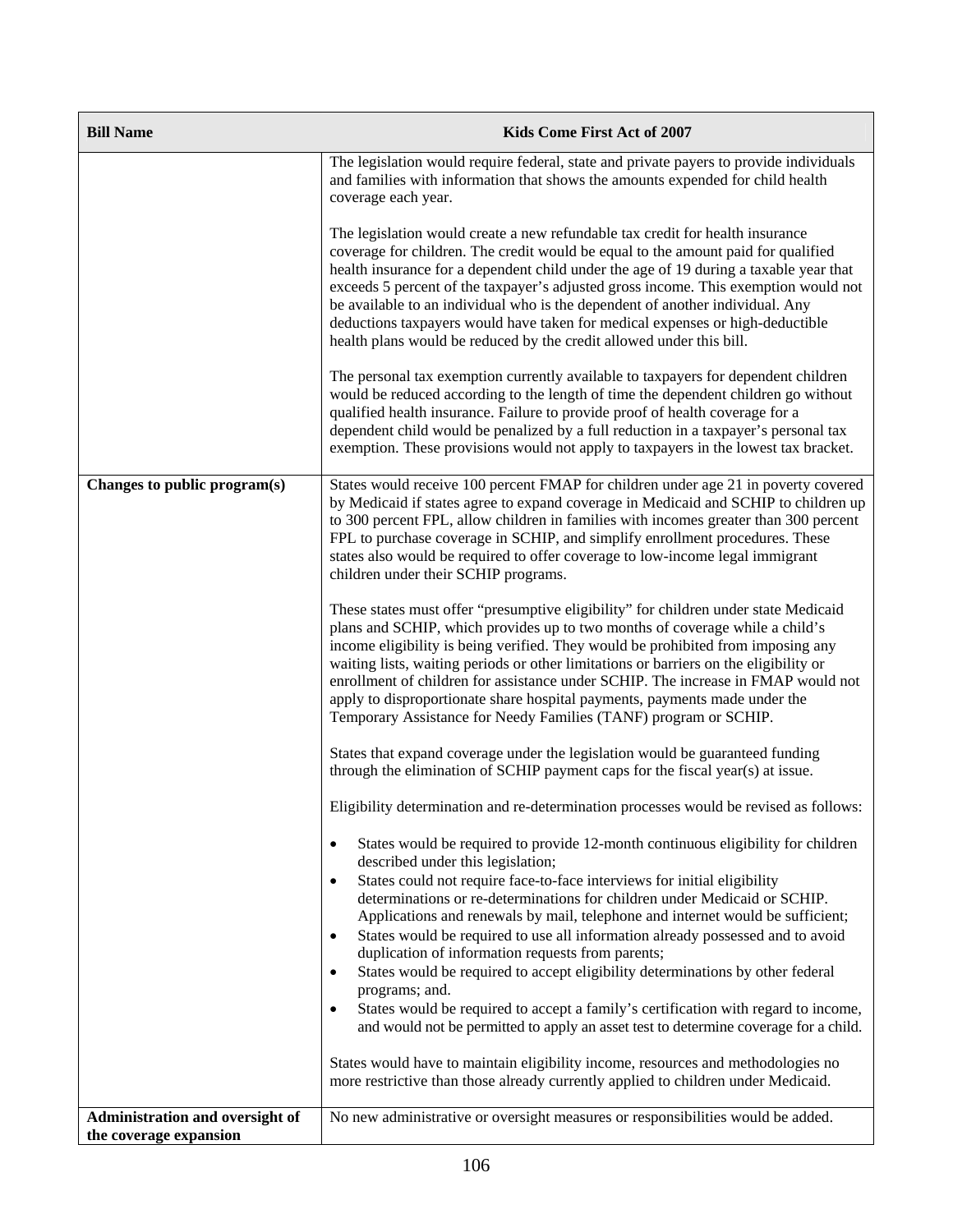| <b>Bill Name</b>                | Kids Come First Act of 2007                                                                                                                                                                                                                                                                                                               |
|---------------------------------|-------------------------------------------------------------------------------------------------------------------------------------------------------------------------------------------------------------------------------------------------------------------------------------------------------------------------------------------|
| <b>Financing</b>                | The legislation would appropriate amounts necessary to accomplish the expansion of<br>Medicaid and SCHIP coverage.                                                                                                                                                                                                                        |
|                                 | The legislation includes provisions to prevent substitution of Medicaid or SCHIP<br>payment for other health coverage, to ensure that Medicaid and SCHIP are secondary<br>payers for services and to apply enhanced federal matching for Medicaid funds.                                                                                  |
|                                 | S. 95 only: A partial repeal of the rate reduction in the highest federal income tax<br>bracket would be used to help finance the coverage expansions. The Secretary of the<br>Treasury would determine what the new rate would be to provide sufficient revenues<br>to offset any federal outlays required to implement the legislation. |
| <b>Key implementation dates</b> | January 1, 2007 for several tax provisions; October 1, 2007 for all other provisions.                                                                                                                                                                                                                                                     |
| Other key elements of the bill  | None other than as discussed above.                                                                                                                                                                                                                                                                                                       |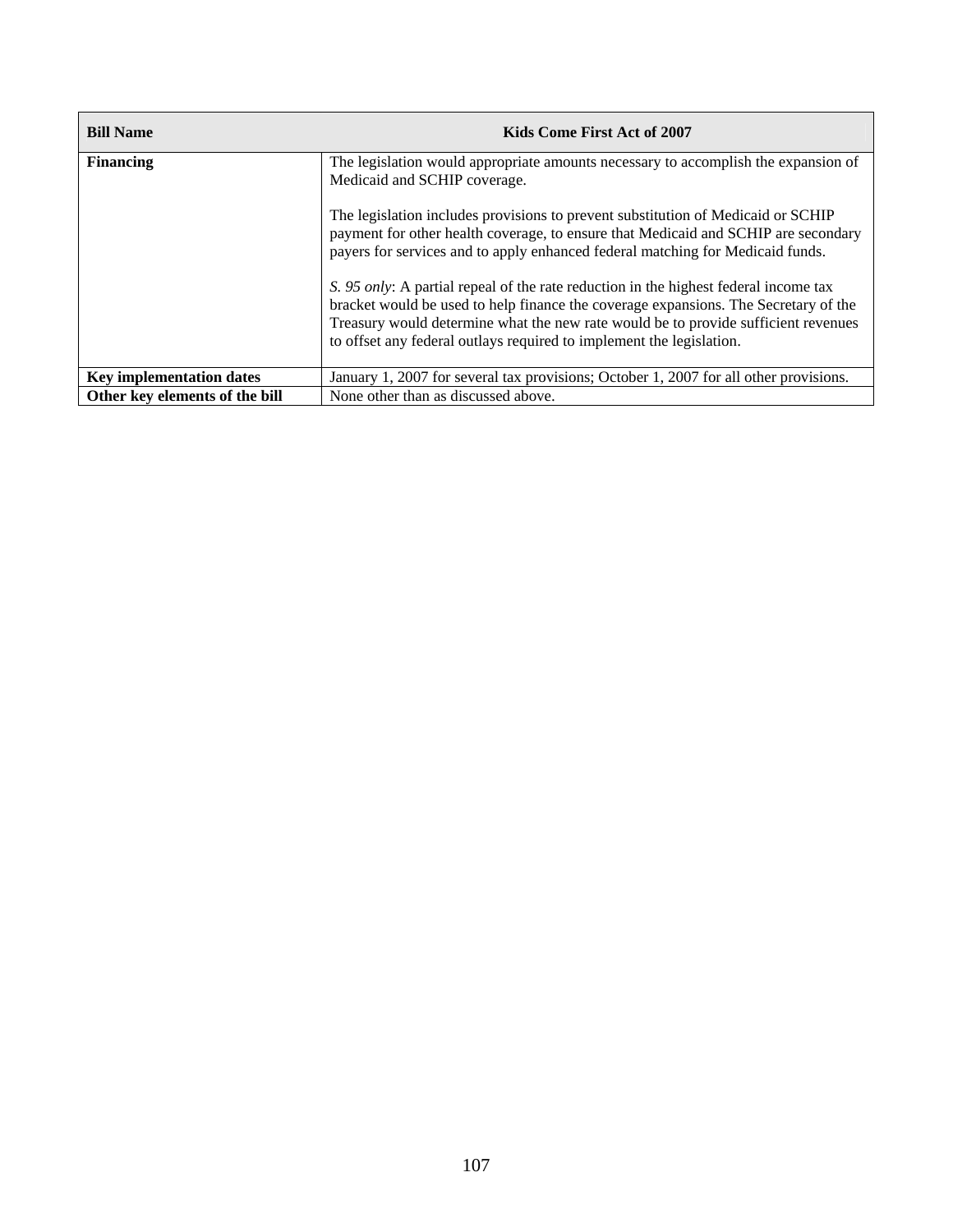# **TABLE A-8. ANALYSIS OF THE "SMALL BUSINESS HEALTH FAIRNESS ACT OF 2007"**

| <b>Bill Name</b>                                                       | <b>Small Business Health Fairness Act of 2007</b>                                                                                                                                                                                                                                                                                                                                                                                                                                  |
|------------------------------------------------------------------------|------------------------------------------------------------------------------------------------------------------------------------------------------------------------------------------------------------------------------------------------------------------------------------------------------------------------------------------------------------------------------------------------------------------------------------------------------------------------------------|
| <b>Bill number(s)</b>                                                  | H.R. $241^7$                                                                                                                                                                                                                                                                                                                                                                                                                                                                       |
| <b>Bill sponsor(s)</b>                                                 | H.R. 241 is sponsored by Representative Sam Johnson and has 67 cosponsors.                                                                                                                                                                                                                                                                                                                                                                                                         |
| <b>Latest Congressional action</b>                                     | H.R. 241 was referred to the House Committee on Education and Labor,<br>Subcommittee on Health, Employment, Labor, and Pensions on May 9, 2007.                                                                                                                                                                                                                                                                                                                                    |
| Basic structure of coverage expansion                                  | Permits certain trade or industry associations, cooperatives and employer<br>groups to provide health benefits to their members across the country through<br>association health plans (AHPs). AHPs would be a new type of health plan<br>available to eligible employers.<br>AHPs could offer both self-funded and fully-insured health coverage. Self-                                                                                                                           |
|                                                                        | funded benefits would be paid for by the AHP and the AHP would bear the<br>financial risk for the medical claims. Fully-insured benefits would be<br>purchased from a health insurer and the insurer (not the AHP) would bear the<br>financial risk for the medical claims.                                                                                                                                                                                                        |
|                                                                        | The certification of AHPs would be the responsibility of the federal<br>government. Self-funded AHPs would be subject to federal oversight, new<br>federal rules and relevant state tax requirements. Fully-insured AHPs would<br>be subject to oversight only by the state in which the AHP's licensure and<br>coverage is approved. AHP would be exempt from certain state requirements<br>regarding benefit mandates, but not those regarding coverage of specific<br>diseases. |
| Description of affected small employers,<br>employees and individuals  | Small employers that are members of qualified associations, cooperatives or<br>employer groups could provide coverage to their employees through an AHP.<br>In addition, self-employed individuals and large employers that are members<br>of the sponsoring entity could have access to coverage through the AHP.                                                                                                                                                                 |
| Eligibility criteria for small employers,<br>employees and individuals | Employers must be a member or affiliated member of the sponsoring entity, <sup>8</sup><br>or the sponsoring entity itself, to offer coverage through an AHP.                                                                                                                                                                                                                                                                                                                       |
|                                                                        | Employers offering coverage through an AHP could not pay for employees<br>to purchase coverage in the individual market if the decision to purchase<br>individual coverage is based on the employees' health status and the<br>employees otherwise are eligible to obtain coverage through the AHP.                                                                                                                                                                                |
|                                                                        | To obtain coverage from an AHP, individuals must be active or retired<br>owners (including self-employed individuals), officers, directors, employees<br>or partners in a participating employer, or the beneficiaries of such<br>individuals,                                                                                                                                                                                                                                     |
|                                                                        | For AHPs that existed prior to the enactment of this bill, an affiliated<br>member of the plan sponsor could be offered coverage only if:                                                                                                                                                                                                                                                                                                                                          |

<span id="page-125-1"></span><span id="page-125-0"></span><sup>&</sup>lt;sup>7</sup> The Small Business Growth Act of 2007 (H.R. 1012) introduced by Representative Vern Buchanan and the Working Families Wage and Access to Health Care Act (H.R. 324) introduced by Representative Howard McKeon both have identical provisions to H.R. 241 with respect to association health plans. H.R. 1012 and H.R. 324 both include additional provisions that are not related to health care.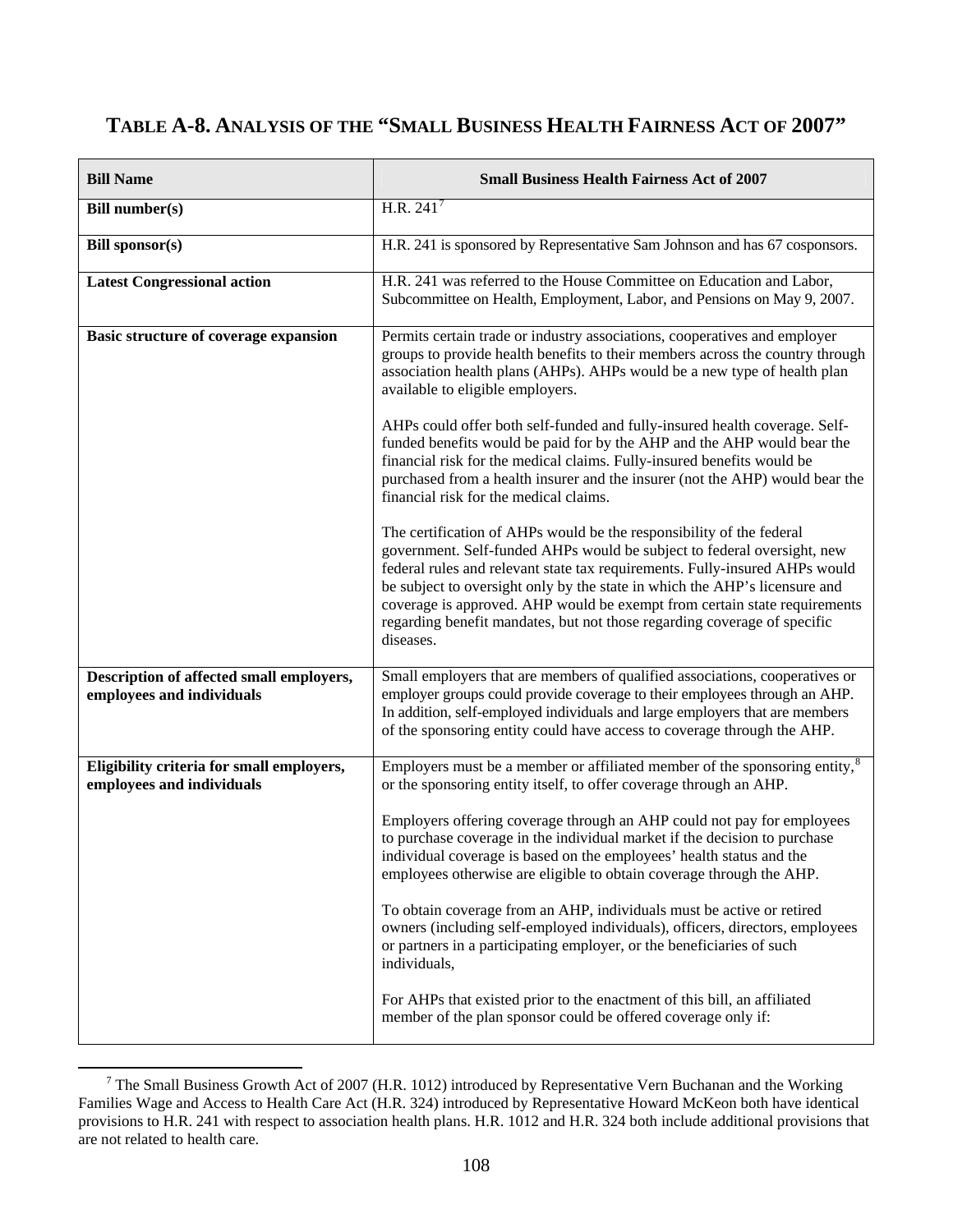| <b>Bill Name</b>                                                                                  | <b>Small Business Health Fairness Act of 2007</b>                                                                                                                                                                                                                                                                                                                                                    |
|---------------------------------------------------------------------------------------------------|------------------------------------------------------------------------------------------------------------------------------------------------------------------------------------------------------------------------------------------------------------------------------------------------------------------------------------------------------------------------------------------------------|
|                                                                                                   | The affiliate's membership had been in effect when the AHP received its<br>$\bullet$<br>certification from the Department of Labor (DOL); and<br>The affiliate had not offered health coverage during the preceding year.<br>$\bullet$                                                                                                                                                               |
| Benefit requirements for private insurers,<br>health plans or other entities offering<br>coverage | AHPs would be required to adhere to federal laws related to coverage for<br>maternity stays, mental health benefits and reconstructive surgery following<br>a mastectomy, as applicable.                                                                                                                                                                                                             |
|                                                                                                   | AHPs would not have to comply with state benefit requirements and could<br>offer benefit packages that do not cover all of the benefits, services or types of<br>providers required by state rules, subject to one exception for fully-insured AHPs.                                                                                                                                                 |
|                                                                                                   | Fully-insured AHPs would be required to comply with state rules for<br>covering individuals with specific diseases required by the state of domicile<br>(e.g., diabetes or AIDS). $^{9}$                                                                                                                                                                                                             |
| Premium requirements for private<br>insurers, health plans or other entities<br>offering coverage | Rates for any small employer may not vary on the basis of the health status<br>of any employee or their beneficiaries, or on the basis of the type of business<br>or industry in which the employer is engaged.                                                                                                                                                                                      |
|                                                                                                   | Rates may vary based on the claims experience of the plan or may vary to the<br>extent the rates would otherwise vary under the methodology used by the<br>domicile state for regulating the small group market for bona fide associations.                                                                                                                                                          |
|                                                                                                   | For self-insured plans, rates must be sufficient, in the opinion of a qualified<br>actuary, to fund the plan's reserves for unearned contributions, benefit<br>liabilities including administrative costs, other plan obligations, a margin of<br>error and other fluctuations, and the establishment of aggregate and specific<br>excess and stop loss insurance and solvency indemnification.      |
| Requirements for private insurers, health<br>plans or other entities offering coverage            | An AHP must be sponsored by a permanent and active entity, such as a bona<br>fide trade or industry association, professional association or employer group<br>(e.g., a chamber of commerce). Franchisers also could establish an AHP for<br>members of the franchise network.                                                                                                                       |
|                                                                                                   | The sponsoring entity must meet the following criteria for at least three years<br>before a plan could be certified as an AHP:                                                                                                                                                                                                                                                                       |
|                                                                                                   | The sponsor must have been organized for substantial purposes other<br>than obtaining or providing medical care; and<br>The sponsor cannot condition employer membership, dues or coverage<br>$\bullet$<br>under the AHP on the basis of factors related to the health of employees<br>or dependents.                                                                                                |
|                                                                                                   | Certain sponsoring entities need not meet all of the above criteria to establish<br>a certified AHP, including arrangements that previously have provided<br>coverage to 200 or more employers, have existed for at least ten years and<br>are licensed in at least one state. These exemptions would not apply if, after<br>the bill was enacted, the plan began providing coverage in a new state. |

<sup>&</sup>lt;sup>8</sup> The sponsor of an AHP is an organization with a constitution and bylaws as a bona fide trade association, industry association, professional association or chamber of commerce, including a corporation that operates on a cooperative basis for purposes other than obtaining or providing medical care.<br><sup>9</sup> The state of domicile is the initial state in which the AHP licensure and coverage is approved. The AHP would not have

<span id="page-126-0"></span>to comply with the rules for coverage of specific diseases required by other states (i.e., states outside of the state of domicile).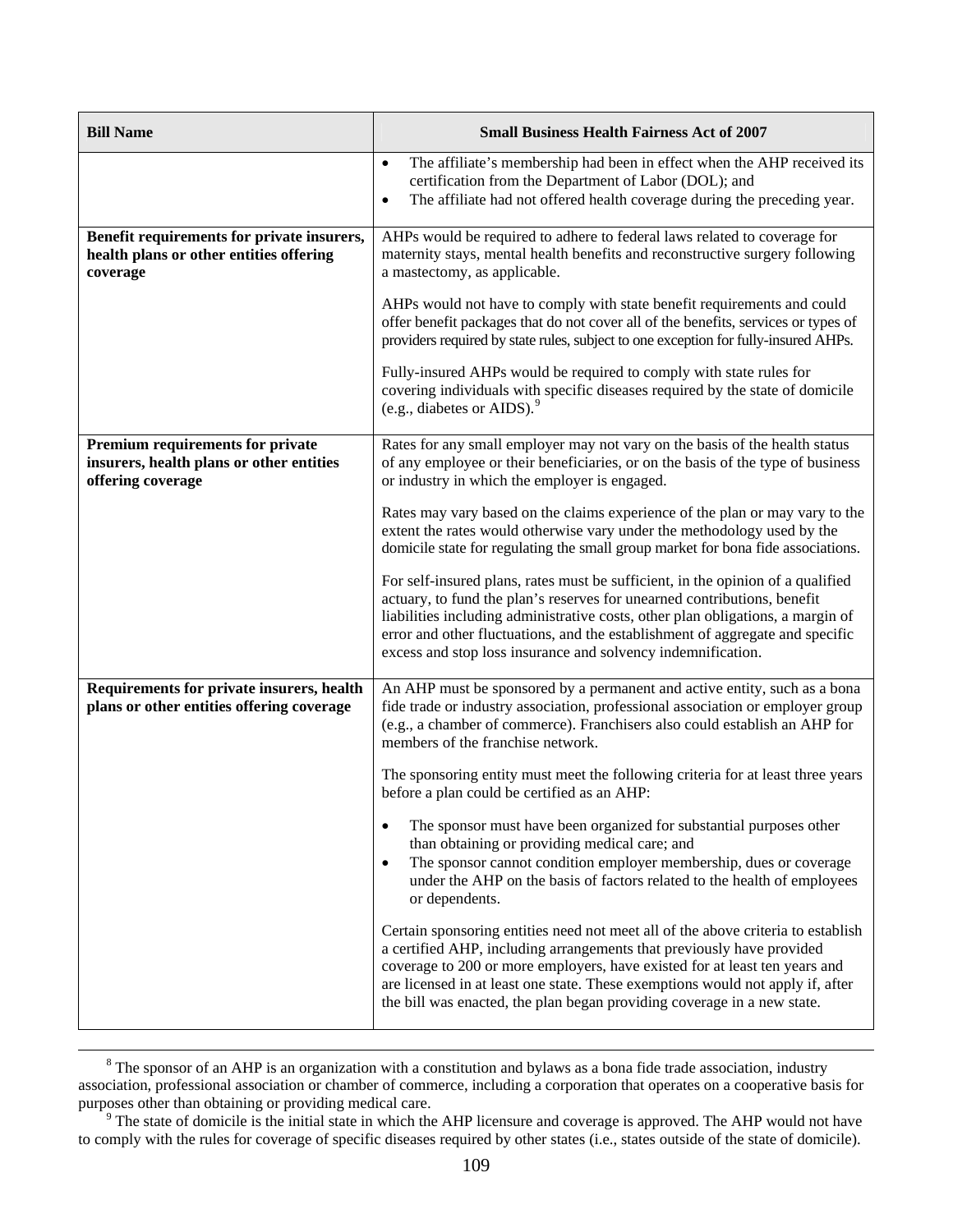| <b>Bill Name</b>         | <b>Small Business Health Fairness Act of 2007</b>                                                                                                                                                                                                                                                                                                                                                                                                                                                                                                                                                                                                                                                                                                                                                                                                              |
|--------------------------|----------------------------------------------------------------------------------------------------------------------------------------------------------------------------------------------------------------------------------------------------------------------------------------------------------------------------------------------------------------------------------------------------------------------------------------------------------------------------------------------------------------------------------------------------------------------------------------------------------------------------------------------------------------------------------------------------------------------------------------------------------------------------------------------------------------------------------------------------------------|
|                          | An AHP would be required to have a board of trustees responsible for fiscal<br>control and have rules in effect for the operation and control of the plan based<br>on a three-year plan of operation. The board of trustees generally must<br>comprise members of the sponsoring entity and could not include health care<br>providers (e.g., health plan contract administrators or medical providers).                                                                                                                                                                                                                                                                                                                                                                                                                                                       |
|                          | AHPs would be required to permit all eligible employers to obtain coverage<br>through the AHP in all geographic areas in which coverage is available. The<br>AHP must comply with existing federal nondiscrimination rules related to<br>the treatment of employees' pre-existing conditions and existing federal<br>requirements for guaranteed renewal of coverage for multiple employer<br>welfare arrangements (MEWAs). <sup>10</sup>                                                                                                                                                                                                                                                                                                                                                                                                                      |
|                          | AHP's offering self-funded coverage would be required to have a minimum<br>of 1,000 enrollees. Such an AHP also must meet one of the following three<br>criteria:                                                                                                                                                                                                                                                                                                                                                                                                                                                                                                                                                                                                                                                                                              |
|                          | The plan offered self-funded coverage prior to the enactment of this bill;<br>$\bullet$<br>The plan's sponsor represents a broad cross-section of trades and<br>$\bullet$<br>businesses or industries; or<br>The plan's participating employers represent one or more types of<br>$\bullet$<br>businesses listed in the bill or typically considered to have average or<br>above average risk (e.g., experienced denials of coverage).                                                                                                                                                                                                                                                                                                                                                                                                                         |
|                          | Self-funded AHPs must comply with new federal solvency standards. The<br>DOL could adjust these standards, as necessary. These new standards would<br>require that self-funded AHPs:                                                                                                                                                                                                                                                                                                                                                                                                                                                                                                                                                                                                                                                                           |
|                          | Maintain a minimum surplus (in addition to reserves for claims) of at<br>٠<br>least \$0.5 million, or as required by the DOL up to \$2 million;<br>Maintain sufficient reserves to cover outstanding obligations of the plan<br>(e.g., claims that have been incurred but not paid) and take into account<br>fluctuations in expected expenses;<br>Purchase aggregate excess/stop loss insurance to cover unexpectedly<br>٠<br>high claims costs overall, which would provide, at a minimum, coverage<br>for claims incurred above 125 percent of expected claims for the year;<br>Purchase specific excess/stop loss insurance to cover unexpectedly high<br>claims for an individual, as recommended by the plan's qualified<br>actuary; and<br>Purchase solvency indemnification insurance to pay for claims if the<br>$\bullet$<br>plan becomes insolvent. |
|                          | AHPs offering fully-insured coverage must sell coverage through state-<br>licensed agents.                                                                                                                                                                                                                                                                                                                                                                                                                                                                                                                                                                                                                                                                                                                                                                     |
| <b>Federal subsidies</b> | None.                                                                                                                                                                                                                                                                                                                                                                                                                                                                                                                                                                                                                                                                                                                                                                                                                                                          |

<span id="page-127-0"></span><sup>&</sup>lt;sup>10</sup> When two or more employers join together to offer health benefits to their employees, this coverage generally is considered a multiple employer welfare arrangement (MEWA) that is subject to applicable federal and state rules. The Department of Labor determines whether arrangements offering health coverage meet the definition of a MEWA. Federal rules require MEWAs to renew coverage for existing employers except under certain circumstances, such as when employers fail to pay premiums or the MEWA is ceasing to offer coverage in the geographic area where the employer is located.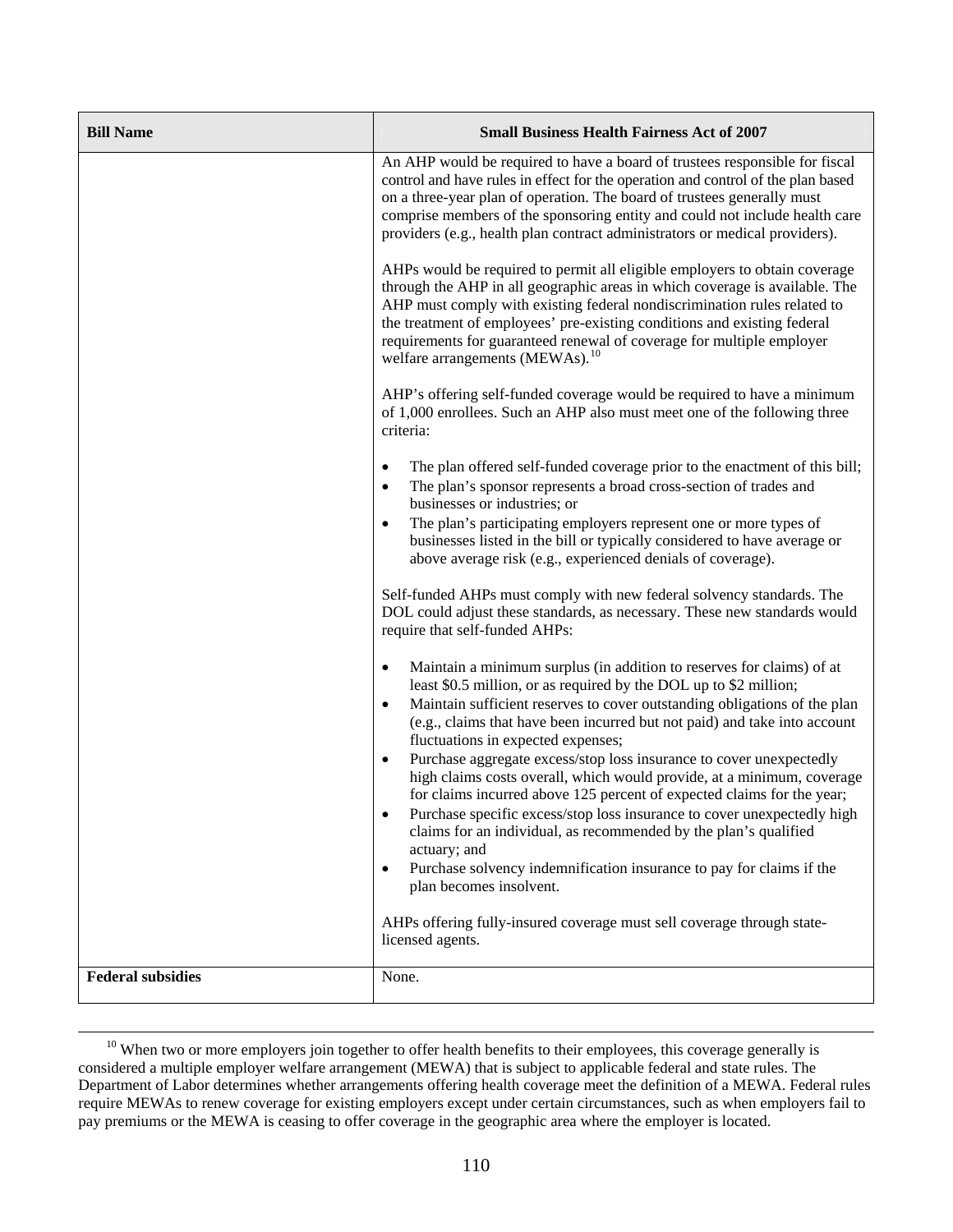| <b>Bill Name</b>                                          | <b>Small Business Health Fairness Act of 2007</b>                                                                                                                                                                                                                                                                                                                                                                                                                                                                                                                                                                                                                                                                                                                                                                                                                                                                                                                                                                                                                                                             |
|-----------------------------------------------------------|---------------------------------------------------------------------------------------------------------------------------------------------------------------------------------------------------------------------------------------------------------------------------------------------------------------------------------------------------------------------------------------------------------------------------------------------------------------------------------------------------------------------------------------------------------------------------------------------------------------------------------------------------------------------------------------------------------------------------------------------------------------------------------------------------------------------------------------------------------------------------------------------------------------------------------------------------------------------------------------------------------------------------------------------------------------------------------------------------------------|
| Administration and oversight of the<br>coverage expansion | The DOL would have oversight responsibility for the certification of AHPs.                                                                                                                                                                                                                                                                                                                                                                                                                                                                                                                                                                                                                                                                                                                                                                                                                                                                                                                                                                                                                                    |
|                                                           | The application for certification of a fully-insured or self-funded AHP would<br>include information regarding:                                                                                                                                                                                                                                                                                                                                                                                                                                                                                                                                                                                                                                                                                                                                                                                                                                                                                                                                                                                               |
|                                                           | The sponsor and its board of trustees;<br>$\bullet$<br>The states in which the plan intends to offer coverage (and the number<br>$\bullet$<br>of employers and employees in each state);<br>Evidence that the plan is bonded;<br>$\bullet$<br>Copies of health plan documents that would be provided to enrollees; and<br>Copies of agreements between the AHP and plan administrators or other<br>$\bullet$<br>service providers.                                                                                                                                                                                                                                                                                                                                                                                                                                                                                                                                                                                                                                                                            |
|                                                           | The AHP would be required to notify each state in which at least 25 percent of<br>participants are located that an application for certification was filed with DOL.                                                                                                                                                                                                                                                                                                                                                                                                                                                                                                                                                                                                                                                                                                                                                                                                                                                                                                                                          |
|                                                           | Self-funded AHPs would be required to provide information about the plan's<br>financial standing, including:                                                                                                                                                                                                                                                                                                                                                                                                                                                                                                                                                                                                                                                                                                                                                                                                                                                                                                                                                                                                  |
|                                                           | A statement certified by the board of trustees and signed by a qualified<br>actuary attesting that the plan meets the federal financial requirements<br>for self-funded AHPs;<br>A statement signed by a qualified actuary describing the adequacy of the<br>$\bullet$<br>contribution rates to pay all obligations and meet the surplus<br>requirements for the upcoming year. If the contribution rates were not<br>adequate, information must be provided about the changes needed to<br>ensure adequacy;<br>A statement signed by a qualified actuary of the current and projected<br>value of the plan's assets and liabilities for the upcoming year. This<br>statement would identify separately administrative expenses and claims;<br>and<br>A statement of the costs of coverage that would be charged and an<br>$\bullet$<br>itemization of the cost amounts for administration, reserves and other<br>operating expenses for the plan.<br>The board of trustees of a self-funded AHP would be required quarterly to<br>ensure the plan meets all of the federal solvency rules for the plan. Upon |
|                                                           | discovery of failure to meet these rules, the board must obtain<br>recommendations from the plan's actuary for correcting the failure and<br>provide the DOL with such recommendations along with a description of the<br>actions that have been or will be taken.                                                                                                                                                                                                                                                                                                                                                                                                                                                                                                                                                                                                                                                                                                                                                                                                                                            |
|                                                           | The DOL could terminate an AHP plan if there were reason to expect that the<br>plan is failing to meet federal solvency rules and does not have a corrective<br>plan to restore compliance or is expected to continue to fail regardless of the<br>corrective actions.                                                                                                                                                                                                                                                                                                                                                                                                                                                                                                                                                                                                                                                                                                                                                                                                                                        |
|                                                           | The DOL would become the trustee for an insolvent AHP.                                                                                                                                                                                                                                                                                                                                                                                                                                                                                                                                                                                                                                                                                                                                                                                                                                                                                                                                                                                                                                                        |
|                                                           | The DOL would coordinate with the state of domicile regarding its<br>enforcement and oversight of the certification of fully-insured AHPs or<br>"classes" of AHPs, in accordance with the rules that the DOL establishes for<br>the class certification of these plans.                                                                                                                                                                                                                                                                                                                                                                                                                                                                                                                                                                                                                                                                                                                                                                                                                                       |
|                                                           | The DOL would identify a single state to consult with regarding the DOL's<br>oversight and enforcement responsibilities for the certification of each AHP.<br>In the case of a plan that provides health insurance coverage, oversight would<br>be the responsibility of the state that initially approved the policy type. In any<br>other case, the state would be the one in which enrollees live and the state in<br>which the trust is maintained.                                                                                                                                                                                                                                                                                                                                                                                                                                                                                                                                                                                                                                                       |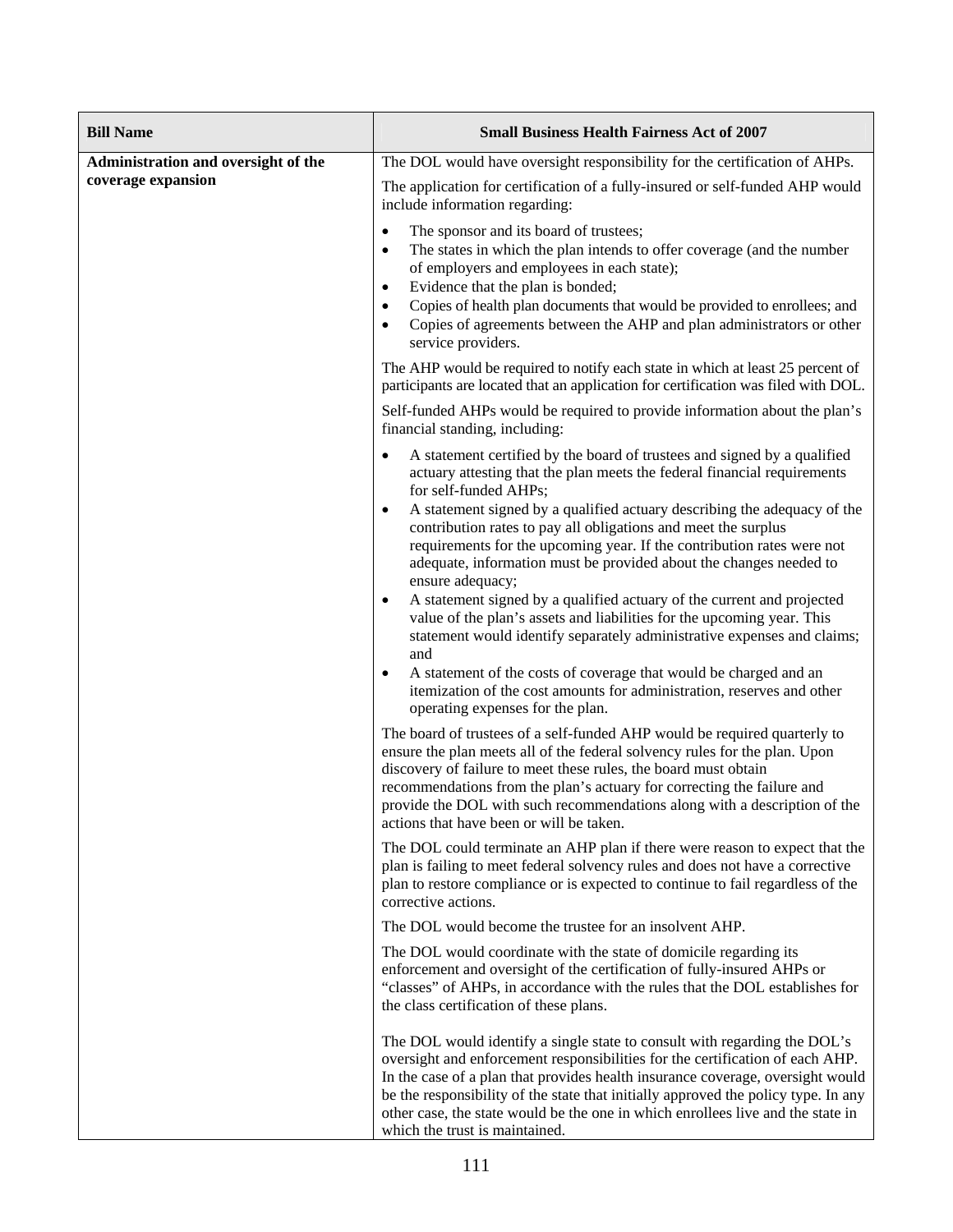| <b>Bill Name</b>                | <b>Small Business Health Fairness Act of 2007</b>                                                                                                                                                                                                                                                                                                                                                                                                                                              |
|---------------------------------|------------------------------------------------------------------------------------------------------------------------------------------------------------------------------------------------------------------------------------------------------------------------------------------------------------------------------------------------------------------------------------------------------------------------------------------------------------------------------------------------|
|                                 | Self-funded AHPs would not be subject to state oversight and rules with one<br>exception. Self-funded AHPs established after the bill's enactment would be<br>subject to state tax rules related to health coverage. The tax imposed on<br>AHPs would be reduced to reflect taxes paid on fully-insured products<br>offered by the AHP.                                                                                                                                                        |
|                                 | Fully-insured AHPs offering coverage in multiple states would be subject to<br>the applicable rules of only the state of domicile. These applicable state rules<br>include the rules for setting premiums, solvency and the prompt payment of<br>claims. As noted above, AHPs would not have to comply with state benefit<br>rules except for those state rules requiring coverage for specific diseases.                                                                                      |
|                                 | Existing or new state rules precluding a fully-insured AHP from offering<br>coverage would be superseded by this bill.                                                                                                                                                                                                                                                                                                                                                                         |
| <b>Financing</b>                | AHPs would pay the DOL a \$5,000 fee to cover administrative costs for<br>certification.                                                                                                                                                                                                                                                                                                                                                                                                       |
|                                 | Self-funded AHPs would contribute \$5,000 annually to a newly created<br>Association Health Plan Fund. This fund would be used by the DOL to<br>continue the excess/stop loss and indemnification insurance coverage for<br>plans unable to meet their financial obligations. The DOL could require that<br>AHPs contribute additional amounts to the fund during the year, as required<br>to sustain the fund. AHPs could face a late payment charge up to 100 percent<br>of the payment due. |
| <b>Key implementation dates</b> | AHPs could begin offering coverage a year after the bill's enactment.                                                                                                                                                                                                                                                                                                                                                                                                                          |
|                                 | By January 1, 2012, the DOL would report to Congress any effect that AHPs<br>have had on reducing the number of uninsured individuals.                                                                                                                                                                                                                                                                                                                                                         |
| Other key elements of the bill  | Non-member employers that are nonetheless eligible to become members of<br>the entity sponsoring an AHP would be permitted to obtain similar coverage<br>from the AHP in certain circumstances. The AHP must be offering fully-<br>insured coverage and the AHP's insurer must offer similar coverage outside<br>of the AHP to these employers.                                                                                                                                                |
|                                 | The bill would require the DOL to establish a solvency standards working<br>group within 90 days of enactment. The recommendations of this working<br>group would be considered by the DOL when setting the initial solvency<br>requirements for AHPs.                                                                                                                                                                                                                                         |
|                                 | AHPs ceasing operations would be required to provide notice to enrollees at<br>least 60 days in advance of a voluntary termination.                                                                                                                                                                                                                                                                                                                                                            |
|                                 | The bill would change existing federal laws relating to state oversight of<br>MEWAs in two ways:                                                                                                                                                                                                                                                                                                                                                                                               |
|                                 | MEWAs that become certified AHPs would no longer be subject to state<br>laws for MEWAs; and                                                                                                                                                                                                                                                                                                                                                                                                    |
|                                 | MEWAs that do not become certified AHPs would be subject entirely to<br>$\bullet$<br>state rules for MEWAs. (i.e., this bill would remove the current requirement<br>for state rules on MEWAs to be consistent with certain provisions within<br>the federal Employee Retirement Income Security Act (ERISA)).                                                                                                                                                                                 |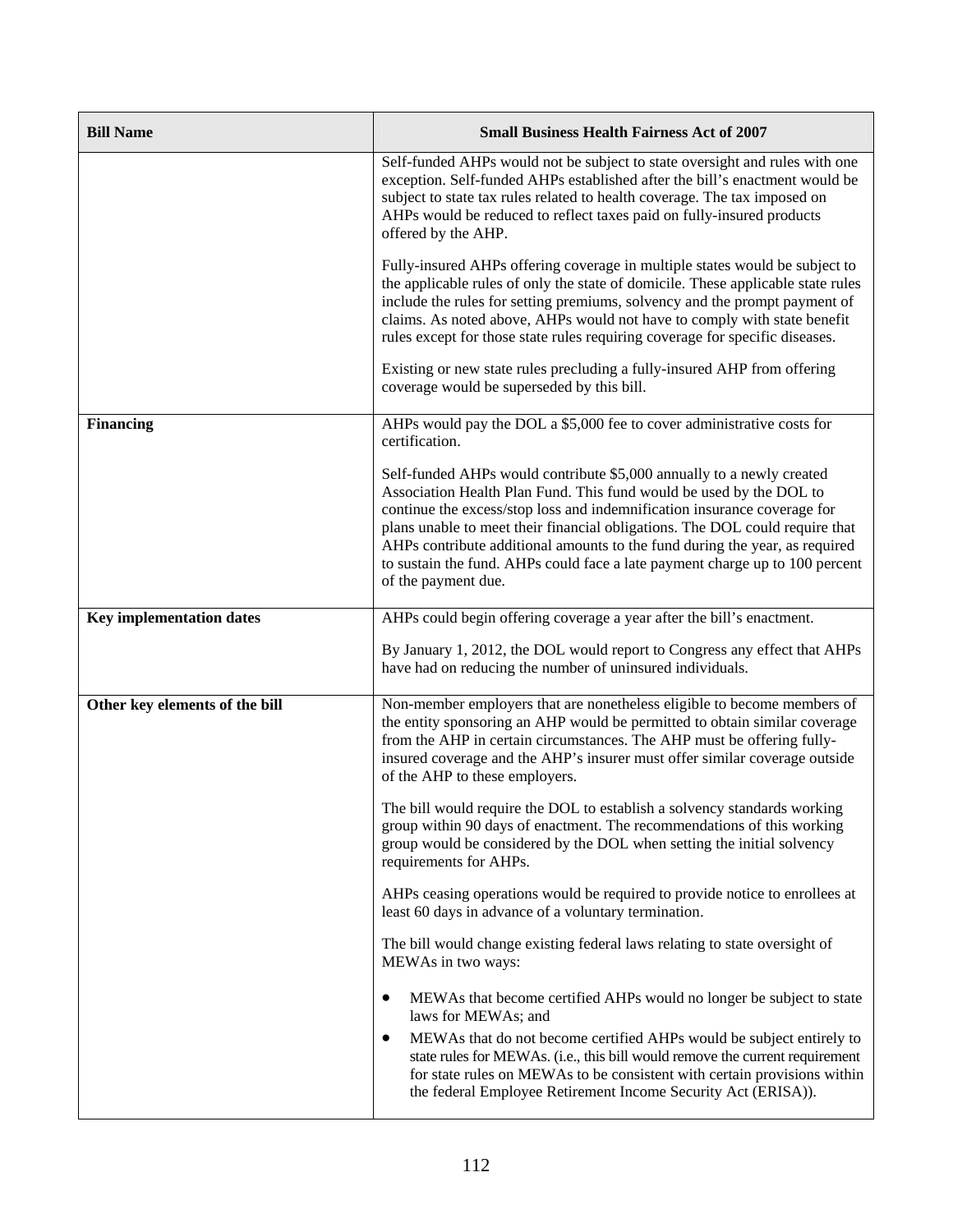# **TABLE A-9. ANALYSIS OF THE "HSA IMPROVEMENT AND EXPANSION ACT OF 2007"**

| <b>Bill Name</b>                                           | <b>HSA Improvement and Expansion Act of 2007</b>                                                                                                                                                                                                                                                                                                                                                                                                                                                                                                                                                                                                                                                                                                                                                                                                                                                                                                                                                                                          |
|------------------------------------------------------------|-------------------------------------------------------------------------------------------------------------------------------------------------------------------------------------------------------------------------------------------------------------------------------------------------------------------------------------------------------------------------------------------------------------------------------------------------------------------------------------------------------------------------------------------------------------------------------------------------------------------------------------------------------------------------------------------------------------------------------------------------------------------------------------------------------------------------------------------------------------------------------------------------------------------------------------------------------------------------------------------------------------------------------------------|
| <b>Bill number(s)</b>                                      | H.R. 3234                                                                                                                                                                                                                                                                                                                                                                                                                                                                                                                                                                                                                                                                                                                                                                                                                                                                                                                                                                                                                                 |
| <b>Bill sponsor(s)</b>                                     | H.R. 3234 is sponsored by Representative Cantor and has 46 cosponsors.                                                                                                                                                                                                                                                                                                                                                                                                                                                                                                                                                                                                                                                                                                                                                                                                                                                                                                                                                                    |
| <b>Latest Congressional action</b>                         | H.R. 3234 was referred to the House Committee on Ways and Means on July 31, 2007.                                                                                                                                                                                                                                                                                                                                                                                                                                                                                                                                                                                                                                                                                                                                                                                                                                                                                                                                                         |
| <b>Basic structure of coverage</b><br>expansion            | Amends Internal Revenue Code provisions relating to health savings accounts<br>(HSAs) to:<br>Increase the annual HSA contribution limit;<br>$\bullet$<br>Permit the use of HSAs to purchase health insurance;<br>٠<br>Allow the use of HSA funds for medical expenses incurred 60 days prior to<br>٠<br>establishment of an HSA;<br>Temporarily allow individuals to maintain HSAs in combination with flexible<br>$\bullet$<br>spending accounts or health reimbursement accounts;<br>Allow some Medicare beneficiaries (Part A-only beneficiaries) and some<br>$\bullet$<br>veterans (those individuals exclusively eligible for service-connected disability<br>benefits) to contribute to an HSA; and<br>Allow spouses to make increased "catch-up" contributions if only one spouse<br>٠<br>has an HSA.                                                                                                                                                                                                                              |
| <b>Description of target population</b>                    | The bill would affect any individual maintaining an HSA.                                                                                                                                                                                                                                                                                                                                                                                                                                                                                                                                                                                                                                                                                                                                                                                                                                                                                                                                                                                  |
| Eligibility criteria                                       | The bill would expand HSA availability to individuals covered by:<br>Veterans Affairs benefits, but only if the recipient is exclusively eligible for<br>$\bullet$<br>service-connected disability benefits; or<br>Medicare Part A only.<br>$\bullet$<br>The bill would not otherwise modify existing eligibility criteria. In addition, the bill<br>would not modify the requirement that all HSA holders be covered under a high-<br>deductible health plan (HDHP), as currently defined.                                                                                                                                                                                                                                                                                                                                                                                                                                                                                                                                               |
| <b>Premium and cost-sharing</b><br>requirements            | No change from current HDHP requirements.                                                                                                                                                                                                                                                                                                                                                                                                                                                                                                                                                                                                                                                                                                                                                                                                                                                                                                                                                                                                 |
| <b>Incentives and federal subsidies</b><br><b>Benefits</b> | None specified.<br>Allows individuals to maintain an HSA in combination with flexible spending                                                                                                                                                                                                                                                                                                                                                                                                                                                                                                                                                                                                                                                                                                                                                                                                                                                                                                                                            |
|                                                            | arrangements (FSAs, commonly called flexible spending accounts) or health<br>reimbursement arrangements (HRAs, commonly called health reimbursement<br>accounts). Through 2012, the annual sum of FSA contributions, HRA<br>reimbursements, and HSA contributions may not exceed the sum of the HDHP<br>deductible and the individual's out-of-pocket minimums (exclusive of HDHP<br>premiums and HRA/FSA amounts set aside for specified supplemental coverage).<br>Increases maximum annual HSA contribution limits. The maximum annual<br>contribution would be limited to the lesser of the annual HDHP deductible or either<br>\$4,500 (for individuals) or \$9,000 (for individuals with family HDHP coverage).<br>These thresholds would be inflation-adjusted from a 2007 base year. Current law<br>limits the maximum annual contribution to the lesser of the annual HDHP<br>deductible or either \$2,250 (for individuals) or \$4,500 (for individuals with family<br>HDHP coverage) inflation-adjusted from a 1997 base year. |